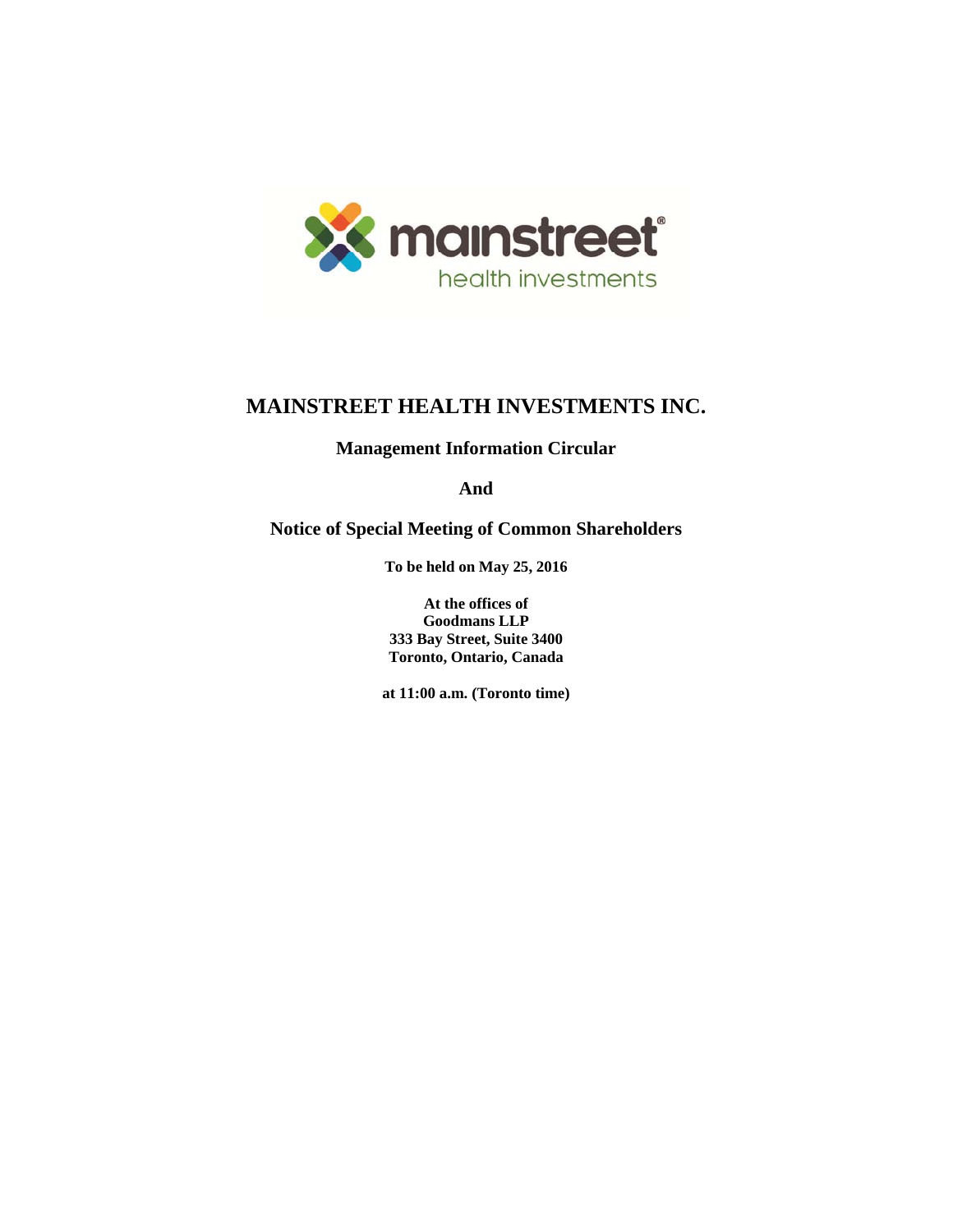### **MAINSTREET HEALTH INVESTMENTS INC.**

### **NOTICE OF SPECIAL MEETING OF COMMON SHAREHOLDERS**

NOTICE IS HEREBY GIVEN that a special meeting (the "**Meeting**") of holders (the "**Shareholders**") of common shares (the "**Shares**") of Mainstreet Health Investments Inc. (the "**Corporation**") will be held at the offices of Goodmans LLP, 333 Bay Street, Suite 3400, Toronto, Ontario, Canada on May 25, 2016 at the hour of 11:00 a.m. (Toronto time) for the following purposes:

- (a) to consider and, if deemed advisable, to pass, with or without modification, a resolution of the Disinterested Shareholders (as defined in the Circular (as defined below)) (the "**Related Party Transactions Resolution**") approving the Related Party Transactions (as defined in the Circular), all as more particularly described in the accompanying information circular (the "**Circular**");
- (b) to consider and, if deemed advisable, to pass, with or without modification, a resolution (the "**Magnetar Exchange Resolution**") approving the Magnetar Exchange (as defined in the Circular) pursuant to the terms and conditions of the Magnetar Exchange Agreement (as defined in the Circular), all as more particularly described in the Circular;
- (c) to consider and, if deemed advisable, to pass, with or without modification, a resolution of the Disinterested Shareholders ("**DSI Plan Reservation Resolution**") that approves an increase in the maximum number of Shares reserved for issuance under the Deferred Share Incentive Plan, as more particularly described in the Circular;
- (d) to consider and, if deemed advisable, to pass, with or without modification, a resolution of the Disinterested Shareholders ("**Asset Management Agreement Amendment Resolution**") that approves the fixing of a maximum number of Shares reserved for issuance under the Asset Management Agreement (as defined in the Circular), as more particularly described in the Circular; and
- (e) to transact such other business as may properly be brought before the Meeting or any postponement or adjournment thereof.

The accompanying Circular contains the full text of each of the above resolutions and provides additional information relating to the subject matter of the Meeting. In order to become effective, (i) the Related Party Transactions Resolution, the DSI Plan Reservation Resolution and the Asset Management Agreement Amendment Resolution must be approved by a majority of the votes cast by Disinterested Shareholders (as defined in the Circular) present in person or by proxy at the Meeting or any adjournment(s) thereof, and (ii) the Magnetar Exchange Resolution must be approved by a majority of the votes cast by Shareholders present in person or by proxy at the Meeting or any adjournment(s) thereof.

The Corporation's board of directors has fixed April 15, 2016 as the record date for determination of Shareholders entitled to notice of and to vote at the Meeting and at any adjournment or postponement thereof. Each registered Shareholder at the close of business on that date is entitled to such notice and to vote at the Meeting in the circumstances set out in the Circular.

Accompanying this Notice of Meeting is a copy of the Circular and a form of proxy. A Shareholder wishing to be represented by proxy at the Meeting or any adjournment or postponement thereof must deposit his, her or its duly executed form of proxy in person, by mail or by facsimile with Computershare Investor Services Inc., 100 University Avenue, 8th Floor, Toronto, Ontario, M5J 2Y1, not less than 48 hours (excluding Saturdays, Sundays and holidays) before the time for holding the Meeting or any adjournment(s) thereof.

Non-registered Shareholders who receive this notice and related materials through an intermediary should complete and return the materials in accordance with the instructions provided to them by their intermediary. Failure to do so may result in their Shares not being eligible to be voted at the Meeting.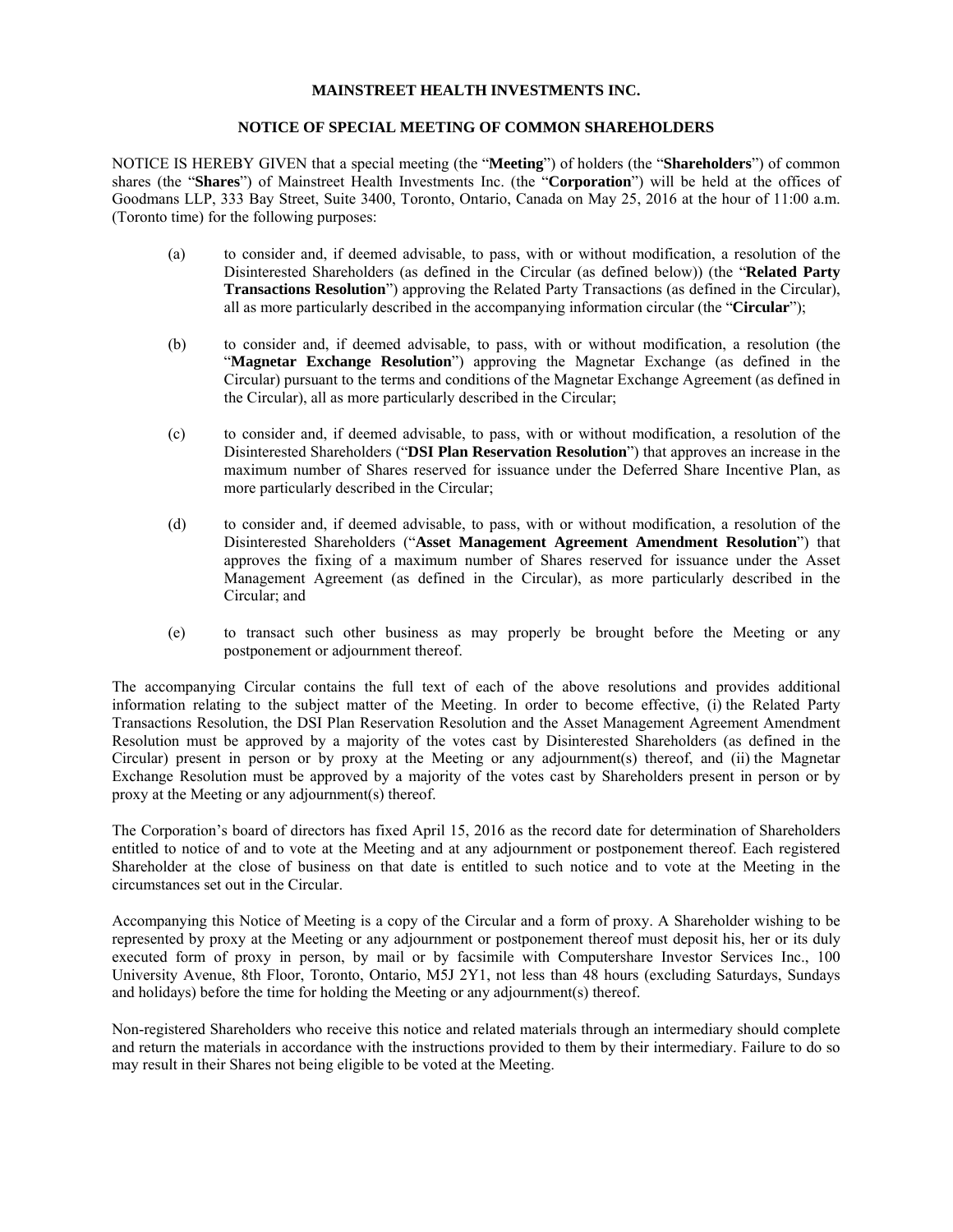DATED at Toronto, Ontario, this 21<sup>st</sup> day of April, 2016.

# BY ORDER OF THE BOARD OF DIRECTORS

 (signed) "*Paul Ezekiel Turner*" Paul Ezekiel Turner Chairman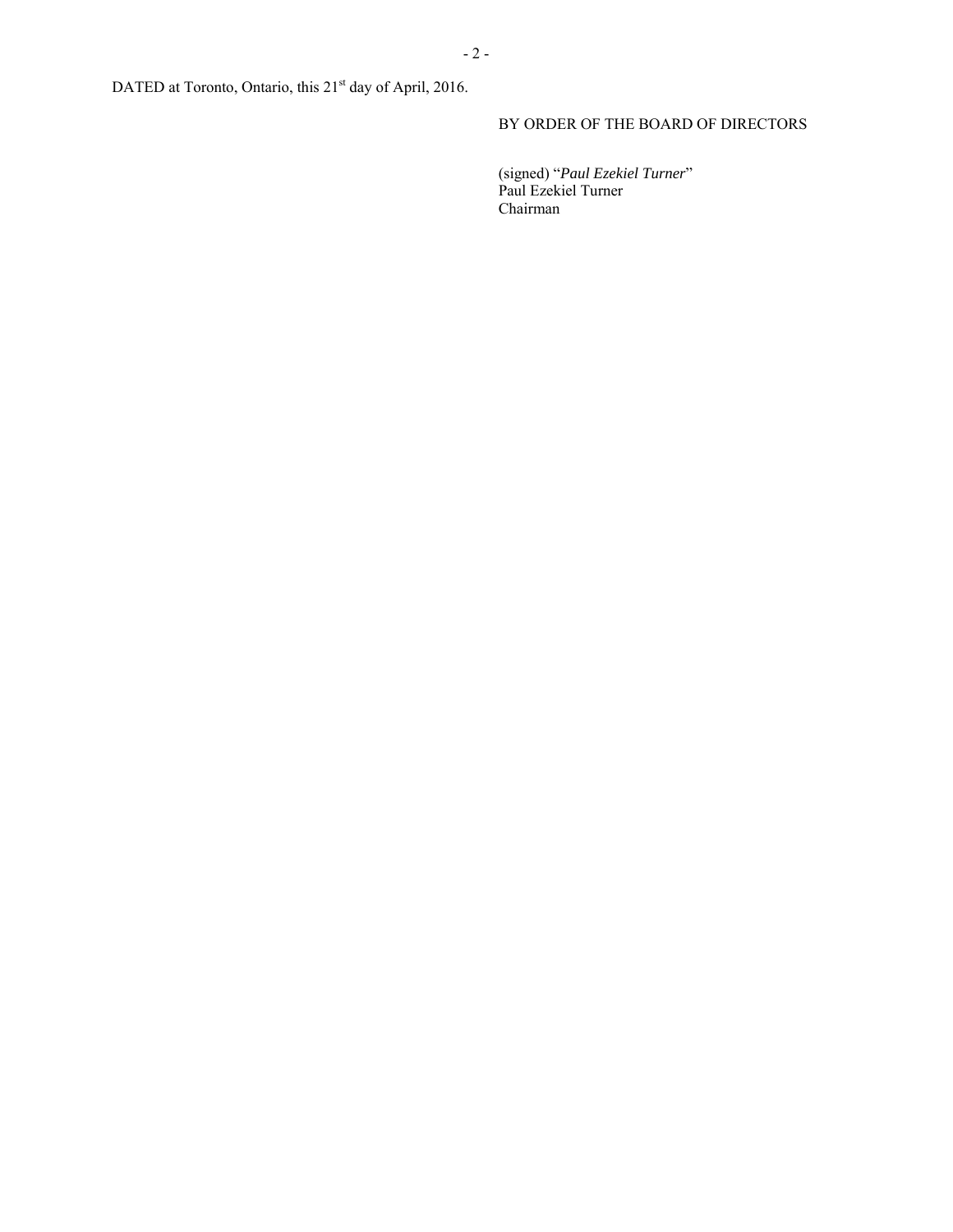# **TABLE OF CONTENTS**

# Page

| INDEBTEDNESS OF DIRECTORS, EXECUTIVE OFFICERS AND SENIOR OFFICERS 35           |  |
|--------------------------------------------------------------------------------|--|
|                                                                                |  |
|                                                                                |  |
|                                                                                |  |
|                                                                                |  |
|                                                                                |  |
|                                                                                |  |
|                                                                                |  |
|                                                                                |  |
|                                                                                |  |
|                                                                                |  |
|                                                                                |  |
| APPENDIX F AUDITED ANNUAL FINANCIAL STATEMENTS FOR THE SCRANTON PORTFOLIO  F-1 |  |
| APPENDIX G AUDITED FINANCIAL STATEMENTS FOR MAINSTREET HEALTH HOLDINGS INCG-1  |  |
|                                                                                |  |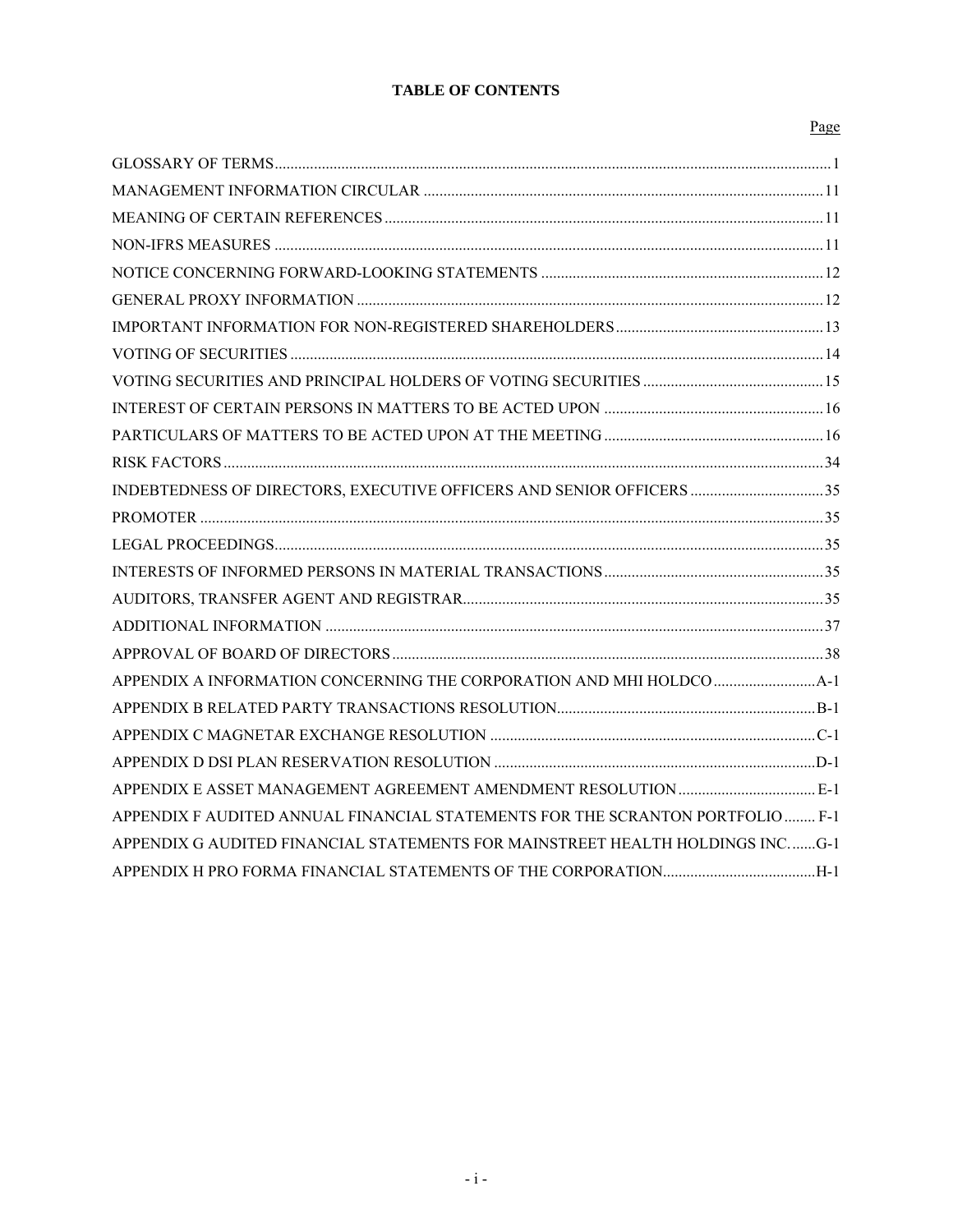#### **GLOSSARY OF TERMS**

"**Acceptance Period**" means the thirty (30) day period following the delivery of the Notice of Sale.

"**ACO**" means Accountable Care Organization.

"**Additional Leases**" means, collectively, the Hearth Leases, the Indiana Leases, the Scranton Master Lease and the Topeka Primary Lease.

"**Additional Tenants**" means, collectively, Claremont of Indiana ML, LLC, The Hearth at Greenpoint, Inc., The Hearth on James, LLC, Greenpoint Special Needs, Inc., the Scranton Tenants, RHS Partners of Mooresville, LLC and Top City Healthcare, Inc.

"**Additional Securities**" means any additional MHI Holdco Shares, options to purchase MHI Holdco Shares or securities exchangeable or convertible into MHI Holdco Shares, or other securities of MHI Holdco.

"**affiliate**" has the meaning given to it in Section 1.3 of National Instrument 45-106 – *Prospectus and Registration Exemptions*.

"**AFFO**" means FFO, subject to certain adjustments, including: (i) mark-to-market adjustments on mortgages, amortization of deferred financing costs, and compensation expense related to deferred share incentive plans, (ii) adjusting for any differences resulting from recognizing property rental revenues on a straight-line basis, (iii) adding an amount in respect of the Topeka Development Lease; and (iv) other adjustments as determined by the Directors in their sole discretion.

"AL" means assisted living.

"**Appraisals**" means the Master Appraisal and the Property Appraisals.

"**Appraiser**" means Tellatin, Short & Hansen Inc.

"**Asset Management Agreement**" means the asset management agreement dated April 4, 2016 entered into among the Corporation, MHI US, MHI Partnership and MAMI pursuant to which MAMI acts as the asset manager of the properties owned by the Corporation, MHI US and MHI Partnership.

"**Asset Management Agreement Amendment Resolution**" means the resolution that approves the fixing of a maximum number of Shares reserved for issuance under the Asset Management Agreement, in the form attached to this Circular as Appendix E.

"**BCBCA**" means the *Business Corporations Act* (British Columbia), as amended, supplemented, modified, replaced or restated from time to time.

"**Beneficial Shareholder**" has the meaning ascribed thereto under *"Important Information for Non-Registered Shareholders"*.

"**Board**" means the board of directors of the Corporation.

"**Building**" means all buildings, structures and improvements located on land.

"**Business Day**" means any day other than a Saturday, Sunday or a statutory holiday in Toronto, Ontario.

"**Canadian Development Agreement**" means the development agreement dated April 4, 2016 and entered into among Mainstreet LLC, MAMI and the Corporation.

"**CDS**" means CDS Clearing and Depository Services Inc.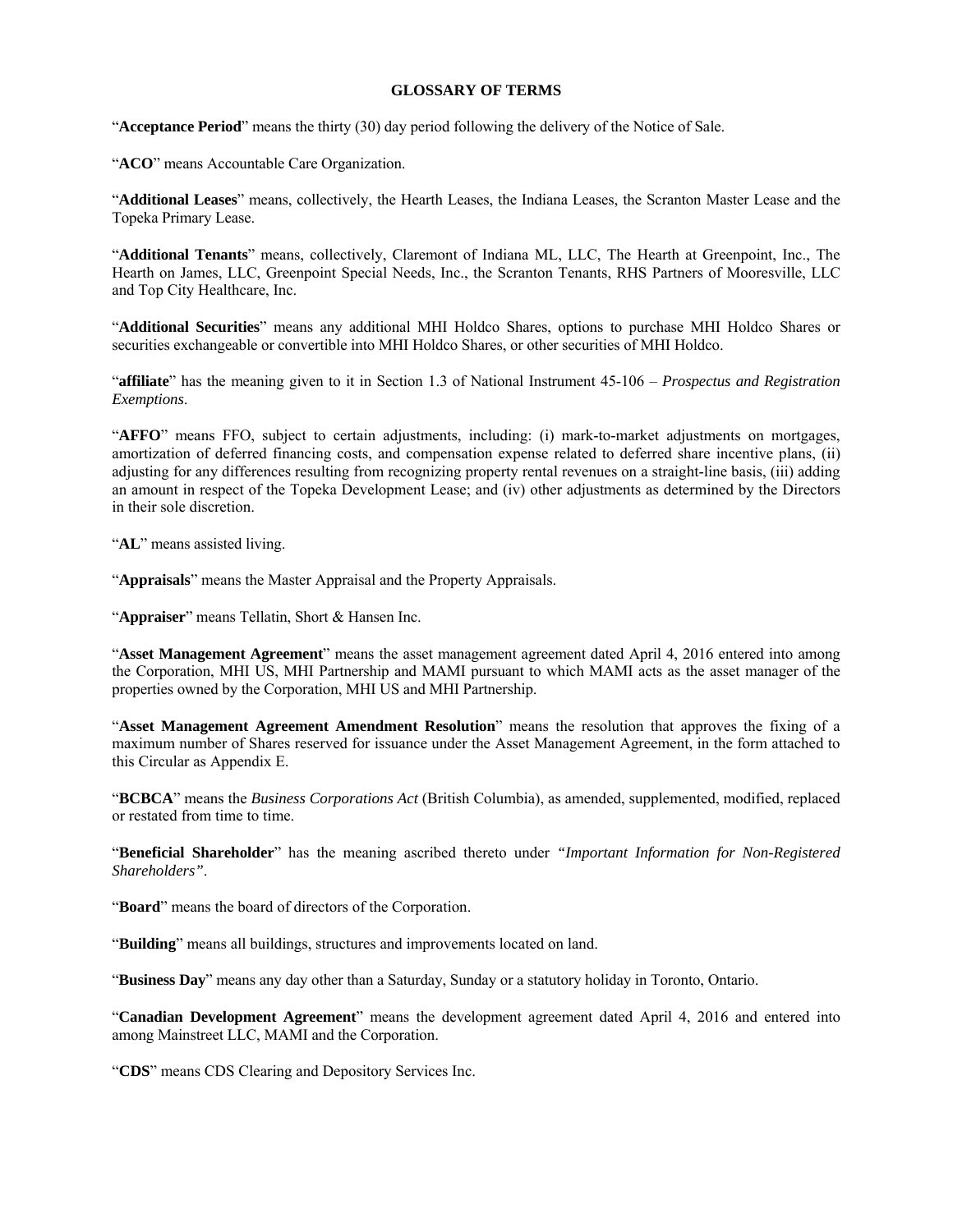"**Chesterton Lease**" means the lease agreement dated December 17, 2014, as amended, between MS Chesterton, LLC, as landlord, and Claremont of Indiana ML, LLC, as tenant, pursuant to which MS Chesterton, LLC leased the Chesterton Property to Indiana ML, LLC.

"**Chesterton Property**" means the seniors housing and care property owned by Mainstreet LLC and located at 2775 Village Point, Chesterton, Indiana, 46304.

"**Chesterton Purchase Agreement**" means the agreement, dated April 21, 2016, between MHI Partnership and MS Chesterton, LLC in respect of the purchase of the Chesterton Property.

"**Circular**" means this management information circular furnished in connection with the solicitation of proxies by the management of the Corporation for use at the Meeting, together with any appendices or schedules attached thereto.

"**Class A Shares**" means the Class A shares in the capital of the Corporation.

"**Class B Unit**" means the Class B units of MHI Partnership, which are exchangeable for Shares pursuant to the Mainstreet Exchange Agreement.

"**Code**" means the *United States Internal Revenue Code of 1986*, as amended from time to time.

"**Companies Law**" means Companies Law (2013 Revision) of the Cayman Islands, as amended or revised from time to time.

"**Compensation, Governance and Nominating Committee**" means the compensation, governance and nominating committee of the Board.

"**Computershare**" means Computershare Investor Services Inc.

"**CON**" means certificate of need.

"**Consolidation**" means the consolidation of outstanding Shares and Non-Voting Shares on the basis of one postconsolidation Share for every 250 pre-consolidation Shares and one post-consolidation Non-Voting Share for every 250 pre-consolidation Non-Voting Shares.

"**Convertible Debentures**" means the subordinated convertible debentures of MHI Holdco issued by MHI Holdco to the Funds on October 29, 2015 in the aggregate principal amount of approximately \$108.0 million, which amount has subsequently increased to approximately \$110.3 million as of March 31, 2016 as a result of capitalizing a portion of the interest accrued and payable on the Convertible Debentures in accordance with their terms.

"**Corporation**" means Mainstreet Health Investments Inc.

"**Corporation Contributed Deferred Shares**" means the Deferred Shares granted to Directors further to the Corporation's obligation to match the Elected Amount pursuant to the Deferred Share Incentive Plan.

"**Deferred Share**" means a bookkeeping entry, equivalent in value to a Share, credited to a named executive officer's account in accordance with the terms and conditions of the Deferred Share Incentive Plan, and for clarity includes an entry in respect of Individual Contributed Deferred Shares, Corporation Contributed Deferred Shares and Discretionary Deferred Shares.

"**Deferred Share Incentive Plan**" means the deferred share incentive plan of the Corporation.

"**Development Agreements**" means, together, the Canadian Development Agreement and the US Development Agreement, as described under *"Appendix A – Information Concerning the Corporation and MHI Holdco – Arrangements with Mainstreet – Development Agreements".*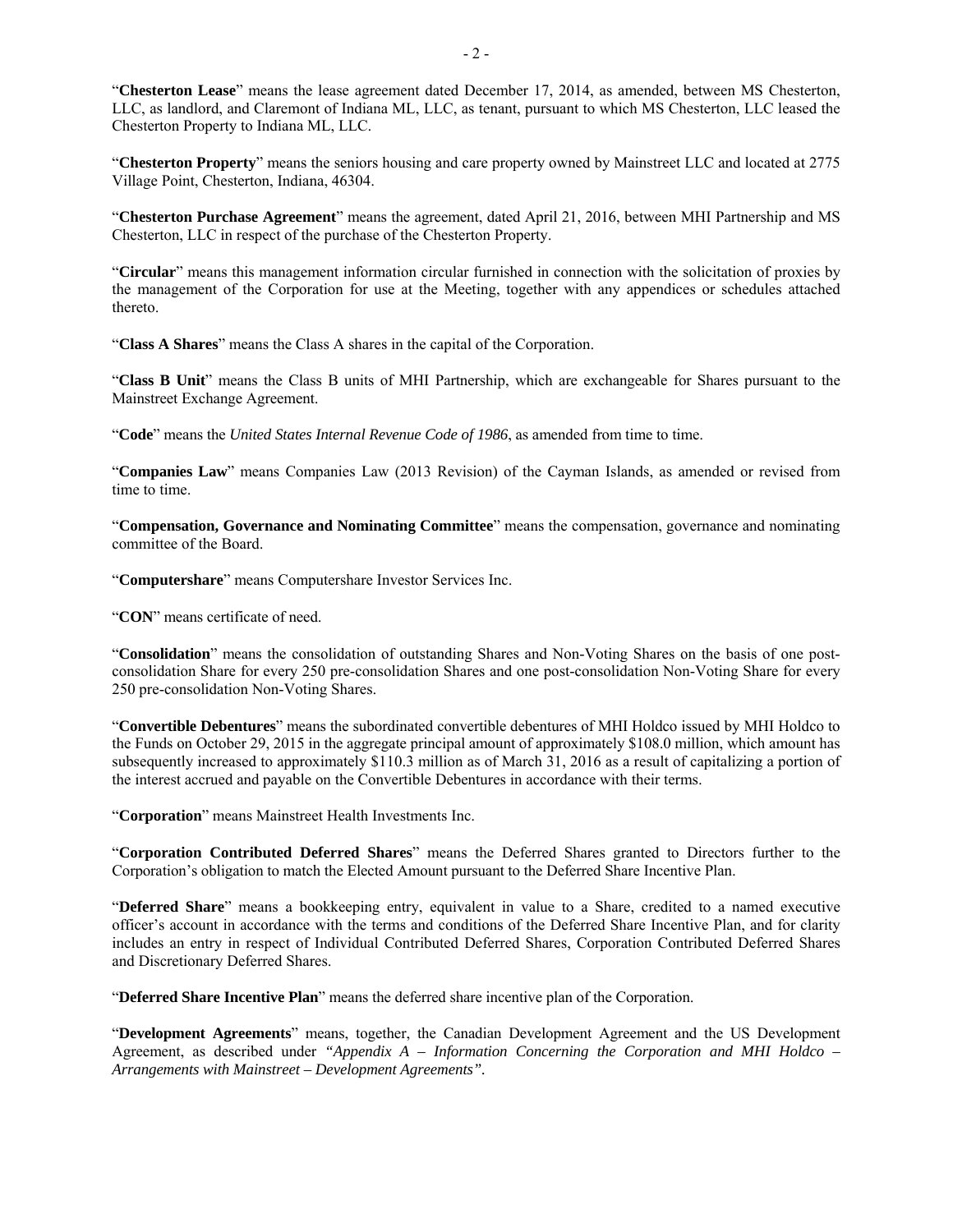"**Development Property**" means a Building and the Land on which it is erected, or the Interest therein, suitable for inclusion in the Corporation's portfolio of properties.

"**Directors**" means the directors of the Corporation.

"**Discretionary Deferred Shares**" means Deferred Shares granted from time to time to Participants at the discretion of the Board or the Compensation, Governance and Nominating Committee.

"**Disinterested Shareholders**" means the Shareholders, other than Mainstreet or any related parties, associates or affiliates, and, in the context of the DSI Plan Reservation Resolution, including any Service Providers.

"**Dividend Date**" means the date on which dividends on Shares are paid.

"**DOJ**" means the Department of Justice.

"**DSI Plan Reservation Resolution**" means the resolution to approve the increase of the maximum number of Shares reserved for issuance under the Deferred Share Incentive Plan, as attached to this Circular as Appendix D.

"**EBITDAR**" means earnings before interest, taxes, depreciation, amortization and rent.

"**Elected Amount**" means the amount, as elected by the Director, in accordance with applicable tax law, between 0% and 100% of the base annual retainer fees paid by the Corporation to such director in a calendar year for service on the Board, (but specifically excluding meeting fees and fees for acting as a committee chair).

"**Ensign**" means The Ensign Group, Inc.

"**Excess Bed Rights**" means any excess, unused bed rights designated in writing by tenant to landlord under the Symphony Master Lease as not necessary or useful for operations contained in the licenses for the properties in the Symphony Portfolio and the Hanover Park Property.

"**Exchange Policies**" means the policies of the TSXV and all orders, policies, rules, regulations and by-laws of the TSXV, as amended from time to time.

"**Existing Development Funds**" means Mainstreet Development Fund II, L.P., Mainstreet Mezzanine Fund II, L.P., Mainstreet Friends, Family and Employees Development Fund LLC, Mainstreet Development Fund III LLC and Mainstreet Sidecar Fund LLC.

"**Facility**" means the \$200,000,000 senior credit facility with a syndicate of lenders, led jointly by KeyBank Capital Markets and National Bank of Canada, comprised of the Term Loan and the Revolver.

"**FAD Rules**" means the provisions in the Tax Act affecting foreign-controlled corporations that are resident in Canada and that make various forms of direct and indirect "investments" in foreign corporations that are, or become after the investment and as part of a transaction or event or series of transactions or events that includes the making of the investment, "foreign affiliates" of the Canadian-resident corporation.

"**Fahs**" means Fahs Construction Group.

"**FAPI**" means foreign accrual property income, as defined in the Tax Act.

"**FFO**", consistent with the REALpac definition, means net profit in accordance with IFRS, (i) plus or minus fair value adjustments on investment properties; (ii) plus or minus gains or losses from sales of investment properties; (iii) plus or minus certain other fair value adjustments; (iv) plus transaction costs expensed as a result of the purchase of property being accounted for as a business combination; (v) plus property taxes accounted for under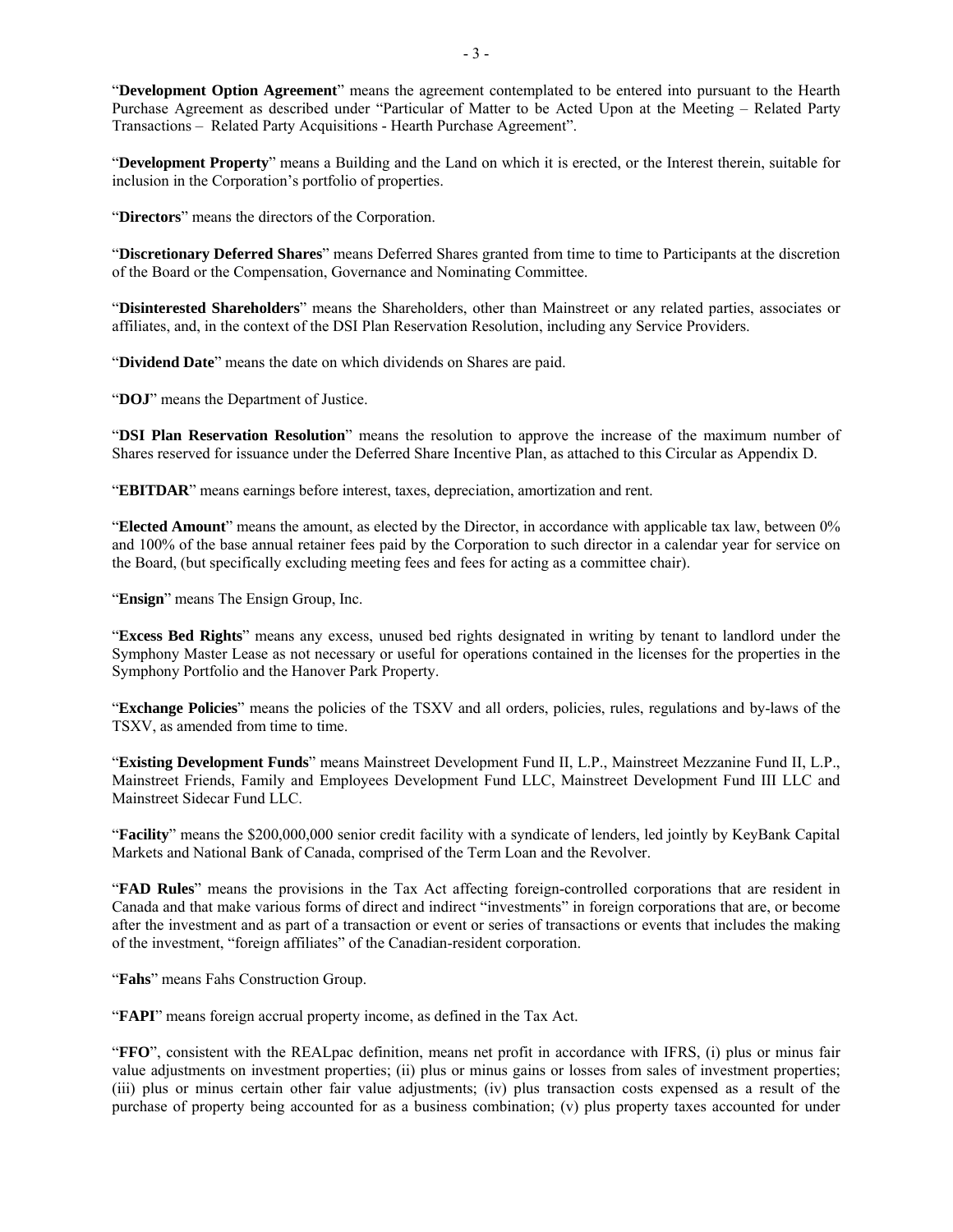IFRIC-21; and (vi) plus deferred income tax expense, after adjustments for equity accounted entities calculated to reflect FFO on the same basis as consolidated properties.

"**FIRPTA**" means the *Foreign Investment in Real Property Act of* 1980.

"**First Mainstreet Loan**" means a \$2.0 million loan made by Mainstreet to MHI US on October 30, 2015, which was subsequently repaid in full in December 2015.

"**Funds**" means certain funds managed by the Funds Manager.

"**Funds Manager**" means Magnetar Financial LLC.

"**Hanover Park Property**" means the seniors housing and care property owned indirectly by Symphony and located at 2000 W. Lake Street, Hanover Park, Illinois, 60133.

"**Health Reform Laws**" means the United States *Patient Protection and Affordable Care Act* (2010), as modified by the United States *Health Care and Education Reconciliation Act* (2010).

"**Hearth**" means Hearth Management, LLC.

"**Hearth at Greenpoint Lease**" means the lease agreement to be entered into between MHI Greenpoint, LP, as landlord, and The Hearth at Greenpoint, Inc., as tenant, pursuant to which MHI Greenpoint, LP leased the Hearth at Greenpoint property to The Hearth at Greenpoint, Inc.

"**Hearth at Keepsake Village Lease**" means the lease agreement to be entered into between MHI Keepsake Village, LP, as landlord, and Greenpoint Special Needs, Inc., as tenant, pursuant to which MHI Keepsake Village, LP leased the Hearth at Keepsake Village property to Greenpoint Special Needs, Inc.

"**Hearth Leases**" means the Hearth at Greenpoint Lease, the Hearth at Keepsake Village Lease and the Hearth on James Lease.

"**Hearth on James Lease**" means the lease agreement to be entered into between MS James LP, as landlord, and The Hearth on James, LLC, as tenant, pursuant to which MS James LP leased the Hearth on James property to The Hearth on James, LLC.

"**Hearth Portfolio**" means the three seniors housing and care properties owned by Hearth or its affiliates.

"**Hearth Purchase Agreement**" means the agreement, dated March 31, 2016, between Mainstreet LLC, The Hearth At Greenpoint, Inc., The Hearth On James, LLC and Greenpoint Special Needs, Inc., in respect of the purchase of the Hearth Portfolio.

"**Hearth Purchase Agreement Assignment**" means the assignment by Mainstreet LLC or its affiliates of the Hearth Purchase Agreement to the Corporation or its affiliates.

"IL" means independent living.

"**Independent Director**" means a Director who is independent pursuant to NI 58-201.

"**Indiana Leases**" means the Chesterton Lease and the Mooresville Lease.

"**Individual Contributed Deferred Shares**" means Deferred Shares granted to Directors further to their Elected Amount.

"**Interest**" means, in relation to a Development Property, any beneficial interest in the whole or any part of such property, including any beneficial or ownership interest in the securities of a single asset entity beneficially owning such Development Property.

"**Intermediaries**" has the meaning ascribed thereto under *"General Proxy Information".*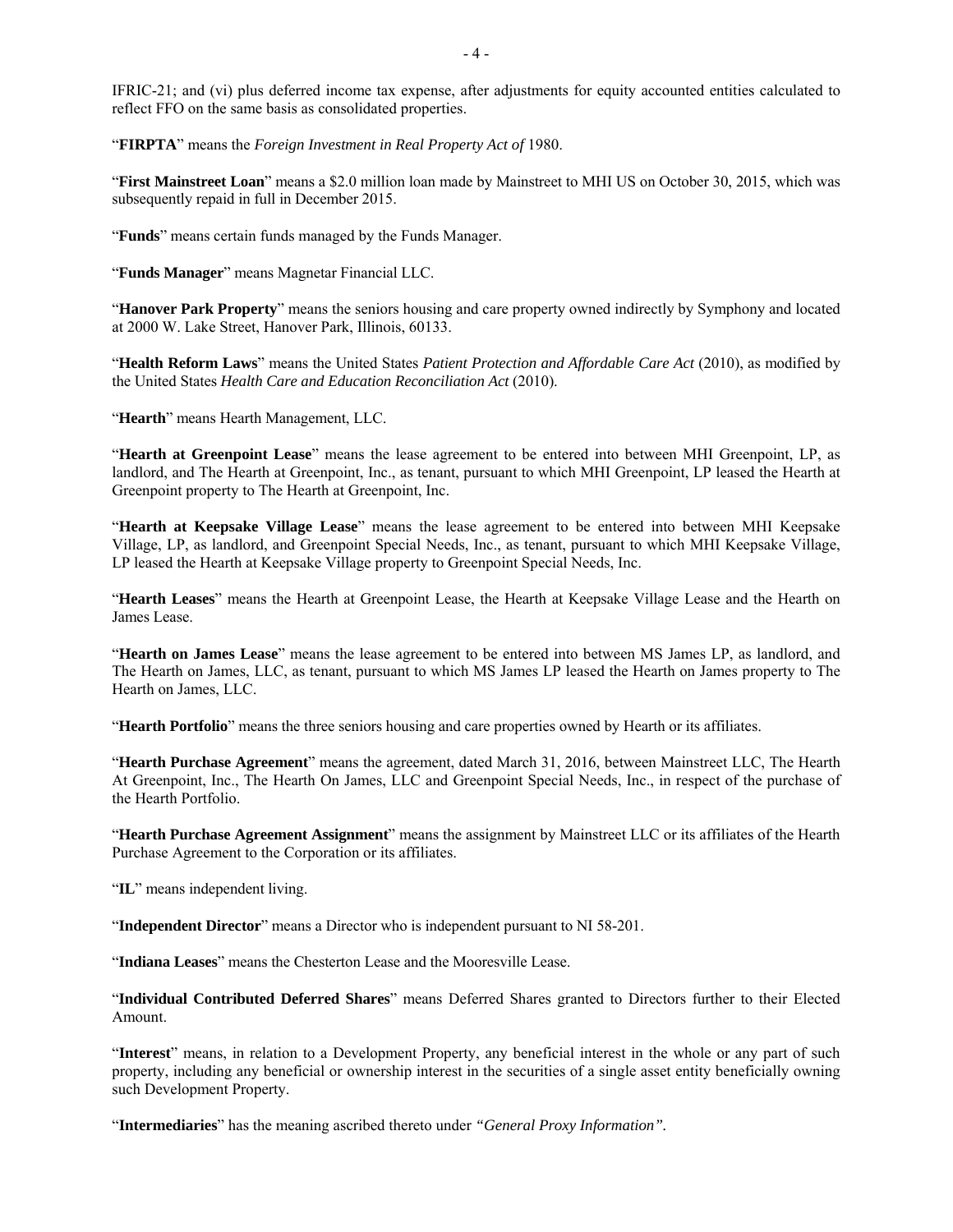- 5 -

"**Investment Committee**" means the investment committee of the Board.

"**IRS**" means Internal Revenue Service.

"**Joint Commission**" means an independent, not-for-profit organization that accredits and certifies health care organizations and programs in the United States.

"**Kingsway**" means Kingsway Arms Retirement Residences Inc.

"**Land**" means land owned or leased by Mainstreet or MAMI.

"**MACs**" means Medicare Administrator Contractors.

"**Magnetar Consideration Shares**" means the approximately 11.64 million post-consolidation Shares to be issued to the Funds in exchange for the MHI Holdco Shares held by the Funds (including on conversion of the Convertible Debentures) pursuant to the terms and conditions of the Magnetar Exchange Agreement.

"**Magnetar Exchange**" means the exchange by the Funds of their MHI Holdco Shares for Shares pursuant to the terms and conditions of the Magnetar Exchange Agreement.

"**Magnetar Exchange Agreement**" means the exchange agreement dated April 21, 2016 entered into among the Corporation and the Funds.

"**Magnetar Exchange Resolution**" means the resolution to approve the Magnetar Exchange, as attached to this Circular as Appendix C.

"**Mainstreet**" means Mainstreet Investment Company, LLC, together with its affiliates.

"**Mainstreet Conversion**" means the conversion of Mainstreet's Non-Voting Shares into Shares in connection with the closing of the Offering.

"**Mainstreet Exchange Agreement**" means the exchange agreement to be entered into among the Corporation, MAMI, MHI Holdco, MHI US, MHI GP and MHI Partnership.

"Mainstreet LLC" means Mainstreet Property Group, LLC.

"**Mainstreet Parties**" means MAMI, Mainstreet LLC, the Principal, Principal Entities and/or their respective affiliates.

"**MAMI**" means Mainstreet Asset Management, Inc. and, where applicable, its affiliates and their respective permitted successors and assigns.

"**Master Appraisal**" means the appraisal dated April 20, 2016 and effective March 31, 2016 that includes the independent estimate of the aggregate market value of the Properties.

"**MC**" means memory care.

"**Meeting**" means the special meeting of the Shareholders of the Corporation to be held at the time and place and for the purposes set forth in the Notice.

"**Mezzanine Financing**" means the mezzanine financing to be provided by the Corporation to Mainstreet LLC or its affiliate on or following the closing of the Offering in the amounts of \$2.55 million and \$2.52 million to fund certain costs in connection with the development of two senior care facilities located in Houston, Texas.

"**MHI GP**" means Mainstreet Health Holdings GP, LLC.

"**MHI Holdco**" means Mainstreet Health Holdings Inc.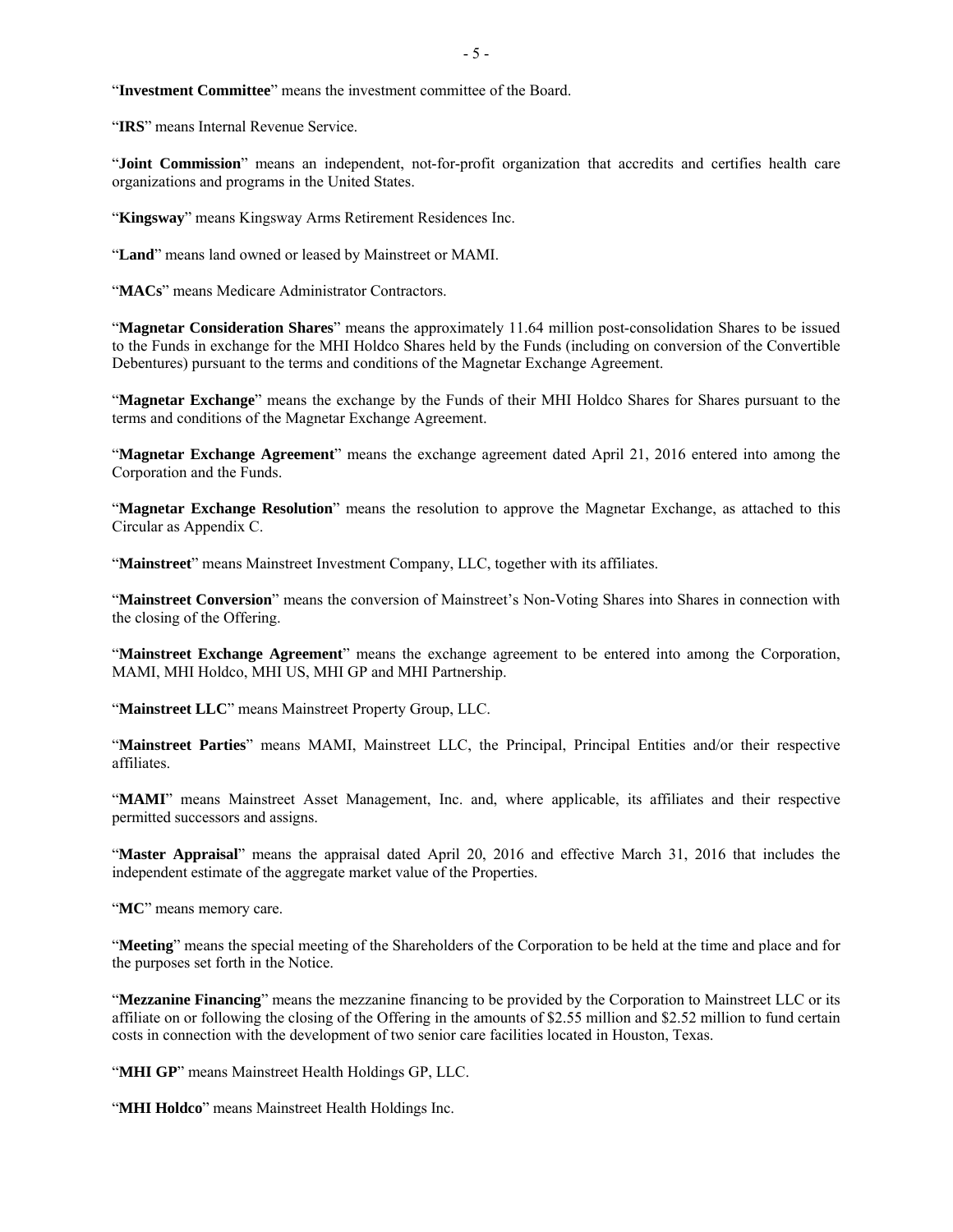"**MHI Holdco Asset Management Agreement**" means the agreement dated October 29, 2015 among MAMI, the Funds Manager (on behalf of the Funds), MHI Holdco, MHI US and MHI Partnership.

"**MHI Holdco Preferred Shares**" means the preferred shares in the capital of MHI Holdco.

"**MHI Holdco Shareholders**" means the holders of MHI Holdco Shares.

"**MHI Holdco Shareholders Agreement**" means the shareholders agreement dated October 29, 2015 among MHI Holdco and the MHI Holdco Shareholders.

"**MHI Holdco Shares**" means the shares in the capital of MHI Holdco, but specifically excluding the MHI Holdco Preferred Shares.

"**MHI Partnership**" means Mainstreet Health Holdings, LP.

"**MHI Scranton Property Owners**" means SH Scranton Manor Care Centre, LLC, SH Kingston Manor, LLC, SH Mid-Valley Health Care Centre, LLC, SH Old Forge Manor, LLC, SH Wyoming Manor, LLC and SH Kingston Health Care Centre, LLC, all of which are subsidiaries of the Corporation.

"**MHI Symphony Property Owners**" means MS Aria, LP, MS Buffalo Grove, LP, MS 87th Street, LP, MS Midway, LP, MS Park South, LP, MS Ivy, LP, MS Bronzeville, LP, MS Jackson Square, LP, MS South Shore, LP and MS Claremont, LP, all of which are subsidiaries of the Corporation.

"**MHI US**" means Mainstreet Health US Holdings, Inc.

"**MI 61-101**" means Multilateral Instrument 61-101 – *Protection of Minority Security Holders in Special Transactions*.

"**Mooresville Lease**" means the lease agreement dated January 29, 2015 between MS Mooresville, LLC, as landlord, and RHS Partners of Mooresville, LLC, as tenant, pursuant to which MS Mooresville, LLC leased the Mooresville Property to RHS Partners of Mooresville, LLC.

"**Mooresville Property**" means the seniors housing and care property owned by Mainstreet LLC and located at 302 North Johnson Road, Mooresville, Indiana, 46158.

"**Mooresville Purchase Agreement**" means the agreement, dated April 21, 2016, between MHI Partnership and MS Mooresville, LLC in respect of the purchase of the Mooresville Property.

"**MS Topeka**" means MS Topeka, LLC.

"**New Properties**" means the seven properties comprising the Scranton Portfolio, the three properties comprising the Hearth Portfolio, the Topeka Property, the Mooresville Property and the Chesterton Property.

"**NI 58-101**" means National Instrument 58-101 – *Disclosure of Corporate Governance Practices*.

"**NI 58-201**" means National Instrument 58-201 – *Corporate Governance Guidelines*.

"**Non-Competition Agreement**" means the non-competition agreement dated April 4, 2016 entered into between the Corporation, MHI US, MAMI, Mainstreet LLC and the Principal.

"**Non-Registered Shareholders**" has the meaning ascribed thereto under *"General Proxy Information"*

"**Non-Voting Shares**" means the non-voting shares in the capital of the Corporation.

"**Notice**" means the Notice of Special Meeting dated April 21, 2016 sent by the Corporation to Shareholders.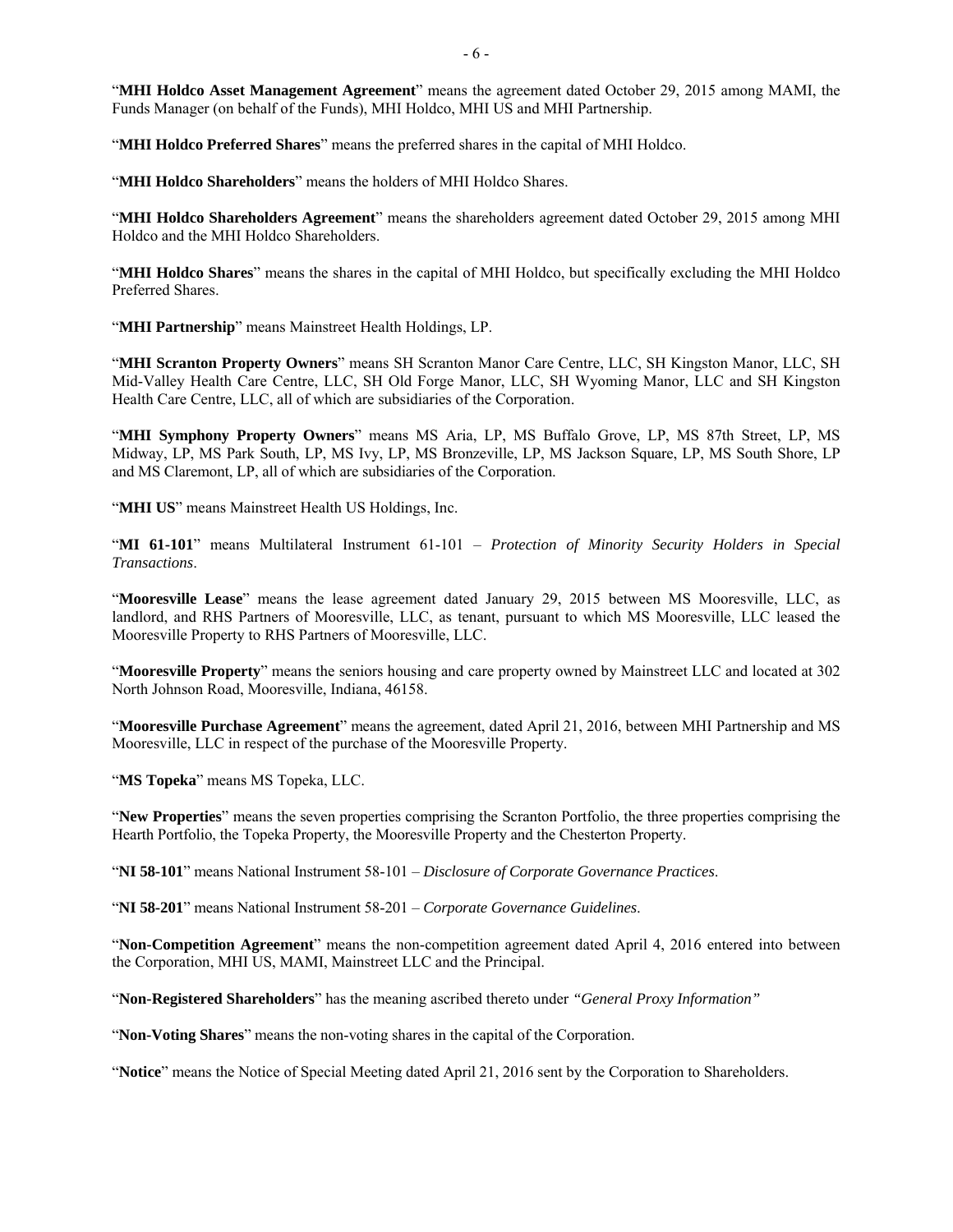"**Notice of Sale**" means the notice in writing to be delivered by the Selling Shareholder to the Other Shareholders irrevocably offering to sell them the MHI Holdco Shares subject to a Third Party Offer at the same price and in all material respects on the same terms and conditions as provided in a Third Party Offer.

"**Offered Investment**" means any investment opportunity identified by MAMI or Mainstreet LLC, as applicable, involving the acquisition, directly or indirectly, of an ownership or other interest in senior housing properties in the United States or Canada, subject to certain exceptions as described in this Circular.

"**Offering**" means the offering of Shares pursuant to the Underwriting Agreement.

"**Offering Price**" means the price per Share sold pursuant to the Offering.

"**OIG**" means the Office of Inspector General of the Department of Health and Human Services.

"**Other Shareholders**" means the MHI Holdco Shareholders who are not the Selling Shareholder.

"**Participants**" has the meaning ascribed thereto under "*DSI Plan Amendment – Deferred Share Incentive Plan*".

"**PCA Reports**" means property condition assessment reports.

"**Phase I ESA Report**" means a Phase I environmental site assessment report.

"**Principal**" means Paul Ezekiel Turner.

"**Principal Entities**" means all persons beneficially owned or controlled by the Principal.

"**Prior Valuation**" has the meaning given to it in Section 1.1 of MI 61-101.

"**promoter**" has the meaning given to such term in the *Securities Act* (Ontario).

"**Properties**" means, collectively, the 10 properties comprising the Symphony Portfolio, the Hanover Park Property, the seven properties comprising the Scranton Portfolio, the three properties comprising the Hearth Portfolio, the Topeka Property, the Mooresville Property and the Chesterton Property.

"**Property Appraisals**" means the individual independent estimates of the market value of each of the Properties.

"**Public Offering**" means any financing that involves an offering of equity securities (or securities capable of converting to equity) of the Corporation.

"**Purchase Agreements**" means the Symphony Purchase Agreement, the Hearth Purchase Agreement, the Scranton Purchase Agreement, the Chesterton Purchase Agreement, the Mooresville Purchase Agreement and the Topeka Purchase Agreement.

"**Record Date**" has the meaning ascribed thereto under *"Voting Securities and Principal Holders of Voting Securities."*

"**RECs**" means recognized environmental conditions.

"**Related Party Acquisitions**" means, collectively, the acquisition of the New Properties and the Hearth Purchase Agreement Assignment.

"**Related Party Transactions**" means, collectively, the Related Party Acquisitions, the Mezzanine Financing and the entering into of Topeka Development Lease.

"**Related Party Transactions Resolution**" means the resolution to approve the Related Party Transactions, as attached to this Circular as Appendix B.

"**Revolver**" means the \$50,000,000 senior secured revolving line of credit forming part of the Facility.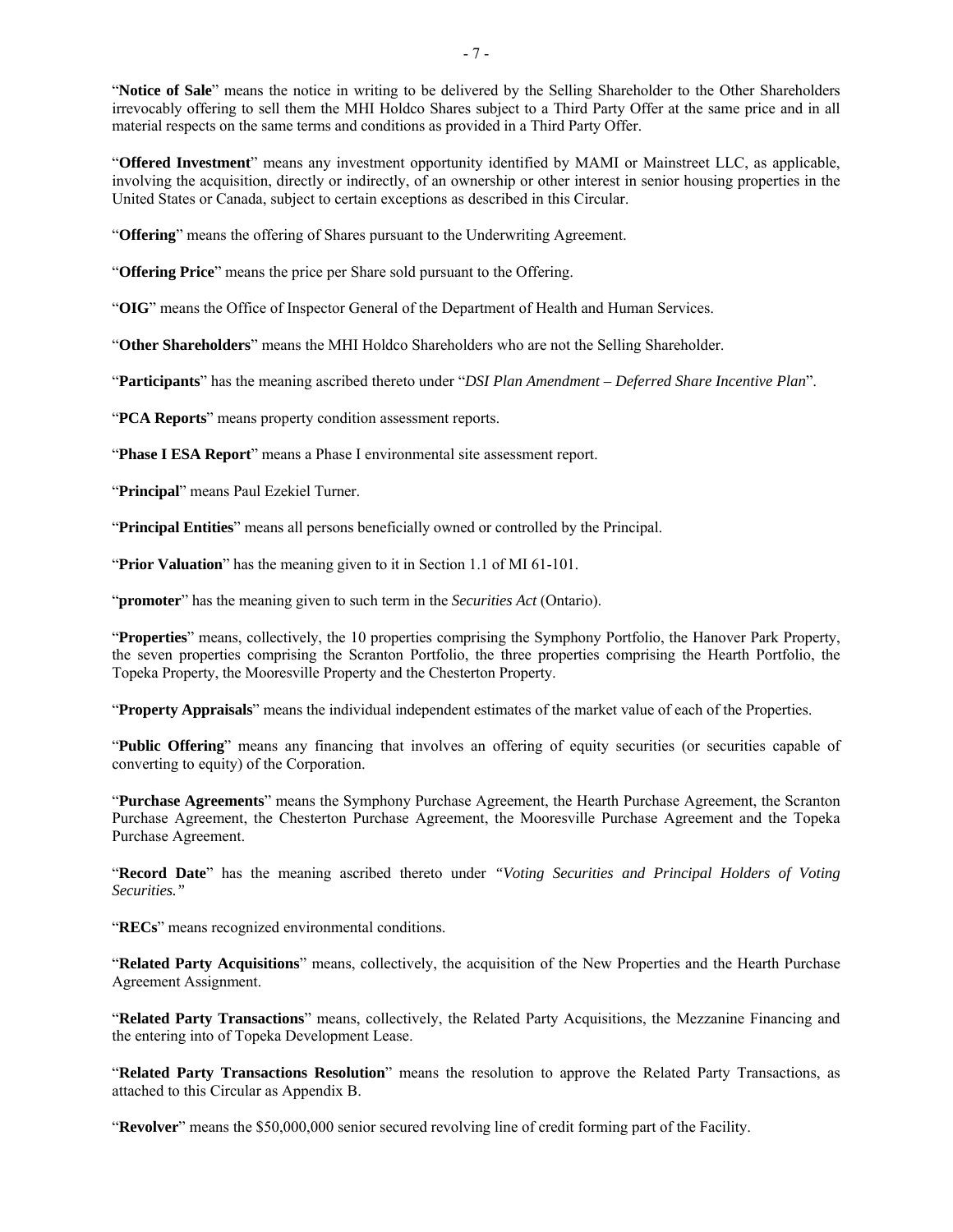"**Saber**" means Saber Health Group, LLC.

"**Scranton Master Lease**" means the master lease agreement dated July 1, 2014, as amended, between MHI Scranton Property Owners and the Scranton Tenants pursuant to which the MHI Scranton Property Owners leased the Scranton Portfolio to the Scranton Tenants.

"**Scranton Portfolio**" means the seven seniors housing and care properties owned by Mainstreet LLC and Saber.

"**Scranton Purchase Agreement**" means the agreement, dated April 21, 2016, among MHI Partnership, Scranton-7 Holdings, LLC and seven Indiana limited liability companies in respect of the purchase of the Scranton Portfolio.

"**Scranton Tenants**" means Scranton Manor PCH, LLC, Kingston Manor PCH, LLC, Mid-Valley SNF, LLC, Mid-Valley Manor PCH, LLC, Old Forge Manor PCH, LLC, Wyoming Manor PCH, LLC and Kingston SNF, LLC.

"**Second Mainstreet Loan**" means the \$2.5 million loan made by Mainstreet to MHI US on October 30, 2015, which was subsequently increased to \$3.5 million on February 26, 2016.

"**SEDAR**" means System for Electronic Analysis and Retrieval.

"**Selling Shareholder**" means an MHI Holdco Shareholder that has received a Third Party Offer to purchase any of its MHI Holdco Shares, which it has conditionally accepted subject to the rights of other MHI Holdco Shareholders pursuant to the MHI Holdco Shareholders Agreement.

"**Service Providers**" has the meaning ascribed thereto under "*DSI Plan Amendment – Deferred Share Incentive Plan*".

"**Share Purchase Agreement**" means the agreement entered into among the Corporation, Mainstreet and the Funds Manager (on behalf of the Funds for the limited purpose of certain sections of the agreement) dated December 2, 2015, as amended on January 25, 2016 and as amended and restated as of February 29, 2016, pursuant to which the Corporation acquired all of the issued and outstanding shares of MHI Holdco held by Mainstreet, which represented approximately 75% of the issued and outstanding MHI Holdco Shares, in consideration 81,160,000 pre-Consolidation Shares and 307,659,000 Non-Voting Shares.

"**Shareholders**" means the holders of Shares.

"**Shares**" means common shares of the Corporation.

"**SNF**" means skilled nursing property.

"**Suitable Development Properties**" means income-producing seniors housing and care properties focused on providing care primarily to seniors that are proposed to be owned in fee simple and long-term, triple-net leased to an identified creditworthy tenant operator, but specifically excluding any property that is subject to the right of first opportunity in favour of Welltower under agreements between Mainstreet and Welltower unless such right of first opportunity has expired or Welltower has elected not to exercise such right of first opportunity in respect of such property.

"**Swap Agreement**" means the interest rate swap agreement entered into among MHI Holdco, MHI Partnership and National Bank of Canada effective January 29, 2016.

"**Symphony**" means Symphony Post-Acute Network and its affiliates.

"**Symphony Acquisition Financing**" means the indebtedness incurred by one or more subsidiaries of MHI Holdco in connection with the acquisition of the Symphony Portfolio.

"**Symphony Master Lease**" means the master lease agreement dated October 30, 2015 between the MHI Symphony Property Owners and the Symphony Master Tenant pursuant to which the MHI Symphony Property Owners leased the Symphony Portfolio and the Hanover Park Property to the Symphony Master Tenant.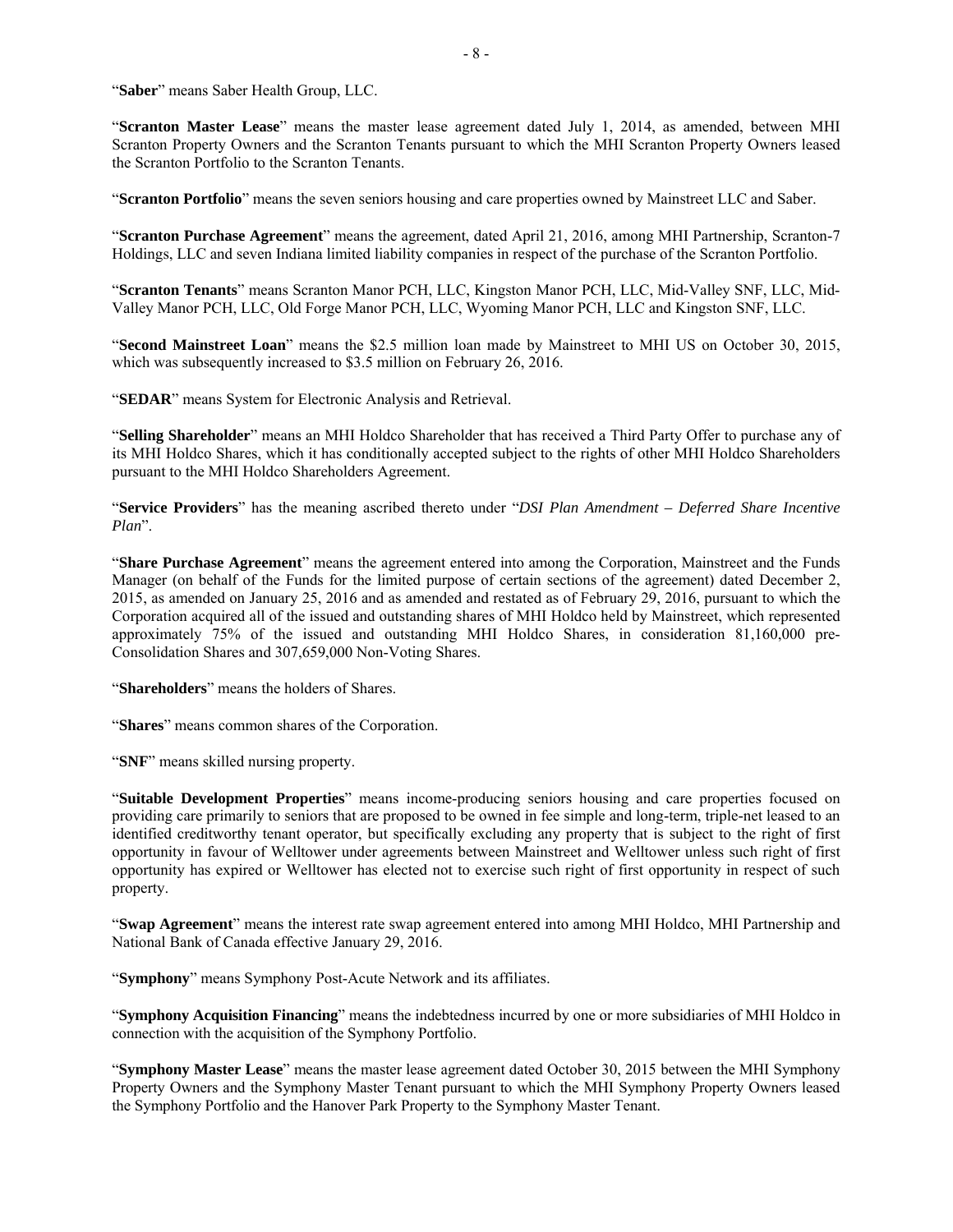"**Symphony Master Tenant**" means Symcare ML, LLC.

"**Symphony Portfolio**" means ten seniors housing and care properties indirectly acquired by MHI US from Symphony on October 30, 2015 pursuant to the Symphony Purchase Agreement.

"**Symphony Purchase Agreement**" means the purchase agreement dated August 21, 2015, as amended on September 30, 2015 and February 26, 2016, among the MHI Symphony Property Owners, The Claridge, L.L.C., Halsted Associates, LLC, Halsted Associates, LLC – Series RH, Ren Realty, LLC, Church Street Station Properties, LLC, Encore Realty Partners, LLC, Claremont Extended Healthcare Realty, LLC, The Claridge At Cicero Limited Partnership, The Renaissance At Beverley, L.P., Nuvision Holdings L.L.C. and SSO LLC, pursuant to which MHI US indirectly acquired the Symphony Portfolio and agreed to acquire the Hanover Park Property.

"**Tax Act**" means the *Income Tax Act* (Canada) and the regulations promulgated thereunder, as amended from time to time.

"**TCC**" means transitional care centre.

"**Term Loan**" means the \$150,000,000 senior secured term loan forming part of the Facility.

"**Third Party**" means an unrelated third party.

"**Third Party Offer**" means a bona fide written all cash offer to purchase any of the MHI Holdco Shares from an MHI Holdco Shareholder.

"**Topeka Development Lease**" means the development lease to be entered into in respect of the Topeka Property among the Topeka Landlord, MS Topeka and MAMI as described under *"Related Party Transactions – Topeka Development Lease".*

"**Topeka Landlord**" means MHI Topeka, LP and its sole member, MHI Partnership.

"**Topeka Primary Lease**" means the lease agreement in respect of the Topeka Property dated January 28, 2015 between MHI Topeka, LP and Top City Healthcare.

"**Topeka Property**" means the seniors housing and care property that is currently under development by Mainstreet LLC and located at  $6300$  SW  $6<sup>th</sup>$  Avenue, Topeka, Kansas,  $66615$ .

"**Topeka Purchase Agreement**" means the agreement, dated April 21, 2016, between MHI Partnership and MS Topeka, LLC in respect of the purchase of the Topeka Property.

"**Treaty**" means the Canada-United States Tax Convention (1980), as amended.

"**Trilogy**" means Trilogy Health Services, LLC.

"**TSX**" means the Toronto Stock Exchange.

"**TSXV**" means the TSX Venture Exchange.

"**Underwriters**" means BMO Nesbitt Burns Inc., CIBC World Markets Inc. and National Bank Financial Inc.

"**Underwriting Agreement**" means the underwriting agreement to be entered into among the Corporation and the Underwriters in connection with the Offering.

"**US Development Agreement**" means the development agreement dated April 4, 2016 entered into among Mainstreet LLC, MAMI, the Corporation and MHI Partnership, as described under "Arrangements with Mainstreet".

"**USPAP**" means Uniform Standards of Professional Appraisal Practice of the Appraisal Foundation.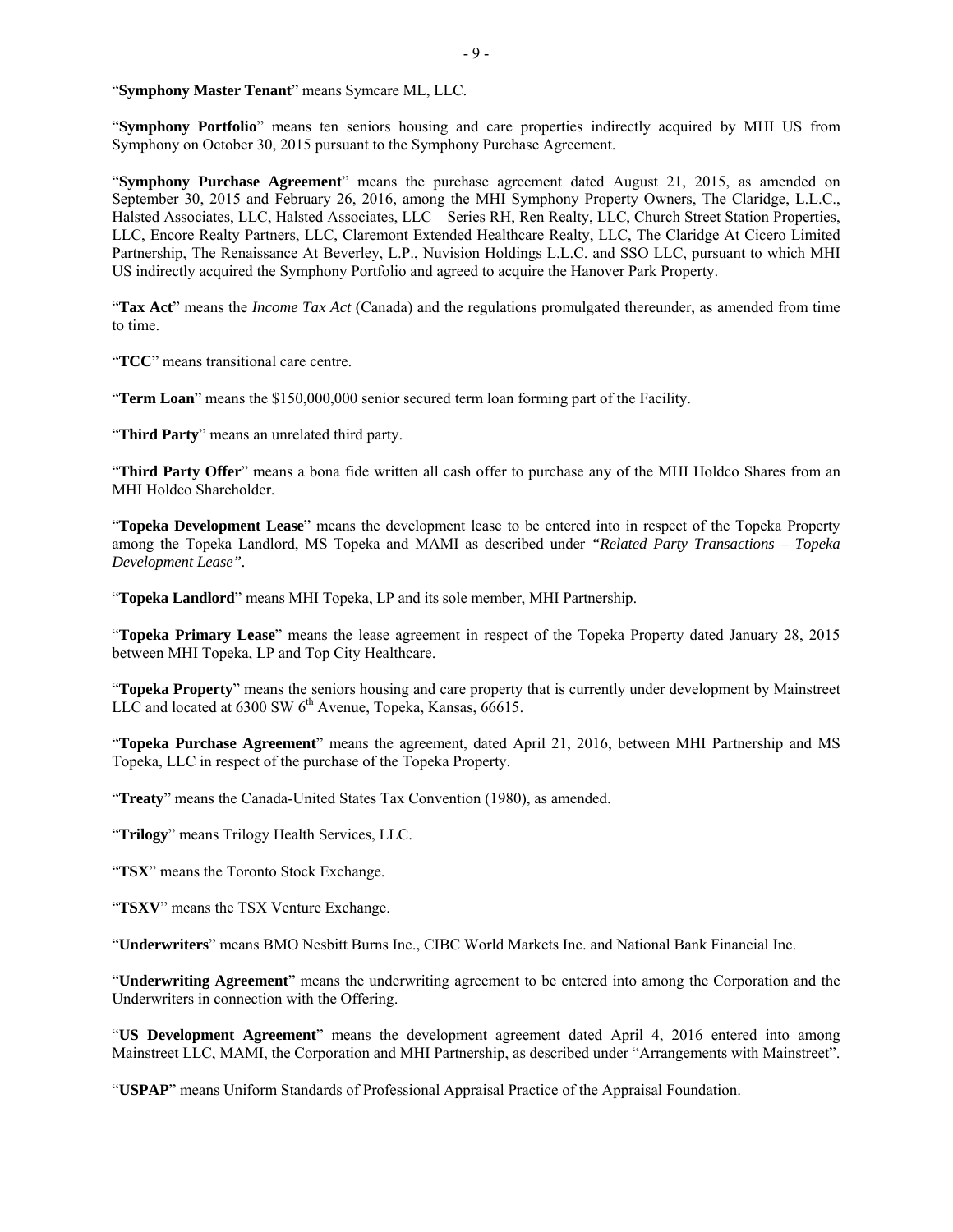"**Value-Add Funds**" means the investment vehicles to be established by Mainstreet focused primarily on "valueadd" seniors housing investments, including Mainstreet Opportunity Fund, LP.

"**Voting and Support Agreements**" means the amended and restated voting and support agreements dated February 29, 2016 entered into by Mainstreet and Shareholders holding approximately 45% of the outstanding Shares (excluding Shares owned by Mainstreet and its related parties and join actors and without giving effect to the closing of the Offering or the Magnetar Exchange) pursuant to which such Shareholders have agreed to, among other things, vote their Shares in favour of the Related Party Acquisitions and the Magnetar Exchange.

"**Welltower**" means Welltower Inc.

"**Xgen**" means Xgen Ventures Inc.

Words importing the singular number only include the plural and vice versa, and words importing any gender include all genders.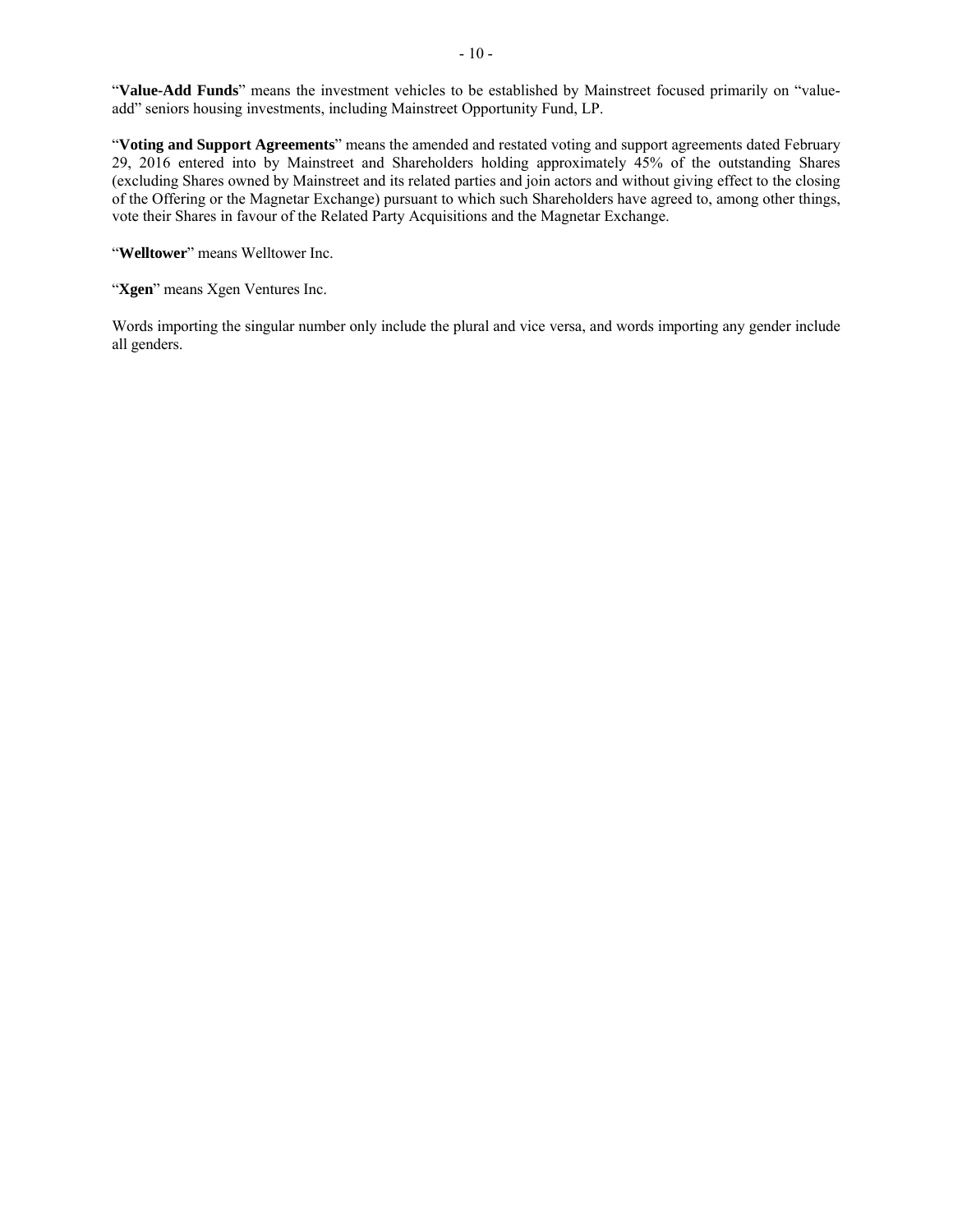#### **MANAGEMENT INFORMATION CIRCULAR**

This Circular is furnished in connection with the solicitation of proxies by management of the Corporation for use at the Meeting or at any adjournment thereof.

The Meeting has been called for the purpose of considering, among other matters, and, if deemed advisable, passing the Related Party Transactions Resolution, the Magnetar Exchange Resolution, the DSI Plan Reservation Resolution and the Asset Management Agreement Amendment Resolution. Each of the Related Party Transactions and the Magnetar Exchange are subject to the satisfaction or waiver of all conditions precedent to, or are conditional on the closing of, the Offering. A preliminary prospectus in connection with the Offering was filed on April 21, 2016.

All capitalized terms used in this Circular have the meanings set forth under "Glossary of Terms" or as otherwise defined herein.

This Circular does not constitute the solicitation of an offer to purchase any securities or the solicitation of a proxy by any person in any jurisdiction in which such solicitation is not authorized or in which the person making such solicitation is not qualified to do so or to any person to whom it is unlawful to make such solicitation.

Information contained in this Circular should not be construed as legal, tax or financial advice and Shareholders are urged to consult their own professional advisers in connection therewith.

# **MEANING OF CERTAIN REFERENCES**

References to the "Corporation" in this Circular includes its subsidiaries, unless the context otherwise requires. References to "\$", "dollars" and "US\$" are to United States dollars and references to "Cdn\$" and "Canadian dollars" are to Canadian dollars.

References to "management" in this Circular means the persons acting in the capacities of the Corporation's Chief Executive Officer, President and Chief Financial Officer. Any statements in this Circular made by or on behalf of management are made in such persons' capacities as officers of the Corporation and not in their personal capacities.

# **NON-IFRS MEASURES**

The Corporation reports its financial results in accordance with IFRS. Included in this Circular are certain non-IFRS financial measures as supplemental indicators used by management to track the Corporation's performance. These non-IFRS measures are FFO, AFFO and NOI.

"FFO", consistent with the REALpac definition, means net profit in accordance with IFRS, (i) plus or minus fair value adjustments on investment properties; (ii) plus or minus gains or losses from sales of investment properties; (iii) plus or minus certain other fair value adjustments; (iv) plus transaction costs expensed as a result of the purchase of property being accounted for as a business combination; (v) plus property taxes accounted for under IFRIC-21; and (vi) plus deferred income tax expense, after adjustments for equity accounted entities calculated to reflect FFO on the same basis as consolidated properties.

"AFFO" means FFO, subject to certain adjustments, including: (i) mark-to-market adjustments on mortgages, amortization of deferred financing costs, and compensation expense related to deferred share incentive plans, (ii) adjusting for any differences resulting from recognizing property rental revenues on a straight-line basis; (iii) adding an amount in respect of the Topeka Development Lease; and (iv) other adjustments as determined by the Directors in their sole discretion.

"NOI is used by industry analysts, investors and management to measure the operating performance of real estate investment trusts and real estate operating companies. NOI represents investment properties revenue less investment properties operating expenses, and excludes the impact of non-cash straight-line rent and fair value adjustments to investment properties in respect of IFRIC 21, Levies."

The Corporation believes that AFFO is an important measure of economic performance and is indicative of the Corporation's ability to pay dividends, while FFO and NOI are important measures of operating performance and the performance of real estate properties. The IFRS measurement most directly comparable to FFO, AFFO and NOI is net income.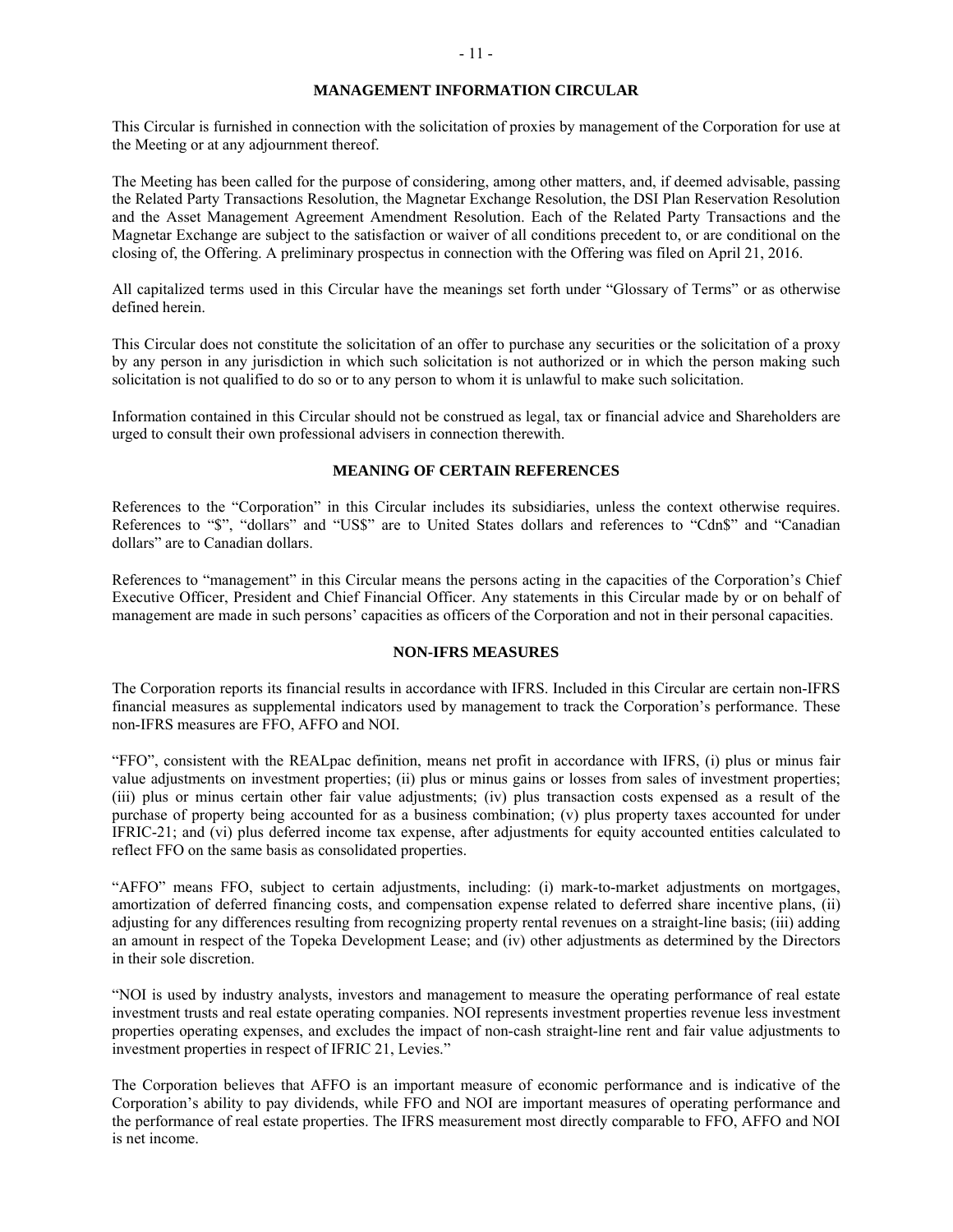The Corporation believes that these non-IFRS financial measures provide useful information to both management and investors in measuring the financial performance and financial condition of the Corporation. These measures do not have a standardized meaning prescribed by IFRS and, therefore, may not be comparable to similar measures presented by other companies, nor should they be construed as an alternative to other financial measures determined in accordance with IFRS.

# **NOTICE CONCERNING FORWARD-LOOKING STATEMENTS**

This Circular contains forward-looking statements or forward-looking information within the meaning of applicable securities laws. Statements other than statements of historical fact contained in this document may be forwardlooking information. Forward-looking statements generally can be identified by the use of forward-looking terminology such as "outlook", "objective", "may", "will", "expect", "intent", "estimate", "anticipate", "believe", "should", "plans", "predict", "estimate", "potential", "could", "likely", "approximately", "scheduled", "forecast", "variation" or "continue", or similar expressions suggesting future outcomes or events. They include, but are not limited to, statements with respect to expectations, projections or other characterizations of future events or circumstances, and the Corporation's objectives, goals, strategies, beliefs, intentions, plans, estimates, projections and outlook, including statements relating to plans and objectives of the Corporation's Board, or estimates or predictions of actions of tenants, suppliers, competitors or regulatory authorities; and statements regarding its future economic performance. These forward-looking statements are based on the Corporation's current expectations about future events. Some of the specific forward-looking statements in this document may include, but are not limited to, statements with respect to: (i) the Corporation's stated objectives; (ii) the Related Party Transactions; (iii) the Magnetar Exchange; (iv) the Mezzanine Financing; (v) the Topeka Development Lease; (vi) the Corporation's ability to execute its business and growth strategies, including by making additional acquisitions of properties in its primary markets; and (vii) the Corporation's access to available sources of debt and equity financing.

Forward-looking statements do not take into account the effect of transactions or other items announced or occurring after the statements are made. For example, they do not include the effect of dispositions, acquisitions, other business transactions, asset write-downs or other charges announced or occurring after the forward-looking statements are made.

Although the Corporation believes that the expectations reflected in the forward-looking information are reasonable, the Corporation can give no assurance that these expectations will prove to have been correct, and since forwardlooking information inherently involves risks and uncertainties, undue reliance should not be placed on such information. Certain material factors or assumptions are applied in making forward-looking statements and actual results may differ materially from those expressed or implied in such forward-looking statements. The estimates and assumptions, which may prove to be incorrect, include, but are not limited to, the various assumptions set forth in this document as well as the following: (i) all closing conditions in respect of the Related Party Transactions and Magnetar Exchange will be satisfied, including completion of the Offering; (ii) the demographic and industry trends will remain unchanged; (iii) the Corporation's future level of indebtedness and its future growth potential will remain consistent with the Corporation's current expectations; (iv) the Corporation will continue to receive financing on acceptable terms; (v) the tax laws as currently in effect remaining unchanged; (vi) the Corporation will retain and continue to attract qualified and knowledgeable personnel as it expands its portfolio and business; (vii) impact of the current economic climate and the current global financial conditions on the Corporation's operations, including its financing capability and asset value, will remain consistent with current expectations; (viii) there will be no material changes to government and environmental regulations adversely affecting the Corporation's operations; and (ix) capital markets will provide the Corporation with readily available access to equity and/or debt financing.

The forward-looking statements are subject to inherent uncertainties and risks, including, but not limited to, the factors discussed under the "Risk Factors" section of this Circular. Consequently, actual results and events may vary significantly from those included in, contemplated or implied by such statements

#### **GENERAL PROXY INFORMATION**

The solicitation will be primarily by mail, but proxies may also be solicited personally or by telephone or electronic means by directors or officers of the Corporation. None of these individuals will receive extra compensation for such efforts. The cost of solicitation will be borne by the Corporation. The Corporation has distributed, or made available for distribution, copies of the Notice, Circular and form of proxy to clearing agencies, securities dealers, banks and trust companies or their nominees ("**Intermediaries**") for distribution to holders of Shares whose units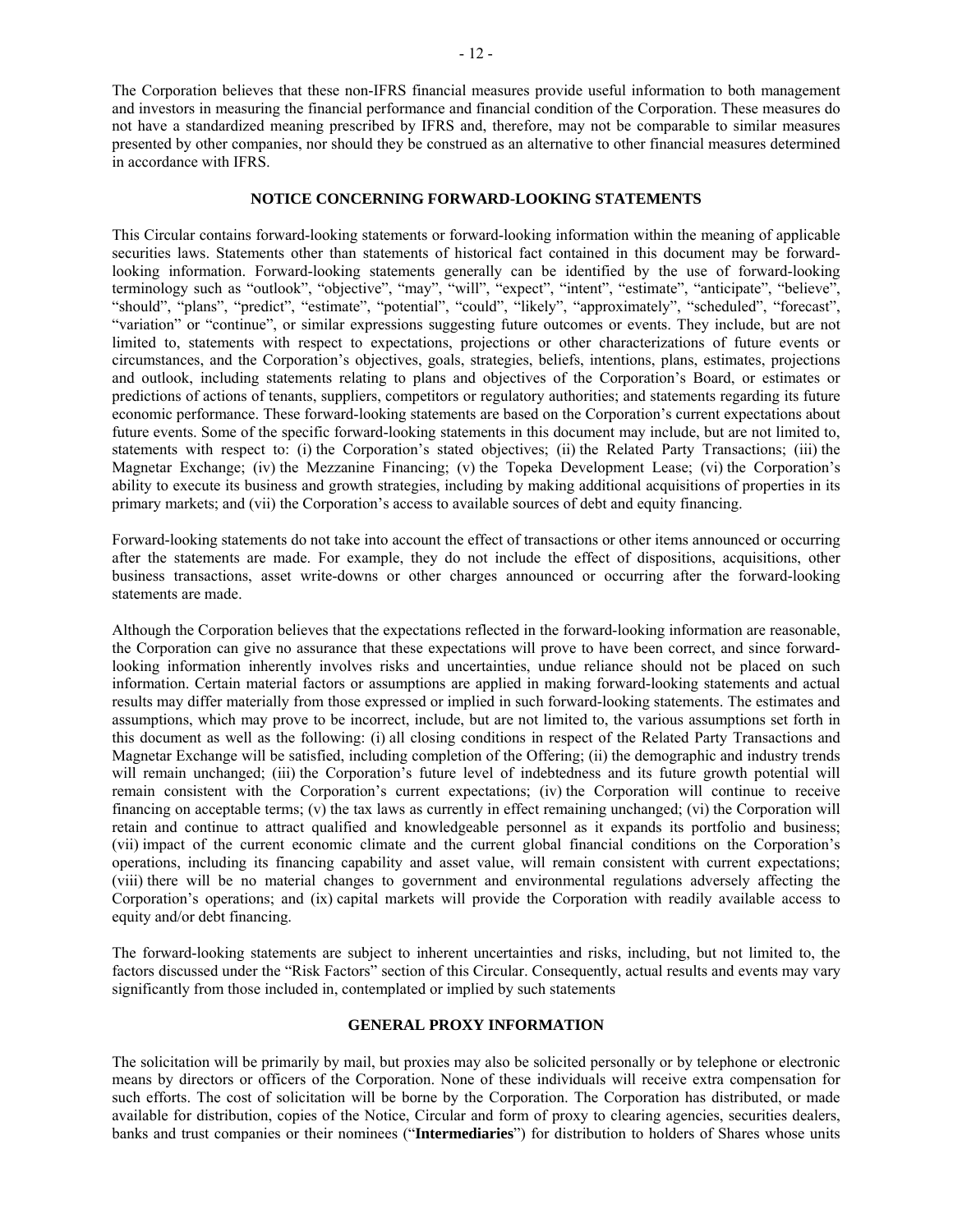are held by or in custody of such Intermediaries ("**Non-Registered Shareholders**"). Such Intermediaries are required to forward such documents to Non-Registered Shareholders. The solicitation of proxies from Non-Registered Shareholders will be carried out by the Intermediaries or by the Corporation if the names and addresses of the Non-Registered Shareholders are provided by the Intermediaries. The Corporation will reimburse reasonable expenses incurred by the Intermediaries in connection with the distribution of these materials.

The information contained in this Circular is given as of April 21, 2016, except where otherwise indicated. **No person has been authorized to give any information or make any representations in connection with the Related Party Transactions or the Magnetar Exchange or other matters to be considered at the Meeting, other than those contained in this Circular, and if given or made, any such information or representation must not be relied upon as having been authorized by the Corporation.** The delivery of this Circular shall not, under any circumstances, create an implication that there has not been any change in the information set forth herein since the date of this Circular.

# **IMPORTANT INFORMATION FOR NON-REGISTERED SHAREHOLDERS**

**Shares registered in the name of CDS can only be voted at the Meeting upon the instructions of the beneficial holder (the "Beneficial Shareholder") of those Shares. Therefore, Beneficial Shareholders should ensure that instructions in respect of the voting of their Shares are communicated to the appropriate party.** 

Intermediaries are required to forward meeting materials to Beneficial Shareholders unless a Beneficial Shareholder has waived the right to receive them. Typically, Intermediaries will use service companies (such as Broadridge Financial Solutions, Inc.) to forward the meeting materials to Beneficial Shareholders. Beneficial Shareholders who have not waived the right to receive meeting materials will either:

- (a) be given a voting instruction form which must be completed and signed by the Beneficial Shareholder in accordance with the directions on the voting instruction form, which may in some cases permit the completion of the voting instruction form by telephone or through the Internet. A Beneficial Shareholder who receives a voting instruction form cannot use that form to vote the Shares directly at the Meeting; rather, the Beneficial Shareholder must complete the voting instruction form in accordance with the instructions contained therein well in advance of the Meeting; or
- (b) less frequently, be given a proxy which has already been signed by the intermediary (typically by a facsimile, stamped signature), which is restricted as to the number of Shares beneficially owned by the Beneficial Shareholder but which is otherwise uncompleted. This form of proxy need not be signed by the Beneficial Shareholder. In this case, the Beneficial Shareholder who wishes to submit a proxy should otherwise properly complete the form of proxy received from the intermediary and deposit it with the Corporation's transfer agent, as described below under "Appointment of Proxies".

The purpose of these procedures is to permit Beneficial Shareholders to direct voting of the Shares they beneficially own. Should a Beneficial Shareholder who receives a proxy wish to attend and vote at the Meeting in person, or have another person attend and vote on behalf of the Beneficial Shareholder, the Beneficial Shareholder should insert the Beneficial Shareholder's, or such other person's, name in the blank space provided. A Beneficial Shareholder who receives a voting instruction form and wishes to attend and vote at the Meeting in person, or have another person attend and vote on behalf of the Beneficial Shareholder, should follow the corresponding instructions on the form. In either case, Beneficial Shareholders should carefully follow the instructions of their intermediaries and their service companies.

# **Appointment of Proxies**

A registered Shareholder wishing to be represented by proxy at the Meeting or any adjournment or postponement thereof must deposit his, her or its duly executed form of proxy in person, by mail or by facsimile with the Corporation's transfer agent and registrar, Computershare Trust Company of Canada, 100 University Avenue, Toronto, Ontario, M5J 2Y1 (Attn: Proxy Department) prior to 11:00 a.m. (Toronto time) on the business day preceding the Meeting, being May 24, 2016, or any postponement or adjournment thereof, or with the Chairman of the Meeting on the day of the Meeting or any adjournment or postponement thereof prior to the time of voting.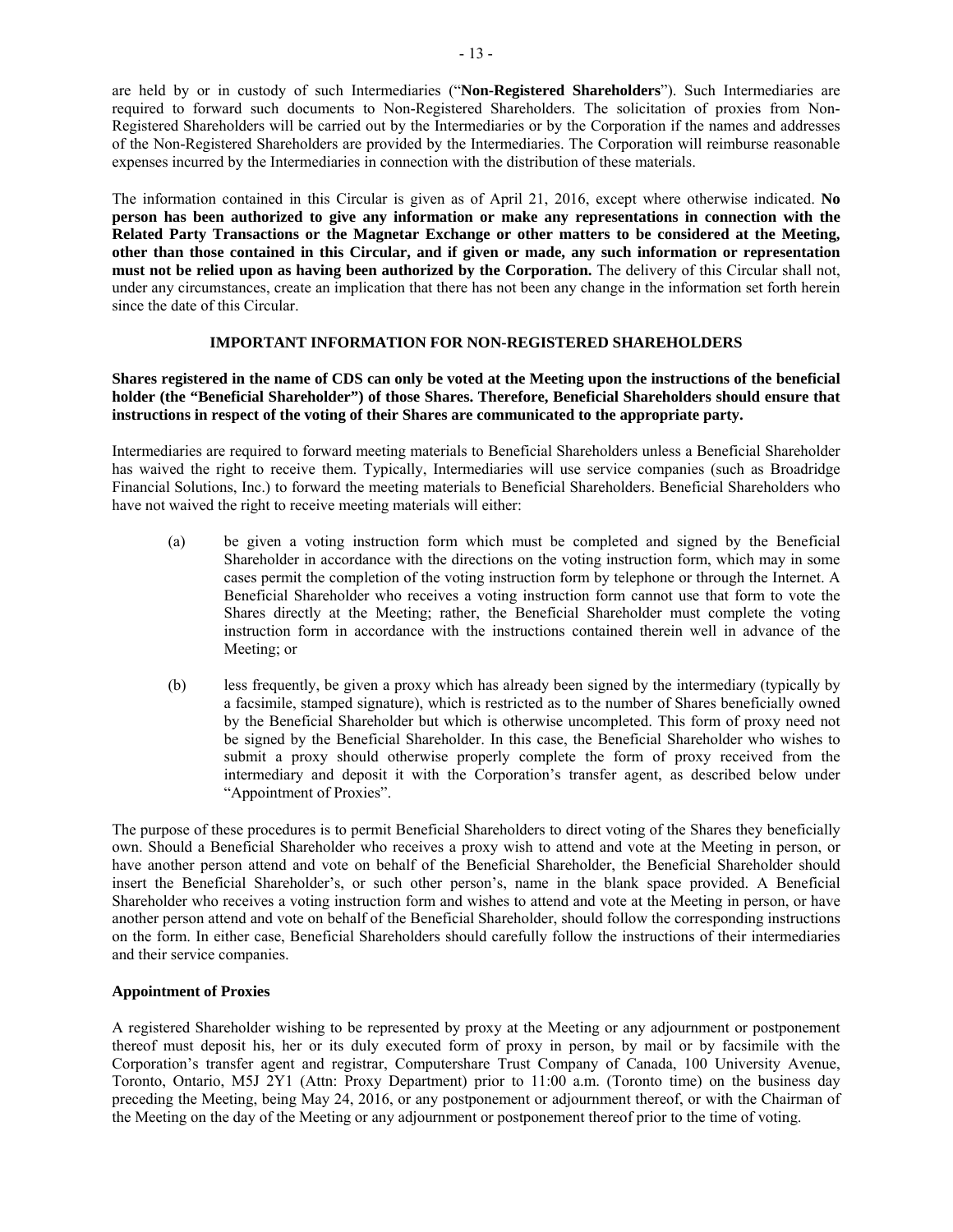**The persons named in the enclosed form of proxy accompanying this Circular are officers and/or Directors of the Corporation. A Shareholder has the right to appoint a person or company (who need not be a Shareholder) to attend and act on behalf of such Shareholder at the Meeting and at any postponement or adjournment thereof other than the persons designated in the enclosed form of proxy.** Such right may be exercised by striking out the names of the persons specified in the form of proxy and inserting in the blank space provided for that purpose the name of the desired person or by completing another proper form of proxy and, in either case, delivering the completed and executed proxy to the Corporation's transfer agent and registrar in the manner specified above or to the Chairman of the Meeting on the day of the Meeting or any adjournment or postponement thereof prior to the time of voting. A proxy must be executed by the registered Shareholder or his or her attorney duly authorized in writing or, if the Shareholder is a corporation, by an officer or attorney thereof duly authorized. It is important to ensure that any other person that is appointed is attending the Meeting and is aware that his or her appointment has been made to vote the Shares of the Shareholder. Proxyholders should, at the Meeting, present themselves to a representative of the transfer agent and registrar.

# **Revocation of Proxies**

Proxies given by Shareholders for use at the Meeting may be revoked prior to their use:

- (a) by depositing an instrument in writing or transmitting an instrument by telephonic or electronic means executed (in writing or by electronic signature) by the Shareholder or by such Shareholder's attorney duly authorized in writing or, if the Shareholder is a corporation, under its corporate seal, by an officer or attorney thereof duly authorized indicating the capacity under which such officer or attorney is signing,
	- (i) to the Corporation at the registered office of the Corporation, at any time up to and including 4:00 p.m. on the last business day preceding the day of the Meeting, being May 24, 2016, or any postponement or adjournment thereof; or
	- (ii) with the Chairman of the Meeting on the day of the Meeting, prior to the time of voting, or any postponement or adjournment thereof; or
- (b) in any other manner permitted by law.

A Non-Registered Shareholder may revoke a voting instruction form given to an Intermediary at any time by written notice to the Intermediary, except that an Intermediary is not required to act on a revocation of a voting instruction form that is not received by the Intermediary sufficiently in advance of the Meeting so that an Intermediary may act on such revocation. A Non-Registered Shareholder should contact its Intermediary to discuss what procedure to follow and the deadlines by which it needs to provide its revocation so that the Intermediaries can act on such revocation.

#### **Exercise of Discretion by Proxies**

All properly executed forms of proxy, not previously revoked, will be voted or withheld from voting on any poll taken at the Meeting in accordance with the instructions of the Shareholder contained therein. **A properly executed form of proxy containing no instructions regarding the matters to be acted upon will be voted in favour of such matters.** The form of proxy also confers discretionary authority in respect of amendments to, or variations in, all matters which may properly come before the Meeting or any postponement or adjournment thereof. At the time of the printing of this Circular, management of the Corporation knows of no such amendments, variations or other matters to come before the Meeting other than the matters referred to in the Notice. However, if any such amendments, variations or other matters which are not now known to management, should properly come before the Meeting, the Shares represented by the proxies hereby solicited will be voted thereon in such manner as such persons then consider proper.

#### **VOTING OF SECURITIES**

The Shares represented by proxies will be voted or withheld from voting in accordance with the instructions of the Shareholder on any ballot that may be called for and, if the Shareholder specifies a choice with respect to any matter to be acted upon at the Meeting, Shares represented by properly executed proxies will be voted accordingly. **In the absence of such specification, such Shares will be voted at the Meeting as follows:**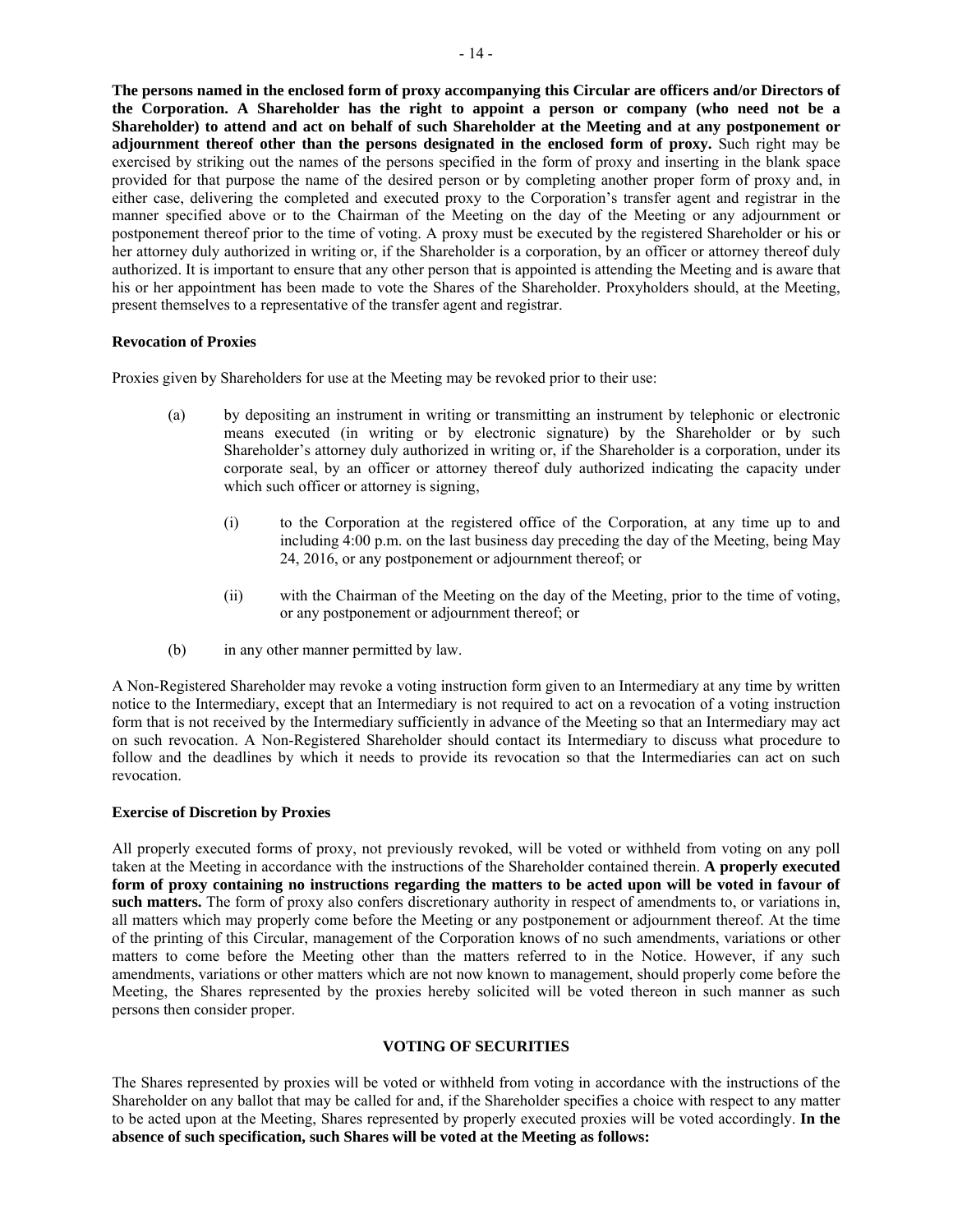- **FOR the approval of the Related Party Transactions Resolution as described in this Circular;**
- **FOR the approval of the Magnetar Exchange Resolution as described in this Circular;**
- **FOR the approval of the DSI Plan Reservation Resolution as described in this Circular; and**
- **FOR the approval of the Asset Management Agreement Amendment Resolution as described in this Circular.**

For more information on these matters, please see the section entitled *"Particulars of Matters to be Acted Upon at the Meeting"* in this Circular.

The persons appointed under the Form of Proxy or voting instruction form provided by a broker or intermediary have discretionary authority with respect to amendments or variations to matters identified in the Notice of Meeting and with respect to other matters that may properly come before the Meeting or any postponement or adjustment. At the time of printing the Circular, management and the Directors are not aware of any such amendments, variations or other matters to be presented for action at the Meeting. If any other matter should properly be presented at the Meeting or any postponement or adjustment, a proxyholder will have the discretion to vote the Shares represented by such proxy in accordance with his or her best judgment.

# **VOTING SECURITIES AND PRINCIPAL HOLDERS OF VOTING SECURITIES**

The Corporation has fixed the close of business on April 15, 2016 as the record date (the "**Record Date**") for the purposes of determining Shareholders entitled to receive the Notice and vote at the Meeting.

The Corporation's authorized share capital consists of an unlimited number of Shares, an unlimited number of Non-Voting Shares and an unlimited number of Class A Shares. 101,450,000 Shares were issued and outstanding as at the date of this Circular. Each Share entitles the holder thereof to one vote for each matter to be voted on at the Meeting.

The Corporation or its transfer agent will prepare a list of the Shareholders on the Record Date. Each Shareholder named in the list will be entitled to vote the Shares shown opposite his, her or its name on the list.

As of April 21, 2016, the Directors and executive officers of the Corporation, as a group, beneficially own, directly or indirectly, or exercise control or direction over, 84,300,000 Shares and 307,659,850 Non-Voting Shares, representing approximately 83% and 100% of the issued and outstanding Shares and Non-Voting Shares, respectively. Of these, 81,160,000 Shares and all of the Non-Voting Shares are owned by Mainstreet Investment Company, LLC, which is controlled by the chairman of the Corporation, Paul Ezekiel Turner, and 3,140,000 are owned or controlled by Dan Amadori, a director of the Corporation.

To the knowledge of the Directors and senior officers of the Corporation, and based upon the Corporation's review of the records maintained by the transfer agent and insider reports filed with the System for Electronic Disclosure by Insiders, as at the Record Date, the only persons who beneficially own, directly or indirectly, or exercise control or direction over voting securities of the Corporation carrying more than 10% of the voting rights of the total issued and outstanding Shares are as follows:

| Name                                     | Number of Shares Owned        |                     |  |  |
|------------------------------------------|-------------------------------|---------------------|--|--|
|                                          | Class                         | Percentage of Class |  |  |
| Mainstreet<br>Investment<br>Company, LLC | 81,160,000 Shares             | 80%                 |  |  |
| Mainstreet<br>Investment<br>Company, LLC | 307,659,850 Non-Voting Shares | $100\%$             |  |  |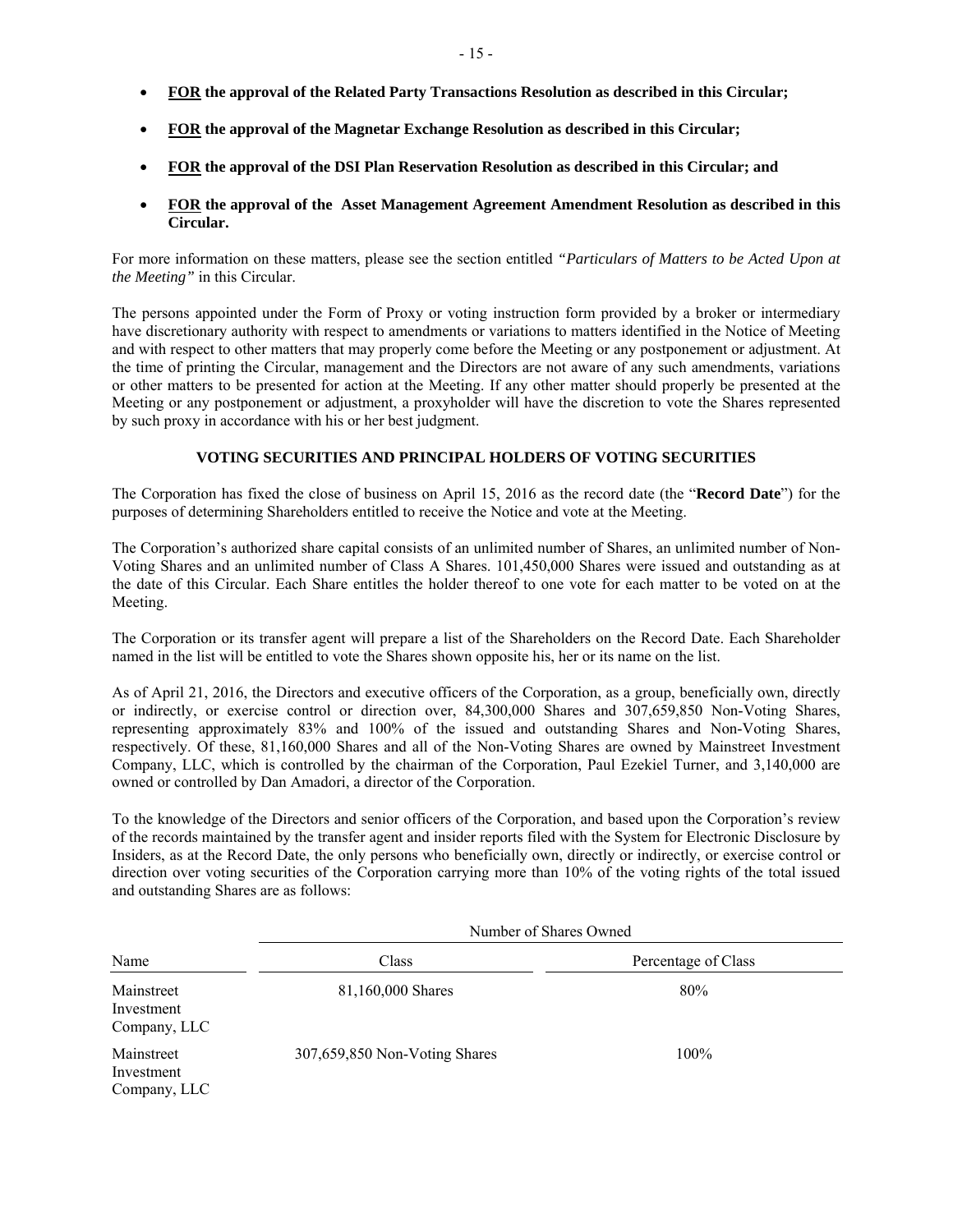#### **INTEREST OF CERTAIN PERSONS IN MATTERS TO BE ACTED UPON**

Except in so far as they may be Shareholders and unless otherwise disclosed in this Circular, no person who has been a Director or executive officer of the Corporation at any time since the beginning of the Corporation's last financial year, nor any associate or affiliate of the foregoing persons, has any material interest, direct or indirect, by way of beneficial ownership of securities or otherwise, in any matters to be acted upon at the Meeting.

### **PARTICULARS OF MATTERS TO BE ACTED UPON AT THE MEETING**

#### **1. Related Party Transactions**

#### *Background to the Related Party Transactions*

Because Mainstreet Investment Company, LLC is controlled by Paul Ezekiel Turner (a director of the Corporation), owns or controls 80% of the Shares and is affiliated with the Corporation's external asset manager, Mainstreet Investment Company, LLC and its affiliates are "related parties" of the Corporation for the purposes of applicable securities laws. Affiliates of Mainstreet Investment Company, LLC are parties to the proposed Related Party Transactions with the Corporation. In particular, an affiliate of Mainstreet Investment Company, LLC (i) is the owner of the New Properties (or, in the case of the Hearth Portfolio, has entered into the Hearth Purchase Agreement and will assign its rights thereunder under the Hearth Purchase Agreement Assignment) that are proposed to be acquired by the Corporation, (ii) is the borrower under two mezzanine loans proposed to be made by the Corporation and (iii) will be the tenant under the Topeka Development Lease. The terms of the Related Party Transactions are the result of negotiations conducted between representatives of the Corporation, on the one hand, and Mainstreet Investment Company, LLC and its affiliates, on the other hand, and their respective advisors. In particular, one of the directors of the Corporation who is independent of Mainstreet Investment Company, LLC and its affiliates instructed counsel in connection with the negotiation of the acquisition of the New Properties, including the applicable purchase agreements (other than the Hearth Purchase Agreement), and on behalf of the Corporation retained the Appraiser to provide an independent estimate of the market value of the Properties.

The Corporation is a reporting issuer under applicable securities legislation in certain of the provinces of Canada and is, among other things, subject to applicable securities laws, including MI 61-101. MI 61-101 is intended to regulate certain transactions to ensure the protection and fair treatment of securityholders by requiring enhanced disclosure, approval by a majority of securityholders (excluding interested or related parties) and, in certain cases, independent valuations. The Related Party Transactions constitute "related party transactions" under MI 61-101 because they are transactions in which the Corporation will (i) be acquiring an asset from a related party of the Corporation, (ii) providing a loan to a related party of the Corporation or (iii) lease property to a related party of the Corporation.

MI 61-101 provides that, unless an exemption is available, a reporting issuer proposing to carry out a related party transaction is required to obtain a formal valuation of the assets from a qualified independent valuator and to provide the holders of the affected securities with a summary of such valuation. Although the Related Party Transactions constitute "related party transactions", the Corporation is not required to obtain a formal valuation under MI 61-101 since the securities of the Corporation are not currently listed on certain exchanges.

As the Related Party Transactions constitute "related party transactions", MI 61-101 requires that such transactions be approved by a majority of the minority Shareholders. In determining minority approval for a related party transaction, the Corporation is required to exclude the votes attached to Shares that, to the knowledge of the Corporation or any "interested party" or their respective directors and senior officers, after reasonable inquiry, are beneficially owned or over which control or direction is exercised by "interested parties" and their "related parties" and "joint actors" (all as defined in MI 61-101). At the Meeting, the Shares held by Mainstreet Investment Company, LLC and its related parties and any joint actors will be excluded for the purposes of determining minority approval. Accordingly, Mainstreet Investment Company will not be entitled to vote its 81,160,000 Shares, representing approximately 80% of the issued and outstanding Shares as at the date of this Circular, in respect of the Related Party Transactions Resolution. Management of the Corporation and the Directors are not aware of any other Shares that will be excluded from voting in respect of the Related Party Transactions Resolution.

Given that the Related Party Transactions constitute "related party transactions", such transactions were reviewed and considered by those directors who are independent for purposes of MI 61-101.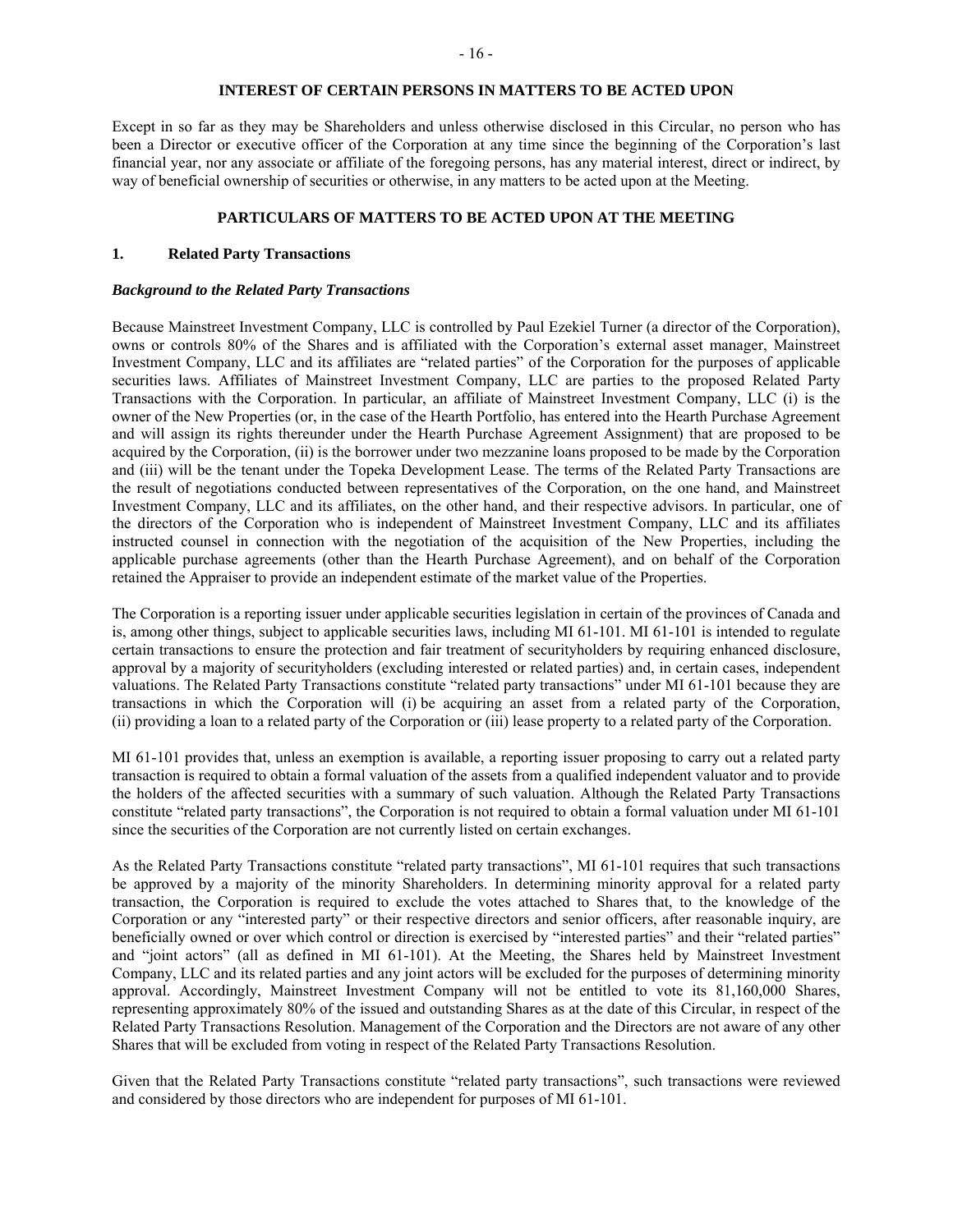At the Meeting, Disinterested Shareholders will be asked to consider and, if deemed advisable, to pass, with or without amendment, the Related Party Transactions Resolution approving the Related Party Transactions. A copy of the Related Party Transactions Resolution is attached hereto as Appendix B.

The Board recommends that Disinterested Shareholders vote **FOR** the Related Party Transactions Resolution approving (i) the acquisition of the New Properties (other than the Hearth Portfolio) and the Hearth Purchase Agreement Assignment, (ii) the Mezzanine Financing and (iii) the Topeka Development Lease.

# *Related Party Acquisitions*

#### *The New Properties*

The New Properties are comprised of seven properties in Pennsylvania, three properties in New York, two properties in Indiana and one property in Kansas. For more information concerning the Properties the operators of such Properties, see *"Appendix A: Information Concerning the Corporation and MHI Holdco."*

# *Scranton Portfolio*

On April 21, 2016, MHI Partnership entered into an agreement to purchase the Scranton Portfolio, which is comprised of the following properties and subject to the Scranton Master Lease:

*Scranton Manor Personal Care Center: 819 Jefferson Avenue, Scranton, Pennsylvania 18510*: Scranton Manor Personal Care Center is a 48 suite AL facility offering long term living options and short term respite care. The fourstory property was built in 1998, and underwent significant renovations in 2013. The property sits on 0.37 acres, encompasses 30,120 square feet and is located next to an area hospital. The community is 100% private pay and is licensed as a personal care facility by the State of Pennsylvania, which is similar to an AL facility in other states. The services offered by the community include emergency call response systems in every suite, private and companion suites with full bathrooms, continuously monitored fire and safety systems and local transportation to appointments.

*Kingston Manor Personal Care Center: 700 Third Avenue, Kingston, Pennsylvania 18704*: Kingston Manor Personal Care Center is a 48 suite AL facility located south of Scranton. The single story property was built in 1992 and underwent significant renovations in 1994 and 2013. Included in the 2013 renovations was the addition of a 24 bed secured memory care unit designed for residents with memory impairment, including those diagnosed with Alzheimer's disease. The property sits on 2.03 acres, encompasses 21,077 square feet and is located within two miles of an area hospital. The community is 100% private pay and is licensed as a personal care facility by the State of Pennsylvania, which is similar to an AL facility in other states. The services offered by the community include emergency call response systems in every suite, private and companion suites with full bathrooms, continuously monitored fire and safety systems and local transportation to appointments.

*Mid-Valley Health Care Center: 81 Sturges Road, Peckville, Pennsylvania 18452*: Mid-Valley Health Care Center is a 38 licensed bed SNF, specializing in short-term rehabilitation and long-term nursing care. Located in the northern Scranton suburb of Peckville, the single story property was built in 1992 and underwent significant renovations in 2013. The property sits on 2.05 acres, encompasses 15,170 square feet and is within a ten mile radius of two area hospitals. The payor mix is comprised of Medicare, Medicaid and private pay for services offered. The facility's skilled nursing services include, but are not limited to, 24/7 nursing care, post-surgical care, physical, speech and occupational therapy, respite care, cardiac recovery and stroke recovery. Long-term care provides 24 hour medical and support services to individuals with a chronic condition or a prolonged illness, including life enrichment activities, salon and barber services, laundry services and restaurant style meals.

*Mid-Valley Manor Personal Care Center: 85 Sturges Road, Peckville, Pennsylvania 18452*: Mid-Valley Manor Personal Care Center is a 45 suite AL facility located north of Scranton. The single story property was built in 1991 and underwent significant renovations in 2013 and 2014. The property sits on 3.03 acres, encompasses 19,178 square feet and is within a ten mile radius of two area hospitals. The community is 100% private pay and is licensed as a personal care facility by the State of Pennsylvania, which is similar to an AL facility in other states. The services offered by the community include emergency call response systems in every suite, private and companion suites with full bathrooms, continuously monitored fire and safety systems and local transportation to appointments.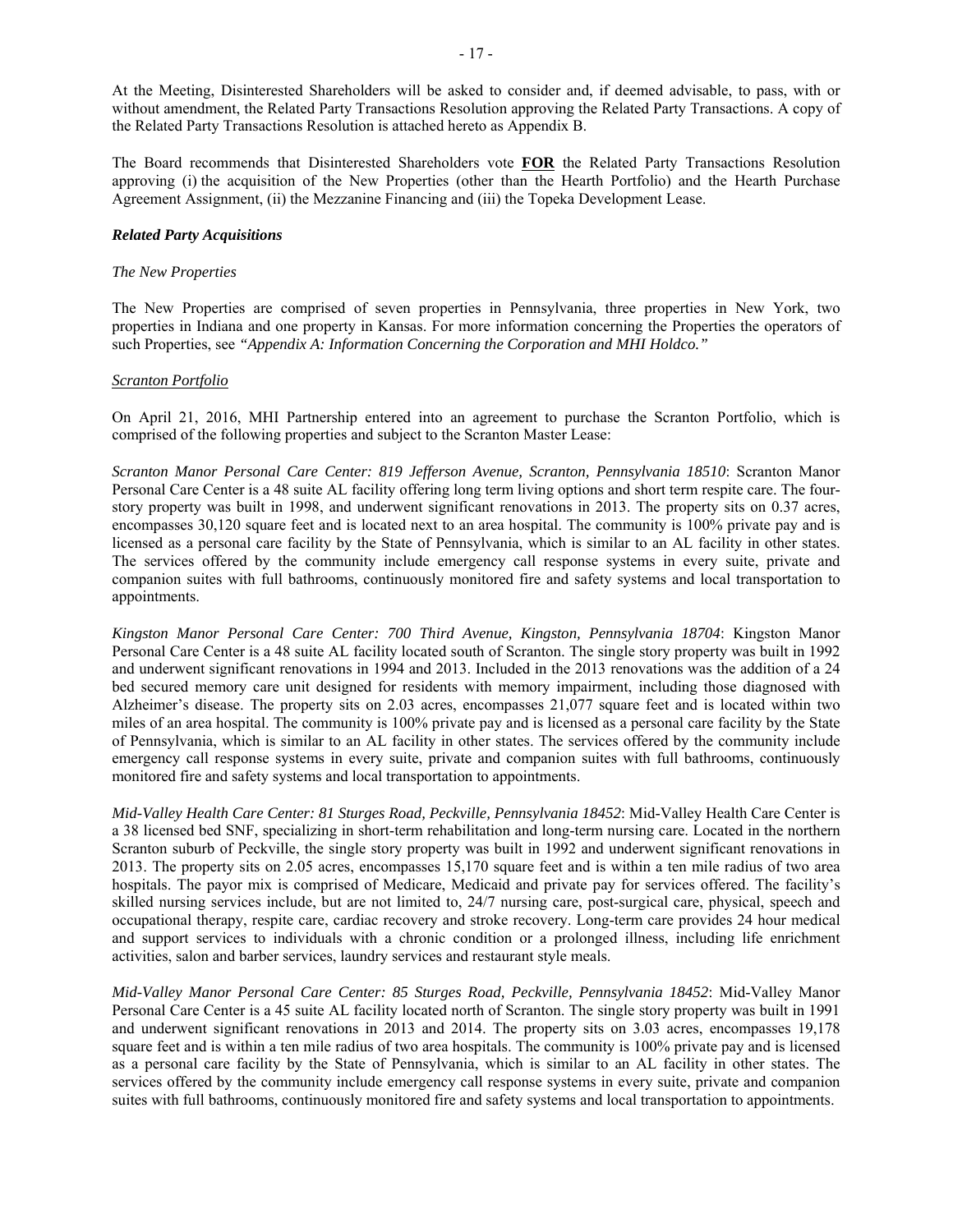*Old Forge Manor Personal Care Center: 246 South Main Street, Old Forge, Pennsylvania 18518*: Old Forge Manor Personal Care Center is a 31suite AL facility located south of Scranton. The three-story building was built in 1990 and underwent significant renovations in 2013. The property sits on 0.34 acres, encompasses 13,665 square feet and is within eight miles of an area hospital. The community is 100% private pay and is licensed as a personal care facility by the State of Pennsylvania, which is similar to an AL facility in other states. The services offered by the community include emergency call response systems in every suite, private and companion suites with full bathrooms, continuously monitored fire and safety systems and local transportation to appointments.

*Wyoming Manor Personal Care Center: 80 Wyoming Avenue, Wyoming, Pennsylvania 18644*: The Wyoming Manor Personal Care Center is a 31 suite AL facility located south of Scranton. The three-story property was built in 1993 and underwent significant renovations in 2013. The property sits on 0.37 acres, encompasses 15,716 square feet and is within a six mile radius of two area hospitals. The community is 100% private pay and is licensed as a personal care facility by the State of Pennsylvania, which is similar to an AL facility in other states. The services offered by the community include emergency call response systems in every suite, private and companion suites with full bathrooms, continuously monitored fire and safety systems and local transportation to appointments.

*Kingston Health Care Center: 702 Third Avenue, Kingston, Pennsylvania 18704*: Kingston Health Care Center is a 65 bed licensed SNF, specializing in short-term rehabilitation and long-term nursing care. Located south of Scranton, the single story property was built in 1992 and underwent significant renovations in 2013. The property sits on 2.33 acres, encompasses 22,970 square feet and is located within two miles of an area hospital. The payor mix is comprised of Medicare, Medicaid and private pay for services offered. The facility's skilled nursing services offered include, but are not limited to, 24/7 nursing care, post-surgical care, physical, speech and occupational therapy, respite care, cardiac recovery and stroke recovery. Long-term care provides 24-hour medical and support services to individuals with a chronic condition or a prolonged illness, including life enrichment activities, salon and barber services, laundry services, and restaurant style meals.

See *"Appendix F - Audited Annual Financial Statements for the Scranton Portfolio for the year ended December 31, 2015 and the period from July 1, 2014 to December 31, 2014"* for the financial information concerning the Scranton Portfolio.

# *Hearth Portfolio*

On March 31, 2016, Mainstreet LLC entered into an agreement to purchase the Hearth Portfolio, which will be assigned to the Corporation or its affiliate on closing of the Offering pursuant to the Hearth Purchase Agreement Assignment, which is comprised of the following properties:

*The Hearth on James: 830 James Street, Syracuse, New York 13203:* The Hearth on James is a 71 suite independent living and assisted living community built in 2000 and renovated in 2007. The two-story property sits on a 2.11 acre parcel, encompasses 49,715 square feet and offers both studio and one-bedroom apartments. The community is 100% private pay and offers a complete range of seniors living options from IL to AL private apartments. Services offered to residents include 24/7 on-site care staff, weekly housekeeping service, three full meals a day, personal care assistance, on-site recreational amenities, and an on-site, full-service therapy company that offers residents personalized wellness programs.

*The Hearth at Greenpoint: 150 Old Liverpool Road, Liverpool, New York 13088:* The Hearth at Greenpoint is a 186 suite independent living and assisted living community located next to Keepsake Village at Greenpoint. Built in two phases between 1991 and 1994, the community is comprised of two buildings that vary in height between two and four stories. The two buildings sit on a 7.68 acre parcel and encompass 180,952 square feet. The community offers studio apartments, one-bedroom apartments and two-bedroom apartments. The community is 100% private pay and offers a complete range of seniors living options from IL to AL private apartments. Services offered to residents include 24/7 on-site care staff, weekly housekeeping service, three full meals a day, personal care assistance, recreational amenities, and an on-site, full-service therapy company that offers residents personalized wellness programs.

*Keepsake Village at Greenpoint: 138 Old Liverpool Road, Liverpool, New York 13088:* Keepsake Village at Greenpoint is a 48 suite memory care community located next to The Hearth at Greenpoint. Built in 1998, the twostory building sits on 4.35 acres and totals 31,000 square feet. The community is 100% private pay and offers studio apartments. Amenities include state-of-the-art emergency and wander-control systems, 24/7 on-site care staff, and daily activities designed specifically for residents requiring memory related care.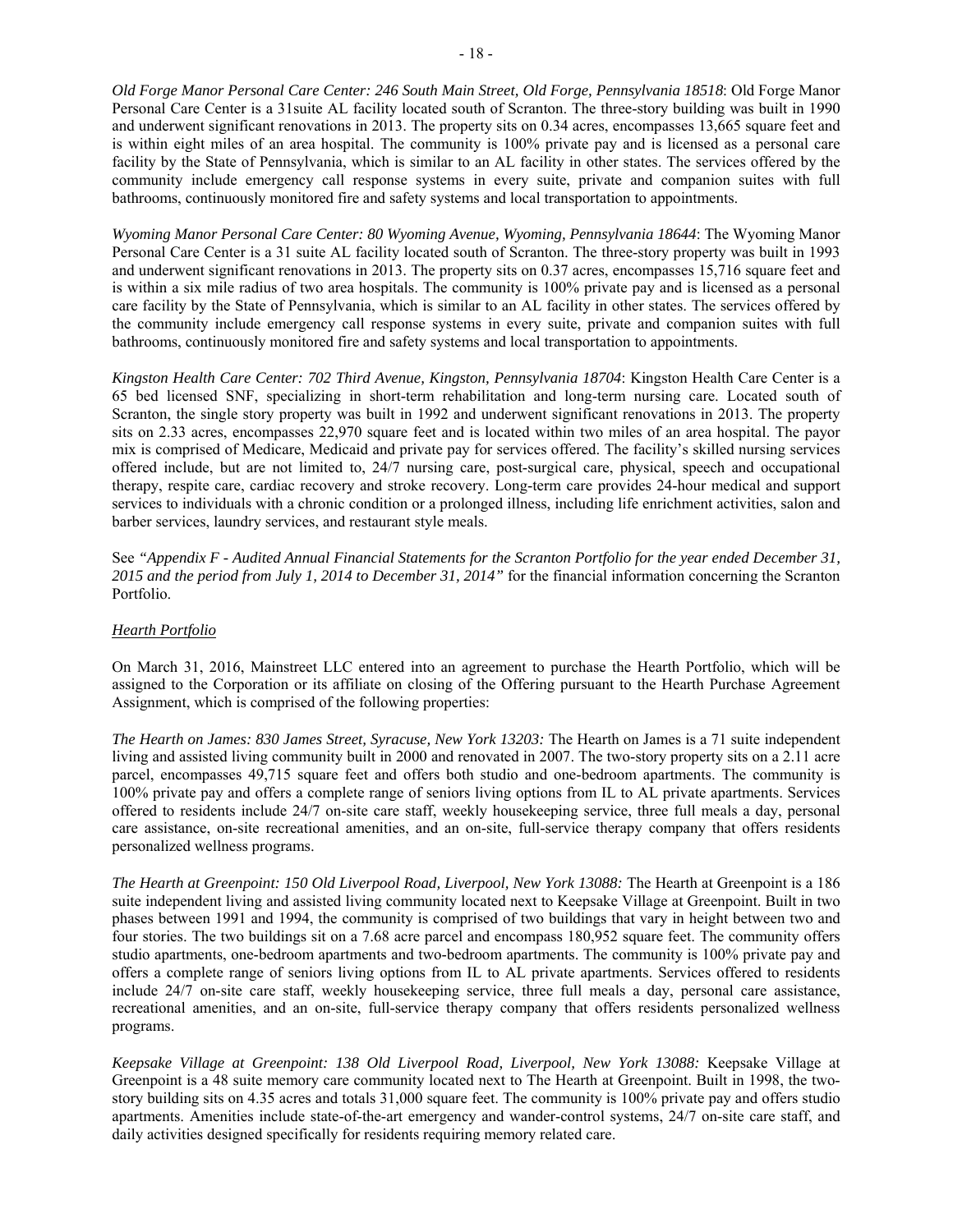# *Chesterton Property*

On April 21, 2016, MHI Partnership entered into an agreement to purchase the following property:

*The Symphony of Chesterton, 2775 Village Point, Chesterton, Indiana 46304*: The Symphony of Chesterton is a post-acute transitional rehab center with 70 licensed beds designated as skilled nursing for shorter-term stay patients and 36 suites designated as assisted living for those patients requiring a longer term rehabilitation stay. Constructed in 2015, the single story, state-of-the-art property sits on 8.51 acres and totals 76,701 square feet. The property provides 24/7 nursing care as well as rehabilitation services including physical, occupational & speech therapy, pulmonary rehabilitation, and post-surgical recovery. The community also features resort type amenities for guests, including a movie theater, private dining rooms and spacious social and recreational areas for multiple planned activities.

# *Mooresville Property*

On April 21, 2016, MHI Partnership entered into an agreement to purchase the following property:

*The Springs of Mooresville, 302 North Johnson Road, Mooresville, Indiana 46158*: The Springs of Mooresville is a post-acute transitional rehab center with 70 licensed beds designated as skilled nursing for shorter-term stay patients. Constructed in 2015, the single story, state-of-the-art property sits on 6.67 acres and totals 48,187 square feet. The property provides  $24/7$  nursing care as well as rehabilitation services including physical, occupational  $\&$  speech therapy, cardiac recovery, and post-surgical recovery. The community also features resort type amenities for guests, including a full service salon and spa, private dining rooms and spacious social and recreational areas for multiple planned activities.

# *Topeka Property*

On April 21, 2016, MHI Partnership entered into an agreement to purchase the following project that is currently under development:

*The Healthcare Resort of Topeka, 6300 SW 6th Avenue, Topeka, Kansas 66615:* The Healthcare Resort of Topeka will be a post-acute transitional rehab center with 70 licensed beds designated as skilled nursing for shorter-term stay patients and 24 suites designated as assisted living for those patients requiring a longer term rehabilitation stay. Targeted for completion in the third quarter of 2016, the two-story, state-of-the-art property sits on 10.16 acres and will total 69,935 square feet. The property is being developed by Mainstreet LLC, an affiliate of the Corporation's manager. The community will provide 24/7 nursing care as well as rehabilitation services including physical, occupational  $\&$  speech therapy, stroke and cardiac rehabilitation, and out-patient therapy services. The community will also feature resort type amenities for guests, including a full service salon and spa, fully equipped gym and spacious social and recreational areas for multiple planned activities.

# *Descriptions of the Related Party Acquisitions Agreements*

#### *Scranton Purchase Agreement*

Scranton-7 Holdings, LLC, as seller, together with seven Indiana limited liability companies, collectively as vendors, and MHI Partnership, as purchaser, entered into the Scranton Purchase Agreement, pursuant to which the purchaser has agreed to purchase the Scranton Portfolio subject to a third party, triple net operating master lease in favour of Saber Healthcare Holdings, LLC, which will remain in place after closing of the acquisition.

The purchase and sale contemplated by the Scranton Purchase Agreement will be effected as follows: (i) the purchaser will form seven new Delaware limited partnerships and will assign its rights under the Scranton Purchase Agreement with respect to each property to the new limited partnerships; and (ii) the seller will cause the vendors to convey each property to the corresponding new limited partnership.

The purchase price for the Scranton Portfolio is \$29,091,000, excluding transaction costs, subject to typical adjustments provided for in the Scranton Purchase Agreement.

The Scranton Purchase Agreement contains representations and warranties that are standard for the type of facilities being purchased and having leases of the nature of the operating leases, including representations related to the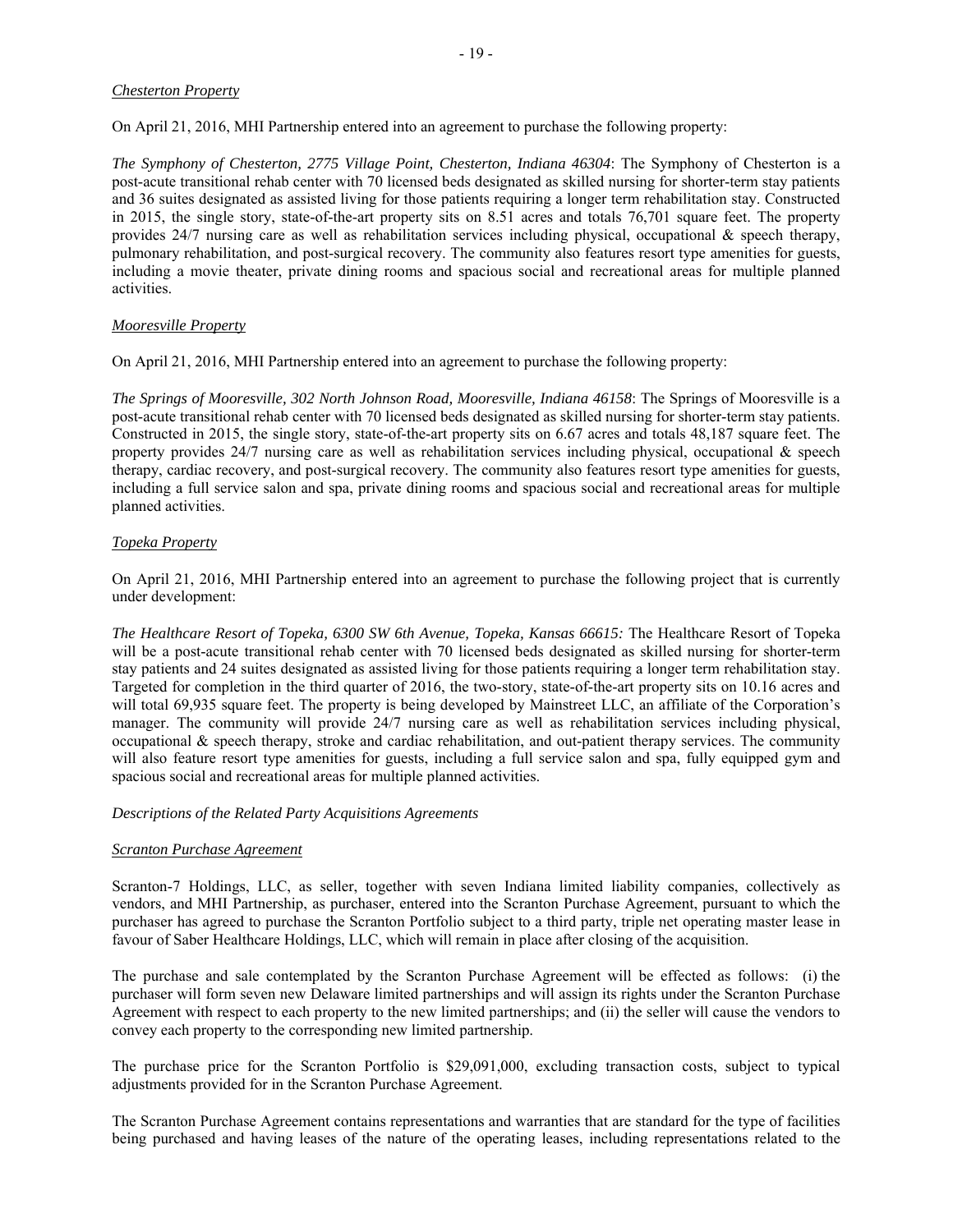seller's organization and authority, financial statements, land and improvements, licenses, the status of the operating leases, compliance with law, insurance, zoning, labour matters and hazardous materials.

The Scranton Purchase Agreement also contains conditions to closing which are typical for this type of transaction, including: conditions for assuming existing financing or obtaining new financing; satisfactory survey and title; confirmation that healthcare licenses are in order and that the transfer of the Scranton Portfolio is approved by the applicable healthcare regulatory authorities; investment committee/board approval; TSXV and Shareholder approval; insurance in place; and closing of the Offering.

The Scranton Portfolio is currently encumbered by loans. Pursuant to the Scranton Purchase Agreement, the purchaser may elect to assume all or any of the existing financing in its sole discretion. If the purchaser so elects, the outstanding principal balance and any accrued interest thereon will be credited, in full, against the purchase price at closing of the acquisition of the Symphony Portfolio.

In addition to the purchase price, if the conditions set forth below are met, the purchaser shall be obligated to make an earn-out payment to the seller, within sixty days following the first anniversary of the closing of the acquisition and within sixty days following the second anniversary of the closing of the acquisition, upon the financial performance improvement of the Scranton Portfolio, such that (i) EBITDAR Lease Coverage Ratio (as defined in the master lease) is greater than 1.35 to 1.00 for two or more consecutive calendar quarters during the immediately preceding twelve month period, and (ii) as a result, Base Rent (as defined under the master lease), is increased by \$50,000 or more. Upon each earn-out date, if the above earn-out hurdles are met (as determined based on the records agreed upon by the tenant and landlord under the master lease), the seller will be paid by the purchaser an earn-out payment equal to (i) the new Base Rent (as defined under the master lease) that goes into effect as of the applicable earn-out date, pursuant to the terms set forth in the master lease, minus Base Rent (as defined in the master lease), in effect immediately prior to such earn-out date (ii) divided by, an amount equal to the Base Rent (as defined in the master lease) divided by the purchase price, for the year immediately preceding the earn-out date.

In the Scranton Purchase Agreement, the seller has agreed to indemnify, defend and hold the purchaser and the new limited partnerships free and harmless for, from and against all losses suffered or incurred by the purchaser or the new limited partnerships, as a result of or in connection with any of the following: (i) any real estate taxes, federal, state or local income sales or other taxes of any kind whatsoever attributable to any period prior to the closing date; (ii) any damages to persons or property occurring on any of the properties in the Scranton Portfolio prior to the closing date or arising solely out of any events that occur on such properties prior to the closing date including, without limitation, injuries to or death of any residents and any claims arising out of any event that results in a violation of environmental laws; (iii) any claims made by parties with respect to contracts entered into by the seller or the vendors prior to the closing date and which are known by the seller or the vendors and not disclosed to the purchaser; (iv) any violations by the vendors or the properties, prior to the closing date, of laws, codes, rules or regulations; and (v) any breaches of seller's representations and warranties in the Scranton Purchase Agreement. The indemnities survive closing for 18 months and are subject to a typical "basket" of \$100,000 before any claims can be made by the purchaser. The seller's liability under the indemnity provision is subject to a cap of 7% of the purchase price (or \$2,036,370).

#### *Hearth Purchase Agreement*

The Hearth at Greenpoint, Inc., The Hearth on James, LLC and Greenpoint Special Needs, Inc., collectively as sellers, and Mainstreet LLC, as purchaser, entered into the Hearth Purchase Agreement pursuant to which the purchaser has agreed to purchase the Hearth Portfolio, which will be subject to a separate operating lease agreement for each of the three facilities in the Hearth Portfolio.

The purchase price for the Hearth Portfolio is \$50,863,000, excluding transaction costs, less a deposit of \$1,000,000 and less the then outstanding principal balance and accrued but unpaid interest, if any, on the existing financing for the Hearth Portfolio, as of the closing date of the acquisition, and subject to the adjustments and prorations provided for in the Hearth Purchase Agreement.

The Hearth Purchase Agreement contains a financing contingency such that it is a condition to closing that the purchaser shall have been able to arrange with the existing lenders for each facility in the Hearth Portfolio an agreement to allow the purchaser (or its permitted assignee) to assume the existing financing for each facility, at closing of the acquisition, on its present terms or terms otherwise satisfactory to the purchaser, and that no default exist under the terms of any existing financing. Under the Hearth Purchase Agreement, the purchaser is responsible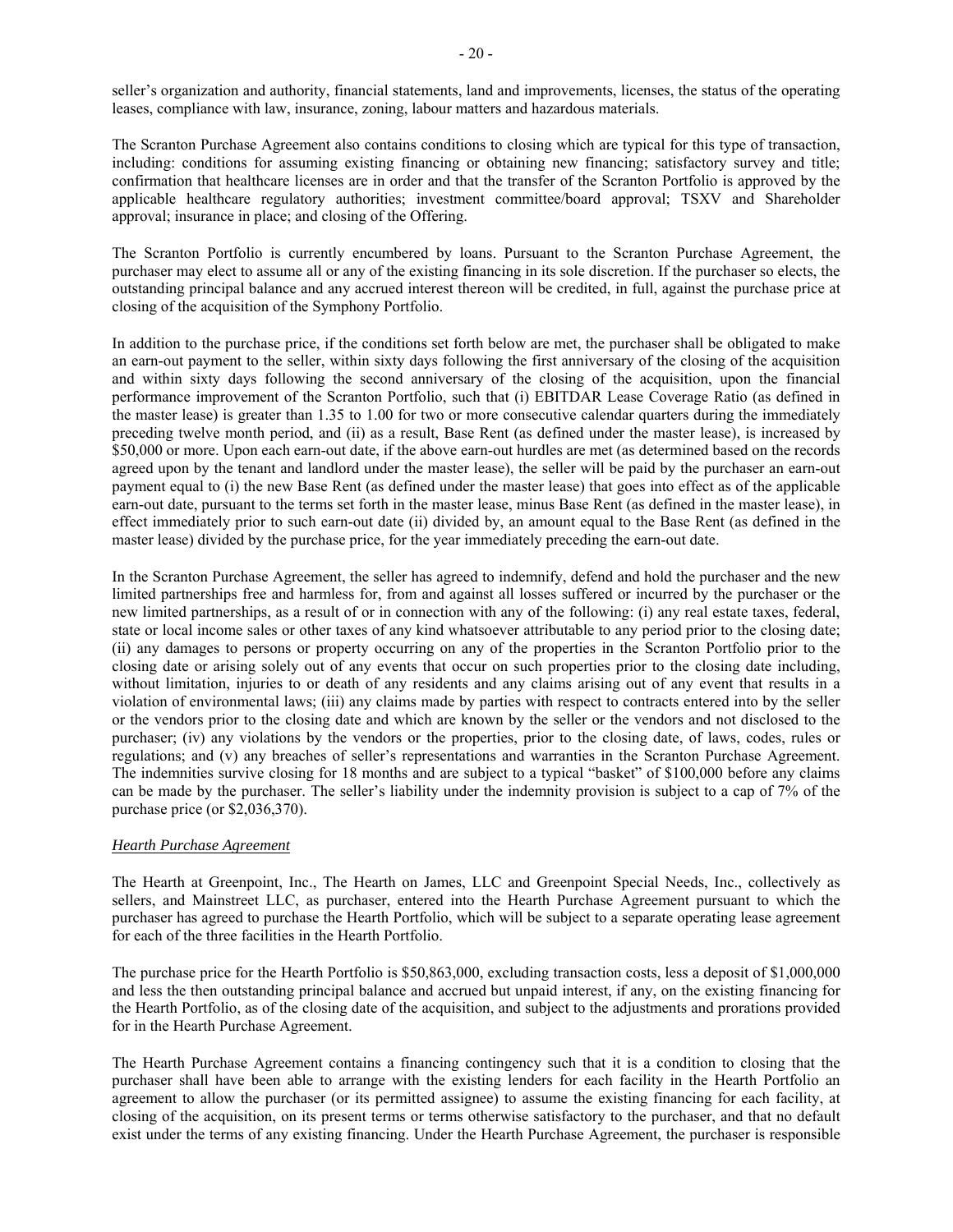for the payment of all costs, fees and expenses associated with the assumption of any of the existing financing, irrespective of whether such request is approved by the applicable existing lender, and the sellers have covenanted to cooperate fully with the purchaser, at no cost to sellers, in the purchaser's efforts to assume the existing financing. If the purchaser is unable, on or before the Finance Contingency Date, with respect to each facility, to reach an agreement with the existing lender to allow the purchaser (or its permitted assignee) to assume the existing financing at closing of the acquisition, on its present terms or terms otherwise satisfactory to the purchaser, then the purchaser, by written notice to the sellers, no later than the Finance Contingency Date, may elect to terminate the Hearth Purchase Agreement and the entire deposit shall be refunded to the purchaser. If the purchaser does not elect to terminate the Hearth Purchase Agreement on or prior to the Finance Contingency Date, the condition to closing shall be deemed satisfied and waived by the purchaser and the deposit shall be non-refundable.

The Hearth Purchase Agreement also includes an agreement by the parties to enter into the Development Option Agreement, the form of which will be agreed upon by the parties during the 45 day due diligence period ending May 16, 2016. The Development Option Agreement will permit the purchaser to have the first opportunity to provide mezzanine financing for any seniors housing development that the sellers undertake, up to a maximum of six facilities. If the purchaser elects to provide the mezzanine financing, the purchaser will also have a purchase option with respect to the development facility. If the parties have not reached an agreement on the form of the Development Option Agreement by the date which is two business days prior to May 16, 2016, the sellers shall be obligated to provide the purchaser with the most recent form of the Development Option Agreement which is acceptable to sellers. If the form is not acceptable to the purchaser, the purchaser may terminate the Hearth Purchase Agreement and receive a full refund of the deposit. If either (i) the sellers and the purchaser reach an agreement on the form of the Development Option Agreement, or (ii) the sellers and the purchaser fail to reach an agreement but the purchaser does not elect to terminate and determines that the form of the Development Option Agreement that the sellers deliver is acceptable, then the Development Option Agreement shall be executed and delivered as a condition to closing.

The Hearth Purchase Agreement provides for the sellers (which are affiliates of Hearth Management L.L.C.), to enter into a triple net operating lease at closing with respect to each facility. Each of the tenants under those net operating leases will, in turn, enter into a sublease or a management agreement with Hearth Management L.L.C. to manage and operate each of the facilities.

The Hearth Purchase Agreement contains representations and warranties that are standard for the type of facilities being purchased, including representations related to the sellers' organization and authority, financial statements, land and improvements, licenses, compliance with law, insurance, zoning, labour matters and hazardous materials.

The Hearth Purchase Agreement also contains conditions to closing which are typical for this type of transaction including: conditions for assuming existing financing or obtaining new financing; satisfactory survey and title; confirmation that healthcare licenses are in order and that the transfer of the Hearth Portfolio is approved by the applicable healthcare regulatory authorities; investment committee/board approval; and execution and delivery of the Development Option Agreement.

Under the Hearth Purchase Agreement, each seller, severally and not jointly and severally, but in each case on a joint and several basis with the purchase agreement guarantor, has agreed to indemnify, defend and hold the purchaser harmless from and against all losses relating to or resulting from any of the following: (i) any breach of the sellers' representations and warranties in the Hearth Purchase Agreement; (ii) any obligation, indebtedness or liability of each seller including, but not limited to, claims by any state and federal agencies or third party contract parties for payments; and (iii) breach of any bulk sales act. The indemnities survive closing for 18 months and are subject to a typical "basket" of \$50,000 before any claims can be made by the purchaser. The aggregate liability of the sellers and the guarantor under the indemnity provision is subject to a cap of \$1,780,205.

#### *Chesterton Purchase Agreement*

MS Chesterton, LLC, as seller, and MHI Partnership, as purchaser, entered into the Chesterton Purchase Agreement pursuant to which the purchaser agreed to purchase the Chesterton Property subject to a third party, triple net operating lease in favor of Claremont of Indiana ML, LLC, which will remain in place after closing of the acquisition.

The purchase price for the Chesterton Property is \$23,936,161, excluding transaction costs, subject to typical prorations and adjustments provided for in the Chesterton Purchase Agreement.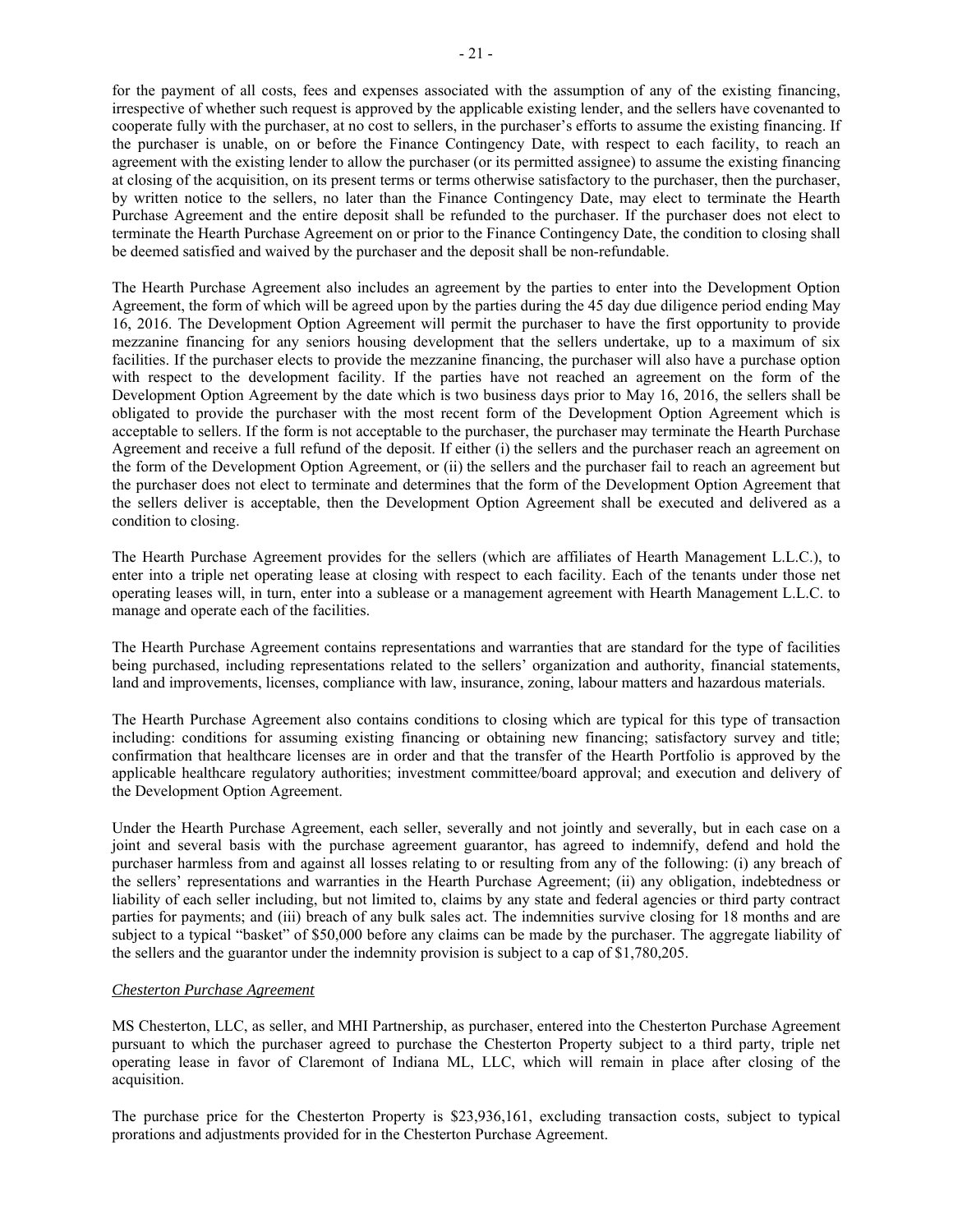The Chesterton Purchase Agreement contains representations and warranties which are standard for the type of facility being purchased, including representations related to the seller's organization and authority, financial statements, land and improvements, licenses, compliance with law, insurance, zoning, labour matters and hazardous materials.

The Chesterton Purchase Agreement also contains conditions to the closing of the acquisition that are typical for this type of transaction, including: conditions for assuming existing financing or obtaining new financing; satisfactory survey and title; confirmation that healthcare licenses are in order and that the transfer of the Chesterton Property is approved by the applicable healthcare regulatory authorities; investment committee/board approval; TSXV and Shareholder approval; insurance in place; and closing of the Offering.

The Chesterton Property is currently encumbered by the Chesterton Debt. Pursuant to the Chesterton Purchase Agreement, the purchaser may elect to assume all or any of the Chesterton Debt in its sole discretion. If the purchaser elects to assume any of the Chesterton Debt, the purchaser shall notify the seller of such election on or before the date that is 45 days following the date of the Chesterton Purchase Agreement. If the purchaser so elects, the outstanding principal balance and any accrued interest thereon will be credited, in full, against the purchase price at the closing of the acquisition.

In the Chesterton Purchase Agreement, the seller has agreed to indemnify, defend and hold the purchaser free and harmless for, from and against all losses suffered or incurred by the purchaser, as a result of or in connection with any of the following: (i) any real estate taxes, federal, state or local income sales or other taxes of any kind whatsoever attributable to any period prior to the closing date; (ii) any damages to persons or property occurring on the Chesterton Property prior to the closing date or arising solely out of any events that occur on the Chesterton Property prior to the closing date including, without limitation, injuries to or death of any residents and any claims arising out of any event that results in a violation of environmental laws; (iii) any claims made by parties with respect to contracts entered into by the seller prior to the closing date and which are known by the seller and not disclosed to the purchaser; (iv) any violations by the seller or the Chesterton Property, prior to the closing date, of any laws, codes, rules or regulations; and (v) any breaches of the seller's representations and warranties in the Chesterton Purchase Agreement. The indemnities survive closing of the acquisition for 18 months and are subject to a typical "basket" of \$100,000 before any claims can be made by the purchaser. The seller's liability under the indemnity provision is subject to a cap of 7% of the purchase price (or \$1,675,531.27).

# *Mooresville Purchase Agreement*

MS Mooresville, LLC, as seller, and MHI Partnership, as purchaser, entered into the Mooresville Purchase Agreement pursuant to which the purchaser has agreed to purchase the Mooresville Property subject to a third party, triple net operating lease in favor of RHS Partners of Mooresville, LLC, which will remain in place after closing of the acquisition.

The purchase price for the Mooresville Property is \$15,776,595, excluding transaction costs, subject to typical prorations and adjustments provided for in the Mooresville Purchase Agreement.

The Mooresville Purchase Agreement contains representations and warranties that are standard for the type of facility being purchased, including representations related to the seller's organization and authority, financial statements, land and improvements, licenses, compliance with law, insurance, zoning, labour matters and hazardous materials.

The Mooresville Purchase Agreement also contains conditions to the closing of the acquisition that are typical for this type of transaction including: conditions for assuming existing financing or obtaining new financing; satisfactory survey and title; confirmation that healthcare licenses are in order and that the transfer of the Mooresville Property is approved by the applicable regulatory authorities; investment committee/board approval; TSXV and Shareholder approval; insurance in place; and closing of the Offering.

The Mooresville Property is currently encumbered by the Mooresville Debt. Pursuant to the Mooresville Purchase Agreement, the purchaser may elect to assume all or any of the Mooresville Debt in its sole discretion. If the purchaser elects to assume any of the Mooresville Debt, the purchaser shall notify the seller of such election on or before the date that is 45 days following the date of the Mooresville Purchase Agreement. If the purchaser so elects, the outstanding principal balance and any accrued interest thereon will be credited, in full, against the purchase price at closing of the acquisition.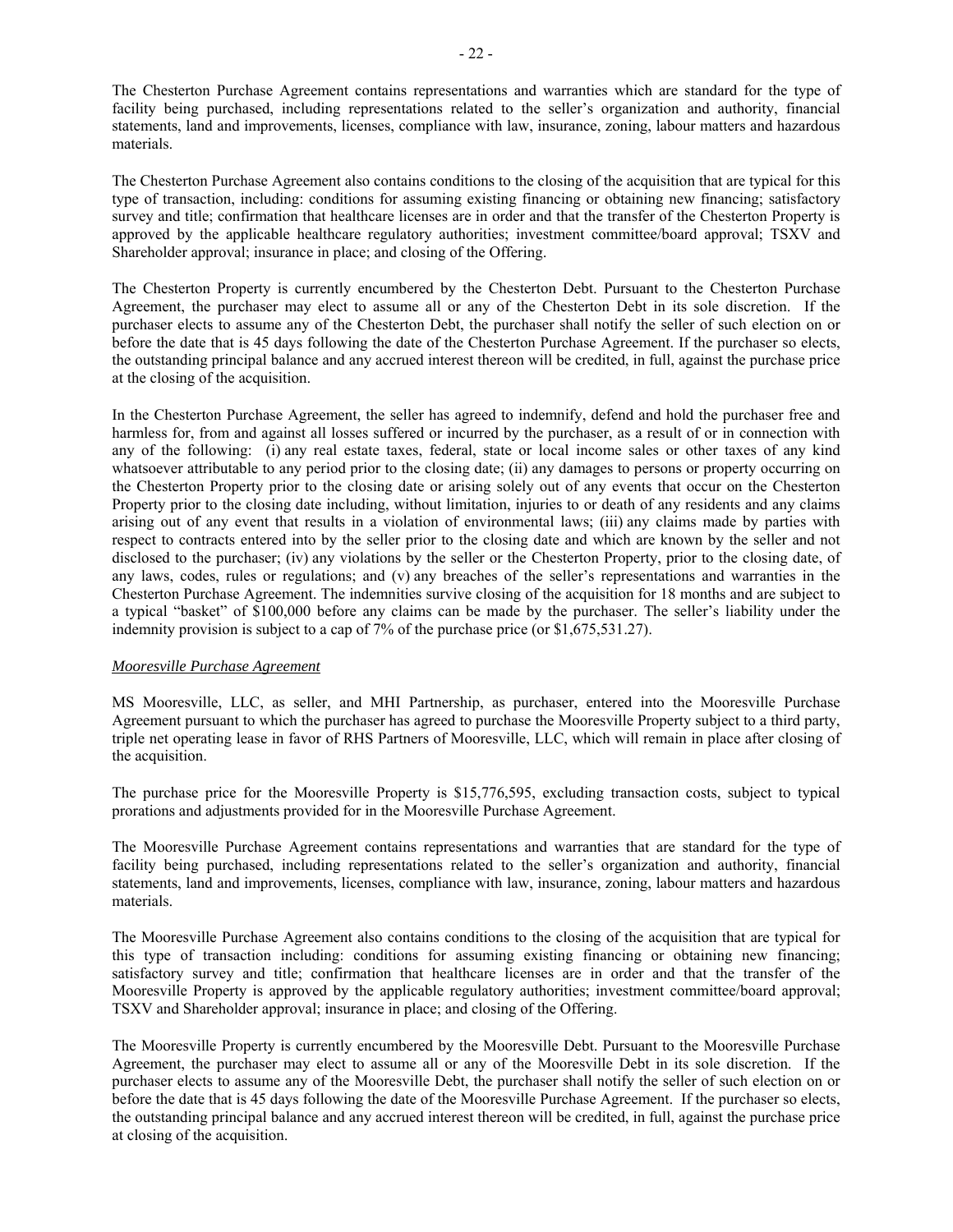In the Mooresville Purchase Agreement, the seller agrees to indemnify, defend and hold the purchaser free and harmless for, from and against all losses suffered or incurred by the purchaser, as a result of or in connection with any of the following: (i) any real estate taxes, federal, state or local income sales or other taxes of any kind whatsoever attributable to any period prior to the closing date; (ii) any damages to persons or property occurring on the Mooresville Property prior to the closing date or arising solely out of any events that occur on the Mooresville Property prior to the closing date including, without limitation, injuries to or death of any residents and any claims arising out of any event that results in a violation of environmental laws; (iii) any claims made by parties with respect to contracts entered into by the seller prior to the closing date and which are known by the seller and not disclosed to the purchaser; (iv) any violations by the seller or the Mooresville Property, prior to the closing date, of any laws, codes, rules or regulations; and (v) any breaches of the seller's representations and warranties in the Mooresville Purchase Agreement. The indemnities survive the closing of the acquisition for 18 months and are subject to a typical "basket" of \$100,000 before any claims can be made by the purchaser. The seller's liability under the indemnity provision is subject to a cap of 7% of the purchase price (or \$1,104,361.65).

#### *Topeka Purchase Agreement*

MS Topeka, LLC, as seller, and MHI Partnership, as purchaser, entered into the Topeka Purchase Agreement pursuant to which the purchaser agreed to purchase the Topeka Property subject to a third party, triple net operating lease in favour of Top City Healthcare, Inc., a subsidiary of Ensign, which will remain in place after Closing.

The purchase price for the Topeka Property is \$20,108,699, excluding transaction costs, subject to typical prorations and adjustments provided for in the Topeka Purchase Agreement.

The Topeka Purchase Agreement contains representations and warranties that are standard for the type of facility being purchased, including representations related to the seller's organization and authority, financial statements, land and improvements, licenses, compliance with law, insurance, zoning, labour matters and hazardous materials.

The Topeka Purchase Agreement also contains conditions to closing of the acquisition that are typical for this type of transaction including: conditions for assuming existing financing or obtaining new financing; satisfactory survey and title; confirmation that healthcare licenses are in order and that the transfer of the Topeka Property is approved by the applicable healthcare regulatory authorities; investment committee/board approval; TSXV and Shareholder approval; insurance in place; and closing of the Offering.

The Topeka Property is currently encumbered by a loan. Pursuant to the Topeka Purchase Agreement, the purchaser may elect to assume all or any of the existing financing in its sole discretion. If the purchaser elects to assume any of the existing financing, the purchaser shall notify the seller of such election on or before the date that is 45 days following the date of the Topeka Purchase Agreement. If the purchaser so elects, the outstanding principal balance and any accrued interest thereon will be credited, in full, against the purchase price at the closing of the acquisition.

In the Topeka Purchase Agreement, the seller agrees to indemnify, defend and hold the purchaser free and harmless for, from and against all losses suffered or incurred by the purchaser, as a result of or in connection with any of the following: (i) any real estate taxes, federal, state or local income sales or other taxes of any kind whatsoever attributable to any period prior to the closing date; (ii) any damages to persons or property occurring on the Topeka Property prior to the closing date or arising solely out of any events that occur on the Topeka Property prior to the closing date including, without limitation, injuries to or death of any residents and any claims arising out of any event that results in a violation of environmental laws; (iii) any claims made by parties with respect to contracts entered into by the seller prior to the closing date that are known by the seller and not disclosed to the purchaser; (iv) any violations by the seller or the Topeka Property, prior to the closing date, of any laws, codes, rules or regulations; and (v) any breaches of the seller's representations and warranties in the Topeka Purchase Agreement. The indemnities survive the closing of the acquisition for 18 months and are subject to a typical "basket" of \$100,000 before any claims can be made by the purchaser. The seller's liability under the indemnity provision is subject to a cap of 7% of the purchase price (or \$1,443,750.00).

As a condition to the Topeka Purchase Agreement, the seller is required to cause Mainstreet LLC to enter into the Topeka Development Lease. See *"Related Party Transactions – Topeka Development Lease"* for a description of the Topeka Development Lease.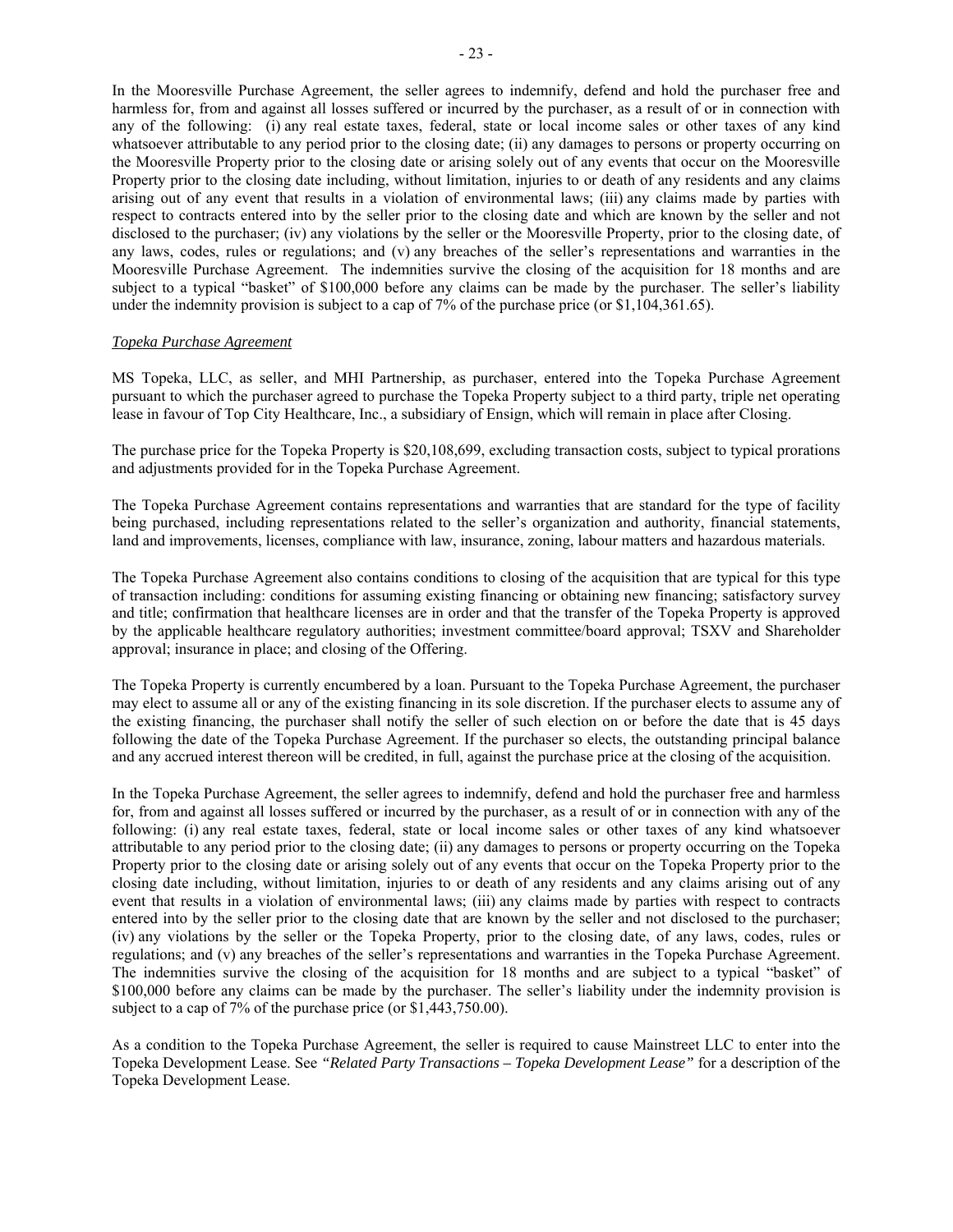#### *Additional Leases*

The Additional Leases contain covenants that are standard for the type of facilities being leased, including, but not limited to, covenants related to each Additional Tenant's maintenance and repair obligations, alterations and expansion, compliance with laws, capital expenditures and maintenance of rent coverage ratios.

Each Additional Lease contains customary events of default, including, but not limited to: (i) the applicable Additional Tenant's failure to pay rent or other amounts which, for each Additional Lease other than the Mooresville Lease, is not remedied within five business days after such payment is due; (ii) the applicable Additional Tenant's failure to comply with any material term or provision of the applicable Additional Lease and such failure continues for a period of 30 days after written notice by the Corporation; and (iii) the filing by the applicable Additional Tenant of a petition for bankruptcy.

Upon the occurrence of any event of default under the Indiana Leases or the Scranton Master Lease, the landlord for such leases may, among other remedies, (i) terminate the applicable Additional Lease; (ii) sue for specific performance for any covenant of the applicable Additional Tenant under the applicable Additional Lease; (iii) sue for rent or other monetary damages as the same come due; or (iv) assign the applicable Additional Lease from the applicable Additional Tenant to a third party selected by the landlord. If an event of default occurs under the Topeka Primary Lease, the landlord for such lease may, among other remedies, (i) terminate the Topeka Primary Lease; (ii) take possession of the leased property and remove the tenant with or without having terminated the Topeka Primary Lease; (iii) alter locks and other security devices at the leased property; or (iv) terminate any and all agreements or arrangements for possession entered into by tenant with the landlord or with any third party. Remedies for events of default under the Hearth Leases are similar to those for the Symphony Master Lease.

Except as otherwise set out in the Additional Leases, each Additional Lease will be absolute net and carefree to the Corporation and the Corporation will not be responsible for any costs relating to the Scranton Portfolio, Hearth Portfolio, the Chesterton Property, the Mooresville Property or the Topeka Property, each as applicable.

#### *Assessment and Valuation of the Properties*

#### *Assessment and Independent Valuation*

The Corporation retained the Appraiser to provide an independent estimate of the market value of the Properties. The Appraiser was not given any restrictions. The Appraiser prepared Property Appraisals in respect of each of the Properties, as well as a Master Appraisal, which provides an independent estimate of the market value of the Properties as a portfolio and includes a portfolio premium.

The Appraisals were prepared in conformity with:

- USPAP;
- The requirements of the Code of Professional Ethics and Standards of Professional Appraisal Practice of the Appraisal Institute; and
- The Title XI of the Financial Institutions Reform, Recovery, and Enforcement Act of 1989.

USPAP defines market value as ''the most probable price which a property should bring in a competitive and open market under all conditions requisite to a fair sale, the buyer and seller each acting prudently and knowledgeably, and assuming the price is not affected by undue stimulus''. According to the Appraisal Institute, implicit in this definition of market value is the consummation of a sale as of a specified date and the passing of title from seller to buyer under conditions whereby: (i) buyer and seller are typically motivated; (ii) both parties are well informed or well advised, and acting in what they consider their own best interests; (iii) a reasonable time is allowed for exposure of each individual property in the open market; (iv) payment is made in terms of cash in U.S. dollars or on terms of financial arrangements comparable thereto; and (v) the price represents the normal consideration for the property sold, unaffected by special or creative financing or sales concessions granted by anyone associated with the sale.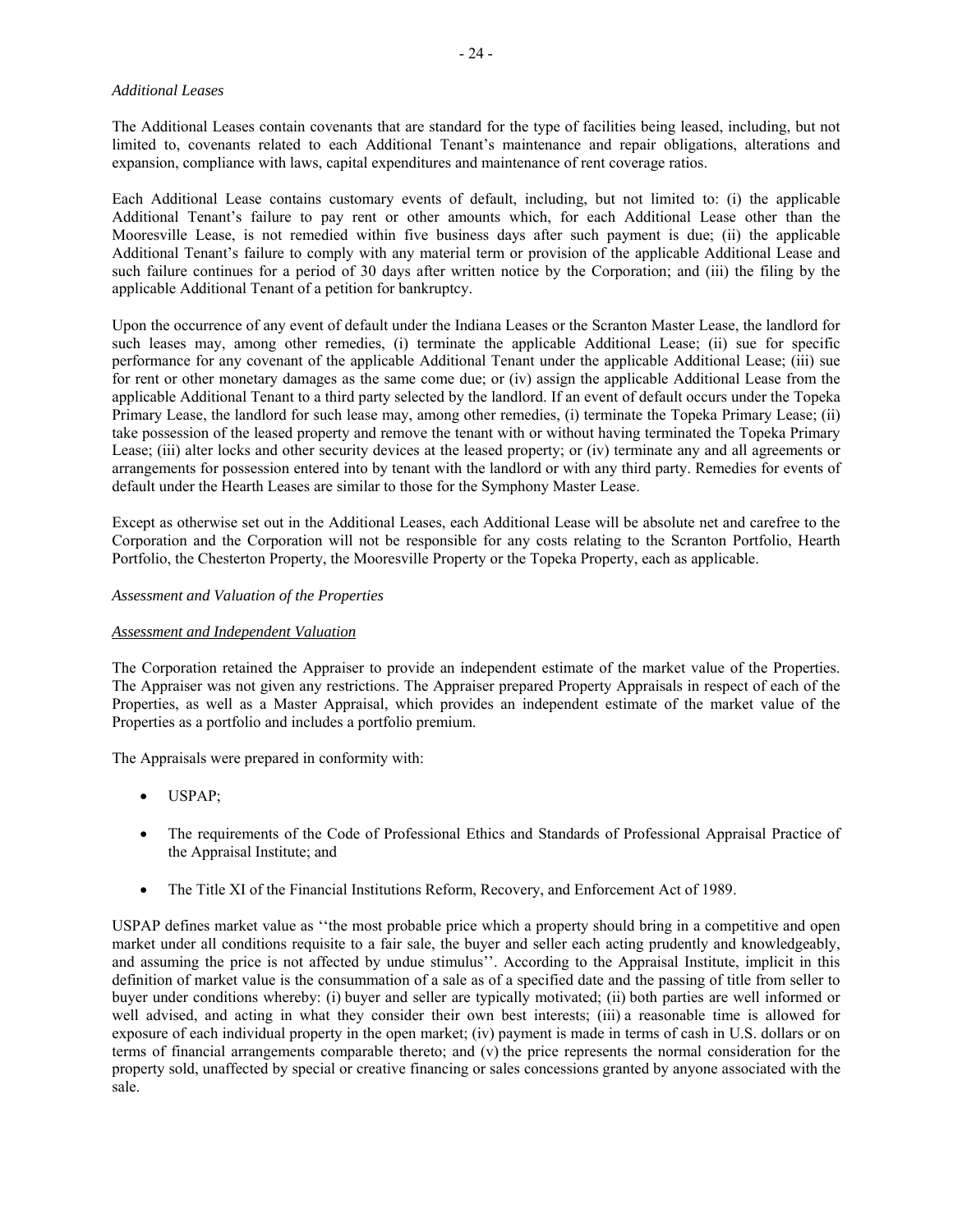In the Master Appraisal, the Appraiser estimated the "as is" market value of the New Properties, including the leased fee interest in the real property (including a portfolio premium for all of the Properties of 3%), as of March 31, 2016, to be as follows:

| <b>Property Name</b>           | <b>City</b> | <b>State</b> | <b>Leased Fee Value</b><br><b>With Portfolio</b><br>Premium <sup>(1)</sup> |
|--------------------------------|-------------|--------------|----------------------------------------------------------------------------|
| The Health Resort of Topeka    | Topeka      | KS           | \$21,287,328                                                               |
| Hearth on James                | Syracuse    | NY           | 6,811,533                                                                  |
| Hearth at Greenpoint           | Liverpool   | NY           | 32,662,197                                                                 |
| Keepsake Village at Greenpoint | Liverpool   | NY           | 10,910,399                                                                 |
| Mid-Valley Health Care Center  | Peckville   | PA           | 8,990,729                                                                  |
| Kingston Health Care Center    | Kingston    | PA           | 12,780,636                                                                 |
| Kingston Manor                 | Kingston    | PA           | 2,265,705                                                                  |
| Old Forge Manor                | Old Forge   | PA           | 257,466                                                                    |
| Mid Valley Manor               | Peckville   | PA           | 2,358,393                                                                  |
| Wyoming Manor                  | Wyoming     | PA           | 1,297,631                                                                  |
| <b>Scranton Manor</b>          | Scranton    | PA           | 906,282                                                                    |
| Symphony of Chesterton         | Chesterton  | IN           | 25,118,429                                                                 |
| The Springs of Mooresville     | Mooresville | IN           | 16,282,180                                                                 |
| <b>Total</b>                   |             |              | \$141,928,908                                                              |
|                                |             |              |                                                                            |

(1) Each of the leased fee values is 3% greater than the leased fee values in the Property Appraisals for the applicable property.

The estimated market value of the leased fee interests of the Properties was determined by the Appraiser using the income valuation approach, which utilized the direct income capitalization approach (overall capitalization rate method) with consideration to the discounted cash flow method. These valuation methods are methods traditionally used by investors when acquiring properties of this nature. The Appraiser gave appropriate consideration to a forecast of income for each of the Properties in terms of occupancy, payor mix (private-pay, Medicare, Medicaid – Public Aid, etc.), market and government reimbursement levels, based on historical and current levels at the properties, with consideration to competitive properties (existing and proposed) in each market area. Operating expense forecasts were based on actual levels at the Properties and paired with comparisons to the operating expenses of comparable nursing facilities; the expense forecast included market levels of management expense and capital replacement reserves. The Appraiser visited each of the Properties to assess location and physical characteristics and estimated the highest and best use for each Property. Appropriate valuation parameters were used, having due regard to the income characteristics, current market conditions and prevailing economic and industry information.

In determining the approximate market value of the Properties, the Appraiser relied on operating and financial data provided by or on behalf of the Corporation, including detailed occupancy reports and posted rates with respect to vacant beds/suites, which also included data on current and historic financial information from financial statements provided by or on behalf of the Corporation. The Appraiser believes that its appraisal gives appropriate consideration to projected net operating income for each of the Properties in terms of occupancy, private-pay rates and government reimbursements, operating expenses, ground lease obligations (where applicable) and provisions for required capital improvements. Specifically, for each Property, the Appraiser discussed with management the Property's history, current tenant status and future prospects, reviewed historical operating results and reviewed in detail management revenue and expense estimates as set forth in the operating budgets and historical statements for their reasonableness. In addition, the Appraiser toured the respective Properties within six months of the effective date of the Property Appraisal. Based on its review, and other relevant facts, the Appraiser considered such data to be reasonable and supportable.

In appraising the Properties, the Appraiser assumed that title to the Properties is good and marketable and did not take into account engineering, environmental, zoning, planning or related issues.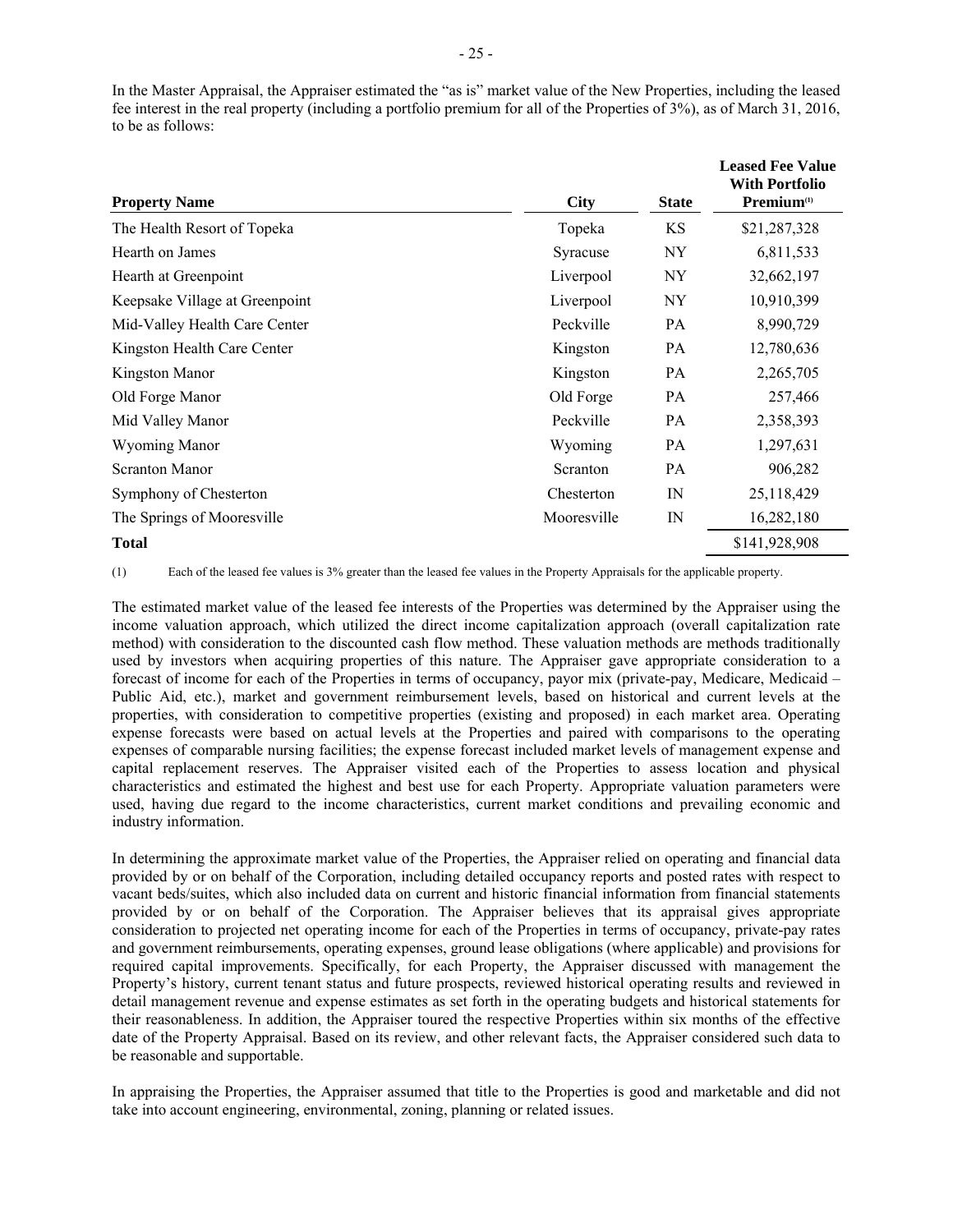Caution should be exercised in the evaluation and use of the Appraisal results. An appraisal is an estimate of market value. It is not a precise measure of value but is based on a subjective comparison of related activity taking place in the real estate market. The Appraisals are based on various assumptions of future expectations and while each of the Appraiser's forecasts for the Properties is considered to be reasonable at the current time, some of the assumptions may not materialize or may differ materially from actual experience in the future.

A publicly traded real estate corporation will not necessarily trade at values determined solely by reference to the underlying value of its real estate assets. Accordingly, the Properties may trade at a premium or a discount to values implied by the Appraisals.

### *Environmental Site Assessments*

Each of the Properties has been the subject of a Phase I ESA Report conducted by independent and experienced environmental consultants. With the exception of the Phase I ESA Report in respect of the Topeka Property, the Phase I ESA Reports were issued between August 2015 and April 2016. A Phase I ESA Report in respect of the Topeka Property (which is still under development) was issued in December 2014. A Phase I ESA Report for the Topeka Property has been commissioned and is expected to be issued by the first week of May 2016. The Phase I ESA Reports were prepared in general accordance with ASTM Practice E1527-13 for Environmental Site Assessments: Phase I Environmental Site Assessment Process. The purpose of the Phase I ESA Reports was to identify any RECs at the Properties, which means the presence or likely presence of any hazardous substances or petroleum products on any of the Properties under conditions that indicate an existing release, a past release, or a material threat of a future release of any hazardous substances or petroleum products into structures on any property or into the ground, groundwater or surface water of any of the Properties.

Based on the Phase I ESA Reports, the independent environmental consultants recommended that a Phase II assessment be conducted on four of the Properties. Under the Phase II assessments, only one of the Properties required further action due to elevated levels of petroleum compounds that were found in a limited area at this property. As recommended by the consultant, a cap of two feet of clean soil was placed over this area in September 2015.

It is the Corporation's intention to obtain a Phase I ESA Report conducted by an independent and experienced environmental consultant prior to acquiring a property. If the Phase I ESA Report recommends a Phase II environmental assessment be conducted, the Corporation conducts a Phase II environmental assessment, in each case by an independent and experienced environmental consultant.

#### *Property Condition Assessments*

PCA Reports were prepared for 21 of the Properties for the purpose of assessing and documenting the existing condition of each building and major building operating components and systems forming part of the Properties, and to identify and quantify major defects in materials or systems that might significantly affect the value of any of the Properties or continued operation thereof. PCA Reports were not prepared for three of the properties that were either built in 2015 or are still under development. Of these three properties, two are located in the state of Indiana and received certificates of occupancy during the fourth quarter of 2015 and authorization from the Indiana State Department of Health to admit residents to the property effective during the first quarter of 2016. The remaining property, the Topeka Property, is still under development and has received appropriate zoning designations.

The PCA Reports in respect of the Properties range in date from April 2015 to April 2016. Each of the PCA Reports assessed both work required to be completed in the short term (within one year of the audit) and medium and long term repairs (between one to 12 years of the audit). Based on the PCA Reports, each of the Properties appears to be well maintained, with approximately \$0.4 million of repairs necessary over the short term. Based upon recommendations from the PCA Reports, the Corporation estimates medium and long term capital improvements in the amount of approximately \$11.6 million will be required for the Properties over the next 12 years. As the Properties are leased by tenant operators under triple-net leases, the tenant operator will be required to pay for these improvements.

Under the Symphony Master Lease, the Corporation has agreed to fund up to \$11.5 million over a three year period. The funds are to be used for capital improvement projects such as additions or major renovations that improve the quality of the property, census and revenue. The Funds will not be utilized for maintenance capital expenditures. The Corporation has approved a project with projected costs of \$3.1 million, of which \$675,849 has been funded as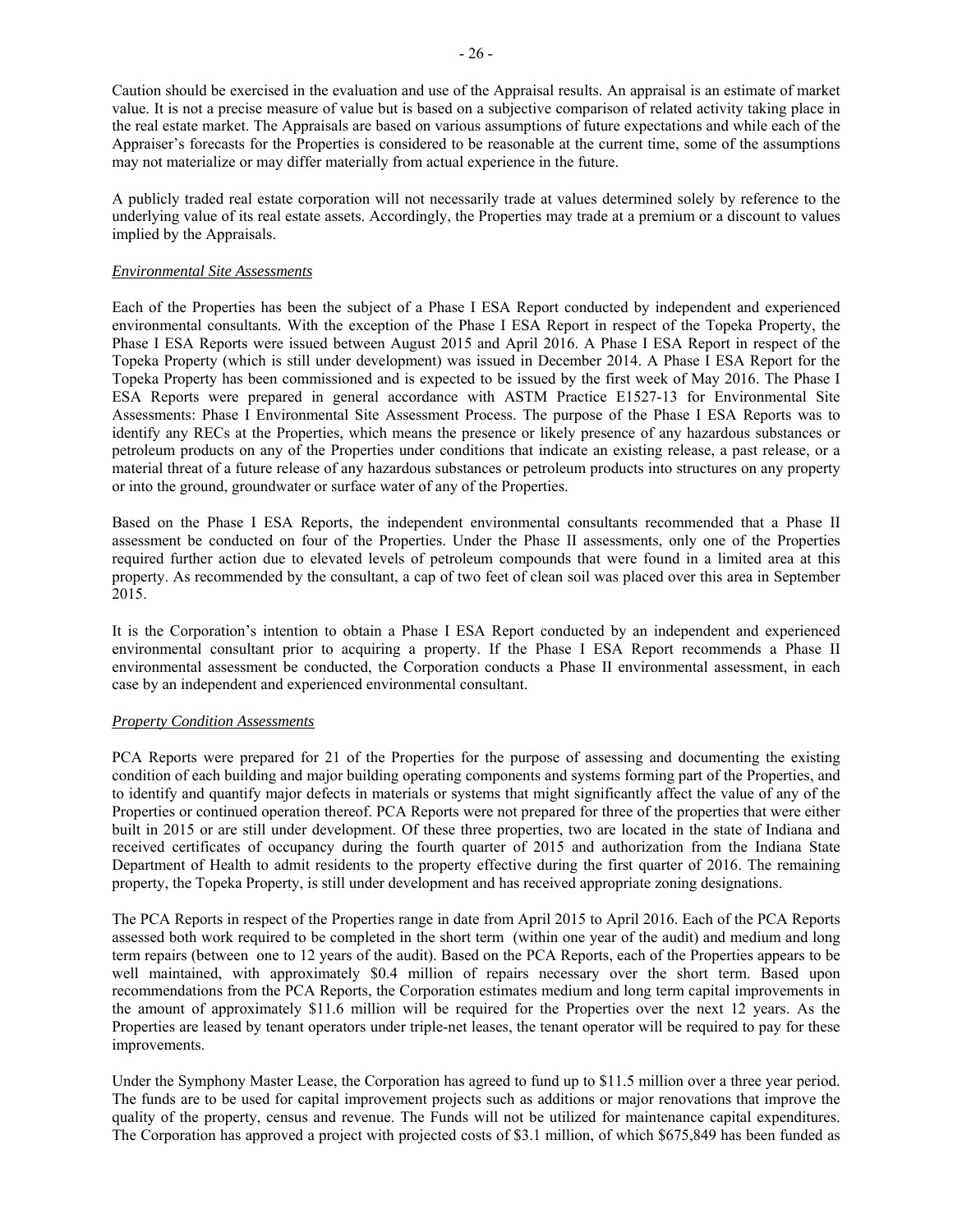of March 31, 2016. To offset the costs of such capital improvements, Symphony has agreed to increase its rent payments to ensure that the Corporation earns the same rate of return under the Symphony Master Lease as it was earning prior to funding the capital improvements.

The Corporation, in its capacity as the landlord of the Properties and as part of its annual asset review program, will monitor the level of repairs and maintenance and capital expenditures undertaken by the respective tenant operator to ensure that the Properties are maintained in appropriate condition.

# *Mezzanine Financing*

On April 21, 2016, the Corporation entered into two commitment letters with Mainstreet LLC pursuant to which the Corporation agreed to provide the Mezzanine Financing to Mainstreet LLC or its affiliate in the amounts of \$2.55 million and \$2.52 million to fund certain costs in connection with the development of two Mainstreet NextGen® transitional care properties located in Houston, Texas. Both projects are expected to be 70 bed skilled nursing licensed with a focus on short term transitional care.

The Mezzanine Financing for each facility will bear interest at a rate of 10.5% per annum, which will be payable in cash, in arrears monthly. In addition, additional interest, which may, at the option of Mainstreet LLC or its affiliate, be paid in cash or capitalized, will accrue on the principal balance of the Mezzanine Financing for each facility at the rate of (i) 4% per annum if such Mezzanine Financing is not secured by a mortgage on the facility; and (ii) 3% per annum if such Mezzanine Financing is secured by a mortgage on the facility, which interest will, if capitalized, be payable in cash in connection with any prepayment or repayment of the outstanding principal balance of the applicable Mezzanine Financing, whether at maturity or otherwise. The Mezzanine Financing has a term of 48 months.

Mainstreet LLC will provide a guaranty in respect of the Mezzanine Financing for each facility. In addition, the Mezzanine Financing for each facility will be secured by a pledge of 100% of Mainstreet LLC's equity ownership interest in the owner of the applicable facility. Mainstreet LLC or its affiliate has also covenanted to use reasonable commercial efforts to secure the Mezzanine Financing for each facility by way of a mortgage in favour of the Corporation registered on the title of the applicable facility.

The Corporation's obligation to provide the Mezzanine Financing for each of the facilities is subject to a number of closing conditions, including, but not limited to the following:

- no material adverse change will have occurred in the financial condition of Mainstreet LLC or its affiliate, the applicable facility or the tenant;
- there will be no material breach under the operating lease in respect of the applicable facility;
- the Corporation will have received the entitlements, plans and specifications in respect of the applicable facility, and a guaranteed maximum price or stipulated sum construction contract for the development of the applicable facility;
- the parties will have received all necessary approvals, including any licensing and regulatory approvals; and
- Shareholder approval of the Mezzanine Financing at the Meeting.

Pursuant to the commitment letters, the parties agreed that each facility is a Suitable Development Property under the terms of the US Development Agreement and that the Mezzanine Financing in respect of each facility will constitute a "Mezzanine Loan" for purposes of the US Development Agreement. As such, the Corporation will have the right to purchase both facilities at fair market value pursuant to the terms of the US Development Agreement. See *"Appendix A: Information Concerning the Corporation and MHI Holdco – Arrangements with Mainstreet – Development Agreements".*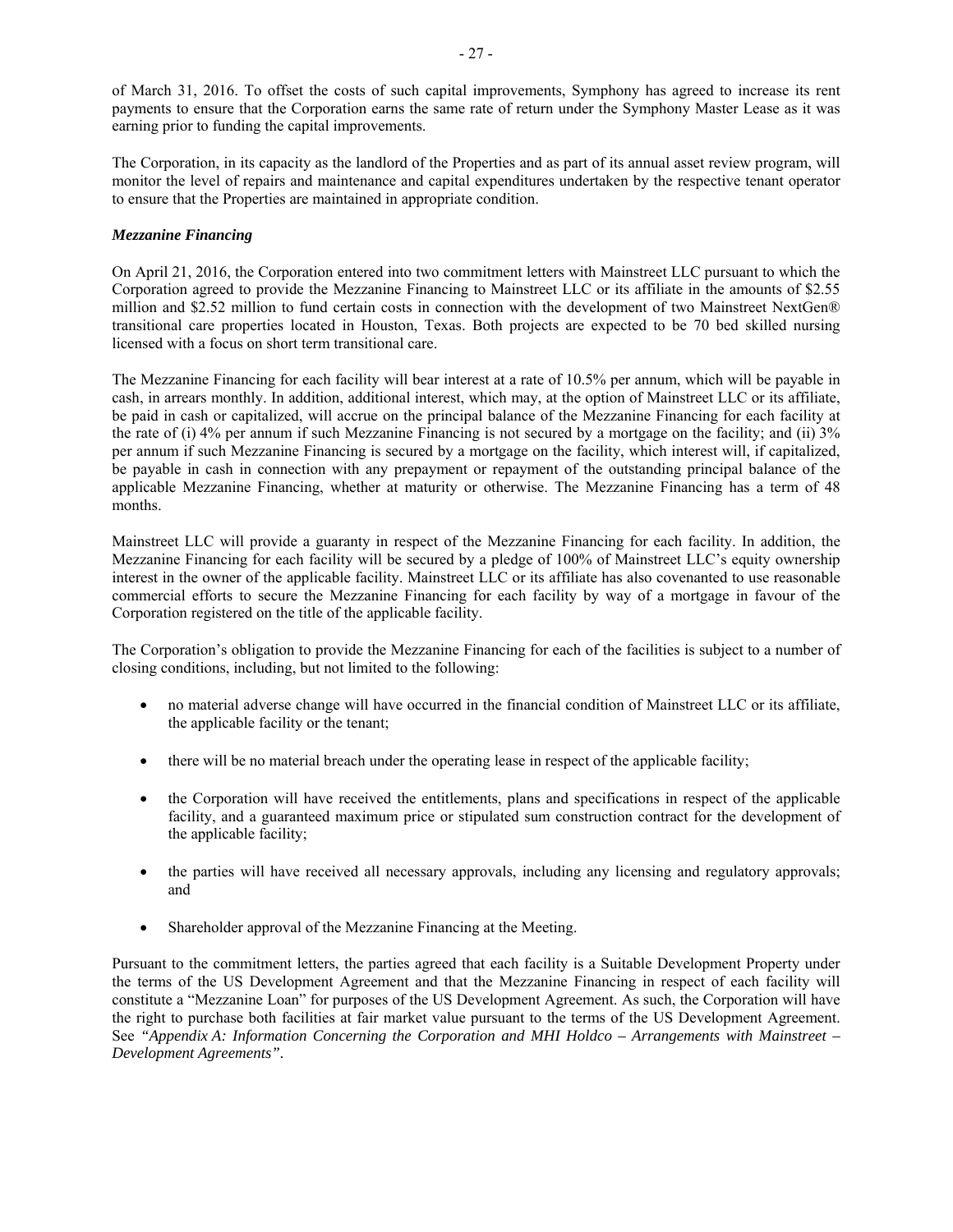# *Topeka Development Lease*

MS Topeka has agreed to enter into the Topeka Development Lease, pursuant to which it commits to complete construction of the Topeka Property as required by the terms of the Topeka Primary Lease and pursuant to which it will make monthly payments to the Topeka Landlord in the amount of approximately \$134,058 during the term of the Topeka Development Lease. As a result of the proposed Topeka Development Lease, until the Topeka Primary Lease commences or, if Top City Healthcare, a subsidiary of Ensign, has not yet taken possession of the Topeka Property, until Top City Healthcare has taken possession of the Topeka Property (but no later than the date that Top City Healthcare commences paying rent under the Topeka Primary Lease), MS Topeka has effectively guaranteed that the Corporation will achieve a total AFFO from the Topeka Property as if the Topeka Property was occupied and lease payments were being paid by Top City Healthcare. It is expected that Top City Healthcare will commence making lease payments under the Topeka Primary Lease on or before August 1, 2016. Assuming Top City Healthcare commences making lease payments under the Topeka Primary Lease on such date, the total amount of rent to be paid by MS Topeka under the Topeka Development Lease would be approximately \$268,116. MAMI has agreed to guarantee MS Topeka's obligations under the Topeka Development Lease. Following 45 days of nonpayment by MS Topeka and MAMI under the Topeka Development Lease, the Topeka Landlord is entitled to set off any amounts payable to MAMI under the Asset Management Agreement against any amounts payable to the Topeka Landlord under the Topeka Development Lease. See *"Related Party Transactions – Related Party Acquisitions – The New Properties— Topeka Property".*

# *Approval of the Related Party Transactions*

After considering a number of factors, the Independent Directors approved the Related Party Transactions on April 20, 2016.

Based upon, among other things, discussions with management of the Corporation, consideration of various information in respect of the New Properties provided by management, consideration of the conclusions of the Appraiser who was retained on behalf of the Corporation by a director independent of Mainstreet, its own review and consideration of the Related Party Transactions (including the purchase price consideration for the New Properties) and related agreements, consideration of the due diligence conducted in connection with such transactions, including due diligence performed by counsel who was instructed by a director independent of Mainstreet, and the review and input in such transactions by the co-lead underwriters involved in the Offering, the Independent Directors have unanimously resolved that the Related Party Transactions are on commercially reasonable terms and in the best interests of the Corporation, and have unanimously approved the Related Party Transactions. The Independent Directors of the Board unanimously recommend that Shareholders vote in favour of the Related Party Transactions Resolution set out in Appendix B hereto. The recommendations and considerations of the Independent Directors of the Board are based upon the following factors, among others:

- the Related Party Transactions are consistent with the long-term strategy of the Corporation;
- the Related Party Transactions expand the Corporation's asset base and property portfolio;
- the Related Party Transactions improve the quality of the Corporation's property portfolio;
- the purchase price to be paid by the Corporation for the New Properties is consistent with the appraised market value of the New Properties;
- the negotiation of the acquisition of the New Properties on behalf of the Corporation by a director who was independent of Mainstreet and representation by counsel;
- Shareholders holding approximately 45% of the outstanding Shares have entered into Voting and Support Agreements and have agreed to vote their Shares in favour of the Related Party Acquisitions and the Magnetar Exchange; and
- the requirement under Section 5.6 of MI 61-101 to obtain approval of the Related Party Acquisitions from a majority of the votes cast by the Disinterested Shareholders, voting together, in person or by proxy at the Meeting.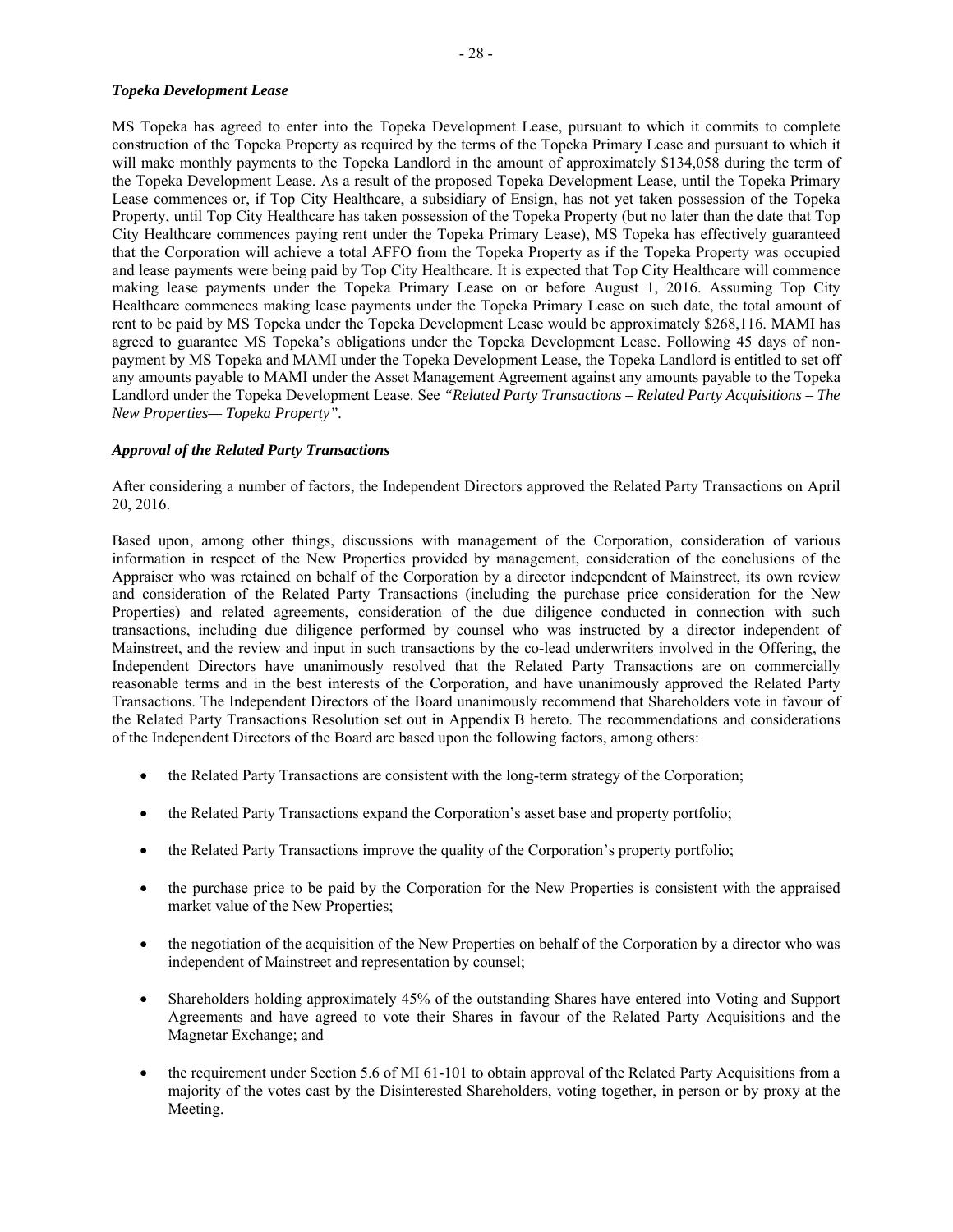The foregoing discussion of the information and factors considered by the Independent Directors is not, and is not intended to be, exhaustive.

# *Voting and Support Agreements*

Shareholders holding approximately 45% of the outstanding Shares (excluding Mainstreet and without giving effect to the closing of the Offering or the Magnetar Exchange) have entered into Voting and Support Agreements in favour of Mainstreet pursuant to which such Shareholders have agreed to vote their Shares in favour of, among other things, the Related Party Acquisitions.

# *Prior Valuations*

The Corporation is not aware of any Prior Valuation of any of the New Properties within the 24-month period preceding the date of this Circular.

# **2. Magnetar Exchange**

Prior to the closing of the Offering, and subject to the approval of the Magnetar Exchange Resolution, the Funds have agreed to convert the Convertible Debentures into approximately 1,111,708 MHI Holdco Shares, subject to adjustment, pursuant to the terms and conditions of the Convertible Debentures and the Magnetar Exchange Agreement. In connection with the closing of the Offering, the Funds have agreed to transfer their MHI Holdco Shares to the Corporation in consideration for approximately 11.64 million post-consolidation Shares pursuant to the terms and conditions of the Magnetar Exchange Agreement. Upon completion of such transaction, the MHI Holdco Shareholders Agreement will be terminated in accordance with its terms and the Corporation will be the sole shareholder of MHI Holdco. A copy of the Magnetar Exchange Resolution is attached hereto as Appendix C.

The Board recommends that Shareholders vote **FOR** the Magnetar Exchange Resolution approving the Magnetar Exchange.

#### *Magnetar Exchange Agreement*

#### *Representations and Warranties*

The Magnetar Exchange Agreement contains customary representations and warranties of the Corporation and the Funds relating to, among other things: corporate status, corporate authorization and enforceability of the Magnetar Exchange Agreement.

#### *Conditions Precedent*

The transactions contemplated by the Magnetar Exchange Agreement are subject to a number of conditions in favour of the Funds, including, but not limited to:

- the TSXV shall have approved the transactions contemplated in the Magnetar Exchange Agreement and the TSX shall have approved the listing the Magnetar Consideration Shares, subject to standard listing conditions, on terms and conditions satisfactory to the Funds;
- the resolution to approve the Magnetar Exchange shall have been passed by the Shareholders at the Meeting;
- all of the conditions in the Underwriting Agreement shall have been satisfied or waived other than those conditions to be satisfied at the Closing;
- the representations and warranties of the Corporation in the Magnetar Exchange Agreement shall be true and correct in all material respects;
- the Corporation shall have performed or complied, in all material respects, with all obligations, covenants and conditions in the Magnetar Exchange Agreement;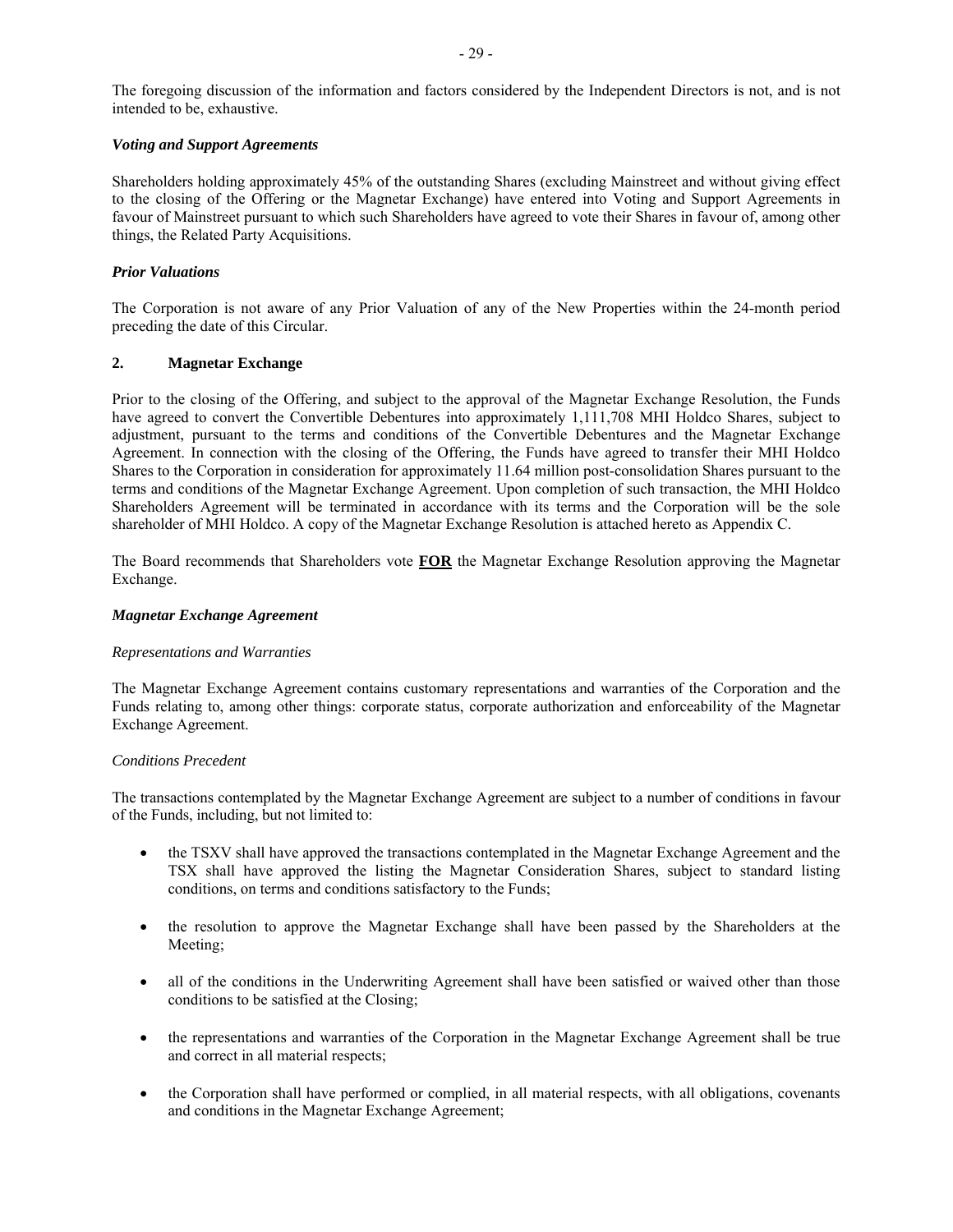- the closing of the transactions contemplated by the Magnetar Exchange Agreement, or any part thereof, shall not be illegal and there shall not be any material restrictions, limitations or conditions on any party to the Magnetar Exchange Agreement in connection therewith;
- no governmental entity shall have commenced, or given notice of its intention to commence, an action to enjoin the consummation of the closing of the transactions contemplated by the Magnetar Exchange Agreement, or any part thereof, or to suspend or cease or stop trading of Shares; and
- there shall have been no Material Adverse Effect (as defined in the Magnetar Exchange Agreement) in respect of the Corporation since the date of the Magnetar Exchange Agreement.

The transactions contemplated by the Magnetar Exchange Agreement are also subject to a number of conditions in favour of the Corporation, including, but not limited to:

- the resolution to approve the Magnetar Exchange shall have been passed by the Shareholders at the Meeting;
- the representations and warranties of the Funds in the Magnetar Exchange Agreement shall be true and correct in all material respects;
- the Funds shall have performed or complied, in all material respects, with all obligations, covenants and conditions in the Magnetar Exchange Agreement;
- the closing of the transactions contemplated by the Magnetar Exchange Agreement, or any part thereof, shall not be illegal and there shall not be any material restrictions, limitations or conditions on any party to the Magnetar Exchange Agreement in connection therewith; and
- no governmental entity shall have commenced, or given notice of its intention to commence, an action to enjoin the consummation of the closing of the transactions contemplated by the Magnetar Exchange Agreement, or any part thereof, or to suspend or cease or stop trading of Shares.

#### *Covenants*

Under the Magnetar Exchange Agreement, the Corporation has agreed to a number of covenants, including covenants to, until the closing of the transactions contemplated by the Magnetar Exchange Agreement:

- within prescribed time periods, prepare and file any forms or notices required under applicable securities laws in connection with the offer and sale of the Magnetar Consideration Shares;
- forthwith upon the closing of the transactions contemplated by the Magnetar Exchange Agreement, provide notice of the issuance of the Magnetar Consideration Shares to the TSXV and the TSX and do all other things as are required in order for the listing of the Magnetar Consideration Shares to become effective on the TSX;
- call and give notice of the Meeting;
- cause the Circular to be mailed to Shareholders and filed with applicable regulatory authorities and each other governmental entity in all jurisdictions where the same is required to be mailed and filed;
- promptly inform the Funds Manager of the full particulars of:
	- any material change in or affecting the business, operations, capital, properties, assets, liabilities, condition or results of operations of the Corporation;
	- any change in any material fact contained or referred to in the Circular; and
	- the occurrence or discovery of a material fact or event which is, or may be, of such a nature as to (i) render any statement in the Circular false or misleading in any material respect; (ii) result in a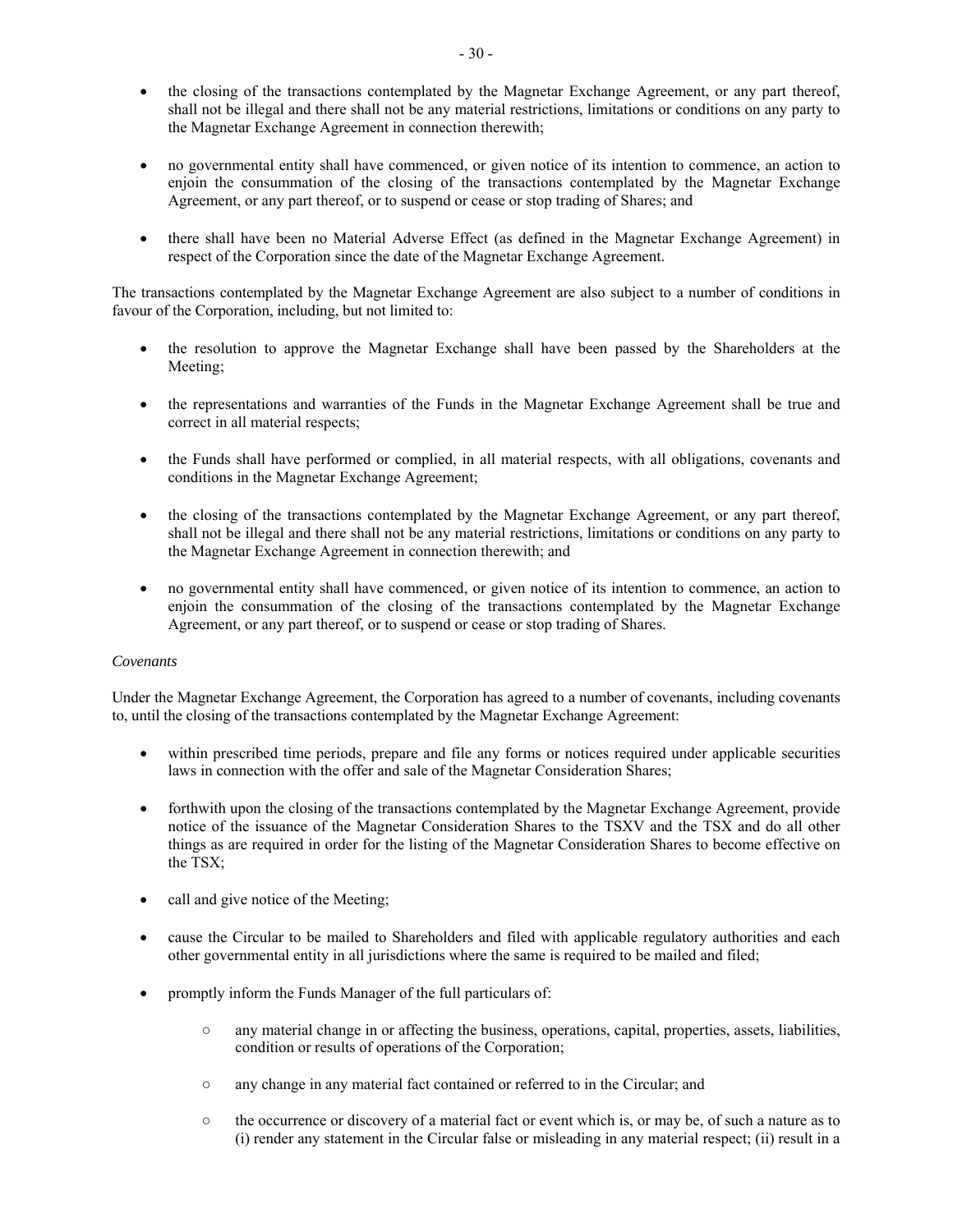misrepresentation in the Circular; or (iii) result in items in the Circular not complying in any material respect with securities laws.

- promptly advise the Funds Manager in writing of the occurrence of any Material Adverse Effect (as defined in the Magnetar Exchange Agreement) in respect of the Corporation or of any facts that would cause any of the Corporation's representations or warranties in the Magnetar Exchange Agreement to be untrue in any respect; and
- use all reasonable commercial efforts to obtain all consents and authorizations required to complete the transactions contemplated by the Magnetar Exchange Agreement.

Under the Magnetar Exchange Agreement, the Corporation waived the provisions of the MHI Holdco Shareholders Agreement with respect to the transfer of the MHI Holdco Shares held by the Funds pursuant to the terms of the Magnetar Exchange Agreement. The Funds and the Corporation also agreed that, on completion of the Magnetar Exchange, the MHI Holdco Shareholders Agreement will terminate in accordance with its terms.

# *Indemnification*

The Corporation agreed to indemnify the Funds Manager and the Funds, as well as the directors, officers, employees and agents of the Funds Manager and each of the Funds, for losses arising out of or relating to any breach of a representation, warranty, covenant, condition or agreement by the Corporation contained in the Magnetar Exchange Agreement.

The Funds agreed to indemnify the Corporation, as well as its directors, officers, employees and agents, for losses arising out of or relating to any breach of a representation, warranty, covenant, condition or agreement by the Funds contained in the Magnetar Exchange Agreement.

# *Termination*

The Magnetar Exchange Agreement may be terminated by (i) mutual written consent of the Funds and the Corporation; or (ii) by either party in the event that any of the conditions precedent for the benefit of such party have not been satisfied or waived by June 30, 2016 or if the completion of the Magnetar Exchange has not occurred prior to or on such date; provided that a party may not terminate the Magnetar Exchange Agreement if the failure to complete the Magnetar Exchange has been caused by, or is a result of, a breach by such party of any of its representations or warranties or the failure of such party to perform any of its covenants or agreements under the Magnetar Exchange Agreement.

#### *Voting and Support Agreements*

Shareholders holding approximately 45% of the outstanding Share (excluding Shares owned by Mainstreet and its related parties and joint actors and without giving effect to the closing of the Offering or the Magnetar Exchange) have entered into Voting and Support Agreements in favour of Mainstreet pursuant to which such Shareholders have agreed to vote their Shares in favour of, among other things, the Magnetar Exchange.

# **3. DSI Plan Amendment**

The Deferred Share Incentive Plan was established on April 4, 2016. It provides that a maximum of 17,772,200 pre-Consolidation Shares may be issued thereunder (which would equal approximately 71,088 Shares on a post-Consolidation basis). It is the Corporation's intention to increase the maximum number of Shares reserved for issuance under the Deferred Share Incentive Plan in order to continue providing a long-term incentive to its employees. On April 20, 2016, the Board approved amendments to the Deferred Share Incentive Plan in order to (i) subject to TSXV and Disinterested Shareholder approval, increase the maximum number of Shares reserved for issuance thereunder to 1,200,000 post-Consolidation Shares (ii) expand the definition of "Elected Amount" to include all annual fees paid to a Director, including meeting fees and fees for acting as a committee chair, and (iii) changing the vesting of Discretionary Deferred Shares to the second anniversary following the applicable grant date.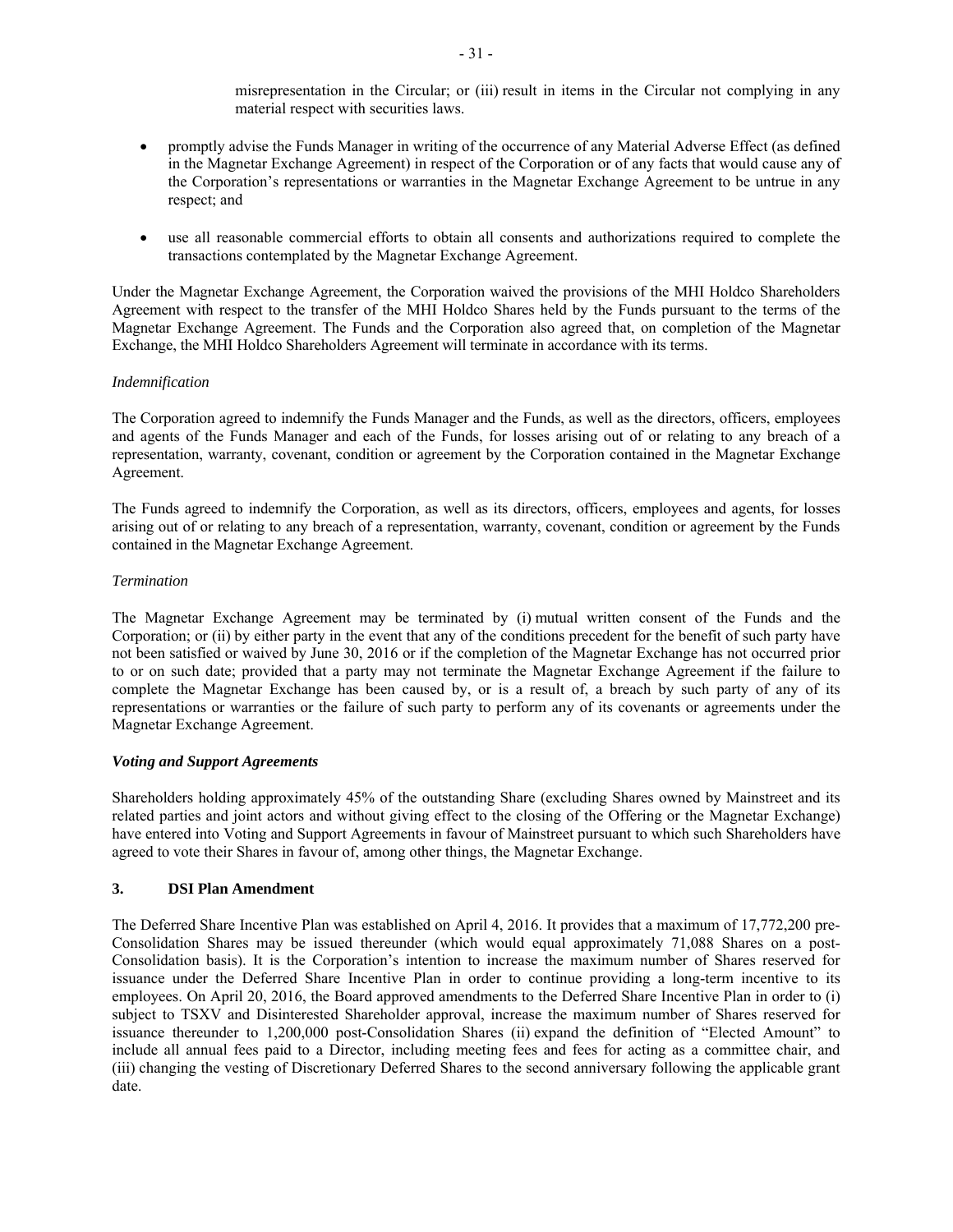The Board recommends that Disinterested Shareholders vote **FOR** the DSI Plan Reservation Resolution approving the proposed increase in Shares reserved for issuance under the Deferred Incentive Plan.

# *Deferred Share Incentive Plan*

Plan Reservation Resolution is attached hereto as Appendix D.

Because Deferred Shares are tied to the Share trading performance and vest or accrue over a number of years, grants of Deferred Shares under the Deferred Share Incentive Plan align the interests of Service Providers (as defined below) to whom Deferred Shares have been granted under the Deferred Share Incentive Plan ("**Participants**") more closely with the interests of Shareholders.

The following individuals are eligible to participate in the Deferred Share Incentive Plan: (i) directors, officers, managers, employees or service providers of the Corporation or a subsidiary of the Corporation; (ii) directors, officers, managers and employees of MAMI; and/or (iii) employees of certain service providers who spend a significant amount of time and attention on the affairs and business of the Corporation or a subsidiary of the Corporation (collectively, "**Service Providers**").

Each Director is given the right to participate in the Deferred Share Incentive Plan. Each Director who elects to participate shall receive his or her Elected Amount in the form of Deferred Shares in lieu of cash. In addition, the Deferred Share Incentive Plan provides that the Corporation shall match 100% of the Elected Amount for each director such that the aggregate number of Deferred Shares issued to each such director annually shall be equal in value to two times the Elected Amount for such director.

Under the Deferred Share Incentive Plan, Discretionary Deferred Shares may also be granted from time to time to Participants at the discretion of the Board or the Compensation, Governance and Nominating Committee.

The number of Deferred Shares granted at any particular time pursuant to the Deferred Share Incentive Plan is calculated by dividing (i) the Elected Amount or such other amount as allocated to the Participant by the Board or Compensation, Governance and Nominating Committee, by (ii) the market value of a Share on the award date. The "market value" of a Share at any date for purposes of the Deferred Share Incentive Plan means the volume weighted average price of all Shares traded on the TSX or TSXV (as applicable) for the five trading days immediately preceding such date (or, if such Shares are not listed and posted for trading on the TSX or TSXV (as applicable), on such stock exchange on which such Shares are listed and posted for trading as may be selected for such purpose by the Board); provided that, for so long as the Shares are listed and posted for trading on the TSX or TSXV (as applicable), the market value will (i) not be less than the discounted market price, as calculated under the policies of the TSX or TSXV (as applicable); and (ii) be subject, notwithstanding the application of any such maximum discount, to a minimum price per Share of \$0.05. In the event that the Shares are not listed and posted for trading on any stock exchange, the market value shall be the fair market value of the Shares as determined by the Board in its sole discretion.

Wherever cash dividends are paid on the Shares, additional Deferred Shares are credited to the Participant's account. The number of such additional Deferred Shares is calculated by multiplying the aggregate number of Deferred Shares held on the relevant dividend record date by the amount of the dividend paid by the Corporation on each Share, and dividing the result by the market value of the Shares on the Dividend Date.

Individual Contributed Deferred Shares vest immediately upon grant. Corporation Contributed Deferred Shares, which are granted only to Directors, generally vest in accordance with the following schedule:

- One-third of the Corporation Contributed Deferred Shares shall vest on the first anniversary of the date of grant;
- One-third of the Corporation Contributed Deferred Shares shall vest on the second anniversary of the date of grant; and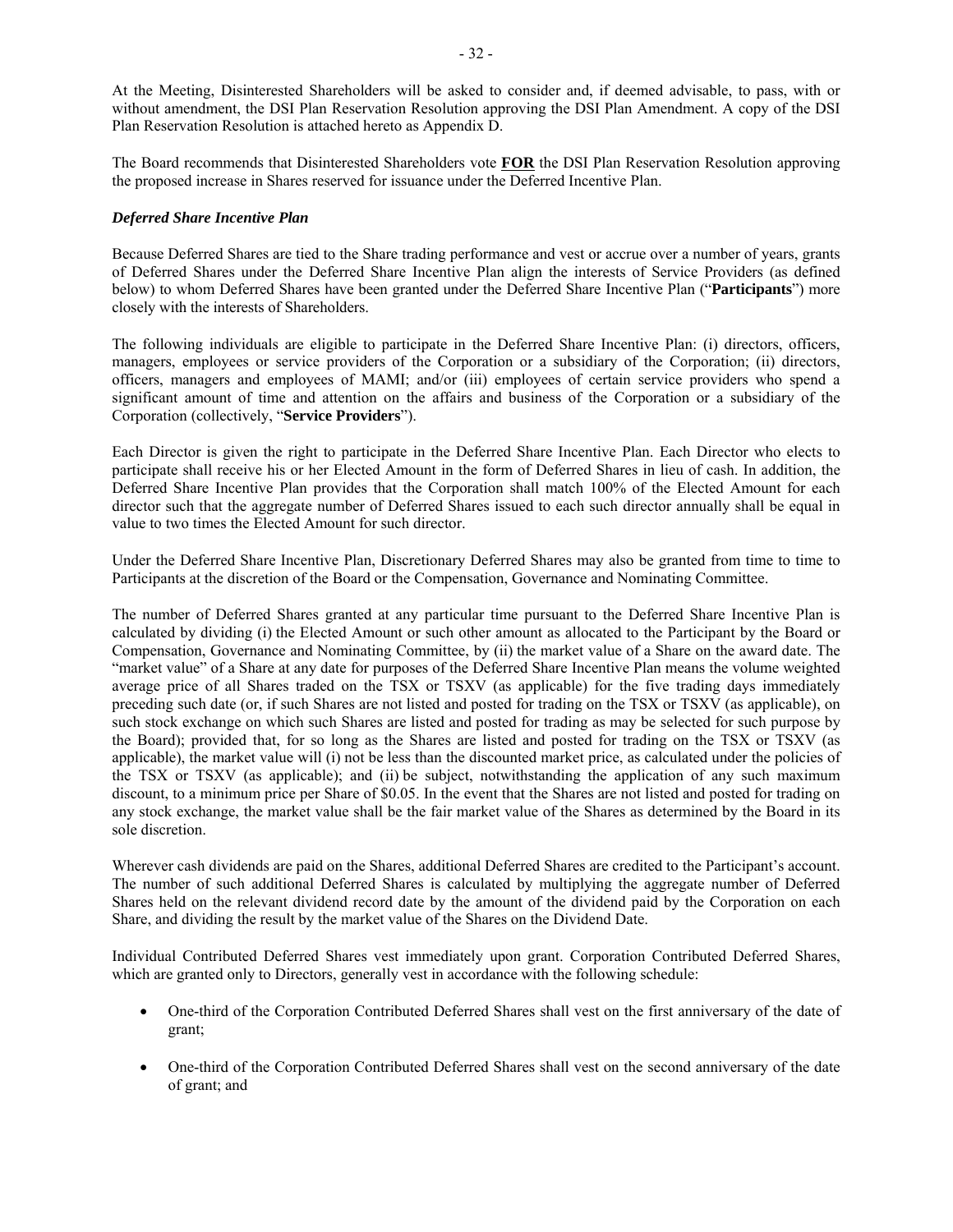One-third of the Corporation Contributed Deferred Shares shall vest on the third anniversary of the date of grant.

Discretionary Deferred Shares may also be granted to Participants and, where vesting is not specified in connection with the grant, such Discretionary Deferred Shares will vest on the second anniversary following the date of grant.

Additional Deferred Shares credited to a Participant's account in connection with cash dividends vest on the same schedule as their corresponding Deferred Shares and are considered issued on the same date as the Deferred Shares in respect of which they were credited.

In the event of any Change of Control (as such term is defined in the Deferred Share Incentive Plan), any unvested Deferred Shares shall vest upon the earlier of (i) the next applicable vesting date determined in accordance with the above provisions and (ii) the date which is immediately prior to the date upon which the Change of Control is completed. Upon the death or "disability" (as defined in the Deferred Share Incentive Plan) of a Participant, any unvested Deferred Shares held by such Participant shall vest immediately. Notwithstanding the foregoing, the Board has the discretion to vary the manner in which Deferred Shares vest.

Participants that are Canadian residents will generally be permitted to redeem their vested Deferred Shares for Shares in whole or in part at any time by filing a written notice of redemption with the Corporation; provided that, if a Director redeems his or her Individual Contributed Deferred Shares prior to the date on which the corresponding Corporation Contributed Deferred Shares (or portion thereof) have vested, then the Director will forfeit the right to all such unvested Corporation Contributed Deferred Shares. Participants that are U.S. residents are generally subject to more stringent redemption restrictions to ensure compliance with Section 409A of the Code. Deferred Shares may also be subject to other redemption restrictions as required by the Board from time to time.

Upon the redemption of Deferred Shares for Shares, the Corporation will issue Shares to Participants, within five business days of the relevant redemption date, on the basis of one Share for each whole vested Deferred Share that is being redeemed, net of any applicable withholding taxes. Upon redemption of the Deferred Shares for cash (which is subject to the approval of the Compensation, Governance and Nominating Committee), the Corporation will make, within five business days of the relevant redemption date a cash payment, net of any applicable withholding taxes, to the Participant in an amount calculated by multiplying (i) the number for Deferred Shares to be redeemed by (ii) the market value of a Share on the redemption date, calculated with reference to the volume weighted average price of all Shares traded on the TSXV for the five trading days immediately preceding such date. Upon payment in full of the value of the Deferred Shares, the Deferred Shares shall be cancelled.

On termination of a Participant for "cause" (as such term is defined in the Deferred Share Incentive Plan) all Deferred Shares held by the Participant will terminate. On a Participant's resignation or retirement, all Deferred Shares will terminate 30 days after such resignation or retirement. On termination of a Participant without "cause", outstanding unvested Deferred Shares will continue to vest and be paid out on a pro rata basis based on the portion of the vesting period completed as of cessation of active employment for a period of 12 months following the Participant's termination date. On a Participant's death or "disability", all unvested Deferred Shares vest immediately and the Participant (or his or her estate) will have one year to redeem his or her vested Deferred Shares. Notwithstanding the foregoing, the Board may at any time prior permit the redemption of any or all Deferred Shares held by a Participant in the manner and on the terms authorized by the Board.

Deferred Shares are not transferable or assignable, except to a Participant's estate.

The maximum number of Shares that are available for issuance under the Deferred Share Incentive Plan is 17,772,200 pre-Consolidation Shares, which would equal approximately 71,088 Shares on a post-Consolidation basis. See "*Appendix A: Information Concerning the Corporation and MHI Holdco – Business of the Corporation*". The aggregate of the Shares: (a) issued to insiders of the Corporation, within any one year period; and (b) issuable to insiders of the Corporation, at any time, under the Deferred Share Incentive Plan, when combined with all other security-based compensation arrangements of the Corporation, shall not exceed 10% of the total issued and outstanding Shares.

The Compensation, Governance and Nominating Committee may review and confirm the terms of the Deferred Share Incentive Plan from time to time and may, subject to applicable stock exchange rules, amend or suspend the Deferred Share Incentive Plan in whole or in part as well as terminate the Deferred Share Incentive Plan without prior notice as it deems appropriate; provided, however, that any amendment to the Deferred Share Incentive Plan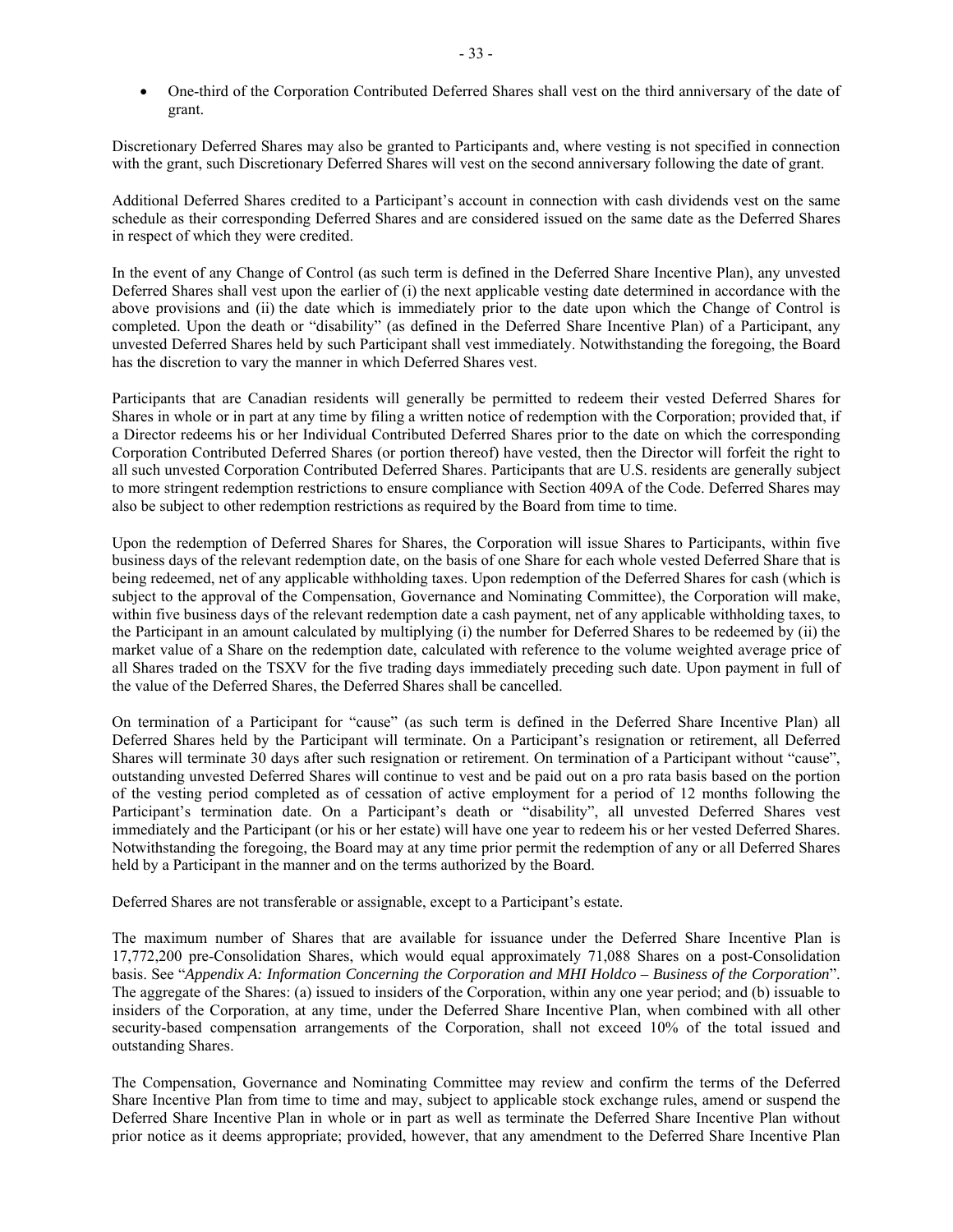that would result in any increase in the number of Deferred Shares issuable under the Deferred Share Incentive Plan will be subject to the approval of holders of Shares. Without limitation, the Compensation, Governance and Nominating Committee may, without obtaining the approval of holders of Shares, make any changes to the Deferred Share Incentive Plan that do not require the approval of holders of Shares under applicable law (including the rules and policies of the applicable stock exchange on which the Shares are then listed) including, but not limited to, changes: (a) to correct errors, immaterial inconsistencies or ambiguities in the Deferred Share Incentive Plan; (b) necessary or desirable to comply with applicable laws or regulatory requirements, rules or policies (including stock exchange requirements); and (c) to the vesting provisions applicable to Deferred Shares issued under the Deferred Share Incentive Plan. However, subject to the terms of the Deferred Share Incentive Plan, no amendment may adversely affect the Deferred Shares previously granted under the Deferred Share Incentive Plan without the consent of the affected Participant.

On April 5, 2016, the Board approved the grant of a total of 40,000 Deferred Shares to the named executive officers at the Offering Price, which grants will be effective on closing of the Offering. Such Deferred Shares will vest two years from the date of grant. Following the approval of the DSI Plan Reservation Resolution, there will be 1,160,000 remaining Shares reserved for issuance under the Deferred Share Incentive Plan.

## **4. Asset Management Agreement Amendment**

The Asset Management Agreement was entered into on April 4, 2016. The annual management fee under the Asset Management Agreement is paid in cash or, at the option of MAMI and subject to receipt of applicable regulatory approval and the approval of Disinterested Shareholders (in each case, for so long as the Shares are listed on the TSXV or the TSX, as applicable), up to 100% in Shares or Class B Units, calculated based on the volume weighted average price of the Shares on the stock exchange on which the Shares are then listed for the five trading days immediately preceding the end of the applicable month. The Asset Management Agreement currently does not provide a maximum number of Shares that may be issued (or reserved for issuance) and, as such, no Shares are currently issuable thereunder. It is the Corporation's intention to set a maximum number of Shares reserved for issuance under the Asset Management Agreement in order to enable the Corporation to issue Shares in lieu of cash if MAMI elect to be paid in Shares. On April 20, 2016, the Board approved an amendment to the Asset Management Agreement that fixes the maximum number of Shares reserved for issuance thereunder at 800,000 post-Consolidation Shares. The amendment is subject to TSXV and Disinterested Shareholder approval.

At the Meeting, Disinterested Shareholders will be asked to consider and, if deemed advisable, to pass, with or without amendment, the Asset Management Agreement Amendment Resolution approving the fixing of a maximum number of Shares reserved for issuance under the Asset Management Agreement. A copy of the Asset Management Agreement Amendment Resolution is attached hereto as Appendix E.

The Board recommends that Disinterested Shareholders vote **FOR** the Asset Management Agreement Amendment Resolution approving amendments to the Asset Management Agreement in order to, among other things, set the maximum number of Shares reserved for issuance under the Asset Management Agreement. The Asset Management Agreement Amendment Resolution is only effective on the completion of the Offering.

For a description of the Asset Management Agreement, see *"Appendix A – Information Concerning the Corporation and MHI Holdco – Arrangements with Mainstreet – Asset Management Agreement" .*

#### **RISK FACTORS**

The Corporation faces a variety of significant and diverse risks, many of which are inherent in the business conducted by the Corporation and the operators of the Corporation's properties. See "*Appendix A: Information Concerning the Corporation and MHI Holdco – Risk Factors"* risks specific to the Related Party Transactions and the Properties, and for certain risks that could materially affect the Corporation and MHI Holdco, generally. Other risks and uncertainties that the Corporation does not presently consider to be material, or of which the Corporation is not presently aware, may become important factors that affect the Corporation's future financial condition and results of operations. The occurrence of any of the risks discussed in Appendix A could materially and adversely affect the business, prospects, financial condition, results of operations or cash flow of the Corporation and MHI Holdco.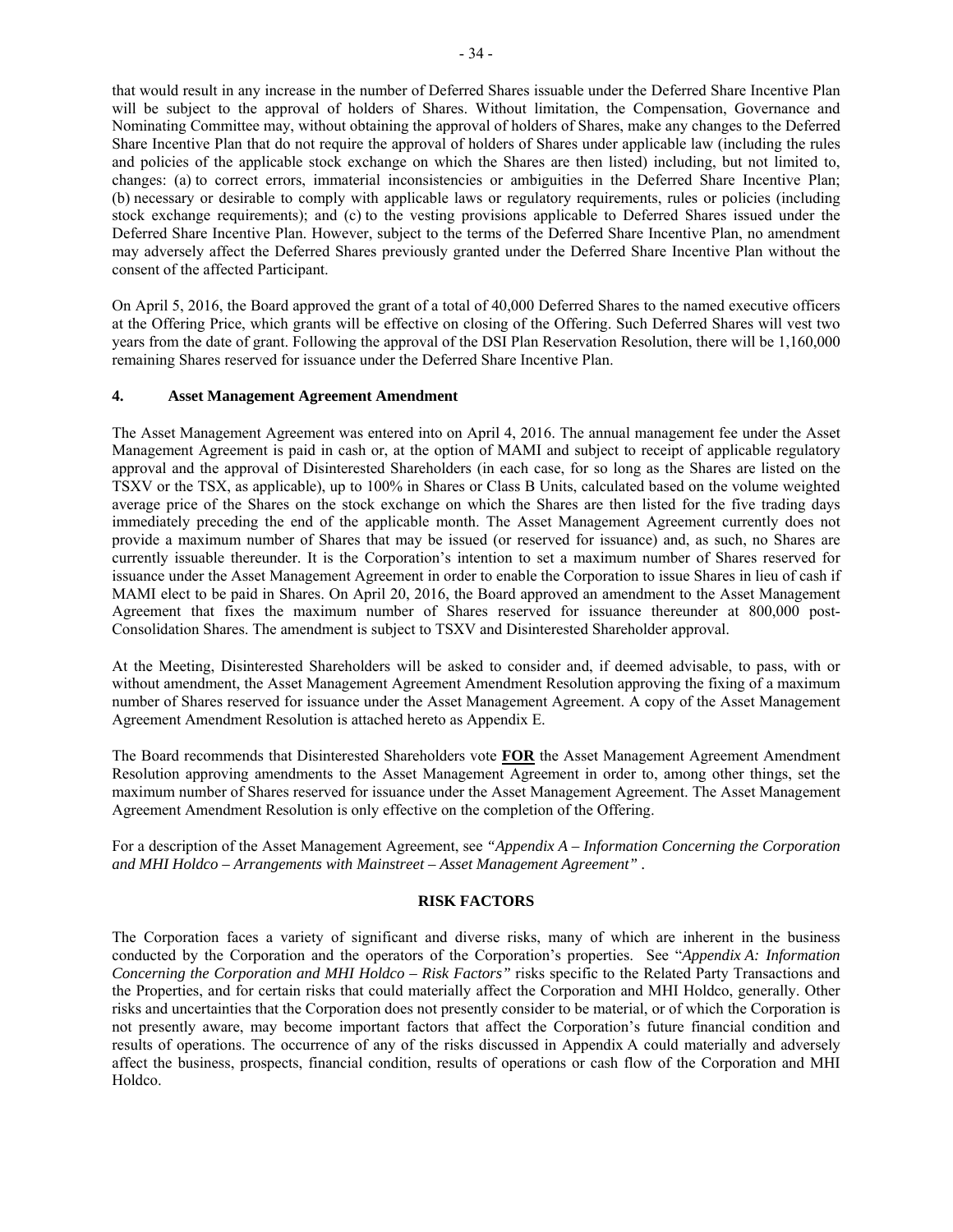#### **INDEBTEDNESS OF DIRECTORS, EXECUTIVE OFFICERS AND SENIOR OFFICERS**

No director, executive officer or senior officer of the Corporation or MHI Holdco, nor each associate of any such director or officer, is or has been indebted to the Corporation at any time during the last completed financial year, nor are any such individuals indebted to another entity where such indebtedness is the subject of a guarantee, support agreement, letter of credit or similar arrangement or understanding provided by the Corporation.

#### **PROMOTER**

Mainstreet has taken the initiative in substantially reorganizing the business of the Corporation and is therefore a promoter of the Corporation. Mainstreet Investment Company, LLC holds 81,160,000 Shares and 307,659,850 Non-Voting Shares, representing 80% and 100% of the Shares and Non-Voting Shares, respectively. Certain affiliates of Mainstreet Investment Company, LLC have entered into the Asset Management Agreement and the Development Agreements with the Corporation and are parties to the Purchase Agreements and the Mezzanine Financing.

#### **LEGAL PROCEEDINGS**

There have been no legal proceedings that the Corporation is or was a party to, or that any of its property is or was the subject of, since January 1, 2015. Management of the Corporation is currently not aware of any contemplated legal proceedings.

There have been no legal proceedings that MHI Holdco is or was a party to, or that any of its property is or was the subject of, since October 7, 2015. Management of MHI Holdco is currently not aware of any contemplated legal proceedings.

#### **INTERESTS OF INFORMED PERSONS IN MATERIAL TRANSACTIONS**

#### **Corporation**

Other than as disclosed in this Circular, including under *"Appendix A: Information Concerning the Corporation and MHI Holdco – Arrangements with Mainstreet – Development Agreements"*, there are no material interests, direct or indirect, of the Directors or executive officers of the Corporation, any Shareholder that beneficially owns more than 10% of the Shares or any associate or affiliate of any of the foregoing persons in any transaction within the three most recently completed financial years or during the current financial year that has materially affected or is reasonably expected to materially affect the Corporation or any of its subsidiaries.

#### **MHI Holdco**

Other than as disclosed in this Circular, including under *"Appendix A: Information Concerning the Corporation*  and MHI Holdco – Arrangements with Mainstreet – Development Agreements", there are no material interests, direct or indirect, of the directors or executive officers of MHI Holdco, any shareholder of MHI Holdco that beneficially owns more than 10% of the MHI Holdco Shares or any associate or affiliate of any of the foregoing persons in any transaction within the three most recently completed financial years or during the current financial year that has materially affected or is reasonably expected to materially affect MHI Holdco or any of its subsidiaries.

MHI Holdco was a party to an asset management with MAMI pursuant to which MAMI was the asset manager of the properties owned by MHI Holdco. Such agreement was terminated on April 4, 2016 on completion of the acquisition of Mainstreet's MHI Holdco Shares by the Corporation.

## **AUDITORS, TRANSFER AGENT AND REGISTRAR**

KPMG LLP, Chartered Professional Accountants, located, in Toronto, Ontario are the auditors of the Corporation, and are independent in accordance with the Rules of Professional Conduct of the Chartered Professional Accountants of Ontario.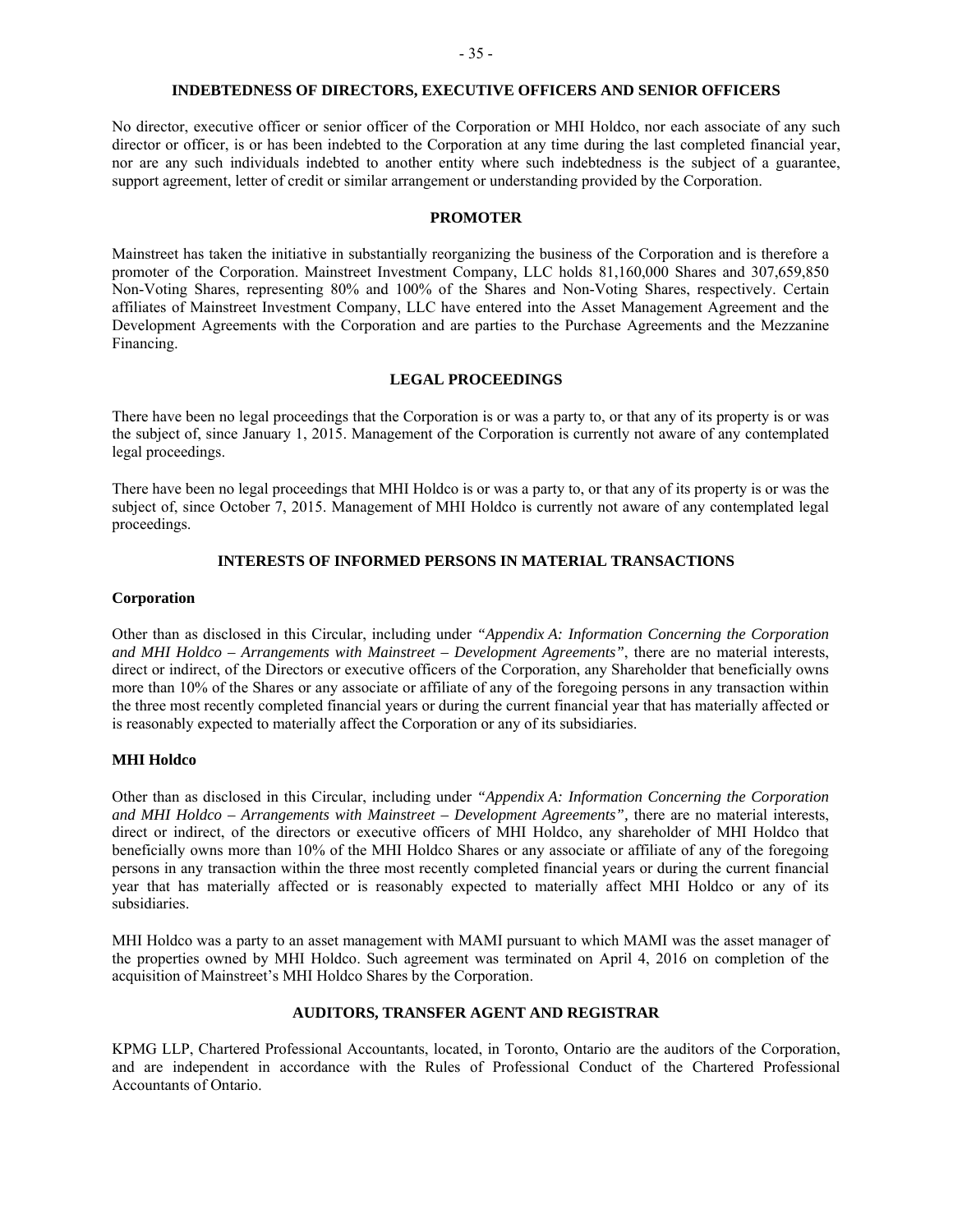The consolidated financial statements of the Scranton Portfolio as of December 31, 2015 and 2014, and for the year ended December 31, 2015 and the period from March 4, 2014 (date of formation) to December 31, 2014, have been included herein in reliance upon the reports of KPMG LLP, independent registered public accounting firm, appearing elsewhere herein, and upon the authority of said firm as experts in accounting and auditing.

Computershare is the transfer agent and registrar for the Shares at its principal office in Toronto, Ontario.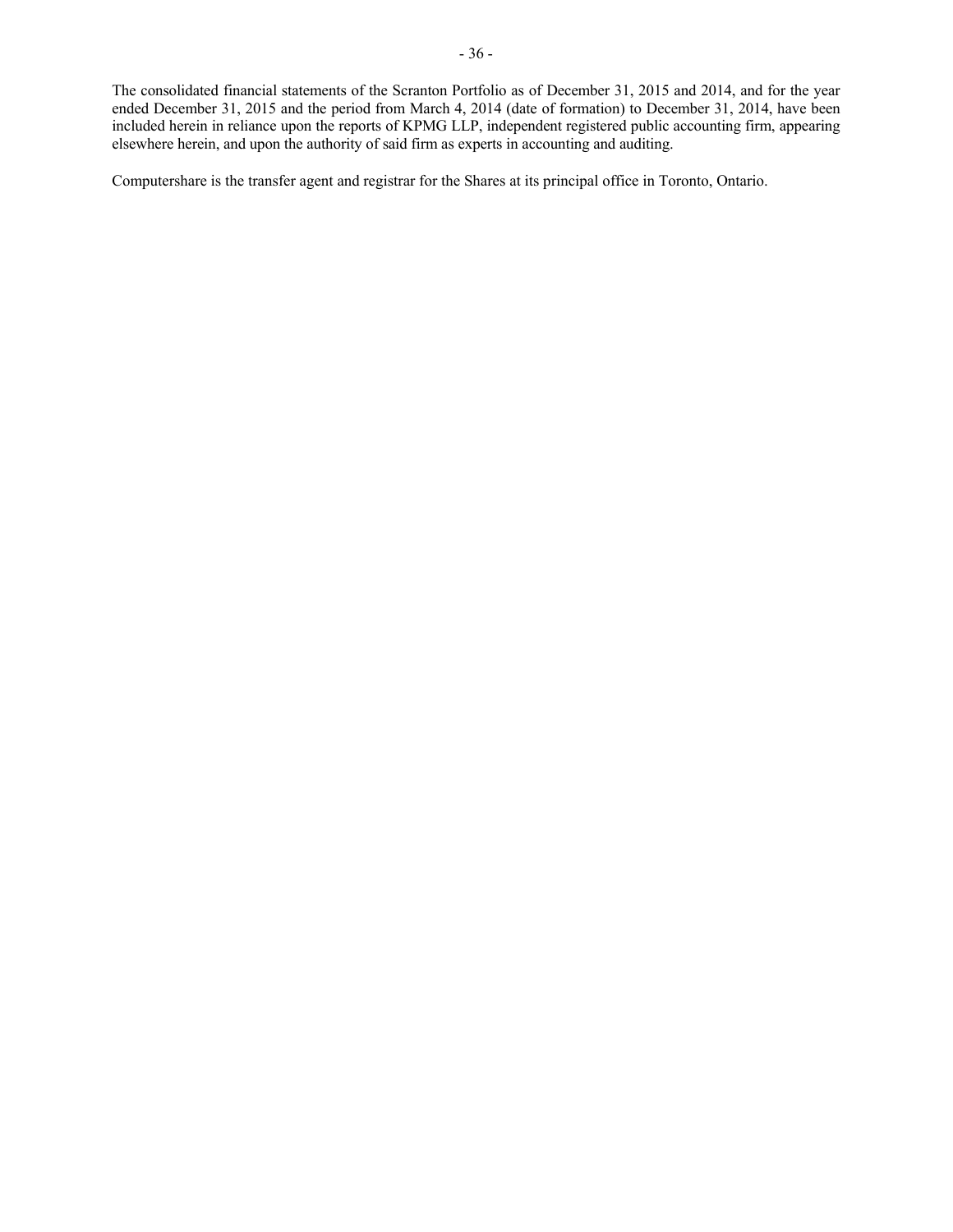#### **ADDITIONAL INFORMATION**

Additional information relating to the Corporation is available on SEDAR at www.sedar.com. Financial information is provided in the Corporation's financial statements and management's discussion and analysis for its most recently completed financial year. Shareholders may contact the Corporation at 14390 Clay Terrace Blvd., Suite 205, Carmel, Indiana, US 46032 to request copies of such documents, free of charge.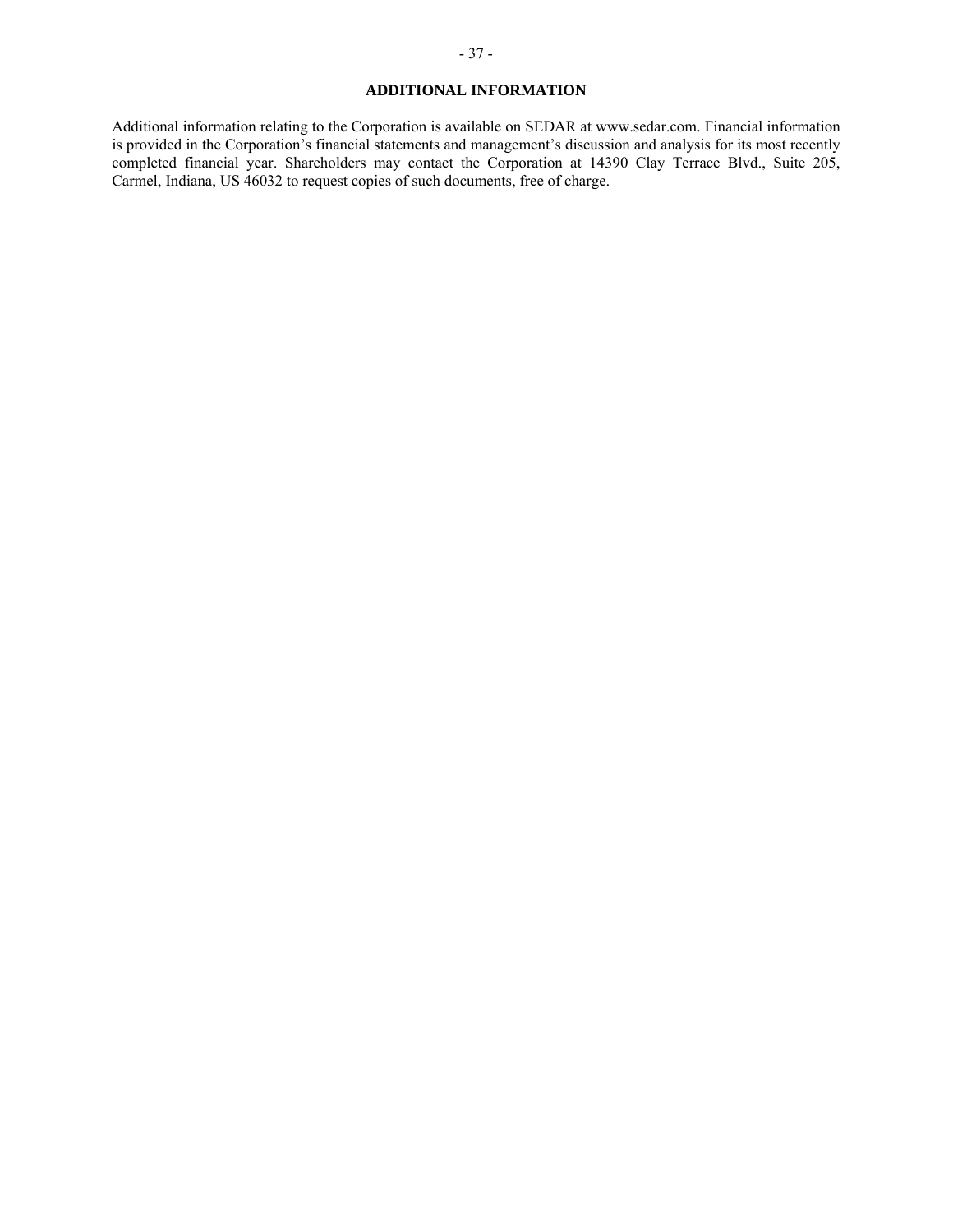## **APPROVAL OF BOARD OF DIRECTORS**

The contents of this Circular and the sending of it to each Director of the Corporation, to the auditor of the Corporation, to the Shareholders and to the applicable regulatory authorities, have been approved by the Directors of the Corporation.

DATED at Toronto, Ontario, this 21<sup>st</sup> day of April, 2016.

 (signed) "*Paul Ezekiel Turner*" Paul Ezekiel Turner Chairman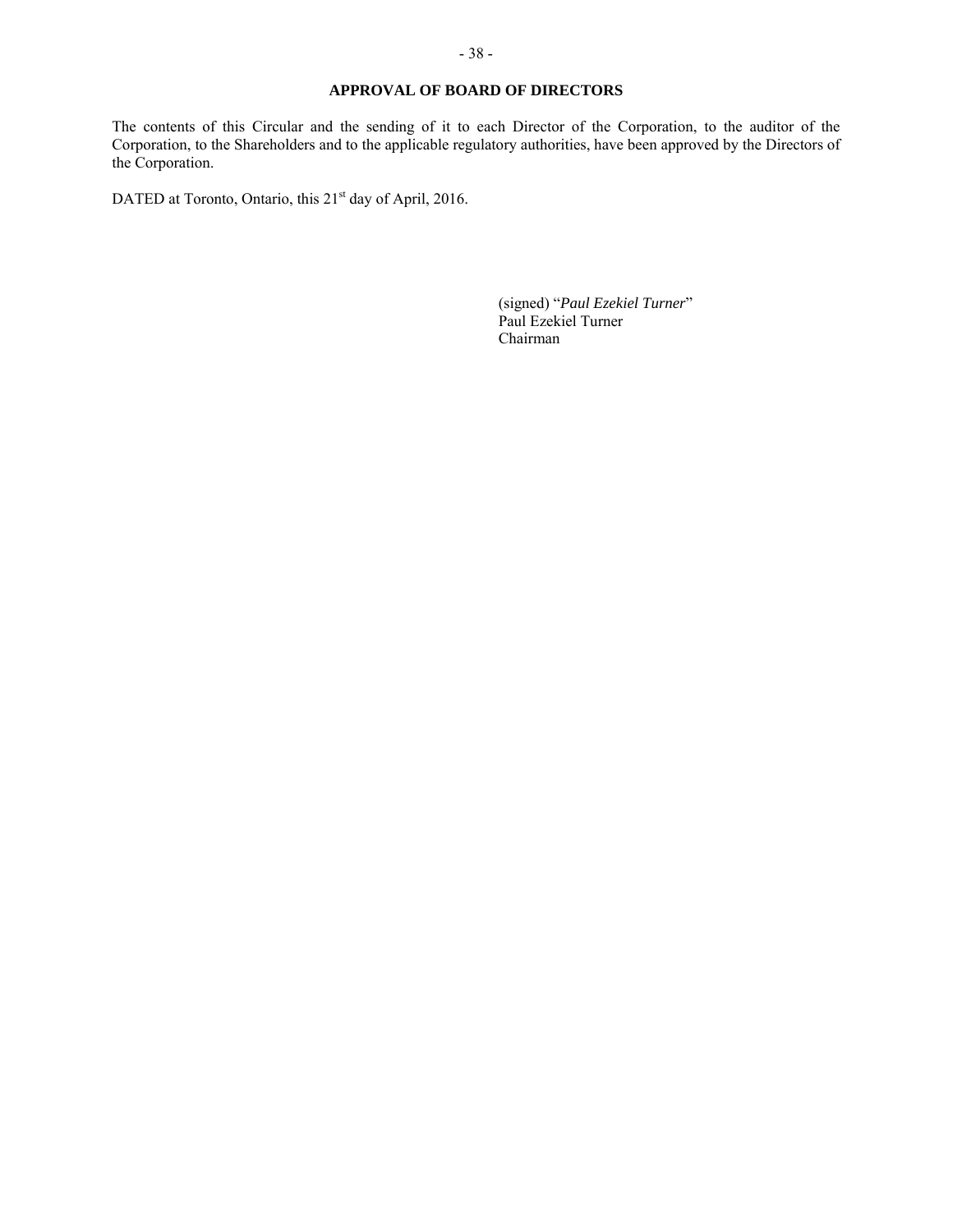#### **CONSENT**

TO: The Independent Directors of Mainstreet Health Investments Inc.

We refer to the appraisal (the "**Master Appraisal**") dated April 20, 2016, with an effective date of March 31, 2016, together with the individual appraisals referenced therein (together with the Master Appraisal, the "**Appraisals**") which we prepared for the Independent Directors of Mainstreet Health Investments Inc. in connection with the acquisition of the Properties (as defined in the Circular of Mainstreet Health Investments Inc. dated April 21, 2016 (the "**Circular**")). We consent to the filing of the Appraisals with the securities regulatory authority and the inclusion of summaries of the Appraisals in the Circular.

Toronto, Ontario (signed) "*Tellatin, Short & Hansen Inc.*" April 21, 2016 Tellatin, Short & Hansen Inc.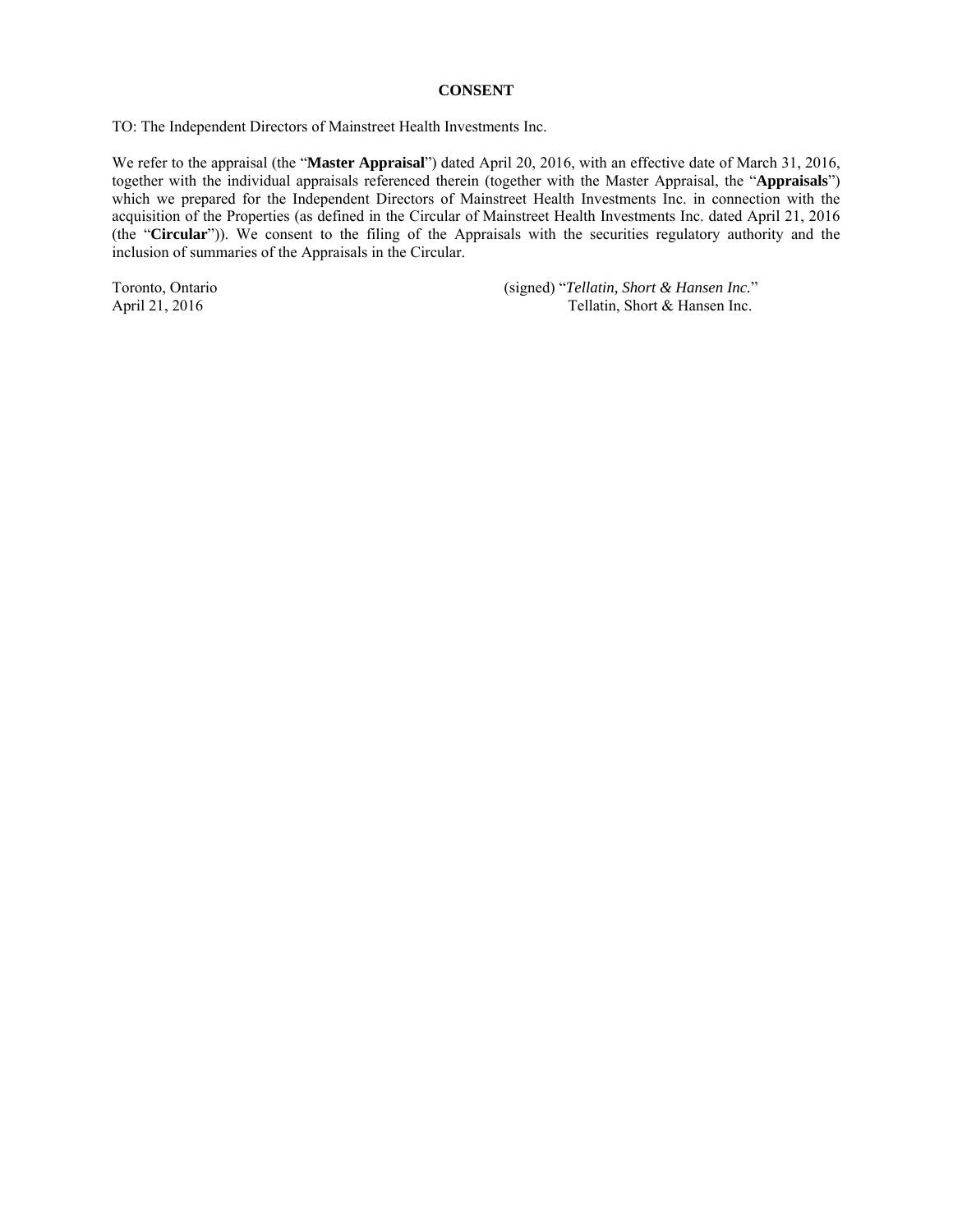## **APPENDIX A INFORMATION CONCERNING THE CORPORATION AND MHI HOLDCO**

Except where otherwise indicated or the context otherwise requires, in this Appendix A, references to the Corporation, including its business, property portfolio, growth strategies and goals, shall include MHI Holdco.

#### **Corporate Structure**

Mainstreet Health Investments Inc. is a corporation continued under the BCBCA. The registered office of the Corporation is located at 700 W Georgia Street, 25<sup>th</sup> Floor, Vancouver, British Columbia, V7Y 1B3 and the head office of the Corporation is located at 11 King Street West, Suite 700, Toronto, Ontario, M5H 4C7.

Immediately prior to the closing of the Offering and the Magnetar Exchange, the outstanding Shares will be consolidated on the basis of one post-consolidation Share for every 250 pre-Consolidation Shares and one postconsolidation Non-Voting Share for every 250 pre-Consolidation Non-Voting Shares. The Consolidation was approved at the general and special meeting of the Shareholders held on March 30, 2016.

MHI Holdco, a subsidiary the Corporation, was incorporated under the laws of the Cayman Islands on October 7, 2015 for the purpose of indirectly acquiring the Symphony Portfolio. The registered and head office of MHI Holdco is PO Box 10008, Willow House, Cricket Square, Grand Cayman, KY1-1001, Cayman Islands. Until the acquisition of the Symphony Portfolio, MHI Holdco had no operations. Following the closing of the Offering, the Magnetar Exchange and the redemption of the MHI Holdco Preferred Shares to be issued to the Funds, MHI Holdco will be wound-up, and the shares of MHI US will be directly held by the Corporation (or a Canadian subsidiary thereof).

The intercorporate relationships of the Corporation are set forth in the following corporate structure chart: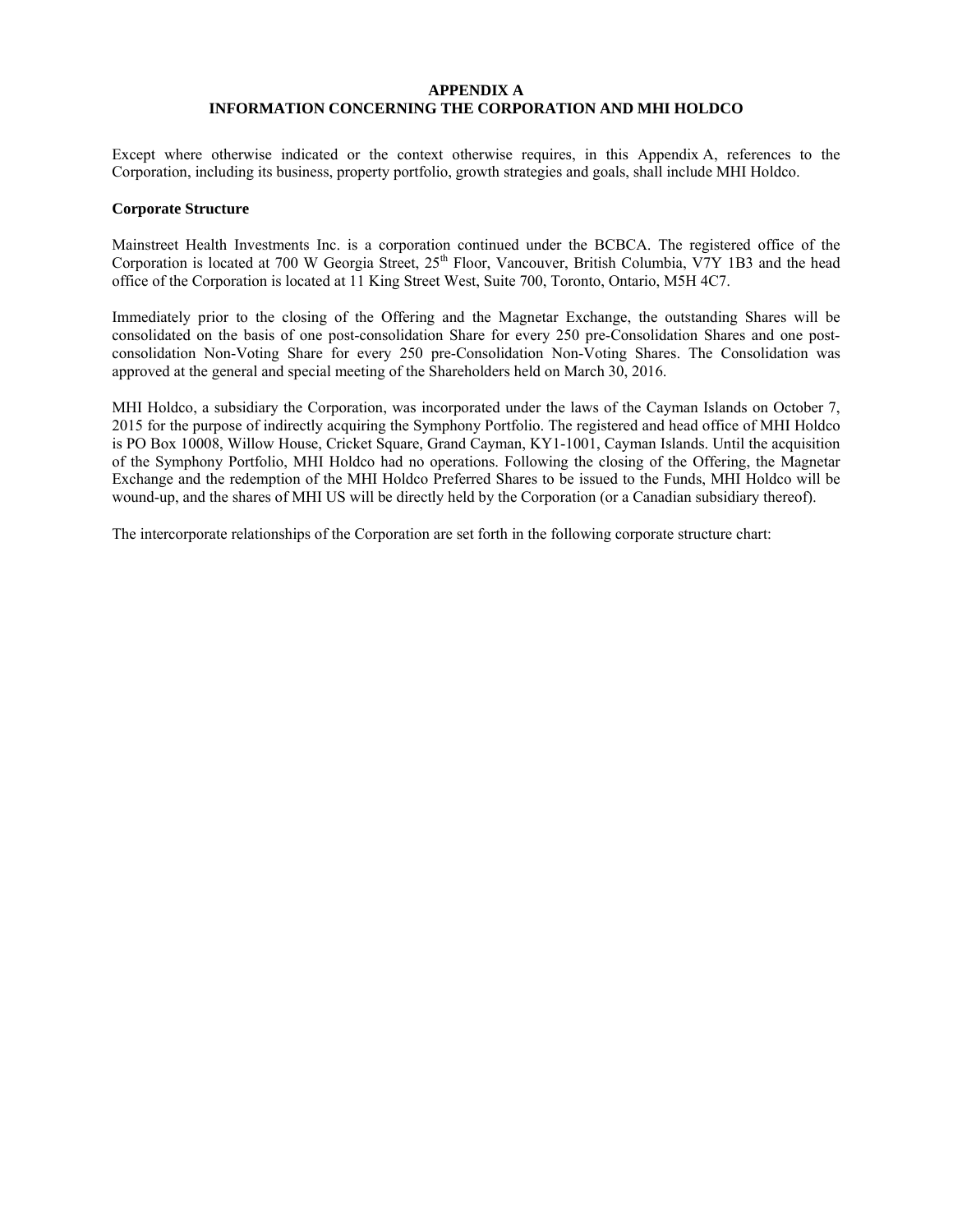# **Mainstreet Health Investments Inc.** 1



#### **Notes:**

1. The chart above does not reflect the Consolidation, the issuance of Shares pursuant to the Offering and the Magnetar Exchange.

- 2. In the aggregate, Mainstreet's shareholdings represent approximately 95% of all outstanding shares.
- 3. Represents approximately 5.0% of all outstanding shares.
- 4. Formerly Kingsway Arms Retirements Residences Inc.
- 5. The chart above does not reflect the Related Party Acquisitions.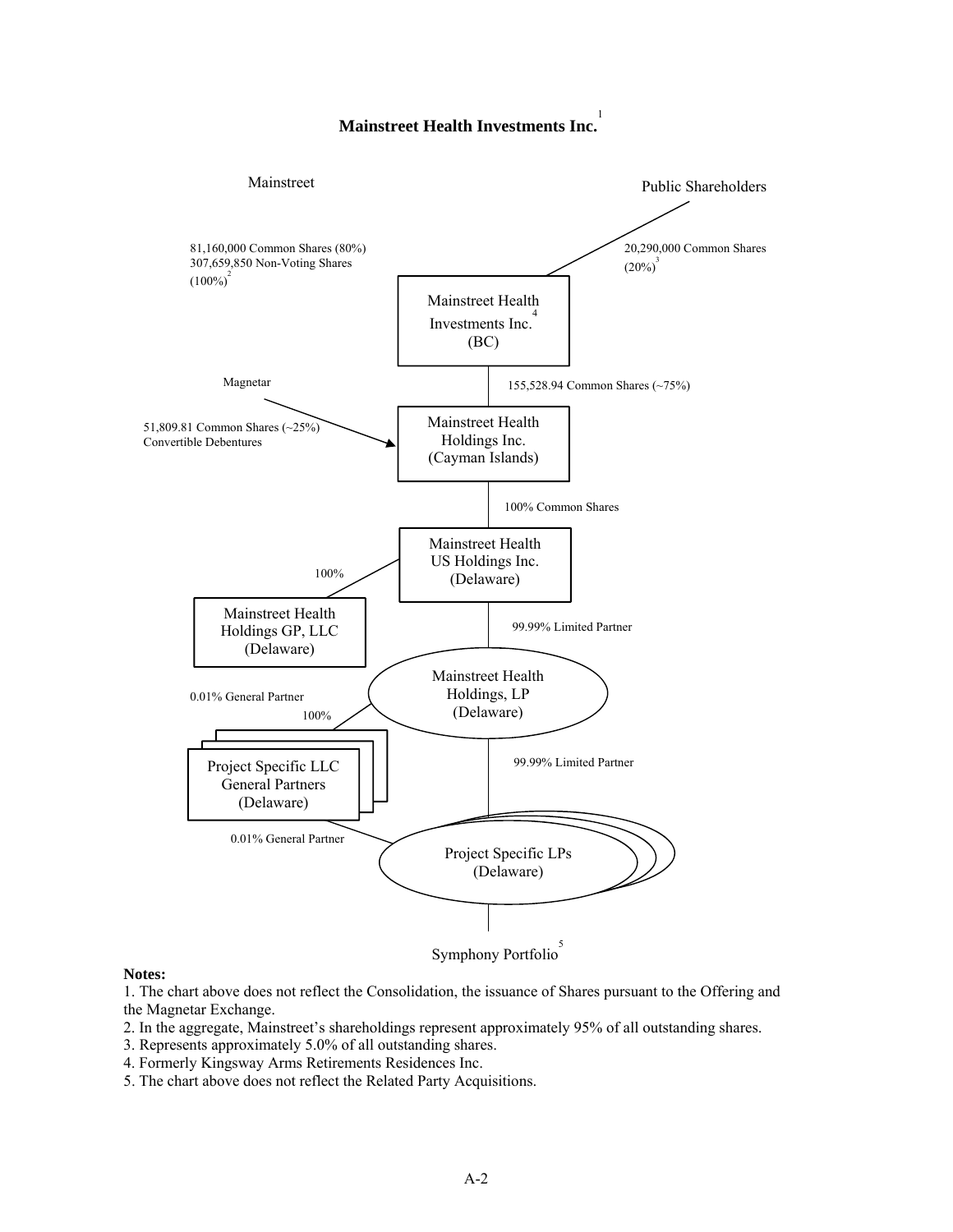#### **Business of the Corporation**

The Corporation currently owns, indirectly through its holding subsidiaries, including MHI Holdco, the Symphony Portfolio, and has agreed to acquire the Hanover Park Property. Subject to the approval of the Related Party Transactions Resolution, and following the closing of the Offering, the Corporation intends to acquire the Scranton Portfolio, which is comprised of seven seniors housing and care properties located in Pennsylvania, the Hearth Portfolio, which is comprised of three seniors housing and care properties in New York, the Chesterton Property and the Mooresville Property, which are seniors housing and care properties located in Indiana, and the Topeka Property, a seniors housing and care property that is currently under development in Kansas. The net proceeds from the Offering will be used to fund, among other things, the acquisition of the Hanover Park Property, the Related Party Acquisitions and the Mezzanine Financing.

The Corporation will own the land and buildings and lease them to operators on a long-term, triple-net lease basis. Under a triple-net lease structure, the tenant operators assume the operational risks and expenses associated with operating a seniors housing and care facility on the leased premises. The tenant operators provide and manage the service offerings available at the facilities, deliver all care services and maintain the buildings.

Management believes that certain characteristics of the North American seniors housing and care industry, including favourable demographic trends, increasing demand with stagnant supply of new facilities and the shift from high cost hospitals for post-acute care to lower cost settings such as SNFs, provide for a unique investment opportunity. Management also believes that, as a result of the high quality of the Corporation's properties, its triple-net leasing structure and its relationships with reputable operators and industry participants, the Corporation is well-positioned to succeed in the industry by capitalizing on these market opportunities.

The Corporation's goals are to deliver stable and growing dividends to its Shareholders while expanding its high quality portfolio of seniors housing and care properties over time through organic growth, strategic and accretive acquisitions and acquisitions of "next generation" pre-leased development projects (including newly built NextGen® transitional care projects) from Mainstreet as well as others.

#### *Acquisition of the Symphony Portfolio*

On October 30, 2015, MHI Holdco indirectly acquired the Symphony Portfolio for a total purchase of approximately \$268.4 million, excluding transaction costs, as adjusted pursuant to the terms of the Symphony Purchase Agreement, and agreed to acquire the Hanover Park Property. It is expected that the purchase of the Hanover Park Property will be completed prior to the Offering for a total purchase price of approximately \$34.1 million, excluding transaction costs, as adjusted pursuant to the terms of the Symphony Purchase Agreement. See *"Appendix A: Information Concerning the Corporation and MHI Holdco – The Properties*" and *"Appendix A: Information Concerning the Corporation and MHI Holdco – Business of the Corporation – Symphony Portfolio and Hanover Park Property".*

Upon completion of the acquisition of the Symphony Portfolio, the existing leases and operating agreements were terminated and the properties comprising the Symphony Portfolio were leased to the Symphony Master Tenant pursuant to the Symphony Master Lease. See *"Appendix A: Information Concerning the Corporation and MHI Holdco – Business of the Corporation – Symphony Portfolio and Hanover Park Property – Symphony Master Lease"*. The Symphony Master Tenant is affiliated with Symphony. See "*Appendix A: Information Concerning the Corporation and MHI Holdco – Business of the Corporation – Description of Operators".*

#### *Financing*

On October 30, 2015, MHI US obtained the First Mainstreet Loan (which has been repaid in full) and the Second Mainstreet Loan. The Second Mainstreet Loan bears interest at a rate of 5% per annum and matures on October 30, 2016. The Second Mainstreet Loan was used to fund the deposit for the acquisition of the Hanover Park Property. It is intended that the Second Mainstreet Loan will be repaid using the proceeds of the Offering.

#### *Reverse Takeover and Share Purchase Agreement*

On April 4, 2016, the Corporation acquired all of the MHI Holdco Shares held by Mainstreet, representing approximately 75% of the issued and outstanding MHI Holdco Shares, in consideration for the issuance of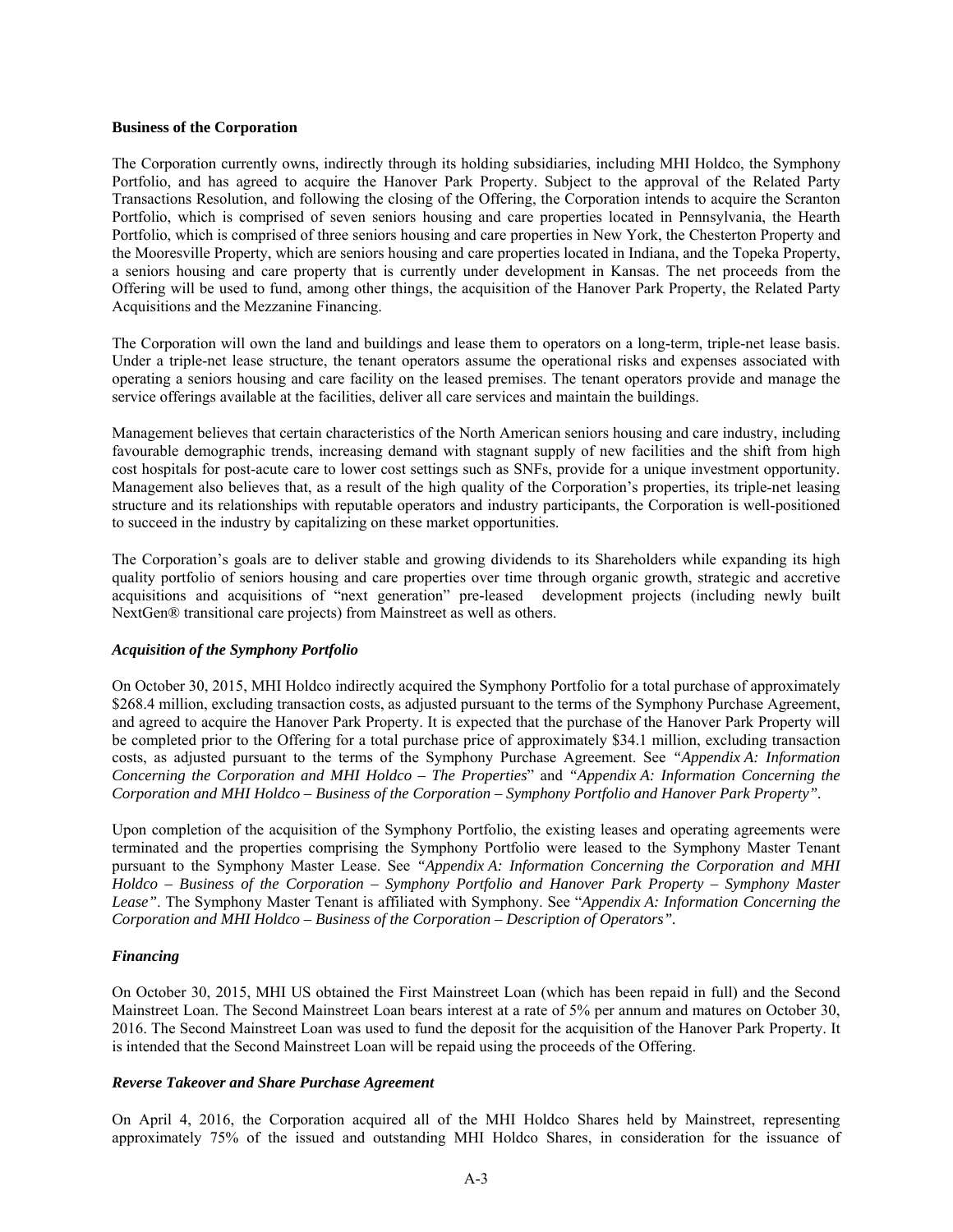81,160,000 pre-Consolidation Shares and 307,659,850 pre-Consolidation Non-Voting Shares to Mainstreet, representing approximately 95% of the issued and outstanding shares of the Corporation. The Funds hold the remaining issued and outstanding MHI Holdco Shares, representing approximately 25% of the issued and outstanding MHI Holdco Shares. The transaction constituted a reverse takeover of the Corporation for purposes of applicable securities laws and the Exchange Policies. Generally, a reverse takeover means a transaction which involves an issuer issuing securities from its treasury to purchase another entity or significant assets, where the owners of the other entity or assets acquire control of the issuer.

Pursuant to the Share Purchase Agreement, the Corporation is not permitted to, without the prior written consent of the Funds, effect any financing that involves a Public Offering if such proposed Public Offering will close (i) prior to November 1, 2016; or (ii) on or after November 1, 2016, where the proposed Public Offering will be completed at a price per share that reflects a valuation for the Corporation that is less than book value on the date of announcement of the Public Offering; provided, however, that the Funds shall not have any approval rights for any such Public Offering that will close on or after November 1, 2016 if, at the relevant time, the Funds own less than 50% of the outstanding equity securities of the Corporation (calculated on an as-converted, fully diluted basis). As a result, the consent of the Funds is required in connection with the Offering and is expected to be obtained. Notwithstanding the foregoing restrictions, the Corporation may issue securities to Mainstreet or its affiliates in connection with the acquisition of any properties from Mainstreet or its affiliates (including pursuant to the Development Agreements) or pursuant to any of the Corporation's compensation plans (including the Asset Management Agreement) without the consent of the Funds. Following the closing of the Offering and the Magnetar Exchange, the Funds will hold approximately 11.64 million post-consolidation Shares.

Under the Symphony Master Lease, the landlord (in each case, a subsidiary of MHI Holdco), has the right to transfer any Excess Bed Rights for use at any new Mainstreet NextGen® properties which the landlord intends to develop in Illinois. Under the Share Purchase Agreement, the Corporation has agreed that, upon receipt of notice by Mainstreet, the Corporation will use best efforts to cause such Excess Bed Rights to be transferred to Mainstreet or its affiliate in consideration for \$10,000 per bed. In payment of such consideration, an amount equal to \$10,000 per bed will be deemed to have been advanced by the Corporation to Mainstreet or its affiliates in the form of a mezzanine loan pursuant to the terms of the Development Agreements and such mezzanine loan shall be applied or repaid to the Corporation, as applicable, pursuant to the terms of the Development Agreements.

## *Future Acquisitions*

In the normal course, MAMI (in its capacity as asset manager of the Corporation) may have outstanding nonbinding letters of intent and/or may otherwise be engaged in discussions with respect to possible acquisitions of new properties which may or may not be material. However, there can be no assurance that any of these letters and/or discussions will result in an acquisition and, if they do, what the final terms or timing of any acquisition would be. MAMI expects to continue to pursue acquisitions and investment opportunities following closing of the Offering. See "Appendix A*: Information Concerning the Corporation and MHI Holdco – Arrangements with Mainstreet*".

## *Growth Strategies*

The goal of the Corporation and MHI Holdco is to deliver stable and growing dividends to Shareholders while expanding its portfolio of seniors housing and care properties over time through organic growth, strategic and accretive acquisitions and acquisitions of pre-leased development projects (including newly built NextGen® transitional care projects) from Mainstreet as well as others.

## *Organic Growth*

Management believes there are opportunities to increase the value of the Corporation's portfolio through a number of internal growth initiatives designed to enhance the Corporation's cash flow produced by the Properties. Each of the Corporation's leases with its tenant operators are structured as triple-net leases which include annual rent escalators that average approximately 2.2% over the remaining weighted average lease term of approximately 14 years or have rental escalators that are linked to the growth in the U.S. Consumer Price Index. Each lease also contains capital expenditure requirements and indemnity provisions on the part of the tenant, as well as provisions regarding the tenant's responsibility for payment of insurance, taxes, utilities and structural and non-structural capital expenditures. As a result of this lease structure, the Corporation expects to enjoy predictable annual increases in rental revenue and stable income margins. Mainstreet will look to continue to grow its portfolio and continue to diversify the portfolio by geography, by operator and across the continuum of care.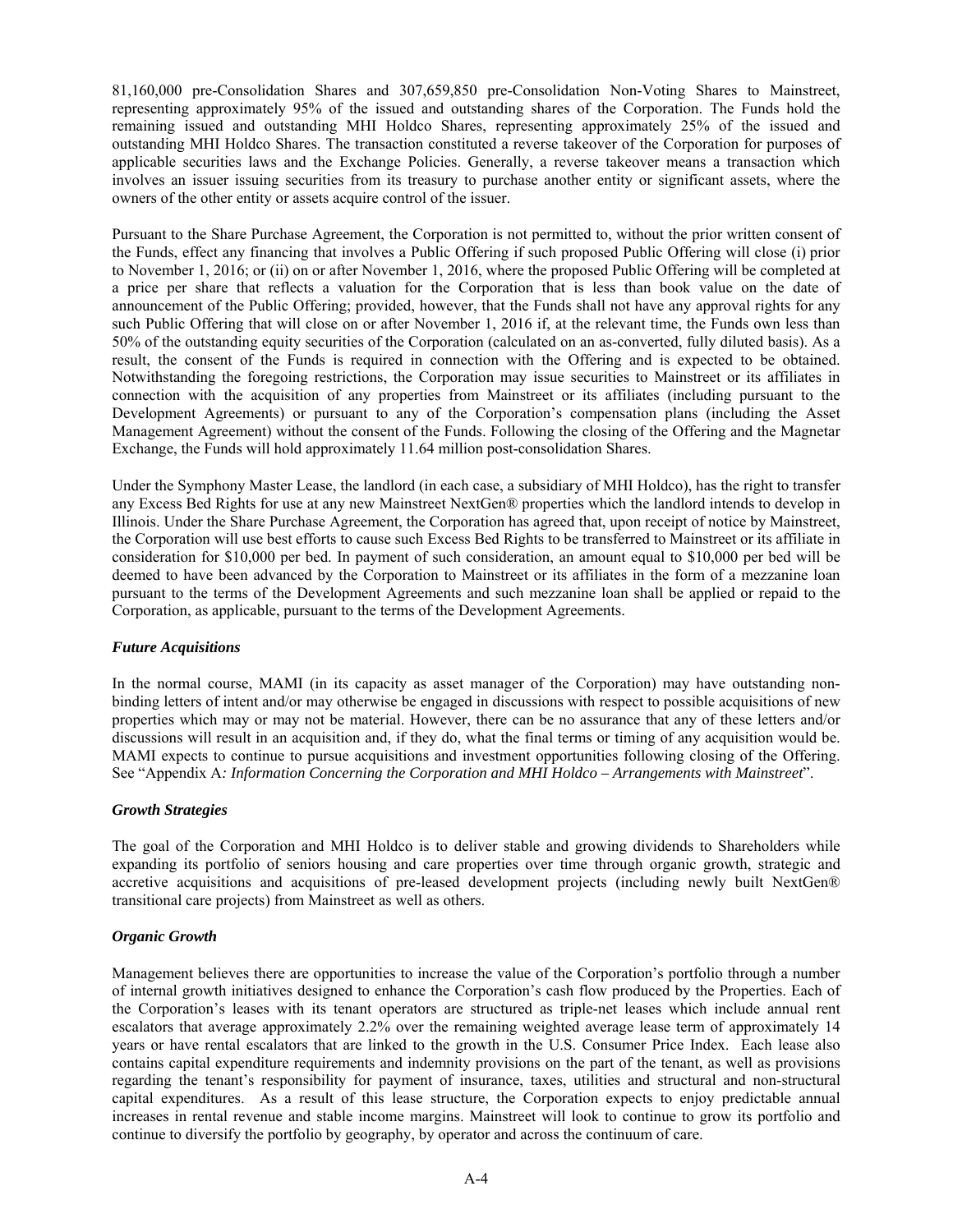#### *Strategic and Accretive Acquisitions*

The Corporation will leverage Mainstreet's deep network of industry relationships to source and identify acquisitions of seniors housing and care properties across the United States and Canada that meet the Corporation's acquisition criteria. The acquisition criteria focuses on the age and quality of the property, the strength and experience of the tenant operator, the type of care and services offered, market demographics, lease terms, security and stability of cash flows as well as potential for increasing value through more efficient management of the acquisition property, including through expansion and repositioning. It is the Corporation's intention that all acquisitions will be accretive to the Corporation's AFFO per Share. It is also the Corporation's intention that the properties purchased will be leased to qualified tenant operators using a similar triple-net lease structure to the Properties. Further, the Corporation intends to build meaningful strategic relationships with its operator partners to grow its presence outside of its current geographic footprint. Mainstreet will look to continue to grow the Corporation's portfolio and continue to diversify the portfolio by geography, by operator and across the continuum of care.

## *Acquisition of Pre-Leased Mainstreet Development Properties*

Management believes a portion of the Corporation's future growth will come from the acquisition of NextGen®, pre-leased transitional care development properties built by Mainstreet. Since 2008, Mainstreet has successfully financed, developed and leased 29 properties, representing over \$500 million in development value. Mainstreet has an extensive pipeline of future pre-leased development opportunities, positioned around existing relationships with established operators. Many operators are interested in pursuing growth opportunities with Mainstreet in order to take advantage of its expertise in site location, design and construction management. Since 2010, Mainstreet has been named to the Inc. 500|5000 five times, and in 2013, 2014 and 2015, Mainstreet properties won the Senior Housing News Architecture & Design Award in Skilled Nursing. Mainstreet was also the recipient of Indiana's "Best Place to work" listing in 2014, 2015 and 2016 and was named to Entrepreneur Magazine's inaugural national listing of Top Company Cultures.

Mainstreet intends to target states and geographic regions demonstrating strong fundamentals for seniors housing and care properties, with an emphasis on those geographic regions which Mainstreet is already familiar with through its existing relationships. These fundamentals may include the following: an expanding population of residents 65 years of age and older; a favourable regulatory landscape for seniors housing and care properties; state fiscal stability; strong local age and income demographics; a pro-economic development environment as demonstrated by the availability of incentives such as tax abatements or credit enhancements; and an obsolescence of existing seniors housing and care assets.

It is management's intention that all acquired development properties will be accretive to the Corporation's AFFO, measured on a per-Share basis. It is also management's intention that all of the properties developed will be leased to qualified tenant operators using a similar triple-net lease structure to the Properties. The Corporation will, subject to certain exceptions, be offered the opportunity to provide mezzanine financing for developments that meet these criteria, and if provided at the discretion of the Independent Directors, the Corporation will be offered a purchase right for the development property upon stabilization. However, the Corporation is not obligated to provide mezzanine financing or to purchase the property from Mainstreet upon completion. See "Appendix A*: Information Concerning the Corporation and MHI Holdco – Arrangements with Mainstreet - Development Agreements*"

## **The Properties**

The Corporation indirectly owns the Symphony Portfolio, which is comprised of 10 properties located in the Chicago metropolitan area. Prior to the Meeting and the closing of the Offering, the Corporation intends to acquire the Hanover Park Property, which is also located in the Chicago metropolitan area. On or following the closing of the Offering, the Corporation intends, subject to the satisfaction of various conditions in connection with the acquisition of the New Properties, including obtaining Shareholder approval at the Meeting to acquire the New Properties, of which seven are located in Pennsylvania, three are located in New York, two are located in Indiana and one is located in Kansas. MAMI is the asset manager of the Corporation, giving the Corporation access to MAMI's experienced management team and extensive network of relationships in the United States seniors housing and care market.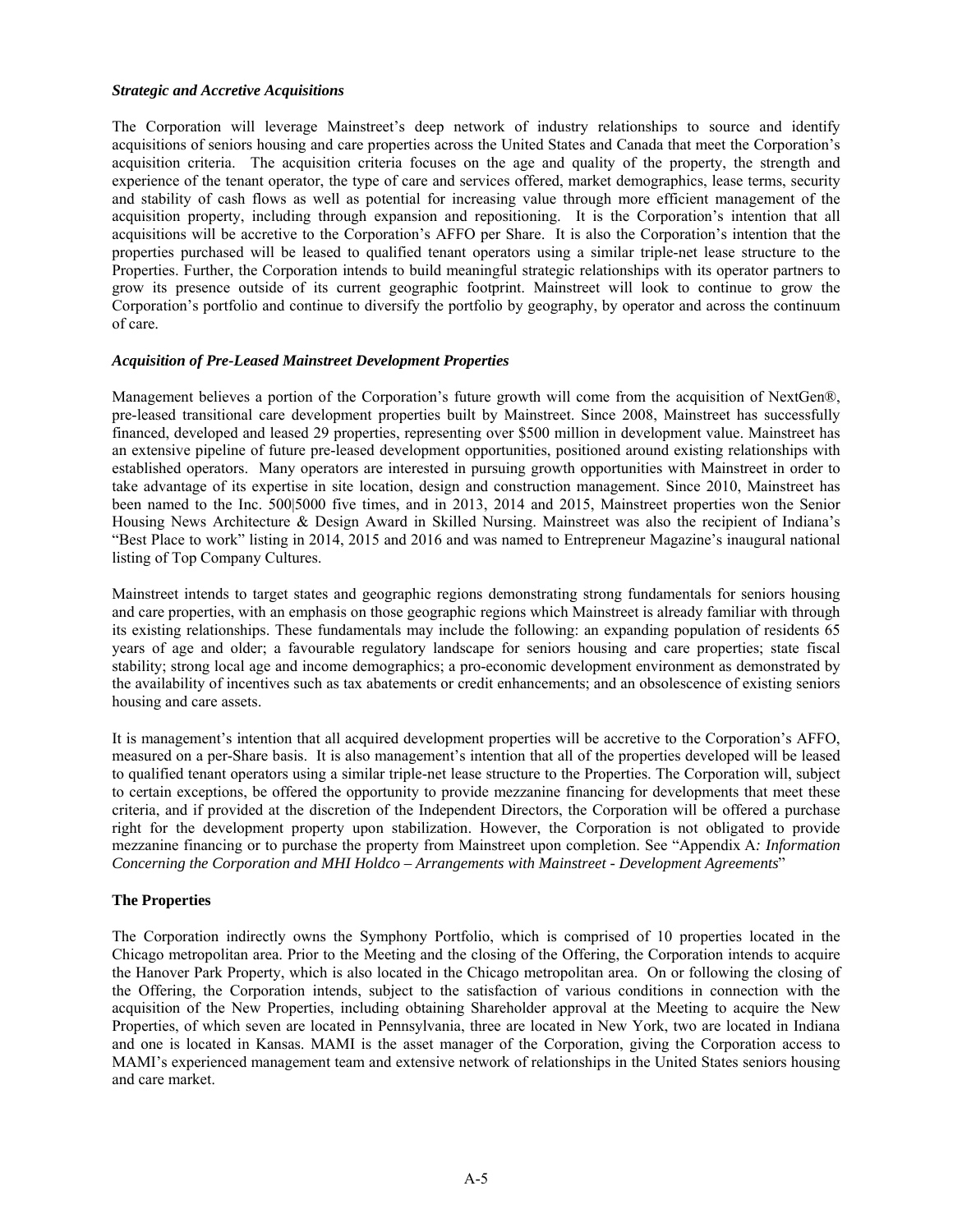## *Details of the Properties*

| <b>Name of Facility</b>                                      | Location          | <b>Year Built</b> <sup>(1)</sup> | Operator | <b>Property</b><br><b>Type</b> | SNF/<br><b>TCC</b><br><b>Beds</b> | AL/<br>IL/<br>MC<br><b>Suites</b> | <b>Total</b><br>Beds/<br><b>Suites</b> | <b>Lease Expiration</b><br>$\mathbf{Date}^{(2)}$ | <b>Lease Escalator</b><br><b>Dates and Terms</b>                                                                                                              |
|--------------------------------------------------------------|-------------------|----------------------------------|----------|--------------------------------|-----------------------------------|-----------------------------------|----------------------------------------|--------------------------------------------------|---------------------------------------------------------------------------------------------------------------------------------------------------------------|
| Symphony Portfolio and Hanover Park Property: <sup>(3)</sup> |                   |                                  |          |                                |                                   |                                   |                                        |                                                  |                                                                                                                                                               |
|                                                              |                   | 1996/2013                        | Symphony | SNF and<br><b>TCC</b>          | 198                               |                                   |                                        | 198 September 30,<br>2030                        | 1% increase in the<br>second year, 1.5%<br>increase in the<br>third year, 2.25%<br>to 3.0% annual<br>increase starting in<br>the fourth year, 15<br>vear term |
| Bronzeville Park Chicago, IL                                 |                   | 1977/2007                        | Symphony | SNF and<br><b>TCC</b>          | 302                               |                                   |                                        | 302 September 30,<br>2030                        | See above.                                                                                                                                                    |
| The Claremont of<br>Buffalo Grove                            | Buffalo Grove, IL | 1994                             | Symphony | SNF and<br><b>TCC</b>          | 200                               |                                   |                                        | 200 September 30,<br>2030                        | See above.                                                                                                                                                    |
| The Claremont of<br>Hanover Park                             | Hanover Park, IL  | 2010                             | Symphony | SNF and<br><b>TCC</b>          | 150                               | $\overline{\phantom{a}}$          |                                        | 150 September 30,<br>2030                        | See above.                                                                                                                                                    |
| The Imperial of Lincoln Chicago, IL<br>Park                  |                   | 1903/1984                        | Symphony | SNF and<br><b>TCC</b>          | 248                               | ä,                                |                                        | 248 September 30,<br>2030                        | See above.                                                                                                                                                    |
| The Ivy Apartments Chicago, IL                               |                   | 1903/1984                        | Symphony | AL                             |                                   | 118                               |                                        | 118 September 30,<br>2030                        | See above.                                                                                                                                                    |
| Jackson Square Skilled<br>Nursing and Living                 | Chicago, IL       | 1987                             | Symphony | SNF and<br><b>TCC</b>          | 234                               | ٠                                 |                                        | 234 September 30,<br>2030                        | See above.                                                                                                                                                    |
| The Renaissance at 87th Chicago, IL                          |                   | 1998/2012                        | Symphony | SNF and<br><b>TCC</b>          | 210                               | $\overline{\phantom{a}}$          |                                        | 210 September 30,<br>2030                        | See above.                                                                                                                                                    |
| The Renaissance at<br>Midway                                 | Chicago, IL       | 2000                             | Symphony | SNF and<br><b>TCC</b>          | 249                               | ۰                                 |                                        | 249 September 30,<br>2030                        | See above.                                                                                                                                                    |
| Renaissance Park South Chicago, IL                           |                   | 1975/2005                        | Symphony | SNF and<br><b>TCC</b>          | 294                               | ä,                                |                                        | 294 September 30,<br>2030                        | See above.                                                                                                                                                    |
| The Renaissance at<br>South Shore                            | Chicago, IL       | 1995/1997                        | Symphony | SNF and<br>TCC                 | 248                               |                                   | 248                                    | September 30,<br>2030                            | See above.                                                                                                                                                    |
| <b>Total</b>                                                 |                   |                                  |          |                                | 2,333                             | 118                               | 2,451                                  |                                                  |                                                                                                                                                               |
| <b>Scranton Portfolio Properties:</b>                        |                   |                                  |          |                                |                                   |                                   |                                        |                                                  |                                                                                                                                                               |
| <b>Scranton Manor</b><br>Personal Care Center                | Scranton, PA      | 1998/2013                        | Saber    | AL                             |                                   | 48                                |                                        | 48 June 30, 2024                                 | 2.0% annual<br>increase starting in<br>the fourth year of<br>the lease, 10 year<br>term <sup>(4)</sup>                                                        |
| Kingston Manor<br>Personal Care Center                       | Kingston, PA      | 1992/2013                        | Saber    | AL                             |                                   | 48                                |                                        | 48 June 30, 2024                                 | See above.                                                                                                                                                    |
| Mid-Valley Health Care Peckville, PA                         |                   | 1992/2014                        | Saber    | <b>SNF</b>                     | 38                                |                                   |                                        | 38 June 30, 2024                                 | See above.                                                                                                                                                    |
| Mid-Valley Manor<br>Personal Care Center                     | Peckville, PA     | 1991/2013                        | Saber    | AL                             |                                   | 45                                |                                        | 45 June 30, 2024                                 | See above.                                                                                                                                                    |
| Old Forge Manor<br>Personal Care Center                      | Old Forge, PA     | 1990/2013                        | Saber    | AL                             | ä,                                | 31                                |                                        | 31 June 30, 2024                                 | See above.                                                                                                                                                    |
| Wyoming Manor<br>Personal Care Center                        | Wyoming, PA       | 1993/2013                        | Saber    | AL                             |                                   | 31                                |                                        | 31 June 30, 2024                                 | See above.                                                                                                                                                    |
| Kingston Health Care                                         | Kingston, PA      | 1992/2013                        | Saber    | <b>SNF</b>                     | 65                                | $\sim$                            |                                        | 65 June 30, 2024                                 | See above.                                                                                                                                                    |
| Total                                                        |                   |                                  |          |                                | 103                               | 203                               | 306                                    |                                                  |                                                                                                                                                               |
| <b>Hearth Portfolio Properties:</b>                          |                   |                                  |          |                                |                                   |                                   |                                        |                                                  |                                                                                                                                                               |
| The Hearth on James Syracuse, NY                             |                   | 2000/2007                        | Hearth   | IL and AL                      |                                   | 71                                |                                        | 71 May 31, 2031                                  | 2.5% annual<br>increase, 15 year<br>term                                                                                                                      |
| The Hearth at                                                | Liverpool, NY     | 1991/1994                        | Hearth   | IL and AL                      |                                   | 186                               |                                        | 186 May 31, 2031                                 | See above.                                                                                                                                                    |
| Keepsake Village at<br>Greenpoint                            | Liverpool, NY     | 1998                             | Hearth   | MC                             | $\overline{\phantom{a}}$          | 48                                |                                        | 48 May 31, 2031                                  | See above.                                                                                                                                                    |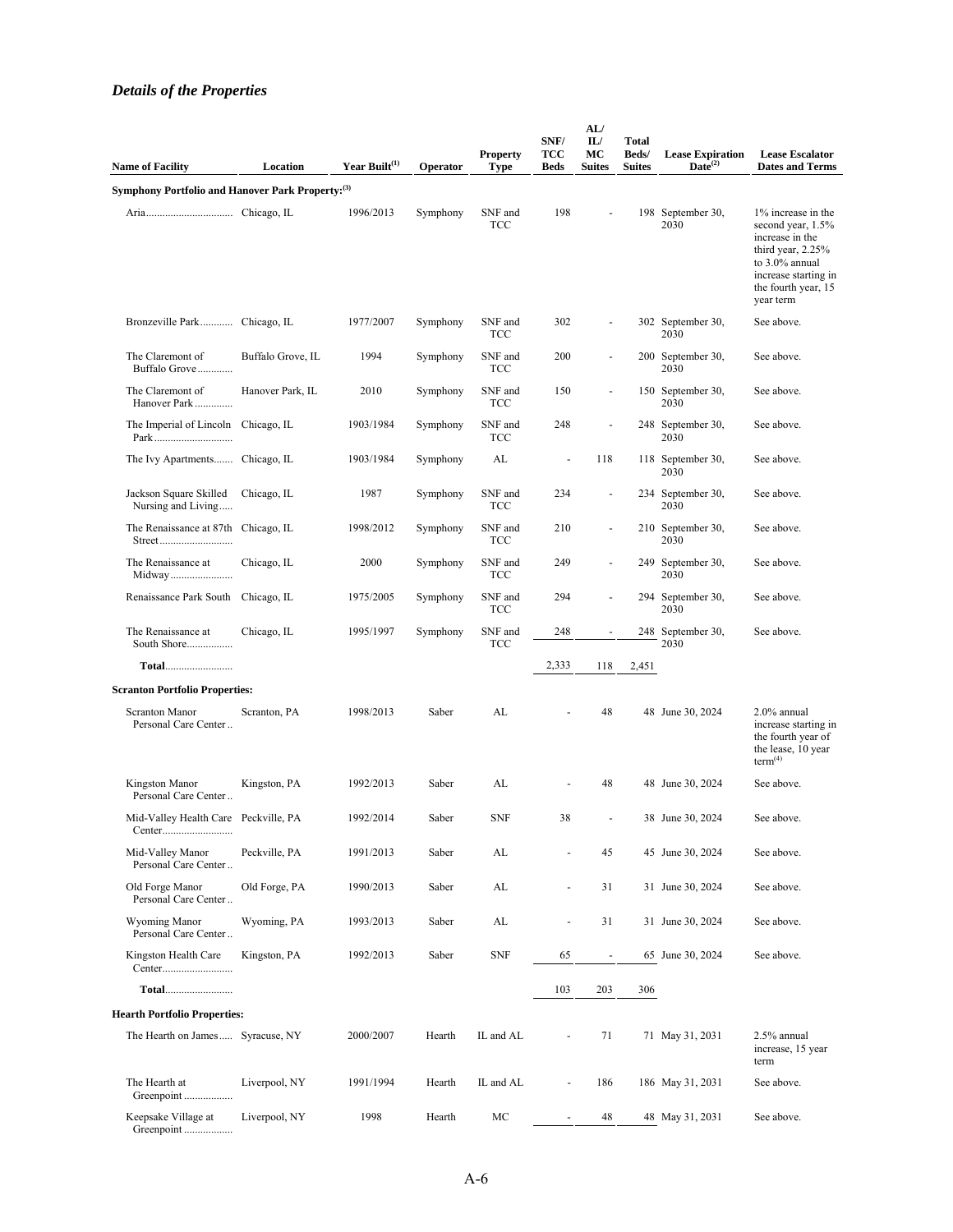| <b>Name of Facility</b>                   | <b>Location</b> | Year Built $^{(1)}$ | <b>Operator</b> | <b>Property</b><br>Type | SNF/<br><b>TCC</b><br><b>Beds</b> | AL/<br>IL/<br>MC<br><b>Suites</b> | <b>Total</b><br>Beds/<br><b>Suites</b> | <b>Lease Expiration</b><br>$\mathbf{Date}^{(2)}$ | <b>Lease Escalator</b><br><b>Dates and Terms</b>                                         |
|-------------------------------------------|-----------------|---------------------|-----------------|-------------------------|-----------------------------------|-----------------------------------|----------------------------------------|--------------------------------------------------|------------------------------------------------------------------------------------------|
| <b>Total</b>                              |                 |                     |                 |                         |                                   | 305                               | 305                                    |                                                  |                                                                                          |
| <b>Mainstreet Developed Properties:</b>   |                 |                     |                 |                         |                                   |                                   |                                        |                                                  |                                                                                          |
| The Symphony of                           | Chesterton, IN  | 2015                | Symphony        | TCC and<br>AL           | 70                                | 36                                | 106                                    | January 29, 2031                                 | $2.25%$ annual<br>increase, 15 year<br>term <sup>(5)</sup>                               |
| The Springs of<br>Mooresville             | Mooresville, IN | 2015                | Trilogy         | <b>TCC</b>              | 70                                |                                   | 70                                     | January 31, 2031                                 | Annual increase<br>equal to the greater<br>of 2% or the CPI<br>increase, 15 year<br>term |
| Total                                     |                 |                     |                 |                         | 140                               | 36                                | 176                                    |                                                  |                                                                                          |
| <b>Pre-Leased Development Properties:</b> |                 |                     |                 |                         |                                   |                                   |                                        |                                                  |                                                                                          |
| The Healthcare Resort<br>of Topeka        | Topeka, KS      | $2016^{(6)}$        | Ensign          | TCC and<br>AL           | 70                                | 24                                |                                        | 94 June 31, 2031 <sup>(6)</sup>                  | CPI increase not to<br>exceed 3%, 15 year<br>term                                        |
| <b>Total for the Properties</b>           |                 |                     |                 |                         | 2,646                             | 686                               | 3,332                                  |                                                  |                                                                                          |

(1) Date indicates year built, and, if applicable, most recent year of major renovations.

- (2) Refers to the expiration of the initial term of each lease, in each case subject to the following renewal options: (i) Symphony Master Lease – three options for five years each; (ii) Scranton Master Lease – two options for five years each; (iii) Hearth Leases – two options for 10 years each; (iv) Mooresville Lease: two options for 10 years each; Chesterton Lease – three options for five years each; and (vi) Topeka Primary Lease: two options for 10 years each. Lease renewal options may be exercised at each tenant's discretion.
- (3) Properties covered under the Symphony Master Lease. See "Appendix A*: Information Concerning the Corporation and MHI Holdco The Properties – Symphony Portfolio and Hanover Park Property – Symphony Master Lease*".
- (4) Annual increase in the second year and third year if the rent coverage ratio has been equal to or greater than 1.35 to 1.00 for any two consecutive full calendar quarters during the preceding year. Such annual increase will be equal to the amount necessary to result in the rent coverage ratio being exactly 1.35 to 1.00.
- (5) Pursuant to the letter amending agreement to the Chesterton Lease dated December 17, 2014, as amended pursuant to a letter agreement dated March 4, 2015, the tenant under the Chesterton Lease has an option to increase rent for the Chesterton Property to a level that is supported by a 1.50 to 1.00 rent coverage ratio, based on a pro forma for the following twelve months EBITDAR (using a \$300 per bed annual capital expenditure), subject to certain limitations, including that pro forma EBITDAR cannot be more than EBITDAR from the trailing twelve months. In consideration for the exercise of such option, the landlord is required to pay the tenant an amount equal to the capitalized value of the rent increase using a 9.25% capitalization rate.
- (6) Estimated, based upon a construction start date of March 2015 and a projected completion date of June 2016.

#### *Symphony Portfolio*

The Corporation indirectly owns the Symphony Portfolio, which is comprised of the following properties that are subject to the Symphony Master Lease:

*Aria: 4600 N. Frontage Road, Hillside, Illinois 60162*: Aria is a post-acute transitional rehab and long term care combination property that consists of 198 licensed beds. The property also offers a complete range of dementia and memory care services as well as specific programs geared towards rehabilitation including, rapid rehabilitation, orthopedic, cardiac, complex wound care and palliative care. The three-story property was built in 1996 and renovated in 2013 and is located in the western Chicago suburb of Hillside. The property sits on 2.37 acres and totals 78,251 square feet. Aria's post-acute wing, which includes a therapy gym, dining room and 62 private suites, has recently been renovated. Within the last five years, another wing was renovated to serve post-acute and long term care residents. The community was one of the first properties in the United States to receive the new post-acute certification from the Joint Commission. Joint Commission accreditation and certification is recognized nationwide in the United States as a symbol of quality and performance. The community has also received a five-star deficiency-free survey from the Illinois Department of Public Health.

*Bronzeville Park: 3400 S. Indiana Avenue, Chicago, Illinois 60616*: Bronzeville Park is a post-acute transitional rehab and long term care combination property that consists of 302 licensed beds. It offers 85 beds for dementia and memory care, as well as specific programs geared towards rehabilitation including rapid rehabilitation, orthopedic, cardiac, complex wound care and palliative care. The four-story property was built in 1977 with recent renovations in 2007, and is located in the Bronzeville neighborhood of Chicago's south side. The property sits on 1.85 acres and encompasses 91,055 square feet. The community is Joint Commission accredited.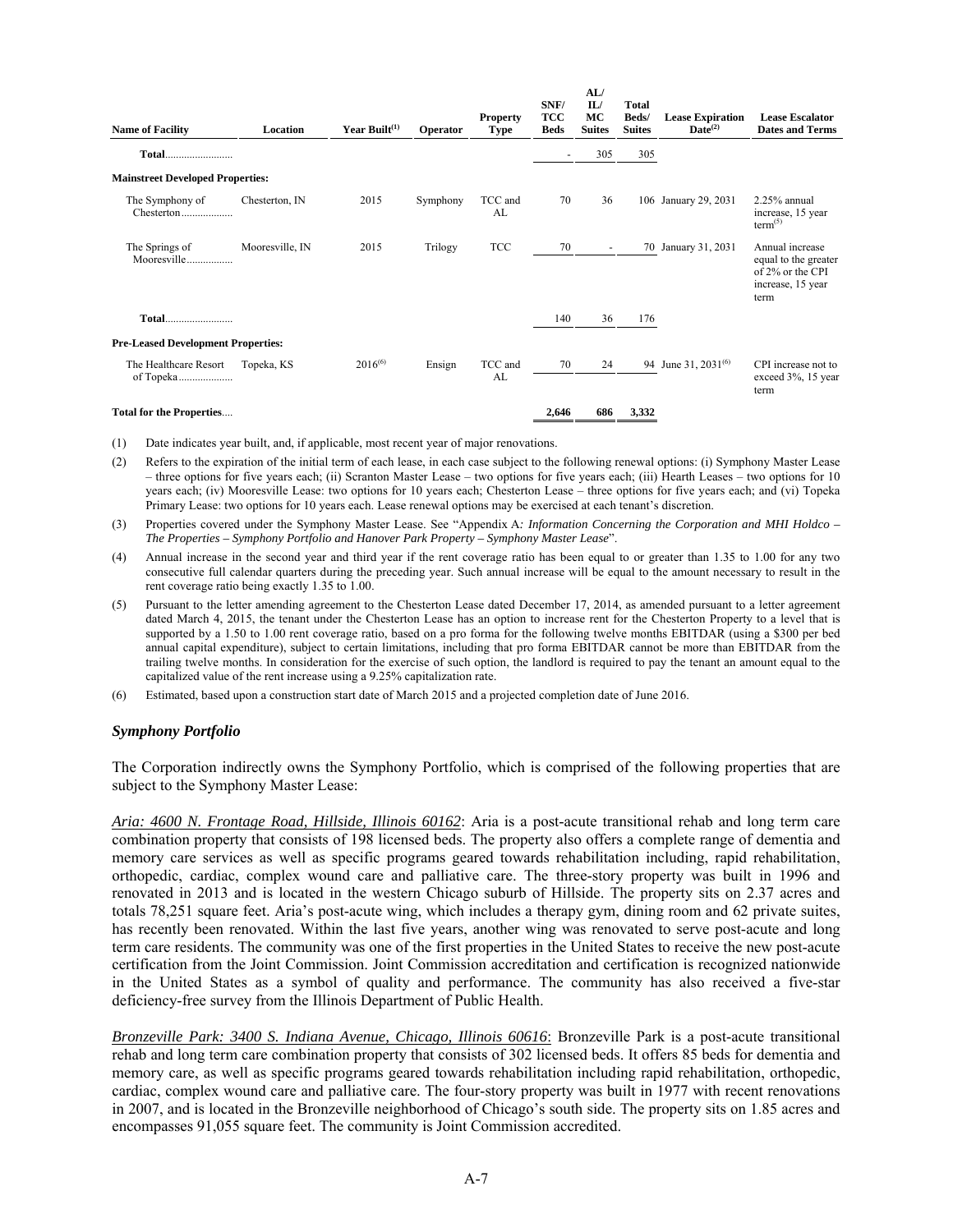*The Claremont of Buffalo Grove: 150 N. Weiland Road, Buffalo Grove, Illinois 60089*: The Claremont of Buffalo Grove is a post-acute transitional rehab and long term care combination property that consists of 200 licensed beds, including 60 Medicare and managed care beds. The three-story property was built in 1994 and is located in the northwest Chicago suburb of Buffalo Grove. The property sits on 4.15 acres and encompasses 86,580 square feet. The community was one of the first properties in the nation to achieve Joint Commission certification for diseasespecific care in orthopedic, pulmonary and complex wound care. The community offers specific rehabilitation programs including pancreatic, dialysis, complex wound care and palliative care programs.

*The Imperial of Lincoln Park: 1366 W. Fullerton Avenue, Chicago, Illinois 60614*: The Imperial of Lincoln Park is a post-acute transitional rehab and long term care combination property comprised of 248 licensed beds. The community offers dementia and memory care services as well as rapid rehabilitation, pulmonary, infectious disease, cardiac, complex wound care and palliative care programs. The six-story brick building adjoins The Ivy Apartments supported living property. It was originally constructed in 1903 and was converted into its current use in 1984. The two combined properties sit on 1.42 acres, total 188,300 square feet and are located near Chicago's affluent Lincoln Park neighborhood, serving the entire north side of Chicago. The community is five-star rated by CMS and is Joint Commission and accredited.

*Jackson Square: 5130 W. Jackson Boulevard, Chicago, Illinois 60644*: Jackson Square is a post-acute transitional rehab and long term care combination property that consists of 234 licensed beds. The community offers dementia and memory care as well as rapid rehabilitation, dialysis, cardiac, complex wound care and palliative care programs. Located in Chicago's west side, the four-story brick property was built in 1987. The property sits on 2.05 acres and encompasses 110,407 square feet. The community is Joint Commission accredited.

*The Renaissance at 87th Street: 2940 W. 87th Street, Chicago, Illinois 60652*: The Renaissance is a post-acute transitional rehab and long term care combination property that consists of 210 licensed beds. The community provides dementia and memory care as well as rapid rehabilitation, orthopedic, cardiac, complex wound care and palliative care programs. The three-story brick property was built in 1998 and is located on Chicago's southwest side. It was renovated extensively in 2012 and was ranked number one in the Advocate Post-Acute Network two years in row. The property sits on 1.18 acres and totals 89,215 square feet. The community is Joint Commission accredited.

*The Renaissance at Midway: 4437 S. Cicero Avenue, Chicago, Illinois 60632*: The Renaissance at Midway is a postacute transitional rehab and long term care combination property that consists of 249 licensed beds. The community offers dementia and memory care as well as rapid rehabilitation, S.T.A.T. (Stabilize, Treat, Assess, and Transition), cardiac, complex wound care and palliative care programs. The four-story brick facility was built in 2000 and is located on Chicago's south side. The property sits on 1.50 acres and totals 98,903 square feet. The community is Joint Commission accredited.

*Renaissance Park South: 10935 S. Halsted Street, Chicago, Illinois 60628*: The Renaissance Park South is a 294 licensed bed post-acute transitional rehab and long term care combination property that offers memory care services as well as rapid rehabilitation, S.T.A.T. (Stabilize, Treat, Assess, and Transition), cardiac, complex wound care and dialysis programs. The three-story brick property was built in 1975. It is located on Chicago's south side and was renovated extensively in 2008 and 2010. The property sits on 1.52 acres and totals 75,609 square feet. The community is Joint Commission accredited.

*The Renaissance at South Shore: 2425 E. 71st Street, Chicago, Illinois 60649*: The Renaissance at South Shore is a post-acute transitional rehab and long term care combination property that consists of 248 licensed beds. The community offers dementia and memory care as well as rapid rehabilitation, orthopedic, cardiac and complex wound care programs. The four-story brick property was built in 1995 and renovated extensively in 1997 in the post-acute care unit and lobby. It is located along Chicago's southern lake-front south shore neighborhood. The property sits on 1.29 acres and encompasses 84,200 square feet. The community is Joint Commission accredited.

*The Ivy Apartments: 2437 N. Southport Avenue, Chicago, Illinois 60614*: The Ivy Apartments is a supportive living property that consists of 118 suites. The six-story brick property adjoins The Imperial of Lincoln Park and was also built in 1903. It was converted into its current use in 1984. The two combined properties sit on 1.42 acres, total 188,300 square feet and are located near Chicago's affluent Lincoln Park neighbourhood, serving the entire north side of Chicago. The community is licensed under Illinois' Medicaid waiver program and offers affordable assisted living for Medicaid eligible individuals as well as those paying privately. The community offers both independent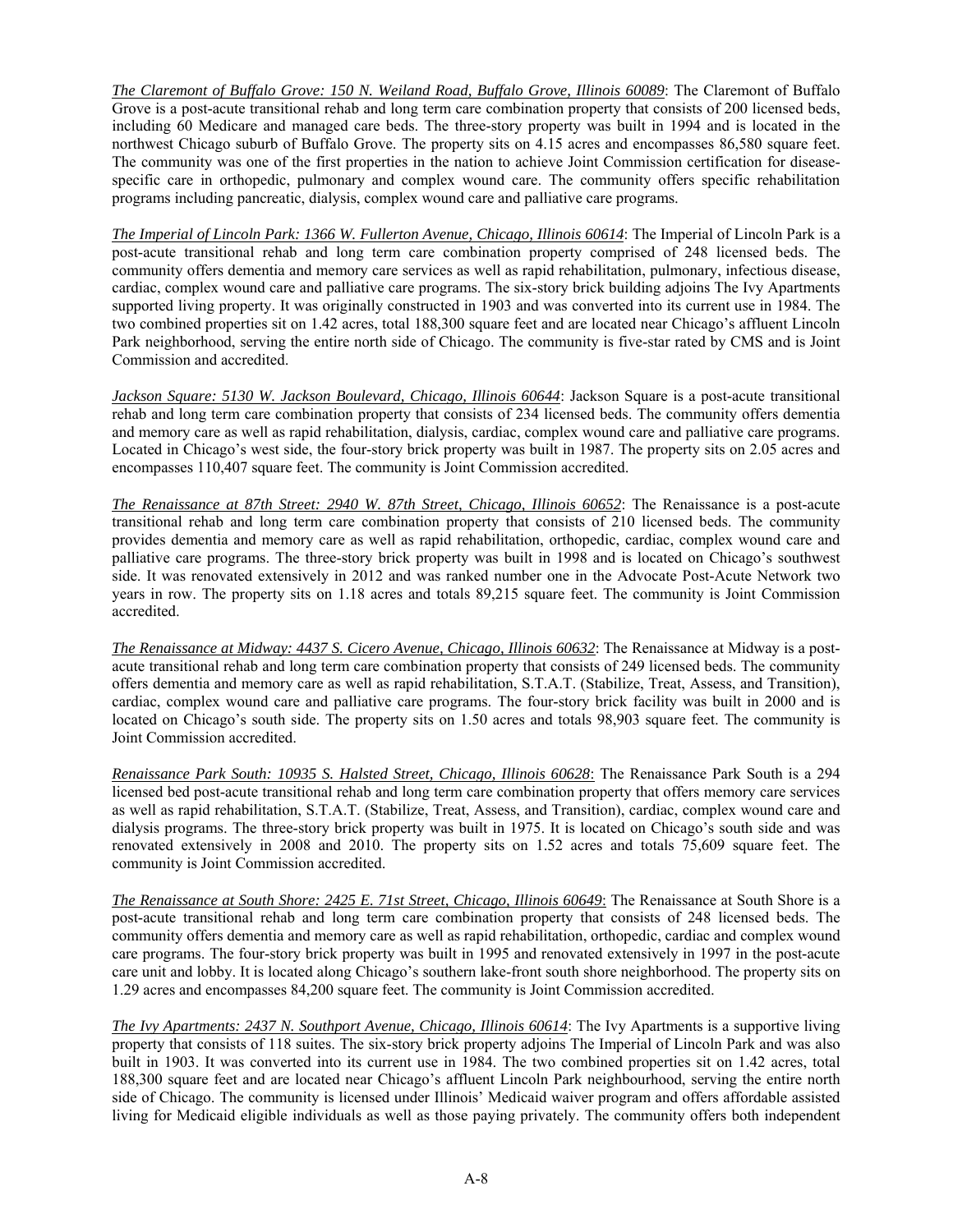and supportive living with staff in the building 24 hours a day, seven days a week. Visiting physicians and specialists provide ancillary services as needed.

## *Hanover Park Property*

Pursuant to the terms of the Symphony Purchase Agreement, the Corporation will acquire the Hanover Park Property located in the Chicago metropolitan area prior to the closing of the Offering.

*The Claremont of Hanover Park: 2000 W. Lake Street, Hanover Park, Illinois 60133*: The Claremont of Hanover Park is a post-acute transitional rehab property that consists of 150 licensed beds. Built in 2010, this three-story brick property is located in the Chicago suburb of Hanover Park. It sits on 2.75 acres and totals 76,744 square feet. It is rated as a five-star rated property by the Centers for Medicare & Medicaid Services, a United States government program that administers Medicare and Medicaid services. The community is also one of the first properties in the nation to receive the post-acute care certification from the Joint Commission. It provides rehabilitation programs including cardiac, pulmonary, complex wound care and infectious disease programs.

## **Symphony Portfolio and Hanover Park Property Acquisitions**

## *Symphony Purchase Agreement*

On October 30, 2015, MHI Holdco indirectly acquired the Symphony Portfolio for a total purchase of approximately \$268.4 million, excluding transaction costs, as adjusted pursuant to the terms of the Symphony Purchase Agreement, and agreed to acquire the Hanover Park Property. It is expected that the purchase of the Hanover Park Property will be completed prior to the closing of the Offering for a total purchase price of approximately \$34.1 million, excluding transaction costs, as adjusted pursuant to the terms of the Symphony Purchase Agreement.

Under the Symphony Purchase Agreement, the vendors of the properties comprising the Symphony Portfolio deposited: (i) \$6.0 million of the purchase price proceeds into a holdback escrow account for purposes of satisfying the vendors' indemnification obligations, of which \$3,000,000 will be released to the vendors on October 30, 2016, and the remainder of which will be released to the vendors on October 30, 2017, assuming, in each case, that no amounts are withdrawn prior to such dates to satisfy amounts owing under the vendors' indemnification obligation; (ii) \$9.0 million of the purchase price proceeds into the escrow account which will serve as a security deposit for the Symphony Master Tenant's obligations under the Symphony Master Lease, such amount (or any portion thereof remaining) will be released to the vendors upon expiration or earlier termination of the Symphony Master Lease and the surrender and delivery of all premises leased thereunder; and (iii) \$7.0 million, which will fund an escrow to protect against cash flow deficiencies through the end of calendar year 2018, one third of which will be returned to the vendors at the end of calendar years 2016, 2017 and 2018 if applicable rent coverage ratios or cash collection hurdles are met.

Each vendor provided customary representations and warranties regarding their organization, authority, compliance with governmental authorities, default of existing agreements and title to property. Each vendor also provided representations and warranties regarding the Symphony Portfolio and Hanover Park Property, including environmental matters, leases, insurance, litigation, financial statement, undisclosed liabilities, physical condition, prohibited persons, employees, and other standard representations and warranties. Each of the previous operators of the facilities also provided representations and warranties regarding their organization and qualification, authority, health care matters, borrowings, survey reports, environmental laws, leases, and other standard representations and warranties. Certain of the representations and warranties are qualified as to materiality and knowledge subject to reasonable exceptions. Subject to certain exceptions, the representations and warranties survive for a period of two years following the acquisition of the Symphony Portfolio (or following the closing of the acquisition of the Hanover Park Property, as applicable).

Pursuant to the Symphony Purchase Agreement, the vendors and previous operators of the facilities agreed to jointly and severally indemnify and defend the Corporation against (i) liabilities arising out of the vendor's ownership or operation of the Symphony Portfolio or the Hanover Park Property, as applicable; (ii) all liabilities arising prior to or after the acquisition of the Symphony Portfolio or the Hanover Park Property, as applicable; (iii) breaches of representations, warranties or covenants given by the vendors or previous operators under the Symphony Purchase Agreement; (iv) any failure by any vendors or previous operators to carry out, perform or satisfy any of its postclosing covenants; (v) any general liability or professional liability claim with respect to any facility, to the extent that the underlying basis for such claim occurs or arises prior to the acquisition of the Symphony Portfolio or the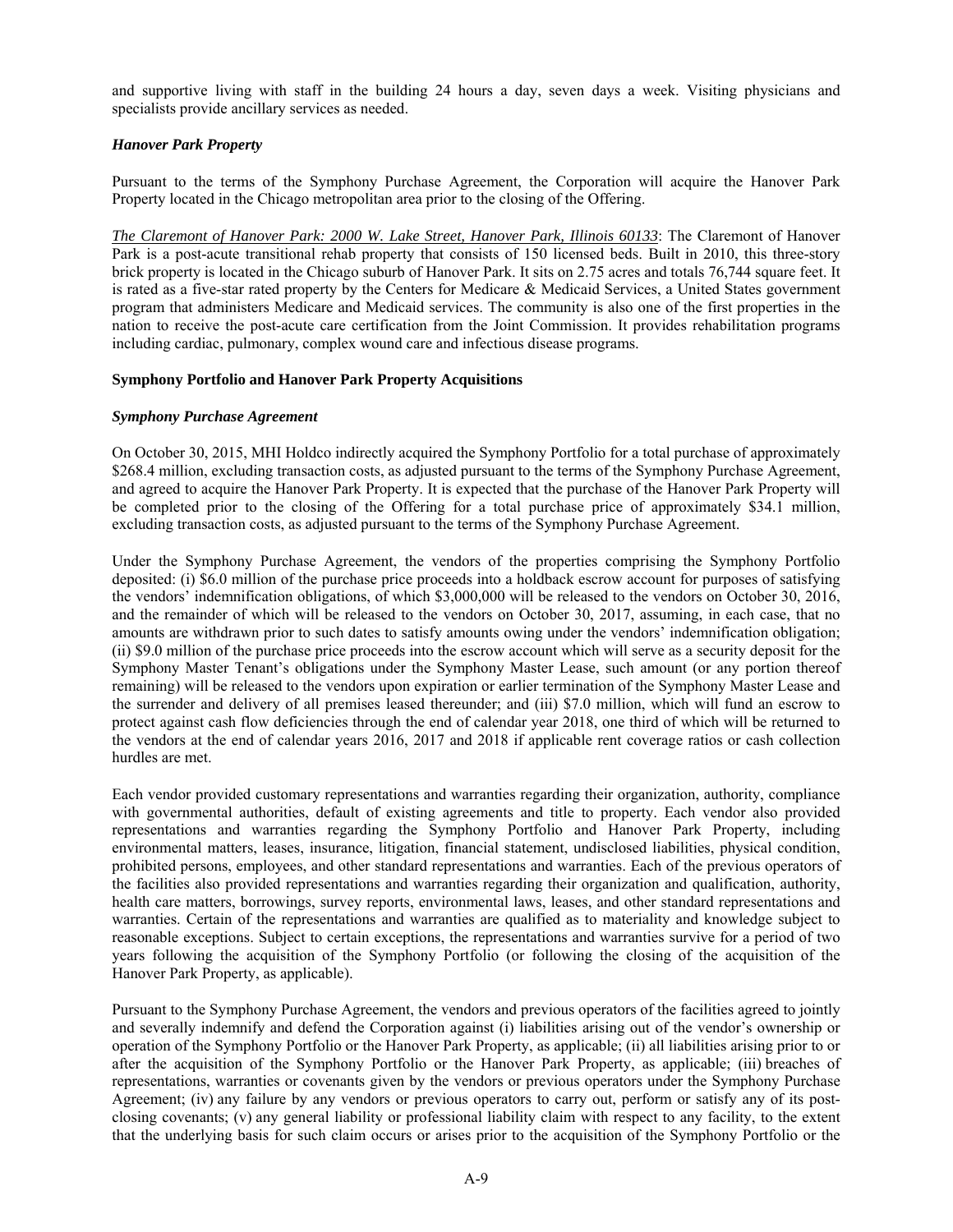Hanover Park Property, as applicable; (vi) any and all claims brought by any governmental authorities or third party payor programs against the Corporation; and (vii) any liability arising out of vendor's failure to deliver tax clearance letters as required pursuant to the Symphony Purchase Agreement. With certain exceptions, the maximum indemnity available to the Corporation is \$6,000,000. The Corporation is not able to recover any amounts under the indemnity until its total claims reach \$400,000, at which time the Corporation is entitled to recover all amounts including the threshold amount. There can be no assurance of recovery by the Corporation from the Symphony vendors for any breach of the representations, warranties or covenants provided by the vendors under the Symphony Purchase Agreement because there can be no assurance that the amount and length of the indemnification obligations will be sufficient to satisfy such obligations or that the Symphony vendors will have any assets or continue to exist.

The original closing date for the acquisition of the Hanover Park Property under the Symphony Purchase Agreement, as amended, was March 31, 2016. The Corporation has exercised its option of extending the closing date to April 29, 2016 by delivering an additional \$1,000,000 to the escrow agent prior to the original closing date. The Corporation's obligation to consummate the acquisition of the Hanover Park Property is conditioned upon, among other customary closing conditions, there not being any physical condition or violation of applicable laws or regulations of the State of Illinois or the United States which would prohibit the Corporation's prompt receipt of all healthcare licenses necessary to operate the Hanover Park Property for its intended purpose. In the event that these conditions are not satisfied or waived by the Corporation in respect of the Hanover Park Property, the Corporation may elect to terminate the acquisition of the Hanover Park Property. It is expected that the purchase of the Hanover Park Property will be completed prior to the closing of the Offering for a total purchase price of approximately \$34.1 million, excluding transaction costs, as adjusted pursuant to the terms of the Symphony Purchase Agreement.

Under the Share Purchase Agreement, if requested by MHI Holdco in order to fund, in part, the acquisition of the Hanover Park Property, the Funds Manager is obligated to (i) purchase subordinated convertible debentures of MHI Holdco, and/or (ii) subscribe for shares of MHI Holdco, and/or (iii) loan cash or provide other financing to MHI Holdco or its affiliate, in an aggregate amount of up to \$13.5 million. It is expected that, pursuant to such terms, the Funds will, among other things, subscribe for MHI Holdco Preferred Shares and such MHI Holdco Preferred Shares will be redeemed using the proceeds of the Offering. Closing of the Hanover Park Property acquisition is not conditional upon the successful closing by the Corporation of any debt or equity financing, including this Offering.

## *Symphony Master Lease*

The initial term of the Symphony Master Lease expires on October 31, 2030. Pursuant to its terms, a new facility may be added to the existing Symphony Master Lease by way of an amendment to the lease. Such amendment will extend the initial term of the Symphony Master Lease such that it shall expire on the day before the fifteenth anniversary of the amendment commencement date. Provided the Symphony Master Tenant is not in material default beyond any applicable cure period and provides irrevocable written notice of renewal no later than 365 days prior to the expiration date of the then then current term, the Symphony Master Tenant will have three successive options to extend its lease for renewal periods of five years each.

Pursuant to the Symphony Master Lease, the Symphony Master Tenant is required to pay annual basic rent in equal monthly installments in advance on the first day of each month. Annual basic rent under the Symphony Master Lease will escalate annually at a rate of 1.00% during the second year of the lease, 1.50% during the third year of the lease, and by the greater of 2.25% or the percentage change in the consumer price index for the immediately preceding year, but not in excess of 3.00%, for each year thereafter. The annual basic rent payable in respect of the initial year of each renewal term under the Symphony Master Lease will equal the annual basic rent payable during the final year of the initial term or preceding renewal term, as the case may be, increased by the greater of 2.25% or the percentage change in the consumer price index for the immediately preceding year, but not to exceed 3.00%.

The Symphony Master Lease contains covenants that are standard for the type of facilities being leased, including, but not limited to, covenants related to Symphony Master Tenant's maintenance obligations, alterations and expansions, compliance with laws, capital expenditures, maintenance of rent coverage ratios, facility licensure and certification, transfer of license and facility operations, Medicare and Medicaid and bed operating rights.

The Symphony Master Lease contains customary events of default, including, but not limited to: (i) the Symphony Master Tenant's failure to pay rent or other amounts which is not remedied within five business days after such payment is due; (ii) the Symphony Master Tenant's failure to observe or perform any covenant, condition or agreement under the Symphony Master Lease and such failure continues for a period of 30 days after written notice by the Corporation; and (iii) the voluntary filing by the Symphony Master Tenant of a petition for bankruptcy.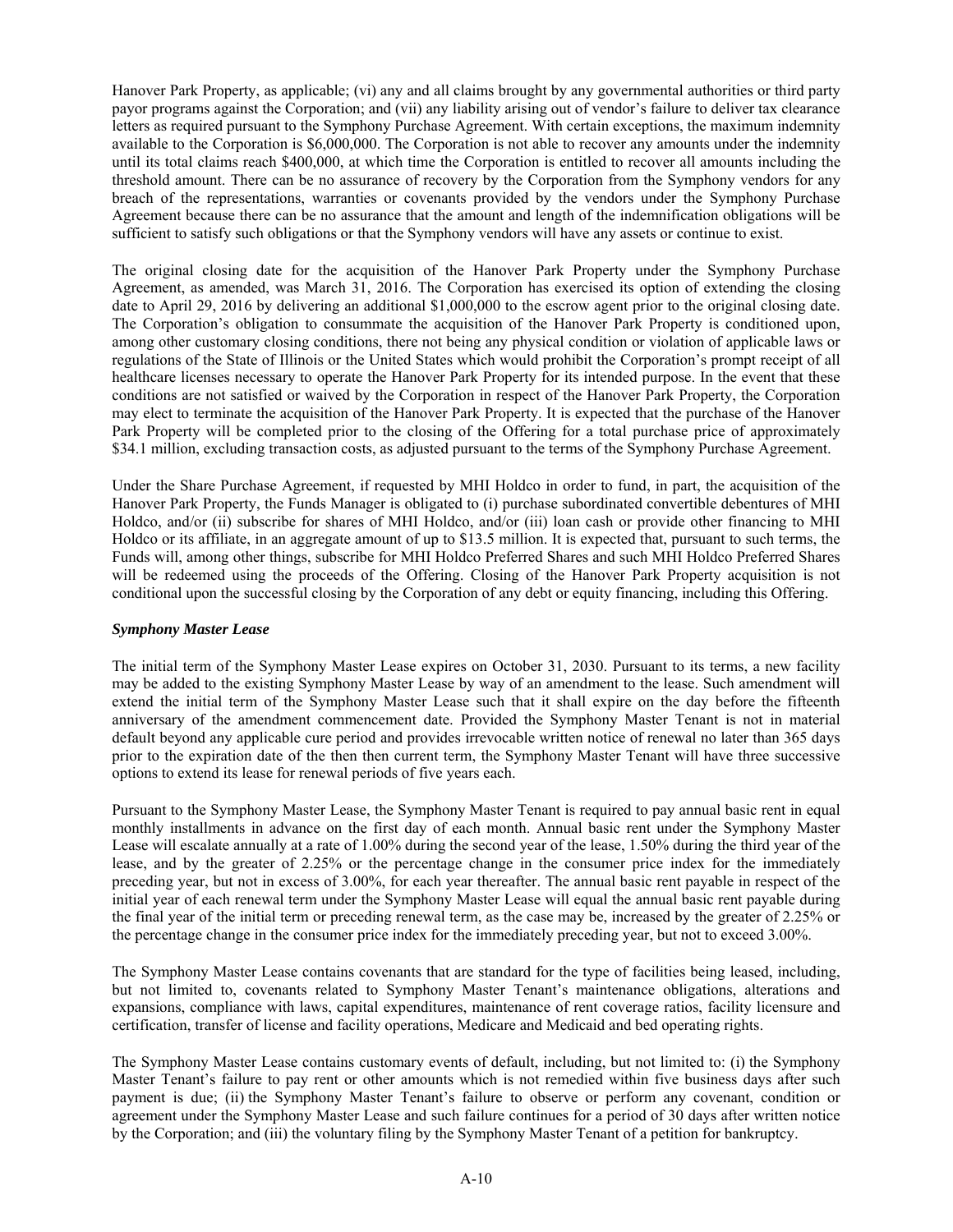Upon the occurrence of any event of default, the landlord may, among other remedies, (i) terminate the Symphony Master Lease; (ii) without terminating the Symphony Master Lease, re-enter and take possession of the leased property and lease such property for the account of the Symphony Master Tenant; (iii) re-enter, repossess and enjoy the leased property as if the Symphony Master Lease had not been made; and (iv) take whatever action at law or equity as is necessary to collect rent.

Except as otherwise set out in the Symphony Master Lease, the Symphony Master Lease will be absolute net and carefree to the Corporation and the Corporation will not be responsible for any costs relating to the Symphony Portfolio or, if applicable, Hanover Park Property.

## **Description of Operators**

A key component of the Corporation's development strategy is its ability to form meaningful strategic relationships with reputable operators of seniors housing and care facilities. The Corporation's operators include strong regional operators with the financial resources to support current lease payments as well as future growth. The Corporation's current operators have extensive experience in operating multiple properties in multiple states.

Mainstreet has targeted operating partners with growth ability and expansion plans as it has expanded from a Midwest concentration to a national footprint. The Corporation anticipates these relationships will allow it to continue to expand into new markets throughout North America. The following table includes information regarding the operators of the Properties, organized according to their percentage contribution to total contractual annual rent of the Corporation for the first year of operations:

| Operator | Year<br><b>Founded</b> | <b>Principal Office</b> | <b>Number</b><br>of<br><b>Facilities</b><br><b>Managed</b> | Number of<br><b>Beds/Suites</b><br>Managed | <b>Geographic Footprint</b>           | % of Contractual<br>Rent |
|----------|------------------------|-------------------------|------------------------------------------------------------|--------------------------------------------|---------------------------------------|--------------------------|
| Symphony | 1984                   | Lincolnwood, IL         | 30                                                         | $5,400+$                                   | 4 States-Midwest, Southwest           | 76%                      |
| Hearth   | 1988                   | Syracuse, NY            | 15                                                         | $1.800+$                                   | 4 States- East, Midwest               | 9%                       |
| Saber    | 2001                   | Cleveland, OH           | 111                                                        | $10.000+$                                  | 6 States-Midwest, East,<br>Southeast  | 7%                       |
| Ensign   | 1999                   | Mission Viejo, CA       | 186                                                        | $19.000+$                                  | 14 States-West, Midwest,<br>Southeast | 4%                       |
| Trilogy  | 1997                   | Louisville, KY          | 100                                                        | $10.000+$                                  | 4 States-Midwest                      | 4%                       |
| Total    |                        |                         | 442                                                        | $46,200+$                                  |                                       | 100%                     |

The following is a brief description of the Corporation's current strategic operators:

 **Symphony** is comprised of privately owned and operated member facilities providing skilled nursing care with a concentration on long term care and post-acute rehabilitation. Founded in 1984, the Symphony Network has 30 member facilities with more than 5,400 licensed beds. Symphony is headquartered in Chicago and is the dominant network in Illinois, with 24 facilities. The network members also operate in Indiana, Arizona and Wisconsin. The Hanover Park Property and the Chesterton Property are member facilities of the Symphony Network.

The Corporation has given an undertaking that it will file the unaudited quarterly and audited annual financial statements, as well as corresponding management discussion and analysis, of the Symphony Master Tenant on SEDAR for so long as the Symphony Portfolio and the Hanover Park Property collectively remain significant assets of the Corporation.

 **Hearth** is a privately owned and operated seniors housing and healthcare management company based in Syracuse, New York. Founded in 1988, Hearth owns and operates 15 communities with more than 1,800 licensed beds. Hearth properties offer independent living, assisted living and memory care in New York, Connecticut, Indiana and Tennessee. Hearth derives significant benefits from its close relationship with Fahs, the developer and builder of the Hearth branded communities. Headquartered in Binghamton, New York and founded in 1946, Fahs has broad experience building projects in health care, education, hospitality, residential, retail and other industries. Fahs developed 13 of the 15 communities in Hearth's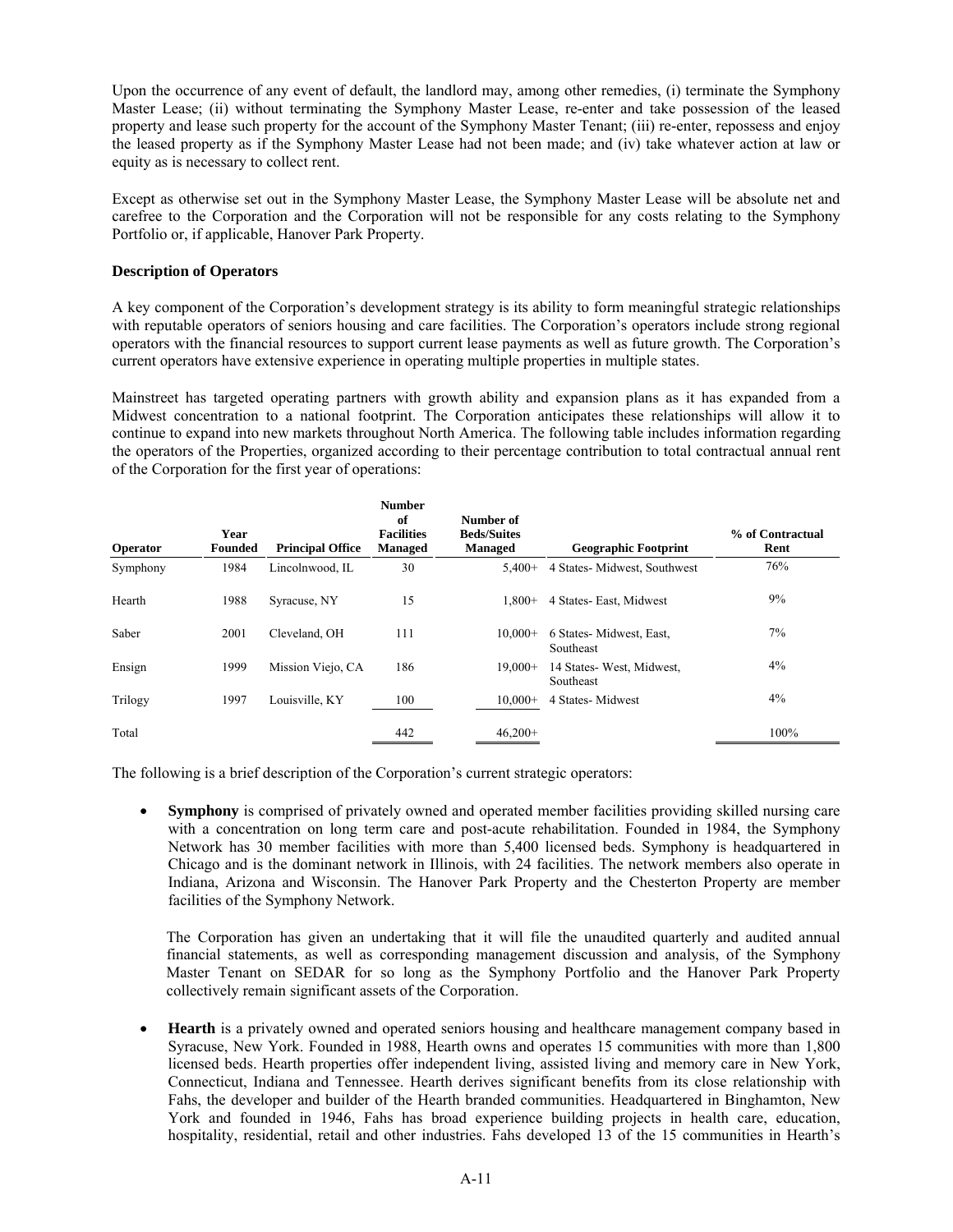portfolio and utilizes its internal construction resources to maintain the physical plants of the facilities. While both companies operate independently, they share key members of the leadership team. This affiliation creates a synergy between the operation and ownership of each community, including decisions on the design, location and amenities offered. Hearth is the operator of the properties comprising the Hearth Portfolio.

- **Saber** is an experienced operator of SNFs and AL facilities. Saber was founded in 2001 and currently operates 111 facilities and over 10,000 licensed beds and suites in six states including Pennsylvania, Ohio, Florida, Virginia, Indiana and North Carolina. Based in Bedford Heights, Ohio, a majority of Sabermanaged properties are in Ohio and Pennsylvania. Saber is considered a best-in-class regional operator of long term care and AL care and specializes in turning around under-performing AL facilities, SNFs and long-term acute care facilities. Saber is the operator of the properties comprising the Scranton Portfolio.
- **Ensign** is a publicly owned experienced operator of SNF and AL facilities and provides a broad spectrum of services including physical, occupational and speech therapies, home health and hospice services, urgent care services and other rehabilitative and healthcare services. Founded in 1999, Ensign manages 186 healthcare facilities, 14 hospice agencies, 15 home health agencies and 17 urgent care clinics, representing over 19,000 licensed beds and suites. Based in Mission Viejo, California, a majority of Ensign-managed properties are located in California, Texas and Arizona, but Ensign also operates in Washington, Utah, Idaho, Colorado, Nevada, Iowa and Oregon. Ensign is the operator of the Topeka Property.
- **Trilogy** is a privately owned experienced operator based in Louisville, Kentucky, that offers a full range of personalized senior health and hospitality services, from IL and AL, to SNF and rehabilitative services in 100 senior living communities throughout Indiana, Ohio, Kentucky and Michigan. Founded in 1997, Trilogy operates over 10,000 licensed beds and suites while offering services which include a full range of rehabilitation services, including physical, occupational and speech therapy, outpatient services, and memory care. Trilogy is the operator of the Mooresville Property.

#### **Arrangements with Mainstreet**

The Corporation, MAMI and Mainstreet LLC, among others, have entered into certain agreements that govern the relationships among such parties. These agreements are described below. All of the directors and officers of MHI Holdco are officers of Mainstreet LLC and its affiliates.

#### *Asset Management Agreement*

The Corporation, MAMI, MHI US and MHI Partnership are parties to the Asset Management Agreement. Pursuant to the Asset Management Agreement, MAMI is the asset manager of the properties owned by the Corporation, MHI US and MHI Partnership. The Asset Management Agreement provides that MAMI will provide various services to the Corporation, including among others: services of a senior management team to provide advisory, consultation and investment management services and monitor the financial performance of the Corporation, MHI US and MHI Partnership; advise the Board, the directors of MHI US and the directors of the general partner of MHI Partnership on strategic matters, including potential acquisitions, dispositions, financings and development; identify, evaluate, recommend and assist in the structuring of acquisitions, dispositions, and other transactions; advise and assist with borrowings, issuances of securities and other capital requirements, including assistance in dealings with banks and other lenders, investment dealers, institutions and investors; make recommendations with respect to the payment of dividends; provide advice in connection with the preparation of business plans and annual budgets, implement such plans and budgets and monitor the financial performance of the Corporation, MHI US and MHI Partnership; advise with respect to risk management policies and any litigation matters; certain administrative and support services, including keeping and maintaining books and records and preparing returns, filings and documents; and any additional services as may from time to time be agreed to in writing by the parties thereto for which MAMI will be compensated on terms to be agreed upon between the parties thereto prior to the provision of such services.

MAMI receives an aggregate annual management fee equal to 0.30% of the Gross Book Value of the Corporation's assets up to \$1 billion plus 0.10% of the Gross Book Value of the Corporation's assets in excess of \$1 billion, calculated monthly as of the last day of the applicable calendar month. In addition, MAMI is reimbursed by the Corporation, MHI US and MHI Partnership for all reasonable and necessary actual out-of-pocket costs and expenses paid by MAMI in connection with the performance of the services described in the Asset Management Agreement (including, without limitation, the reasonable costs and necessary expenses incurred by MAMI for travel, lodging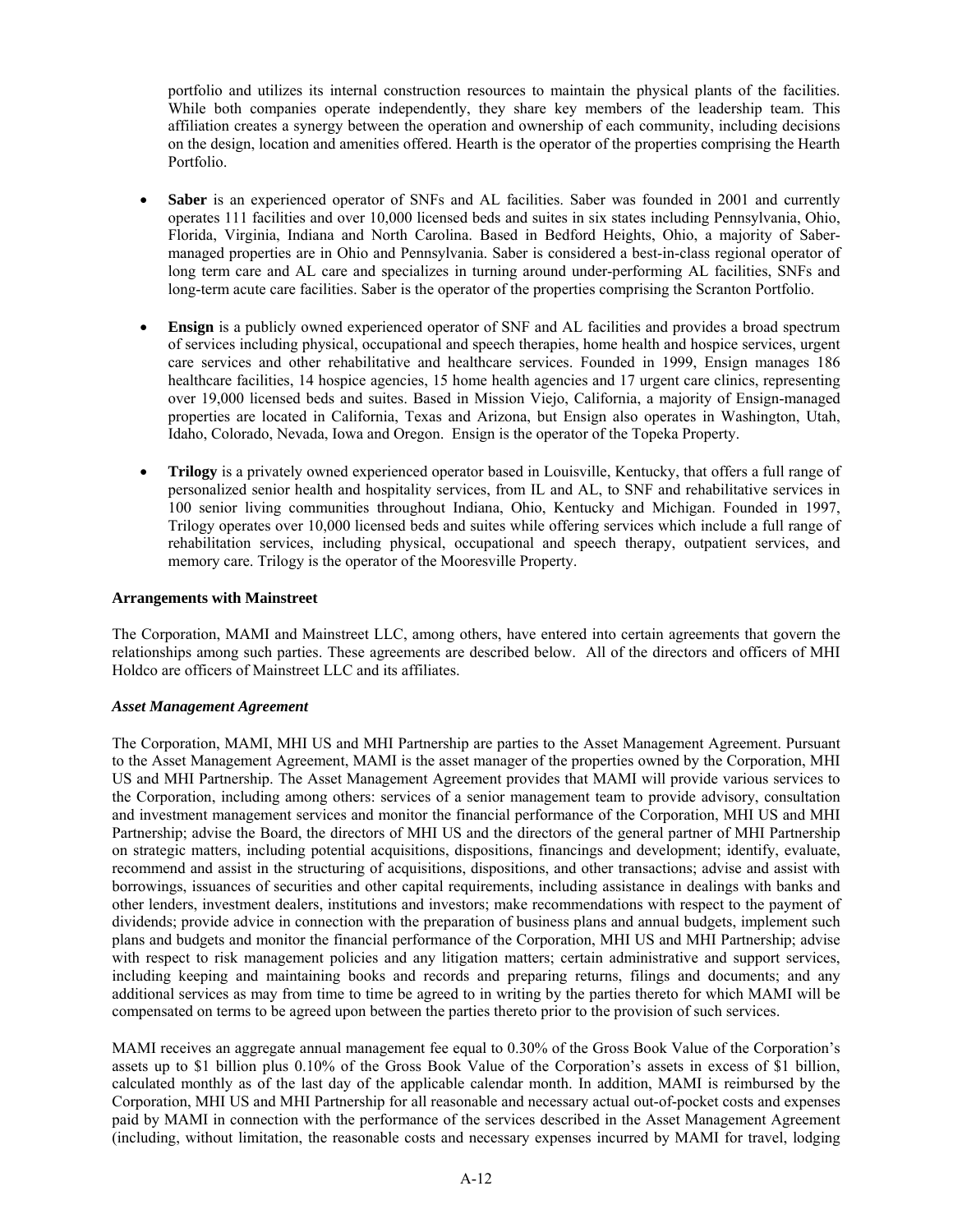and the reasonable and necessary costs for experts and consultants reasonably required by MAMI and approved by the Independent Directors). The annual management fee is paid in cash or, at the option of MAMI and subject to receipt of applicable regulatory approval and the approval of disinterested holders of Shares (in each case, for so long as the Shares are listed on the TSXV or the TSX, as applicable), up to 100% in Shares or Class B Units, calculated based on the volume weighted average price of the Shares on the stock exchange on which the Shares are then listed for the five trading days immediately preceding the end of the applicable month.

The Asset Management Agreement has an initial term of five years commencing on April 4, 2016, and renews for additional five-year terms, provided MAMI is not in material default on the renewal date or otherwise terminated. At such time as the Corporation has achieved a fully-diluted market capitalization of \$500 million based on the volume weighted average price of the Shares on a recognized stock exchange over a 20 Business Day period and the Board has determined no cost internalization to be in the best interests of Shareholders, the Asset Management Agreement shall terminate and the management of the Corporation shall be internalized at no additional cost to the Corporation.

The Corporation, MHI US and MHI Partnership are entitled to terminate the Asset Management Agreement upon 30-days written notice in the event of default (if such default is not cured within such period) or event of insolvency of MAMI (within the meaning of the Asset Management Agreement). An event of default is defined as: (i) the commission by MAMI or any of its agents or employees of any act constituting fraud, willful misconduct, breach of fiduciary duty, gross negligence or a willful breach of applicable laws in connection with the performance of its duties as an asset manager under the Asset Management Agreement; (ii) demonstration by MAMI of a willful disregard of the best interests of the Corporation, MHI US and MHI Partnership in the performance, or failure in the performance, of MAMI's duties under the Asset Management Agreement; (iii) material breach by MAMI in the performance of its obligations under the Asset Management Agreement, subject to force majeure; (iv) unpermitted assignment of MAMI's interest in the Asset Management Agreement; (v) persistent, continuing failure in the performance of MAMI's material obligations under the Asset Management Agreement and the continuing failure by MAMI to cure any breach of any of its obligations under the Asset Management Agreement after notice has been given; or (vi) material breach by MAMI of the terms of the Development Agreements or the Non-Competition Agreement. The Corporation also has the right to terminate the Asset Management Agreement at the end of a term if the Corporation's independent directors determine MAMI has not been meeting its obligations under the Asset Management Agreement and such termination is approved by more than 50% of the votes cast by the holders of Shares (excluding the votes of MAMI) at a meeting called and held for such purpose, provided that the Corporation provides MAMI with at least 12 months' prior written notice of such termination and provided further that, upon such termination, MAMI shall be entitled to an additional amount equal to MAMI's annual management fees earned for the preceding 12-month period.

Under the Asset Management Agreement, MAMI has the right to select (i) one individual or (ii) at any such time as MAMI beneficially owns or exercises control or direction over, directly or indirectly, 10% or more of the Shares (after giving effect to the exchange of Class B Units owned by MAMI but without giving effect to the exercise, conversion or exchange of any other securities exercisable for, convertible into or exchangeable for Shares), two individuals, to be nominated as part of the management proposed list of nominees to serve as directors on the Board. On the closing of the Offering, it is expected that MAMI will have the right to nominate one individual to serve as director pursuant to this provision.

The Asset Management Agreement may be assigned by MAMI to an affiliated entity as part of a corporate reorganization, provided the level of service provided by the successor does not change. The Corporation will have six employees who perform certain accounting, finance, asset management and other supporting functions.

## *Development Agreements*

MAMI, Mainstreet LLC and the Corporation are parties to the Canadian Development Agreement and MAMI, Mainstreet LLC, the Corporation, and MHI Partnership are parties to the US Development Agreement. In accordance with the Development Agreements, Mainstreet LLC provides the Corporation, with respect to Canadian development properties under the Canadian Development Agreement, and MHI Partnership, with respect to development properties in the United States under the US Development Agreement, with the right to provide mezzanine financing for projected construction costs for all Suitable Development Properties identified by Mainstreet LLC. The Corporation, with respect to Canadian development properties under the Canadian Development Agreement, and MHI Partnership, with respect to development properties in the United States under the US Development Agreement, will has an option to acquire any property for which it provides mezzanine financing, subject to receipt of applicable regulatory approval (for so long as the Shares are listed on the TSXV or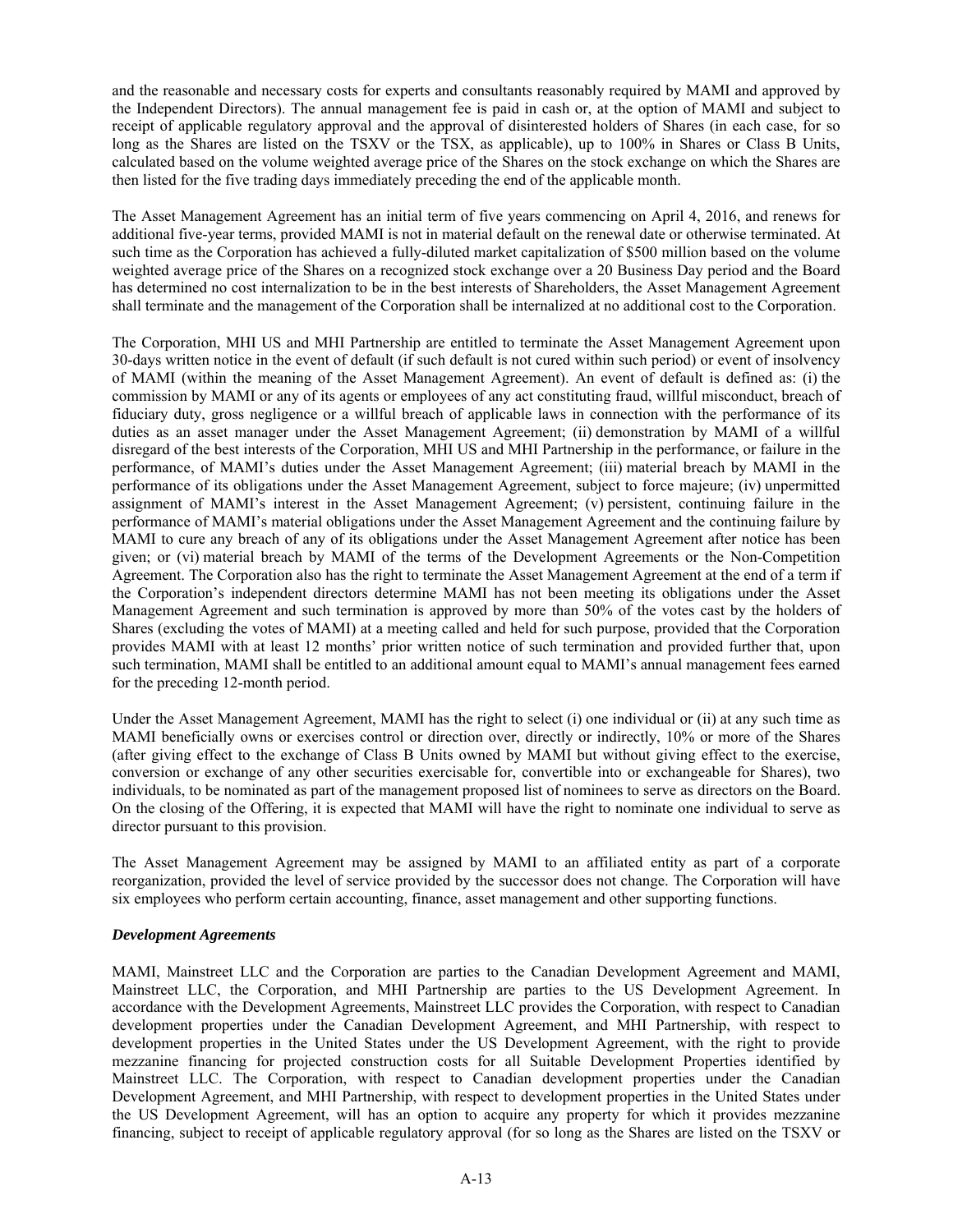the TSX, as applicable) and, if required by applicable law (including the rules of any stock exchange on which the Shares are listed), the approval of holders of Shares or disinterested holders of Shares, pursuant to the terms set out in the applicable Development Agreement. Once a Development Property is approximately 90% complete (as determined by an independent architectural firm) and so long as acquiring such property would be accretive to the Corporation during the twelve months following the acquisition of such property, as determined, in their sole discretion, by the independent members of the Board, the applicable parties shall commission an appraisal of the fair market value of the property by an independent third-party appraiser. If a contribution of property in exchange for Shares, Class B Units and/or cash with a value equal to its appraised fair market value would provide Mainstreet LLC with a rate of return on investment agreed upon in advance, Mainstreet LLC is required to offer to contribute the property to the Corporation or MHI Partnership, as applicable, for such price, which will be payable in a combination of Shares, Class B Units and cash, as determined by Mainstreet LLC in its discretion, subject to receipt of required regulatory approvals. The independent members of the Board will determine, in their sole discretion, whether to accept the property and, if accepted, Mainstreet LLC and the Corporation or MHI Partnership, as applicable, will consummate the contribution of the property at such time as agreed upon by Mainstreet LLC and the Corporation or MHI US, as applicable. If a contribution of the property at the appraised value would not provide Mainstreet LLC with the agreed upon return, Mainstreet LLC will retain the property.

If Mainstreet LLC subsequently determines that a contribution of a retained property equal to its fair market value would provide Mainstreet LLC with the agreed upon rate of return on investment, Mainstreet LLC may offer to contribute the property to the Corporation or MHI Partnership, as applicable, at such new price, which will be payable, at Mainstreet LLC's discretion, in a combination of Shares, Class B Units and cash. The Corporation or MHI Partnership, as applicable, may accept the contribution in the sole discretion of the independent members of Board. If Mainstreet LLC desires to sell any retained property to a third party at a price that would not provide it with the agreed upon rate of return on investment, Mainstreet LLC is first required to offer the Corporation or MHI Partnership, as applicable, the right for a period of 30 days to purchase the property on terms not less favourable to the Corporation or MHI Partnership, as applicable, than those offered to the third party, before being entitled to sell it to the third party.

The Development Agreements also provide the Corporation with the right to provide mezzanine financing and acquire Mainstreet LLC's (or any of its affiliate's) interest in a Development Property where Mainstreet LLC or its affiliate, as applicable, does not own the entire development property on the same terms and conditions as described in the two immediately preceding paragraphs.

The Development Agreements grant MAMI a first right to develop properties for the Corporation or MHI Partnership, as applicable, on equitable commercial terms, regardless of the original source of the properties. If the Corporation or MHI Partnership, as applicable, is approached by a third party with a development opportunity, the Corporation or MHI Partnership, as applicable, is entitled to request that MAMI waive such right with respect to the property and such waiver shall not be unreasonably withheld. If MAMI agrees to waive its first right to develop a property, the Corporation or MHI Partnership, as applicable, shall pay to MAMI an advisory development fee equal to 1.5% of certain construction costs (as defined in the Development Agreements) and MAMI will act as an ownerrepresentative on the construction project.

The initial term of the Development Agreements is for five years commencing on April 4, 2016, with automatic five-year renewal terms; provided MAMI is not in material default of the applicable Development Agreement on the applicable renewal date. Each of the Development Agreements is not be transferable by MAMI or Mainstreet LLC to unaffiliated third parties unless otherwise consented to by the Corporation or MHI Partnership, as applicable. The Corporation or MHI Partnership, as applicable, is entitled to terminate the applicable Development Agreement upon 30 days' written notice in the event of the material default or insolvency of Mainstreet LLC or MAMI. An event of default is defined in each Development Agreement as: (i) the commission by Mainstreet LLC or MAMI of any act constituting fraud, willful misconduct, breach of fiduciary duty, gross negligence or a willful breach of applicable laws in connection with the performance of their duties under the applicable Development Agreement; (ii) demonstration of a willful disregard of the best interests of the Corporation or MHI Partnership, as applicable, by MAMI in the performance of its duties under the applicable Development Agreement; (iii) material breach by Mainstreet LLC or MAMI in the performance of their obligations under either Development Agreement; (iv) material breach by MAMI in the performance of any of its obligations under the Asset Management Agreement; (v) material breach by MAMI or Mainstreet LLC or their respective principals or affiliates in the performance of any of their obligations under the Non-Competition Agreement; (vi) unpermitted assignment by MAMI or Mainstreet LLC of their interest in the applicable Development Agreement; or (vii) persistent, continuing failure in the performance of their material obligations under the applicable Development Agreement by Mainstreet LLC or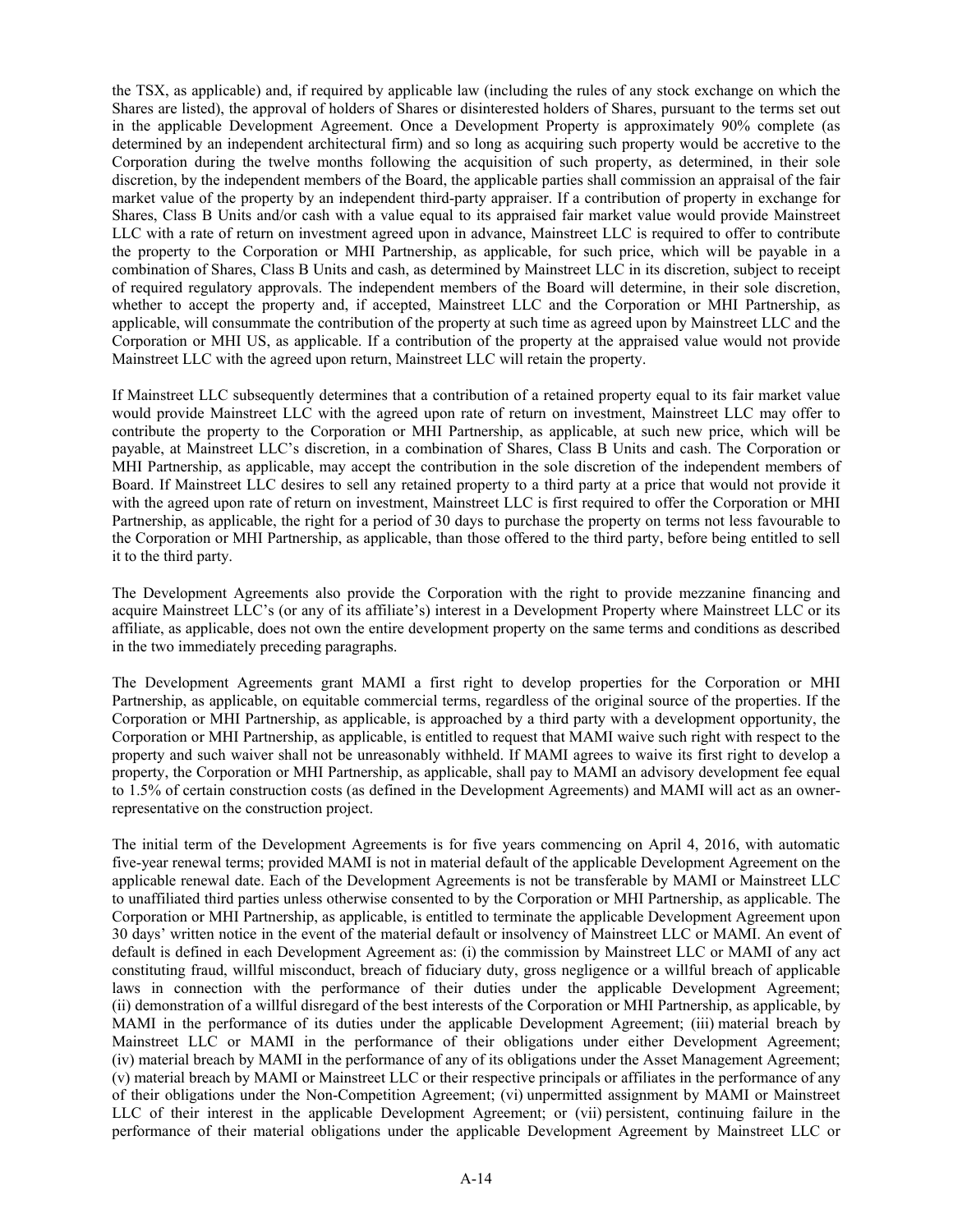MAMI. Upon any such termination, the applicable Development Agreement will continue to apply in all respects to the development of any property in which the Corporation or MHI Partnership, as applicable, has elected to participate prior to termination. The Corporation or MHI Partnership, as applicable, may terminate the applicable Development Agreement upon the Corporation achieving a fully-diluted market capitalization of \$500 million based on the volume weighted average price of the Shares (assuming that all Shares issuable upon the exercise of any inthe-money options, warrants or rights of conversion or rights of exchange have been issued and are outstanding) on a recognized stock exchange over a 20 Business Day period. The Development Agreements are also terminable by any party upon the termination of the Asset Management Agreement.

## *Non-Competition Agreement*

The Corporation, MHI US, MAMI, Mainstreet LLC and the Principal are parties to the Non-Competition Agreement. Pursuant to the Non-Competition Agreement, the Principal has agreed not to, and agreed to cause the Principal Entities not to, create another publicly traded investment vehicle (including, but not limited to, a publicly traded real estate investment trust) which primarily invests in senior housing properties in the United States or Canada.

Pursuant to the Asset Management Agreement, MAMI is required to perform the services and functions to be performed by it in an expeditious, ethical, honest and businesslike manner and in keeping with the standards of asset management for senior care asset management that are customarily employed by asset managers in servicing and managing comparable properties. Pursuant to the Non-Competition Agreement, MAMI and Mainstreet LLC are required to present any Offered Investment to the Corporation. At the time MAMI or Mainstreet LLC, as applicable, presents the Offered Investment to the Corporation, it is also required to provide its reasonable estimation regarding whether the Offered Investment would be a suitable investment for the Corporation and is consistent with the Corporation's strategy and other relevant investment considerations, together with an outline of all of the material terms and conditions of the Offered Investment then known to MAMI or Mainstreet LLC, as applicable, including relevant summary financial and property information.

Exceptions to the definition of "Offered Investment" include (a) any senior housing property owned or controlled by the Mainstreet Parties, in whole or in part, which is being developed by, acquired to be developed by, or has previously been developed by, any of the Mainstreet Parties (including together with any joint venture or other partners) at the relevant date; (b) any property that is ancillary to any development project managed or owned by any of the Mainstreet Parties involving primarily non-senior housing properties; (c) any property that is a part of a portfolio of primarily non-senior housing properties; (d) any investment of up to 10% of the issued and outstanding equity securities of any public issuer and investments in the Corporation; (e) any "value-add" investment that, in the sole, reasonable discretion of MAMI, would not be a suitable investment for the Corporation (with regard to the Corporation's focus on stabilized seniors housing properties and other relevant investment considerations); and (f) any property that is developed by the Existing Development Funds and in respect of which Welltower or its affiliates have an option to purchase described below or elect to exercise their option to purchase as described below.

Mainstreet currently manages the Existing Development Funds. The Existing Development Funds invest solely in development projects and are contractually obligated to provide Welltower or its affiliates with the option to purchase properties they develop.

In addition, Mainstreet is contemplating the establishment of one or more Value-Add Funds. The Value-Add Funds' acquisition strategy will focus on "value-add" seniors housing investments, which is a different focus from that of the Corporation, which will focus on stabilized seniors housing properties. Notwithstanding the clear delineation of investment focus between the Corporation and the Value-Add Funds, Mainstreet's role as manager of the Value-Add Funds could place MAMI in a position of conflict with respect to a potential investment. In the event of such a conflict, but subject to MAMI complying with the obligations in the paragraphs above, MAMI will assess the investment and proceed with the investor that has the highest probability of successfully acquiring the subject property as determined by factors that include capital availability, level of interest and other deal term and timing requirements; provided, however, that if such probability is equal or such assessment is not practicable, MAMI shall endeavour to arrange for the Corporation and the applicable Value-Add Fund to participate equally (or as otherwise mutually agreed to by the Corporation and such Value-Add Fund) in the Offered Investment. MAMI shall also provide notice of its intention to create any Value-Add Fund to the Corporation and, for a period of 30 days following receipt of such notice, the Corporation shall have the right, but not the obligation, to subscribe for, directly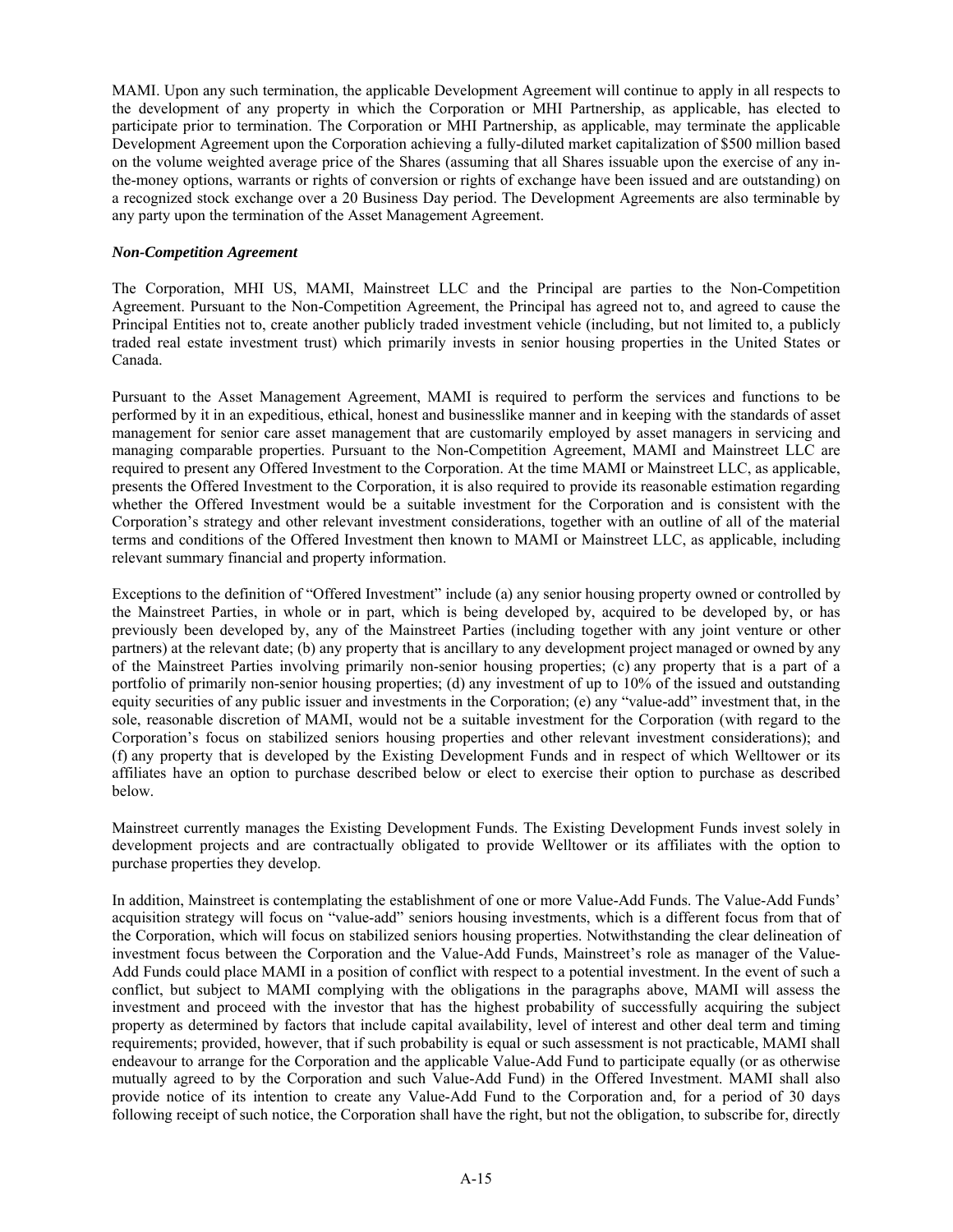or indirectly, up to 10% of the equity interests in any such Value-Add Fund at the price and upon the terms and conditions, if any, set forth in such notice.

The Non-Competition Agreement will be in effect so long as MAMI is the asset manager of the Corporation, provided that the non-competition provisions shall remain in effect for a period of 12 months following the effective date of any termination of the Asset Management Agreement resulting from an event of default of MAMI. An event of default of MAMI under the Asset Management Agreement includes a material breach by MAMI under the terms of the Asset Management Agreement, Development Agreement or the Non-Competition Agreement. See "Appendix A*: Information Concerning the Corporation and MHI Holdco – The Business of the Corporation - Arrangements with Mainstreet – Asset Management Agreement".*

## *Exchange Agreement*

The Corporation, MHI Holdco, MHI US, MHI GP, MHI Partnership and MAMI will enter into the Mainstreet Exchange Agreement. The Mainstreet Exchange Agreement will grant to MAMI the right to require the Corporation to exchange each Class B Unit, including Class B Units issued to MAMI under the Asset Management Agreement or the Development Agreements, for one Share, subject to customary anti-dilution adjustments.

The exchange procedure may be initiated at any time by MAMI so long as all of the following conditions have been met:

- the Corporation is legally entitled to issue the Shares in connection with MAMI's exercise of its exchange rights; and
- MAMI will, upon the exercise of its exchange rights, comply with all applicable securities laws.

The Mainstreet Exchange Agreement will also provide that if the Corporation enters into a transaction that will involve: (i) the transfer, directly or indirectly, of all or substantially all of its assets to a third party; and (ii) the winding up or dissolution of the Corporation, or exchange of Shares for securities of a third party issuer or successor issuer; and, at such time, MAMI holds in the aggregate, directly or indirectly, 10% or less of the outstanding Shares on a fully-diluted basis, then MAMI will be obligated to, upon the written request of the Corporation, exercise its exchange right in respect of the Class B Units then held by MAMI.

In addition, in the event of an acquisition of not less than 90% of the Shares (including Shares issuable upon the exchange of Class B Units) by a person (including persons acting jointly or in concert with such person), the Corporation will have the right, subject to applicable law, to acquire outstanding Class B Units in exchange for an equal number of Shares, subject to customary anti-dilution adjustments.

## **Risk Factors**

## *Real Property Ownership and Tenant Risks*

The Corporation owns the Symphony Portfolio and will, prior to the closing of the Offering, acquire the Hanover Park Property. Subject to the closing of the Offering and the satisfaction or waiver of the conditions in the applicable purchase agreement, the Corporation will acquire the New Properties. It is also expected that the Corporation will acquire interests in other real property (primarily senior care properties in the United States initially and potentially Canada) in the future. All real property investments are subject to elements of risk. By specializing in a particular type of real estate, the Corporation will be exposed to adverse effects on that segment of the real estate market and will not benefit from a diversification of its portfolio by property type.

The value of real property and any improvements thereto depends on the credit and financial stability of tenants, and upon the vacancy rates of the properties. As the Corporation's properties will be leased to a relatively small number of operators, AFFO will be adversely affected if one or more operators are unable to meet their obligations under their leases or if any of the properties in which the Corporation will have an interest are not able to be leased to an operator on economically favourable lease terms.

In the event of default by an operator, delays or limitations in enforcing rights as lessor may be experienced and substantial costs in protecting the Corporation's investment may be incurred. Furthermore, at any time, an operator of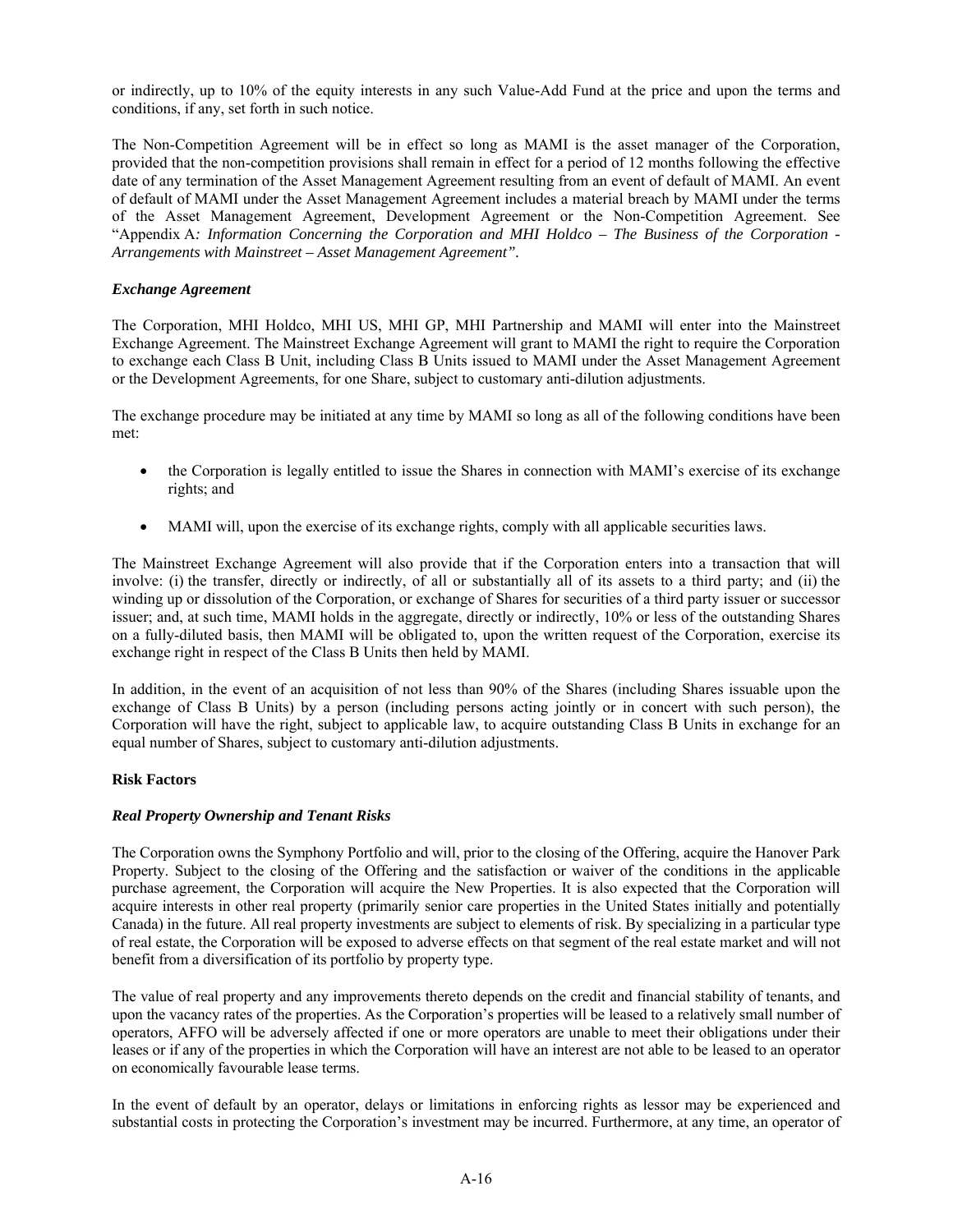any of the properties in which the Corporation has an interest may experience cash flow issues, including in respect of paying its payments under the applicable leases, and/or seek the protection of bankruptcy, insolvency or similar laws that could result in the disclaimer and termination of such operator's lease, any of which events could have an adverse effect on the Corporation's financial condition and results of operations and decrease the amount of cash available for distribution. Moreover, in the event of the failure of an operator, the Corporation may be required to arrange for MAMI to operate the properties until another operator can be found. MAMI's ability to operate the properties will be subject to the Corporation and MAMI receiving the required regulatory approvals. See *"Appendix A – Information Concerning the Corporation and MHI Holdco – Arrangements with Mainstreet".*

Upon the expiration of any lease, there can be no assurance that the lease will be renewed or the operator replaced. The terms of any subsequent lease may be less favourable to the Corporation than the existing lease. The ability to rent unleased properties will be affected by many factors, including general economic conditions, local real estate markets, changing demographics, supply and demand for seniors housing and care properties, competition from other available premises and various other factors, many of which will be beyond the Corporation's control.

Additionally, due to changing trends in the design of the types of properties that will be owned by the Corporation, it is possible that the Corporation's properties will be less desirable than newer models developed by competitors. This, in turn, would affect the ability of the Corporation to renew its leases with existing operators and, in the event such leases are not renewed, to rent unleased properties.

## *Liquidity*

Real property investments tend to be relatively illiquid, with the degree of liquidity generally fluctuating in relation to demand for and the perceived desirability of such investments. Such illiquidity may limit the Corporation's ability to vary its portfolio promptly in response to changing economic or investment conditions. If the Corporation was to be required to liquidate its real property investments, the proceeds to the Corporation might be significantly less than the aggregate carrying value of its properties, which could have an adverse effect on the Corporation's financial condition and results of operation and decrease the amount of cash available for distribution.

## *Competition*

The real estate business is competitive. Numerous other developers, managers and owners of seniors housing and care properties will compete with the Corporation in seeking operators. Some of the properties located in the same markets as the Corporation's properties will be newer, better located, less levered or have stronger tenant profiles than the Corporation's properties. Some property owners with properties located in the same markets as the Corporation's properties may be better capitalized and may be stronger financially and hence better able to withstand an economic downturn and better able to adapt existing and new properties to changing trends in design and functionality. The existence of developers, managers and owners in such markets and competition for the residents of such properties could have a negative effect on the Corporation's ability to find operators for its properties in such markets, which could have an adverse effect on the Corporation's financial condition and results of operation and decrease the amount of cash available for distribution.

Competition for acquisitions of real properties can be intense and some competitors may have the ability or inclination to acquire properties at a higher price or on terms less favourable than those that the Corporation may be prepared to accept. An increase in the availability of investment funds, an increase in interest in real property investments or a decrease in interest rates may tend to increase competition for real property investments, thereby increasing purchase prices and reducing the yield on them.

## *Concentration on Seniors Housing and Care*

The Corporation will make investments primarily in seniors housing and care properties, which will subject the Corporation to the risks inherent in concentrating investments in a limited number of asset classes. A downturn in the real estate industry generally or the seniors housing and care sector specifically could reduce the value of the Corporation's properties and could require the Corporation to recognize impairment losses from its properties. The risks the Corporation will face may be more pronounced than if the Corporation diversified its investments outside real estate in general or outside seniors housing and care properties specifically.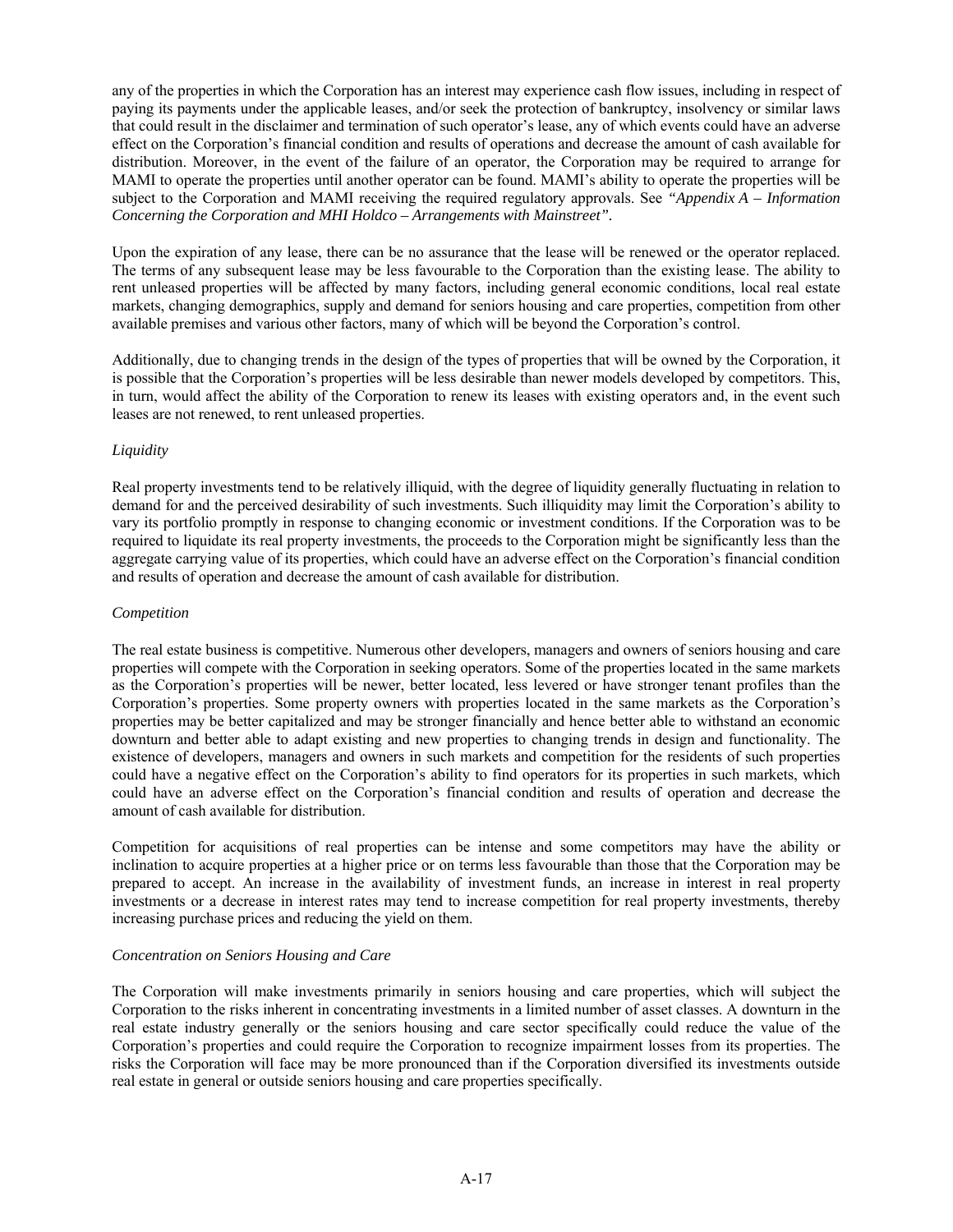## *Fixed Costs*

Certain significant expenditures, including property taxes, maintenance costs, mortgage payments, insurance costs and related charges must be made throughout the period of ownership of real property regardless of whether a property is producing any income. Although the Corporation's leases with operators will generally pass these costs to those operators, if the Corporation is unable to meet mortgage payments on any property, losses could be sustained as a result of the mortgagee's exercise of its rights to charge additional interest or penalties, or of foreclosure or sale. Costs may also be incurred in making improvements or repairs to a property required by a new operator and income may be lost as a result of any prolonged delay in attracting a suitable operator for a property.

The timing and amount of capital or other expenditures by the Corporation will indirectly affect the amount of cash available for distribution. Distributions may be reduced, or even eliminated, at times when the Corporation deems it necessary to make significant capital or other expenditures.

#### *Current Economic Environment*

Continued concerns about the uncertainty over whether the economy will be adversely affected by inflation, deflation or stagflation, and the systemic impact of increased unemployment, volatile energy costs, geopolitical issues, the availability and cost of credit and the United States mortgage market have contributed to increased market volatility and weakened business and consumer confidence. This difficult operating environment could adversely affect the Corporation's ability to generate revenues, thereby reducing its operating income and earnings. It could also have an adverse impact on the ability of the Corporation's operators to maintain occupancy rates in its properties, which could harm the Corporation's financial condition. If these economic conditions continue, the Corporation's operators may be unable to meet their rental payments and other obligations due to the Corporation, which could have a material adverse effect on the Corporation.

## *Risk Factors Related to the Business of the Corporation*

## *Operator risks*

The seniors housing and care industry is highly competitive and it may become more competitive in the future. The Corporation's operators will be competing with numerous other companies providing similar seniors housing and care services or alternatives such as home health agencies, life care at home, community-based service programs, retirement communities and convalescent centers. As a result, the Corporation will not be certain that the operators of all of its properties will be able to achieve and maintain occupancy and rate levels that will enable them to meet all of their obligations to the Corporation.

The Corporation will lease a substantial portion of its properties to a limited number of operators, and certain of them will represent a significant source of the Corporation's total revenues and operating income. Any inability or unwillingness by the operators to make rental payments or to otherwise satisfy obligations or comply with covenants (including the applicable rent coverage ratios) under a lease could have a material adverse effect on the Corporation's business, financial condition, results of operations and liquidity, on the Corporation's ability to service its indebtedness and other obligations and on its ability to make distributions. In addition, any failure by any of the operators of the Corporation's properties to effectively conduct its operations or to maintain and improve the Corporation's properties could adversely affect its business reputation and its ability to attract and retain patients and residents in the Corporation's properties, which could have a material adverse effect on the Corporation. Due to the nature of their business, the operators may be subject to class action suits, which may in turn subject the Corporation to such litigation. Although management of the Corporation believes such claims would be without merit, litigation is expensive, time consuming and may divert management's attention away from the operation of the Corporation. Although the operators will agree to indemnify, defend and hold the Corporation harmless from and against various claims, litigation and liabilities arising in connection with their respective businesses, there is no assurance such operators will possess sufficient assets, income, access to financing and insurance coverage to enable them to satisfy their indemnification obligations.

Any adverse developments in the business and affairs, financial strength or ability of the Corporation's tenants to operate the Corporation's properties efficiently and effectively could have a material adverse effect on the Corporation. If any of the operators of the Corporation's properties experience any significant financial, legal, accounting or regulatory difficulties due to a weakened economy or otherwise, such difficulties could result in, among other adverse events, acceleration of its indebtedness, the inability to renew or extend its credit facilities, the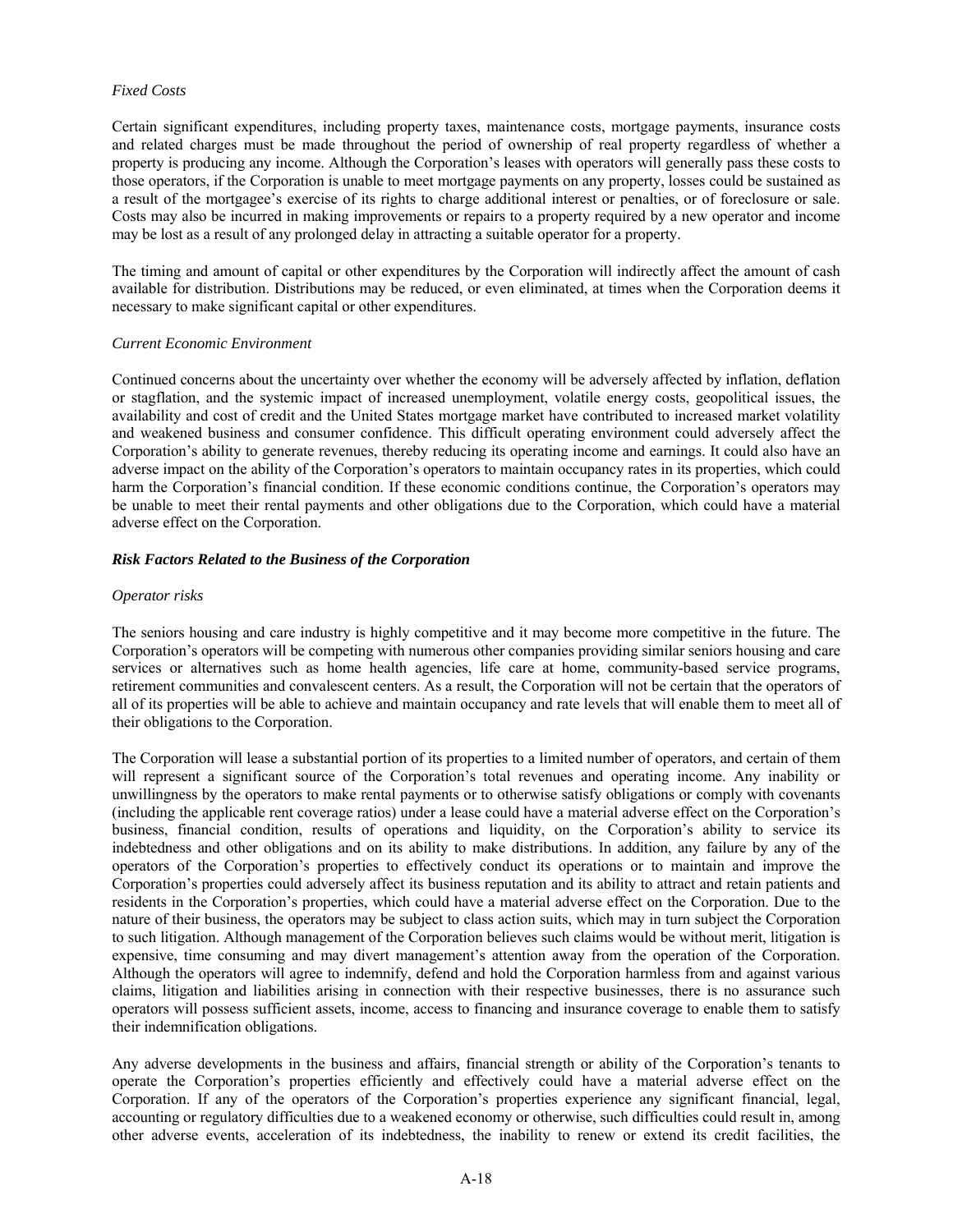enforcement of default remedies by its counterparties or the commencement of insolvency proceedings, any one or a combination of which could have a material adverse effect on the Corporation.

In the event that an operator defaults under a lease, the leases provide numerous rights and remedies to the Corporation. First, the leases contain standard default remedies such as rent acceleration (subject to applicable laws), the ability to remove the tenant operator from the property (subject to existing arrangements with the health authorities, if any) and the right to collect from the guarantor or indemnitor, if any. Additionally, the Corporation will have access to further remedies to ensure that the operations of the property will continue seamlessly after the tenant is removed from the operations (subject to existing arrangements with the health authorities, if any). The typical lease states that the personal property necessary for the operations of the property becomes the property of the landlord at the end of the lease term or upon the earlier termination of the lease or, alternatively, provides the landlord with a security interest in such personal property. In the United States, any licenses and certifications necessary for operation and third-party payor reimbursement remain with the property and the tenant is required to cooperate in transferring such licenses to the landlord or a new tenant. In Canada, there are established procedures employed by the relevant regulators, which are designed to ensure smooth transitions between operators in the event of default. In the event the Corporation finds it necessary to remove a tenant operator from a property, the Corporation will be able to, in the United States, either designate a new tenant operator or designate an interim tenant operator, or MAMI, as manager, to operate the property until a more permanent tenant operator is identified. In Canada, Mainstreet's/MAMI's current intention is to, as needed, identify appropriate replacement tenant operators through its arrangements and relationships with the health authorities and/or through the Corporation's relationships in the Canadian seniors housing and care industry. In the event that one or more replacement tenant operators are required to be appointed by the Corporation in respect of one or more of its properties, there may be a delay in the appointment of such tenant operator(s) and/or the new lease(s) may be on terms that are not as favourable to the Corporation as the terms of the lease with the then existing operator. Any such delay or variation in the terms could have a material adverse effect on the Corporation. Additionally, bankruptcy and insolvency laws afford certain rights to a party that has filed for bankruptcy or reorganization. In the event that the tenant becomes subject to bankruptcy or insolvency proceedings, it may be able to limit or delay the Corporation's ability to collect unpaid rent or exercise other rights and remedies.

In addition, operators of the Corporation-owned properties are subject to numerous federal, state, provincial and local laws and regulations that are subject to frequent and substantial changes (sometimes applied retroactively) resulting from legislation, adoption of rules and regulations, and administrative and judicial interpretations of existing law. The ultimate timing or effect of these changes cannot be predicted. These changes may have a dramatic effect on such operators' costs of doing business and the amount of reimbursement by both government and other third-party payors. The failure of any of the Corporation's operators to comply with these laws, requirements and regulations could adversely affect their ability to meet their obligations to the Corporation. In particular:

*Changes to Governmental Reimbursement Programs such as Medicare or Medicaid*. A significant portion of the Corporation's SNF and AL property operators' revenue will be derived from governmentally-funded reimbursement programs, such as Medicare and Medicaid. Failure to maintain certification and accreditation in these programs would result in a loss of funding from them. Further, such revenues may be subject to statutory and regulatory changes, retroactive rate adjustments, recovery of program overpayments or set-offs, court decisions, administrative rulings, policy interpretations, payment or other delays by MACs, government funding restrictions (at a program level or with respect to specific facilities) and interruption or delays in payments due to any ongoing government investigations and audits at such property. In recent years, government payors have frozen or reduced payments to health care providers due to budgetary pressures. Health care reimbursement will likely continue to be of paramount importance to federal and state authorities. The Corporation cannot make any assessment as to the ultimate timing or effect any future legislative reforms may have on the financial condition of the Corporation's tenants and properties. There can be no assurance that adequate reimbursement levels will be available for services provided by any property operator, whether the property receives reimbursement from Medicare, Medicaid or private payors. Significant limits on the scope of services reimbursed and on reimbursement rates and fees could have a material adverse effect on a tenant's liquidity, financial condition and results of operations, which could adversely affect the ability of a tenant to meet its obligations to the Corporation.

The Health Reform Laws provide those states that expand their Medicaid coverage to otherwise eligible state residents with incomes at or below 138% of the federal poverty level with an increased federal medical assistance percentage, effective January 1, 2014, when certain conditions are met. On June 28, 2012, the United States Supreme Court upheld the individual mandate of the Health Reform Laws but partially invalidated the expansion of Medicaid. The ruling on Medicaid expansion allows states to elect not to participate in the expansion – and to forego funding for the Medicaid expansion – without losing their existing Medicaid funding. Given that the federal government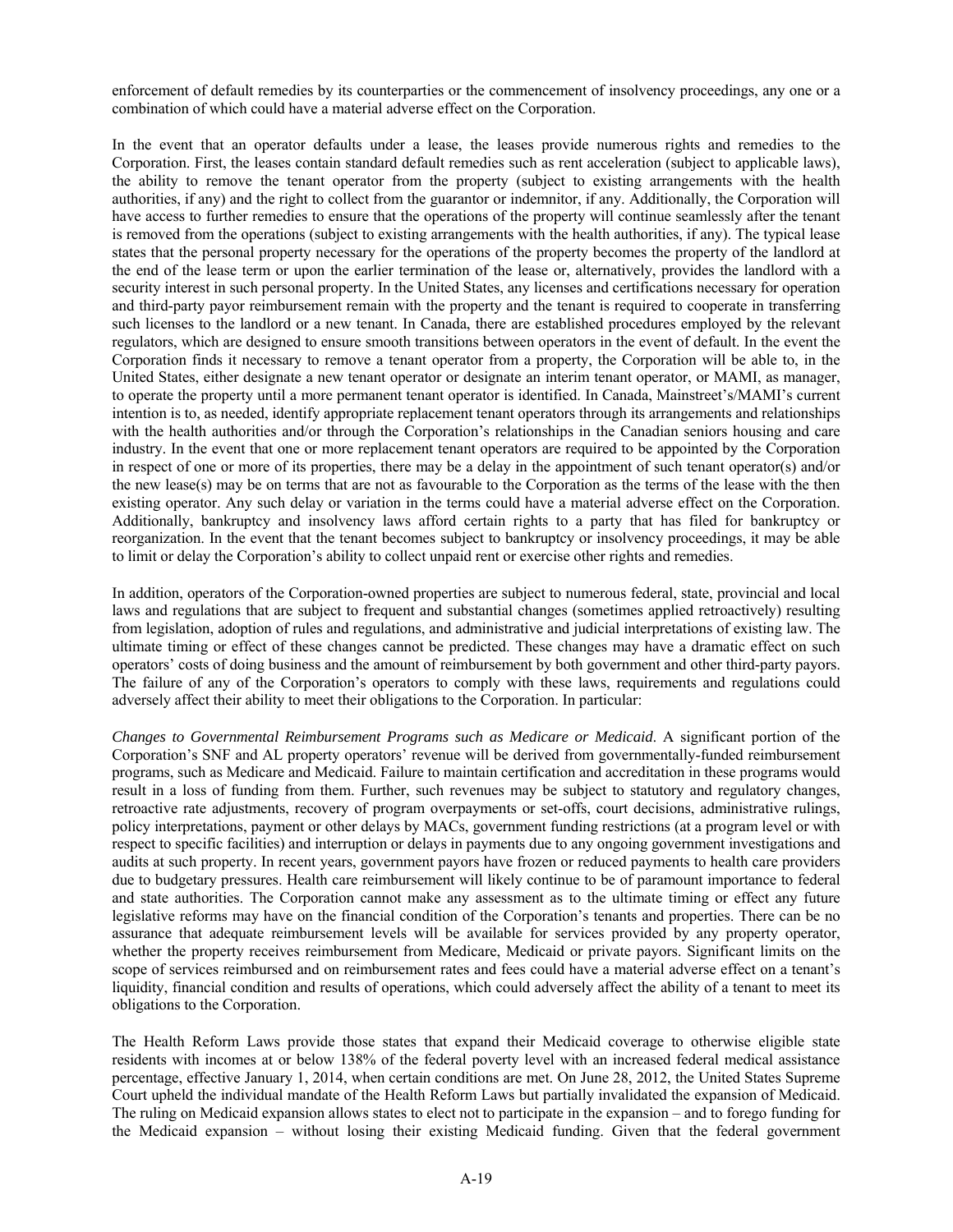substantially funds the Medicaid expansion, it is unclear how many states will ultimately pursue this option, although, as of late January 2015, roughly half of the states have expanded Medicaid coverage. The participation by states in the Medicaid expansion could have the dual effect of increasing the Corporation's tenants' revenues, through new patients, but further straining state budgets and their ability to pay the Corporation's tenants. While the federal government will pay for approximately 100% of those additional costs from 2014 to 2016, states will be expected to pay for part of those additional costs beginning in 2017. With increasingly strained budgets, it is unclear how states will pay their share of these additional Medicaid costs and what other health care expenditures could be reduced as a result. A significant reduction in other health care related spending by states to pay for increased Medicaid costs could affect the Corporation's tenants' revenue streams.

More generally, and because of the dynamic nature of the legislative and regulatory environment for health care products and services, and in light of existing federal deficit and budgetary concerns, the Corporation cannot predict the impact that broad-based, far-reaching legislative or regulatory changes could have on the United States economy, the Corporation's business or that of the Corporation's operators.

New payment systems for health care services are being explored by many payors, including government payors. Those payment systems provide for "bundling payments" across a continuum of providers, including acute care hospital, physician, rehabilitation, skilled nursing, home health, and other health care services needed by a patient for a single disease state (e.g., hip replacement). Under a bundled payment system, a single payment is given to the hospital provider for services needed by a patient with that disease state, and the hospital is expected to contract with other providers for non-hospital needs of the patient relating to that disease state. Medicare has also begun a more expansive program which goes beyond single disease states and requires entities to provide population health management services to patients. Those entities are called ACOs. ACOs are groups of doctors, hospitals and other health care providers who come together to give coordinated care to Medicare patients. ACOs are required to manage the entire health of patients assigned to them for set periodic payments determined by CMS. ACOs are expected to give high quality care to Medicare patients while also reducing costs to the Medicare program. Under the ACO system, a single payment is given to the sponsoring organization who then contracts with other health care providers to give all of the services needed by a patient. It is unknown how bundled payment initiatives and the ACO payment model may affect the Corporation's tenants. The goal of such efforts is to reduce costs to the Medicare program and therefore they could reduce payments to our tenants. To the extent payments to tenants are reduced and tenants fail to pay rents to the Corporation, these programs could have a material adverse effect on the Corporation. Moreover, often times commercial payors institute payment programs similar to those instituted by CMS. If that were to happen, it could further negatively impact the financial strength or ability of the Corporation's tenants to fulfill their obligations to the Corporation.

*Licensing and Certification*. The Corporation's operators and properties are subject to varying levels of federal, state, local, and industry-regulated licensure, certification and inspection laws, regulations and standards. The Corporation's operators' failure to comply with any of these laws, regulations or standards could result in loss of accreditation, denial of reimbursement, imposition of fines, suspension, decertification or exclusion from federal and state health care programs, loss of license or closure of a facility. Such actions may have an effect on the Corporation's operators' ability to make lease payments to the Corporation and, therefore, adversely impact the Corporation.

Many of the Corporation's properties require a license, registration and CON to operate. Failure to obtain a license, registration or CON, or loss of a required license, registration or CON, would prevent a facility from operating in the manner intended by the operators. These events could materially adversely affect the Corporation's operators' ability to make rent payments to the Corporation. State and local laws also may regulate the expansion, including the addition of new beds or services or acquisition of medical equipment, and the construction or renovation of health care facilities, by requiring a CON or other similar approval from a state agency.

*Fraud and Abuse Laws and Regulations*. There are various complex federal and state laws and regulations governing fraud and abuse by health care providers. The laws define fraud and abuse expansively, to include many relationships and referral arrangements that are common in other industries but illegal in health care. Violation of these laws or regulations by a tenant could result in the imposition of extremely large criminal or civil fines or penalties, exclusion from the Medicare and Medicaid programs, and reputational harm that may jeopardize a tenant's ability to continue operating its property or make lease payments to the Corporation. Reducing fraud and abuse in health care has been identified as a priority of the OIG and the DOJ. OIG and DOJ enforcement efforts are a significant risk to any health care operator or provider. Additionally, a tenant's violation of fraud and abuse laws or regulations could cause reputational damage to the Corporation.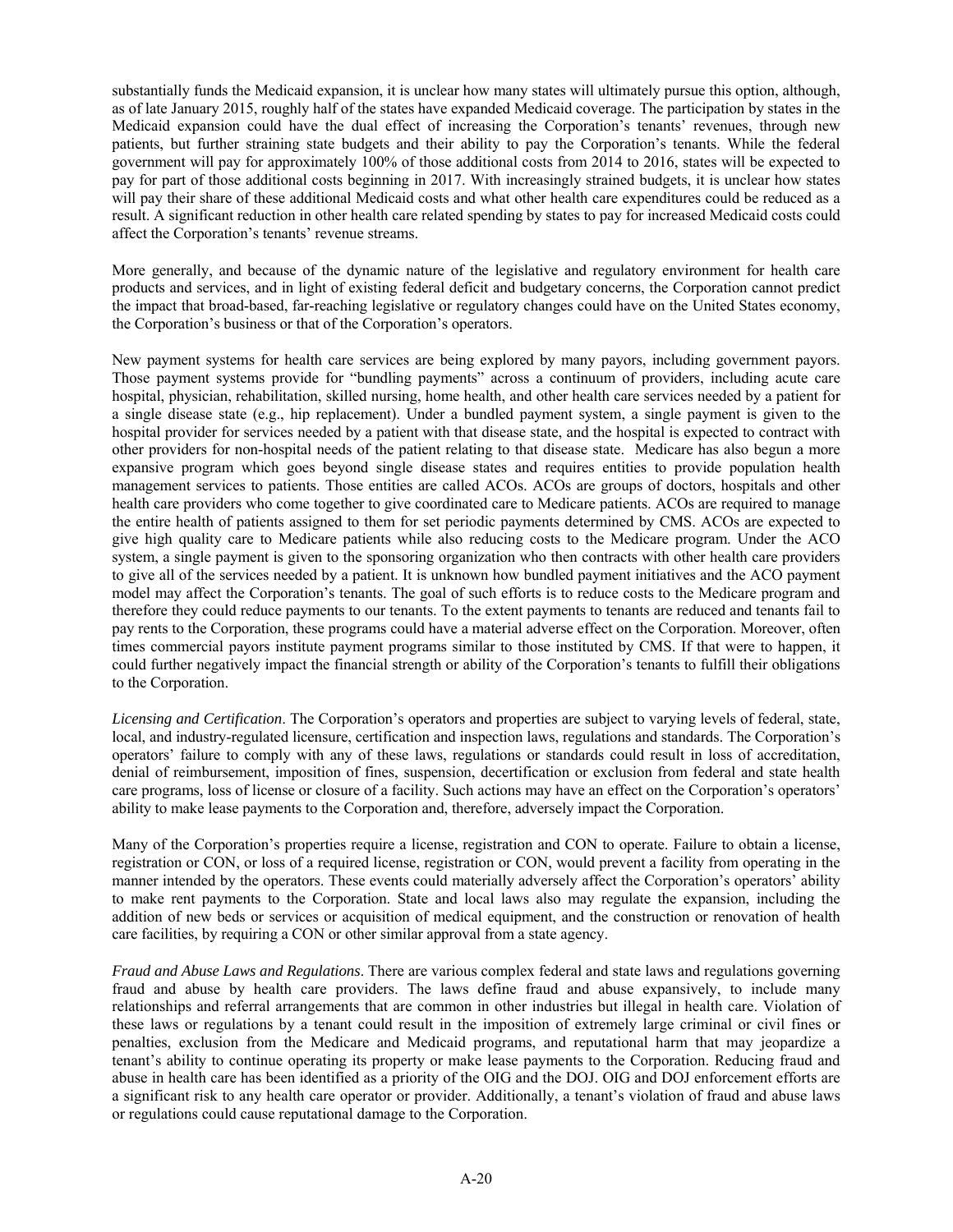*Legislative Developments*. Each year, legislative proposals are introduced or proposed in congress, and in some state legislatures, that would affect major changes in the health care system, either nationally or at the state level. The Corporation will not be able to predict whether any proposals will be adopted or, if adopted, what effect, if any, these proposals would have on operators and, thus, the Corporation's business.

## *Decreases in Revenues or Increases in Expenses*

The Corporation's operators' revenues will be primarily driven by occupancy and Medicare, Medicaid and private payor reimbursement. Expenses for the seniors housing and care properties in which the Corporation intends to invest are primarily driven by the costs of labor, food, utilities, taxes, insurance and rent or debt service. Revenues from government reimbursement have, and may continue to, come under pressure due to reimbursement cuts and state budget shortfalls. Operating costs will continue to increase for the Corporation's operators. To the extent that any decrease in revenues or any increase in operating expenses result in a property not generating enough cash to make payments to the Corporation, the credit of the Corporation's operator and the value of other collateral would have to be relied upon. To the extent the value of such a property is reduced, the Corporation may need to record an impairment for such asset. Furthermore, if the Corporation determines to dispose of an underperforming property, such sale may result in a loss. Any such impairment or loss on sale would negatively affect the Corporation's financial results.

## *Acquisitions*

The Corporation's business plan includes, among other things, growth through identifying suitable acquisition opportunities, pursuing such opportunities, consummating acquisitions and leasing such properties. If the Corporation is unable to manage its growth effectively, it could adversely impact the Corporation's financial position and results of operation and decrease the amount of cash available for distribution. There can be no assurance as to the pace of growth through property acquisitions or that the Corporation will be able to identify suitable assets or acquire assets on an accretive basis and, as such, there can be no assurance that distributions will increase in the future. The Corporation will depend on MAMI to identify suitable acquisition opportunities. The failure of MAMI to identify suitable acquisition opportunities or to pre-lease development properties to quality operators could have a material adverse effect on the Corporation.

#### *Access to Capital*

The real estate industry is highly capital intensive. The Corporation will require access to capital to maintain its properties, as well as to fund its growth strategy and certain capital expenditures from time to time. There can be no assurances that the Corporation will otherwise have access to sufficient capital or access to capital on terms favourable to the Corporation for future property acquisitions, financing or refinancing of properties, development of properties, funding operating expenses or other purposes. Failure by the Corporation to access required capital could adversely impact the Corporation's financial condition and results of operations and decrease the amount of cash available for distribution.

#### *Development Risks*

The Corporation's strategy includes, among other things, growth through the indirect acquisition of pre-leased development projects (including newly built NextGen® transitional care projects) from Mainstreet as well as others. Pursuant to the Development Agreements, the Corporation will have certain rights to acquire prescribed development projects developed by Mainstreet LLC, as well as the opportunity to finance such development opportunities via mezzanine loans at an interest rate that is accretive to the Corporation. If Mainstreet LLC defaults on a mezzanine loan or debt, including the Mezzanine Financing, that is senior to the Corporation's mezzanine loan, or in the event of the bankruptcy of Mainstreet LLC, the Corporation's mezzanine loan, including the Mezzanine Financing, will be satisfied only after the senior debt. As a result, the Corporation may not recover all or some of its investment in these loans.

The failure of Mainstreet LLC (or its Subsidiaries, as applicable) to perform its obligations under the Development Agreements (and any future development agreements) could have a material adverse effect on the Corporation. Moreover, the termination of the Development Agreements could have an adverse effect on the Corporation's financial condition and results of operation. See "*Appendix A: Information Concerning the Corporation and MHI Holdco – Arrangements with Mainstreet LLC – Development Agreements*".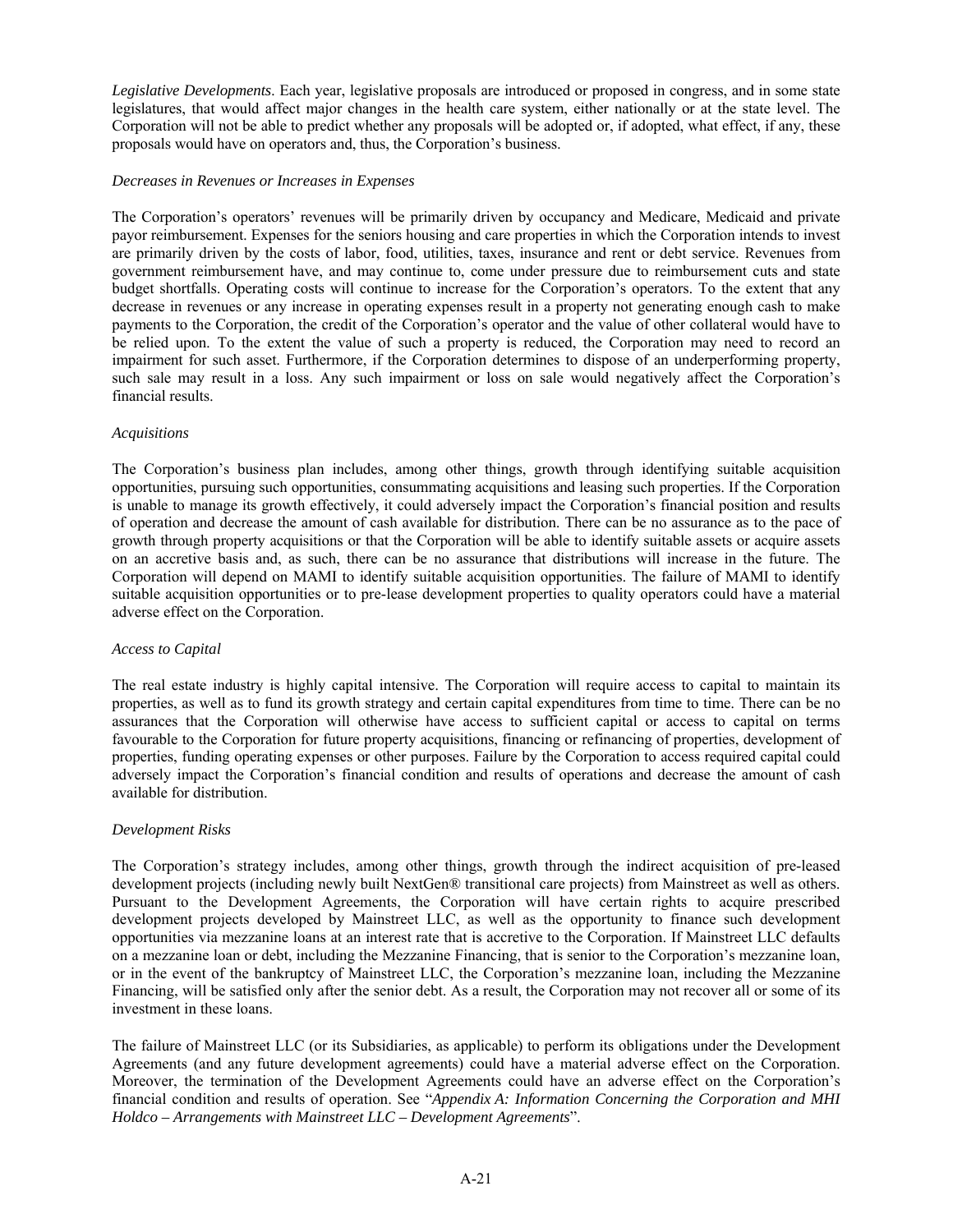## *Financing Risks*

The Corporation expects to maintain indebtedness on its investment properties. Although a portion of the cash flow generated by the Corporation's properties will be devoted to servicing such debt, there can be no assurance that the Corporation will continue to generate sufficient cash flow from operations to meet required interest and principal payments. If the Corporation is unable to meet its obligations, it may be required to seek renegotiation of such payments or obtain additional equity, debt or other financing. The failure of the Corporation to make or renegotiate interest or principal payments or obtain additional equity, debt or other financing could adversely impact the Corporation's financial condition and results of operations, thereby decreasing the amount of cash available for distribution.

The Corporation will be subject to the risks associated with debt financing, including the risk that the mortgages and banking facilities secured by the Corporation's properties will not be able to be refinanced or that the terms of such refinancing will not be as favorable as the terms of existing indebtedness. To the extent the Corporation incurs variable rate indebtedness, there will be fluctuations in the Corporation's cost of borrowing as interest rates change. To the extent that interest rates rise, the Corporation's operating results and financial condition could be adversely affected, thereby decreasing the amount of cash available for distribution.

The Corporation's credit facilities contain covenants that require the Corporation to maintain certain financial ratios on a consolidated basis. If the Corporation does not maintain such ratios, its ability to pay dividends or make other distributions could be limited.

## *Interest Rate Risk*

The Corporation will require extensive financial resources to complete the Related Party Acquisitions and to implement its future growth strategy. When concluding financing agreements or extending such agreements, the Corporation will depend on its ability to agree on terms, including in respect of interest payments and, if applicable, amortization that will not impair the Corporation's desired AFFO per Share and that do not restrict its ability to make dividends to shareholders. In addition to the credit facilities, the Corporation may enter into future financing agreements with variable interest rates if the current historical low level of interest rates continue. There is a risk that interest rates will increase in the future. An increase in interest rates could result in a significant increase in the amount paid by the Corporation to service debt, resulting in a decrease in or the elimination of dividends to shareholders, which could materially adversely affect the trading price of the Shares. In addition, increasing interest rates may put pressure on the levels of distributable income made by the Corporation to shareholders, increasing the level of competition for capital faced by the Corporation, which could have a material adverse effect on the trading price of the Shares.

The Corporation may implement hedging programs, where applicable, in respect of its indebtedness, including the credit facilities, in order to offset the risk of revenue losses and to provide more certainty regarding the payment of dividends to shareholders. However, to the extent that the Corporation fails to adequately manage its variable interest rate risks, its financial results, and its ability to pay dividends to shareholders and interest payments under the credit facilities and any other variable rate financings, may be materially adversely affected.

Increases in interest rates generally cause a decrease in demand for real property. Higher interest rates and more stringent borrowing requirements, whether mandated by law or required by lenders, could have a material adverse effect on the Corporation's ability to sell any of its properties.

#### *Environmental Matters*

Environmental legislation and regulations have become increasingly important in recent years. As an owner of interests in real property in the United States, the Corporation is subject to various United States laws relating to environmental matters. Such laws provide that the Corporation could be, or become, liable for environmental harm, damage or costs, including with respect to the release of hazardous, toxic or other regulated substances into the environment, and the removal or other remediation of hazardous, toxic or other regulated substances that may be present at or under its properties. Further, liability may be incurred by the Corporation with respect to the release of such substances from or to the Corporation's properties. These laws often impose liability regardless of whether the property owner knew of, or was responsible for, the presence of such substances. These laws also govern the maintenance and removal of asbestos containing materials in the event of damage, demolition or renovation of a property and emissions of and exposure to asbestos fibers in the air. The presence of contamination or the failure to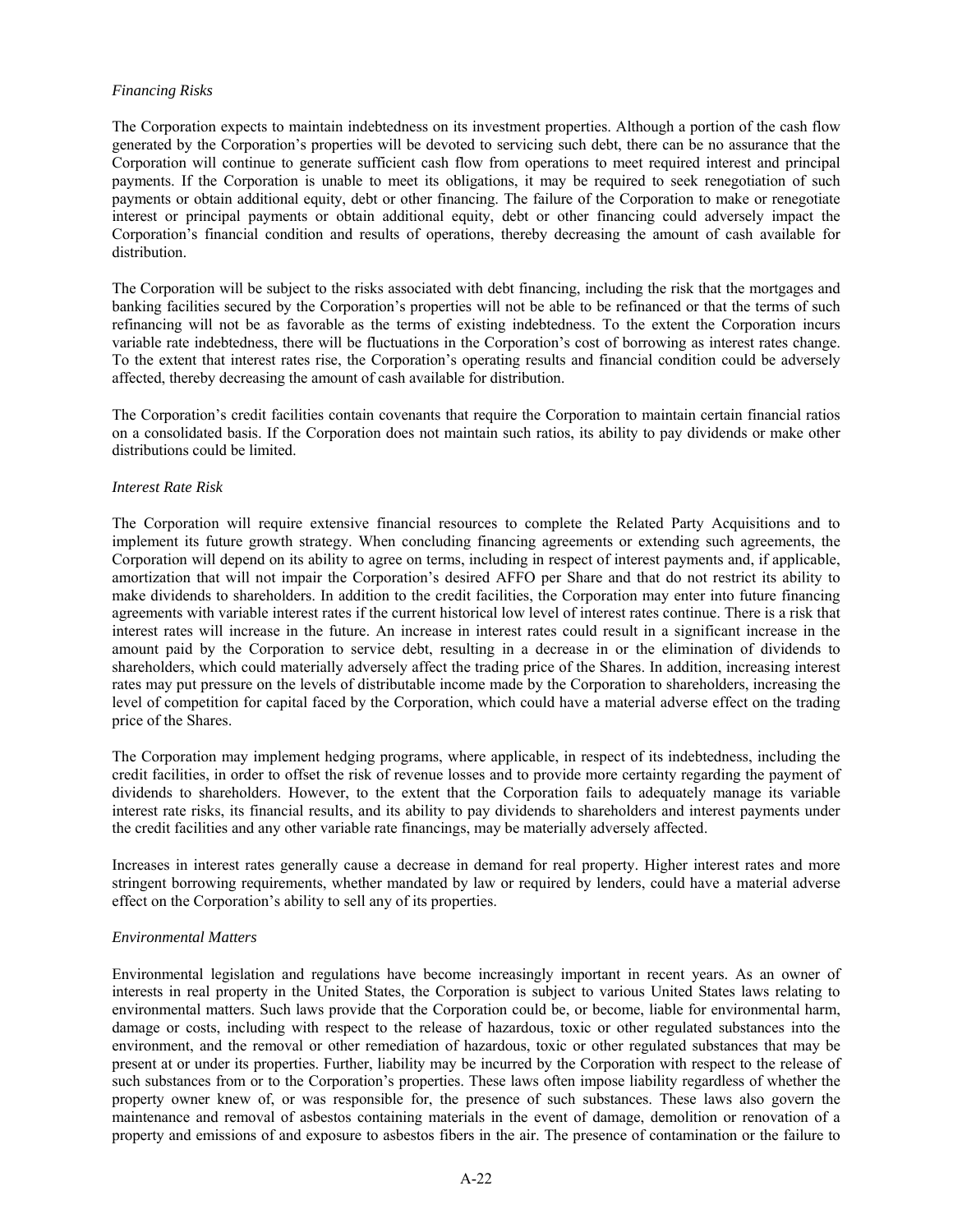remediate contamination may adversely affect the Corporation's ability to sell such properties, realize the full value of such properties or borrow using such properties as collateral security, and could potentially result in claims against the Corporation by public or private parties.

The Corporation intends to obtain a Phase I environmental site assessment, conducted by an independent and experienced environmental consultant, prior to acquiring a new property and to have Phase II environmental site assessment work completed where recommended in a Phase I environmental site assessment. Although such environmental site assessments will provide the Corporation with some level of assurance about the condition of property, the Corporation could become subject to liability for undetected contamination or other environmental conditions at its properties, which could negatively impact the Corporation's financial condition and results of operations and decrease the amount of cash available for distribution.

The Corporation intends to make the necessary capital and operating expenditures to comply with environmental laws and address any material environmental issues and such costs relating to environmental matters may have a material adverse effect on the Corporation's business, financial condition or results of operation and decrease the amount of cash available for distribution. However, environmental laws can change and the Corporation may become subject to even more stringent environmental laws in the future, with increased enforcement of laws by the government. Compliance with more stringent environmental laws, which may be more rigorously enforced, the identification of currently unknown environmental issues or an increase in the costs required to address a currently known condition may have an adverse effect on the Corporation's financial condition and results of operation and decrease the amount of cash available for distribution.

## *Geographic Concentration*

A majority of the business and operations of the Corporation will initially be conducted in Illinois, Pennsylvania and New York. The fair value of the Corporation's assets and the income generated therefrom could be negatively affected by changes in local and regional economic conditions.

## *Potential Conflicts of Interest*

Certain of the Directors and officers of the Corporation and MHI Holdco are engaged in corporations or businesses which may be in competition with the business of the Corporation. Accordingly, situations may arise where some of the Directors or officers will be in direct competition with the Corporation and/or MHI Holdco. See *"Particulars of Matters to be Acted Upon at the Meeting – Related Party Transactions".*

Conflicts may also exist due to the fact that (i) certain Directors and officers of the Corporation will be affiliated with Mainstreet; (ii) the Corporation and/or MHI Holdco and Mainstreet will enter into certain arrangements; (iii) Mainstreet is engaged in a wide variety of activities in the senior care industry; and (iv) the Corporation and MHI Holdco may become involved in transactions that conflict with the interests of the foregoing. See "*Appendix A: Information Concerning the Corporation and MHI Holdco – Arrangements with Mainstreet*".

Mainstreet manages certain investment funds, which acquire senior care facilities from time to time. In particular, Mainstreet Opportunity Fund GP, LLC manages Mainstreet Opportunity Fund, LP, a Delaware limited partnership that has been established to target investments in seniors housing and care properties. Mainstreet's role as manager of this fund and other funds could place MAMI in a position of conflict with respect to a potential investment.

## *General Insured and Uninsured Risks*

The business carried on by the Corporation entails an inherent risk of liability. From time to time, the Corporation may be subject to lawsuits as a result of the nature of its business. The Corporation's tenant-operators are required to carry comprehensive property insurance coverage with customary policy specifications, limits and deductibles and will be required to include the owner of the property as an additional insured under such policies. There can be no assurance, however, that such policies will not lapse, claims in excess of the insurance coverage or claims not covered by the insurance coverage will not arise or that the liability coverage will continue to be available on acceptable terms. A successful claim against the Corporation not covered by, or in excess of, the Corporation's insurance could have a material adverse effect on the Corporation's business, operating results and financial condition. Claims against the Corporation, regardless of their merit or eventual outcome, also may have a material adverse effect on the Corporation's ability to attract operators or expand its businesses, and will require management to devote time to matters unrelated to the operation of the Corporation's business.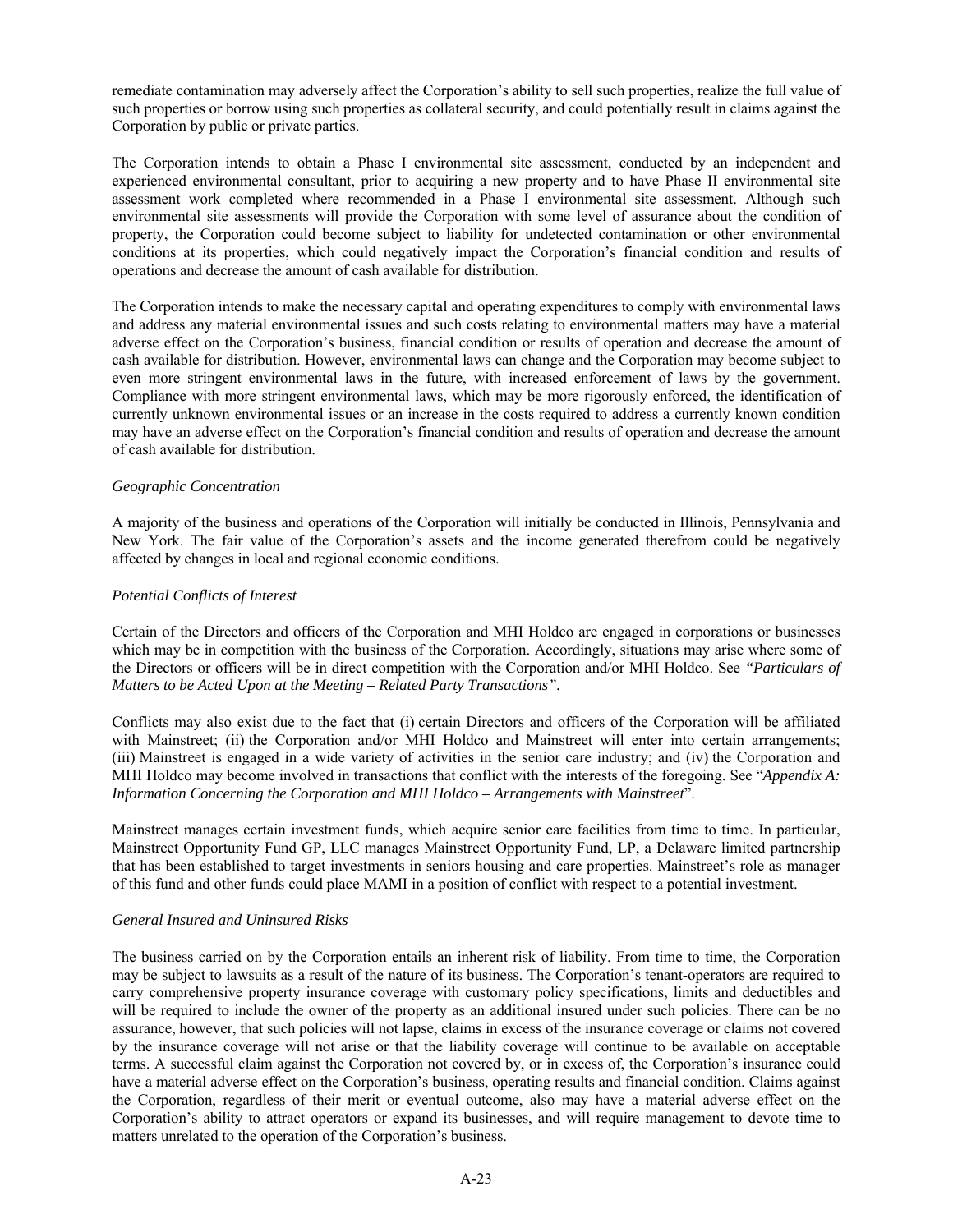## *Reliance on Key Personnel*

The management and governance of each of the Corporation and MHI Holdco depends on the services of certain key personnel, including MAMI, certain executive officers and the respective Directors of the Corporation and MHI Holdco. The loss of the services of any key personnel could have an adverse effect on the Corporation and adversely impact the Corporation's financial condition and results of operations and decrease the amount of cash available for distribution. The Corporation will not have key man insurance on any of its key employees.

#### *Risks Associated with External Management Arrangements*

The Corporation relies on MAMI with respect to administrative services and the management of its properties. Consequently, the Corporation's ability to achieve its investment objectives depends in large part on MAMI and its ability to advise the Corporation. This means the Corporation's investments will be dependent upon MAMI's business contacts, its ability to successfully hire, train, supervise and manage its personnel and its ability to maintain its operating systems. If the Corporation were to lose the services provided by MAMI or its key personnel or if MAMI fails to perform its obligations under the Asset Management Agreement, the Corporation's investments and growth prospects may decline. The Corporation may be unable to duplicate the quality and depth of management available to it by becoming a self-managed company or by hiring another asset manager.

The Asset Management Agreement may be terminated in the event of material default or insolvency of MAMI within the meaning of the Asset Management Agreement and is only renewable on certain conditions. Accordingly, there can be no assurance the Corporation will continue to have the benefit of MAMI's administrative services, including its executive officers, or that MAMI will continue to be the Corporation's asset manager. If MAMI should cease for whatever reason to provide administrative services or be the asset manager, including on internationalization, the cost of obtaining substitute services may be greater than the fees the Corporation will pay to MAMI under the Asset Management Agreement, and this could adversely impact the Corporation's ability to meet its objectives and execute its strategy, which could materially and adversely affect the Corporation's cash flows, operating results and financial condition.

#### *Lease Renewals and Rental Increases*

Expiries of leases for the Corporation's properties will occur from time to time over the short and long-term. No assurance can be provided that the Corporation will be able to renew any or all of the leases upon their expiration or that rental rate increases will occur or be achieved upon any such renewals. The failure to renew leases or achieve rental rate increases may adversely impact the Corporation's financial condition and results of operations and decrease the amount of cash available for distribution.

## *Third Party Purchase Agreements*

Pursuant to the Purchase Agreements, the sellers and the previous operators of the Symphony Portfolio have each made certain representations and warranties to the Corporation (or its affiliate buyer) with respect to the respective properties that are being conveyed pursuant to the respective Purchase Agreements. The Purchase Agreements also include an obligation of the respective sellers to indemnify the Corporation (or its affiliate buyer) in respect of various items, including a breach of a representation and warranty or covenant in the respective Purchase Agreements, which indemnities are subject to certain caps and time limitations. Upon completion of the acquisition of the Symphony Portfolio, the sellers placed into escrow with a third party escrow agent certain required funds which will be available to the Corporation (or its affiliate buyer) to satisfy any indemnity claim made within two years of the anniversary of the completion of the acquisition. The indemnity obligations of the sellers under the Scranton Purchase Agreement, the Mooresville Purchase Agreement, the Chesterton Purchase Agreement and the Topeka Purchase Agreement will be backed by a guaranty from Mainstreet LLC. There can be no assurance that the Corporation (or its affiliate buyer) will be fully protected in the event of a breach of the Purchase Agreements or that the respective sellers will be in a position to satisfy a successful claim by the Corporation (or its affiliate buyer) in the event any such breach occurs. The Corporation (or its affiliate buyer) may not be able to successfully enforce the indemnities contained in the Purchase Agreements or such indemnities may not be sufficient to fully indemnify the Corporation (or its affiliate buyer) from third party claims.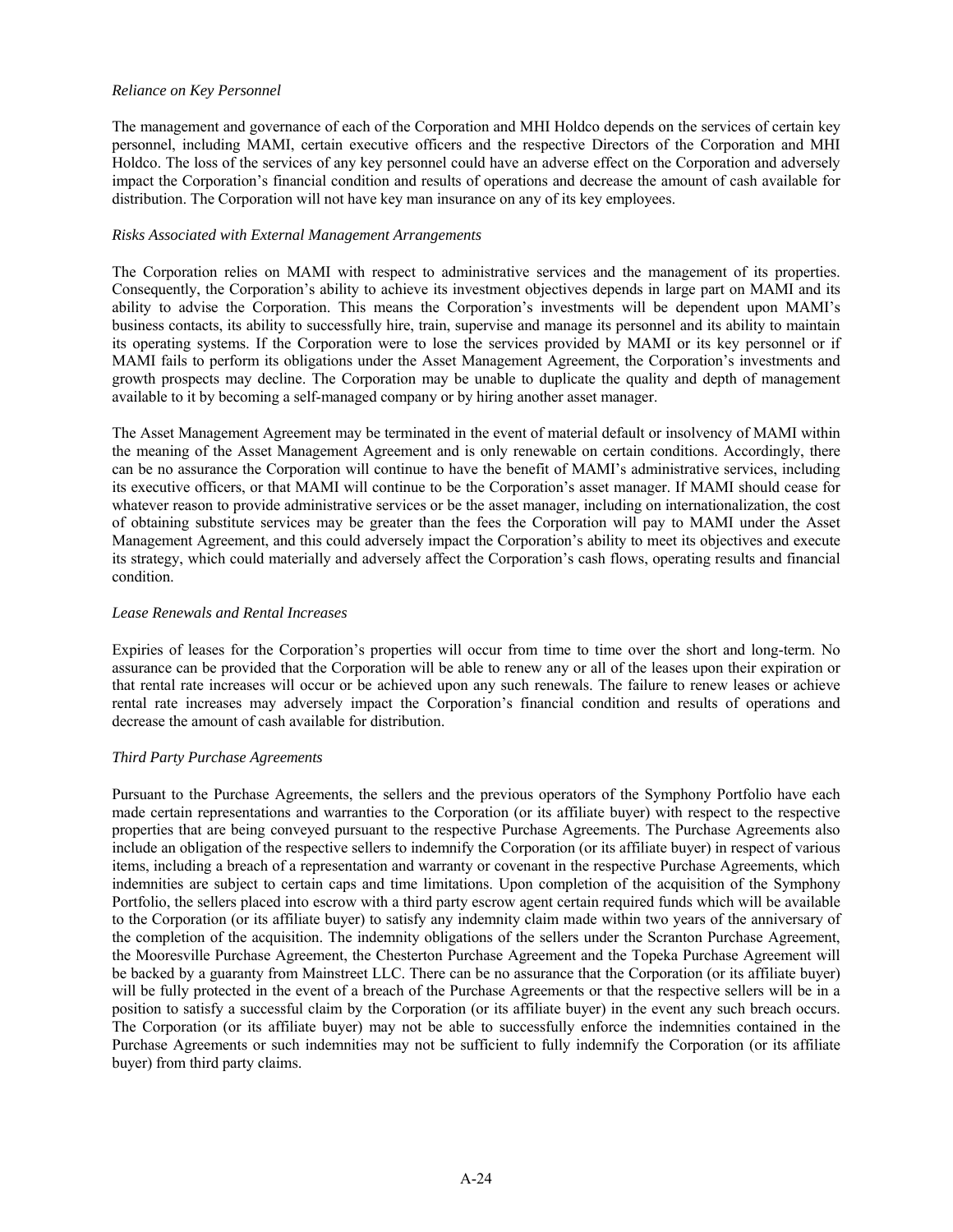## *Related Party Acquisitions Risk*

The Corporation expects to complete the Related Party Acquisitions (other than the acquisition of the Hearth Portfolio) on or shortly following the closing of the Offering, subject to satisfactory completion of each Related Party Acquisition's closing conditions. However, the Corporation has no control over whether or not the conditions will be met and there can be no assurance that all conditions will be satisfied or waived or that any or all of the Related Party Acquisitions will be consummated.

If one or more of the Related Party Acquisitions is not consummated, the Corporation may be subject to a number of risks, including: (i) the price of the Shares may decline to the extent that the relevant current market price reflects a market assumption that the Related Party Acquisitions will be consummated; and (ii) certain costs related to the Related Party Acquisitions, such as legal, accounting and consulting fees, must be paid even if one or more of the Related Party Acquisitions is not completed.

Although the Corporation has conducted due diligence in connection with each Related Party Acquisition and the applicable sellers have provided a number of representations and warranties in favour of the Corporation in connection with each Related Party Acquisition, an unavoidable level of risk remains regarding any undisclosed or unknown liabilities of, or issues concerning, the New Properties. Following the Related Party Acquisitions, the Corporation may discover that it has acquired substantial undisclosed liabilities or that certain of the representations made by the applicable sellers prove to be untrue. While the sellers have agreed to indemnify the Corporation under the applicable Related Party Acquisition Agreement with respect to certain liabilities, losses and damages, many of the representations and warranties are qualified by knowledge and/or materiality and, with limited exception, the indemnity available to the Corporation is capped under the applicable Related Party Acquisition Agreements. There can be no assurance of recovery by the Corporation from the sellers for any breach of the representations, warranties or covenants provided by the sellers under the applicable Related Party Acquisition Agreement because there can be no assurance that the amount and length of the indemnification obligations will be sufficient to satisfy such obligations or that the applicable sellers will have any assets or continue to exist. The Corporation's inability to claim for full indemnification from the applicable sellers could have a material and adverse effect on the Corporation.

To effectively integrate the New Properties into its current portfolio, the Corporation must establish appropriate administrative, finance and management systems and controls relating to the New Properties. This will require substantial attention from the Corporation's management team. This diversion of management attention, as well as any other difficulties which the Corporation may encounter in completing the transition and integration process, could have a material adverse impact on the Corporation. There can be no assurance that the Corporation will be successful in integrating the New Properties, or that the expected benefits of one or more of the Related Party Acquisitions will be realized.

#### *Completion of the Topeka Property*

The Topeka Primary Lease's commencement date is the earlier of: (i) 30 days after a certificate of occupancy has been issued; or (ii) the facility receives a nursing license from the Kansas Department for Aging and Disability Services. It is currently anticipated that the Topeka Property will be completed in July 2016. Any delay in the completion of the Topeka Property will result in the Corporation relying on payments from affiliates of Mainstreet under the Topeka Development Agreement for a longer than anticipated period of time. Monthly payments under the Topeka Development Agreement are fixed at \$134,058.00, whereas payments under the Topeka Primary Lease are subject to an annual increase equal to the CPI increase not to exceed 3%. A significant delay in completion of the Topeka Property could materially and adversely affect the Corporation's cash flows, operating results and financial condition.

## *Appraisal*

The Corporation retained the Appraiser to provide independent estimates of the market value in respect of the Properties (see *"Particulars of Matters to be Acted Upon at the Meeting – Related Party Transactions – Related Party Acquisitions – Assessment and Valuation of the Properties").* Caution should be exercised in the evaluation and use of appraisal results, which are estimates of market value at a specific point in time. In general, appraisals such as the Property Appraisal represents only the analysis and opinion of qualified experts as of the effective date of such Property Appraisal and is not a guarantee of present or future value. There is no assurance that the assumptions (including with respect to the operator's operating results and rent coverage) employed in determining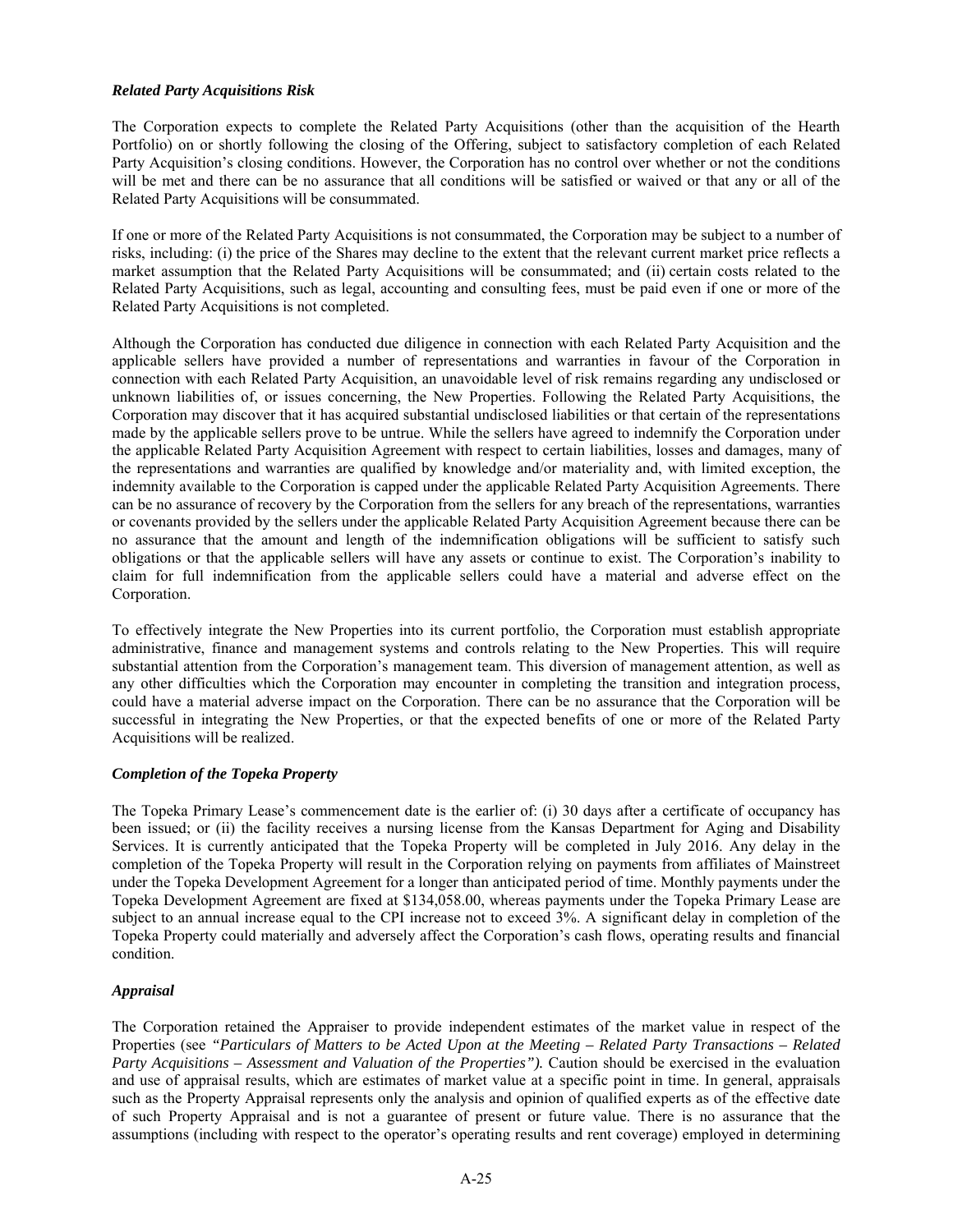the appraised values of the Properties are correct as of the date of the prospectus or that such appraisals actually reflect an amount that would be realized upon a current or future sale of any of the Properties or that any projections included in the Property Appraisal will be attainable. As prices in the real estate market fluctuate over time in response to numerous factors, the fair market value of the Properties shown on the Property Appraisal may be an unreliable indication of their current market value.

## *Ownership of Shares by the Funds*

Concurrently with closing of the Offering, the Funds have agreed to exchange their MHI Holdco Shares for Shares pursuant to the Magnetar Exchange Agreement. For so long as the Funds maintain a substantial interest in the Corporation, the Funds will be in a position to exercise substantial influence with respect to the affairs of the Corporation and significantly affect the outcome of the votes of holders of Shares, and may have the ability to prevent certain fundamental transactions. If the Funds reduce their interests in the Corporation, the market price of the Shares could fall. The perception among the public that these sales may occur could also produce such effect.

## *Tax-Related Risk Factors*

## *Canadian Tax Risks*

*FAPI*. FAPI earned by MHI Holdco or MHI US (or any other "controlled foreign affiliate" of the Corporation, as defined in the Tax Act) must be included in computing the Corporation's income for the taxation year of the Corporation in which the taxation year of MHI Holdco or MHI US (or other controlled affiliate), as the case may be, ends, subject to a deduction for grossed-up "foreign accrual tax" as computed in accordance with the Tax Act. The Corporation intends that the income earned from the Properties will not give rise to FAPI and has structured the operations of its controlled foreign affiliates accordingly. However, there is no assurance that this will continue to be the case or that this position will not be challenged by the Canada Revenue Agency. The deduction for grossed-up "foreign accrual tax" may not fully offset the FAPI realized by MHI Holdco or MHI US, thereby increasing the Corporation's Canadian tax liability and reducing cash available for distribution. In addition, as FAPI generally must be computed in accordance with Part I of the Tax Act as though MHI Holdco or MHI US, as applicable, were a resident of Canada (subject to the detailed rules contained in the Tax Act), income or transactions that are not taxable to MHI Holdco or MHI US under the relevant tax laws (including under the Code) may still give rise to FAPI for purposes of the Tax Act and, accordingly, may result in a Canadian tax liability of the Corporation, thereby reducing cash available for distribution.

*Change of Law*. The Corporation is subject to Canadian tax laws. There can be no assurance that Canadian federal income tax laws, the judicial interpretation thereof, the terms of the Treaty, or the administrative policies and assessing practices of the Canada Revenue Agency will not be changed in a manner that adversely affects the Corporation or Shareholders. Any such change could increase the amount of tax payable by the Corporation or its affiliates or could otherwise adversely affect Shareholders by reducing the amount available to pay dividends or changing the tax treatment applicable to Shareholders in respect of such distributions.

*Non-Residents of Canada*. The Tax Act imposes withholding taxes on distributions made by the Corporation to Shareholders who are non-residents. These taxes and any reduction thereof under a tax treaty between Canada and another country may change from time to time.

*Canadian Foreign Affiliate Dumping Rules*. The Tax Act contains legislation (the "FAD Rules") affecting foreigncontrolled corporations that are resident in Canada and that make various forms of direct and indirect "investments" in foreign corporations that are, or become after the investment and as part of a transaction or event or series of transactions or events that includes the making of the investment, "foreign affiliates" of the Canadian-resident corporation. The Corporation currently is, and at the time of the Magnetar Exchange and the closing of the Offering may be, a foreign-controlled Canadian resident corporation under the Tax Act. If the Corporation is considered to be a foreign-controlled Canadian resident corporation, direct or indirect investments, including by way of a contribution of property, made by the Corporation in MHI Holdco, MHI US or other foreign affiliate of the Corporation may result in (i) a reduction of the "paid-up capital" of the Common Shares for purposes of the Tax Act or (ii) the Corporation being deemed to have paid a dividend for purposes of the Tax Act to a Magnetar entity (resulting in a liability for non-resident Canadian withholding tax), which could increase the Corporation's tax costs and have a material adverse effect on the Corporation or the Shareholders. As a result of the application of the FAD Rules, the paid-up capital for purposes of the Tax Act of each Common Share (including the Common Shares issued pursuant to the Offering) will be less (and may be materially less) than the Offering Price (and accordingly will be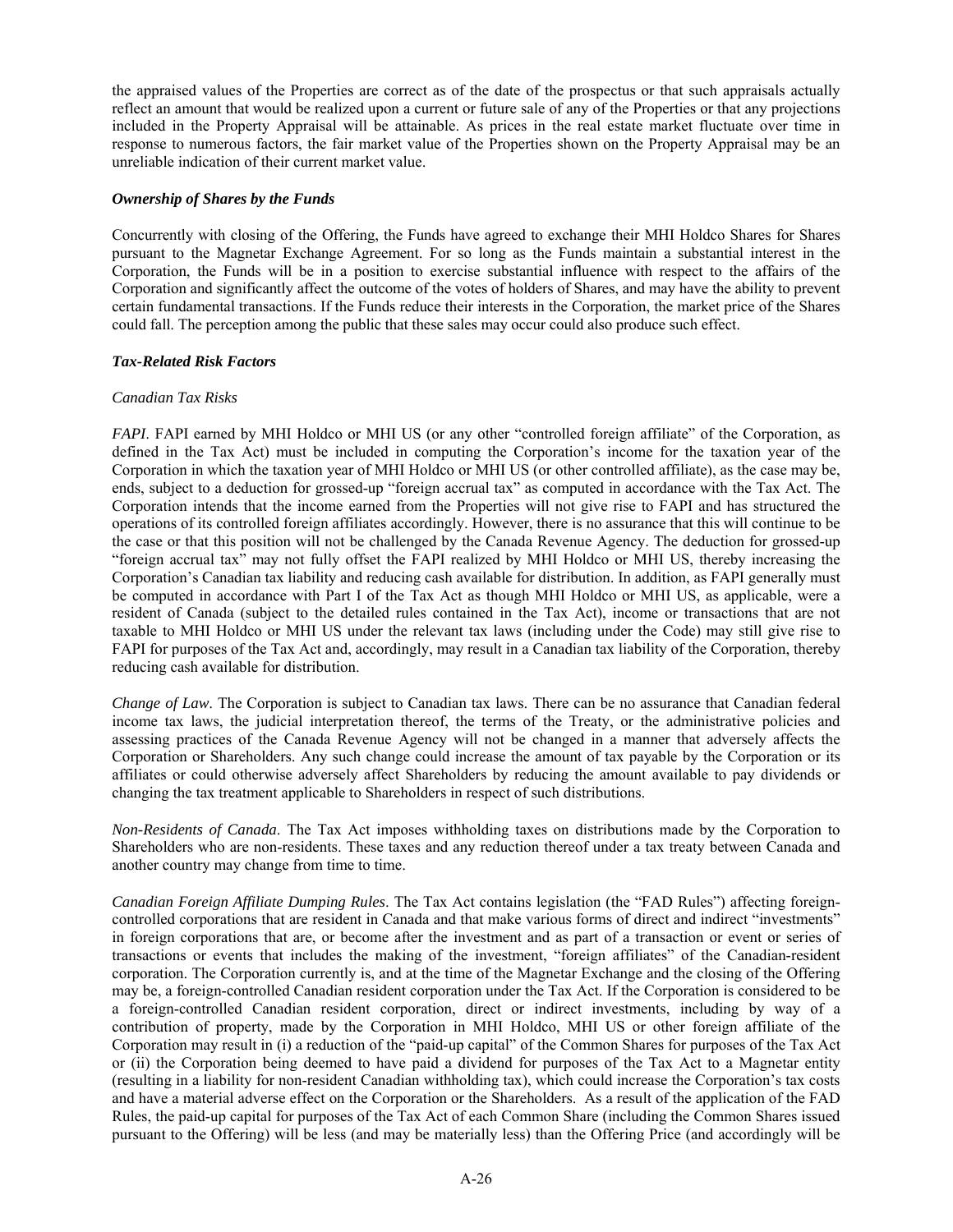less than Shareholders' adjusted cost base in such shares). The Corporation intends to manage its investments and affairs such that it will not be deemed to have paid any dividends by virtue of the FAD Rules. In general, the reduced paid-up capital of the Common Shares should not have a material adverse effect on the Corporation or the Shareholders. However, in certain circumstances the reduced paid-up capital of the Common Shares could have a material adverse effect on Shareholders. For example, if the Common Shares held by a Shareholder are redeemed by the Corporation (other than through an open market purchase in the manner in which shares would normally be purchased by any member of the public in the open market), the Shareholder will be deemed to have received a dividend from the Corporation equal to the amount, if any, by which the redemption proceeds exceed the aggregate paid-up capital of the shares redeemed (regardless of the adjusted cost base of such shares to the Shareholder). If the Shareholder is a non-resident of Canada, any such deemed dividend will be subject to Canadian withholding tax. Furthermore, so long as the Corporation is a foreign-controlled Canadian resident corporation subject to the FAD Rules, the Corporation generally will not be able to borrow funds to make direct or indirect investments in MHI Holdco, MHI US or other foreign affiliates of the Corporation without material adverse effects on the Corporation. None of the debt financing to be incurred or assumed in connection with the acquisition of the Hanover Park Property and the New Properties will be incurred or assumed directly by the Corporation (but rather will be incurred or assumed by MHI US or a subsidiary thereof) and therefore will not engage the FAD Rules.

## *United States Tax Risks*

*Change of Law*. MHI US is subject to United States tax laws. There can be no assurance that United States federal income tax laws, the judicial interpretation thereof, the terms of the Treaty, or the administrative and assessing practices and policies of the Internal Revenue Service and the Department of Treasury will not be changed, possibly on a retroactive basis, in a manner that adversely affects MHI US, the Corporation or Shareholders. In particular, any such change could increase the amount of United States federal income tax payable by MHI US or its Affiliates or could otherwise adversely affect Shareholders by reducing the amount available to pay distributions.

## *Change of law or subsequent events could affect the Corporation's status as a foreign corporation for U.S. federal income tax purposes and impose U.S. withholding tax on certain payments made by the Corporation*

Although the Corporation will be incorporated in Canada, the IRS may assert that it should be treated as a U.S. corporation (and therefore, a U.S. tax resident) for U.S. federal income tax purposes pursuant to section 7874 of the Code. For U.S. federal income tax purposes, a corporation generally is considered a tax resident in the jurisdiction of its organization or incorporation. Because the Corporation is a Canadian incorporated entity, it would generally be classified as a foreign corporation (and therefore, a non-U.S. tax resident) under these rules. Section 7874 provides an exception under which a foreign incorporated entity may, in certain circumstances, be treated as a U.S. corporation for U.S. federal tax purposes.

The Corporation believes that it will be classified as a foreign corporation for U.S. federal income tax purposes. However, the IRS could disagree with this determination. Furthermore, such determination could be influenced by subsequent events (such as a subsequent issuance of Common Shares by the Corporation). In addition, there have been legislative proposals to expand the scope of U.S. corporate tax residence, including by potentially causing a corporation to be treated as a U.S. corporation if the management and control of such corporation and its affiliates were determined to be located primarily in the Unites States, and there could be prospective or retroactive changes to Section 7874, the U.S. Treasury regulations promulgated thereunder or to other relevant tax laws that could result in the Corporation being treated as a U.S. corporation.

If the IRS were able to successfully assert that the Corporation is classified as a U.S. corporation for U.S. federal income tax purposes, the Corporation would be subject to U.S. federal income taxation, which could materially increase the amount of U.S. federal income tax payable by the Corporation and its subsidiaries, and certain distributions made by the Corporation would be subject to U.S. federal withholding taxes. Such consequences could have a material adverse effect on the financial position and cash flow of the Corporation and could materially reduce the after-tax distributions received by Shareholders.

*U.S. Withholding Taxes*. Distributions from MHI US directly or indirectly to the Corporation will be treated as dividends to the extent of the current and accumulated earnings and profits of MHI US and subject to United States withholding tax of 30%, subject to reduction under an applicable tax treaty. Assuming the Corporation is eligible for benefits under the Treaty, dividends paid by MHI US to the Corporation will be subject to 5% United States withholding tax. The Corporation should be eligible for benefits under the Treaty as long as the Common Shares are primarily and regularly traded on a Canadian stock exchange. The Corporation expects that the Common Shares will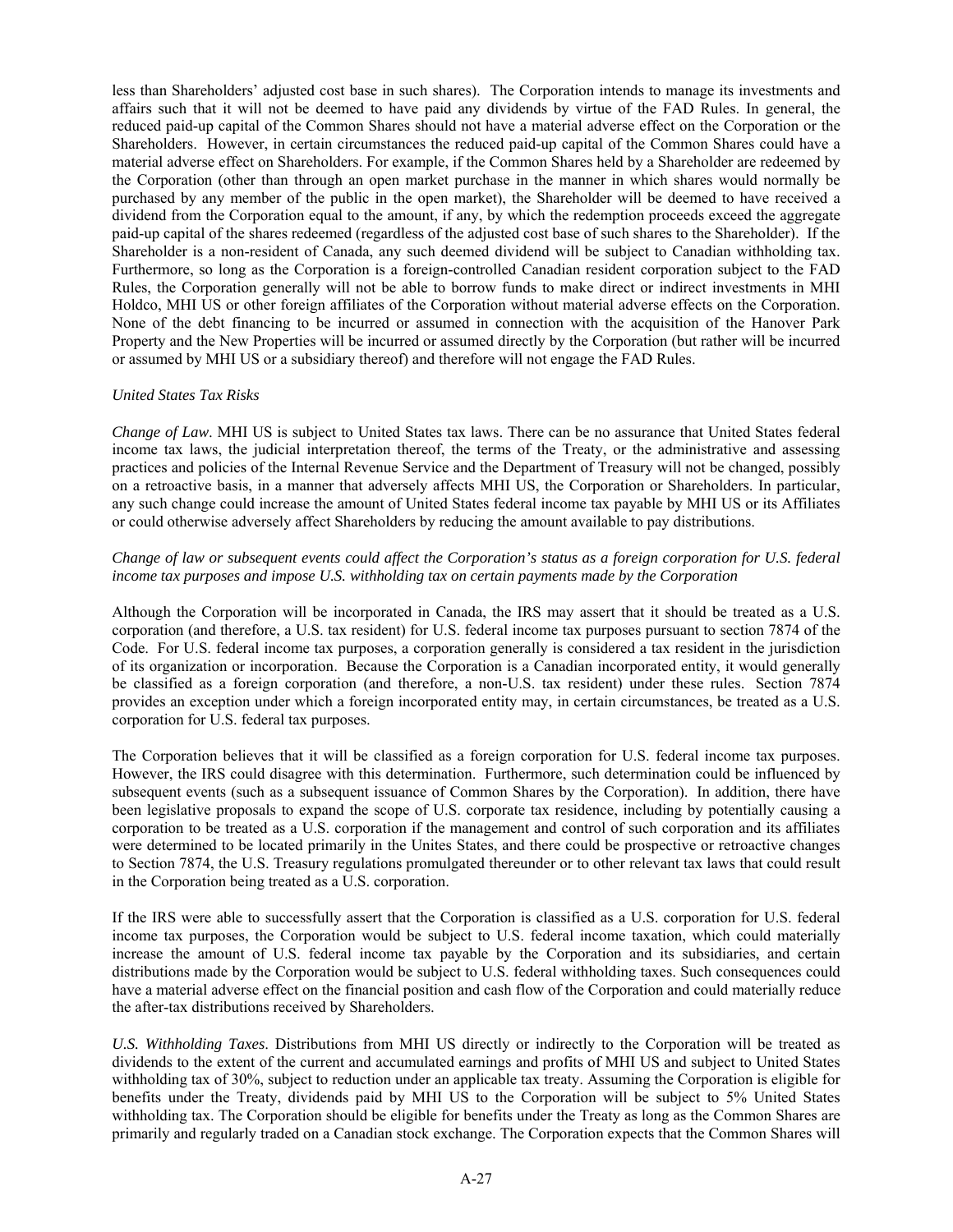be primarily and regularly traded on the TSX, but there can be no assurance that this will be the case. MHI US will be a United States real property holding corporation for purposes of the United States FIRPTA rules. Distributions from MHI US that are not treated as dividends because they exceed current and accumulated earnings and profits (as determined for United States federal income tax purposes) may be subject to a 15% United States FIRPTA withholding tax. Furthermore, distributions (including deemed distributions) by MHI US in excess of current and accumulated earnings and profits and tax basis for United States tax purposes may result in United States federal income taxation of the excess (currently at a rate of approximately 35%). To the extent that cash dividends by MHI US are subject to United States withholding tax or income tax, cash available for distribution by the Corporation may be adversely affected.

*Dispositions of Real Property*. MHI US will be subject to tax under the Code on the dispositions of real property, whether such properties are sold directly or indirectly through the sale of securities of an underlying entity. In addition, because MHI US is a United States real property holding corporation, a shareholder of MHI US generally will be subject to tax under the Code on a disposition of stock of MHI US. United States taxes paid in connection with such dispositions will reduce the after-tax proceeds received by the Corporation on any such sales. Furthermore, taxes imposed under the Code may be greater than taxes imposed under the Tax Act, thereby increasing the effective tax rate to the Corporation on such dispositions and reducing the cash available for distribution.

## **Historical Financial Information**

The following documents and, if applicable, the auditor's reports thereon, filed with the securities commissions or similar authorities in certain of the provinces of Canada and available under the Corporation's profile on SEDAR at www.sedar.com, are specifically incorporated by reference into and form an integral part of this circular:

- 1. Audited financial statements of Kingsway as at and for the year ended December 31, 2013 and management's discussion and analysis in respect of the same period;
- 2. Audited financial statements of Kingsway as at and for the year ended December 31, 2014 and management's discussion and analysis in respect of the same period; and
- 3. Audited financial statements of Kingsway as at and for the year ended December 31, 2015 and management's discussion and analysis in respect of the same period.

Any statement contained in a document incorporated by reference herein shall be deemed to be modified or superseded for the purposes of this Circular to the extent that a statement contained herein modifies or supersedes such statement. The modifying or superseding statement need not state that it has modified or superseded a prior statement or include any other information set forth in the document that it modifies or supersedes. The making of a modifying or superseding statement shall not be deemed an admission for any purposes that the modified or superseded statement, when made, constituted a misrepresentation, an untrue statement of a material fact or an omission to state a material fact that was required to be stated or that was necessary to make a statement not misleading in light of the circumstances in which it was made. Any statement so modified or superseded shall not be deemed, except as so modified or superseded, to constitute a part of this Circular. See Appendix H hereto for pro forma consolidated financial statements for the Corporation for the year ended December 31, 2015.

## **Additional Information concerning MHI Holdco**

Following the closing of the Offering, MHI Holdco will be wound-up.

## *Financial Information*

The following table contains selected consolidated financial and operating information with respect to MHI Holdco and has been derived from and should be read in consultation with MHI Holdco's financial statements for the period ended December 31, 2015, and the auditor's report thereon, set out in Appendix G hereto.

|                             | Period ended December 31, $2015$ <sup>(1)</sup> |
|-----------------------------|-------------------------------------------------|
| Net sales or total revenues | US\$5,107                                       |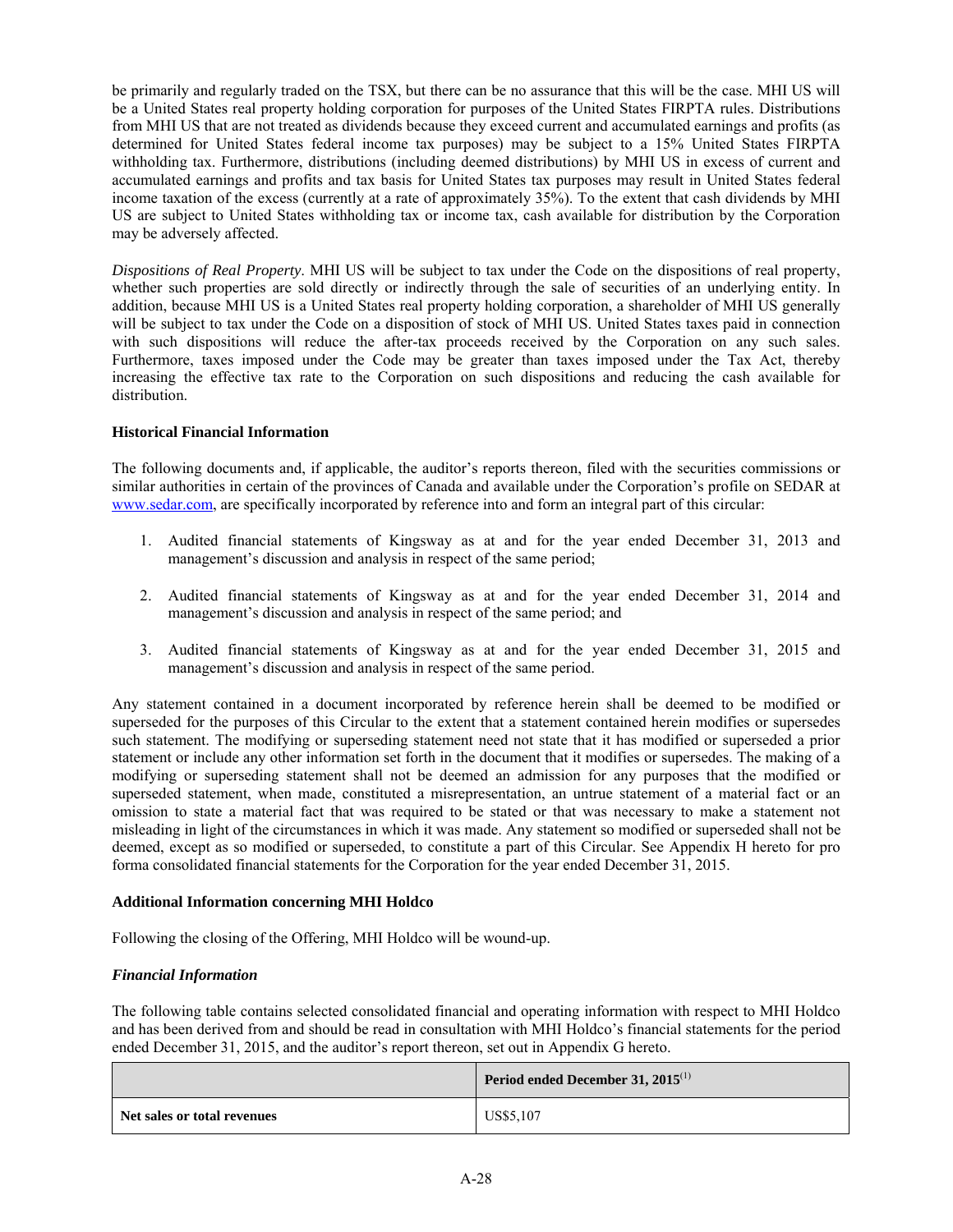|                                 | Period ended December 31, 2015 <sup>(1)</sup> |
|---------------------------------|-----------------------------------------------|
| Net income or loss              | (US\$5,755)                                   |
| <b>Total assets</b>             | US\$279,053                                   |
| Long term financial liabilities | US\$255,373                                   |
| <b>Cash dividends declared</b>  | Nil                                           |
| Total shareholders' equity      | US\$14,979                                    |

(1) Amounts in thousands of US dollars.

#### *Management's Discussion and Analysis*

The below management's discussion and analysis was prepared to assist readers in understanding the historical performance of MHI Holdco. Any references to forward-looking information contained herein should be read in conjunction with "*Notice Regarding Forward-Looking Information*" in this Circular. Any references to risk factors contained herein should be read in conjunction with "*Risk Factors*" in this Circular.

The following discusses the historical financial condition and results of operations of MHI Holdco for the period from the date of MHI Holdco's formation, October 7, 2015, to December 31, 2015. This information should be read in conjunction with MHI Holdco's audited consolidated financial statements as at and for the period ended December 31, 2015, and the auditor's report thereon, attached to this Circular as Appendix G.

## *Overview*

MHI Holdco was formed on October 7, 2015 as a Cayman Islands exempted company. MHI Holdco was formed primarily to own income-producing seniors housing and care properties throughout the United States and Canada. Specifically, MHI Holdco will look to acquire properties which offer predominately skilled nursing, long term care, and AL and IL programs, including short-term rehabilitation and memory care special care units. As of December 31, 2015, MHI Holdco owns a portfolio of 10 properties comprised of nine SNFs and one AL facility. Under the Symphony Purchase Agreement, MHI Holdco has also indirectly committed to acquire the Hanover Park Property on or before March 31, 2016, with an option to extend until April 30, 2016.

On December 2, 2015, Kingsway agreed to acquire all of the MHI Holdco Shares held by Mainstreet, representing approximately 75% of the issued and outstanding MHI Holdco Shares, in consideration for the issuance of 81,160,000 Kingsway Shares and 307,659,850 Kingsway Non-Voting Shares. Upon completion of the acquisition, Mainstreet will own approximately 95% of the outstanding Resulting Issuer Shares and an 80% voting interest (with the balance of their equity interest being held in the form of Resulting Issuer Non-Voting Shares). As a result of this and other qualitative considerations, MHI Holdco has been identified as the accounting acquirer and the acquisition will be recorded as a reverse-takeover transaction in accordance with IFRS 2, Share-based Payment.

Management believes that certain characteristics of the North American senior housing and care industry provide a significant opportunity to continue to expand MHI Holdco's portfolio of properties. These characteristics include favourable demographic trends, increasing demand, stagnant supply of new facilities and a shift from traditional hospitals to post-acute care centers and long-term care facilities. Management also believes that MHI Holdco is well-positioned to participate in the sector and capitalize on its projected growth without being directly exposed to the day-to-day operations of the senior housing and care sector by investing in high quality properties, using a triplenet leasing structure and leasing to financially and operationally strong tenant operators.

MHI Holdco's functional and reporting currency is the US dollar. The audited financial statements for the period ended December 31, 2015 were prepared under IFRS.

The objective of this discussion is to provide a prospective purchaser of MHI Holdco Shares with an analysis of the assets, liabilities, revenues and operating expenses of MHI Holdco since its formation. Less emphasis has been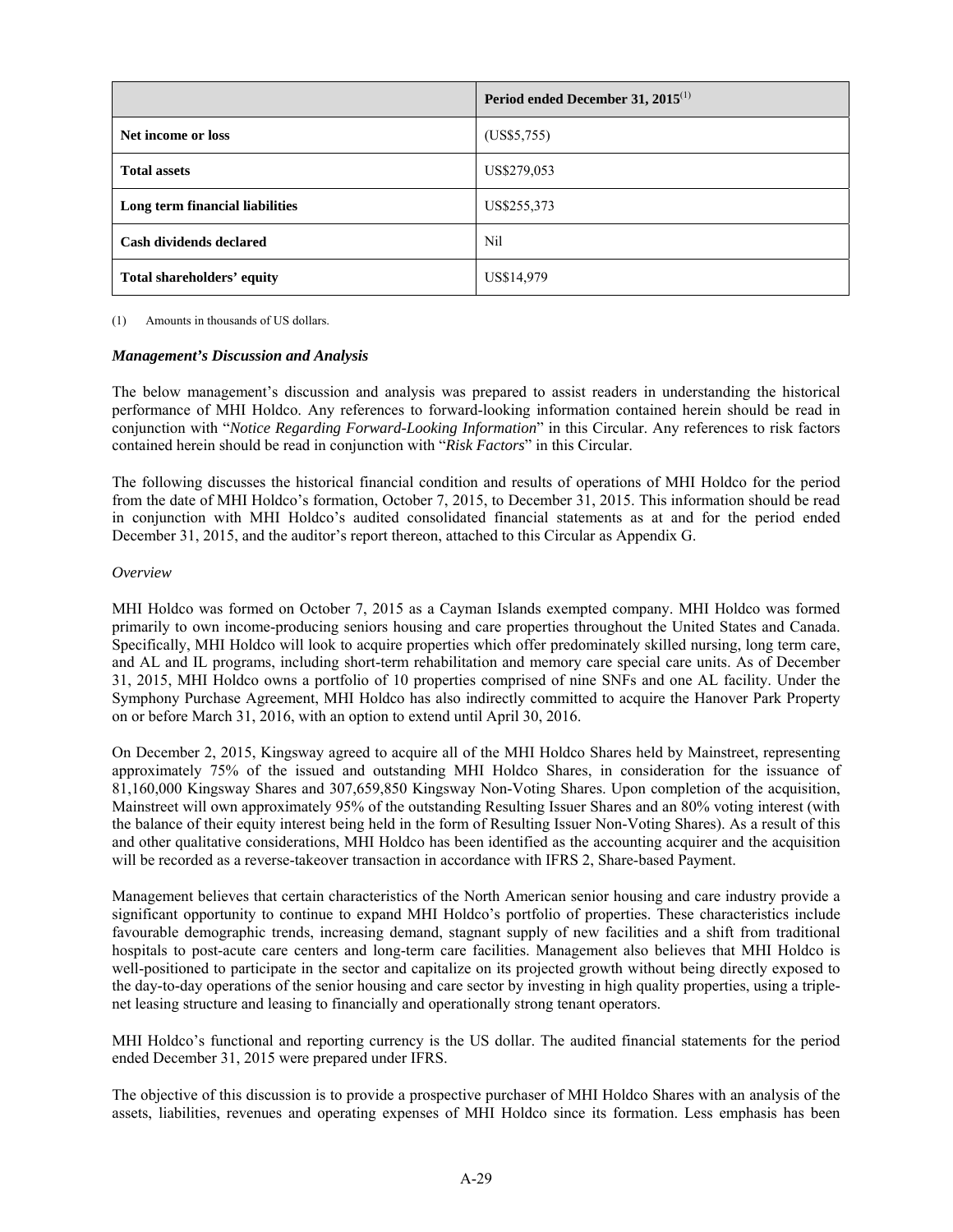placed on analyzing the historical capital structure of MHI Holdco as the future capital structure is anticipated to be significantly different.

## *Selected Financial Information*  (amounts in thousands of U.S. dollars)

|                   |      | Period Ended<br>December 31, 2015 |
|-------------------|------|-----------------------------------|
|                   | USS. | 5.107                             |
|                   |      | (5.755)                           |
|                   |      | 279.053                           |
| Total Liabilities |      | 264 074                           |

# *Financial Position*

Total assets of US\$279.1 million is primarily comprised of US\$268.4 million of investment properties, which represents the fair market value of the 10 Properties acquired on October 30, 2015. Cash on hand at December 31, 2015 was US\$7.2 million, and restricted cash of US\$2.5 million relates to a deposit held in escrow for the acquisition of the Hanover Park Property (funded by the Second Mainstreet Loan).

Total liabilities of US\$264.1 million includes current liabilities of US\$8.7 million and non-current liabilities of US\$255.4 million. The current liabilities include US\$4.5 million of real estate taxes payable, of which US\$3.7 million relates to the period prior to ownership of the 10 Properties acquired on October 30, 2015 and for which cash consideration was provided at closing. The Second Mainstreet Loan was made to fund the deposit on the future acquisition of the Hanover Park Property. Non-current liabilities include the balance outstanding on the Facility of US\$144.7 million net of loan fees, and the Convertible Debentures. Also included in non-current liabilities is unearned revenue of US\$1.8 million, which represents prepaid rent.

*Results of Operations – period from October 7, 2015 (date of formation) to December 31, 2015*  (unless otherwise stated, amounts are in thousands of dollars)

| Revenue | <b>Period Ended</b><br>December 31, 2015 |
|---------|------------------------------------------|
|         | 3.697                                    |
|         | 567                                      |
|         | 843                                      |
|         | 5 107                                    |

Cash rentals received and straight-line rent adjustments relate to the Master Lease. The Master Lease is triple-net, and property tax recovery represents the revenue recognized for the portion of the real estate tax bill subsequent to acquisition of the initial 10 Properties in the Symphony Portfolio, for which the Symphony Master Tenant is responsible to pay.

### *Operating expenses*

Operating expenses of US\$1.3 million include US\$1.1 million in professional fees incurred related to the formation of MHI Holdco and other professional services and US\$0.1 million in management fees paid to MAMI, which is considered a related party of MHI Holdco.

# *Finance cost*

Finance cost consists of the following (in thousands of dollars):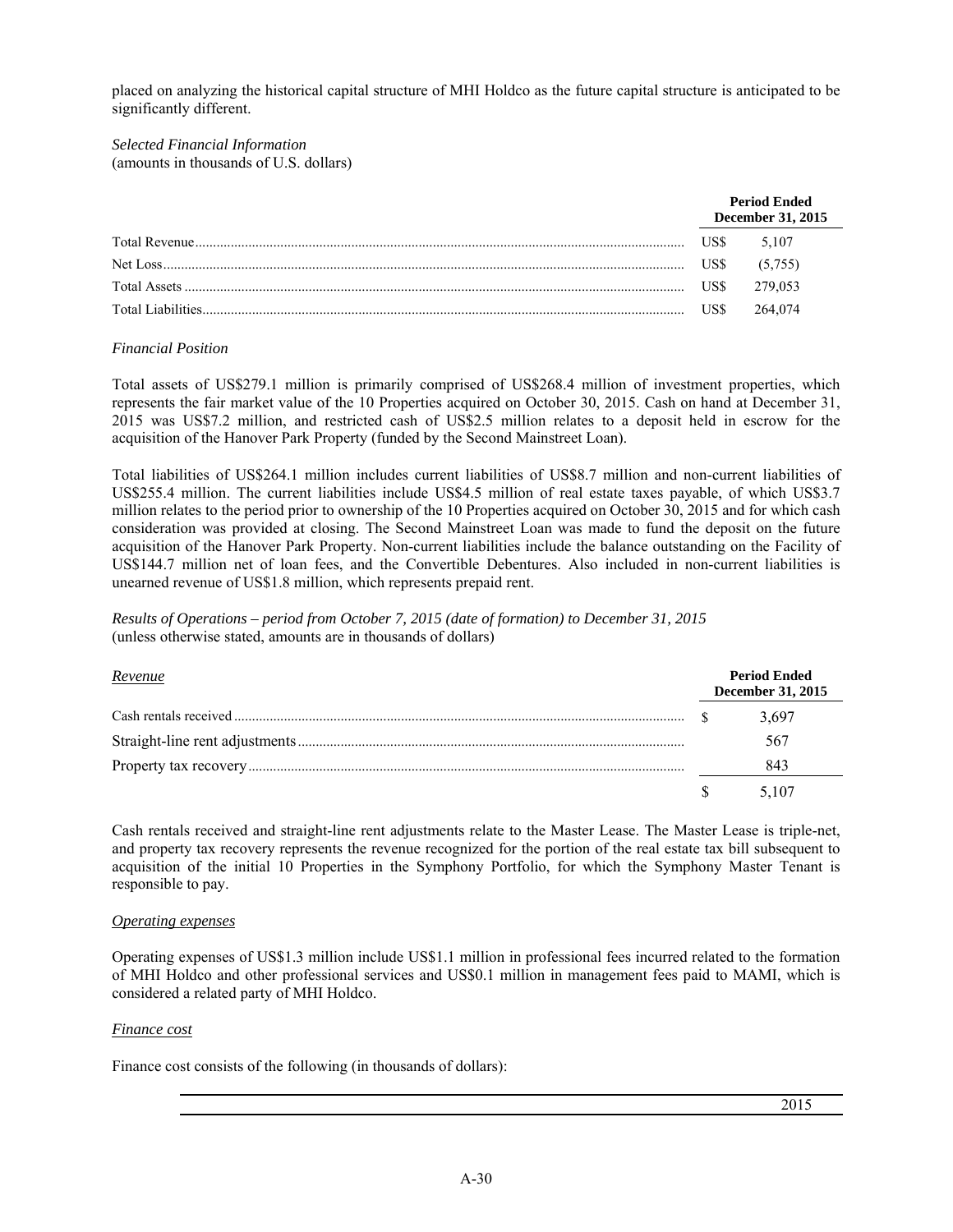| Interest expense on line of credit         | 813   |
|--------------------------------------------|-------|
| Amortization expense                       | 97    |
| Interest expense on notes payable          | 44    |
| Interest expense on convertible debentures | . 859 |
|                                            | 2.808 |

### *Change in value of investment properties*

The change in value of investment properties for the period was a decrease of US\$5.9 million. Of this amount, US\$5.3 million was due to the write off of costs incurred in the acquisition of the initial 10 Properties in the Symphony Portfolio for which the fair value of the Properties did not support. The other US\$0.6 million was to offset the impact of straight-line rent on the initial 10 Properties in the Symphony Portfolio.

In addition, the US\$0.8 million adjustment to the value of investment properties represents the reversal of the liability related to real estate taxes recorded on the acquisition of the Properties under IFRIC 21, Levies.

### *Income Tax Expense*

MHI Holdco has certain subsidiaries in the United States that are subject to tax on their taxable income. There was no taxable income for the period ended December 31, 2015. As of December 31, 2015, MHI Holdco's effective income tax rate applicable to taxable income is expected to be 40.5%, however, MHI Holdco does not anticipate having net taxable income in the next fiscal year.

### *Cash provided by operating activities*

Cash provided by operating activities for the period was US\$3.9 million. This was primarily due to cash received for rent and prepaid rent, partially offset by cash paid for interest and operating expenses.

### *Cash provided by financing activities*

Cash provided by financing activities for the period was US\$275.8 million. This was primarily due to proceeds from the Facility of US\$144.6 million net of loan fees, proceeds from the Convertible Debentures of approximately US\$108 million, proceeds from the Second Mainstreet Loan of US\$2.5 million and proceeds from the issuance of equity in MHI Holdco of US\$20.7 million.

### *Cash used in investing activities*

Cash used in investing activities for the period was US\$272.5 million. This was due to the purchase of the Symphony Portfolio and the related deposit on the Hanover Park Property.

### *Summary of Quarterly Results*

Quarterly information has not been presented as MHI Holdco's date of formation was October 7, 2015, and there are no prior quarters to report on.

### *Liquidity and Capital Resources*

MHI Holdco expects to have sufficient funds to meet all of its obligations as they become due. MHI Holdco expects to have sufficient liquidity from the following sources: (i) cash flow from operating activities; (ii) financing available through the Facility; and (iii) the ability to issue new equity.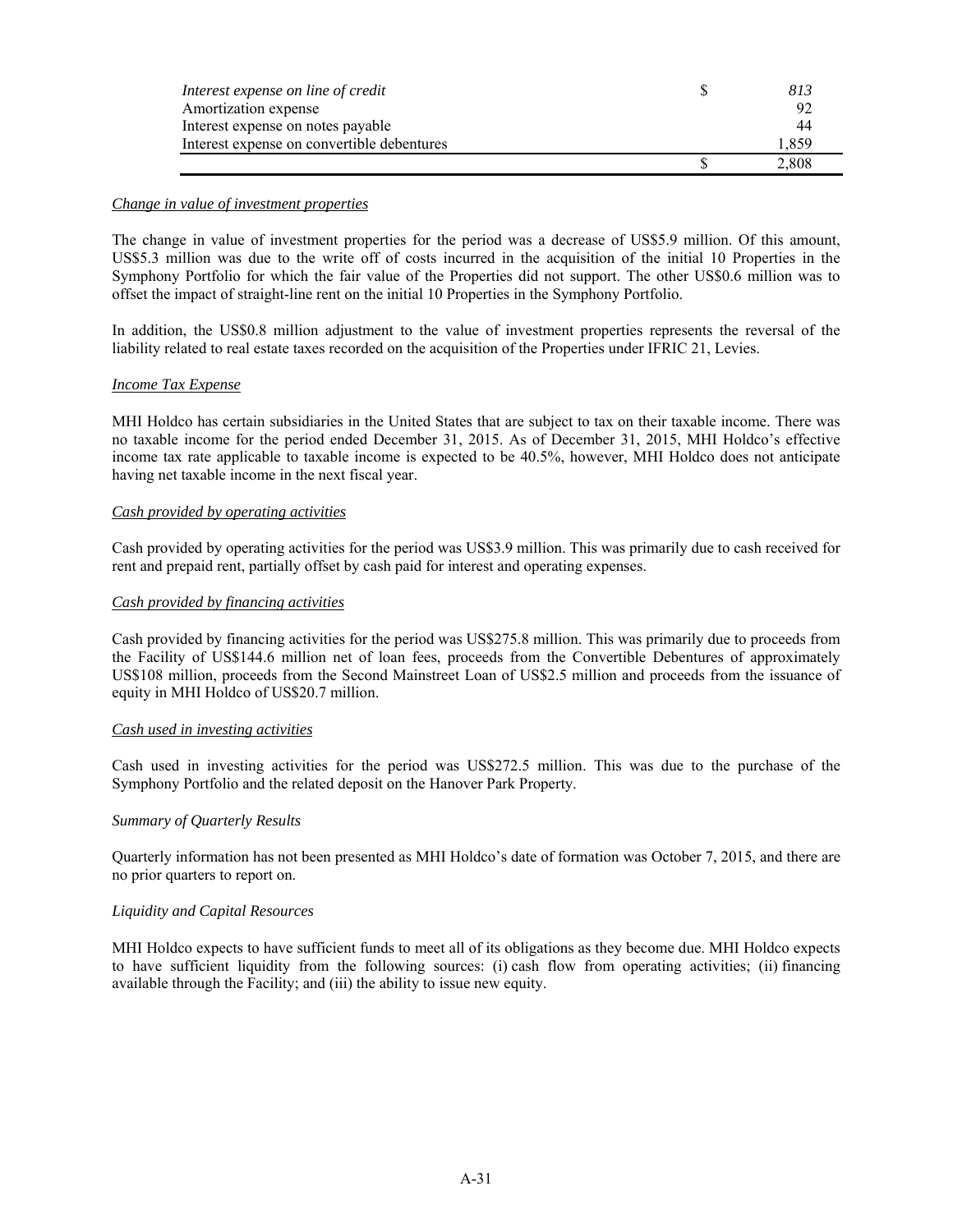### *Contractual Commitments*

A summary of future debt obligations, in thousands of US dollars, based on principal debt maturities as of December 31, 2015, is as follows, including expected interest payments:

|                                           | Total<br>(US\$) | 2016<br>(US\$) | 2017<br>(US\$) | 2018<br>(US\$) | 2019<br>(USS) | 2020<br>(US\$) | Thereafter<br>(US\$) |
|-------------------------------------------|-----------------|----------------|----------------|----------------|---------------|----------------|----------------------|
|                                           | 171,163         | 6.253          | 6.323          | 6.323          | 152.264       |                |                      |
|                                           | 159.405         | 5.401          | 4.935          | 5.149          | 5.371         | 138.549        |                      |
|                                           | 2,606           | 2,606          |                |                |               |                |                      |
|                                           | 34,075          | 34,075         |                |                |               |                |                      |
| Accounts payable and accrued liabilities. | 6.201           | 6.201          |                |                |               |                |                      |

The Facility is comprised of the Term Loan with capacity of US\$150.0 million and the optional Revolver with capacity of US\$50.0 million. The Revolver includes an accordion feature that would extend the capacity of the Revolver to US\$150.0 million, bringing the total capacity of the Facility to US\$300.0 million. The Term Loan has an initial maturity date of October 30, 2019. The Revolver has an initial maturity date of October 30, 2018, and has a one year extension option. At December 31, 2015, the Facility was secured by the 10 Properties currently owned by MHI Holdco. The Facility provides for interest-only payments during the term and a borrowing rate of LIBOR plus 300 basis points. The interest rate has been effectively fixed through the Swap Agreement.

The Convertible Debentures were issued on October 29, 2015 in an aggregate principal amount of approximately \$108 million, with a maturity date of October 29, 2020. The Convertible Debentures bear interest at the following rates: (i) 10% per annum for the period commencing on October 29, 2015 and ending on and including October 28, 2016; and (ii) 8.5% per annum for the annual period commencing on October 29, 2016 and each year thereafter; in each case payable on a quarterly basis commencing on December 31, 2015, 50.0% in cash and 50.0% by capitalizing the interest accrued and payable as an increase to the principal amount. All or any portion of the Convertible Debentures are convertible into shares of MHI Holdco at any time based on a conversion formula outlined in the Convertible Debentures. At any time commencing on May 1, 2016, MHI Holdco may prepay the Convertible Debentures without penalty.

The purchase commitment relates to MHI Holdco's commitment as part of the Symphony Portfolio acquisition to acquire the Hanover Park Property. The commitment is to complete the acquisition on or before March 31, 2016, with an option to extend an additional 30 days, for a total purchase price of US\$34.1 million. As of December 31, 2015, MHI Holdco had paid a US\$2.5 million deposit using the funds received under the Second Mainstreet Loan (on February 26, 2016, the Second Mainstreet Loan was increased by US\$1.0 million to fund an additional deposit on the Hanover Park Property). The acquisition is expected to be completed with additional borrowings on the credit facility and additional loans.

Accounts payable relate primarily to accrued realty taxes, interest and professional fees.

# *Financial Instruments and Other Instruments*

To manage interest rate risk, MHI Holdco entered into the Swap Agreement. In the Swap Agreement, MHI Holdco agreed to exchange the difference between fixed and variable rate interest on a principal amount of US\$147.0 million, the full amount borrowed on the Facility as of that date. The Swap Agreement effectively fixes interest at a rate of 4.2% through its maturity on October 30, 2019. The interest rate swap under the Swap Agreement will not be designated as a hedge and will be marked to fair value each reporting period through finance cost in the consolidated statements of profit and other comprehensive income.

# *Off-Balance Sheet Items*

There were no off-balance sheet items as of December 31, 2015.

### *Transactions Between Related Parties*

During the period ended December 31, 2015, the following related party transactions occurred.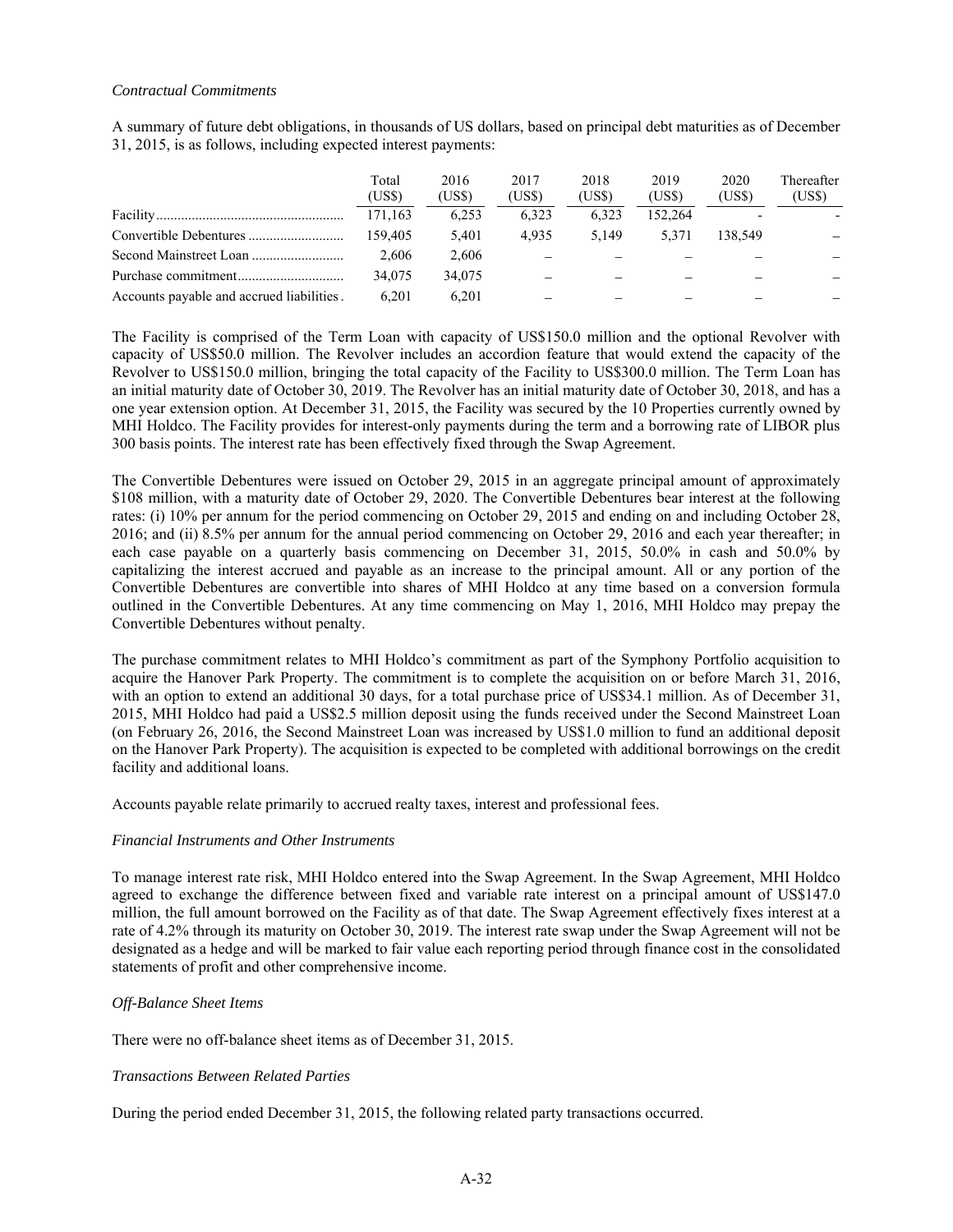MHI Holdco paid an asset management fee to MAMI, which is owned by the chairman of the Corporation. The fee is payable pursuant to an asset management agreement dated October 29, 2015, and calls for an asset management fee equal to 3.0% of gross rentals received. For the period ended December 31, 2015, asset management fees paid to MAMI were US\$0.1 million. The asset management agreement is for a term of ten years, commencing on October 29, 2015, and will be renewed for a further five-year term, without any action of notice, unless the agreement is terminated.

On October 30, 2015, MHI Holdco obtained the First Mainstreet Loan. The First Mainstreet Loan was issued on October 30, 2015, and bore interest at a rate of 8.0% annually. The First Mainstreet Loan had an initial maturity date of October 30, 2020, but was repaid in full on December 18, 2015. Total interest paid with respect to the First Mainstreet Loan was US\$0.02 million.

On October 30, 2015, MHI US obtained the Second Mainstreet Loan. The Second Mainstreet Loan matures on October 30, 2016 and bears interest at a rate of 5.0% per annum. Total interest accrued on the Second Mainstreet Loan for the period ended December 31, 2015 was US\$0.02 million. On February 26, 2016, the Second Mainstreet Loan was increased to US\$3.5 million.

# *Significant Accounting Policies and Changes in Accounting Policies*

A summary of significant accounting policies and changes in accounting policies is set forth in notes 1 and 2, respectively, of the financial statements for the period ended December 31, 2015 attached to this Circular at Appendix G.

### *Outstanding Shares*

As of December 31, 2015, 207,338.75 MHI Holdco Shares were issued and outstanding.

### *Financial Measures*

FFO and AFFO are supplemental measures used by management to track MHI Holdco's performance. Such measures are not defined by IFRS and, therefore, should not be construed as alternatives to net profit calculated in accordance with IFRS. Further, the supplemental measures used by management may not be comparable to similar measures presented by other real estate enterprises. Management believes these terms reflect the operating performance and cash flow of MHI Holdco. Reconciliation to net profit/loss, as defined under IFRS, for FFO and AFFO are presented below.

### *Funds From Operations*

The use of FFO, combined with the required IFRS presentations, has been included for the purpose of improving the understanding of the operating results of MHI Holdco. FFO provides an operating performance measure that provides a perspective on the financial performance that is not immediately apparent from net profit determined in accordance with IFRS.

MHI Holdco's FFO is calculated as follows (in thousands of US dollars excluding shares and per share amounts):

|                                                        | Period ended December 31, 2015 |         |  |
|--------------------------------------------------------|--------------------------------|---------|--|
| Loss for the period                                    | US\$                           | (5,755) |  |
| Add/(Deduct):                                          |                                |         |  |
| Fair market value adjustments of investment properties |                                | 5,945   |  |
|                                                        |                                |         |  |
|                                                        |                                |         |  |
| Funds from operations                                  | US\$                           | 190     |  |

### *Adjusted Funds From Operations*

MHI Holdco is of the view that AFFO is an effective measure of the cash generated from operations, after providing for certain adjustments.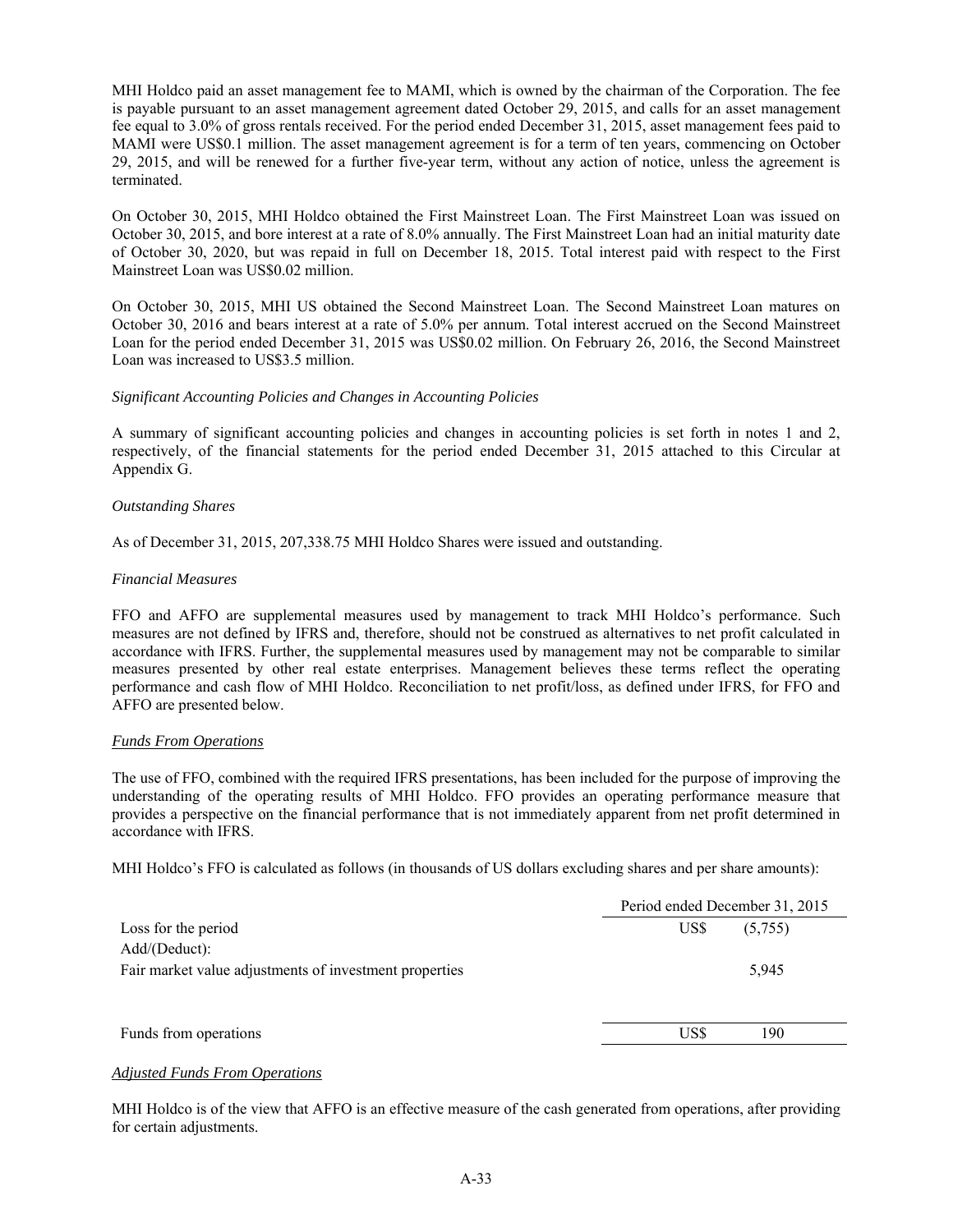AFFO is a financial measure not defined under IFRS, and AFFO as presented herein may not be comparable to similar measures presented by other real estate investment trusts or real estate enterprises. For purposes of this MD&A, AFFO includes adjustments related to interest expense on convertible debentures.

MHI Holdco's AFFO is calculated as follows (in thousands of US dollars, excluding shares and per share amounts):

| Period ended December 31, 2015             |               |  |
|--------------------------------------------|---------------|--|
| <b>FFO</b>                                 | US\$<br>190   |  |
| $Add/(\text{Deduct})$ :                    |               |  |
| Straight-line rent adjustments             | (567)         |  |
| Interest expense on convertible debentures | 1,859         |  |
| Amortization of financing costs            | 92            |  |
|                                            |               |  |
| Adjusted funds from operations             | US\$<br>1.574 |  |

The above AFFO is for the period from the date of MHI Holdco's formation, October 7, 2015, to December 31, 2015, and therefore, inherently does not reflect normalized results on a go forward basis. All of the revenue of MHI Holdco was earned subsequent to the commencement of the Master Lease, or October 30, 2015. MHI Holdco also incurred approximately US\$1.1 million in professional fees that have not been added back for the purposes of the above AFFO calculation, but which we do not expect to be recurring items of a similar magnitude in future periods.

*Trends* 

Other than as disclosed in this Circular, MHI Holdco is not aware of any trends, uncertainties, demands, commitments or events which are reasonably likely to have a material effect upon its business, financial condition or results of operation.

### *Issuance of MHI Holdco Shares and Convertible Debentures*

On October 29, 2015, MHI Holdco issued 155,527.94 MHI Holdco Shares to Mainstreet and 51,809.81 MHI Holdco Shares to the Funds at a price of US\$100 in cash per MHI Holdco Share. See "Appendix A*: Information Concerning the Corporation and MHI Holdco – Description of MHI Holdco Securities*" in this Circular for further information regarding the terms of the MHI Holdco Shares.

On October 29, 2015, MHI Holdco issued the Convertible Debentures to the Funds. See "*Appendix A: Information Concerning the Corporation and MHI Holdco – Description of MHI Holdco Securities*" in this Circular for further information regarding the material terms of the Convertible Debentures.

# *Dividends*

The ability of MHI Holdco to declare cash dividends, and the actual amount paid, will be entirely dependent on the operations and assets of MHI Holdco and will be subject to various factors including financial performance, obligations under applicable credit facilities and restrictions on payment of dividends thereunder on the occurrence of an event of default, fluctuations in working capital, the sustainability of income derived from the operators of the MHI Holdco's properties and any capital expenditure requirements.

MHI Holdco has not declared or distributed a dividend on any of its securities during its most recently completed financial year and in its current year. MHI Holdco currently does not have a dividend policy. The directors of MHI Holdco have full discretion respecting the timing and amounts of dividends including the adoption, amendment or revocation of any dividend policy.

# *Pro Forma Consolidated Capitalization*

The following table sets forth the share and loan capital of MHI Holdco as at the dates below. The table should be read in conjunction with and is qualified in its entirety by MHI Holdco's financial statements for the year ended December 31, 2015.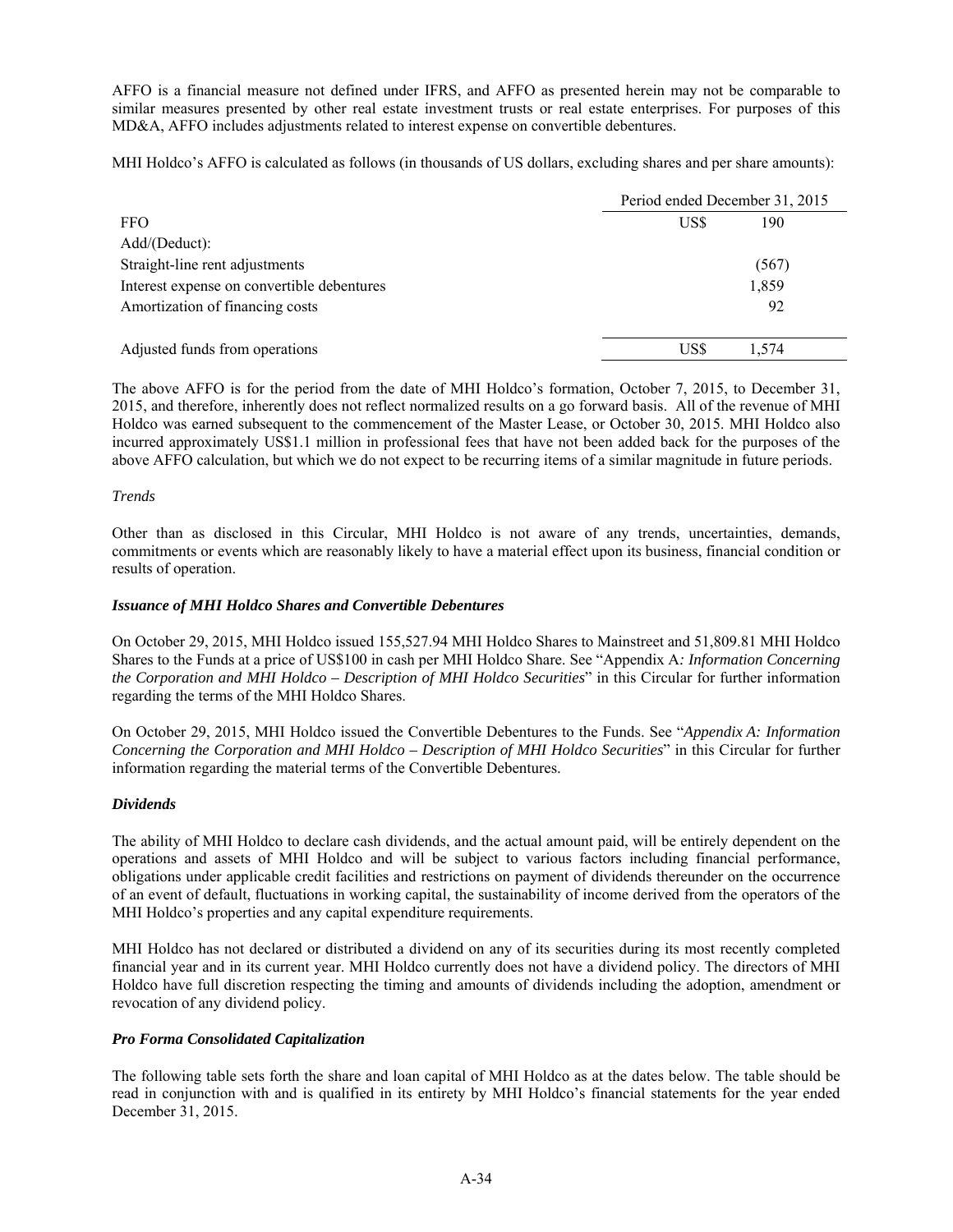|                           | <b>Amount authorized</b><br>or to be authorized | <b>Outstanding as at</b><br>December 31, 2015 | <b>Outstanding as at</b><br>the date of this<br><b>Circular</b> |
|---------------------------|-------------------------------------------------|-----------------------------------------------|-----------------------------------------------------------------|
| <b>Indebtedness</b>       |                                                 |                                               |                                                                 |
|                           |                                                 | 108,890,882                                   | 110,252,018                                                     |
|                           |                                                 | 147,015,000                                   | 147,015,000                                                     |
|                           |                                                 | 2,500,000                                     | 3,500,000                                                       |
| <b>Shareholder equity</b> |                                                 |                                               |                                                                 |
|                           | 5,000,000                                       | 207, 337. 75                                  | 207, 337. 75                                                    |

### *Financing*

On October 29, 2015, MHI Holdco raised US\$20,733,775 through the issuance of MHI Holdco Shares and approximately US\$108 million through the issuance of the Convertible Debentures as described under "*Information Concerning MHI Holdco – General Development of the Business* – *Issuance of MHI Holdco Shares and Convertible Debentures*" in this Circular. The principal amount of the Convertible Debentures has subsequently increased to approximately US\$110 million as of March 31, 2016 by capitalizing a portion of the interest accrued and payable on the Convertible Debentures in accordance with their terms.

MHI Partnership and the MHI Symphony Property Owners have entered into the Facility, which is comprised of the Term Loan and the Revolver. The acquisition of the initial 10 Properties in the Symphony Portfolio was financed, in part, by the Term Loan. The Hanover Park Property will also be financed, in part, by the Term Loan and the Revolver.

The Term Loan had an outstanding principal balance of US\$147.0 million as of December 31, 2015, which relates entirely to the acquisition of the Symphony Portfolio, and is secured by a first mortgage on each of the Properties except the Hanover Property.

The Facility is interest-only, with a variable rate interest rate calculated at either (i) the United States 30-day LIBOR plus a margin of 300 basis points; or (ii) an alternate base rate equal to the greater of (a) the prime interest rate; and (b) the federal funds rate plus one half of one percent, plus 200 basis points. The Term Loan matures four years from October 30, 2015 and the Revolver matures three years from October 30, 2015. The Revolver can be extended an additional year, subject to certain conditions being met. Proceeds of the Facility may be used: (i) to finance acquisitions, (ii) to bridge longer term refinancing, (iii) to repay existing debt and (iv) for other general corporate purposes.

The Revolver contains an accordion feature whereby it can be increased by US\$100,000,000, for a total Facility capacity of US\$300,000,000, at any time during the term of the Facility, subject to approval by the participating financial institutions. The Facility contains usual and customary financial and other covenants for facilities of this type.

To manage interest rate risk, MHI Holdco entered into the Swap Agreement. In the Swap Agreement, MHI Holdco agreed to exchange the difference between fixed and variable rate interest on a principal amount of US\$147.0 million, the full amount borrowed on the Facility as of that date. The Swap Agreement effectively fixes interest at a rate of 4.2% through its maturity on October 30, 2019.

In addition, MHI US obtained the First Mainstreet Loan (which has been repaid in full) and the Second Mainstreet Loan. The Second Mainstreet Loan bears interest at a rate of 5% per annum and matures on October 30, 2016. The Second Mainstreet Loan was used to fund the deposit for the acquisition of the Hanover Park Property. It is intended that the Second Mainstreet Loan be repaid on completion of the acquisition of the Hanover Park Property.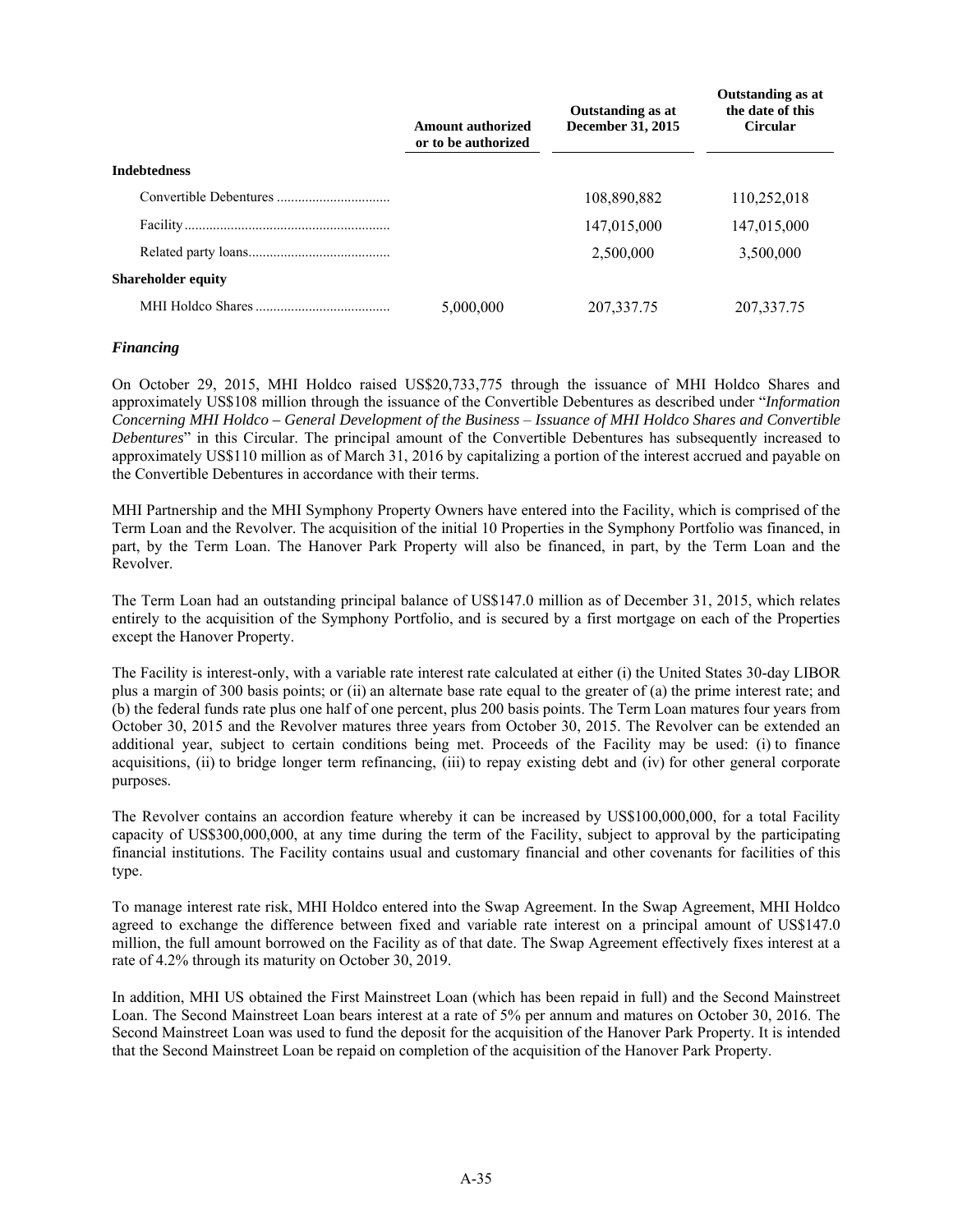## *Directors and Executive Officers of MHI Holdco*

The following table sets forth the name, municipality of residence, positions held with MHI Holdco and principal occupation in the last five years of the Directors and executive officers of MHI Holdco:

| <b>Name and Municipality of Residence</b> | <b>Position with MHI Holdco</b>         | <b>Principal Occupation in the Past Five Years</b>           |
|-------------------------------------------|-----------------------------------------|--------------------------------------------------------------|
| Adlai Chester<br>Indiana, United States   | Director and Chief Executive<br>Officer | Chief Financial Officer of Mainstreet LLC                    |
| Scott White<br>New Jersey, United States  | Director and President                  | Executive Vice President of Investments of<br>Mainstreet LLC |
| Scott Higgs<br>Indiana, United States     | Director and Chief Financial<br>Officer | Senior Vice President – Finance of Mainstreet<br>LLC         |

Additional biographical information regarding the Directors and officers of MHI Holdco is set out below:

*Adlai Chester – Director and Chief Executive Officer* Adlai Chester joined the Mainstreet LLC team in April 2009 and is the chief executive officer of MHI Holdco, overseeing investment policy and strategy for MHI Holdco. Mr. Chester was previously the chief financial officer of HealthLease. Mr. Chester began his career in public accounting, working as an auditor with PricewaterhouseCoopers and Whitinger & Company, LLC. He then left public accounting and served as the chief financial officer for a telecommunications company where he was instrumental in the sale of one of its most profitable divisions to Comcast. During his time as chief financial officer, he played a significant role in business development, cost and cash management, and oversaw the accounting and human resource departments. Mr. Chester was a faculty member in the accounting department at Ball State University for several years. His main focus was managerial accounting and financial statement analysis. He has received several awards. Most recently, the Indianapolis Business Journal named Mr. Chester to its 2015 "Forty Under 40" class. In 2014, the Indianapolis Business Journal named Mr. Chester Chief Financial Officer of the Year for private companies under \$100 million in revenue. Mr. Chester obtained bachelor's and master's degrees in accounting from Ball State University.

*Scott White – Director and President* Scott White serves as President of MHI Holdco, responsible for the day-to-day operations and overall strategy of MHI Holdco. Mr. White joined the Mainstreet LLC team in 2013 and was previously an executive vice president with HealthLease. Prior to joining Mainstreet LLC, Mr. White spent over 15 years on Wall Street. Most recently, Mr. White served as a senior vice president in the private funds group of Brookfield Asset Management, where he was responsible for raising capital for various alternative asset vehicles across real estate, private equity and infrastructure. His career experience also includes a tenure as director and head of deal management at Citigroup's alternatives distribution group. At Citigroup, he advised clients on alternative capital raising activities in private equity, real estate, hedge and infrastructure funds. Mr. White was responsible for executing 25 capital raising assignments at over \$30 billion. Before focusing his career on alternative assets, he was part of the healthcare group at Citi's Investment Bank, working with clients in the healthcare sector on M&A and capital raising assignments. He began his career in public accounting as an auditor for PricewaterhouseCoopers. Mr. White earned a bachelor's degree with highest honors in political science and journalism from Rutgers University. He received his master's in business administration from Rutgers Graduate School of Management and his law degree from the University of Pennsylvania Law School. He is a certified public accountant, is admitted to the bars of New York and New Jersey, and holds securities industry FINRA licenses Series 7, 24 and 63.

*Scott Higgs – Director and Chief Financial Officer* Scott Higgs joined the Mainstreet LLC team in 2013 and is the chief financial officer of MHI Holdco, responsible for the financial oversight and accounting policies of MHI Holdco. Since starting with Mainstreet, Mr. Higgs has arranged almost \$1 billion of debt financing, and has assisted in raising significant equity and mezzanine financing. Prior to joining Mainstreet LLC, Mr. Higgs was a senior manager in the audit practice at KPMG LLP, where he served a variety of industries, including real estate, software and manufacturing. He has significant experience working with public companies and has assisted in multiple initial public offerings. Mr. Higgs graduated summa cum laude with his bachelor's degree in accounting from Butler University. He is a certified public accountant and a member of the American Institute of CPAs. He is the chairman of the board of directors of Play Ball Indiana and is a committee member for the Alzheimer's Association of Indiana.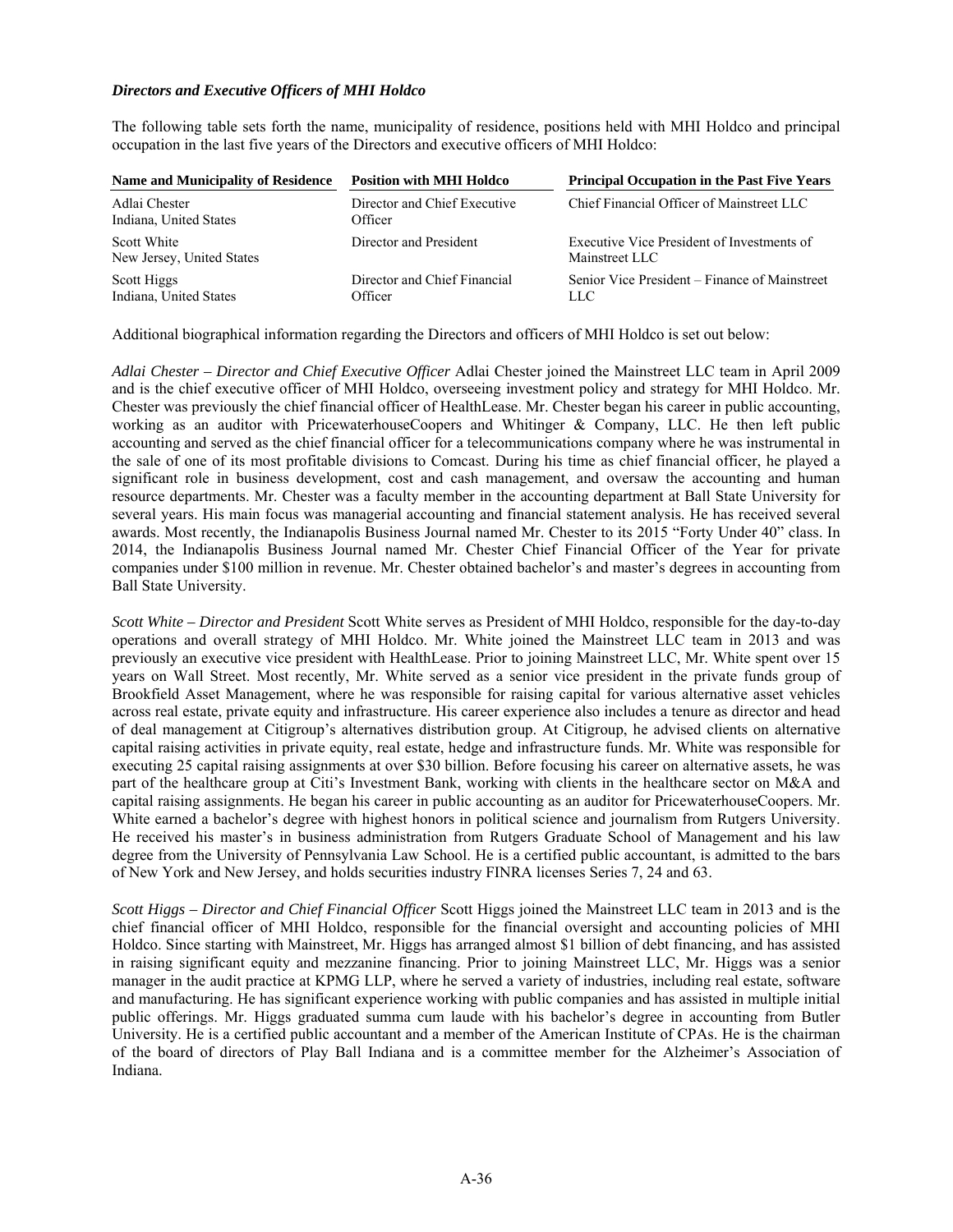## *Corporate Cease Trade Orders and Bankruptcies*

Other than as set out below, none of the Directors or executive officers of MHI Holdco, and to the best of MHI Holdco's knowledge, no shareholder holding a sufficient number of MHI Holdco's securities to affect materially the control of MHI Holdco, is, as at the date of this circular, or has been within the ten years prior to the date of this circular, (a) a director, chief executive officer or chief financial officer of any company that was subject to an order that was issued while the Director or executive officer was acting in the capacity as director, chief executive officer or chief financial officer, or (b) a director, chief executive officer or chief financial officer of any company that was subject to an order that was issued after the Director or executive officer ceased to be a director, chief executive officer or chief financial officer and which resulted from an event that occurred while that person was acting in the capacity as director, chief executive officer or chief financial officer, or (c) a director or executive officer of any company that, while that person was acting in that capacity, or within a year of that person ceasing to act in that capacity, became bankrupt, made a proposal under any legislation relating to bankruptcy or insolvency or was subject to or instituted any proceedings, arrangement or compromise with creditors or had a receiver, receiver manager or trustee appointed to hold its assets. For the purposes of this paragraph, "order" means a cease trade order, an order similar to a cease trade order or an order that denied the relevant company access to any exemption under securities legislation, in each case, that was in effect for a period of more than 30 consecutive days.

Dan Amadori was a director and the chief financial officer of Xgen from August 1999 through September 30, 2009. On January 30, 2009, the TSXV issued a cease trade order on the shares of Xgen pending the completion of its review of Xgen's disclosure. This review was completed and Xgen's shares resumed trading on May 15, 2009.

### *Penalties or Sanctions*

None of the Directors or executive officers of MHI Holdco, and to the best of MHI Holdco's knowledge, no Shareholder holding a sufficient number of MHI Holdco's securities to affect materially the control of MHI Holdco, has been subject to any penalties or sanctions imposed by a court relating to securities legislation or by a securities regulatory authority or has entered into a settlement agreement with a securities regulatory authority or been subject to any other penalties or sanctions imposed by a court or regulatory body that would likely be considered important to a reasonable investor making an investment decision.

### *Individual Bankruptcies*

None of the Directors or executive officers of MHI Holdco, and to the best of MHI Holdco's knowledge, no Shareholder holding a sufficient number of MHI Holdco's securities to affect materially the control of MHI Holdco, has, within the ten years prior to the date of this circular, become bankrupt, made a proposal under any legislation relating to bankruptcy or insolvency, or become subject to or instituted any proceedings, arrangement or compromise with creditors, or had a receiver, receiver manager or trustee appointed to hold the assets of that individual.

### *Director Compensation*

No fees shall be payable to any of the directors of MHI Holdco. Directors of MHI Holdco shall be reimbursed for reasonable costs and expenses incurred in the performance of such directors' duties, including for out-of-pocket costs and expenses (including travel-related expenses) incurred in connection with the performance of their duties as directors and attendance at meetings of the board of directors and any committees, as the case may be.

# *Executive Compensation*

### *Introduction*

The Corporation's (and MHI Holdco's) senior management team consists of individuals employed by MAMI. MAMI is the asset manager of the Corporation's properties pursuant to the Asset Management Agreement, for which the Corporation is required to pay certain fees. See *"Appendix A: Information Concerning the Corporation and MHI Holdco – Arrangements with Mainstreet – Development Agreements".*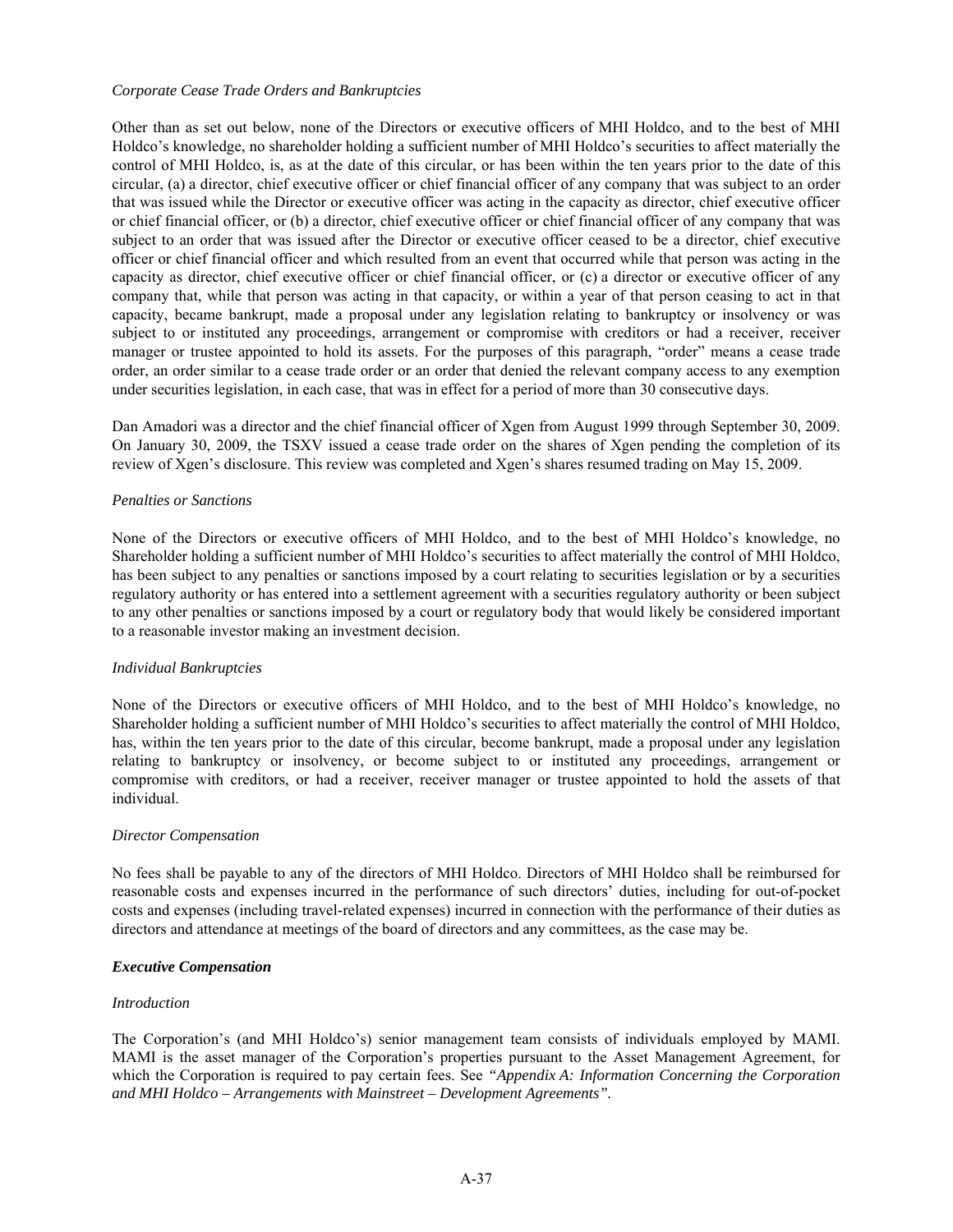The Corporation does not have any employment agreements with members of senior management and the Corporation does not pay any cash compensation to any individuals serving as the Corporation's officers, directly or indirectly.

The Corporation's three officers (referred to herein as the "named executive officers") are employees of MAMI and are compensated by MAMI. A portion of the compensation paid to the named executive officers is attributable to time spent on the Corporation's activities. Other than the grant of Deferred Shares under the Deferred Share Incentive Plan, MAMI has sole responsibility for determining the compensation of the named executive officers. As a private entity, MAMI is not required to disclose the basis for determining the compensation of its employees.

In 2015, MAMI earned US\$110,900 acting as the asset manager of MHI Holdco and its subsidiaries. The named executive officers earned a nominal amount in connection with MAMI acting in such capacity.

### *Compensation Discussion and Analysis*

As the Corporation's senior management team is employed by MAMI, the Corporation is only obligated to pay a fixed amount to MAMI pursuant to the Asset Management Agreement. Any variability in cash compensation to be paid by MAMI to the named executive officers will not impact the Corporation's financial obligations.

The following discussion is intended to describe the portion of the compensation of the named executive officers that is attributable to time spent on the Corporation's activities.

### *Principal Elements of Compensation*

The compensation of the named executive officers includes three major elements: (a) base salary, (b) an annual cash bonus, and (c) long-term equity incentives, consisting of Deferred Shares granted under the Deferred Share Incentive Plan. MAMI's process for determining executive compensation is relatively straightforward, involving evaluation by executive officers. There is no specific formula for determining the amount of each element, nor is there a formal approach applied by MAMI for determining how one element of compensation fits into the overall compensation objectives in respect of the Corporation's activities. Objectives and performance measures may vary from year to year as determined to be appropriate by the executive officers of the Corporation.

The named executive officers do not benefit from medium term incentives or pension plan participation. Perquisites and personal benefits are not a significant element of compensation of the named executive officers. The three principal elements of compensation are described below:

*Base salaries*. Base salaries are intended to provide an appropriate level of fixed compensation that will assist in employee retention and recruitment. Base salaries are determined on an individual basis, taking into consideration, among other things, the past, current and potential contribution to the Corporation's success, the position and responsibilities of the named executive officers and competitive industry pay practices for other corporations of comparable size. MAMI does not engage compensation consultants for the purposes of performing benchmarking or apply specific criteria for the selection of comparable real estate businesses. Increases in base salary will be at the sole discretion of MAMI.

*Annual cash bonuses*. Annual cash bonuses are discretionary and are not awarded pursuant to a formal incentive plan. Annual cash bonuses are awarded based on qualitative and quantitative performance standards. The determination of cash bonuses may take into account, among other things, the Corporation's performance, including measures such as share price performance, the meeting of financial targets against budget (such as adjusted funds from operations), the meeting of acquisition objectives and balance sheet performance. The determination of cash bonuses may also take into account individual performance, including completion of specific projects or transactions and the execution of day to day management responsibilities.

*Deferred Shares*. Deferred Shares may be granted as a means to, among other things, focus the named executive officers on medium-term and long-term Shareholder returns. The Deferred Share Incentive Plan is administered by the Board and the Compensation, Governance and Nominating Committee. In administering the Deferred Share Incentive Plan, the Board and/or the Compensation, Governance and Nominating Committee may determine, among other things, the officers to whom Deferred Shares are granted and the amounts, terms and provisions of such Deferred Shares.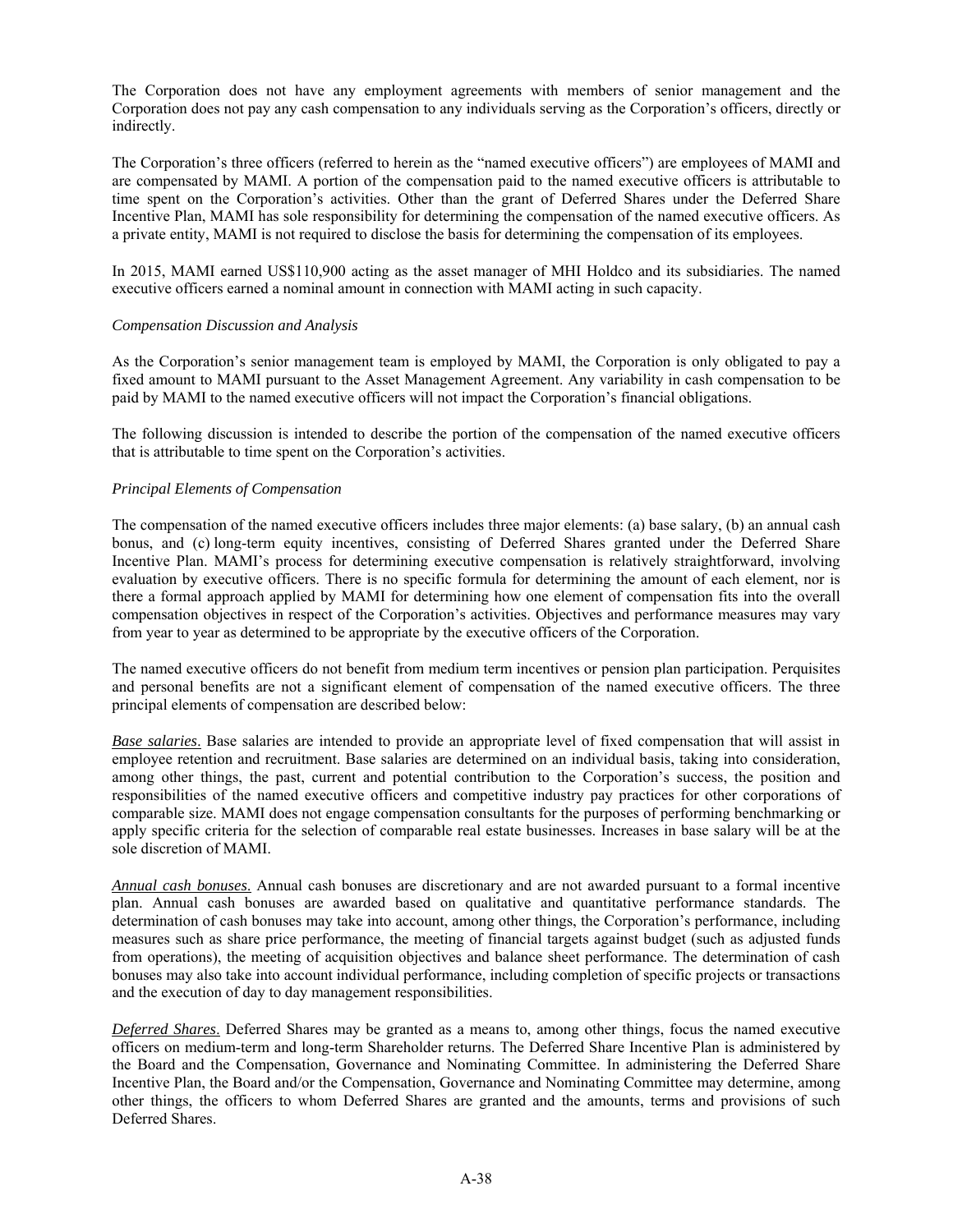## *Deferred Share Incentive Plan*

See *"Matters to be Acted Upon at the Meeting – DSI Plan Amendment – Deferred Share Incentive Plan"* for information about the Deferred Share Incentive Plan.

### *Description of Securities of MHI Holdco*

### *Authorized Capital*

Subject to, among other things, the applicable provisions of the Companies Law, the amended and restated memorandum and articles of association of MHI Holdco adopted on October 29, 2015 and the MHI Holdco Shareholders Agreement, which, subject to the approval of the Magnetar Exchange Resolution, will be terminated upon completion of the Magnetar Exchange, the directors of MHI Holdco may allot, issue, grant options over or otherwise deal with or dispose of MHI Holdco Shares with or without preferred, deferred, or other rights or restrictions, whether as regards to dividends, voting, return of capital or otherwise.

The directors of MHI Holdco may issue MHI Holdco Shares in different classes. Subject to the Companies Law, all or any of the rights attached to a class of MHI Holdco Shares may be varied in such manner as those rights provided or, if no such provision is made, either:

- by the directors of MHI Holdco, provided that such variation is not materially adverse to the rights of the holders of such MHI Holdco Shares (as determined by the directors of MHI Holdco);
- with the consent in writing of the holders of two-thirds of the issued MHI Holdco Shares of that class; or
- with the sanction of a resolution passed at a separate meeting of the holders of the MHI Holdco Shares of that class by a two-thirds majority of the holders of the MHI Holdco Shares of that class present and voting at such meeting (whether in person or by proxy).

### *MHI Holdco Preferred Shares*

The amended and restated memorandum and articles of association of MHI Holdco adopted on October 29, 2015 will be amended to create the MHI Holdco Preferred Shares. The MHI Holdco Preferred Shares will be non-voting shares. Holders of MHI Holdco Preferred Shares will be entitled to a fixed cash dividend per share at a rate of 8.5% per year, which dividend will increase to an annual rate of 10.5% per share if the MHI Holdco Preferred Shares are not redeemed within three months of issuance. MHI Holdco will be permitted to redeem the MHI Holdco Preferred Shares at any time and will be required to redeem the MHI Holdco Preferred Shares upon the earlier to occur of (i) completion of the Offering; and (ii) October 29, 2020.

Following completion of the Offering, the Magnetar Exchange and the redemption of the MHI Holdco Preferred Shares to be issued to the Funds, it is expected that MHI Holdco will be wound-up and the shares of MHI US will be directly held by the Corporation (or a Canadian subsidiary thereof).

### *Convertible Debentures*

MHI Holdco has also issued Convertible Debentures. Convertible Debentures in the aggregate principal amount of approximately US\$108.0 million were issued to the Funds on October 29, 2015, which amount has subsequently increased to approximately US\$110.3 million as of March 31, 2016as a result of capitalizing a portion of the interest accrued and payable on the Convertible Debentures in accordance with their terms. The Convertible Debentures mature on October 29, 2020. The Convertible Debentures bear interest at the following rates: (i) 10% per annum for the period commencing on October 29, 2015 and ending on and including October 28, 2016; and (ii) 8.5% per annum for the annual period commencing on October 29, 2016 and each year thereafter; in each case payable on a quarterly basis commencing on December 31, 2015, 50% in cash and 50% by capitalizing the interest accrued and payable on any interest payment date as an increase to the principal amount. At any time commencing on May 1, 2016, MHI Holdco may prepay the Convertible Debentures without penalty.

The Convertible Debentures contain a number of positive and negative covenants of MHI Holdco. Such covenants include obligations to maintain its corporate existence and obtain the consent of the holders of the Convertible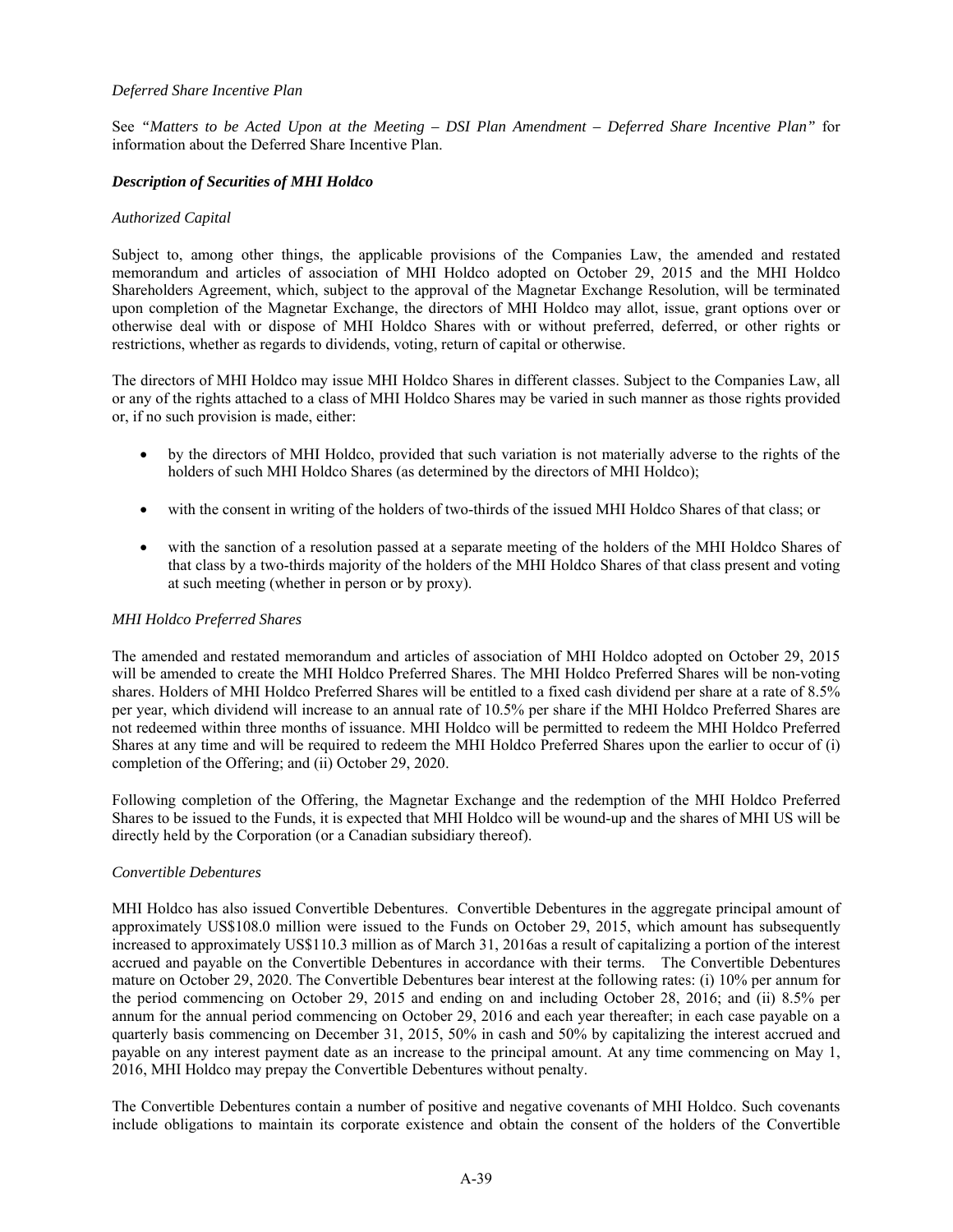Debentures in respect of the following actions (other than any actions that are necessary and appropriate in connection with the raising of capital with the primary purpose of repaying in full the principal amounts of the Convertible Debentures and accrued but unpaid interest thereon):

- any amendment or change to the rights, preferences, privileges or powers of, or the restrictions provided for the benefit of the Convertible Debenture;
- any action that authorizes, creates or leads to the issuance of shares of any class having preferences over or being at par with any MHI Holdco Shares issued upon conversion of the Convertible Debentures, or preferences or priority as to dividends or assets to or at par with any such MHI Holdco Shares;
- any amendment of MHI Holdco's articles of incorporation or by-laws, or other fundamental corporate change;
- the liquidation or dissolution of MHI Holdco;
- the merger or consolidation of MHI Holdco or any direct or indirect subsidiary thereof with any other person (other than an internal reorganization);
- the declaration or payment of any dividends unless certain conditions, as set out in the Convertible Debentures, are satisfied;
- the redemption or repurchase of MHI Holdco Shares or grant of options to purchase MHI Holdco Shares;
- the issuance of indebtedness or the granting of any security or encumbrance by MHI Holdco or any of its subsidiaries ranking senior to the Convertible Debentures (other than in connection with the Symphony Acquisition Financing), other than indebtedness permitted to be incurred under the documents evidencing the Symphony Acquisition Financing;
- the guarantee or indemnification by MHI Holdco of, or the grant of security by MHI Holdco for, the debts or obligations of any corporation, partnership, joint venture, firm or person (other than in connection with the Symphony Acquisition Financing);
- the sale or disposition of any material assets or other transaction outside of the ordinary course of business;
- any acquisition or establishment of a new business undertaking;
- any capital expenditures in excess of \$100,000 in the aggregate in any fiscal year, in addition to those provided for in MHI Holdco's annual strategic and operational plan for that year as approved by the holders of the Convertible Debentures;
- any transaction with any party not dealing at arm's length with MHI Holdco; or
- any substantial change in the business of MHI Holdco or in its strategic and operational plan and budget.

Notwithstanding the above consent rights, the Convertible Debentures further provide that MHI Holdco has the right to effect any transaction that MHI Holdco, any of its shareholders or any of its subsidiaries desires to enter into with the Corporation or a similar public issuer that involves the exchange of MHI Holdco Shares by one or more shareholders of MHI Holdco for shares of the Corporation or such public issuer and to take any of the above actions in connection therewith; provided, however, that a holder of a Convertible Debenture has the right to approve any term of such transaction that such holder determines, in its reasonable discretion, would, if implemented, have or would likely have a material adverse effect upon the holder and its investment in the Convertible Debenture.

The Convertible Debentures conversion right entitle the Funds to convert all or any portion of a Convertible Debenture at any time into that number of MHI Holdco Shares equal to (a) the aggregate outstanding principal amount of the Convertible Debenture (plus any accrued and unpaid interest thereon), divided by the sum of (i) the then outstanding principal amount of the Convertible Debenture minus the amount added to such principal amount as a result of the capitalization of accrued interest pursuant to the Convertible Debenture plus (ii) the aggregate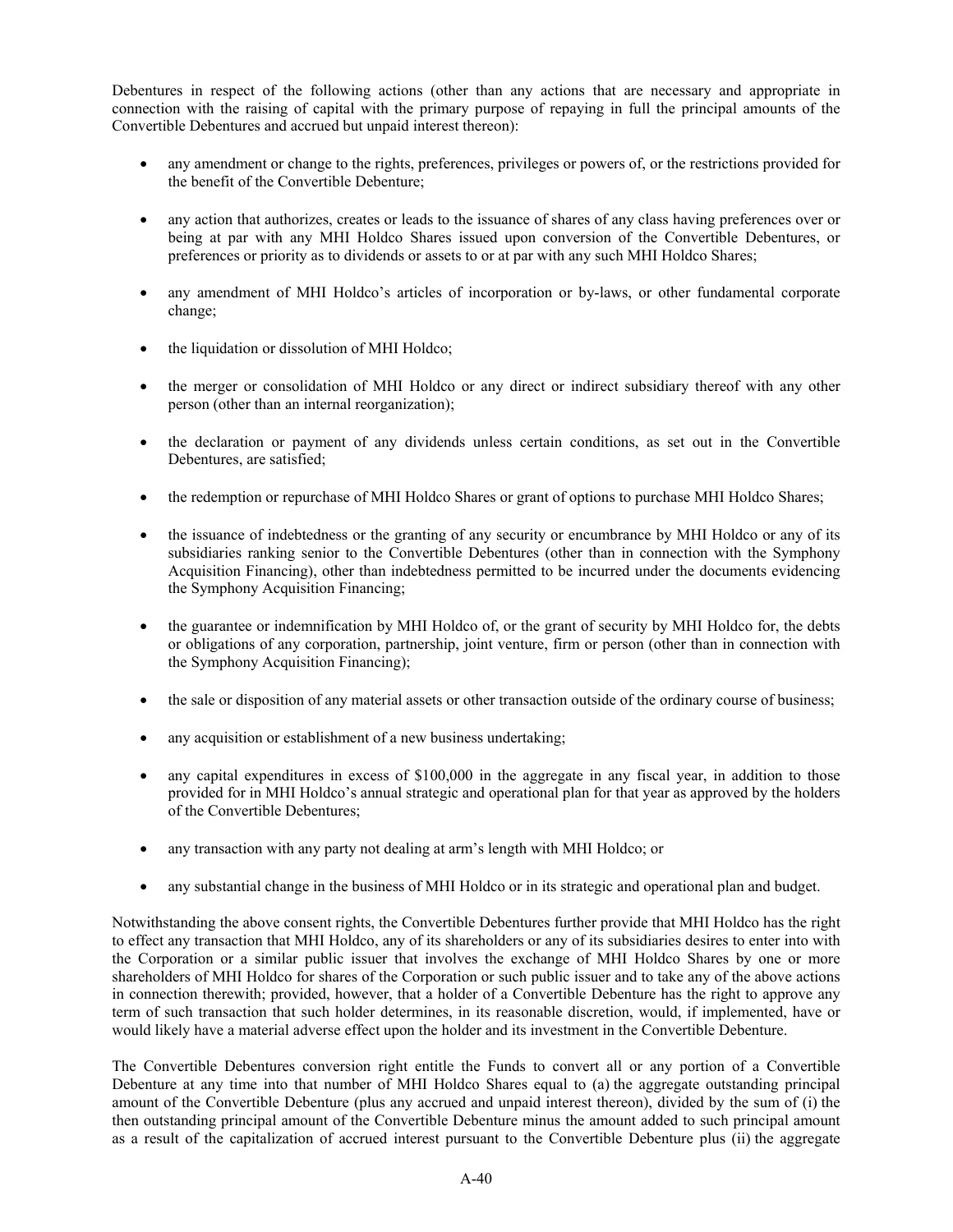amount paid by MHI Holdco Shareholders at the date of issuance of the Convertible Debenture for the purchase of MHI Holdco Shares plus (iii) retained earnings of MHI Holdco as of the end of the last calendar month prior to the date on which the Convertible Debenture is being converted, as shown on MHI Holdco's unaudited balance sheet (as such amount is reviewed and approved by the holder of the Convertible Debenture in its commercially reasonable, good faith discretion) and (b) multiplying the percentage determined in clause (a) by the aggregate number of MHI Holdco Shares required to be outstanding immediately following the conversion so that the holder of the Convertible Debenture owns that percentage of MHI Holdco Shares represented by the percentage in clause (a).

Prior to the closing of the Offering, the Funds have agreed to convert the Convertible Debentures into MHI Holdco Shares and, concurrently with closing of the Offering, the Funds have agreed to exchange their MHI Holdco Shares for Shares. See *"Particulars of Matters to be Acted Upon at the Meeting – Magnetar Exchange"*.

### *Shareholders Agreement*

The MHI Holdco Shares are currently subject to the MHI Holdco Shareholders Agreement. The following is a summary of certain provisions of the MHI Holdco Shareholders Agreement, but is not intended to be complete.

### *Board of Directors*

The board of directors of MHI Holdco consists of three directors. Under the MHI Holdco Shareholders Agreement, the Corporation has the right to appoint all three directors. The current directors of MHI Holdco are Scott White, Adlai Chester and Scott Higgs.

### *Shareholder Reserved Matters*

Unanimous approval of MHI Holdco Shareholders is required in respect of the following actions taken by MHI Holdco or its subsidiaries, other than those actions that are (i) taken in connection with the raising of capital with the primary purpose of repaying the Convertible Debentures; or (ii) necessary or desirable in connection with the Acquisition:

- any issuance of equity securities of MHI Holdco, including preferred, ordinary or voting shares or securities or instruments convertible into or exercisable for preferred, ordinary or voting shares;
- material changes to the nature of MHI Holdco's business or entry into a new line of business;
- amendments to, or waivers of any provisions of, MHI Holdco's articles of association or by-laws, or other fundamental corporate change;
- any merger or other business combination, sale of all or substantially all of the property of MHI Holdco and its subsidiaries, consolidation, reorganization, liquidation, petition for bankruptcy, winding-up, dissolution, split-up or other similar transaction;
- the merger or consolidation of MHI Holdco or any direct or indirect subsidiary thereof with any other person (other than an internal reorganization);
- the declaration or payment of any dividends unless certain conditions, as set out in the MHI Holdco Shareholders Agreement, are satisfied;
- the redemption or repurchase of MHI Holdco Shares or grant of options to purchase MHI Holdco Shares;
- the issuance of any indebtedness or the granting of any security or encumbrance by MHI Holdco or any of its subsidiaries ranking senior to the Convertible Debentures (other than in connection with the Symphony Acquisition Financing), other than indebtedness permitted to be incurred under the documents evidencing the Symphony Acquisition Financing;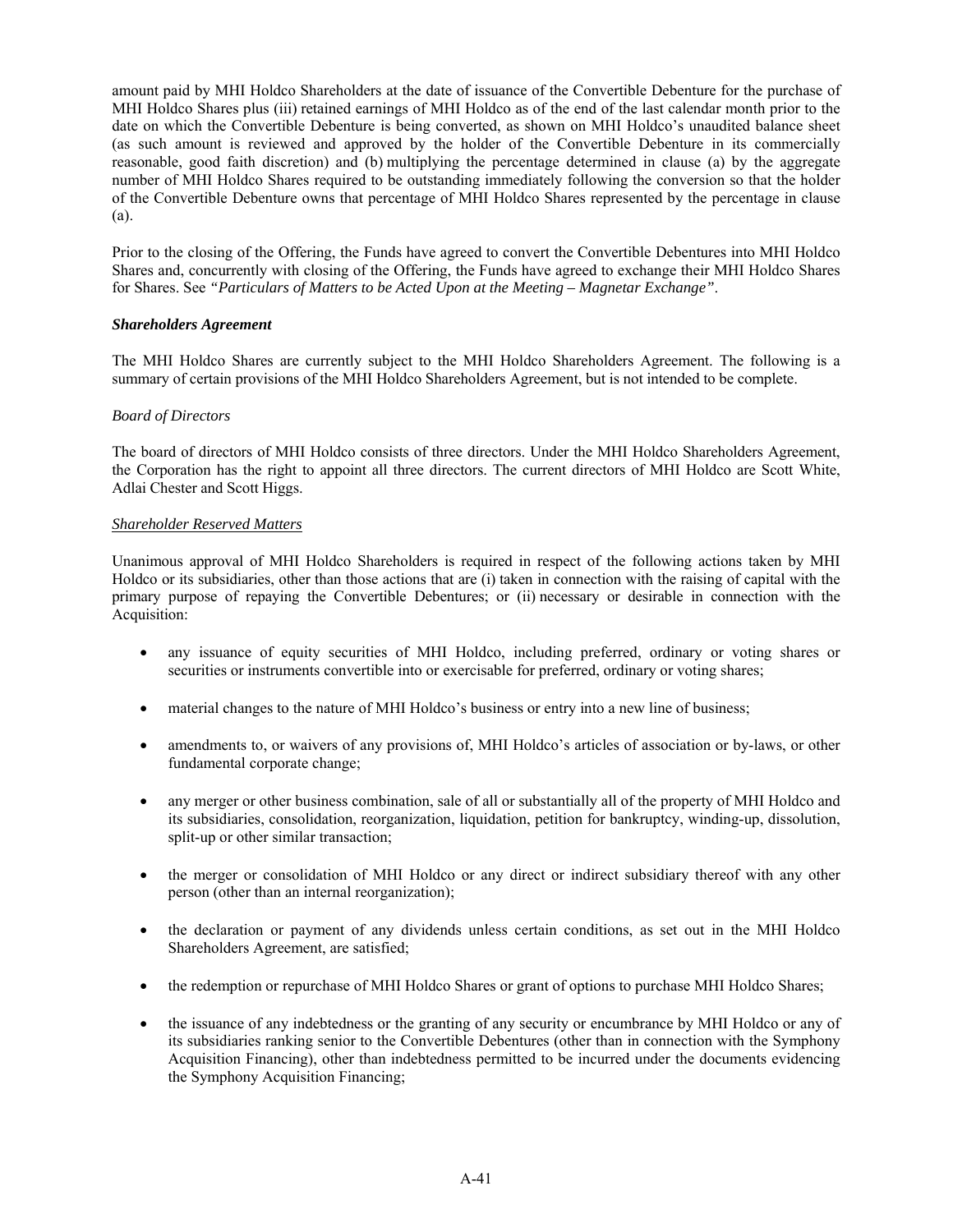- the guarantee or indemnification by MHI Holdco of, or the grant of security by MHI Holdco for, the debts or obligations of any corporation, partnership, joint venture, firm or person (other than in connection with the Symphony Acquisition Financing);
- the sale or disposition or any material assets of MHI Holdco or other transaction outside of the ordinary course of business;
- any acquisition or establishment of a new business undertaking;
- any capital expenditures in excess of \$100,000 in the aggregate in any fiscal year, in addition to those provided for in MHI Holdco's annual strategic and operational plan for that year approved by the Funds;
- any transaction with any party not dealing at arm's length with MHI Holdco;
- any substantial change in the business or the strategic and operational plan and budget of MHI Holdco; or
- any actions taken by any direct or indirect subsidiary of MHI Holdco directed or caused to be directed by the board of directors of MHI Holdco.

# *Limitation on Transfers*

Under the MHI Holdco Shareholders Agreement, MHI Holdco Shareholders are not permitted to, directly or indirectly, Transfer (as defined in the MHI Holdco Shareholders Agreement) any MHI Holdco Shares except as provided for under the MHI Holdco Shareholders Agreement. Prior to October 29, 2016, no sale of MHI Holdco Shares is permitted without the unanimous consent of all MHI Holdco Shareholders, except to Permitted Transferees (as defined in the MHI Holdco Shareholders Agreement) or in connection with the Acquisition. From October 29, 2016, an MHI Holdco Shareholder may sell his, her or its MHI Holdco Shares to an unrelated third party (a "**Third Party**"), subject to the rights of first refusal and co-sale described in greater detail below.

## *Right of First Refusal*

Notwithstanding the above restriction on Transfers (as defined in the MHI Holdco Shareholders Agreement), if at any time after October 29, 2016, a Selling Shareholder receives a Third Party Offer to purchase any MHI Holdco Shares held by the Selling Shareholder, the Selling Shareholder may conditionally accept the offer. Upon conditional acceptance of the Third Party Offer, the Selling Shareholder shall deliver a Notice of Sale to the Other Shareholders irrevocably offering to sell them the such MHI Holdco Shares at the same price and in all other material respects on the same terms and conditions as provided in the Third Party Offer. During the Acceptance Period, the Other Shareholders shall have the right to purchase all, but not less than all, of the MHI Holdco Shares subject to the Third Party Offer on a *pro rata* basis based on the number of MHI Holdco Shares held by each of them. If the Selling Shareholder does not receive notice from the Other Shareholders within the Acceptance Period confirming their agreement to purchase all of the MHI Holdco Shares subject to the Third Party Offer, the Selling Shareholder may sell such MHI Holdco Shares to the Third Party for a period of 90 days following the Acceptance Period.

### *Right of Co-Sale*

If the MHI Holdco Shares subject to a Third Party Offer are to be sold to a Third Party, each Other Shareholder may elect to exercise its right to participate in the Third Party Offer on a *pro rata basis* on the same terms and conditions specified in the Notice of Sale.

# *Pre-Emptive Rights*

Except as provided for in the MHI Holdco Shareholders Agreement, no Additional Securities shall be issued by MHI Holdco unless: (i) such issuance has been approved by the unanimous consent of each MHI Shareholder; and (ii) MHI Holdco first offers such Additional Securities to the MHI Holdco Shareholders. Each MHI Holdco Shareholder shall have the right to purchase the Additional Securities *pro rata* based upon the number of MHI Holdco Shares beneficially owned by such MHI Holdco Shareholder as a percentage of all MHI Holdco Shares held by MHI Holdco Shareholders at the date notice is given of such offer. If any MHI Holdco Shareholder does not accept its *pro rata* entitlement, such unaccepted Additional Securities shall be deemed to have been offered to the Shareholders who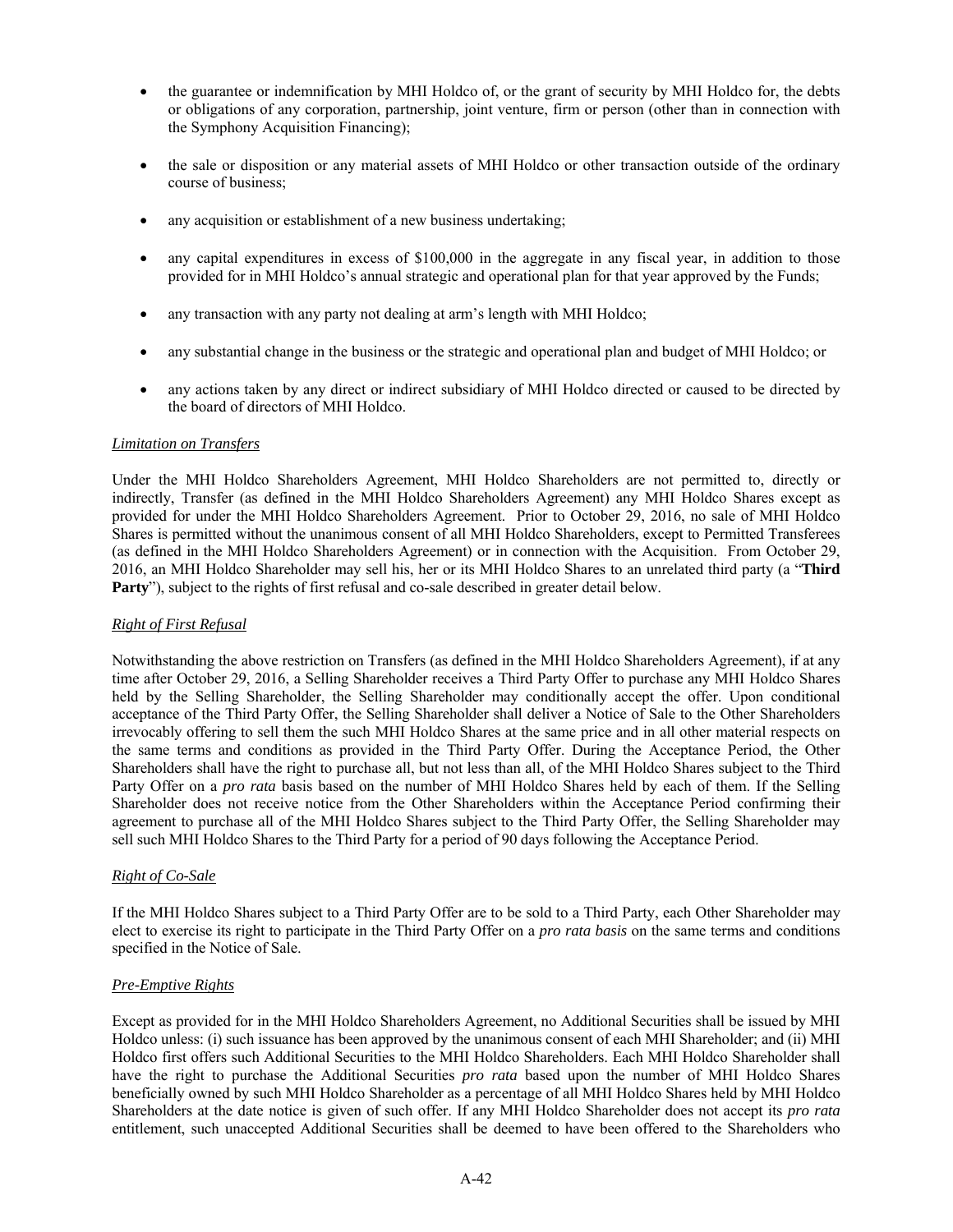indicated they would accept greater than their *pro rata* entitlement. Any Additional Securities not taken up by the MHI Holdco Shareholders may be issued within six months of such Additional Securities having been first offered to the MHI Holdco Shareholders, at the price and on the terms offered to the MHI Holdco Shareholders.

# *Capitalization*

The Corporation owns 155,528.94 MHI Holdco Shares, representing approximately 75% of the issued and outstanding MHI Holdco Shares and the Funds beneficially own 51,809.81 of the issued and outstanding MHI Holdco Shares, representing approximately 25% of the outstanding MHI Holdco Shares.

The Funds own all of the issued and outstanding Convertible Debentures.

The acquisition of the Symphony Portfolio was partially funded by the Facility and the First Mainstreet Loan and the deposit for the acquisition of the Hanover Park Property was funded by the Second Mainstreet Loan. For further details, see "Appendix A*: Information Concerning the Corporation and MHI Holdco – Business of the Corporation*" in this Circular.

### *Prior Sales*

In order to fund the acquisition of the Symphony Portfolio, on October 29, 2015, MHI Holdco issued (i) 155,527.94 MHI Holdco Shares to Mainstreet and 51,809.81 MHI Holdco Shares to the Funds at a price of US\$100 in cash per MHI Holdco Share and (ii) the Convertible Debentures to the Funds. For additional information regarding the terms of the Convertible Debentures, please see "Appendix A*: Information Concerning the Corporation and MHI Holdco – Description of MHI Holdco Securities – Convertible Debentures*" in this Circular.

### *Market for Securities*

The MHI Holdco Shares are not listed or traded on any exchange or quotation service.

### *Principal Securityholders*

The below table sets out information for each principal securityholder of MHI Holdco:

| <b>Shareholder</b> | Number and percentage of securities owned (of record and<br>beneficially) as of the date of this Circular             |
|--------------------|-----------------------------------------------------------------------------------------------------------------------|
| The Funds          | Approximately 51,809.81 Common Shares, representing<br>approximately 25% of the issued and outstanding Common Shares  |
| The Corporation    | Approximately 155,527.94 Common Shares, representing<br>approximately 75% of the issued and outstanding Common Shares |

# *Legal Proceedings*

Management knows of no legal proceedings, contemplated or actual, involving MHI Holdco or a subsidiary of MHI Holdco, which could materially affect MHI Holdco.

### *Material Contracts*

MHI Holdco entered into the MHI Holdco Asset Management Agreement pursuant to which MHI Holdco, MHI US and MHI Partnership retained MAMI to provide asset management services in respect of properties acquired by MHI Holdco and its affiliates. Under the MHI Holdco Asset Management Agreement, MAMI was entitled to an annual fee equal to 3.0% of the gross rentals received under the leases in respect of the properties. The MHI Holdco Asset Management Agreement terminated on April 4, 2016 upon completion of the transactions contemplated in the Share Purchase Agreement.

Other than the Share Purchase Agreement, the Convertible Debentures, and the MHI Holdco Shareholders Agreement, MHI Holdco has not entered into any other material contracts within the last two years.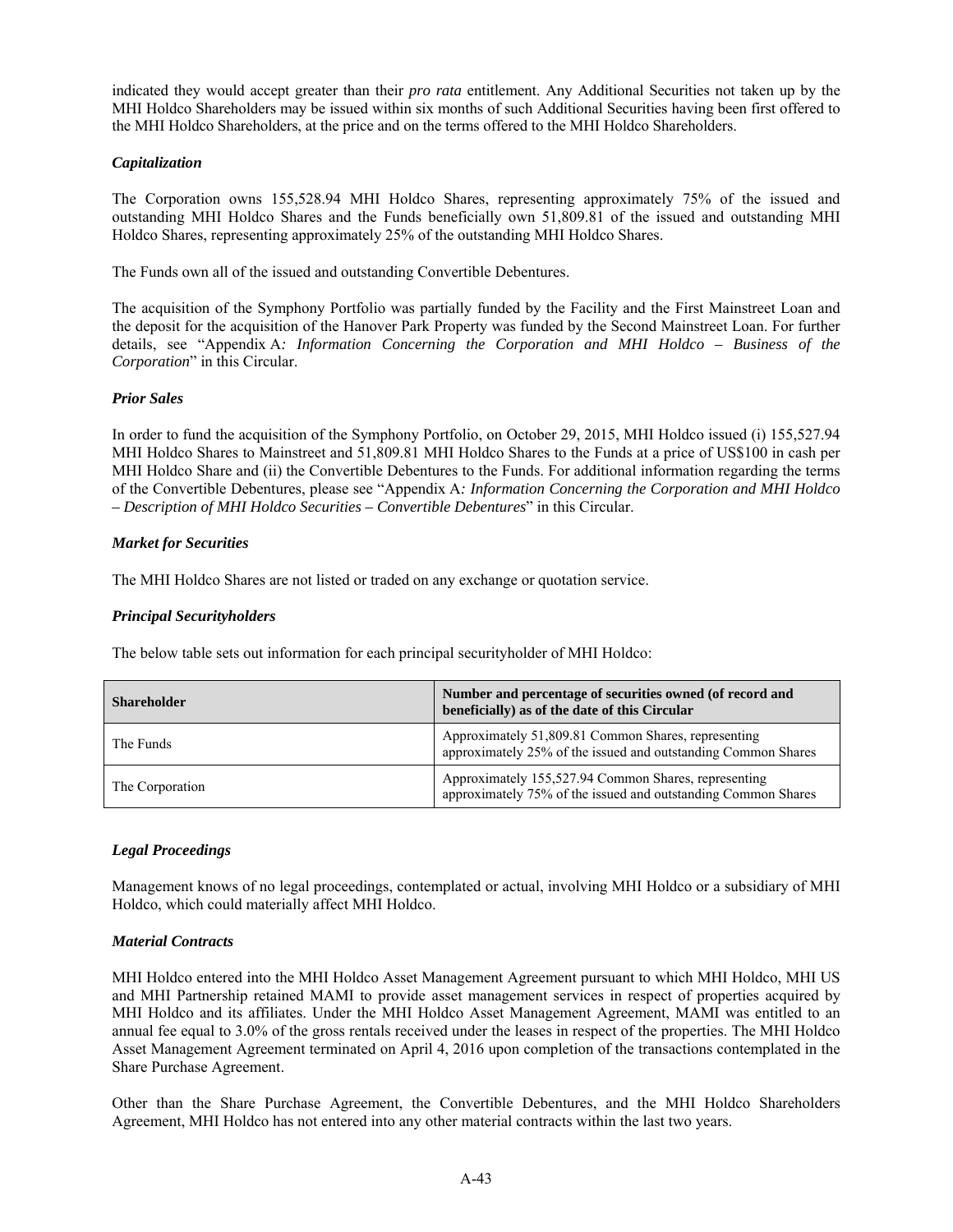## **APPENDIX B RELATED PARTY TRANSACTIONS RESOLUTION**

- 1. the Related Party Transactions, as defined and more particularly described in the Circular, are hereby authorized and approved.
- 2. notwithstanding that this resolution has been duly passed by the Disinterested Shareholders, the Directors are hereby authorized and empowered, without further notice to, or approval of, the Shareholders, not to proceed with any of the aforementioned transactions and revoke this resolution before it is acted on in whole or in part;
- 3. any one director or officer of the Corporation is authorized and directed for and on behalf of the Corporation to execute and deliver the Related Party Transaction agreements and all other documents, instruments and agreements and take such other action as such director or officer may determine to be necessary or desirable to implement this resolution or otherwise in connection with the matters authorized or contemplated hereby, such determination to be conclusively evidenced by the execution and delivery of any such action; and
- 4. capitalized terms used in this resolution but not defined in this resolution have the meanings ascribed to them in the Circular.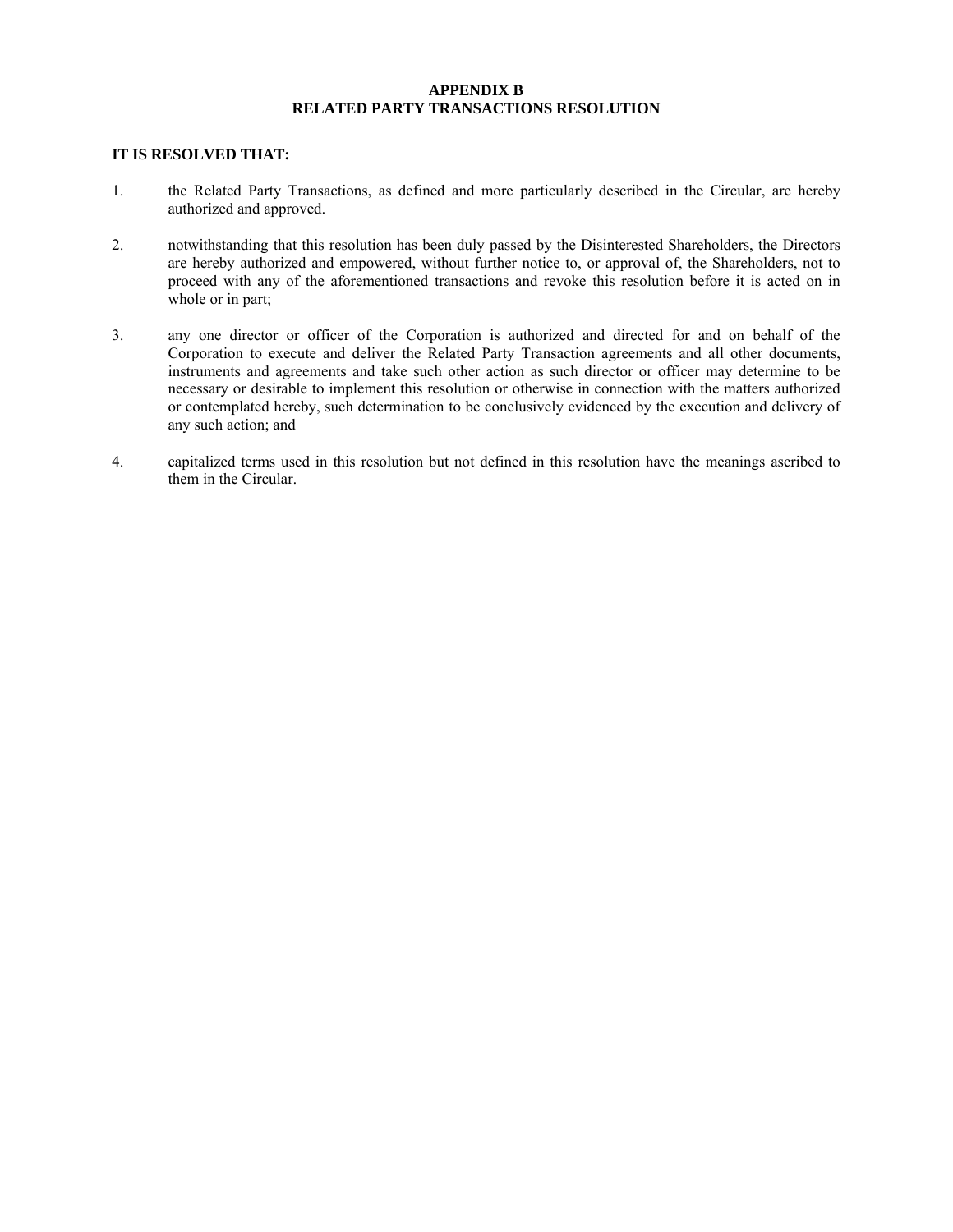## **APPENDIX C MAGNETAR EXCHANGE RESOLUTION**

- 1. the Magnetar Exchange, and the issuance of Shares to the Funds pursuant to the terms and conditions of the Magnetar Exchange Agreement, as defined and more particularly described in the Circular, be and is hereby authorized and approved and such Shares shall be issued and outstanding as fully-paid and nonassessable Shares of the Corporation;
- 2. notwithstanding that this resolution has been duly passed by the Shareholders, the Directors are hereby authorized and empowered, without further notice to, or approval of, the Shareholders, not to proceed with any of the aforementioned transactions and revoke this resolution before it is acted on in whole or in part;
- 3. any one director or officer of the Corporation is authorized and directed for and on behalf of the Corporation to execute and deliver all documents, instruments and agreements and take such other action as such director or officer may determine to be necessary or desirable to implement this resolution or otherwise in connection with the matters authorized or contemplated hereby, such determination to be conclusively evidenced by the execution and delivery of any such action; and
- 4. capitalized terms used in this resolution but not defined in this resolution have the meanings ascribed to them in the Circular.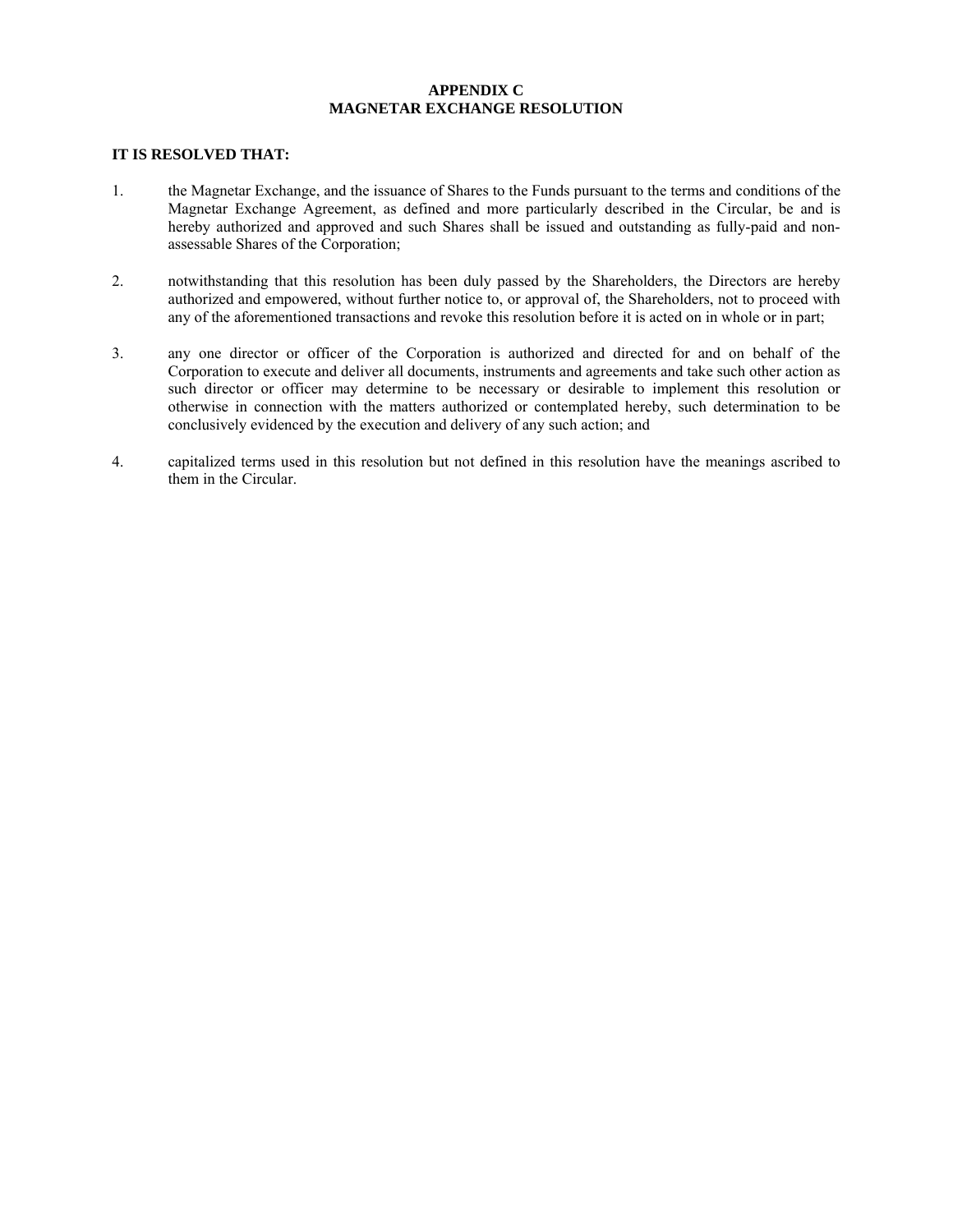### **APPENDIX D DSI PLAN RESERVATION RESOLUTION**

- 1. the reservation for issuance of up to 1,200,000 post-consolidation Shares under the Deferred Share Incentive Plan, as defined and more particularly described in the Circular, be and is hereby authorized and approved and such Shares, when issued, shall be outstanding as fully-paid and non-assessable Shares of the Corporation;
- 2. notwithstanding that this resolution has been duly passed by the Disinterested Shareholders, this resolution will only be effective on the completion of the Offering, and the Directors are hereby authorized and empowered, without further notice to, or approval of, the Shareholders, not to proceed with any of the aforementioned transactions and revoke this resolution before it is acted on in whole or in part;
- 3. any one director or officer of the Corporation is authorized and directed for and on behalf of the Corporation to execute and deliver all documents, instruments and agreements and take such other action as such director or officer may determine to be necessary or desirable to implement this resolution or otherwise in connection with the matters authorized or contemplated hereby, such determination to be conclusively evidenced by the execution and delivery of any such action; and
- 4. capitalized terms used in this resolution but not defined in this resolution have the meanings ascribed to them in the Circular.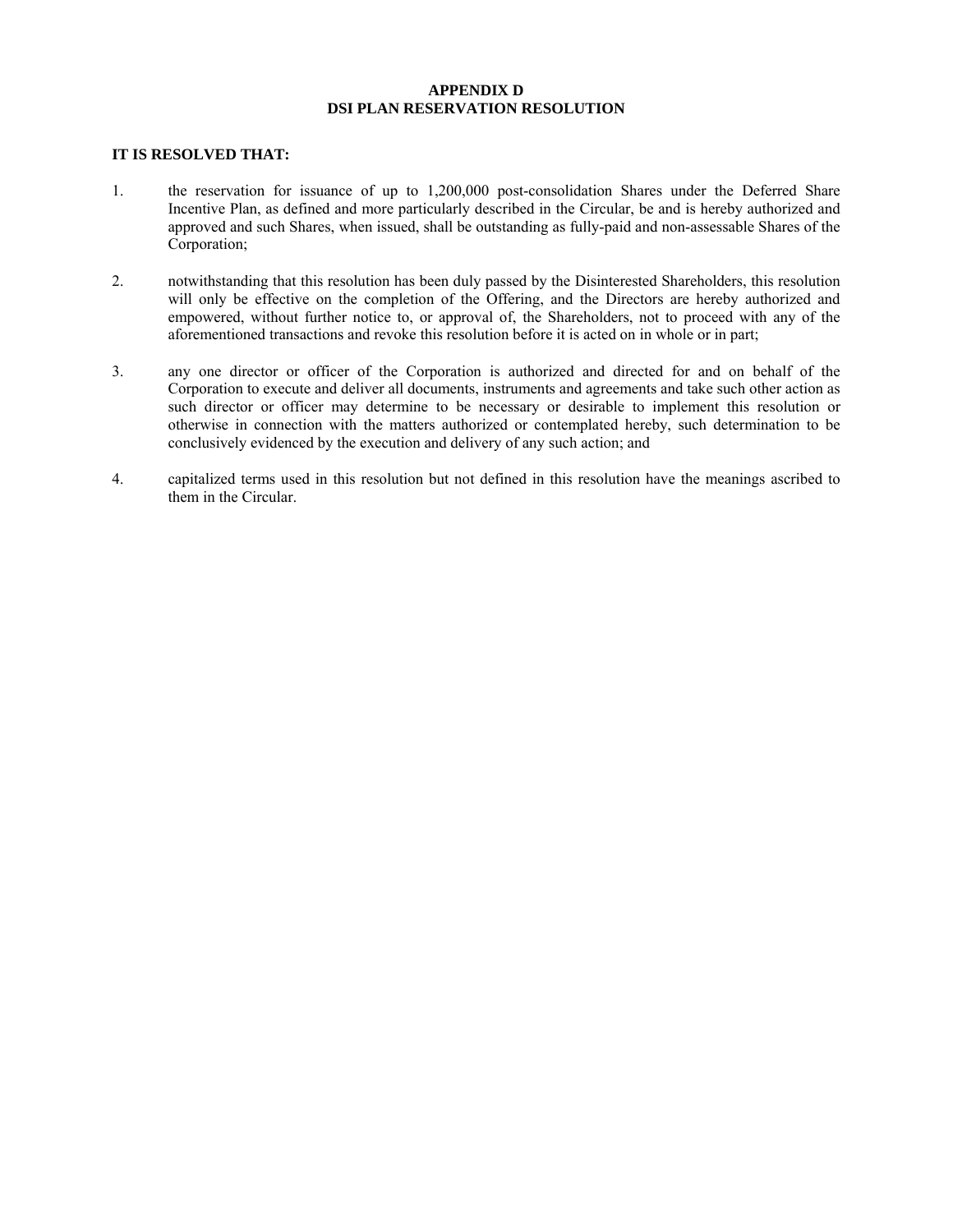## **APPENDIX E ASSET MANAGEMENT AGREEMENT AMENDMENT RESOLUTION**

- 1. an amendment to the Asset Management Agreement, as defined in the Circular, fixing the maximum number of post-consolidation Shares issuable thereunder at 800,000 Shares, as more particularly described in the Circular, be and is hereby authorized and approved and such Shares, when issued, shall be outstanding as fully-paid and non-assessable Shares of the Corporation;
- 2. notwithstanding that this resolution has been duly passed by the Disinterested Shareholders this resolution will only be effective on the completion of the Offering (as defined in the Circular), and the Directors are hereby authorized and empowered, without further notice to, or approval of, the Shareholders, not to proceed with any of the aforementioned transactions and revoke this resolution before it is acted on in whole or in part;
- 3. any one director or officer of the Corporation is authorized and directed for and on behalf of the Corporation to execute and deliver all documents, instruments and agreements and take such other action as such director or officer may determine to be necessary or desirable to implement this resolution or otherwise in connection with the matters authorized or contemplated hereby, such determination to be conclusively evidenced by the execution and delivery of any such action; and
- 4. capitalized terms used in this resolution but not defined in this resolution have the meanings ascribed to them in the Circular.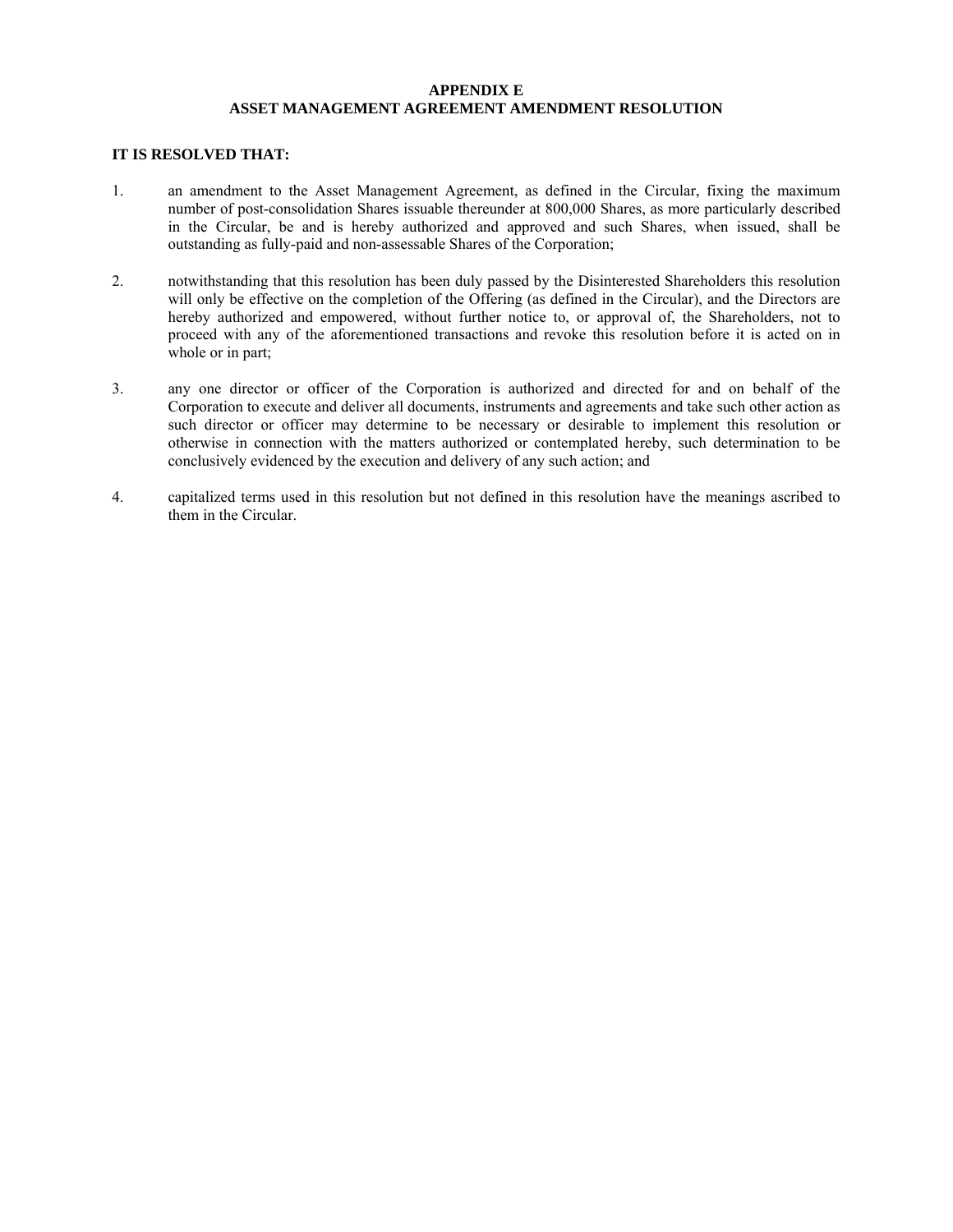# **APPENDIX F AUDITED ANNUAL FINANCIAL STATEMENTS FOR THE SCRANTON PORTFOLIO**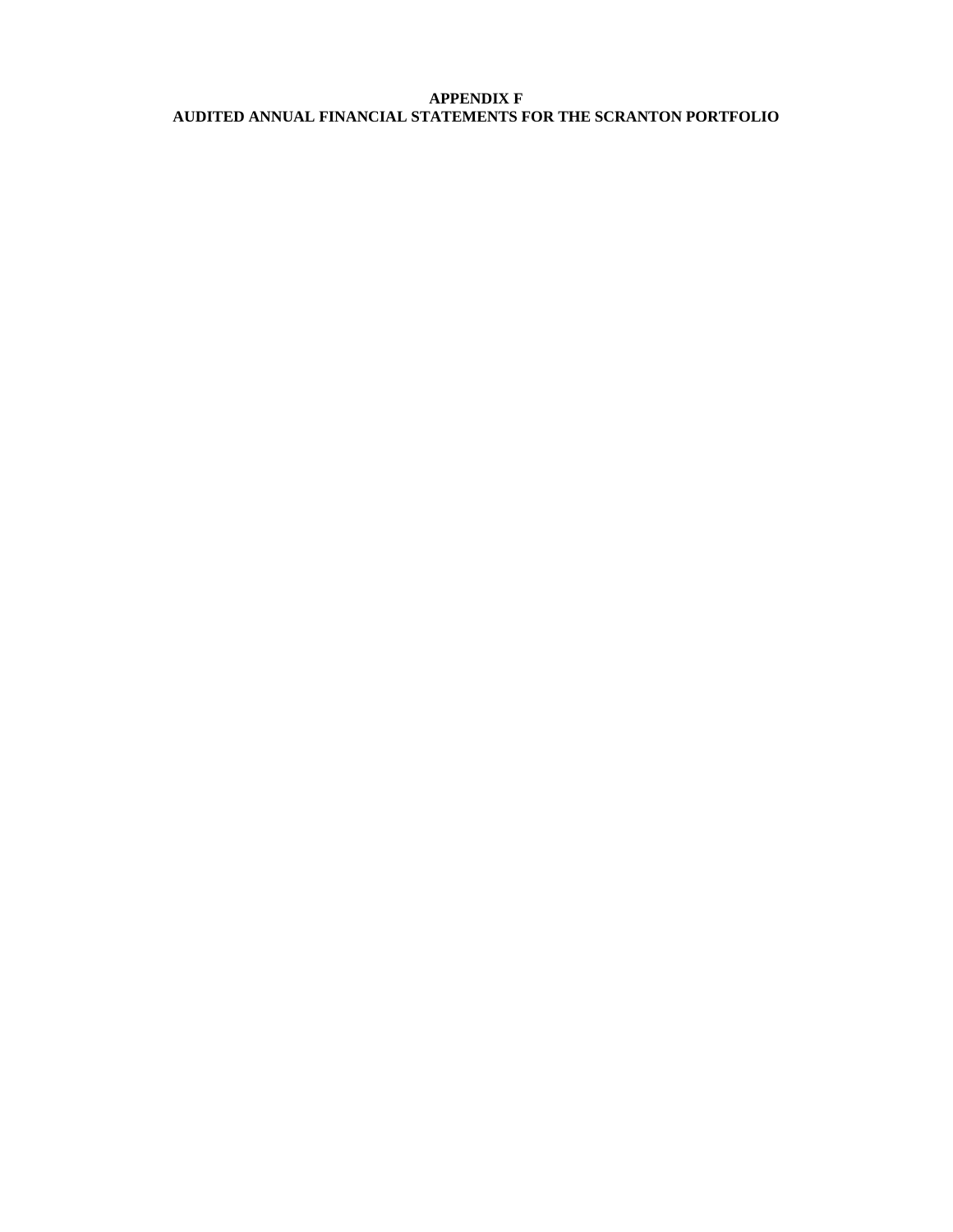Consolidated Financial Statements

December 31, 2015 and 2014

(With Independent Auditors' Report Thereon)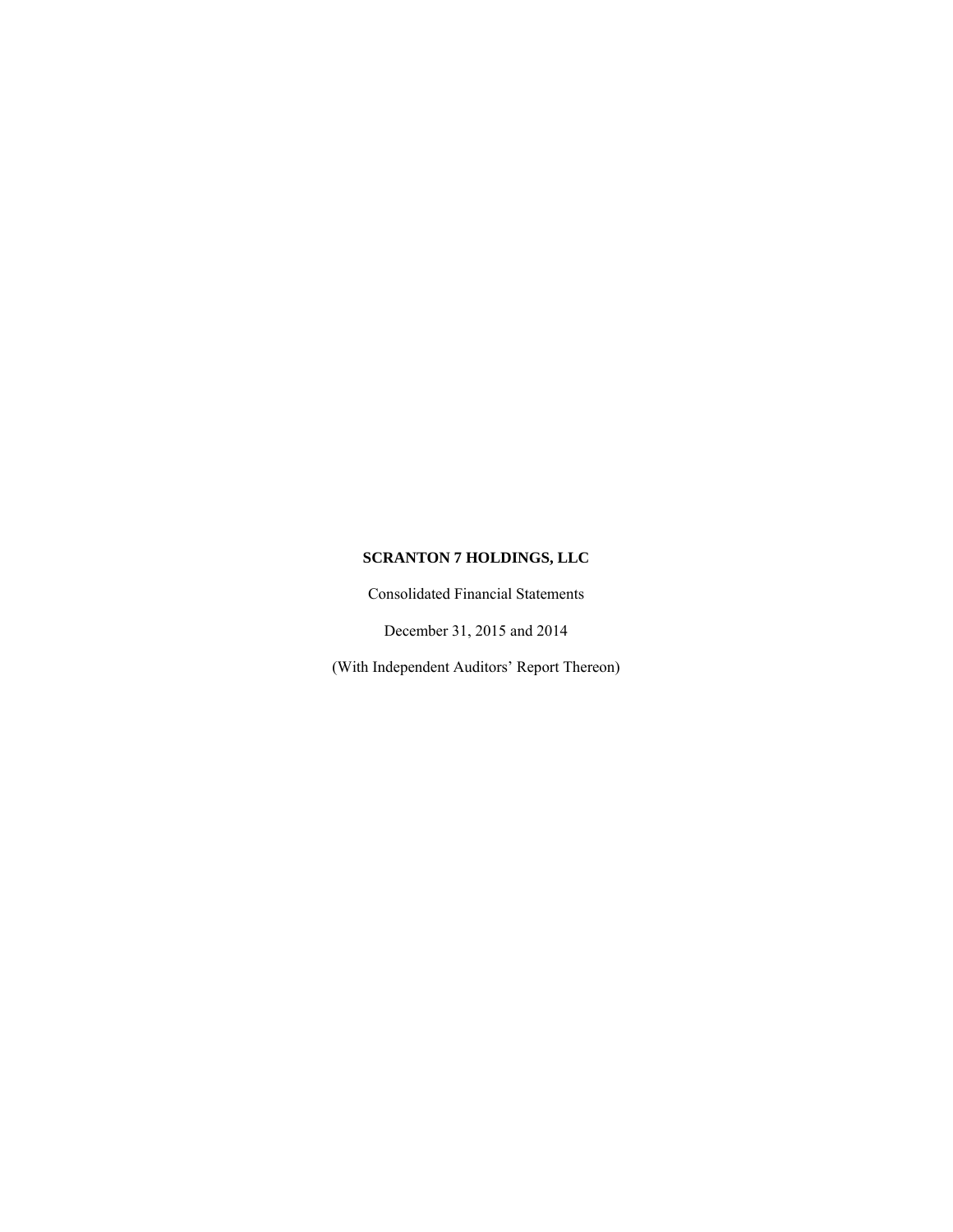

 KPMG LLP Aon Center Suite 5500 200 East Randolph Drive Chicago, IL 60601-6436

### **Independent Auditors' Report**

The Members Scranton 7 Holdings, LLC:

We have audited the accompanying consolidated financial statements of Scranton 7 Holdings, LLC and subsidiaries, which comprise the consolidated statements of financial position as of December 31, 2015 and 2014, and the related consolidated statements of operations and comprehensive income, changes in members' equity, and cash flows for the year ended December 31, 2015 and the period from March 4, 2014 (date of formation) to December 31, 2014, and the related notes to the consolidated financial statements.

### *Management's Responsibility for the Financial Statements*

Management is responsible for the preparation and fair presentation of these consolidated financial statements in accordance with International Financial Reporting Standards as issued by the International Accounting Standards Board; this includes the design, implementation, and maintenance of internal control relevant to the preparation and fair presentation of consolidated financial statements that are free from material misstatement, whether due to fraud or error.

# *Auditors' Responsibility*

Our responsibility is to express an opinion on these consolidated financial statements based on our audits. We conducted our audits in accordance with auditing standards generally accepted in the United States of America and International Standards on Auditing. Those standards require that we plan and perform the audit to obtain reasonable assurance about whether the consolidated financial statements are free from material misstatement.

An audit involves performing procedures to obtain audit evidence about the amounts and disclosures in the consolidated financial statements. The procedures selected depend on the auditors' judgment, including the assessment of the risks of material misstatement of the consolidated financial statements, whether due to fraud or error. In making those risk assessments, the auditor considers internal control relevant to the entity's preparation and fair presentation of the consolidated financial statements in order to design audit procedures that are appropriate in the circumstances, but not for the purpose of expressing an opinion on the effectiveness of the entity's internal control. Accordingly, we express no such opinion. An audit also includes evaluating the appropriateness of accounting policies used and the reasonableness of significant accounting estimates made by management, as well as evaluating the overall presentation of the consolidated financial statements.

We believe that the audit evidence we have obtained is sufficient and appropriate to provide a basis for our opinion.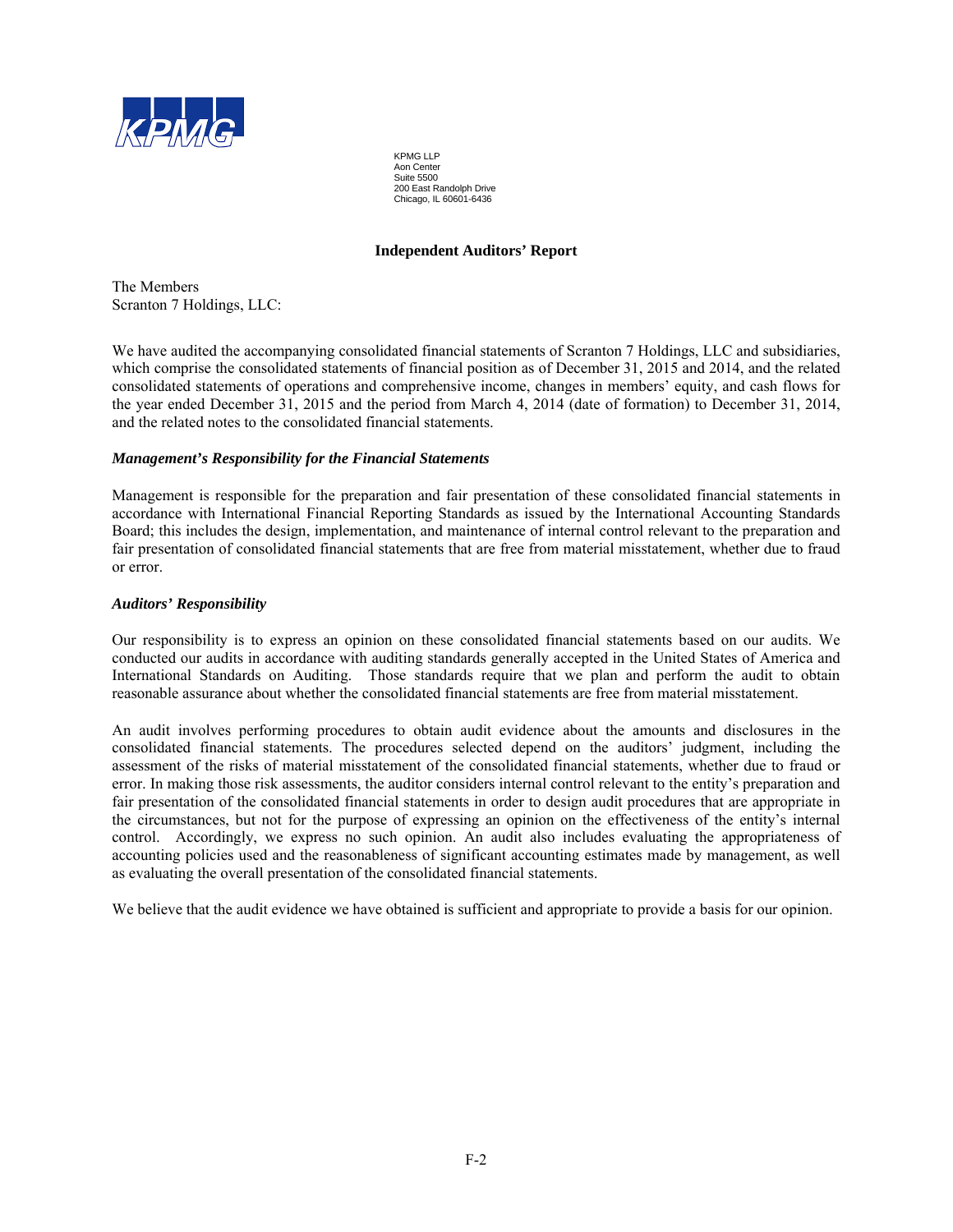# *Opinion*

In our opinion, the consolidated financial statements referred to above present fairly, in all material respects, the financial position of Scranton 7 Holdings, LLC and its subsidiaries as of December 31, 2015 and 2014, and the results of their operations and their cash flows for the year ending December 31, 2015 and for the period from March 4, 2014 (date of formation) to December 31, 2014 in accordance with International Financial Reporting Standards as issued by the International Accounting Standards Board.

(Signed*)* KPMG LLP

Chicago, Illinois April 21, 2016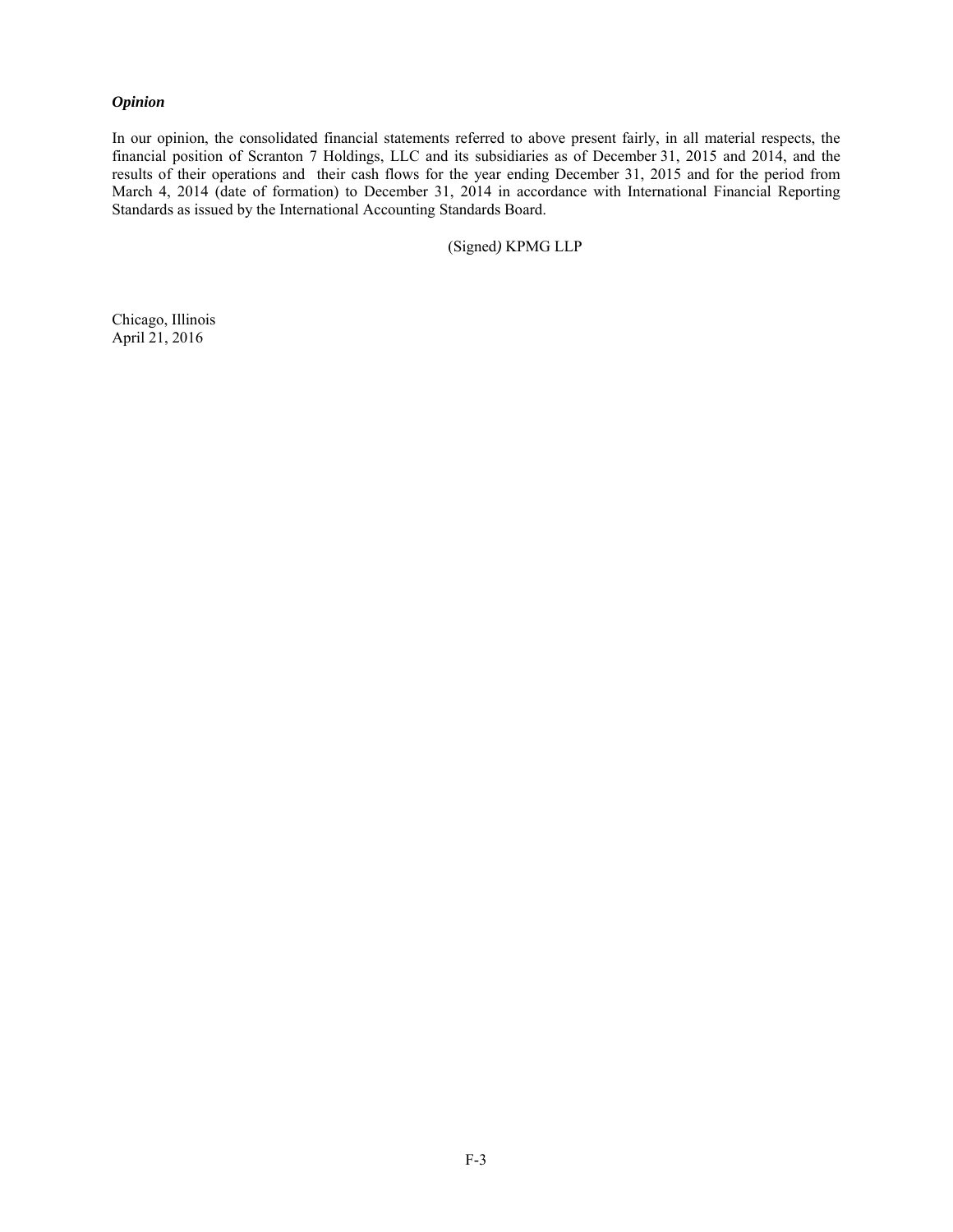Consolidated Statements of Financial Position (Expressed in thousands of U.S. dollars, except per share amounts)

December 31, 2015 and 2014

|                                               | 2015         | 2014   |
|-----------------------------------------------|--------------|--------|
| Assets:                                       |              |        |
| Cash and cash equivalents                     | \$<br>514    | 223    |
| Investment properties (note 4)                | 28,020       | 23,750 |
| Total assets                                  | \$<br>28,534 | 23,973 |
| Liabilities:                                  |              |        |
| Accounts payable – related party (note $10$ ) | \$<br>25     | 67     |
| Accrued interest                              | 59           | 59     |
| Derivative financial instrument (note 6)      | 43           | 101    |
| Mortgage payable (note 5)                     | 19,337       | 19,469 |
|                                               | 19,464       | 19,696 |
| Members' equity (note 7)                      | 9,070        | 4,277  |
| Total liabilities and Members' equity         | \$<br>28,534 | 23,973 |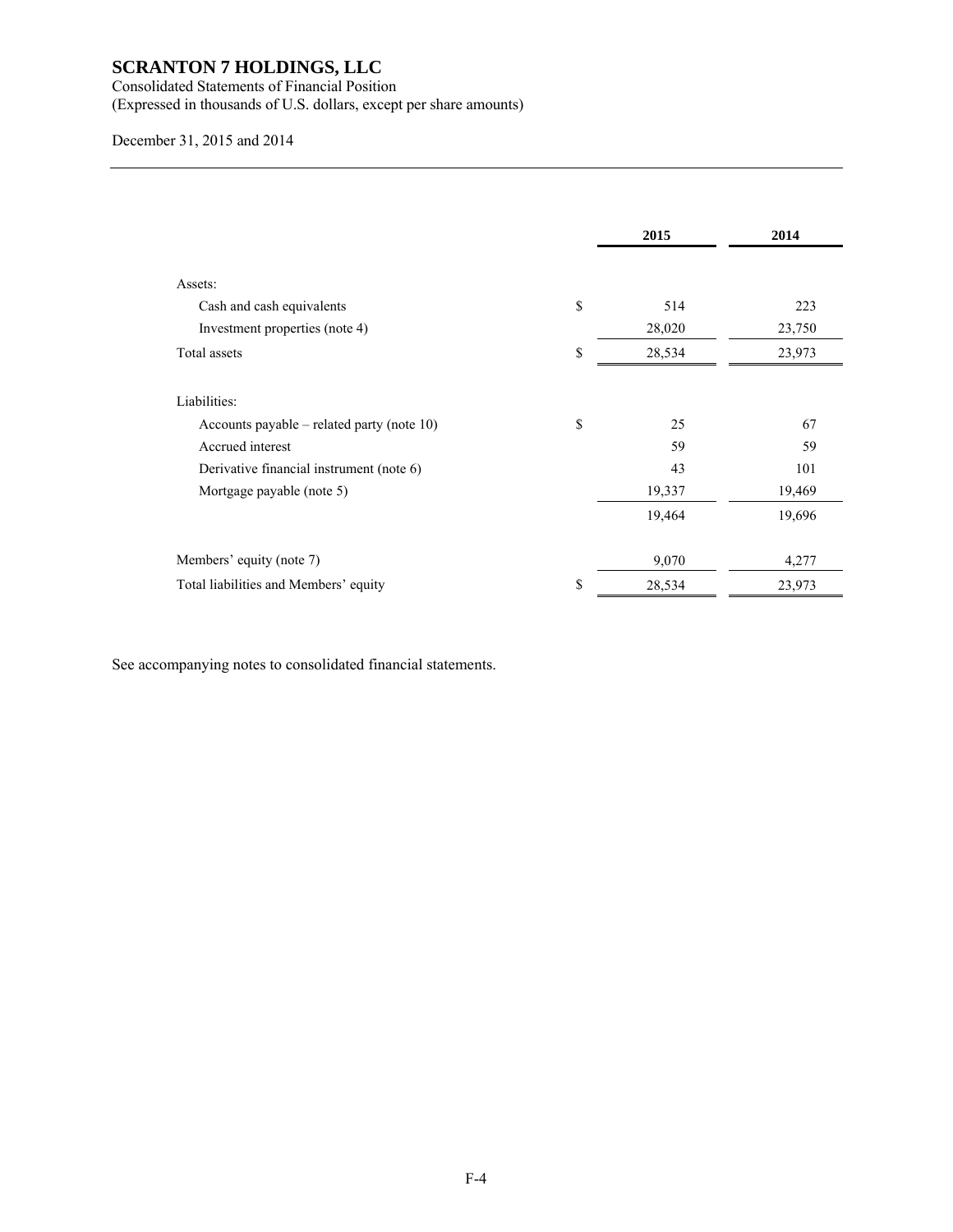Consolidated Statements of Operations and Comprehensive Income (Expressed in thousands of U.S. dollars, except per share amounts)

Year ended December 31, 2015 and period from March 4, 2014 (date of formation) to December 31, 2014

|                                                          | 2015         | 2014    |
|----------------------------------------------------------|--------------|---------|
| Rental revenue (note 8)                                  | \$<br>2,583  | 1,290   |
| Operating expense (note 10)                              | 47           | 22      |
| Real estate tax expense                                  | 284          |         |
| Change in fair value of investment properties – IFRIC 21 |              | 140     |
| Increase in fair value of investment properties (note 4) | (4,092)      | (2,023) |
|                                                          | (3,761)      | (1,861) |
| Operating profit                                         | 6,344        | 3,151   |
| Finance cost (notes $6, 9$ )                             | 736          | 500     |
| Net profit and comprehensive income                      | \$<br>5,608  | 2,651   |
| Net profit per share (note 7):                           |              |         |
| Basic and diluted                                        | \$<br>56,084 | 26,502  |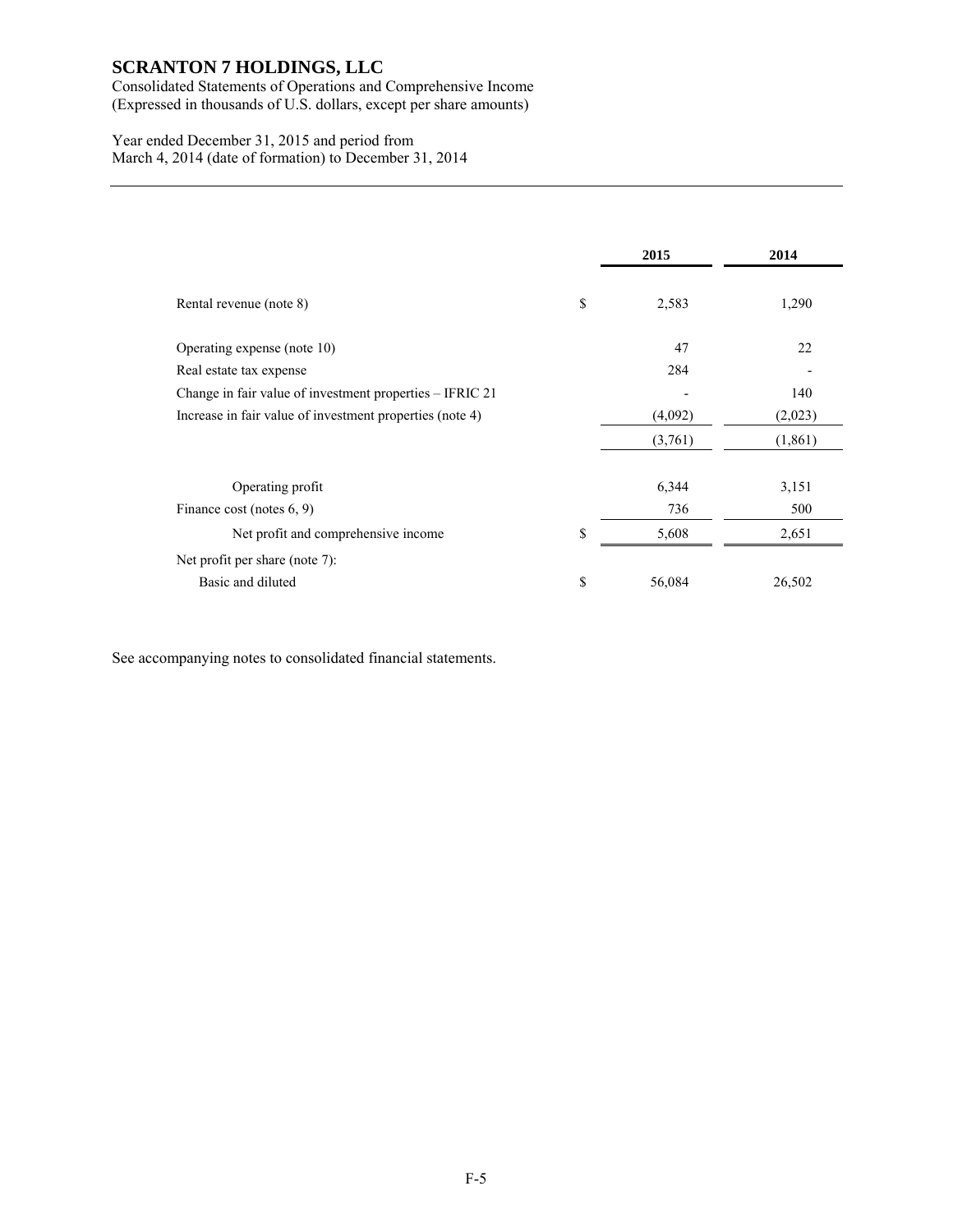Consolidated Statements of Changes in Members' Equity (Expressed in thousands of U.S. dollars, except per share amounts)

Year ended December 31, 2015 and period from March 4, 2014 (date of formation) to December 31, 2014

| Balance, March 4, 2014              | \$          |
|-------------------------------------|-------------|
| Contributions from Members (note 7) | 2,196       |
| Net profit and comprehensive income | 2,651       |
| Distributions to Members (note 7)   | (570)       |
| Balance, December 31, 2014          | \$<br>4,277 |
| Net profit and comprehensive income | 5,608       |
| Distributions to Members (note 7)   | (815)       |
| Balance, December 31, 2015          | \$<br>9,070 |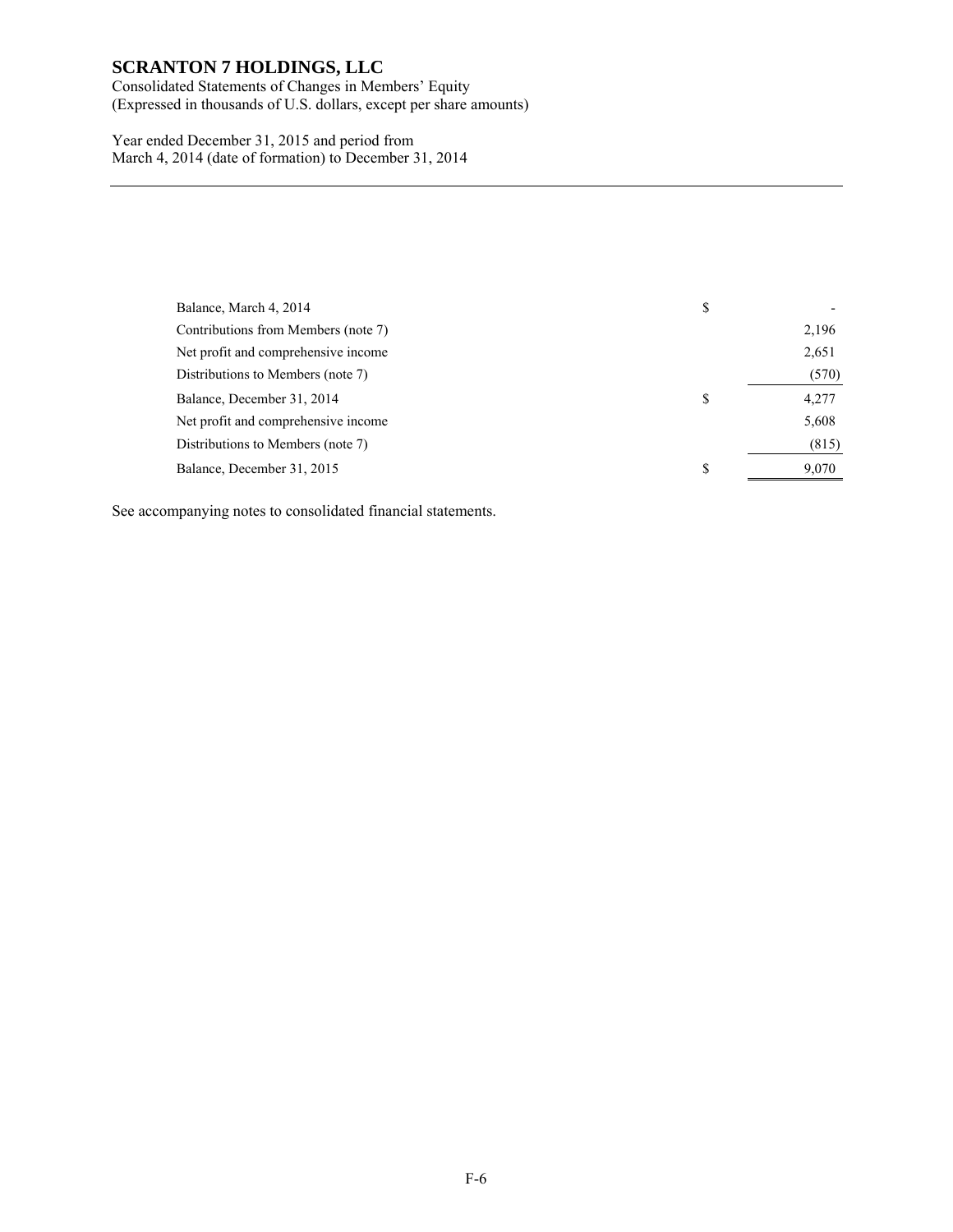Consolidated Statement of Cash Flows (Expressed in thousands of U.S. dollars, except per share amounts)

Year ended December 31, 2015 and period from March 4, 2014 (date of formation) to December 31, 2014

|                                                                    | 2015        | 2014      |
|--------------------------------------------------------------------|-------------|-----------|
| Cash flows from operating activities:                              |             |           |
| Net profit and comprehensive income                                | \$<br>5,608 | 2,651     |
| Items not involving cash:                                          |             |           |
| Fair value of investment properties (note 4)                       | (4,092)     | (2,023)   |
| Straight-line rent (note 8)                                        | (178)       | (99)      |
| Finance costs (notes $6, 9$ )                                      | 736         | 500       |
| Interest paid                                                      | (721)       | (303)     |
| Changes in:                                                        |             |           |
| Accounts payable – related party (note 10)                         | (42)        | 67        |
| Net cash provided by operating activities                          | 1,311       | 793       |
| Cash flows from investing activities:                              |             |           |
| Purchases of investment properties (note 4)                        |             | (21, 628) |
| Net cash used in investing activities                              |             | (21, 628) |
| Cash flows from financing activities:                              |             |           |
| Payments for loan fees (note 5)                                    |             | (368)     |
| Proceeds from mortgage payable (note 5)                            |             | 19,800    |
| Payments of mortgage payable (note 5)                              | (205)       |           |
| Member contributions (note 7)                                      |             | 2,196     |
| Member distributions (note 7)                                      | (815)       | (570)     |
| Net cash provided by (used in) financing activities                | (1,020)     | 21,058    |
| Increase in cash and cash equivalents                              | 291         | 223       |
| Cash and cash equivalents, beginning of period                     | 223         |           |
| Cash and cash equivalents, end of period                           | \$<br>514   | 223       |
| Supplemental disclosure relating to non-cash financing activities: |             |           |
| Accrued member distribution                                        |             | 55        |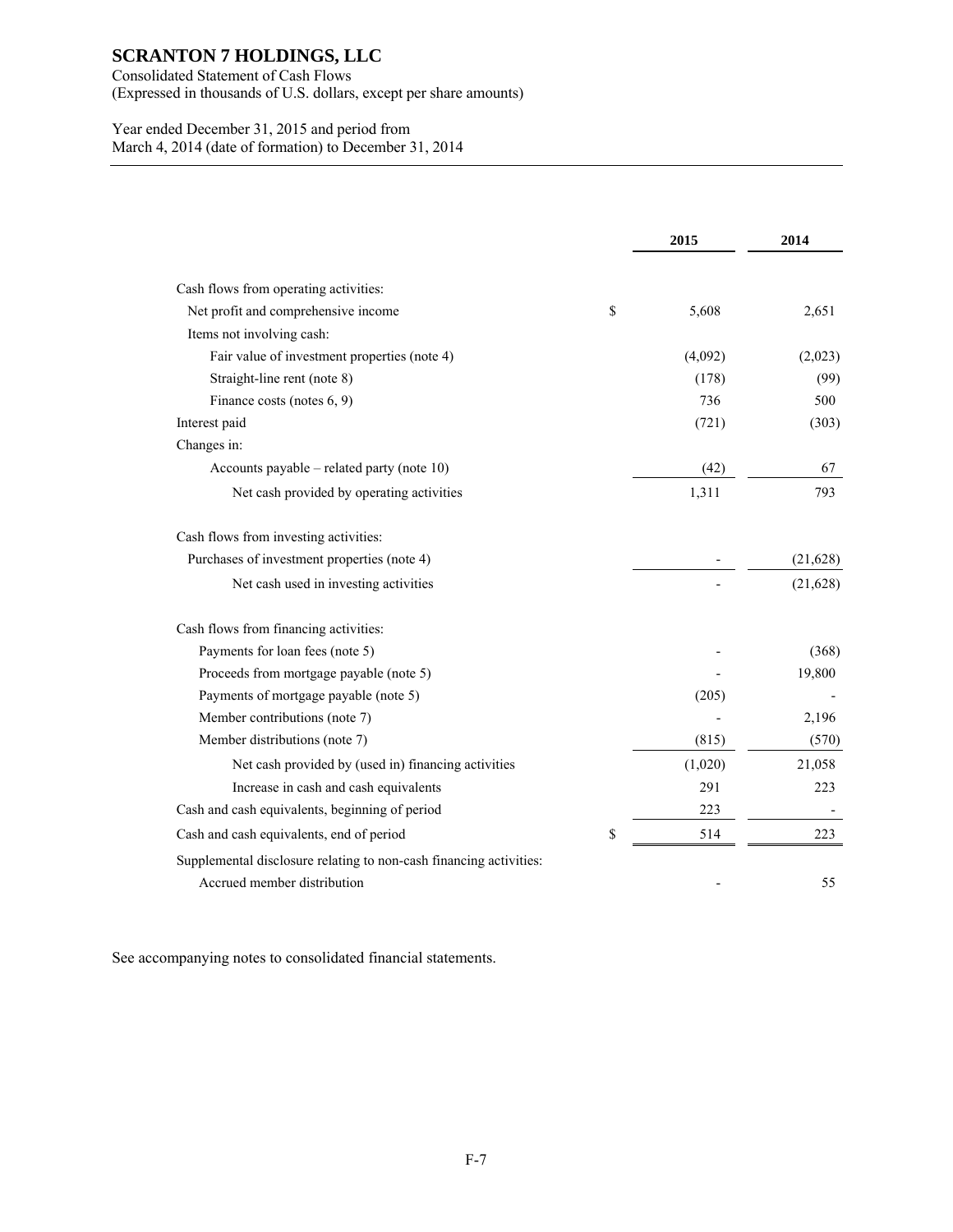Notes to Consolidated Financial Statements (Expressed in thousands of U.S. dollars, except per share amounts)

Year ended December 31, 2015 and period from March 4, 2014 (date of formation) to December 31, 2014

## **(1) Reporting Entity**

Scranton 7 Holdings, LLC (the "Company") is an Indiana limited liability company created pursuant to Articles of Organization dated March 4, 2014. The registered office of the Company is 14390 Clay Terrace Boulevard, Suite 205, Carmel, IN 46032. The Company is the sole member of and consolidates seven limited liability companies formed in April 2014.

The Company has been formed to own and lease income-producing seniors housing and care properties in the United States. In connection with the completion of the Acquisition (as defined in note 4 below), the Company acquired a portfolio of seven properties comprised of five assisted living facilities and two skilled nursing facilities. Management monitors the operating results of the business as a whole, and thus, there is considered to be one reporting segment.

## **(2) Basis of Preparation**

### *(a) Statement of Compliance*

The consolidated financial statements of the Company have been prepared in accordance with International Financial Reporting Standards ("IFRS") as issued by the International Accounting Standards Board ("IASB"). These are the Group's first consolidated financial statements prepared in accordance with IFRSs and IFRS 1, First-time Adoption of International Financial Reporting Standards*,* has been applied.

These consolidated financial statements were approved by the Board of Managers of the Company and authorized for issuance on April 21, 2016.

### *(b) Principles of Consolidation*

The consolidated financial statements comprise the financial statements of the Company and its subsidiaries as of December 31, 2015. All intercompany transactions and balances are eliminated on consolidation.

### *(c) Basis of Measurement*

The consolidated financial statements have been prepared on a historical cost basis, except for investment properties and the derivative financial instrument, which are measured at fair value.

### *(d) Functional Currency*

The consolidated financial statements are presented in U.S. dollars, which is the functional currency of the Company.

### *(e) Measurement Uncertainty*

The preparation of financial statements requires management to make estimates and assumptions that affect the reported amounts of assets and liabilities and disclosure of contingent assets and liabilities at the dates of the consolidated financial statements and the reported amounts of revenue and expenses throughout the periods. Actual results could differ from those estimates.

Estimates and underlying assumptions are reviewed on an ongoing basis. Revisions to accounting estimates are recognized in the period in which the estimates are revised and in any future periods affected.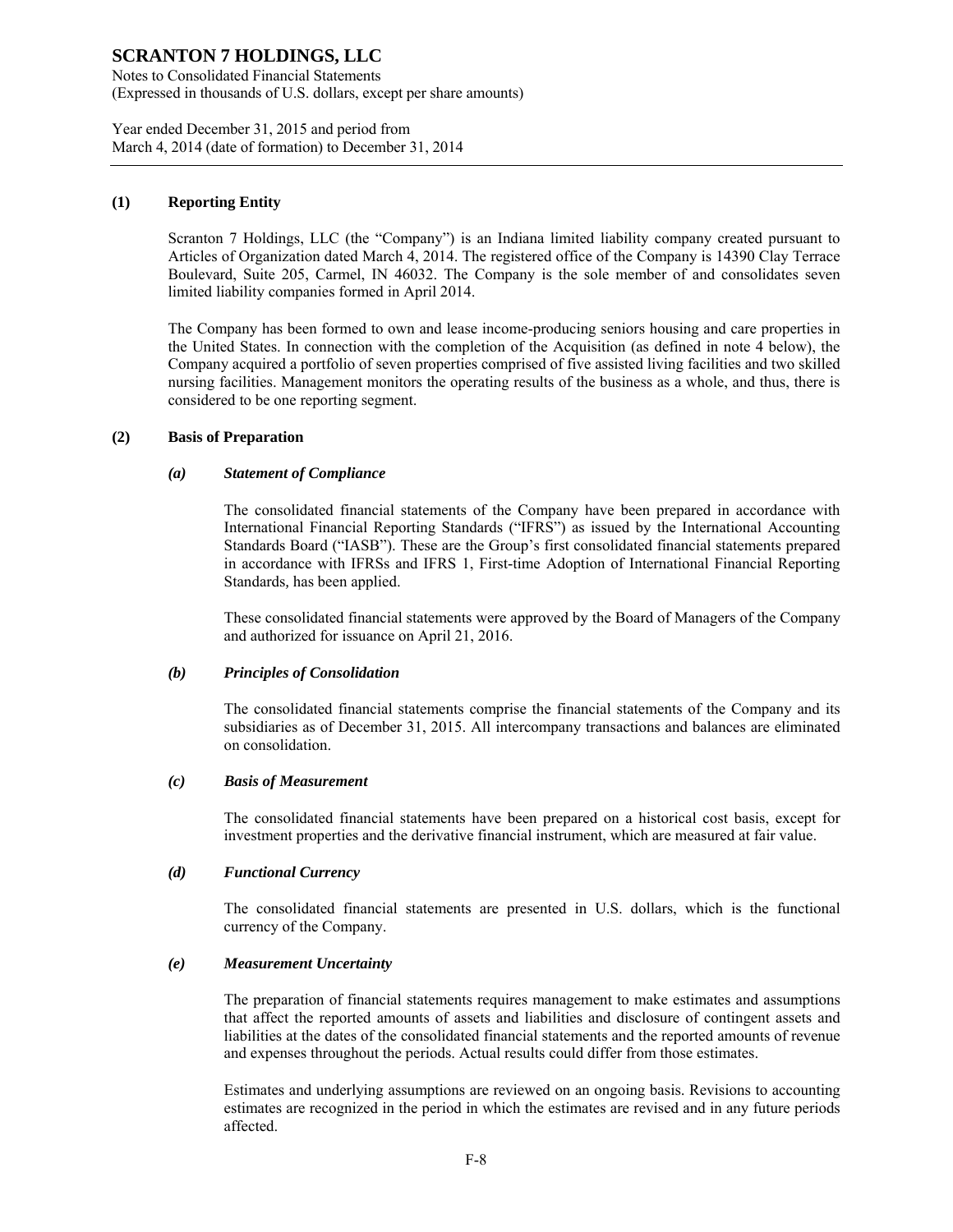Notes to Consolidated Financial Statements (Expressed in thousands of U.S. dollars, except per share amounts)

Year ended December 31, 2015 and period from March 4, 2014 (date of formation) to December 31, 2014

> Investment properties are carried on the consolidated statement of financial position at fair value and are valued by management with the assistance of qualified external valuation professionals with recognized and relevant valuation credentials. Investment properties are valued using a direct capitalization approach.

### *(f) Significant Judgments and Estimates*

- i. The Company uses judgment regarding the present value of lease payments and the fair value of assets in assessing the classification of its leases with operators as operating leases, in particular with long-term leases in single operator properties. The Company has determined that its sole lease is an operating lease.
- ii. Management must assess whether the acquisition of a property or entity should be accounted for as an asset purchase or business combination and whether or not it has obtained control. This assessment impacts the accounting treatment of transaction costs, the allocation of costs associated with the acquisition, and whether or not goodwill is recognized.

# **(3) Significant Accounting Policies**

# *(a) Cash and Cash Equivalents*

Cash and cash equivalents consists of cash on hand and highly liquid marketable investments with an original maturity of 90 days or less at their date of purchase and are stated at cost, which approximates fair value. As at December 31, 2015 and 2014 there were no cash equivalents.

# *(b) Investment Properties*

Investment properties are held to earn rental income or for capital appreciation or both, but not for sale in the ordinary course of business. All of the Company's properties are investment properties. On acquisition, investment properties are initially recorded at cost, including transaction costs. Subsequent to initial recognition, the Company uses the fair value model to account for investment properties under International Accounting Standard ("IAS") 40, Investment Property. Related unrealized fair value gains and losses are recorded in the consolidated statements of operations and comprehensive income in the periods in which they arise.

Under the fair value model, investment properties are recorded at fair value, which is determined based on available market evidence at each reporting date, in accordance with IFRS 13, Fair Value Measurement. Fair value is based on active market prices, adjusted, if necessary, for differences in the nature, location or condition of the specific asset. If this information is not available, the Company uses alternative valuation methods, such as recent prices on less active markets or discounted cash flow projections. Valuations are performed as of the financial position date by professional valuers who hold recognized and relevant professional qualifications and have recent experience in the location and category of the investment property being valued. These valuations form the basis for the carrying amounts in the consolidated financial statements

# *(c) Revenue Recognition*

The Company accounts for its lease as an operating lease given that it has retained substantially all of the risks and benefits of ownership of investment properties.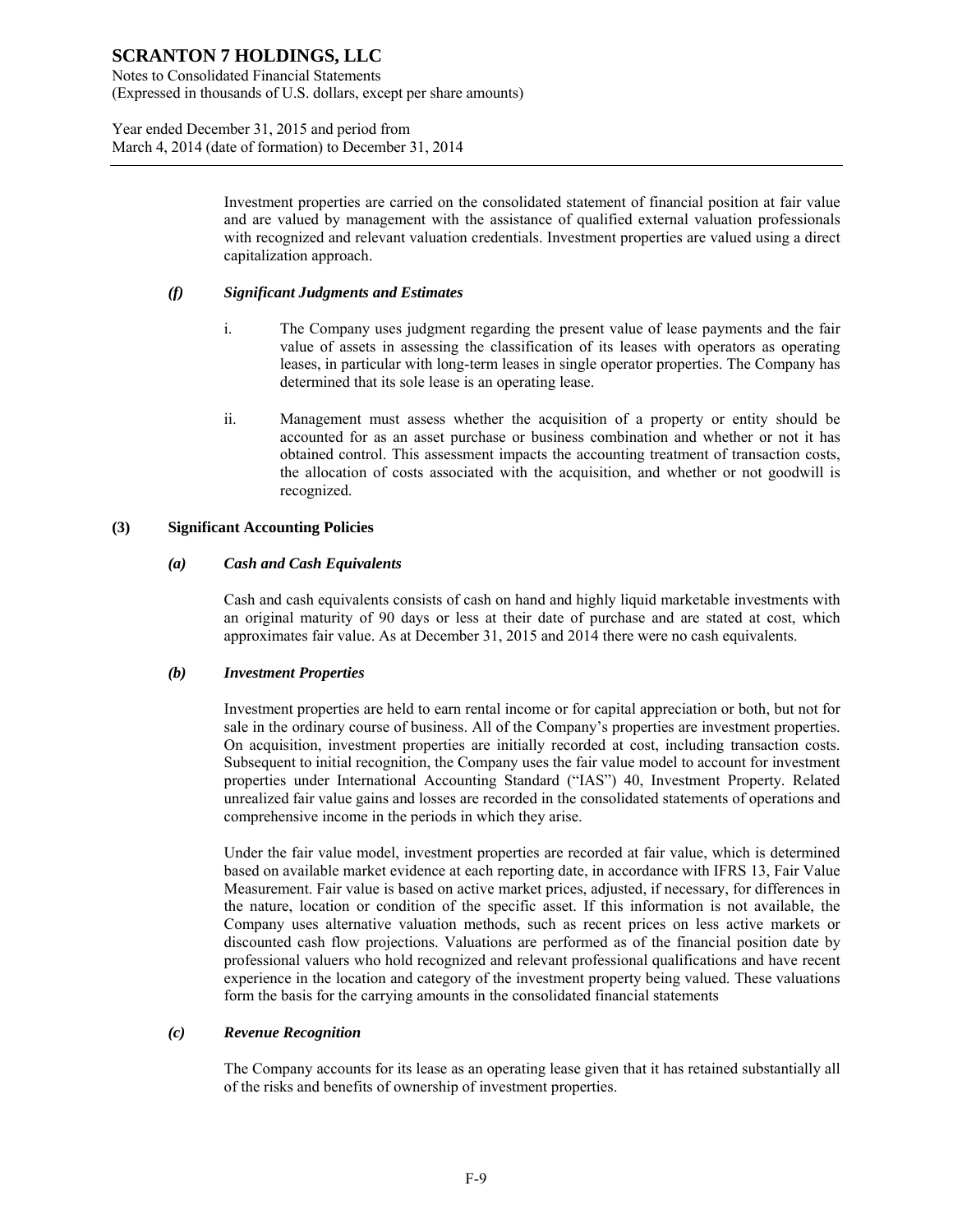Notes to Consolidated Financial Statements (Expressed in thousands of U.S. dollars, except per share amounts)

Year ended December 31, 2015 and period from March 4, 2014 (date of formation) to December 31, 2014

> Revenue includes rent earned from the tenant under a triple-net lease agreement, in which the tenant operator assumes all operational risk and operating expenses associated with the investment property, as well as realty tax recoveries on investment properties where the Company is the primary obligor. Lease-related revenue is recognized on a straight-line basis over the term of the underlying leases.

### *(d) Finance Costs*

Finance costs comprise interest expense on borrowings. Finance costs associated with financial liabilities are accounted for at amortized cost are recognized in net profit using the effective interest method. International Accounting Standard (IAS) 39, Financial Instruments: Recognition and Measurement does not specify how to calculate the effective interest rate for floating rate financial instruments, however there are two approaches applied in practice. The Company has selected approach one which is based on the actual benchmark interest rate that was set for the period, as opposed to approach two which takes in account expectations of future interest rates and changes in these expectations.

### *(e) Derivative Financial Instruments*

The Company uses derivative financial instruments to hedge its interest rate risk exposures. Embedded derivatives are separated from the host contract and accounted for separately if the economic characteristics and risks of the host contract and the embedded derivative are not closely related, a separate instrument with the same terms as the embedded derivative would meet the definition of a derivative, and the combined instrument is not measured at fair value through profit or loss.

# *(f) Income Taxes*

For federal and state income tax purposes, the Company is treated as a pass-through entity and the allocated share of income or loss for the year is included in the income tax returns of the Members. Accordingly, no accounting for income taxes is required in the accompanying consolidated financial statements.

The Company takes into account the impact of uncertain tax positions. This assessment relies on estimates and assumptions and may involve a series of judgments about future events. As of December 31, 2015 and 2014, the Company recorded no liability for uncertain tax positions.

### *(g) Levies*

In accordance with IFRS Interpretations Committee ("IFRIC") 21, Levies, the Company recognizes the full amount of annual property tax liabilities at the point in time when the property tax obligation is imposed. Levies are outflows from an entity imposed by a government in accordance with its legislation. The Company has assessed property taxes as being within the scope of IFRIC 21 given that property taxes are non-reciprocal charges imposed by the government, in accordance with legislation, based on property value with recognition of a liability only when the triggering event in the legislation occurs. The Company has determined that based on the jurisdictions of the investment properties owned by the Company, the liability to pay property taxes should be on January 1.

In the year of acquisition, the property tax obligation is borne by the vendor as they held the property at the start of the fiscal year. As a result, property taxes have been recognized as a fair value adjustment of the investment properties in the year of acquisition.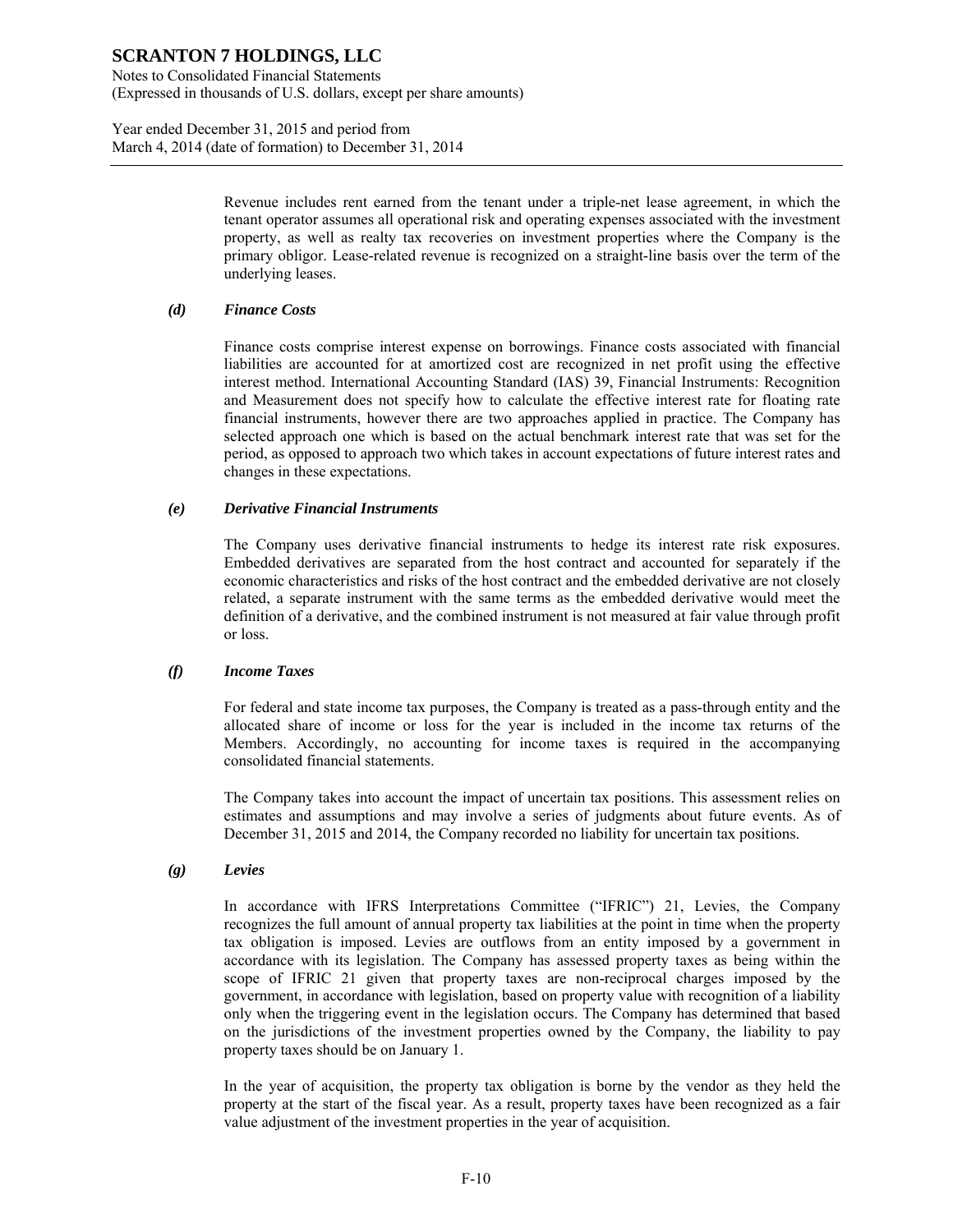Notes to Consolidated Financial Statements (Expressed in thousands of U.S. dollars, except per share amounts)

Year ended December 31, 2015 and period from March 4, 2014 (date of formation) to December 31, 2014

### *(h) Future Accounting Changes*

- i. In May 2014, the IASB issued IFRS 15, Revenue from Contracts with Customers. The new standard provides a comprehensive framework for recognition, measurement and disclosure of revenue from contracts with customers, excluding contracts within the scope of the standard on leases, insurance contracts and financial instruments. IFRS 15 becomes effective for annual periods beginning on or after January 1, 2018, and offers a number of methods for adoption. Early adoption is permitted. The Company is currently assessing the impact of the new standard on its consolidated financial statements.
- ii. In July 2014, the IASB issued IFRS 9, Financial Instruments, replacing IAS 39, Financial Instruments – Recognition and Measurement. The project had three main phases: classification and measurement, impairment and general hedging. The standard becomes effective for annual periods beginning on or after January 1, 2018. Early adoption is permitted. The Company is currently assessing the impact of the new standard on its consolidated financial statements.
- iii. In December 2014, the IASB issued amendments to IAS 1, Presentation of Financial Statements. The amendments are effective for annual periods beginning on or after January 1, 2016 with early adoption permitted. The Company intends to adopt these amendments in its consolidated financial statements for the annual period beginning January 1, 2016, but does not expect the amendments to have a material impact on its consolidated financial statements.
- iv. In January 2016, the IASB issued IFRS 16, Leases. The new standard will replace existing lease guidance in IFRS and related interpretations. The financial reporting impact of adopting IFRS 16 is being assessed. The new standard is effective for annual periods beginning on or after January 1, 2019. Early adoption will be permitted only if the Company has adopted IFRS 15, Revenue from Contracts with Customers.

# **(4) Acquisition of Investment Properties**

On July 1, 2014, the Company acquired a portfolio (the "Scranton Portfolio") of five assisted living facilities and two skilled nursing facilities located in the United States for a total purchase price of \$21,500, as adjusted pursuant to the terms of the purchase agreement, and incurred \$128 of expenses (the "Acquisition"). The purchase of the Scranton Portfolio was accounted for as an asset acquisition as the Company did not acquire an integrated set of processes as part of the acquisition transaction. The identifiable net assets acquired are as follows:

| Investment properties        | 21,628 |
|------------------------------|--------|
| Net assets acquired for cash | 21,628 |
|                              |        |
| Investment properties        | 21.628 |
| Net assets acquired for cash | 21,628 |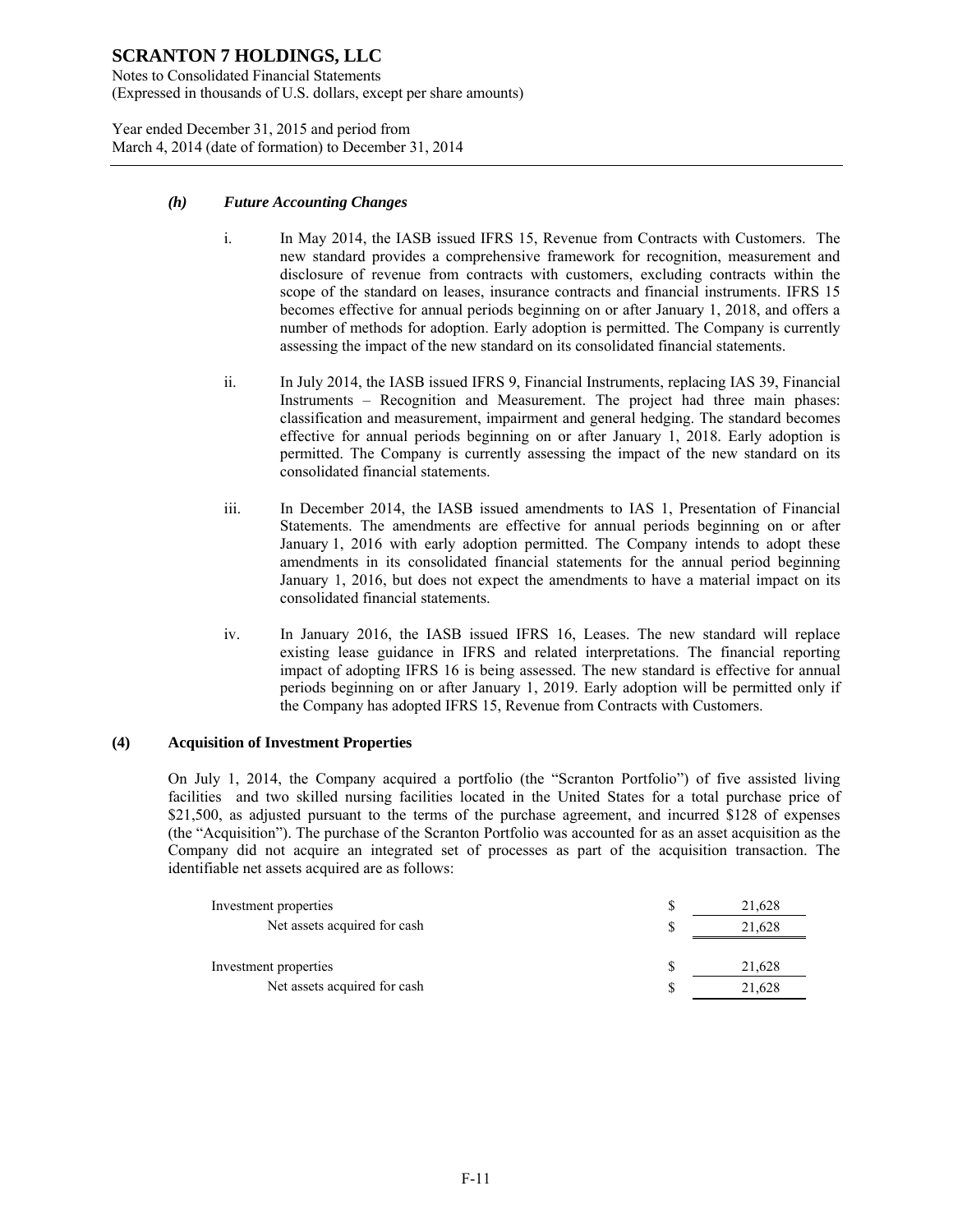Notes to Consolidated Financial Statements (Expressed in thousands of U.S. dollars, except per share amounts)

Year ended December 31, 2015 and period from March 4, 2014 (date of formation) to December 31, 2014

|                                       | Number of<br><b>Properties</b> |    | Amount |  |
|---------------------------------------|--------------------------------|----|--------|--|
| Balance, March 4, 2014                |                                | \$ |        |  |
| Acquisitions of investment properties |                                |    | 21,628 |  |
| Straight-line rent amortization       |                                |    | 99     |  |
| Change in fair value                  |                                |    | 2,023  |  |
| Balance, December 31, 2014            |                                | S  | 23,750 |  |
| Straight-line rent amortization       |                                |    | 178    |  |
| Change in fair value                  |                                |    | 4,092  |  |
| Balance, December 31, 2015            |                                |    | 28,020 |  |

Investment properties are carried at fair value. The fair value of each investment property is determined using an income approach based on the capitalized net operating income of each underlying property. The stabilized net operating income for the year is divided by an overall capitalization rate. The capitalization rates are derived from a combination of third-party appraisals and industry market data (Level 3 inputs – see note 12).

The key valuation assumptions used in determining fair value of investment properties are set out in the following table:

|                     | 2015 | 2014     |
|---------------------|------|----------|
| Capitalization rate | 57%  | $9.26\%$ |

The fair values of investment properties are most sensitive to changes in capitalization rates. At December 31, 2015, a 25 basis point increase in the weighted average capitalization rate would decrease the fair value of the investment properties by \$795. At December 31, 2015, a 25 basis point decrease in the weighted average capitalization rate would increase the fair value of the investment properties by \$842.

## **(5) Mortgage Payable**

On July 1, 2014, the Company entered into a Loan and Security Agreement (the "Mortgage") with an initial principal balance of \$19,800. Total costs incurred related to the Mortgage were \$368. The Mortgage has an initial maturity date of July 1, 2019. The Mortgage is secured by the Scranton Portfolio properties. The Mortgage incurs interest at a borrowing rate of 1-month LIBOR plus 2.75%, with payments of interest only through July 2015 and principal and interest thereafter until maturity. Unamortized financing costs related to the Mortgage of \$258 and \$331 at December 31, 2015 and December 31, 2014 respectively are included in the consolidated statements of financial position in mortgage payable, net of finance costs. The company has hedged against interest rate movements on this mortgage. Refer to note 6 on the Company's interest rate swap.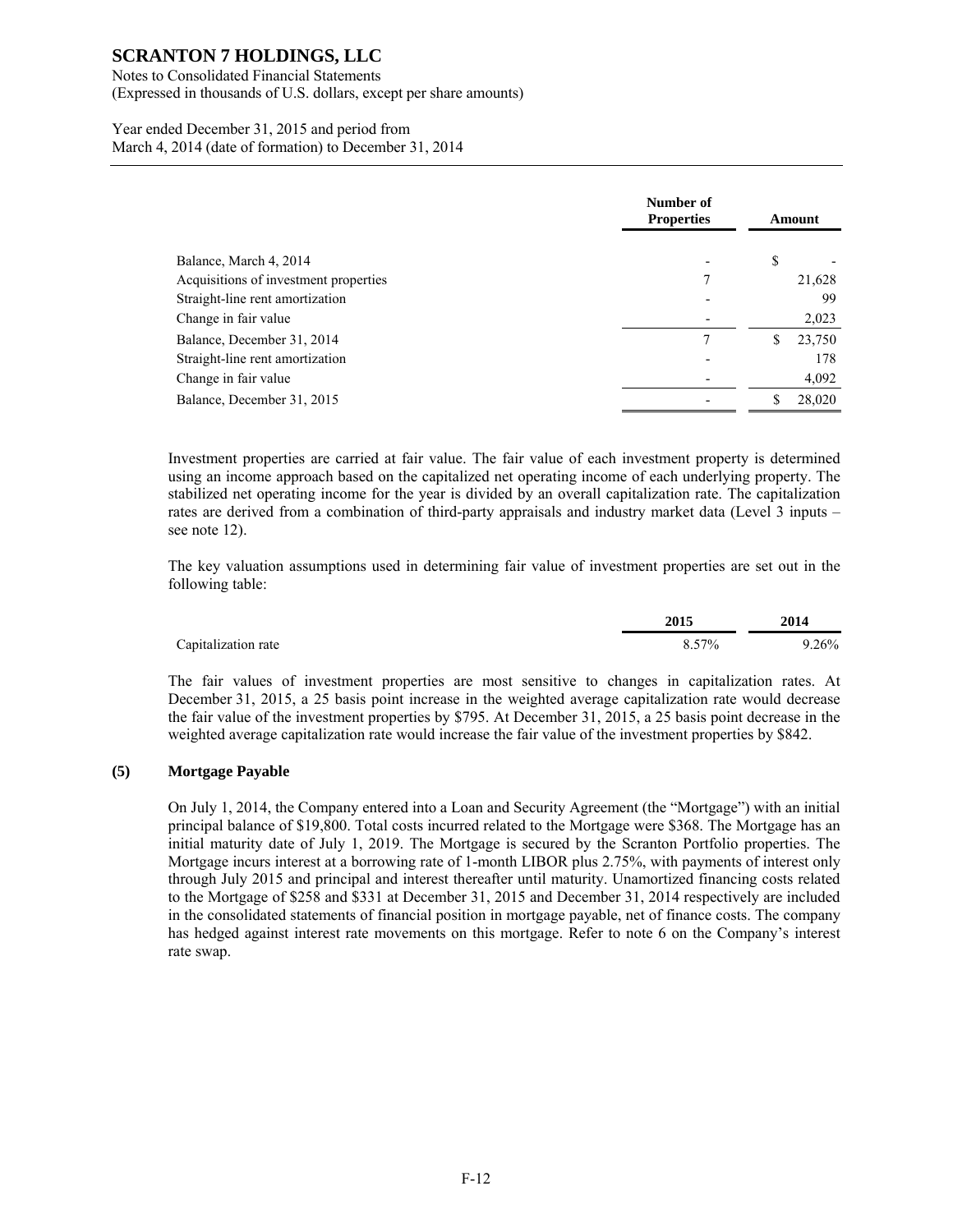Notes to Consolidated Financial Statements (Expressed in thousands of U.S. dollars, except per share amounts)

Year ended December 31, 2015 and period from March 4, 2014 (date of formation) to December 31, 2014

> At December 31, 2015, total borrowings outstanding under the Facility were \$19,595, and the borrowing rate was 2.99%. Future principal repayments are as follows:

|            | Aggregate<br>principal<br>payments |
|------------|------------------------------------|
| 2016       | \$<br>505                          |
| 2017       | 524                                |
| 2018       | 543                                |
| 2019       | 18,023                             |
| Thereafter | 0                                  |
|            | \$<br>19,595                       |

### **(6) Derivative Financial Instrument**

The Company entered into an interest rate swap agreement to eliminate the variability of probable cash flows due to fluctuations in the benchmark interest rate (1-month LIBOR) on an initial \$19,800 mortgage for the period beginning July 1, 2014 and ending July 1, 2016. The interest rate swap agreement requires the Company to pay a 3.60% fixed rate per annum while the Company receives a 1-month LIBOR plus 2.75% variable rate per annum. The strategy of the interest rate swap agreement is to convert variable interest cash outflows of the mortgage payable into known fixed interest cash outflows.

The interest rate swap agreement is marked to fair value at each reporting period using market inputs, which are considered Level 2 fair value measurements, and the change is included in finance cost in the consolidated statements of operations and comprehensive income (see note 9). The fair value of the interest rate swap consisted of a liability of \$43 at December 31, 2015 and \$101 at December 31, 2014.

# **(7) Members' Equity**

On March 4, 2014, upon formation of the Company, 100 shares were issued to the Members. No additional shares have been issued. There is one class of equity and Members share the same rights. Ownership is based on the capital amounts contributed by each owner as a percentage of the total capital amounts contributed.

Income, loss, contributions, and distributions are allocated to the Members in accordance with the Limited Liability Company Agreement. Voting rights, allocation of income or losses, contributions from Members, and distributions to Members are made in proportion to each Member's ownership. The Members are entitled to receive dividends and, upon liquidation or dissolution, are entitled to receive all assets available for distribution. The Members have no pre-emptive or other subscription rights and there are no redemption or sinking fund provisions.

Basic and diluted net profit per share are calculated by dividing net profit and comprehensive income by the weighted average number of shares during the year ended December 31, 2015 and the period from March 4, 2014 to December 31, 2014.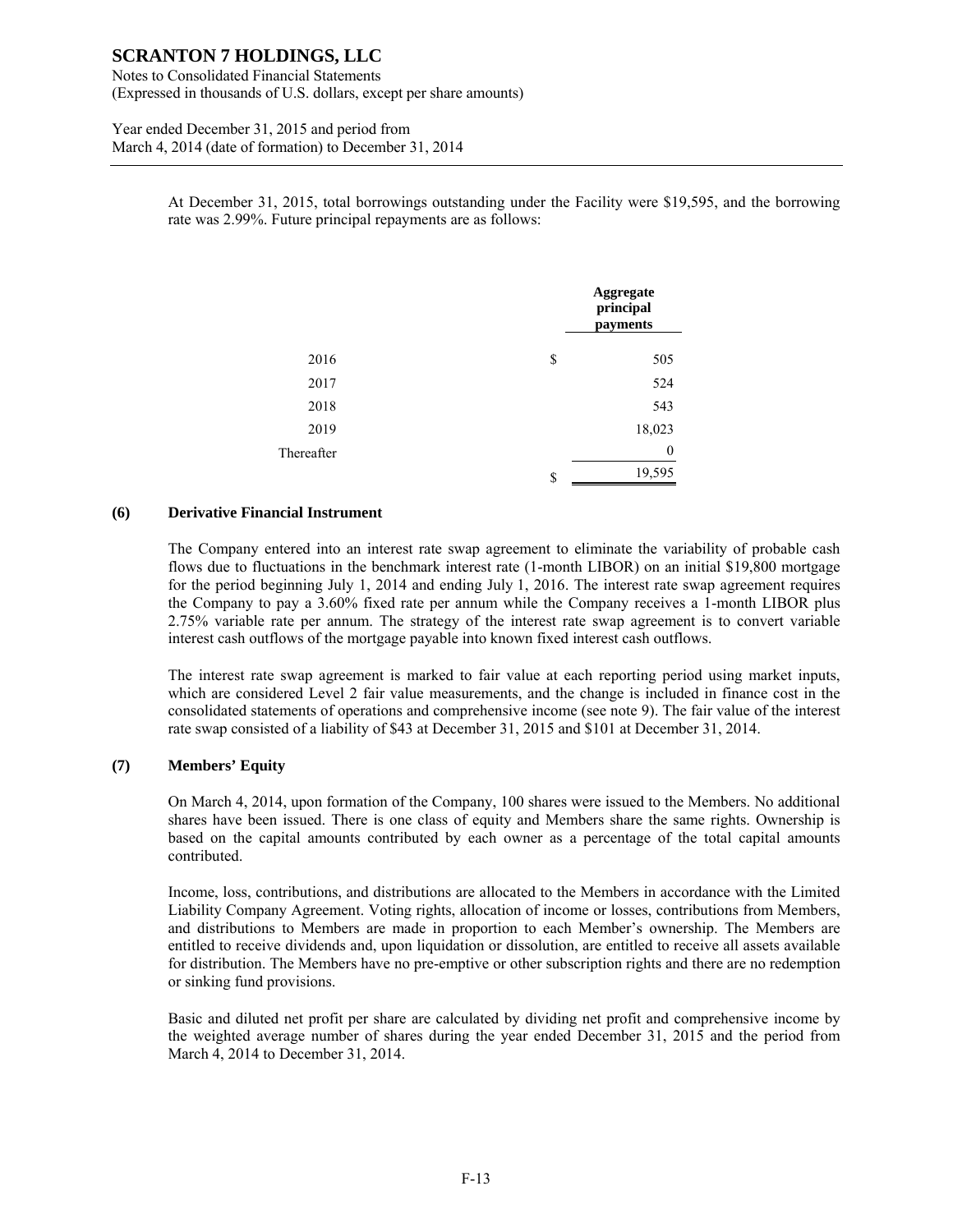Notes to Consolidated Financial Statements

(Expressed in thousands of U.S. dollars, except per share amounts)

### Year ended December 31, 2015 and period from March 4, 2014 (date of formation) to December 31, 2014

|                                                      | 2015         | 2014   |
|------------------------------------------------------|--------------|--------|
| Numerator for net profit per share:                  |              |        |
| Net profit and comprehensive income                  | \$<br>5,608  | 2,651  |
| Denominator for net profit per share:                |              |        |
| Weighted average number of units (basic and diluted) | 100          | 100    |
| Net profit per share - basic and diluted             | \$<br>56,084 | 26,502 |

### **(8) Rental Revenue**

The Company leases its investment properties under a master operating lease with a lease term of 10 years and options to extend up to an additional 10 years. The tenant under the master operating lease is a related party of one of the Members. The Company's revenue is 100% derived from the master operating lease with the related party.

Rental revenue consists of the following:

|                                |    | 2015  | 2014  |
|--------------------------------|----|-------|-------|
| Cash rentals received          | S  | 2,121 | 1,051 |
| Straight-line rent adjustments |    | 178   | 99    |
| Property tax recovery          |    | 284   | 140   |
|                                | S. | 2,583 | 1,290 |

The lease is triple net and includes renewal options and a rent escalation clause. The lease includes a reset of rent based on a defined profitability metric of the tenant.

Future minimum rentals to be received as of December 31, 2015 are as follows:

| Less than 1 year      | 2.163<br>-SS |  |
|-----------------------|--------------|--|
| Between 1 and 5 years | 9.095        |  |
| More than 5 years     | 8.565        |  |
|                       | 19.823<br>S. |  |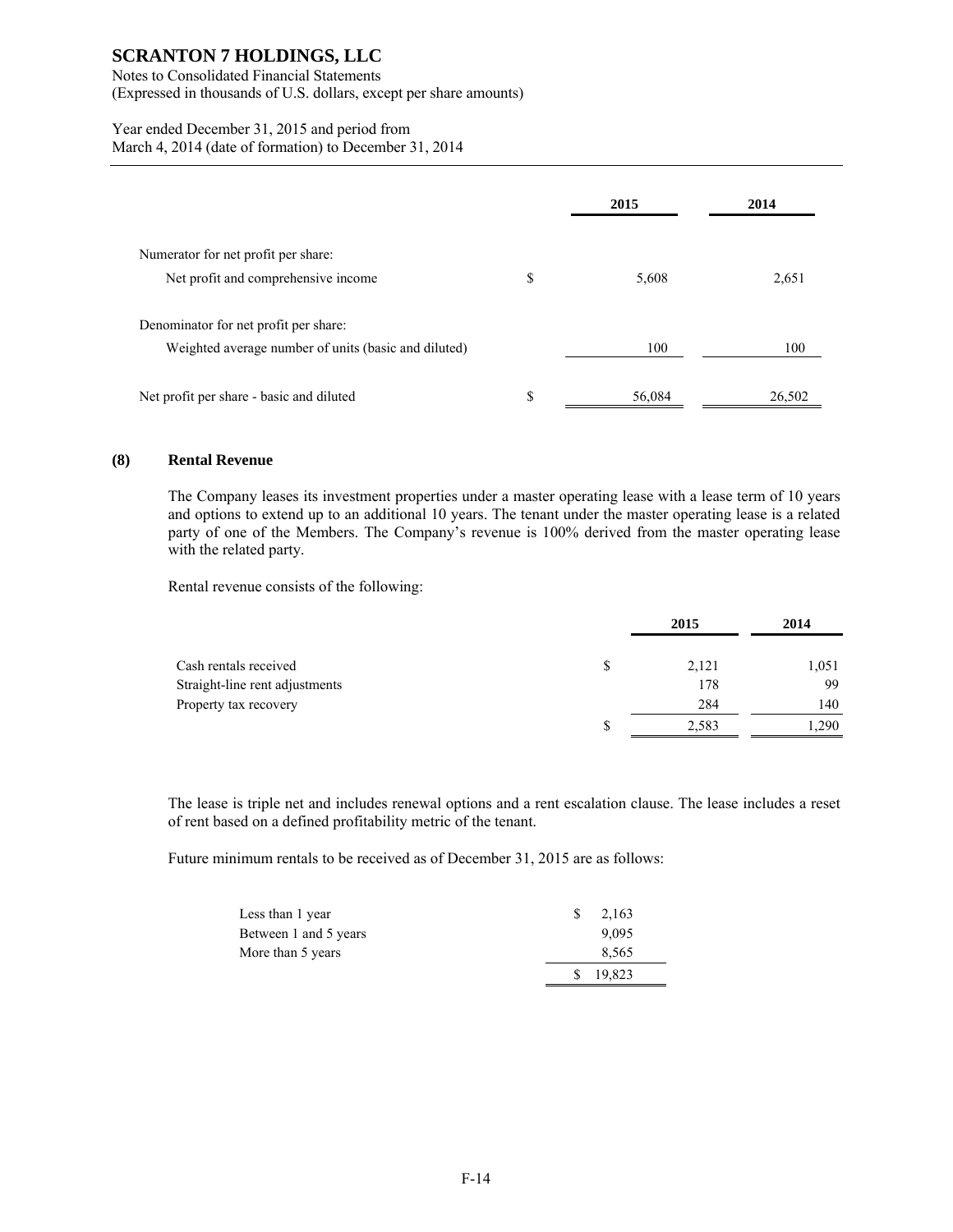Notes to Consolidated Financial Statements (Expressed in thousands of U.S. dollars, except per share amounts)

Year ended December 31, 2015 and period from March 4, 2014 (date of formation) to December 31, 2014

### **(9) Finance Cost**

Finance cost consists of the following:

|                                      | 2015 | 2014 |
|--------------------------------------|------|------|
| Interest expense on mortgage payable | 795  | 399  |
| (Gain) loss on interest rate swap    | (59) | 101  |
|                                      | 736  | 500  |

### **(10) Related Party Transactions**

Except as disclosed in note 8, related party transactions for the year ended December 31, 2015 and 2014 included the following:

On July 1, 2014, the Company entered into a Financial Services Agreement with a management company (the "Manager"), which is 100% owned by an officer of the Company. A management fee is incurred equal to 1.0% of gross rents. Management fees for the year ended December 31, 2015 and the period from March 4, 2014 to December 31, 2014 were \$21 and \$11, respectively, are included in operating expense in the consolidated statements of operations and comprehensive income. Management fees remain payable of \$16 at December 31, 2015 and \$7 at December 31, 2014 and are included in accounts payable – related party in the consolidated statements of financial position. The Financial Services Agreement renews indefinitely unless the agreement is terminated by the Company or the Manager, or until 90 days after the sale of the Scranton Portfolio.

# **(11) Financial Instrument Risks and Risk Management**

In the normal course of business, the Company is exposed to a number of financial risks that can affect its operating performance. These risks and the actions taken to manage them are as follows:

# **(a)** *Interest rate risk:*

The Company is exposed to interest rate risk on the line of credit, which bears interest based on the 1-month LIBOR rate. As at December 31, 2015, a 25 basis-point increase or decrease in interest rates would result in a \$49 increase or decrease in the Company's interest expense, exclusive of the effect of the Company's interest rate swap (note 6).

# **(b)** *Credit risk*

Credit risk is the risk that one party to a financial instrument will cause a financial loss for the Company by failing to discharge their obligations. The Company is exposed to credit risk on all financial assets and its exposure is generally limited to the carrying amount on the consolidated statements of financial position. The Company actively manages its affairs to minimize its credit risk through careful selection and assessment of its credit parties and collateral based on knowledge obtained through means such as due diligence carried out in respect of leasing transactions to new operators. The Company also manages credit risk related to its cash balances by selection of reputable banking institutions.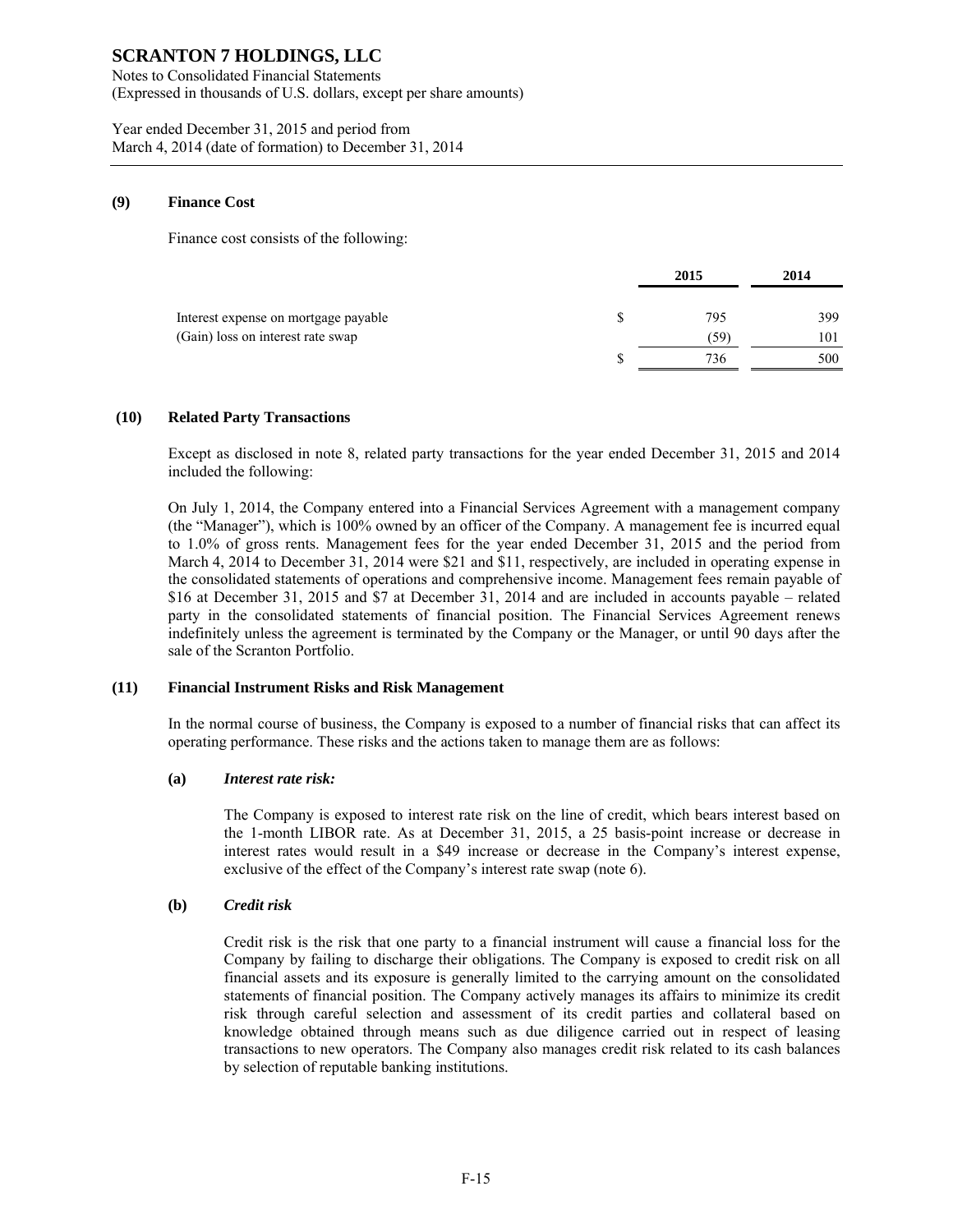Notes to Consolidated Financial Statements (Expressed in thousands of U.S. dollars, except per share amounts)

Year ended December 31, 2015 and period from March 4, 2014 (date of formation) to December 31, 2014

### **(c)** *Liquidity risk:*

The Company is subject to the liquidity risk that it will not be able to meet its financial obligations as they come due. Although a portion of the cash flow generated by the investment properties is devoted to servicing outstanding debt, there can be no assurance that the Company will continue to generate sufficient cash flow from operations to meet interest payments and principal repayment obligations upon an applicable maturity date. If the Company is unable to meet principal or interest repayment obligations, it could be required to renegotiate such payments, issue additional equity or debt, or obtain other financing. The failure to make or renegotiate interest or principal payments, issue additional equity or debt, or obtain other financing could have a material adverse effect on the Company's financial condition and results of operations. The Company manages its liquidity risk through cash and debt management. The Company plans to address scheduled interest payments through operating cash flows and significant principal maturities through a combination of debt and equity financing.

The following are the contractual maturities of financial liabilities as at December 31, 2015, including expected interest payments:

|                                |   | 2016  | 2017-2020 | <b>Thereafter</b> | Total  |
|--------------------------------|---|-------|-----------|-------------------|--------|
|                                |   |       |           |                   |        |
| Accounts payable               | S | 25    |           |                   | 25     |
| Accrued interest               |   | 59    |           |                   | 59     |
| Derivative instrument (note 6) |   | 43    |           |                   | 43     |
| Mortgage payable (note 5)      |   | 1.094 | 20,439    |                   | 21,533 |
|                                | S | 1.221 | 20,439    |                   | 21,660 |

The following are the contractual maturities of financial liabilities as at December 31, 2014, including expected interest payments:

|                                | 2015  | 2016-2020 | <b>Thereafter</b> | Total  |
|--------------------------------|-------|-----------|-------------------|--------|
| Accounts payable               | 67    |           |                   | 67     |
| Accrued interest               | 59    |           |                   | 59     |
| Derivative instrument (note 6) | 101   | -         | -                 | 101    |
| Mortgage payable (note 5)      | 926   | 21,533    |                   | 22,459 |
|                                | 1,153 | 21,533    |                   | 22,686 |

### **(12) Fair Value Measurements**

Fair value is the price that would be received to sell an asset or paid to transfer a liability in an orderly transaction between market participants at the measurement date. The Company uses various methods in estimating the fair values of assets and liabilities that are measured at fair value on recurring or nonrecurring basis in the consolidated statements of financial position. The fair value hierarchy reflects the significance of inputs used in determining the fair values.

Level  $1 -$  fair value is based on unadjusted quoted prices trades in active markets for identical instruments;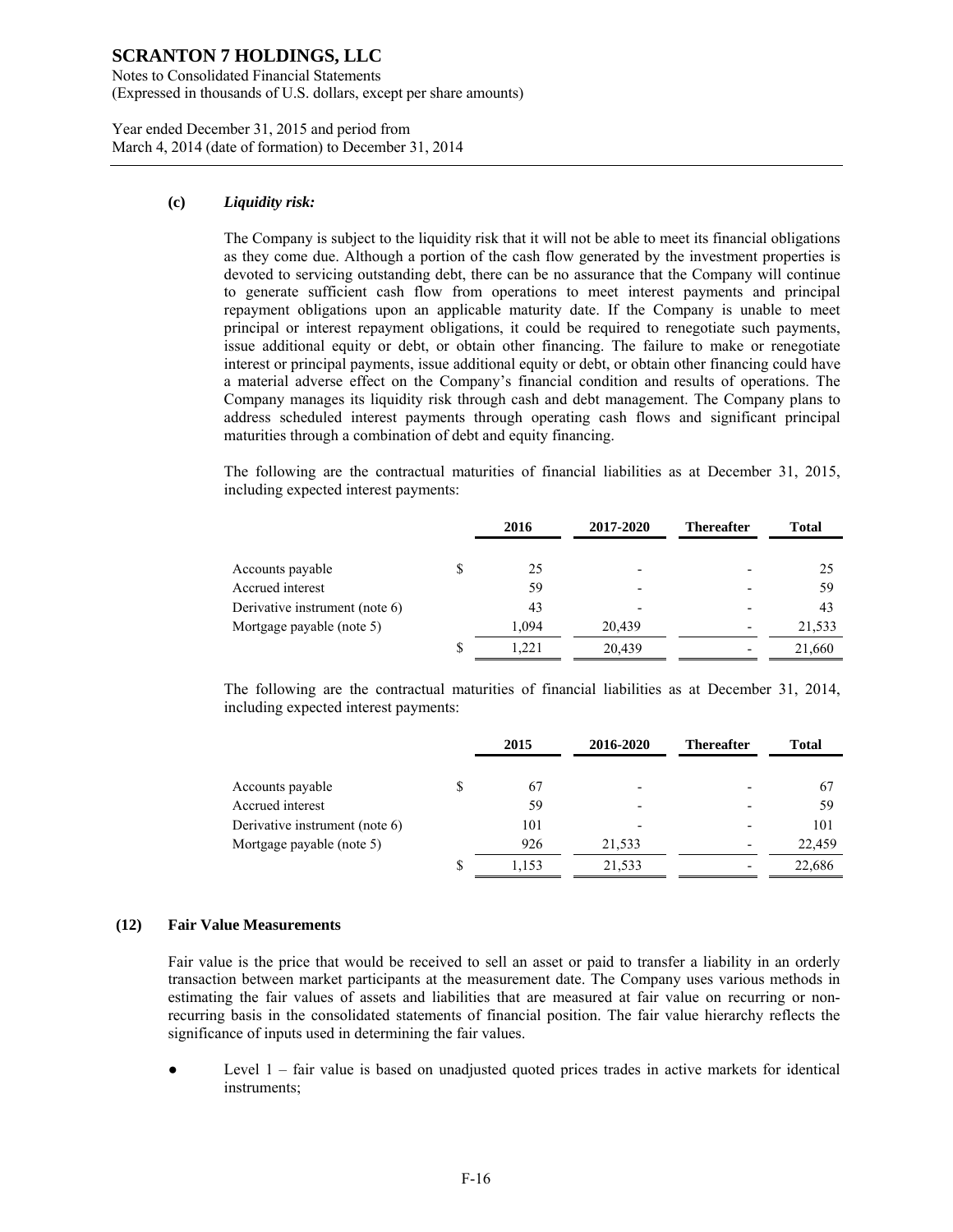Notes to Consolidated Financial Statements (Expressed in thousands of U.S. dollars, except per share amounts)

Year ended December 31, 2015 and period from March 4, 2014 (date of formation) to December 31, 2014

- Level 2 fair value is based on models using significant market-observable inputs other than quoted prices for the instruments; and
- Level 3 fair value is based on models using significant inputs that are not based on observable market data.

In addition to those financial instruments carried at fair value, the fair values of the Company's financial assets and financial liabilities, together with their contractual carrying amounts shown in the consolidated statement of financial position at December 31, 2015, are as follows:

|                                      |   | <b>Fair Value</b> | Carrying<br>Amount |
|--------------------------------------|---|-------------------|--------------------|
| Mortgage payable – December 31, 2015 | S | 19.595            | 19.337             |
| Mortgage payable - December 31, 2014 | S | 19.800            | 19.469             |

- (a) The Company determined the fair value of the derivative instrument to be a liability of \$43 and \$101 at December 31, 2015 and 2014, respectively, using a valuation technique with marketobservable inputs (Level 2) using interest rate curves and present value calculations.
- (b) The Company determined the fair value of its mortgage payable to be \$19,595 and \$19,800 at December 31, 2015 and 2014, respectively, based on borrowing rates currently available to the Company for a debt instrument with similar terms and maturity. The determination was made using Level 2 inputs.
- (c) The carrying values of the Company's financial assets, which includes cash, as well as financial liabilities, which include accounts payable – related party-, accrued interest, and derivative instrument liability, approximate their recorded fair values due to their short-term nature.

# **(13) Capital Management**

The Company's objectives when managing capital are to ensure sufficient liquidity and to maintain a flexible capital structure that optimizes the cost of capital at acceptable risk and preserves the ability to meet financial obligations and mortgage covenant requirements.

The capital structure of the Company consists of cash, debt, and Members' equity. In managing its capital structure, the Company monitors performance throughout the year to ensure working capital requirements are funded from operations, available cash on deposit, available financing, and proceeds from Member contributions. The Company may make changes to its capital structure in order to support the broader corporate strategy or in light of economic conditions and the risk characteristics of the underlying assets. In order to maintain or adjust its capital structure, the Company may issue equity or new debt, issue new debt with different characteristics to replace existing debt, or reduce the amount of existing debt.

The real estate industry is capital-intensive by nature. As a result, debt capital is an important aspect in managing the business. In addition, financial leverage is used to enhance terms from real estate. The Company actively monitors debt maturities and available debt financing options.

# **(14) Subsequent Events**

The Company has evaluated subsequent events from the reporting date through April 21, 2016 the date at which the consolidated financial statements were available to be issued. The following subsequent event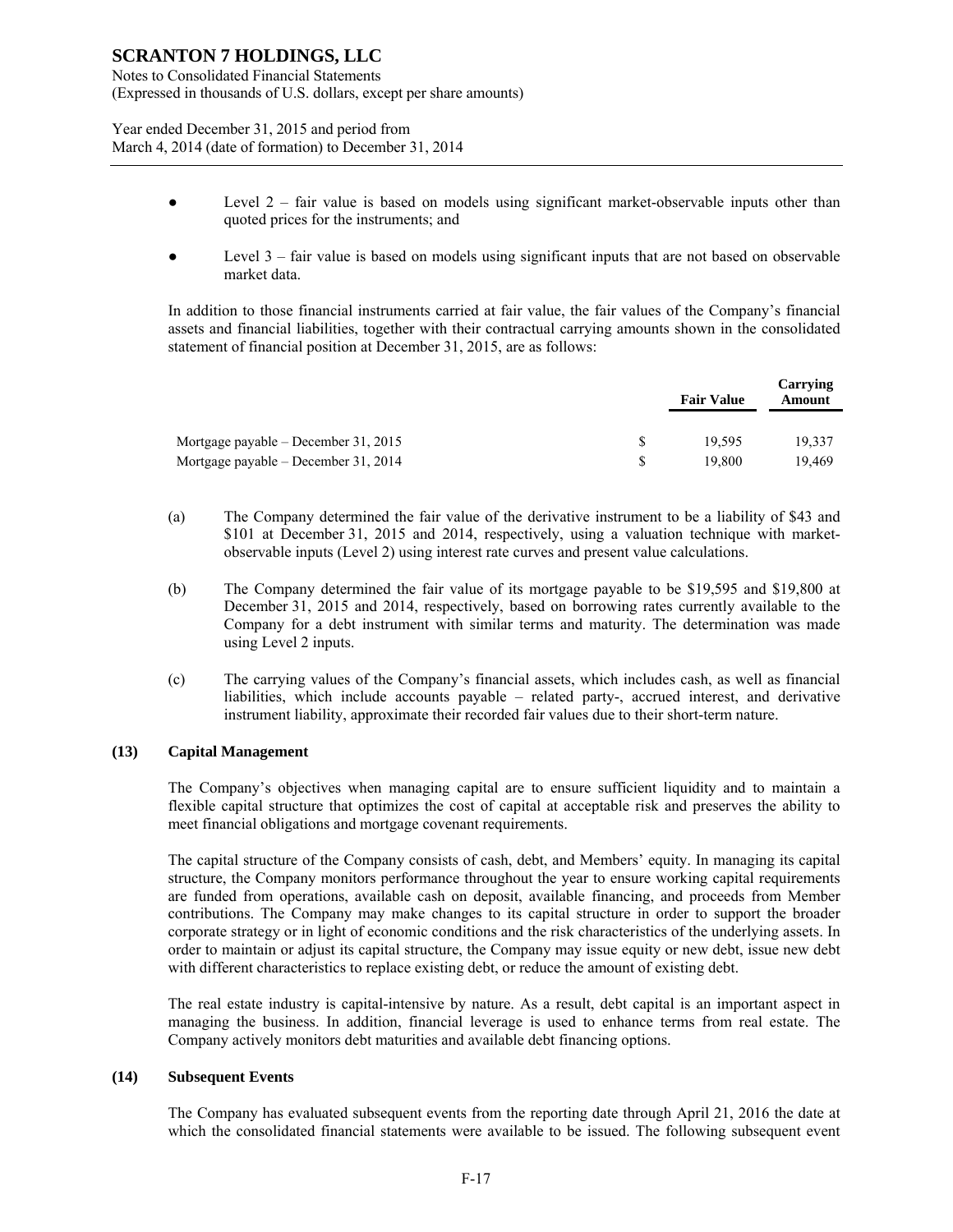# **SCRANTON 7 HOLDINGS, LLC**

Notes to Consolidated Financial Statements (Expressed in thousands of U.S. dollars, except per share amounts)

Year ended December 31, 2015 and period from March 4, 2014 (date of formation) to December 31, 2014

> was noted. On April 21, 2016 the Company entered into an agreement to sell all of its investment property to MHI Partnership for a total price of \$29,091, excluding transaction cost.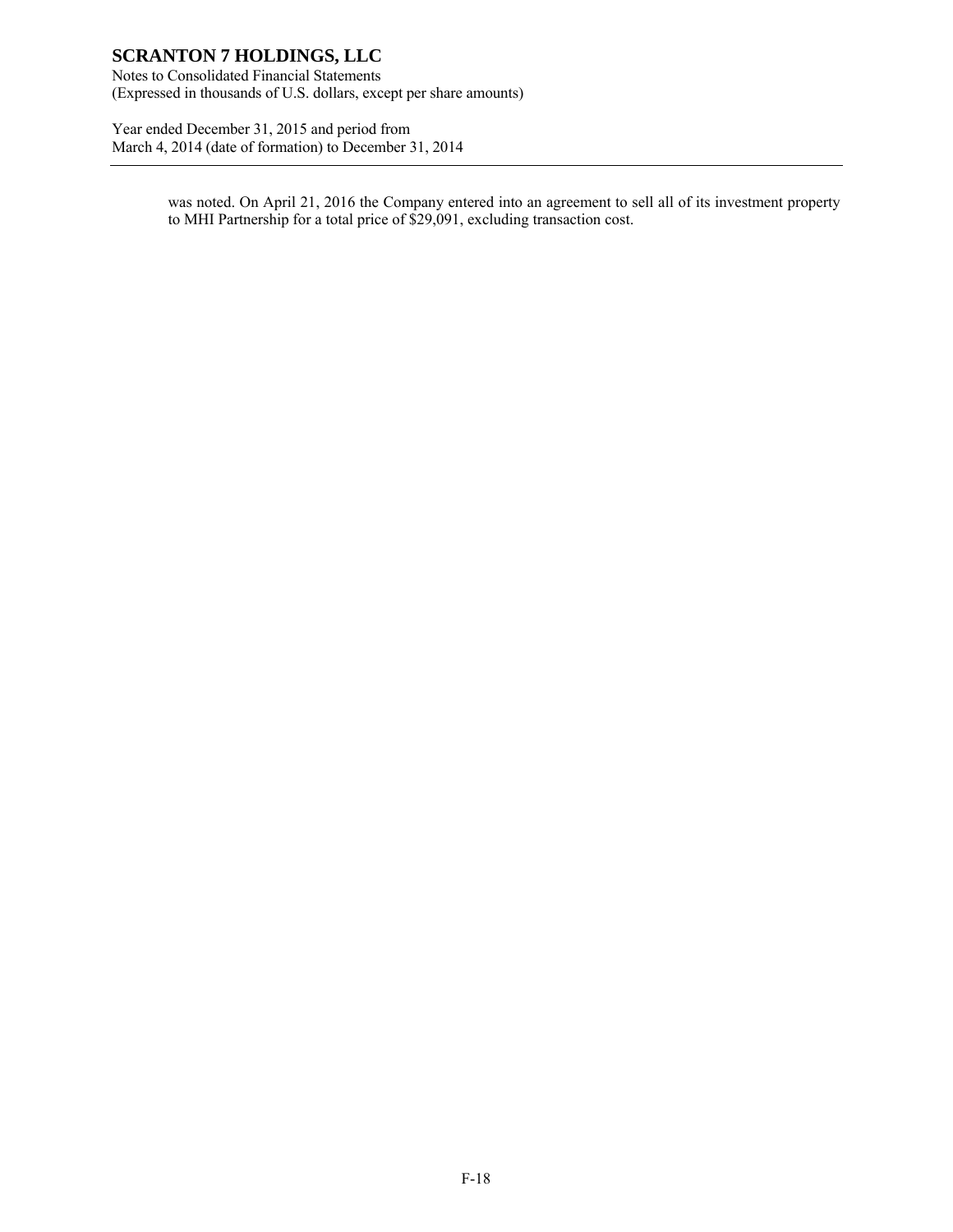### **APPENDIX G AUDITED FINANCIAL STATEMENTS FOR MAINSTREET HEALTH HOLDINGS INC.**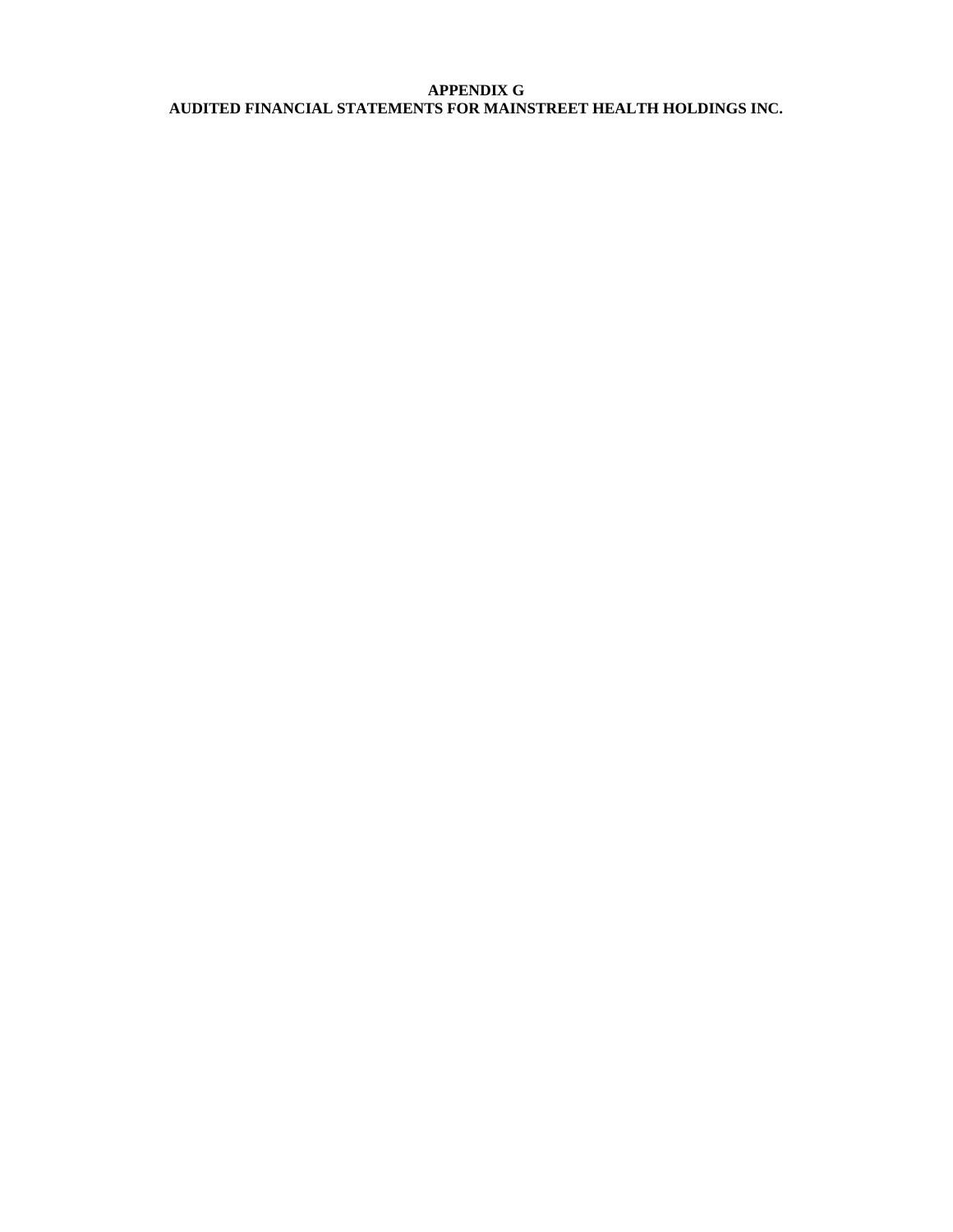

 KPMG LLP Bay Adelaide Centre 333 Bay Street Suite 4600 Toronto ON M5H 2S5 Canada

Telephone (416) 777-8500<br>Fax (416) 777-8818 Fax (416) 777-8818<br>Internet www.kpma.ca www.kpmg.ca

#### **INDEPENDENT AUDITORS' REPORT**

To the Shareholders of Mainstreet Health Holdings Inc.

We have audited the accompanying consolidated financial statements of Mainstreet Health Holdings Inc., which comprise the consolidated statement of financial position as at December 31, 2015, the consolidated statements of loss and comprehensive loss, changes in shareholders' equity and cash flows for the period from October 7, 2015 (date of formation) to December 31, 2015, and notes, comprising a summary of significant accounting policies and other explanatory information.

#### *Management's Responsibility for the Consolidated Financial Statements*

Management is responsible for the preparation and fair presentation of these consolidated financial statements in accordance with International Financial Reporting Standards, and for such internal control as management determines is necessary to enable the preparation of consolidated financial statements that are free from material misstatement, whether due to fraud or error.

#### *Auditors' Responsibility*

Our responsibility is to express an opinion on these consolidated financial statements based on our audit. We conducted our audit in accordance with Canadian generally accepted auditing standards. Those standards require that we comply with ethical requirements and plan and perform the audit to obtain reasonable assurance about whether the consolidated financial statements are free from material misstatement

An audit involves performing procedures to obtain audit evidence about the amounts and disclosures in the consolidated financial statements. The procedures selected depend on our judgment, including the assessment of the risks of material misstatement of the consolidated financial statements, whether due to fraud or error. In making those risk assessments, we consider internal control relevant to the entity's preparation and fair presentation of the consolidated financial statements in order to design audit procedures that are appropriate in the circumstances, but not for the purpose of expressing an opinion on the effectiveness of the entity's internal control. An audit also includes evaluating the appropriateness of accounting policies used and the reasonableness of accounting estimates made by management, as well as evaluating the overall presentation of the consolidated financial statements.

We believe that the audit evidence we have obtained is sufficient and appropriate to provide a basis for our audit opinion.

#### *Opinion*

In our opinion, the consolidated financial statements present fairly, in all material respects, the consolidated financial position of Mainstreet Health Holdings Inc. as at December 31, 2015, and its consolidated financial performance and its consolidated cash flows for the period from October 7, 2015 (date of formation) to December 31, 2015 in accordance with International Financial Reporting Standards.

 $KPMG$  12P

Chartered Professional Accountants, Licensed Public Accountants

February 26, 2016 Toronto, Canada

KPMG LLP is a Canadian limited liability partnership and a member firm of the KPMG network of independent member firms affiliated with KPMG International Cooperative ("KPMG International"), a Swiss entity.<br>Independent member firms affiliated<br>International"), a Swiss entity. KPMG Canada provides services to KPMG LLP.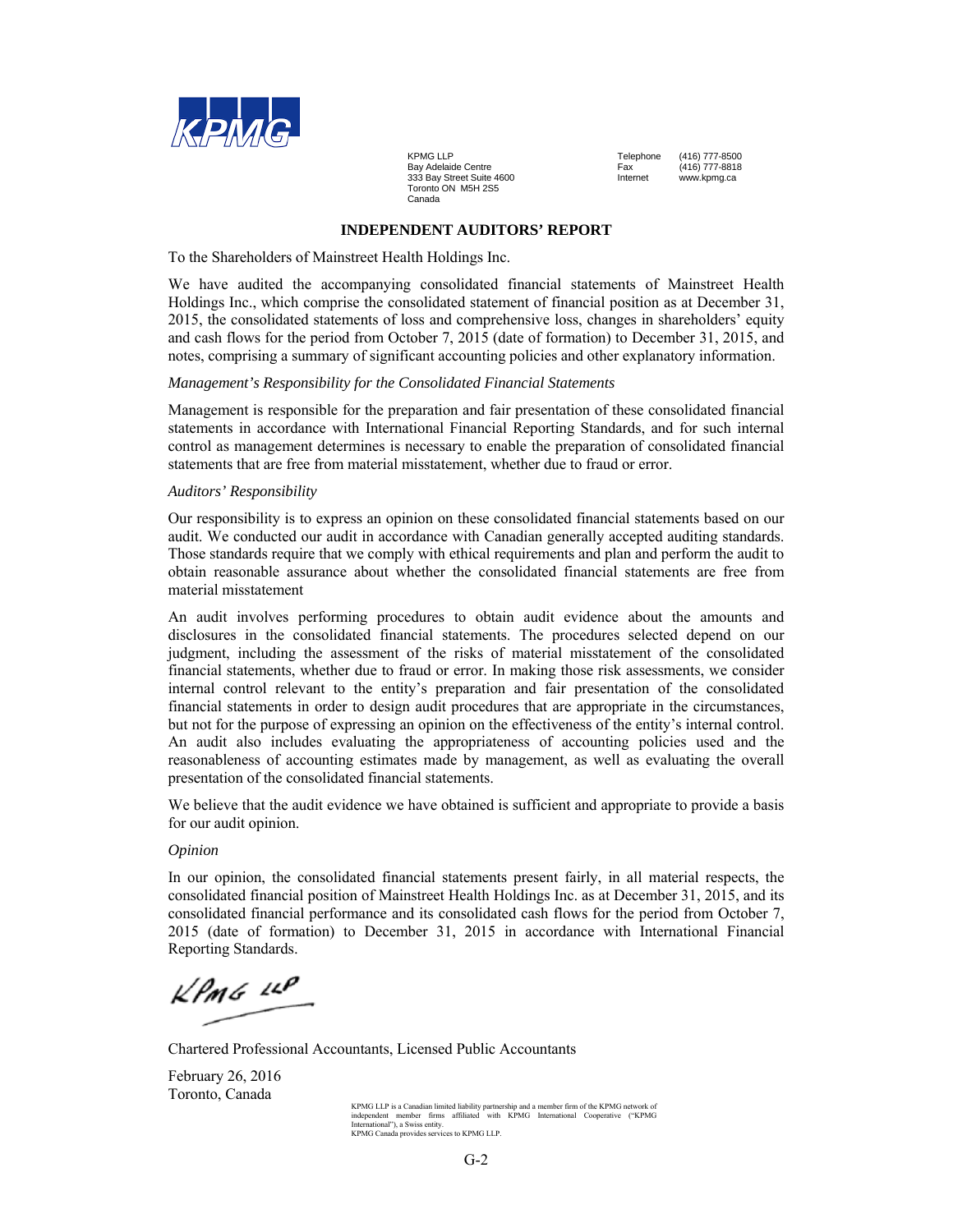Consolidated Statement of Financial Position (Expressed in thousands of U.S. dollars, except per share amounts)

December 31, 2015

## **Assets**

| Current assets:                             |               |
|---------------------------------------------|---------------|
| Cash                                        | \$<br>7,189   |
| Restricted cash                             | 2,500         |
| Other                                       | 939           |
|                                             | 10,628        |
| Investment properties (note 4)              | 268,425       |
|                                             | \$<br>279,053 |
| <b>Liabilities and Shareholders' Equity</b> |               |
| Current liabilities:                        |               |
| Accounts payable                            | \$309         |
| Accrued real estate taxes                   | 4,531         |
| Accrued interest expense                    | 431           |
| Accrued convertible debenture interest      | 930           |
| Note payable to related party (note 6)      | 2,500         |
|                                             | 8,701         |
| Credit facility (note 5)                    | 144,692       |
| Convertible debentures (note 7)             | 108,891       |
| Unearned revenue                            | 1,790         |
|                                             | 255,373       |
| <b>Total liabilities</b>                    | 264,074       |
| Shareholders' equity (note 8)               | 14,979        |
| Subsequent event (note 5)                   |               |
| Commitment (note 3)                         |               |
|                                             | \$<br>279,053 |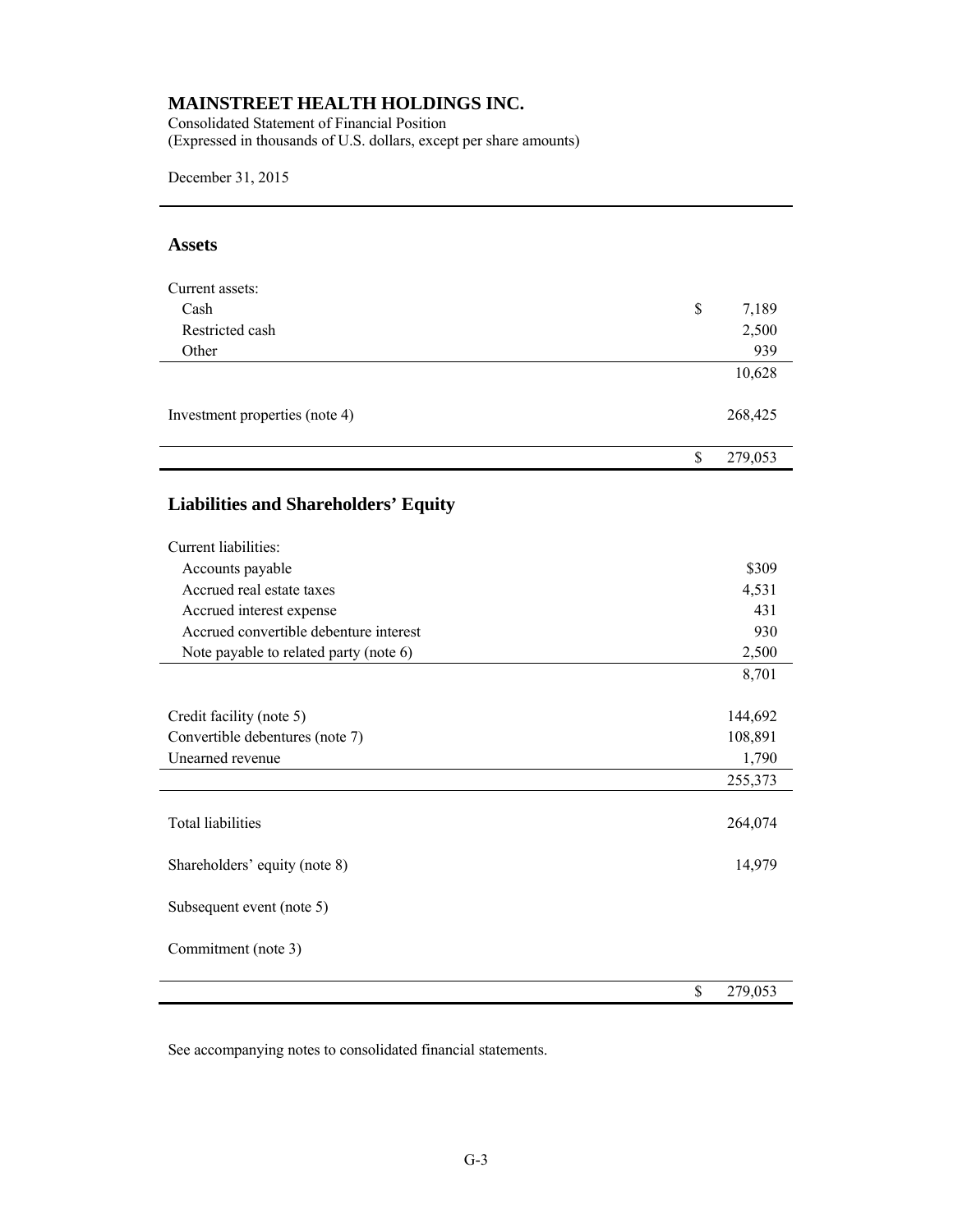Consolidated Statement of Loss and Comprehensive Loss (Expressed in thousands of U.S. dollars, except per share amounts)

| Period from October 7, 2015 (date of formation) to December 31, 2015 |  |  |
|----------------------------------------------------------------------|--|--|
|----------------------------------------------------------------------|--|--|

| Revenue                                           |    |         |
|---------------------------------------------------|----|---------|
| Rental (note 10)                                  | S  | 5,107   |
| Expenses:                                         |    |         |
| Operating (note 12)                               |    | 1,266   |
| Finance costs (note 11)                           |    | 2,808   |
| Change in value of investment property – IFRIC 21 |    | 843     |
| Change in value of investment properties (note 4) |    | 5,945   |
|                                                   |    | 10,862  |
| Loss before income taxes                          |    | (5,755) |
| Income taxes (note 13)                            |    |         |
| Loss for the period and comprehensive loss        | \$ | (5,755) |
| Loss per share (note 9):                          |    |         |
| Basic and diluted                                 | S  | (27.76) |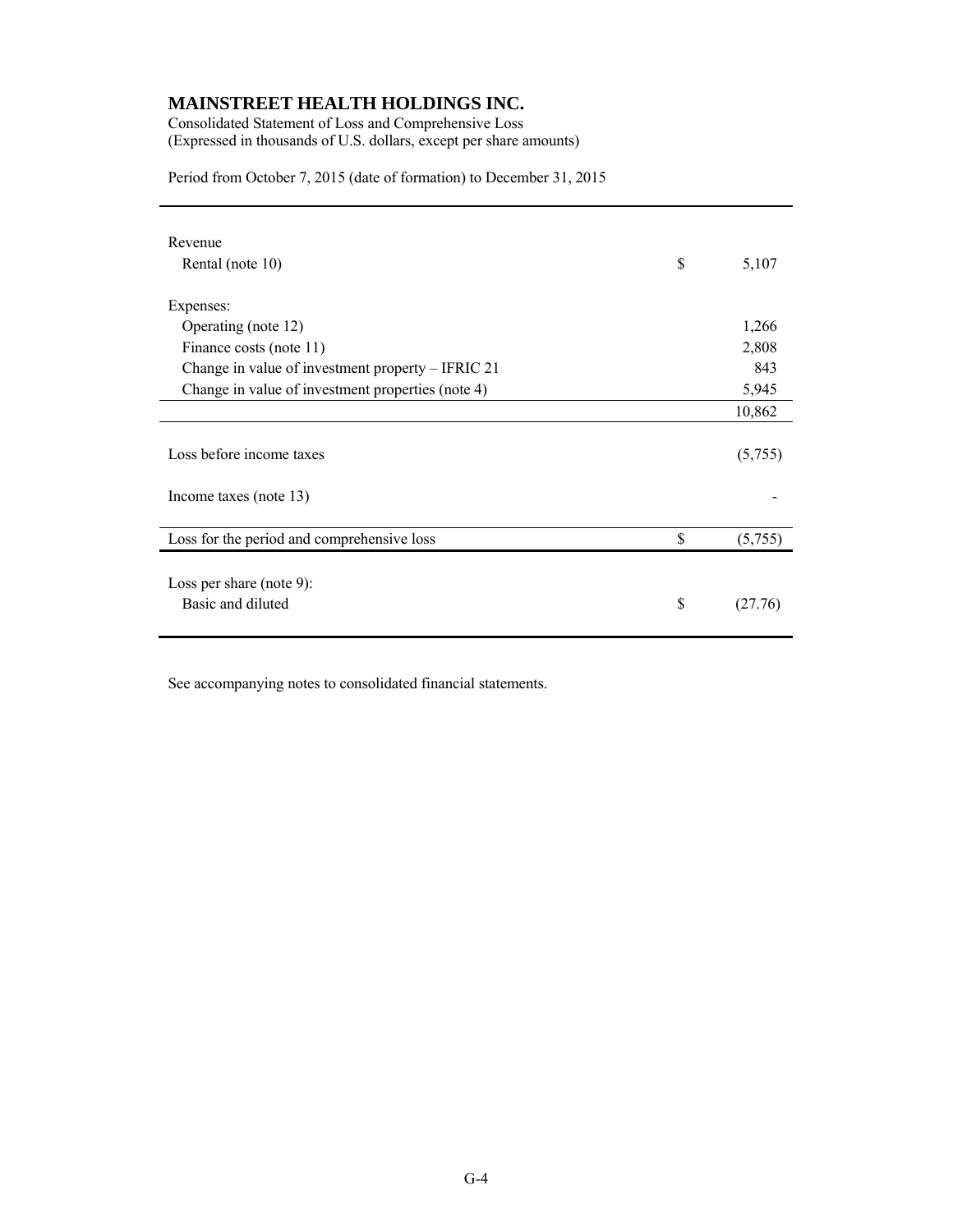Consolidated Statement of Changes in Shareholders' Equity (Expressed in thousands of U.S. dollars, except per share amounts)

### Period from October 7, 2015 (date of formation) to December 31, 2015

|                                         | Common<br>shares | <b>Cumulative</b><br>deficit | <b>Total</b> |
|-----------------------------------------|------------------|------------------------------|--------------|
| Shareholders' equity, October 7, 2015   | \$-              | $S-$                         | \$-          |
| Common shares issued (note 8)           | 20,734           |                              | 20,734       |
| Loss for the period                     |                  | (5,755)                      | (5,755)      |
| Shareholders' equity, December 31, 2015 | \$20,734         | \$(5,755)                    | \$14,979     |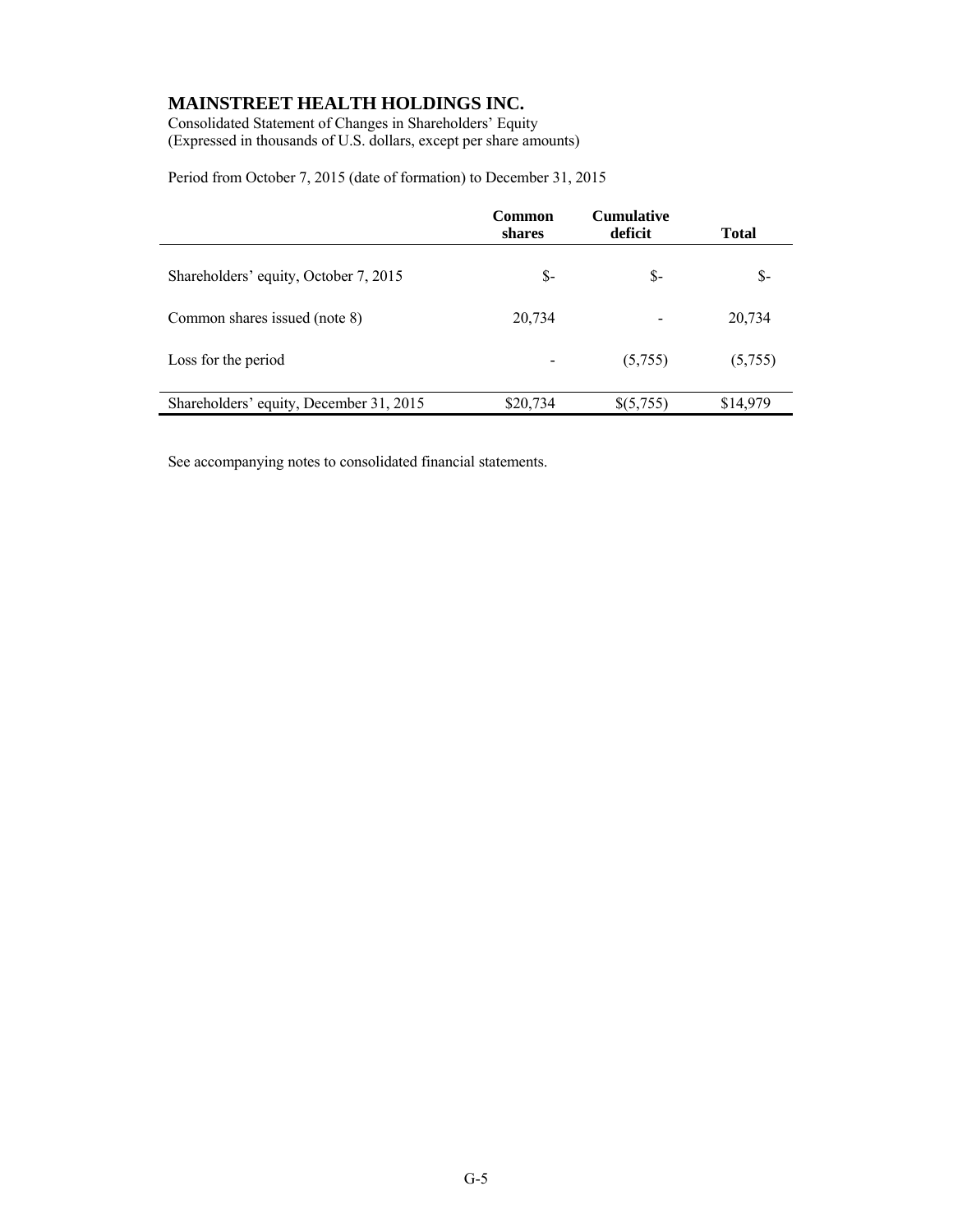Consolidated Statement of Cash Flows (Expressed in thousands of U.S. dollars, except per share amounts)

Period from October 7, 2015 (date of formation) to December 31, 2015

| Cash flows from operating activities:          |               |
|------------------------------------------------|---------------|
| Loss for the period                            | \$<br>(5,755) |
| Items not involving cash:                      |               |
| Fair value adjustment of income properties     | 5,945         |
| Straight-line rent                             | (567)         |
| Finance costs                                  | 2,808         |
| Interest paid                                  | (425)         |
| Change in non-cash operating working capital:  |               |
| Accounts payable and accrued liabilities       | 150           |
| Unearned revenue                               | 1,790         |
| Other assets                                   | (939)         |
| Real estate taxes payable                      | 843           |
| Net cash provided by operating activities      | 3,850         |
| Cash flows from financing activities:          |               |
| Proceeds from credit facility                  | 147,015       |
| Financing costs paid                           | (2, 415)      |
| Proceeds from note payable                     | 4,500         |
| Proceeds from convertible debentures           | 107,961       |
| Payments of notes payable                      | (2,000)       |
| Net proceeds from issuance of shares           | 20,734        |
| Net cash provided by financing activities      | 275,795       |
|                                                |               |
| Cash flows from investing activities:          |               |
| Additions to investment property               | (269, 956)    |
| Deposit paid for future acquisition            | (2,500)       |
| Net cash used in investing activities          | (272, 456)    |
| Increase in cash and cash equivalents          | 7,189         |
| Cash and cash equivalents, beginning of period |               |
| Cash and cash equivalents, end of period       | \$<br>7,189   |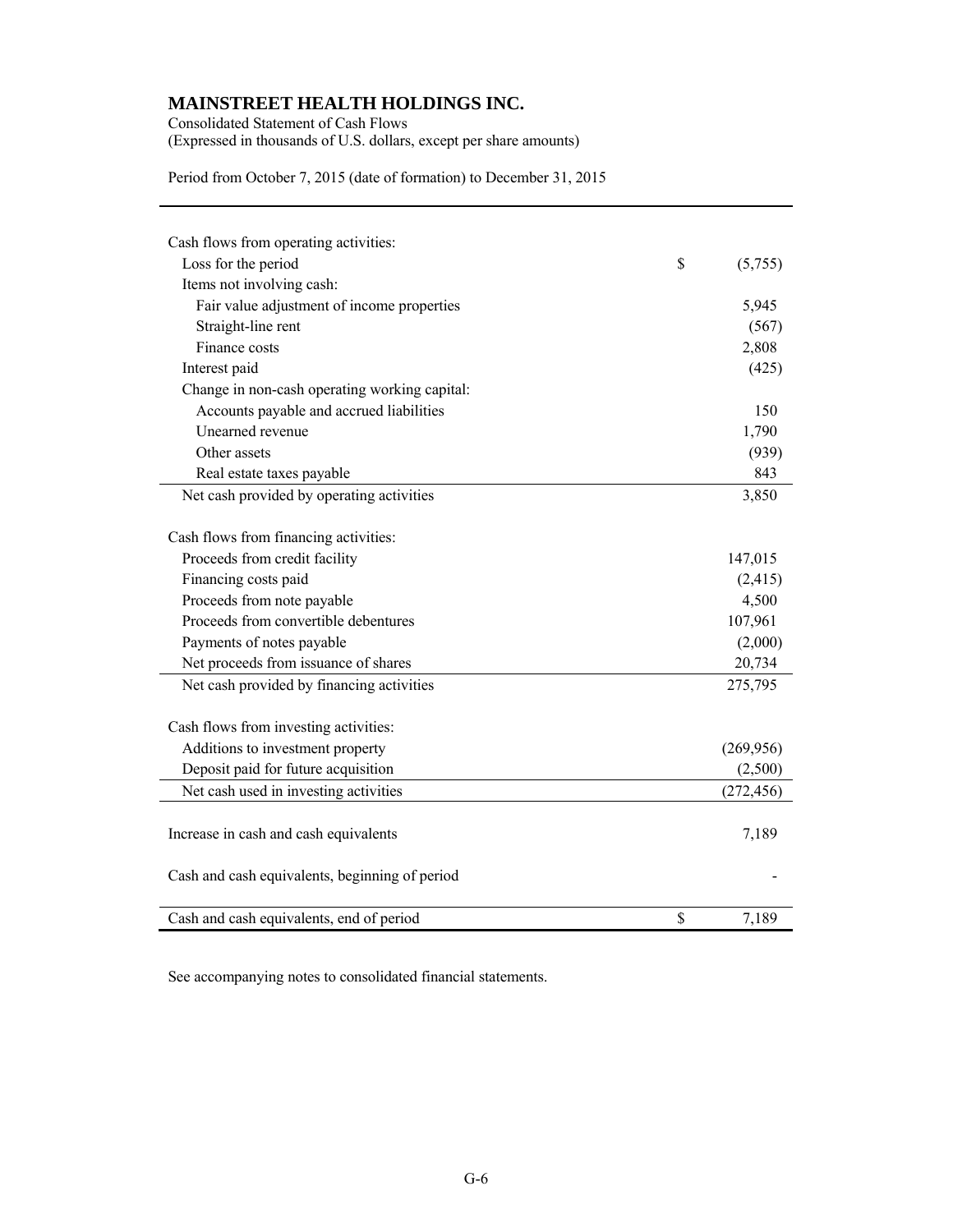Notes to Consolidated Financial Statements (Expressed in thousands of U.S. dollars, except per share amounts)

Period from October 7, 2015 (date of formation) to December 31, 2015

Mainstreet Health Holdings Inc. (the "Company") is a Cayman Islands corporation created pursuant to Articles of Association dated October 7, 2015. The registered office of the Company is P.O. Box 10008 Willow House, Cricket Square, Grand Cayman, KY1-1001.

The Company has been formed primarily to own income-producing seniors housing and care properties throughout the United States and Canada. Specifically, the Company will look to acquire properties which offer predominately skilled nursing, long-term care and assisted living programs, including short-term rehabilitation and memory care special care units. In connection with the completion of the Acquisition (as defined below), the Company acquired a portfolio of 10 properties comprising nine skilled nursing facilities ("SNFs") and one assisted living facility (-ALF").

On December 2, 2015, Kingsway Arms Retirement Residences Inc. ("Kingsway") agreed to acquire all of the shares of the Company held by Mainstreet Investment Company, LLC, representing approximately 75% of the issued and outstanding common shares of the Company, in consideration for the issuance of 81,160,000 common shares and 307,659,850 non-voting shares of Kingsway having substantially similar terms to the common shares of Kingsway, other than the right to vote at meetings of shareholders. Upon completion of the acquisition, Mainstreet Investment Company, LLC or an affiliate will own approximately 95% of the outstanding shares of Kingsway and an 80% voting interest (with the balance of their equity interest being held in the form of non-voting shares of Kingsway). As a result of this and other qualitative considerations, the Company has been identified as the accounting acquirer and the acquisition will be recorded as a reverse-takeover transaction in accordance with IFRS 2, Share-based Payment.

#### **1. Basis of preparation:**

(a) Statement of compliance:

The consolidated financial statements of the Company have been prepared in accordance with International Financial Reporting Standards ("IFRS") as issued by the International Accounting Standards Board ("IASB").

These consolidated financial statements were approved by the Board of Directors of the Company and authorized for issuance on February 26, 2016.

(b) Principles of consolidation:

The consolidated financial statements comprise the financial statements of the Company and its 100% owned subsidiaries as of December 31, 2015, including Mainstreet Health US Holdings Inc., Mainstreet Health Holdings, LP and project specific limited partnerships. All intercompany transactions and balances are eliminated on consolidation.

(c) Basis of measurement:

The consolidated financial statements have been prepared on a historical cost basis, except for investment properties and convertible debentures, which are measured at fair value.

(d) Functional currency:

The consolidated financial statements are presented in U.S. dollars, which is the functional and presentational currency of the Company.

(e) Measurement uncertainty:

The preparation of consolidated financial statements requires management to make estimates and assumptions that affect the reported amounts of assets and liabilities and disclosure of contingent assets and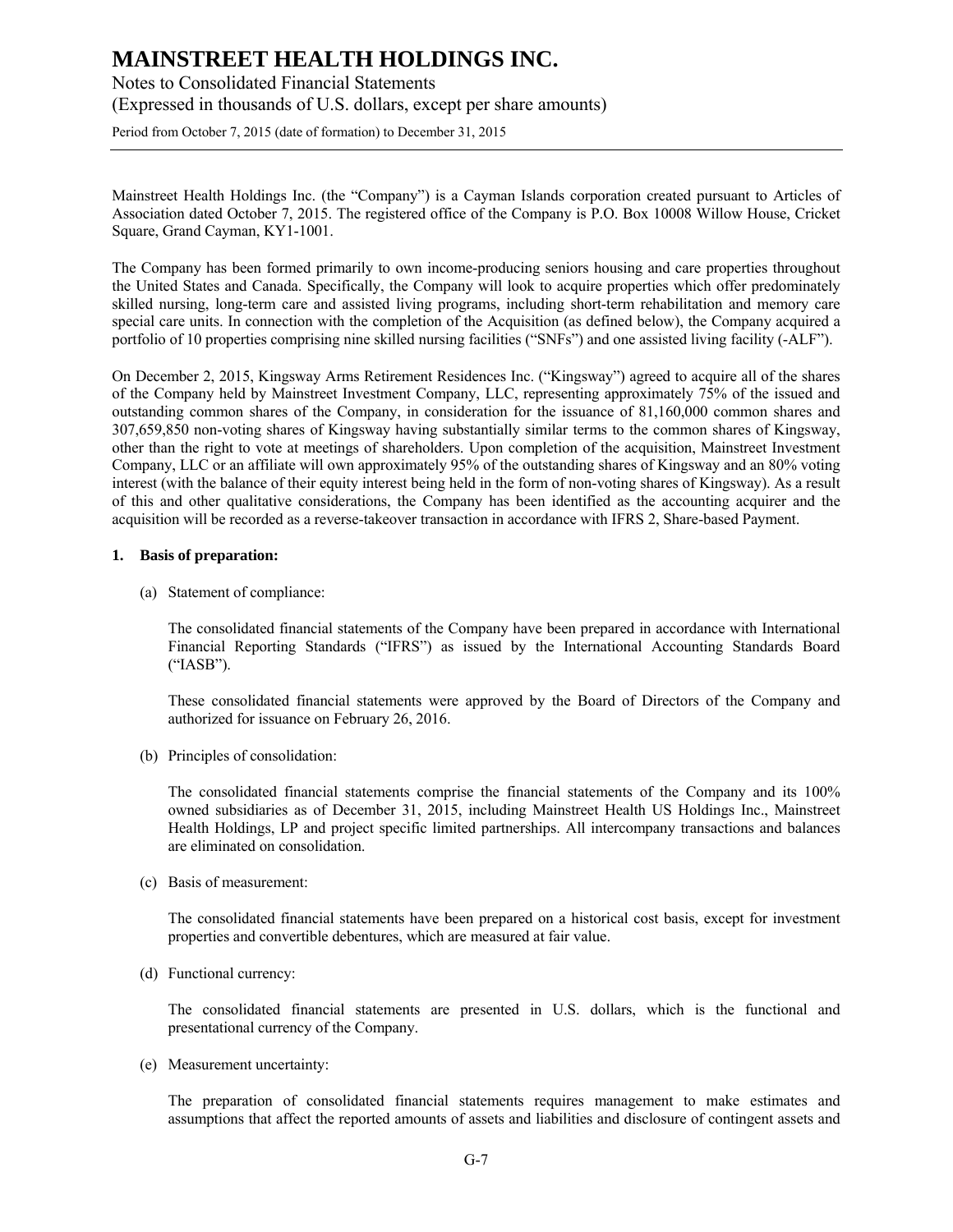Notes to Consolidated Financial Statements (Expressed in thousands of U.S. dollars, except per share amounts)

Period from October 7, 2015 (date of formation) to December 31, 2015

liabilities at the date of the consolidated financial statements and the reported amounts of revenue and expenses throughout the period. Actual results could differ from those estimates.

Estimates and underlying assumptions are reviewed on an ongoing basis. Revisions to accounting estimates are recognized in the period in which the estimates are revised and in any future periods affected. Information about assumptions and estimation uncertainties that may have a significant risk of resulting in a material adjustment within the next financial year are as follows:

(i) Change in value of investment properties:

Investment properties, which include income properties, are carried on the consolidated statement of financial position at fair value and are valued by management with the assistance of qualified external valuation professionals with recognized and relevant valuation credentials.

The valuations are based on a number of assumptions, such as appropriate discount rates and estimates of future rental income, operating expenses and capital expenditures. The valuation of investment properties is one of the principal estimates and uncertainties of the Company. Refer to note 4 for further information on estimates and assumptions made in determination of the fair value of investment properties.

(ii) Change in fair value of convertible debentures:

Convertible debentures are carried on the statement of financial position from the date of their issuance at fair value. The valuations are based on a number of assumptions including the interest rate used to discount expected cash flows.

- (f) Critical judgments:
	- (i) The Company uses judgment regarding the present value of lease payments and the fair value of assets in assessing the classification of its leases as operating leases, in particular with long-term leases in single operator properties. The Company has determined that its sole lease is an operating lease.
	- (ii) Management must assess whether the acquisition of a property or entity should be accounted for as an asset purchase or business combination and 'whether or not it has obtained control. This assessment impacts the accounting treatment of transaction costs, the allocation of the costs associated with the acquisition, and whether or not goodwill is recognized. The Company's acquisitions are generally determined to be asset purchases as the Company does not acquire an integrated set of processes as part of the acquisition transaction.

### **2. Significant accounting policies:**

(a) Cash and cash equivalents:

Cash and cash equivalents consists of cash on hand and highly liquid marketable investments with an original maturity of 90 days or less at their date of purchase and are stated at cost, which approximates fair value. As at December 31, 2015, there were no cash equivalents.

(b) Restricted cash:

The Company's restricted cash represents a deposit account required by a purchase agreement. The deposit held in restricted cash will be released upon completion of the purchase transaction.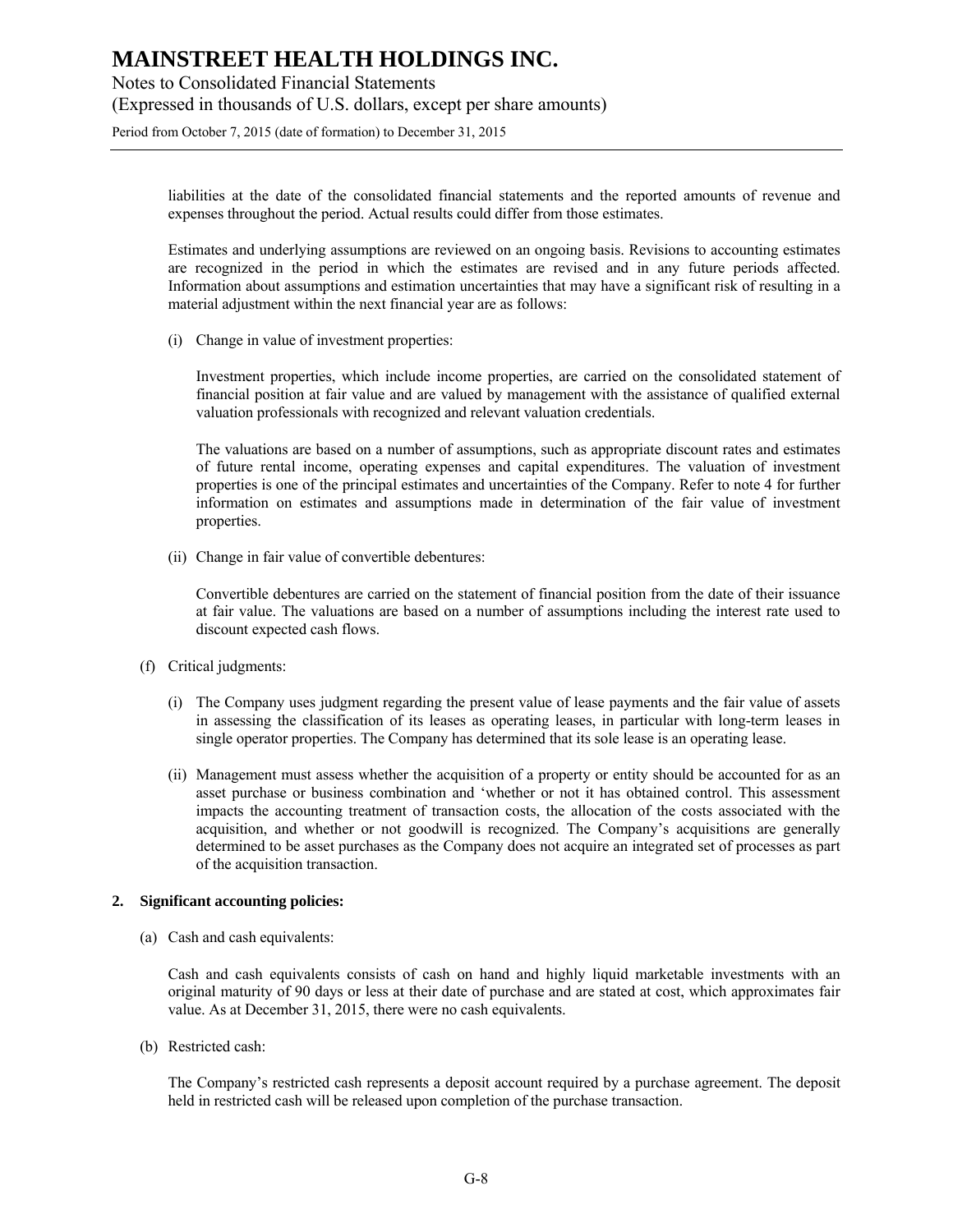Notes to Consolidated Financial Statements

(Expressed in thousands of U.S. dollars, except per share amounts)

Period from October 7, 2015 (date of formation) to December 31, 2015

(c) Investment properties:

Investment properties are held to earn rental income or for capital appreciation or both, but not for sale in the ordinary course of business. All of the Company's income properties are investment properties\_ On acquisition, investment properties are initially recorded at cost, including transaction costs. Subsequent to initial recognition, the Company uses the fair value model to account for investment properties under International Accounting

Standard ("IAS') 40, Investment Property. Under the fair value model, investment properties are recorded at fair value, which is determined based on available market evidence, at the statement of financial position date. Related fair value gains and losses are recorded in loss for the period in the period in which they arise.

(d) Convertible debentures:

A financial liability is classified at fair value through net earnings if it is classified as held-for-trading or is designated as such upon initial recognition. Pursuant to the terms of the underlying agreements, the convertible debentures allow the holders to convert for a variable number of shares and are hybrid instruments comprising a host liability related to the principal and interest amounts due plus an embedded derivative instrument related to the conversion option. Management has determined that the hybrid instruments qualify for measurement as one instrument at fair value through net earnings. Any gains or losses arising on remeasurement are recognized in net earnings.

(e) Other financial assets and liabilities:

Financial assets and financial liabilities are recognized when the Company becomes a party to the contractual provisions of the financial instrument. The Company classifies financial instruments as either held-to-maturity, loans and receivables, available-for-sale, fair value through profit or loss ("FVTPL") or other financial liabilities. Financial assets held to maturity and loans and amounts receivable and other financial liabilities are measured at amortized cost. Available-for-sale instruments are measured at fair value unless they are unlisted with no active market and fair value cannot be reliably measured and, in that case, they are measured at cost. Instruments classified as FVTPL are measured at fair value with unrealized gains and losses recognized in the statement of comprehensive loss.

The Company has designated its cash and restricted cash as FVTPL. Amounts receivable are classified as loans and amounts receivable and are measured at amortized cost. Accounts payable and accrued liabilities and due to related parties balances are classified as other financial liabilities and are measured at amortized cost. The credit facility is measured at amortized cost. For FVTPL assets and liabilities, transaction costs are expensed when incurred. For all other financial instruments, transaction costs are included in the carrying amount of the instrument and amortized using the effective interest method.

(f) Revenue recognition:

The Company accounts for its lease with operators as an operating lease given that it has retained substantially all of the risks and benefits of ownership of investment properties.

Revenue includes rent earned from tenants under triple-net lease agreements, in which the tenant operators assume all operational risk and operating expenses associated with the investment properties, realty tax recoveries on certain investment properties where the Company is the primary., obligor and other incidental income. Lease-related revenue is recognized as revenue over the term of the underlying leases. Other revenue is recognized at the time the service is provided.

The Company applies the straight-line method of recognizing rental revenue, whereby the total amount of rental revenue to be received from leases is accounted for on a straight-line basis over the term of the lease.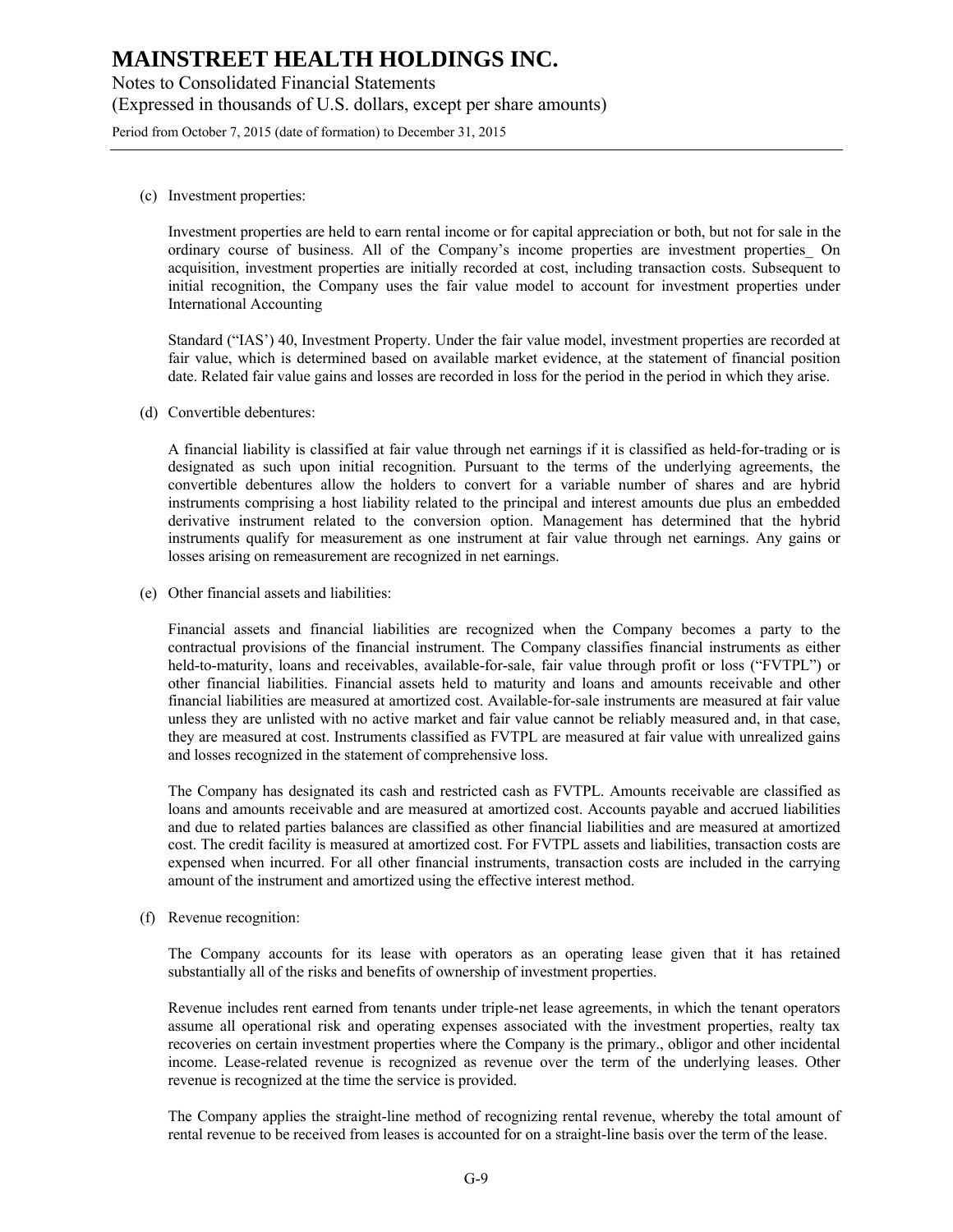Notes to Consolidated Financial Statements

(Expressed in thousands of U.S. dollars, except per share amounts)

Period from October 7, 2015 (date of formation) to December 31, 2015

(g) Income taxes:

Income taxes comprise current and deferred taxes. Current tax is the expected tax payable or receivable on the taxable income or loss for the period, using tax rates enacted or substantively enacted at the reporting date, and any adjustment to tax payable in respect of previous periods.

Deferred tax is recognized in respect of temporary differences between the carrying amounts of assets and liabilities for financial purposes and the amounts used for taxation purposes. Deferred tax is not recognized for the following temporary differences: (i) the initial recognition of assets or liabilities in a transaction that is not a business combination and that affects neither accounting nor taxable profit or loss, and (ii) differences relating to investments in subsidiaries and jointly controlled entities to the extent that it is probable that they will not reverse in the foreseeable future. In addition, deferred tax is not recognized for taxable temporary differences arising on the initial recognition of goodwill. Deferred tax is measured at the tax rates that are expected to be applied to temporary differences when they reverse, based on the laws that have been enacted or substantively enacted by the reporting dates.

A deferred tax asset is recognized for unused tax losses, tax credits and deductible temporary differences, to the extent that it is probable that future taxable profits will be available against which they can be utilized.

- (h) Future accounting changes:
	- (i) In May 2014, the IASB issued IFRS 15, Revenue from Contracts with Customers ("IFRS 15"). The new standard provides a comprehensive framework for recognition, measurement and disclosure of revenue from contracts with customers, excluding contracts within the scope of the standard on leases, insurance contracts and financial instruments. IFRS 15 becomes effective for annual periods beginning on or after January 1, 2018, and is to be applied retrospectively. Early adoption is permitted. The Company is currently assessing the impact of the new standard on its consolidated financial statements.
	- (ii) In July 2014, the IASB issued IFRS 9, Financial Instruments, replacing IAS 39, Financial Instruments Recognition and Measurement The project had three main phases: classification and measurement, impairment and general hedging. The standard becomes effective for annual periods beginning on or after January 1, 2018, and is to be applied retrospectively. Early adoption is permitted. The Company is currently assessing the impact of the new standard on its consolidated financial statements.
	- (iii) In December 2014, the IASB issued amendments to IAS 1, Presentation of Financial Statements. The amendments are effective for annual periods beginning on or after January 1, 2016 with early adoption permitted. The Company intends to adopt these amendments in its consolidated financial statements for the annual period beginning January 1, 2016, but does not expect the amendments to have a material impact on its consolidated financial statements.
	- (iv) IFRS 16, Leases, was issued on January 13, 2016. The new standard will replace existing lease guidance in IFRS and related interpretations. The financial reporting impact of adopting IFRS 16 is being assessed. The new standard is effective for years beginning on or after January 1, 2019. Early adoption will be permitted only if the Company has adopted IFRS 15, Revenue from Contracts with Customers.

### **3. Acquisitions:**

On October 30, 2015, the Company indirectly acquired a portfolio (the "Symphony Portfolio") of nine SNFs and one ALF located in the United States for a total purchase price of approximately \$268,425, as adjusted pursuant to the terms of the purchase agreement and incurred \$5,378 of transaction costs (the "Acquisition"). Upon completion of the Acquisition, the existing leases and operating agreements were terminated and the properties were leased to Symcare ML, LLC pursuant to a master lease agreement.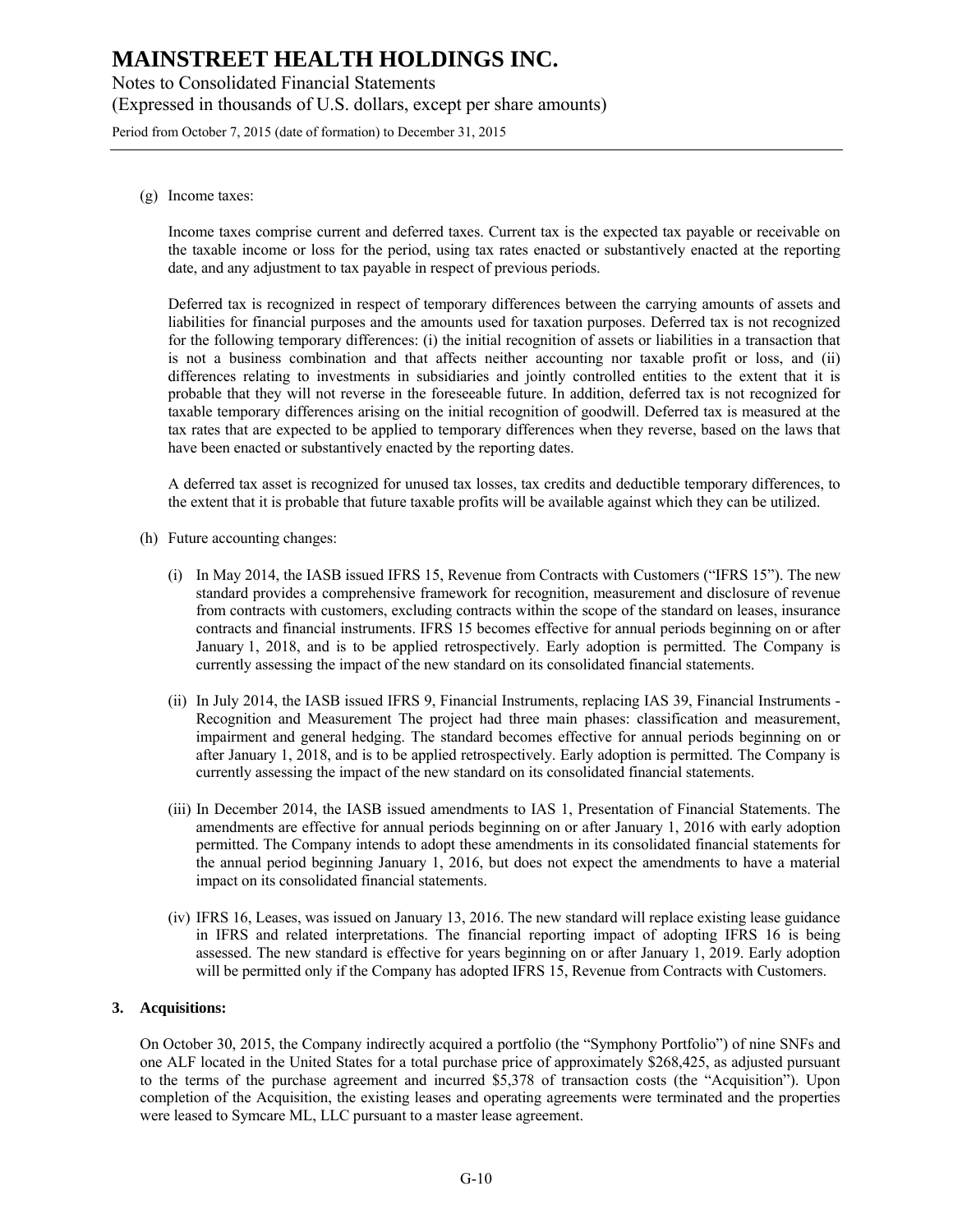Notes to Consolidated Financial Statements

(Expressed in thousands of U.S. dollars, except per share amounts)

Period from October 7, 2015 (date of formation) to December 31, 2015

The purchase of the Symphony Portfolio has been accounted for as an asset acquisition. The identifiable net assets acquired, based on preliminary allocations, are as follows:

| Investment properties $(1)$<br>Accrued payables | S | 273,803<br>(3,847) |
|-------------------------------------------------|---|--------------------|
| Net assets acquired for cash                    |   | \$269,956          |

Under the terms of the purchase agreement, the Company has committed to acquire one additional SNF, The Claremont of Hanover Park, on or before March 31, 2016, with an option to extend for an additional 30 days, for a total additional purchase price of \$34,075 for which the Company has paid a \$2,500 deposit as of December 31, 2015. In connection with the extension, the Company deposited an additional \$1,000 on February 29, 2016, which was financed through a note payable entered into with an entity that is owned 100% by a key executive of the Company.

In connection with the Acquisition, the seller of the Symphony Portfolio deposited: (i) \$6.0 million of the purchase price proceeds into a holdback escrow account for purposes of satisfying the sellers indemnification obligations, a portion of which will be released to the sellers on the first anniversary of the closing; (ii) \$9.0 million of the purchase price proceeds into the escrow account which will serve as a security deposit for the sellers obligations under the lease agreement; and (iii) \$7.0 million of the purchase price proceeds into an escrow account to protect against cash flow deficiencies through the end of calendar year 2018, one third of which will be returned to the seller at the end of calendar years 2016, 2017 and 2018 if applicable lease coverage ratios or cash collection hurdles are met.

### **4. Investment properties:**

|                                  | Number of<br>properties | Amount   |
|----------------------------------|-------------------------|----------|
|                                  |                         |          |
| Balance, beginning of period     |                         | S        |
| Acquisition of income properties | 10                      | 273,803  |
| Increase in straight-line rents  |                         | 567      |
| Fair value adjustment            |                         | (5, 945) |
|                                  |                         |          |
| Balance, end of period           | 10                      | 268,425  |

Investment properties consist of income properties and are carried at fair value. The fair value of each investment property is determined using the capitalized net operating income approach. The stabilized net operating income for the period is divided by an overall capitalization rate. The capitalization rates are derived from a combination of third-party appraisals and industry market data (Level 3 inputs - note 15).

The key valuation assumptions used in determining fair value of investment properties are set out in the following table:

| Capitalization rate – range            | $8.0\%$ |
|----------------------------------------|---------|
| Capitalization rate – weighted average | 8.0%    |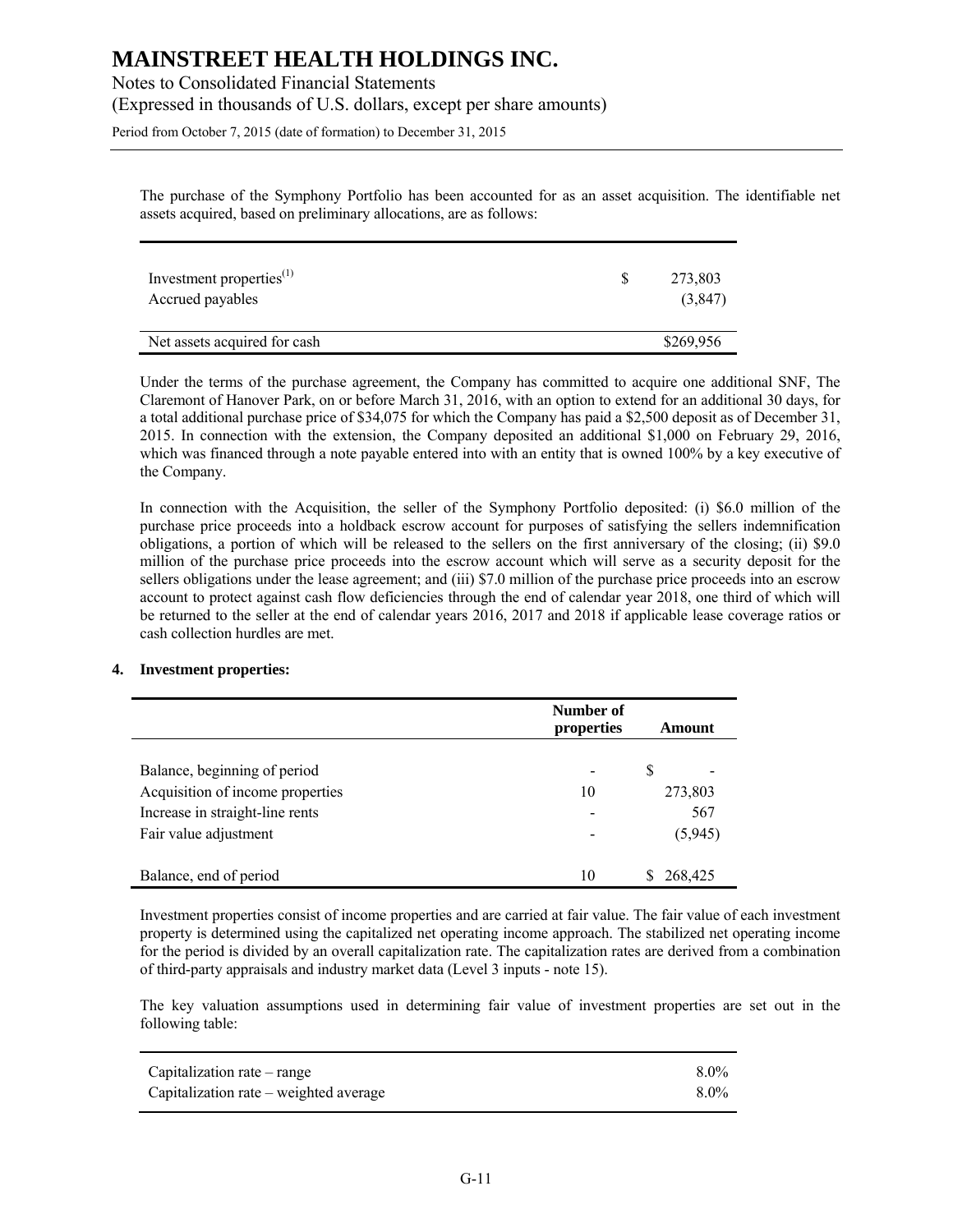Notes to Consolidated Financial Statements (Expressed in thousands of U.S. dollars, except per share amounts)

Period from October 7, 2015 (date of formation) to December 31, 2015

The fair value of investment properties is most sensitive to changes in capitalization rates. At December 31, 2015, a 25 basis point increase or decrease in the weighted average capitalization rate would decrease the fair value of the investment properties by \$8,134 or increase the fair value of the investment properties by \$8,658.

### **5. Credit facility:**

On October 30, 2015, the Company entered into a credit facility agreement (the "Facility"). The Facility includes a term loan with capacity of \$150,000, as well as an option to provide a revolving line of credit with capacity of \$50,000. The line of credit includes an accordion feature that would extend the capacity of the revolving line of credit to \$150,000, bringing the total capacity of the Facility to \$300,000. As of December 31, 2015, the Company has received commitments from banks to fulfill \$150,000 of the term loan capacity and \$47,500 of the revolving line of credit capacity... Total costs incurred related to the term loan were \$2,039 and total costs incurred related to the revolving line of credit were \$376. The term loan has an initial maturity date of October 30, 2019. The revolving line of credit has an initial maturity date of October 30, 2018, and has a one year extension option. At December 31, 2015, the Facility is secured by the 10 Symphony Portfolio properties. As of December 31, 2015, the security provided the Company with a borrowing base of \$147,015. The Facility provides for interest-only payments during the term and a borrowing rate of LIBOR plus 300 basis points. Unamortized financing costs of \$2,323 related to the line of credit are included in the consolidated statement of financial position at December 31, 2015.

At December 31, 2015, total borrowings outstanding under the Facility were \$147,015, and the borrowing rate was 3.24%. Future principal repayments are as follows:

|      | <b>Aggregate</b><br>principal<br>payments |         |
|------|-------------------------------------------|---------|
| 2019 | \$                                        | 147,015 |

To manage interest rate risk, management of the Company entered into an interest rate swap agreement effective January 29, 2016 (the "Swap Agreement"). In the Swap Agreement, the Company agreed to exchange the difference between fixed and variable rate interest on a principal amount of \$147,015, the full amount borrowed on the credit facility as of that date. The Swap Agreement effectively fixes interest at a rate of 4.2% through its maturity on October 30, 2019. The interest rate swap will not be designated as a hedge and will be marked to fair value each reporting period through finance cost in the consolidated statements of profit and other comprehensive income.

### **6. Note payable to related party:**

On October 30, 2015, the Company entered into a \$2,500 note payable with an entity that is owned 100% by a key executive of the Company. The note payable matures on October 30, 2016 and bears interest at a rate of 5.0% per annum. Total interest accrued on the note payable for the period ended December 31, 2015 was \$22.

On October 30, 2015, the Company received \$2,000 in the form of a note payable to an entity which is owned 100% by a key executive of the Company. The note payable was issued on October 30, 2015, and bore interest at a rate of 8.0% annually. The note payable had an initial maturity date of October 30, 2020, but was repaid in full on December 18, 2015. Total interest paid with respect to the note payable was \$22.

### **7. Convertible debentures:**

On October 29, 2015, the Company issued convertible subordinated debentures ("Convertible Debentures") in the aggregate principal amount of \$107,961, maturing October 29, 2020. The Convertible Debentures bear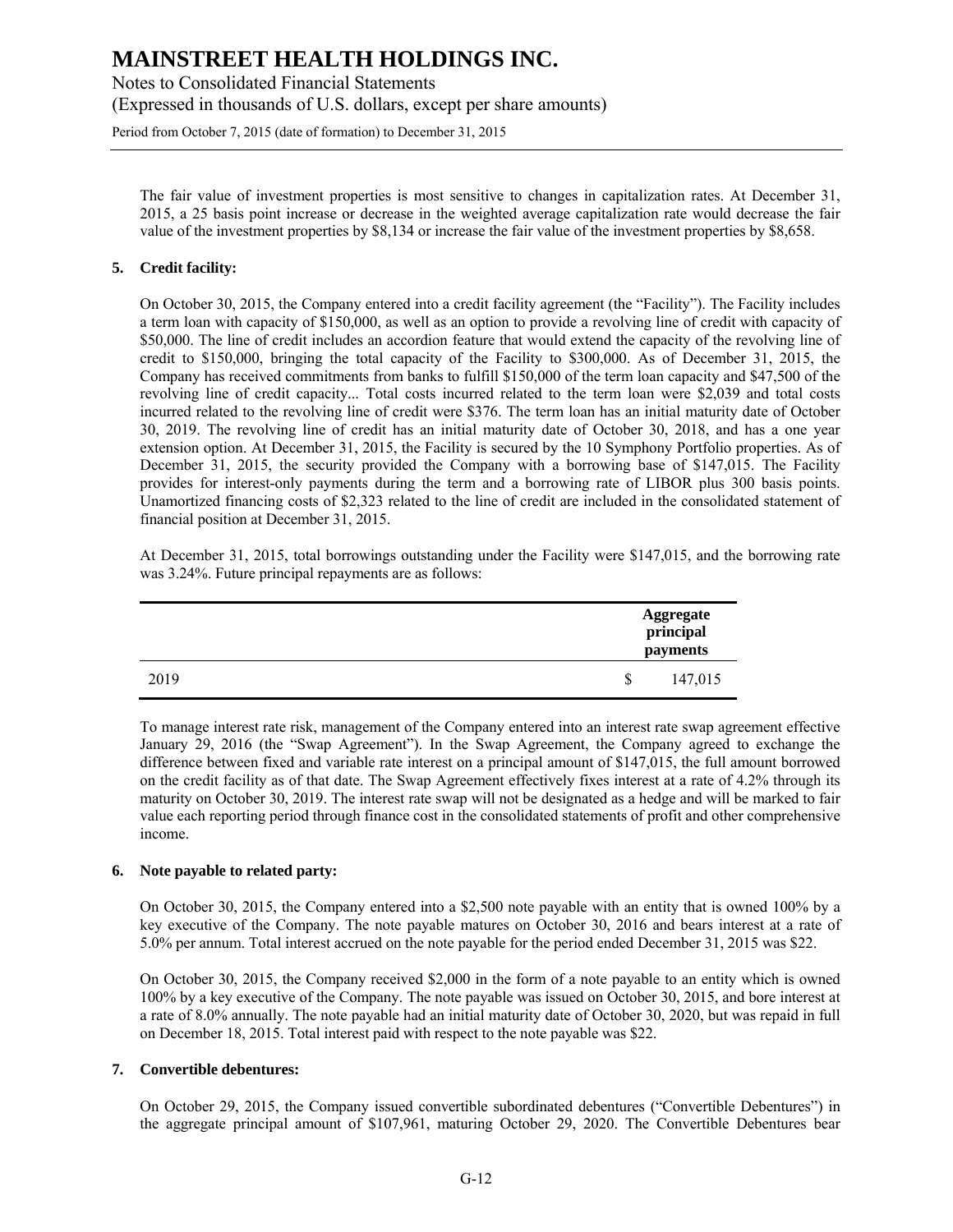Notes to Consolidated Financial Statements (Expressed in thousands of U.S. dollars, except per share amounts)

Period from October 7, 2015 (date of formation) to December 31, 2015

interest at the following rates: (i) 10% per annum for the period commencing on October 29, 2015 and ending on and including October 28, 2016; and (ii) 8.5% per annum for the annual period commencing on October 29, 2016 and each year thereafter; in each case payable on a quarterly basis commencing on December 31, 2015, fifty percent (50.0%) in cash and fifty percent (50.0%) by capitalizing the interest accrued and payable as an increase to the principal amount. All or any portion of the Convertible Debentures are convertible into shares of the Company at any time based on the conversion formula outlined in the Convertible Debentures agreement. At any time commencing on May 1, 2016, the Company may prepay the Convertible Debentures without penalty.

Convertible Debentures principal activity during the period ended December 31, 2015 is as follows:

|                                                                                      | Convertible<br><b>Debentures</b><br>balance |                |
|--------------------------------------------------------------------------------------|---------------------------------------------|----------------|
| Convertible Debentures issued, October 30, 2015<br>Interest capitalized as principal | S                                           | 107,961<br>930 |
|                                                                                      |                                             | 108,891        |

Interest expense on the Convertible Debentures for the period ended December 31, 2015 of \$1,859 is included in finance cost (note 11) in the consolidated statement of loss and comprehensive loss.

The rights of the holders of the Convertible Debentures are subordinated to the principal and, premium, if any and accrued and unpaid interest on secured indebtedness of the Company, guarantees by the Company of any secured indebtedness or any obligations of the Company under an agreement to lease real or personal property.

The Convertible Debentures are carried at fair value. The valuation is determined based on a number of assumptions which underlie the overall value of the Company, such as the value of the Company's investment properties and changes in the actual and expected net cash flows of the Company, which are considered Level 3 fair value measurements. Fair value changes are reflected in the consolidated statement of loss and comprehensive loss. No fair market value gain or loss was recognized during the period ended December 31, 2015.

### **8. Common shares:**

The Company is authorized to issue up to 5,000,000 common shares. During the period ended December 31, 2015, the Company issued 207,338.75 common shares for cash proceeds of \$20,734.

#### **9. Loss per share:**

Basic and diluted loss per share are calculated by dividing net loss and comprehensive loss by the weighted average number of common shares during the period from October 7, 2015 (date of formation) to December 31, 2015.

| Numerator for loss per share:                                                                   |            |
|-------------------------------------------------------------------------------------------------|------------|
| Net loss and comprehensive loss                                                                 | (5,755)    |
| Denominator for loss per share:<br>Weighted average number of common shares (basic and diluted) | 207,338.75 |
| Loss per share – basic and diluted                                                              | (27.76)    |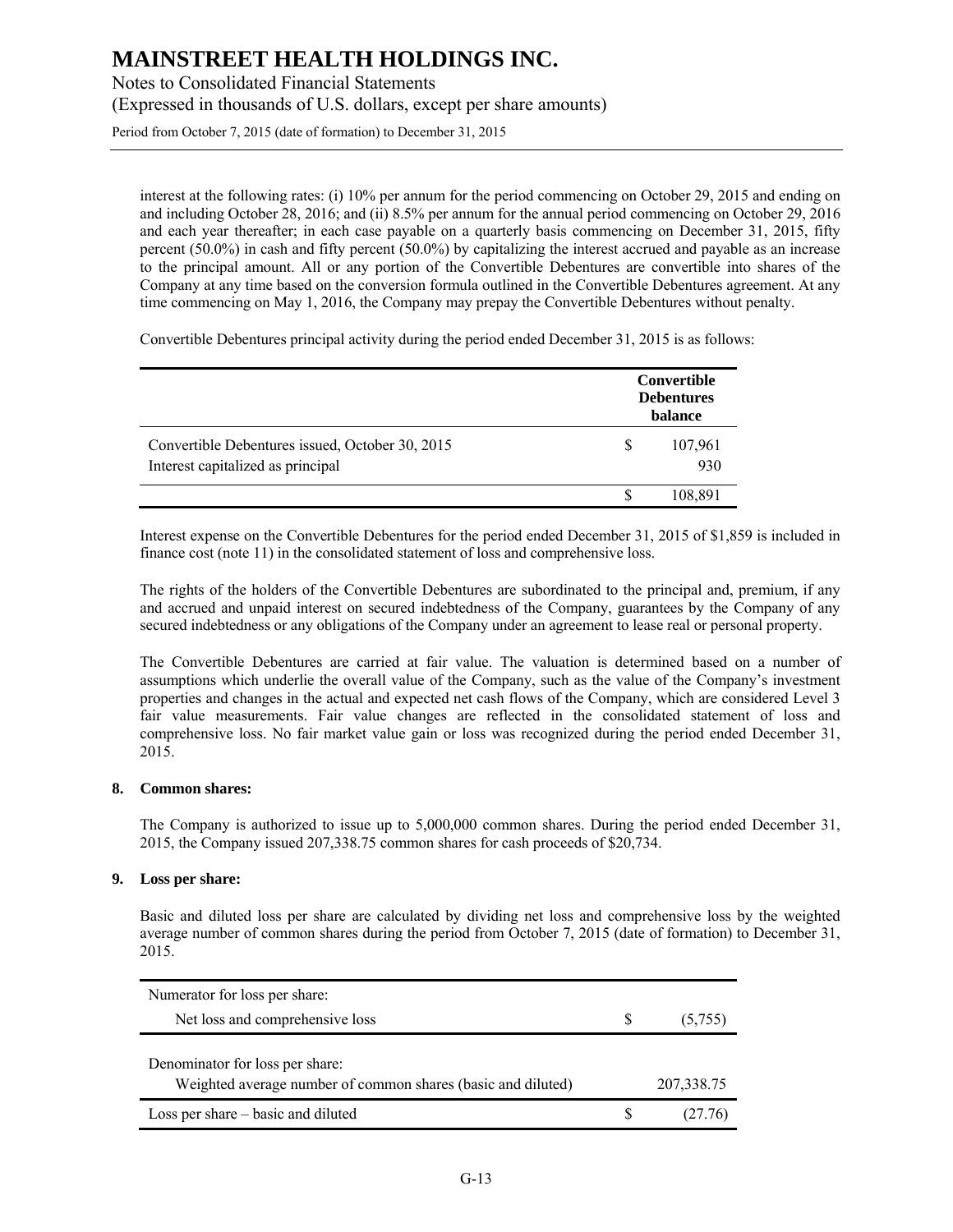Notes to Consolidated Financial Statements

(Expressed in thousands of U.S. dollars, except per share amounts)

Period from October 7, 2015 (date of formation) to December 31, 2015

#### **10. Rental revenue:**

The Company leases its income properties under an operating lease with a lease term of 15 years, and options to extend up to an additional 15 years.

| Cash rentals received<br>Straight-line rent adjustments | 3,697<br>567 |
|---------------------------------------------------------|--------------|
| Property tax recovery                                   | 843          |
|                                                         | 5.107        |

The Company is scheduled to receive rental income from an operator under the provisions of a long-term noncancellable operating lease. The lease is triple net and includes renewal options and a rent escalation clause. Future minimum rentals to be received as of December 31, 2015 are as follows:

| Less than 1 year      | S | 21,510  |
|-----------------------|---|---------|
| Between 1 and 5 years |   | 89,536  |
| More than 5 years     |   | 256,730 |
|                       |   | 367,776 |

#### **11. Finance cost:**

Finance cost consists of the following:

| Interest expense on line of credit         | 813   |
|--------------------------------------------|-------|
| Amortization expense                       | 92    |
| Interest expense on notes payable          | 44    |
| Interest expense on convertible debentures | 1,859 |
|                                            | 2,808 |

#### **12. Related party transactions:**

Except as disclosed elsewhere in the consolidated financial statements, related party transactions for the period ended December 31, 2015 included the following:

The Company paid an asset management fee to an asset management company (the "Asset Manager"), which is owned 100% by a key executive of the Company. The fee is payable pursuant to an asset management agreement (the "Asset Management Agreement") dated October 29, 2015, and calls for an asset management fee equal to 3.0% of gross rentals received. For the period ended December 31, 2015, asset management fees paid to the Asset Manager were \$111. The Asset Management Agreement is for a term of 10 years, commencing on October 29, 2015, and will be renewed for a further five-year term, without any action of notice, unless the agreement is terminated. Included in accounts payable at December 31, 2015 is \$3 payable to the Asset Manager.

#### **13. Income taxes:**

The Company has certain subsidiaries in the United States that are subject to tax on their taxable income. The tax effects of temporary differences that give rise to significant portions of the deferred tax assets and deferred tax liabilities are presented below. Deferred tax assets have not been recognized in respect of the following items,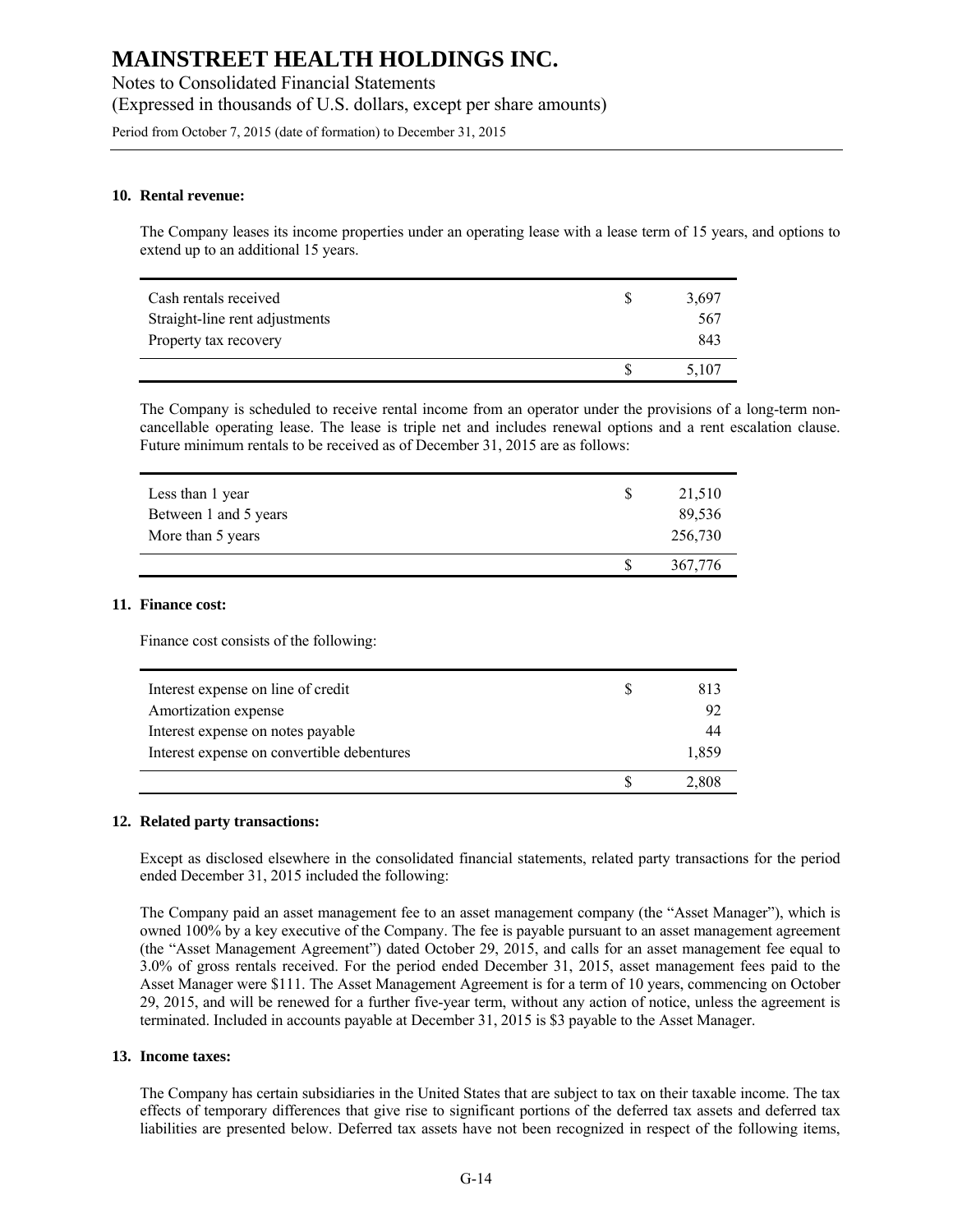Notes to Consolidated Financial Statements

(Expressed in thousands of U.S. dollars, except per share amounts)

Period from October 7, 2015 (date of formation) to December 31, 2015

because it is not probable that future taxable profit will be available against which the Company can use the benefits therefrom.

| Deferred tax assets<br>Net operating losses<br>Investment properties<br>Other | 211<br>1,289<br>78 |
|-------------------------------------------------------------------------------|--------------------|
| Deferred tax assets                                                           | 1.578              |

At December 31, 2015, U.S. subsidiaries had accumulated net operating losses available for carryforward for U.S. income tax purposes of \$522.

The federal net operating losses will expire in 2035. The state net operating losses will expire in 2027.

### **14. Financial instrument risks and risk management:**

In the normal course of business, the Company is exposed to a number of financial risks that can affect its operating performance. These risks and the actions taken to manage them are as follows:

(a) Interest rate risk:

The Company is exposed to interest rate risk on the line of credit, which bears interest based on the 30-day LIBOR rate. As at December 31, 2015, a 25 basis point increase or decrease in interest rates would result in a \$368 increase or decrease in the Company's annual interest expense.

(b) Credit risk:

Credit risk is the risk that one party to a financial instrument will cause a financial loss for the Company by failing to discharge its obligations. The Company is exposed to credit risk on all financial assets and its exposure is generally limited to the carrying amount on the consolidated statement of financial position. The Company actively manages its affairs to minimize its credit risk through careful selection and assessment of its credit parties and collateral based on knowledge obtained through means such as due diligence carried out in respect of leasing transactions to new operators. The Company also manages credit risk related to its cash balances by selection of reputable banking institutions.

(c) Liquidity risk:

The Company is subject to the liquidity risk that it will not be able to meet its financial obligations as they come due. Although a portion of the cash flow generated by the investment properties is devoted to servicing outstanding debt and the Convertible Debentures, there can be no assurance that the Company will continue to generate sufficient cash flow from operations to meet interest payments and principal repayment obligations upon an applicable maturity date. If the Company is unable to meet principal or interest repayment obligations, it could be required to renegotiate such payments, issue additional equity or debt, or obtain other financing. The failure to make or renegotiate interest or principal payments, issue additional equity or debt, or obtain other financing could have a material adverse effect on the Company's financial condition and results of operations. The Company manages its liquidity risk through cash and debt management The Company plans to address scheduled interest payments through operating cash flows and significant principal maturities through a combination of debt and equity financing.

The following are the contractual maturities of financial liabilities as at December 31, 2015, including expected interest payments: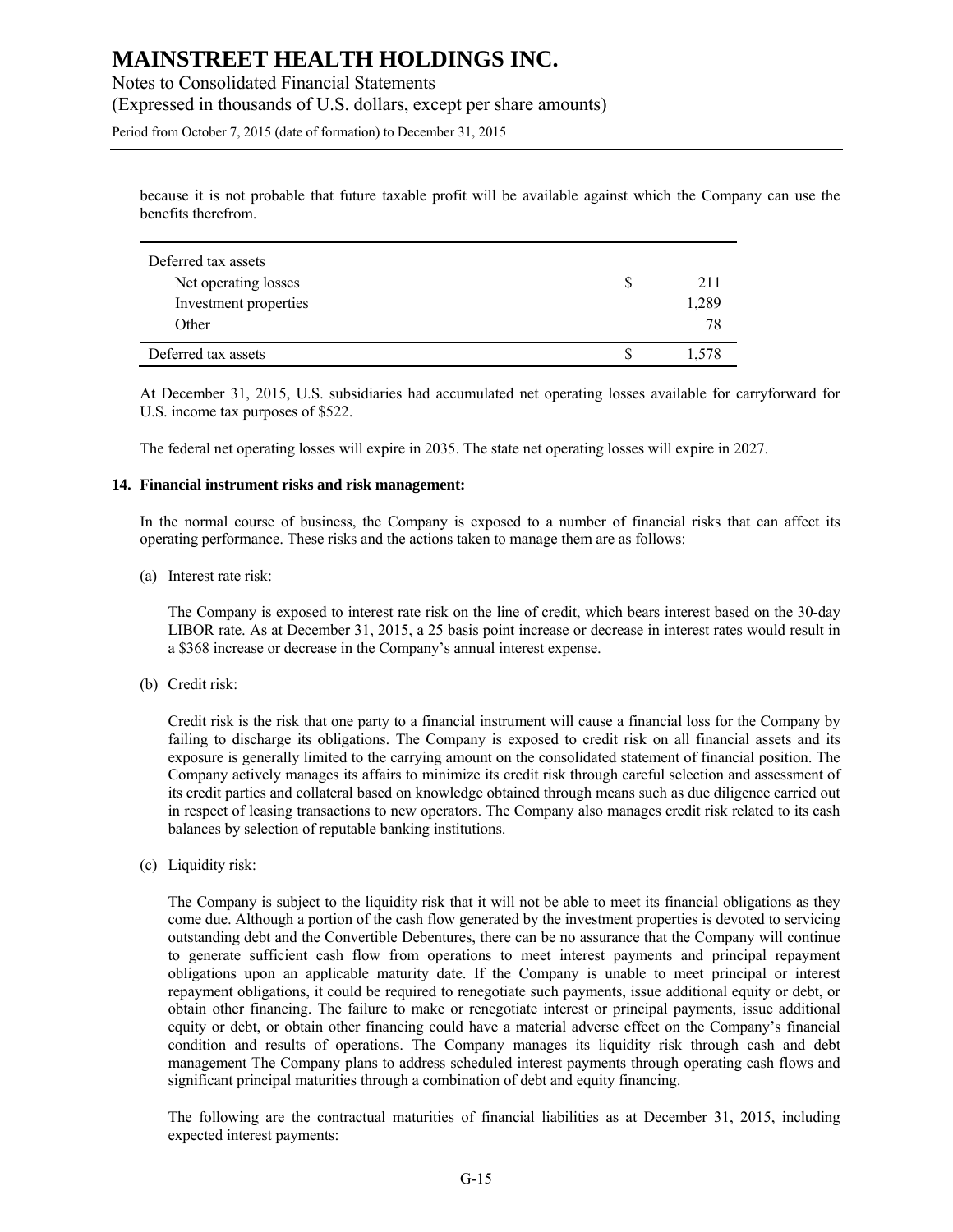Notes to Consolidated Financial Statements

(Expressed in thousands of U.S. dollars, except per share amounts)

Period from October 7, 2015 (date of formation) to December 31, 2015

|                                          |   | 2016   | 2017-2020    | Total     |
|------------------------------------------|---|--------|--------------|-----------|
| Credit facility (note 5)                 | S | 6,253  | 164,910<br>S | \$171,163 |
| Convertible Debentures (note 7)          |   | 5,401  | 154,004      | 159,405   |
| Note payable (note 6)                    |   | 2,606  |              | 2,606     |
| Accounts payable and accrued liabilities |   | 6,201  |              | 6,201     |
|                                          |   | 20.461 | \$ 318,914   | 339,375   |

(d) Market risk:

Market risk is the risk that changes in market prices, such as interest rates and equity prices, will affect the Company's 'financial instruments. The valuation of the Convertible Debentures were computed using market inputs (note 15). At December 31, 2015, a 1% increase or decrease in interest rates would result in a fair value gain of approximately \$4,431 and a fair value loss of approximately \$4,655, respectively.

### **15. Fair value measurements:**

Fair value is the price that would be received to sell an asset or paid to transfer a liability in an orderly transaction between market participants at the measurement date. The Company uses various methods in estimating the fair values of assets and liabilities that are measured at fair value on recurring or non-recurring basis in the consolidated statement of financial position. The fair value hierarchy reflects the significance of inputs used in determining the fair values.

- Level 1 fair value is based on unadjusted quoted prices trades in active markets for identical instruments;
- Level 2 fair value is based on models using significant market-observable inputs other than quoted prices for the instruments; and
- Level 3 fair value is based on models using significant inputs that are not based on observable market data.

In addition to those financial instruments carried at fair value, the fair values of the Company's financial assets and financial liabilities, together with their contractual carrying amounts shown in the consolidated statement of financial position at December 31, 2015, are as follows:

|                 | <b>Fair value</b> | <b>Carrying amount</b> |
|-----------------|-------------------|------------------------|
| Credit facility | 147.015           | 144,692                |

<sup>(</sup>a) The Company determined the fair value of the Convertible Debentures to be \$108,891 using a number of assumptions which reflect the overall value of the Company, such as the value of the Company's investment properties and changes in the actual and expected net cash flows of the Company, which are considered Level 3 fair value measurements.

(b) The Company determined the fair value of its credit facility to be \$147,015 at December 31, 2015 based on borrowing rates currently available to the Company for a credit facility with similar terms and maturity. The determination was made using Level 2 inputs.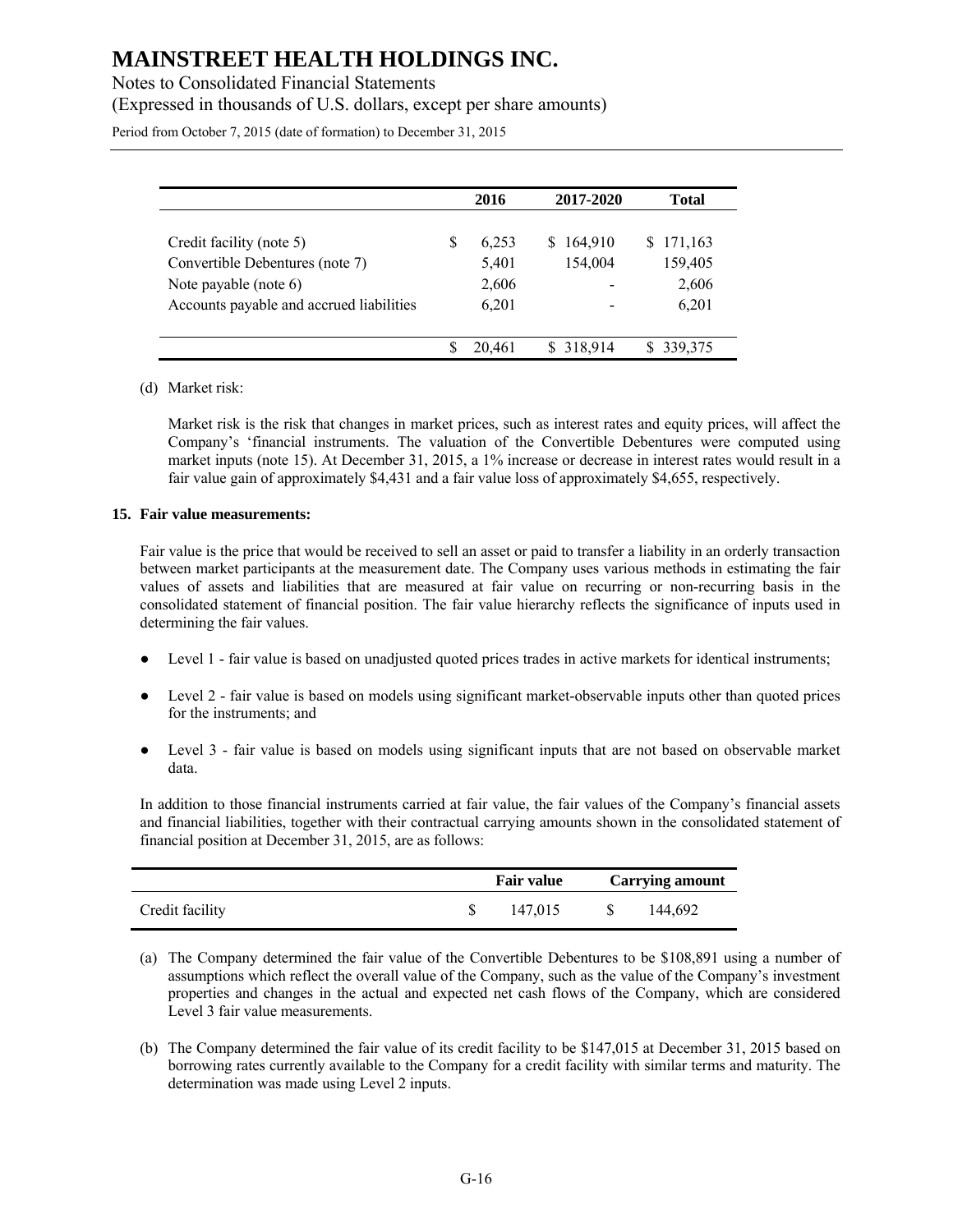Notes to Consolidated Financial Statements (Expressed in thousands of U.S. dollars, except per share amounts)

Period from October 7, 2015 (date of formation) to December 31, 2015

(c) The carrying values of the Company's financial assets, which include cash and restricted cash, as well as other financial liabilities, which include note payable to related party, accounts payable and accrued liabilities, approximate their recorded fair values due to their short-term nature.

### **16. Capital management:**

The Company's objectives when managing capital are to ensure sufficient liquidity to pursue its organic growth combined with strategic acquisitions, and to maintain a flexible capital structure that optimizes the cost of capital at acceptable risk and preserves the ability to meet financial obligations.

The capital structure of the Company consists of cash, debt, and shareholders' equity. In managing its capital structure, the Company monitors performance throughout the period to ensure working capital requirements are funded from operations, available cash on deposit, available financing, and proceeds from shareholder contributions. The Company may make changes to its capital structure in order to support the broader corporate strategy or in light of economic conditions and the risk characteristics of the underlying assets. In order to maintain or adjust its capital structure, the Company may issue equity or new debt, issue new debt with different characteristics to replace existing debt, or reduce the amount of existing debt.

The real estate industry is capital-intensive by nature. As a result, debt capital is an important aspect in managing the business. In addition, financial leverage is used to enhance terms from purchased real estate. The Company actively monitors debt maturities and available debt financing options.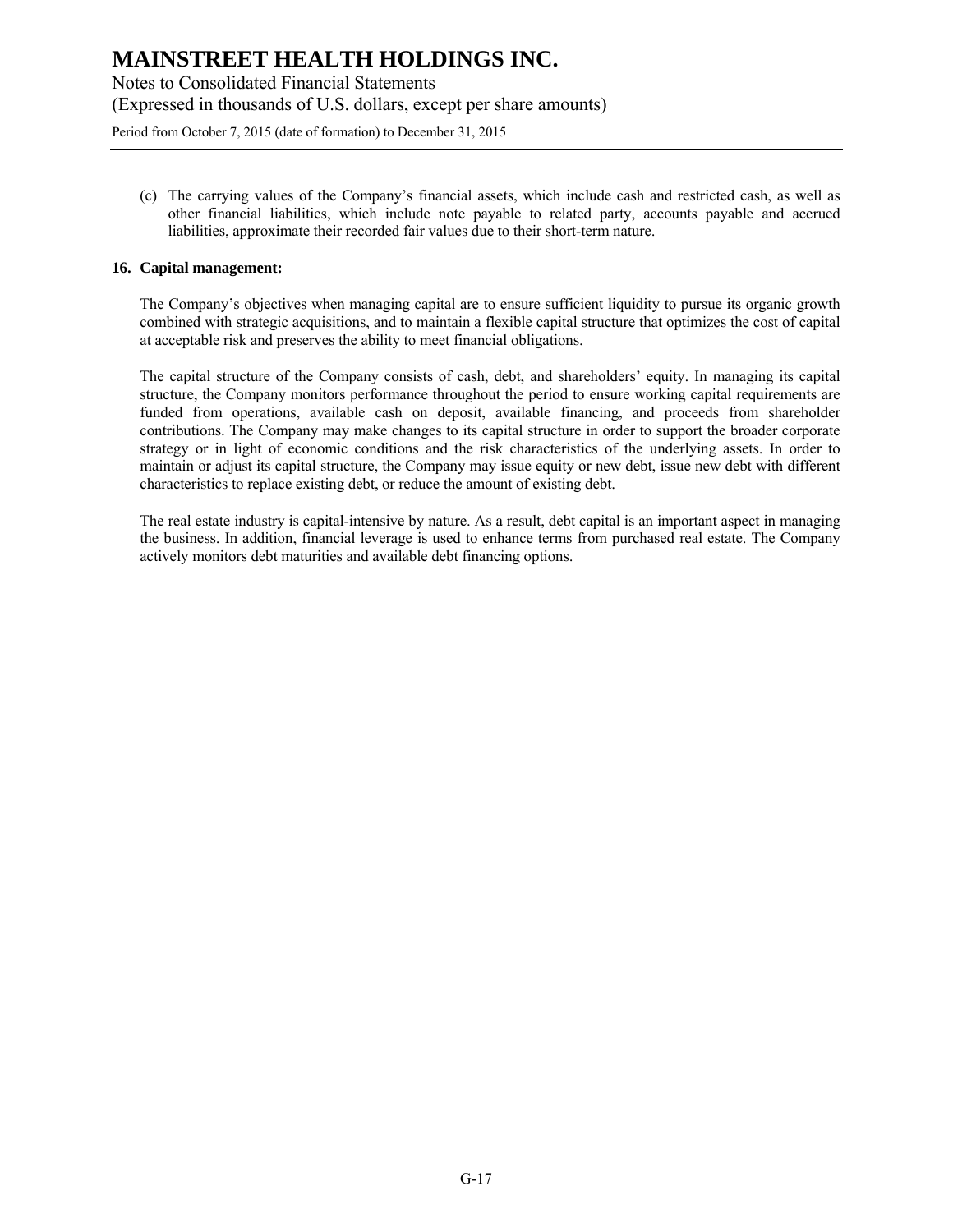### **APPENDIX H PRO FORMA FINANCIAL STATEMENTS OF THE CORPORATION**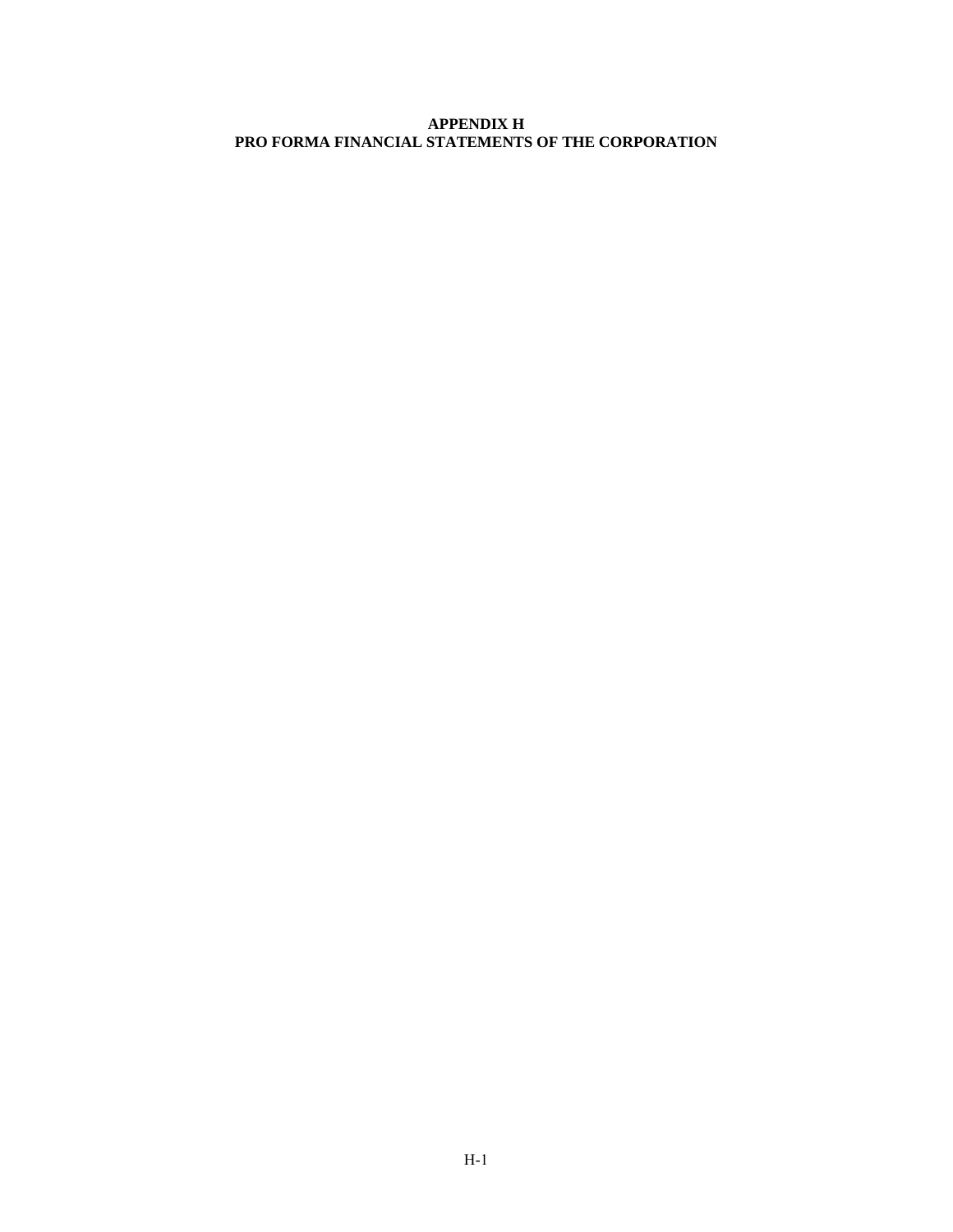Pro Forma Consolidated Financial Statements (In U.S. dollars)

### **MAINSTREET HEALTH INVESTMENTS INC.**

December 31, 2015 (Unaudited)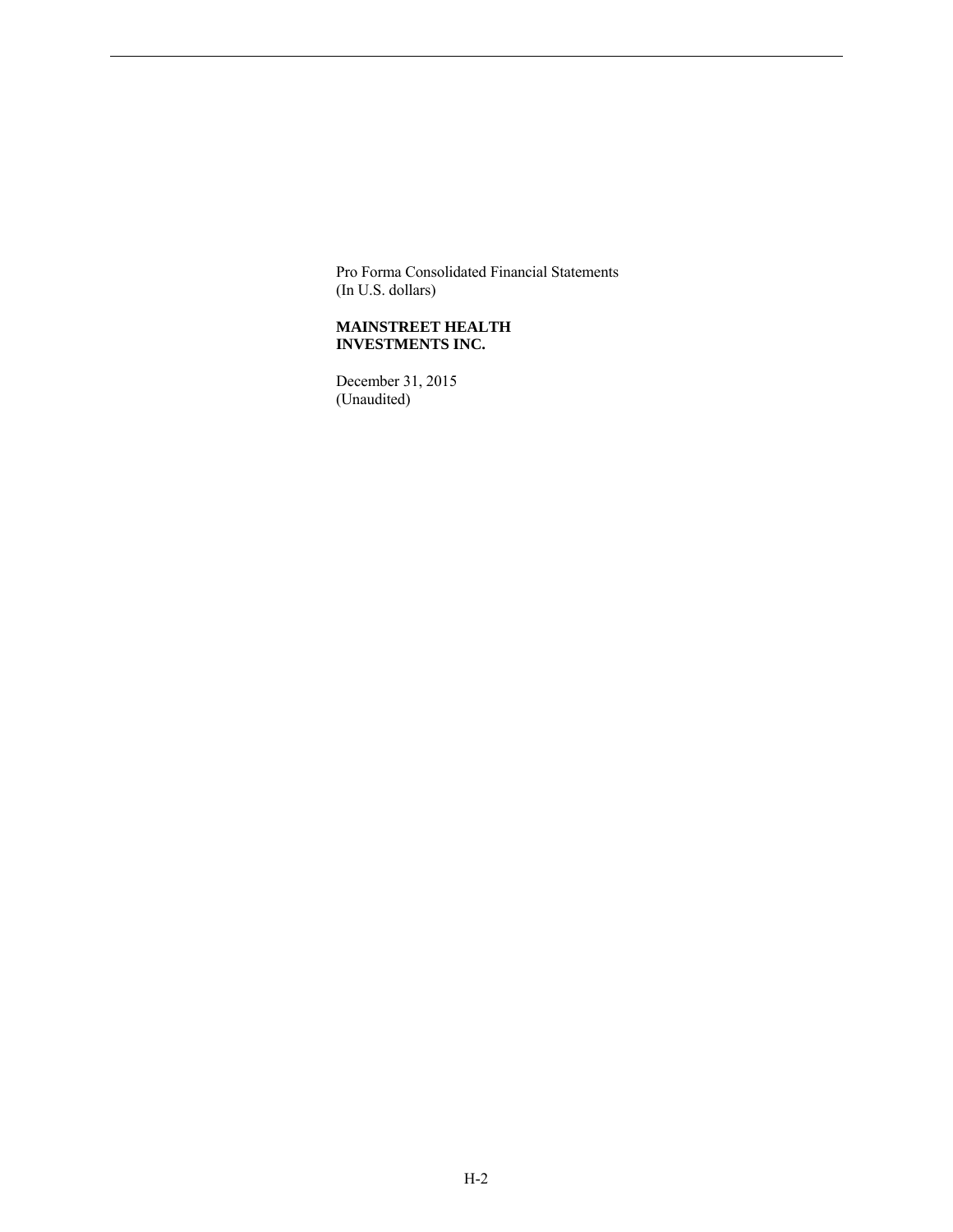Pro Forma Consolidated Statement of Financial Position

(In thousands of U.S. dollars unless otherwise noted)

December 31, 2015 (Unaudited)

|                                                                             | <b>Kingsway Arms</b><br><b>Retirement</b><br><b>Residences Inc.</b> | <b>Mainstreet</b><br><b>Health Holdings</b><br>Inc. | <b>Scranton</b><br><b>Seven</b><br>Portfolio | <b>Notes</b>                                                                         | Pro forma<br>adjustments                                                                                         | <b>Total</b>      |
|-----------------------------------------------------------------------------|---------------------------------------------------------------------|-----------------------------------------------------|----------------------------------------------|--------------------------------------------------------------------------------------|------------------------------------------------------------------------------------------------------------------|-------------------|
| <b>ASSETS</b>                                                               | \$                                                                  | \$                                                  | \$                                           | \$                                                                                   | \$                                                                                                               | \$                |
| Current:                                                                    |                                                                     |                                                     |                                              |                                                                                      |                                                                                                                  |                   |
| Cash and cash equivalents                                                   | 304                                                                 | 7,189                                               | 514                                          | 3(a)<br>3(b)<br>3(d)<br>3(f)<br>3(f)<br>3(f)<br>3(f)<br>3(f)<br>3(h)<br>3(i)<br>3(k) | (600)<br>85,310<br>(110, 360)<br>34,771<br>(317)<br>12,800<br>(16,300)<br>(1,785)<br>(5,070)<br>(3,110)<br>(930) | 2,416             |
| Topeka lease receivable                                                     |                                                                     |                                                     |                                              | 3(d)                                                                                 | 268                                                                                                              | 268               |
| Deposits and other assets                                                   |                                                                     | 3,439                                               |                                              | 3(d)<br>3(f)                                                                         | (3,500)<br>1,000                                                                                                 | 939               |
|                                                                             | 304                                                                 | 10,628                                              | 514                                          |                                                                                      | (7, 823)                                                                                                         | 3,623             |
| Non-current:<br>Investment properties                                       |                                                                     | 268,425                                             | 28,020                                       | 3(d)<br>3(d)<br>3(j)                                                                 | 148,132<br>(1,084)<br>3,110                                                                                      | 446,603           |
| Investment in Mainstreet Health Holdings Inc.<br>Mezzanine loans receivable |                                                                     |                                                     |                                              | 3(a)<br>3(c)<br>3(h)                                                                 | 11,009<br>(11,009)<br>5,070                                                                                      | 5,070             |
| <b>Total assets</b>                                                         | 304                                                                 | 279,053                                             | 28,534                                       |                                                                                      | 147,405                                                                                                          | 455,296           |
| <b>LIABILITIES AND SHAREHOLDERS' EQUITY</b>                                 |                                                                     |                                                     |                                              |                                                                                      |                                                                                                                  |                   |
| Current:                                                                    |                                                                     |                                                     |                                              |                                                                                      |                                                                                                                  |                   |
| Accounts payable and accrued liabilities                                    | 97                                                                  | 6,201                                               | 127                                          | 3(d)<br>3(k)                                                                         | 1,873<br>(930)                                                                                                   | 7,368             |
| Notes payable to related party                                              |                                                                     | 2,500                                               |                                              | 3(f)<br>3(f)                                                                         | 1,000<br>(3,500)                                                                                                 |                   |
|                                                                             | 97                                                                  | 8,701                                               | 127                                          |                                                                                      | (1, 557)                                                                                                         | 7,368             |
| Non-current:<br>Credit facility<br>Mortgages payable                        |                                                                     | 144,692                                             | 19,337                                       | 3(f)<br>3(d)<br>3(f)                                                                 | 46,140<br>28,583<br>(317)                                                                                        | 190,832<br>47,603 |
| Construction loan payable                                                   |                                                                     |                                                     |                                              | 3(d)                                                                                 | 13,154                                                                                                           |                   |
| Convertible debentures<br>Unearned revenue                                  |                                                                     | 108,891<br>1,790                                    |                                              | 3(f)<br>3(c)                                                                         | (13, 154)<br>(108, 891)                                                                                          | 1,790             |
|                                                                             |                                                                     | 255,373                                             | 19,337                                       |                                                                                      | (34, 485)                                                                                                        | 240,225           |
| Total liabilities                                                           | 97                                                                  | 264,074                                             | 19,464                                       |                                                                                      | (36,042)                                                                                                         | 247,593           |
| Shareholders' equity:<br>Share capital                                      |                                                                     | 20,734                                              |                                              | 3(a)<br>3(a)<br>3(b)                                                                 | 11,009<br>557<br>85,310                                                                                          |                   |
| Contributed surplus<br>Retained earnings (deficit)                          | 194<br>13                                                           | (5,755)                                             |                                              | 3(c)<br>3(c)<br>3(c)<br>3(d)<br>3(c)<br>3(c)<br>3(a)<br>3(a)                         | 503<br>(11,009)<br>207<br>111,171<br>(194)<br>(13)<br>(557)<br>(600)                                             | 218,482           |
| Members' equity                                                             |                                                                     |                                                     | 9,070                                        | 3(c)<br>3(c)<br>3(d)<br>3(c)                                                         | (503)<br>(2,280)<br>(1,084)<br>(9,070)                                                                           | (10, 779)         |
| Total shareholders' equity                                                  | 207                                                                 | 14,979                                              | 9,070                                        |                                                                                      | 183,447                                                                                                          | 207,703           |
| Total liabilities and shareholders' equity                                  | 304                                                                 | 279,053                                             | 28,534                                       |                                                                                      | 147,405                                                                                                          | 455,296           |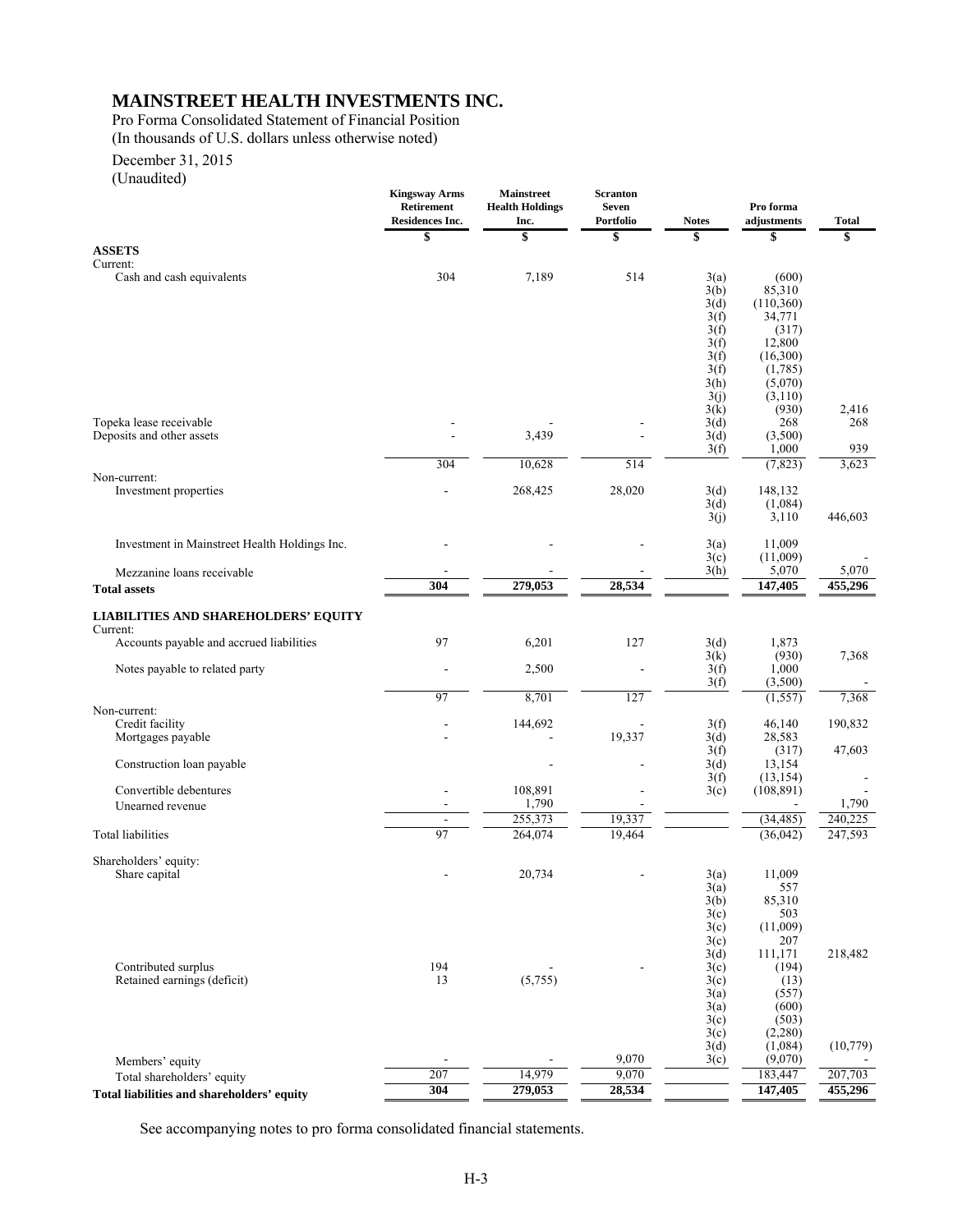Pro Forma Consolidated Statement of Net Income and Comprehensive Income (In thousands of U.S. dollars unless otherwise noted) (Unaudited)

|                                                      | <b>Year ended</b><br>December 31,<br>2015                           | <b>Paid from</b><br>October 7, 2015<br>to December 31,<br>2015 | <b>Year ended</b><br>December 31,<br>2015    |              |                          |              |
|------------------------------------------------------|---------------------------------------------------------------------|----------------------------------------------------------------|----------------------------------------------|--------------|--------------------------|--------------|
|                                                      | <b>Kingsway Arms</b><br><b>Retirement</b><br><b>Residences Inc.</b> | <b>Mainstreet</b><br><b>Health Holdings</b><br>Inc.            | <b>Scranton</b><br><b>Seven</b><br>Portfolio | <b>Notes</b> | Pro forma<br>adjustments | <b>Total</b> |
|                                                      | \$                                                                  | \$                                                             | \$                                           | \$           | \$                       | \$           |
| Revenue:                                             |                                                                     |                                                                |                                              |              |                          |              |
| Rental                                               | 948                                                                 | 5,107                                                          | 2,583                                        | 3(j)         | 60                       | 8,698        |
| Interest income                                      |                                                                     |                                                                |                                              | 3(h)         | 735                      | 735          |
|                                                      | 948                                                                 | 5,107                                                          | 2,583                                        |              | 795                      | 9,433        |
| Expenses:                                            |                                                                     |                                                                |                                              |              |                          |              |
| Operating                                            | 857                                                                 | 1,155                                                          | 263                                          |              |                          | 2,275        |
| Management fees                                      |                                                                     | 111                                                            | 21                                           | 3(m)         | 92                       | 224          |
| Finance costs                                        | 150                                                                 | 2,808                                                          | 736                                          | 3(k)         | (181)                    |              |
|                                                      |                                                                     |                                                                |                                              | 3(k)         | (1,860)                  | 1,653        |
|                                                      | 1,007                                                               | 4,074                                                          | 1,020                                        |              | (1,949)                  | 4,152        |
| Income from operations                               | (59)                                                                | 1,033                                                          | 1,563                                        |              | 2,744                    | 5,281        |
| Gain on disposal of properties                       | 1,805                                                               |                                                                |                                              |              |                          | 1,805        |
| Fair value gain (loss) on investment<br>properties   |                                                                     | (6,788)                                                        | 4,092                                        | 3(p)         | (4,281)                  | (6,977)      |
| General and administrative                           | (455)                                                               |                                                                | (47)                                         | 3(a)         | (1,157)                  |              |
|                                                      |                                                                     |                                                                |                                              | 3(c)         | (503)                    |              |
|                                                      |                                                                     |                                                                |                                              | 3(1)         | (1,620)                  | (3,782)      |
| Net income (loss) and<br>comprehensive income (loss) | 1,291                                                               | (5,755)                                                        | 5,608                                        |              | (4, 817)                 | (3,673)      |
| Net income (loss) per share:                         |                                                                     |                                                                |                                              |              |                          |              |

Basic and diluted (note 3(p))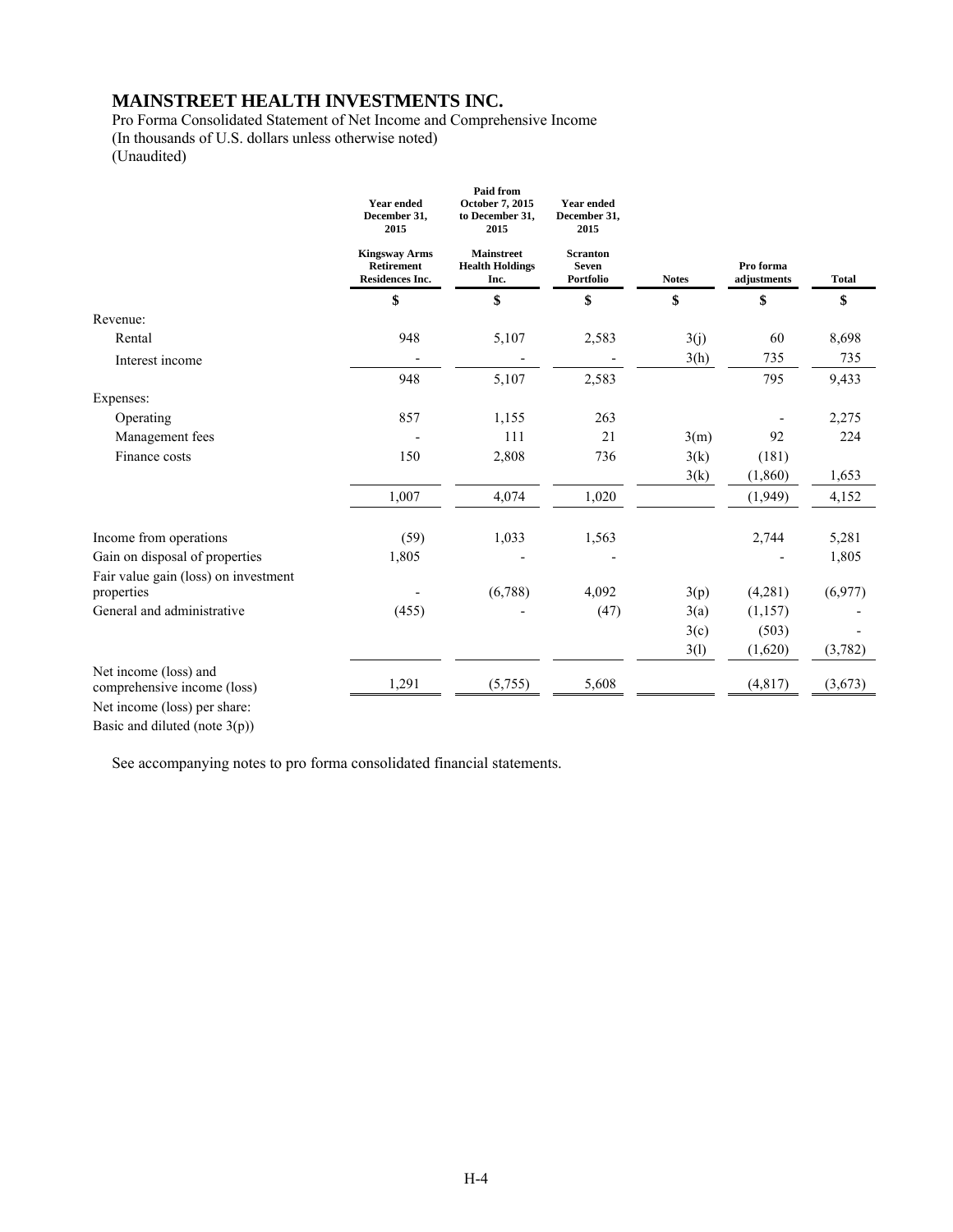Pro Forma Consolidated Statement of Net Income and Comprehensive Income (In thousands of U.S. dollars unless otherwise noted) December 31, 2015 (Unaudited)

#### **1. Basis of presentation:**

Mainstreet Health Investments Inc. (formerly Kingsway Arms Retirement Residences Inc.) (the "Corporation'') was incorporated on May 31, 2007 under the Business Corporations Act (Ontario) and commenced trading on the TSX Venture Exchange ("TSX-V") under the trading symbol KWA at the opening of trading on August 5, 2008. Effective April 4, 2016, the Corporation changed the name to Mainstreet Health Investments Inc. and elected to continue under the Business Corporations Act of British Columbia. The Corporation's registered office is 2500 - 700 W Georgia Street, Vancouver, British Columbia V7Y 1B3.

On April 4, 2016, the Corporation acquired Mainstreet Investment Company, LLC's interest in a joint venture, Mainstreet Health Holdings Inc. ("MHI Holdco"), for consideration consisting of the issuance of 81,160,000 common shares and 307,659,850 non-voting shares of the Corporation. On April 21, 2016, the Corporation agreed to acquire the remaining shares of MHI Holdco (the "Magnetar Exchange").

These unaudited pro forma consolidated financial statements have been prepared by management of Mainstreet Asset Management Inc. ("MAMI") for inclusion in the preliminary prospectus (the "Prospectus"), dated April 21, 2016, relating to the issuance of 9,500,000 common shares of the Corporation. These unaudited pro forma consolidated financial statements reflect the acquisition of shares of MHI Holdco by the Corporation, the acquisition of the "New Properties" as defined in note 3(d), certain other transactions related to the use of proceeds from the issuance of common shares, and the Magnetar Exchange, which is a reverse takeover transaction which has been accounted for as an asset acquisition in which MHI Holdco has been identified as the acquirer of the Corporation. As the former shareholder of MHI Holdco will own a controlling interest in the Corporation, management has determined that the financial statements of MHI Holdco form the basis of the ongoing operations of the combined entity.

These pro forma consolidated financial statements have been prepared from:

(i) the audited statement of financial position of Kingsway Arms Retirement Residences Inc. as at December 31, 2015 (translated into U.S. dollars using the closing exchange rate on December 31, 2015) and the audited statement of income and comprehensive income of Kingsway Arms Retirement Residences Inc. for the year then ended (translated into U.S. dollars using the average exchange rate for the year ended December 31, 2015 or the exchange rate on the day of the relevant transaction) are as follows:

|                                          | Canadian<br>dollars | <b>Exchange</b><br>rate | U.S.<br>dollars |
|------------------------------------------|---------------------|-------------------------|-----------------|
|                                          | \$                  |                         | \$              |
| Cash and cash equivalents                | 421                 | 1.384                   | 304             |
| Accounts payable and accrued liabilities | (135)               | 1.384                   | (97)            |
| Share capital                            |                     |                         |                 |
| Contributed surplus                      | (268)               | 1.384                   | (194)           |
| Retained earnings                        | (18)                | 1.384                   | (13)            |
| Revenue                                  | 1,212               | 1.279                   | 948             |
| Operating expenses                       | (1,096)             | 1.279                   | (857)           |
| General and administrative               | (582)               | 1.279                   | (455)           |
| <b>Finance Costs</b>                     | (192)               | 1.279                   | (150)           |
| Gain on disposal of properties           | 2,375               | 1.316                   | 1,805           |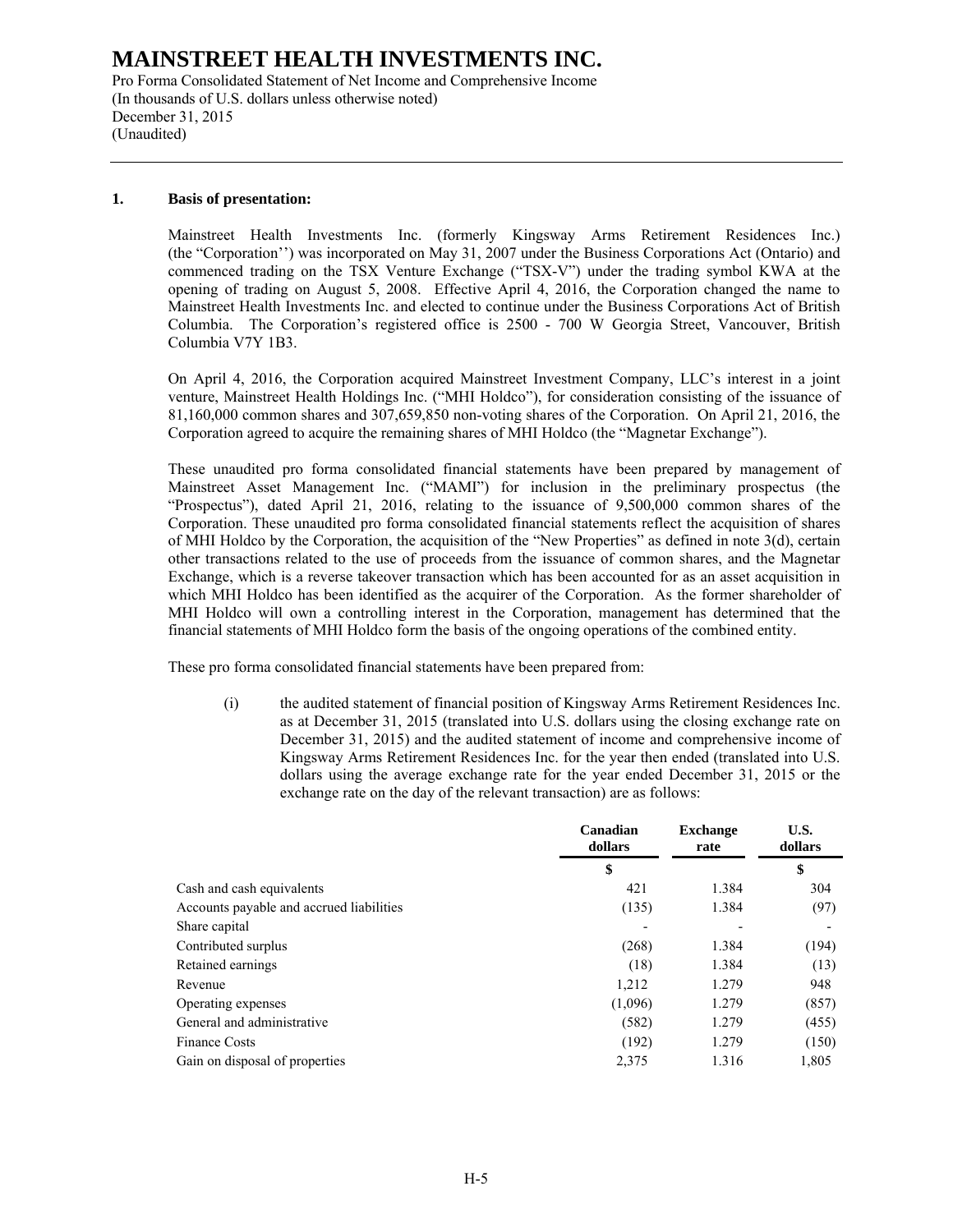Pro Forma Consolidated Statement of Net Income and Comprehensive Income (In thousands of U.S. dollars unless otherwise noted) December 31, 2015 (Unaudited)

- (ii) the audited statement of financial position as at December 31, 2015 and the audited statement of income and comprehensive income for the period from October 7, 2015 to December 31, 2015 of MHI Holdco; and
- (iii) the audited statement of financial position as at December 31, 2015 and the audited statement of income and comprehensive income for the year then ended of the Scranton Seven Portfolio.

The pro forma consolidated statement of financial position gives effect to the transactions in note 3 as if they had occurred on December 31, 2015. The pro forma consolidated statement of net income and comprehensive income gives the effect to the transactions in note 3 as if they had occurred on January 1, 2015 and reflect the fact that only the properties owned by MHI Holdco and the Scranton Seven Portfolio were operational or operating under a lease agreement during the year ended December 31, 2015.

The pro forma consolidated financial statements are not necessarily indicative of the financial position and results of operations of the Corporation that would have actually occurred had the transactions been consummated at the dates indicated.

### **2. Significant accounting policies:**

(a) Basis of presentation:

These pro forma consolidated financial statements have been prepared in accordance with the recognition and measurement principles of International Financial Reporting Standards ("IFRS") as issued by the International Accounting Standards Board ("IASB") and incorporate the principal accounting policies expected to be used to prepare the Corporation's financial statements.

(b) Basis of consolidation:

These pro forma consolidated financial statements comprise the operating results of the Corporation and its 100% owned subsidiaries including MHI Holdco, Mainstreet Health U.S. Holdings Inc. and Mainstreet Health Holdings, LP. Subsidiaries are entities controlled by the Corporation. All intercompany balances, transactions and unrealized gains and losses arising from intercompany transactions are eliminated on consolidation.

(c) Basis of measurement:

These pro forma consolidated financial statements have been prepared on a historical cost basis, except for investment properties, interest rate swaps and deferred shares, which are measured at fair value.

(d) Foreign currency translation:

These pro forma consolidated financial statements are presented in U.S. dollars, which is the functional and presentational currency of the Corporation and its subsidiaries.

Foreign currency transactions are translated into the functional currency using exchange rates prevailing at the date of the transactions. At the end of each reporting period, foreign currency denominated monetary assets and liabilities are translated to the functional currency using the prevailing rate of exchange at the consolidated balance sheet date. Foreign exchange gains and losses resulting on translation of monetary items are recognized in net income except for certain intercompany loans to or from a foreign operation for which settlement is neither planned nor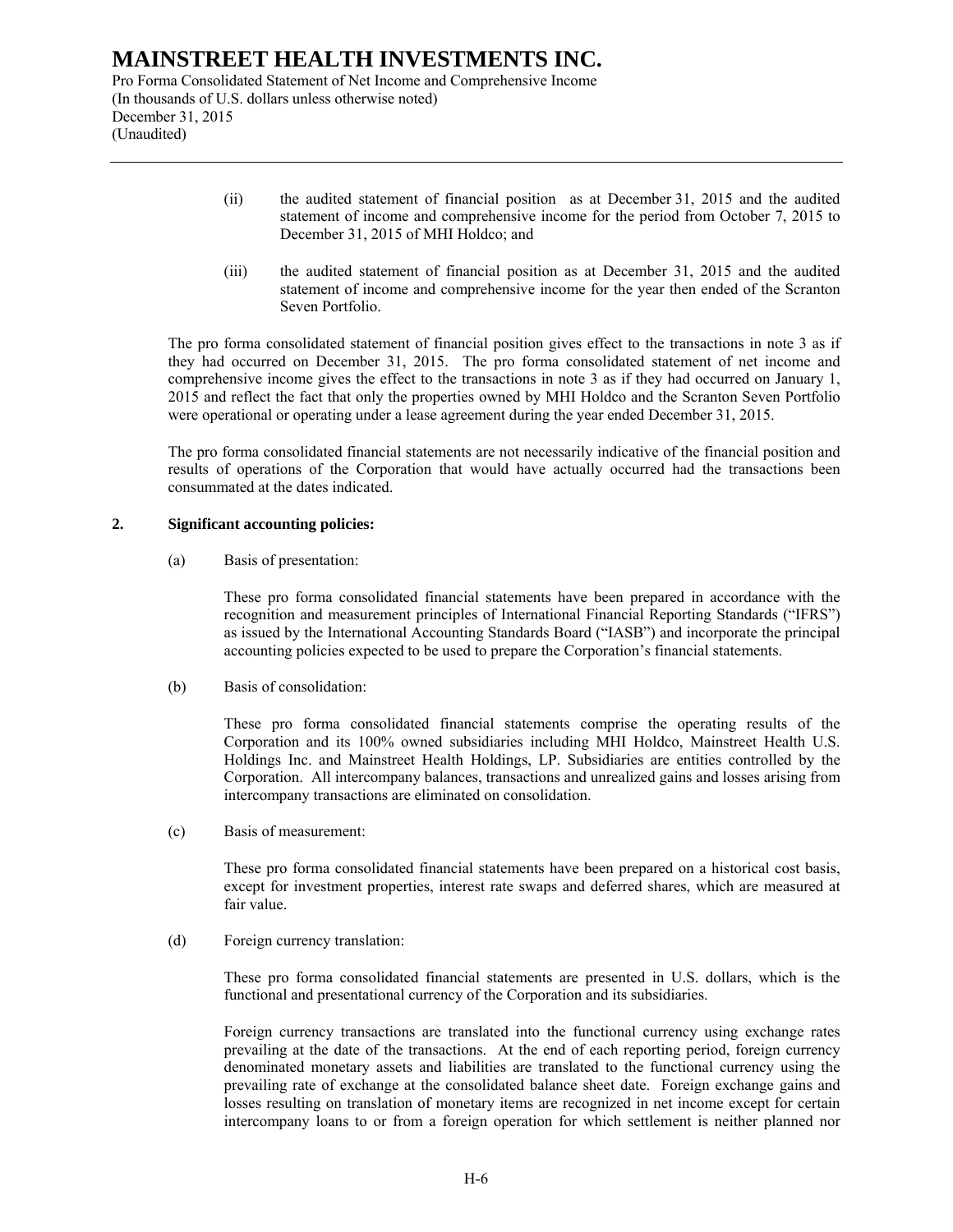Pro Forma Consolidated Statement of Net Income and Comprehensive Income (In thousands of U.S. dollars unless otherwise noted) December 31, 2015 (Unaudited)

> likely to occur in the foreseeable future, which are included in other comprehensive income. Nonmonetary assets and liabilities that are measured at fair value in a foreign currency are translated into the functional currency at the exchange rate when the fair value was determined. Foreign currency differences are generally recognized in net income.

(e) Cash and cash equivalents:

Cash and cash equivalents consist of cash on hand and highly liquid marketable investments with an original maturity of 90 days or less at their date of purchase and are stated at cost, which approximates fair value.

(f) Investment properties:

Investment properties are held to earn rental income or for capital appreciation or both, but not for sale in the ordinary course of business. All of the Corporation's income properties are investment properties. On acquisition, investment properties are initially recorded at cost, including transaction costs. Subsequent to initial recognition, the Corporation uses the fair value model to account for investment properties under International Accounting Standard ("IAS") 40, Investment Property. Under the fair value model, investment properties are recorded at fair value, which is determined based on available market evidence, at the statement of financial position date. Related fair value gains and losses are recorded in pro forma consolidated statement of net income and comprehensive income for the period in which they arise.

Subsequent capital expenditures are added to the carrying value of the investment properties only when it is probable that future economic benefits will flow to the property and the cost can be measured reliably.

#### (g) Financial instruments:

Financial assets and financial liabilities are recognized when the Corporation becomes a party to the contractual provisions of the financial instrument. The Corporation classifies financial instruments as either held-to-maturity, loans and receivables, available-for-sale, fair value through profit or loss ("FVTPL"), or other financial liabilities. Financial assets held to maturity and loans and amounts receivable and other financial liabilities are measured at amortized cost. Availablefor-sale instruments are measured at fair value unless they are unlisted with no active market and fair value cannot be reliably measured and, in that case, they are measured at cost. Instruments classified as FVTPL are measured at fair value with unrealized gains and losses recognized in the pro forma consolidated statement of net income and comprehensive income.

The Corporation has designated its interest rate swaps, cash and cash equivalents as FVTPL. Amounts receivable are classified as loans and receivables and are measured at amortized cost. Accounts payable and accrued liabilities and due to related parties balances are classified as other financial liabilities and are measured at amortized cost. The credit facility is measured at amortized cost. For FVTPL assets and liabilities, transaction costs are expensed when incurred. For all other financial instruments, transactions costs are included in the carrying amount of the instrument.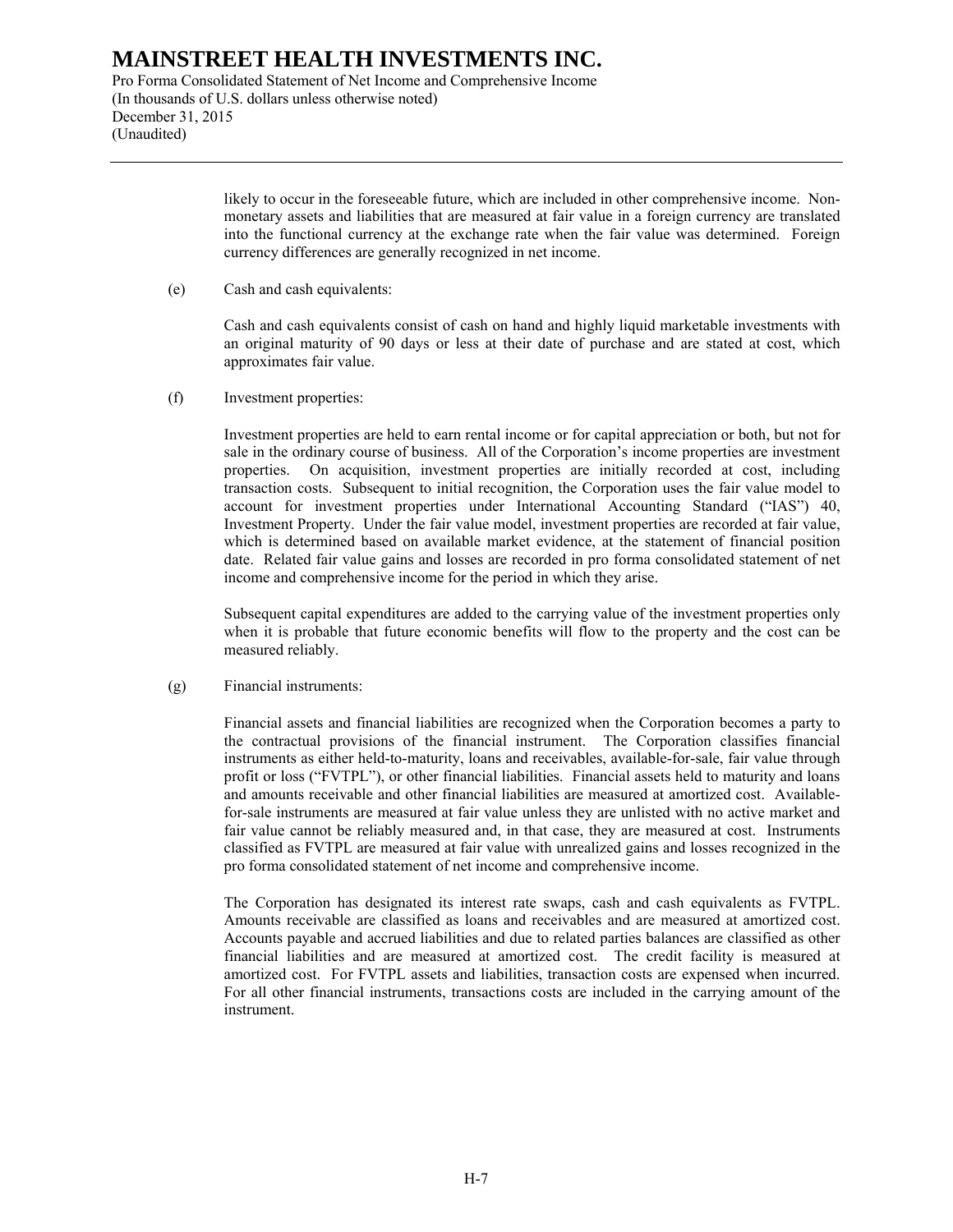#### (h) Revenue recognition:

The Corporation accounts for its leases with operators as operating leases given that it has retained substantially all of the risks and benefits of ownership of investment properties.

Rental revenue includes rent earned from tenants under triple-net lease agreements, in which the tenant operators assume all the operational risk and operating expenses, associated with the investment properties, realty taxes recoveries on certain properties where the Corporation is the primary obligor and other incidental income. Lease related revenue is recognized as revenue over the term of the underlying leases. The Corporation applies the straight-line method of recognizing rental revenue, whereby the total amount of rental revenue to be received from leases is accounted for on a straight-line basis over the term of the lease.

Interest income earned on mezzanine loans is accounted for using the effective interest rate method. Other revenue is recognized at the time the service is provided.

#### (i) Income taxes:

Income taxes comprise current and deferred taxes. Current tax is the expected tax payable or receivable on the taxable income or loss for the period, using tax rates enacted or substantively enacted at the reporting date, and any adjustment to tax payable in respect of previous periods.

Deferred tax is recognized in respect of temporary differences between the carrying amounts of assets and liabilities for financial purposes and the amounts used for taxation purposes. Deferred tax is not recognized for the following temporary differences: (i) the initial recognition of assets or liabilities in a transaction that is not a business combination and that affects neither accounting nor taxable profit or loss, and (ii) differences relating to investments in subsidiaries and jointly controlled entities to the extent that it is probable that they will not reverse in the foreseeable future. In addition, deferred tax is not recognized for taxable temporary differences arising on the initial recognition of goodwill. Deferred tax is measured at the tax rates that are expected to be applied to temporary differences when they reverse, based on the laws that have been enacted or substantively enacted by the reporting dates.

A deferred tax asset is recognized for unused tax losses, tax credits and deductible temporary differences, to the extent that it is probable that future taxable profits will be available against which they can be utilized.

(j) Levies:

In accordance with IFRS Interpretations Committee ("IFRIC") 21, Levies, ("IFRIC 21"), the Corporation recognizes the full amount of annual property tax liabilities at the point in time when the property tax obligation is imposed. Levies are outflows from an entity imposed by a government in accordance with legislation. The Corporation has assessed property taxes as being within the scope of IFRIC 21 given that property taxes are non-reciprocal charges imposed by the government, in accordance with legislation, based on property value with recognition of a liability only when the triggering event in the legislation occurs. The Corporation has determined that based on the jurisdictions of the investment properties owned by the Corporation, the liability to pay property taxes should be on January 1.

In the year of acquisition, the property tax obligation is borne by the vendor as they held the property at the start of the fiscal year. As a result, property taxes have been recognized as a fair value adjustment of the investment properties.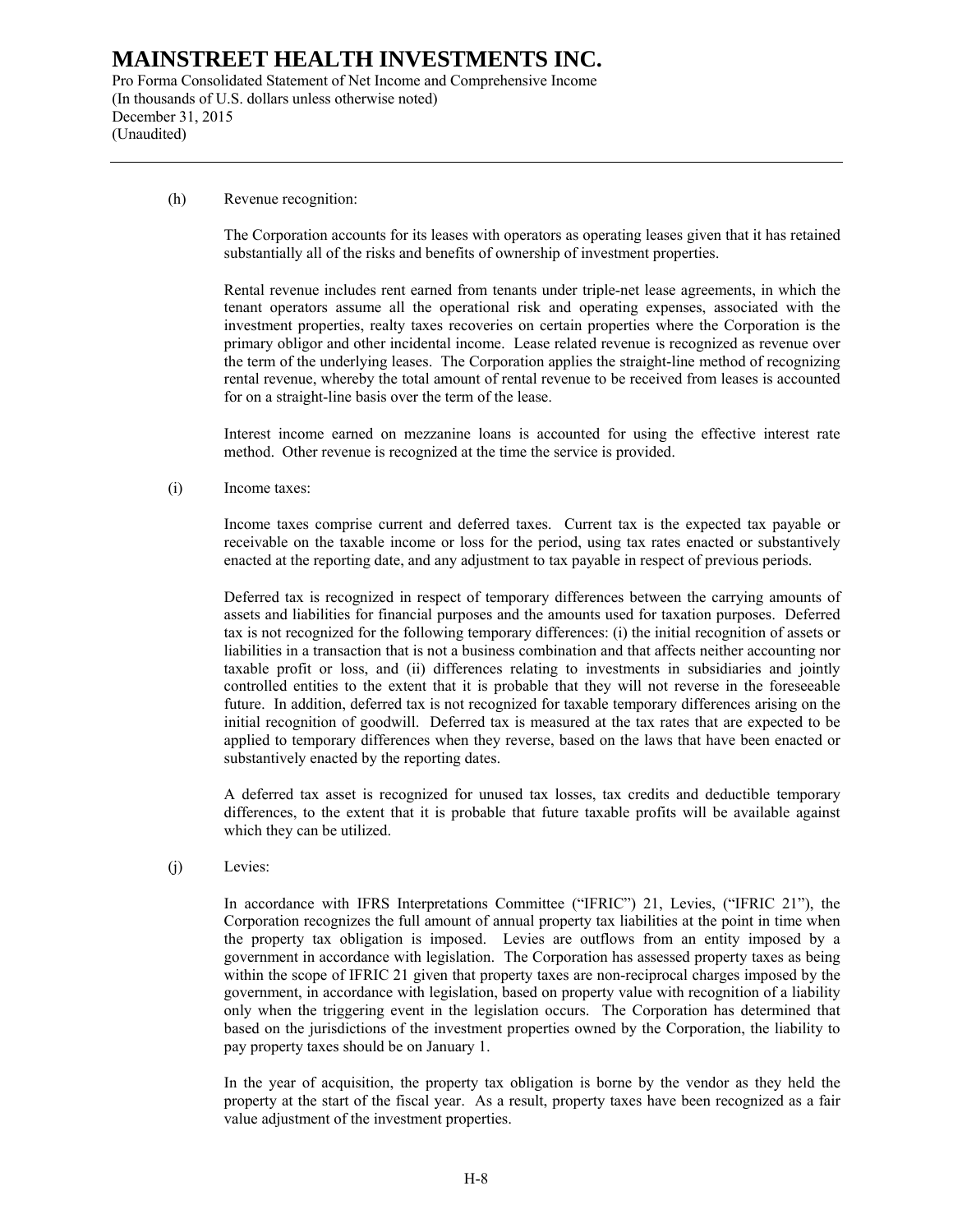#### (k) Measurement uncertainty:

The preparation of consolidated financial statements requires management to make estimates and assumptions that affect the reported amounts of assets and liabilities and disclosure of contingent assets and liabilities at the date of the consolidated financial statements and the reported amounts of revenue and expenses throughout the period. Actual results could differ from those estimates.

Estimates and underlying assumptions are reviewed on an ongoing basis. Revisions to accounting estimates are recognized in the period in which the estimates are revised and in any future periods affected. Information about assumptions and estimation uncertainties that may have a significant risk of resulting in a material adjustment within the next financial year are as follows:

(i) Change in value of investment properties:

Investment properties are carried on the pro forma consolidated statement of financial position at fair value and are valued by management with the assistance of qualified external valuation professionals with recognized and relevant valuation credentials.

The valuations are based on a number of assumptions, such as appropriate capitalization rates and estimates of future rental income, operating expenses and capital expenditures. The valuation of investment properties is one of the principal estimates and uncertainties of the Corporation.

(ii) Financial instruments:

Estimates are also made in the determination of fair value of financial instruments and include assumptions and estimates regarding future interest rates, the relative creditworthiness of the Corporation and its counterparties, the credit risk of the Corporation's counterparties relative to the Corporation, the estimated future cash flows and discount rates.

### (l) Critical judgments:

(i) Accounting for acquisitions:

Management must assess whether the acquisition of a property or entity should be accounted for as an asset purchase or business combination and whether or not it has obtained control. This assessment impacts the accounting treatment of transaction costs, the allocation of the costs associated with the acquisition, whether or not goodwill is recognized, and in the case of a reverse takeover transaction, which financial statements represent the ongoing operations of the combined entity. The Corporation's acquisitions are generally determined to be asset purchases as the Corporation does not acquire an integrated set of processes as part of the acquisition transaction.

(ii) Leases:

The Corporation uses judgment regarding the present value of lease payments and the fair value of assets in assessing the classification of leases with operators as operating leases, in particular with long-term leases in single operator properties. The Corporation has determined that all of its interests in leases are operating leases.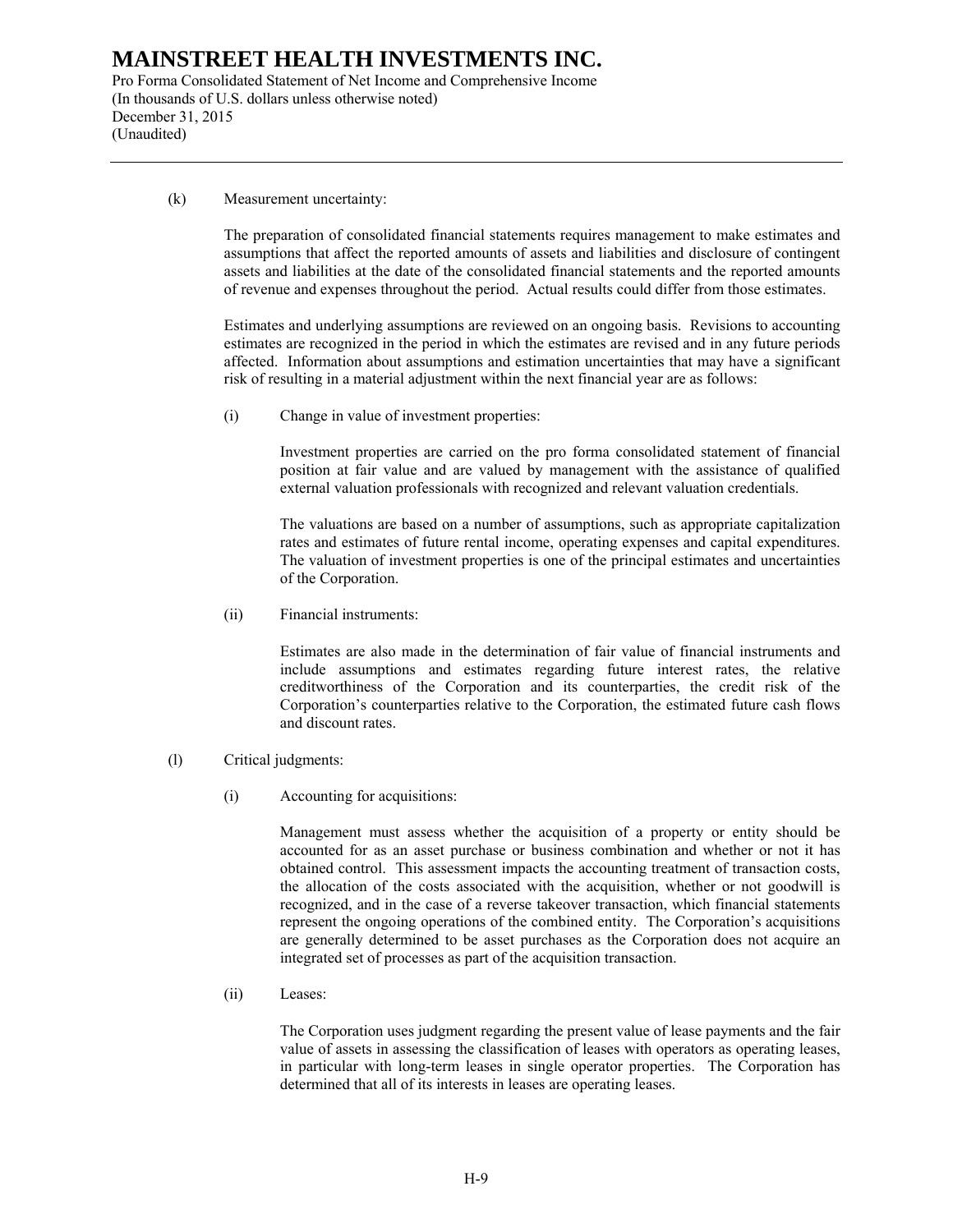### **MAINSTREET HEALTH INVESTMENTS INC.** Pro Forma Consolidated Statement of Net Income and Comprehensive Income (In thousands of U.S. dollars unless otherwise noted) December 31, 2015

(Unaudited)

- (m) Future accounting changes:
	- (i) In May 2014, the IASB issued IFRS 15, Revenue from Contracts with Customers ("IFRS 15"). The new standard provides a comprehensive framework for recognition, measurement and disclosure of revenue from contracts with customers, excluding contracts within the scope of the standard on leases, insurance contracts and financial instruments. IFRS 15 becomes effective for annual periods beginning on or after January 1, 2018, and is to be applied retrospectively. Early adoption is permitted. The Corporation is currently assessing the impact of the new standard on its consolidated financial statements.
	- (ii) In July 2014, the IASB issued IFRS 9, Financial Instruments replacing IAS 39, Financial Instruments - Recognition and Measurement. The project had three main phases: classification and measurement, impairment and general hedging. The standard becomes effective for annual periods beginning on or after January 1, 2018, and is to be applied retrospectively. Early adoption is permitted. The Corporation is currently assessing the impact of the new standard on its consolidated financial statements.
	- (iii) In December 2014, the IASB issued amendments to IAS 1, Presentation of Financial Statements. The amendments are effective for annual periods beginning on or after January 1, 2016 with early adoption permitted. The Corporation intends to adopt these amendments in its consolidated financial statements for the annual period beginning January 1, 2016, but does not expect the amendments to have a material impact on its consolidated financial statements.
	- (iv) In January 2016, the IASB issued IFRS 16, Leases ("IFRS 16"). The new standard will replace existing lease guidance in IFRS and related interpretations. The financial reporting impact of adopting IFRS 16 is being assessed. The new standard is effective for annual periods beginning on or after January 1, 2019. Early adoption will be permitted only if the Corporation has adopted IFRS 15, Revenue from Contracts with Customers.

#### **3. Pro forma assumptions and financial statement adjustments:**

The pro forma adjustments to the unaudited pro forma consolidated statement of financial position and unaudited pro forma consolidated statement of net income and comprehensive income have been prepared to account for the reverse takeover of MHI Holdco, the Magnetar Exchange and other transactions described below, in accordance with the Prospectus filed by the Corporation on April 21, 2016.

(a) Initial acquisition:

The pro forma consolidated financial statements have been adjusted to reflect the Corporation's acquisition of the shares of MHI Holdco held by Mainstreet Investment Company, LLC, together with its affiliates, representing approximately 75% of the issued and outstanding shares of MHI Holdco, in consideration for the issuance of 81,160,000 common shares and 307,659,850 nonvoting shares of the Corporation which closed on April 4, 2016 prior to the Corporation's 250 to 1 consolidation of shares. Subsequent to December 31, 2015, management estimates that MHI Holdco and the Corporation have incurred costs of \$600 related to this acquisition.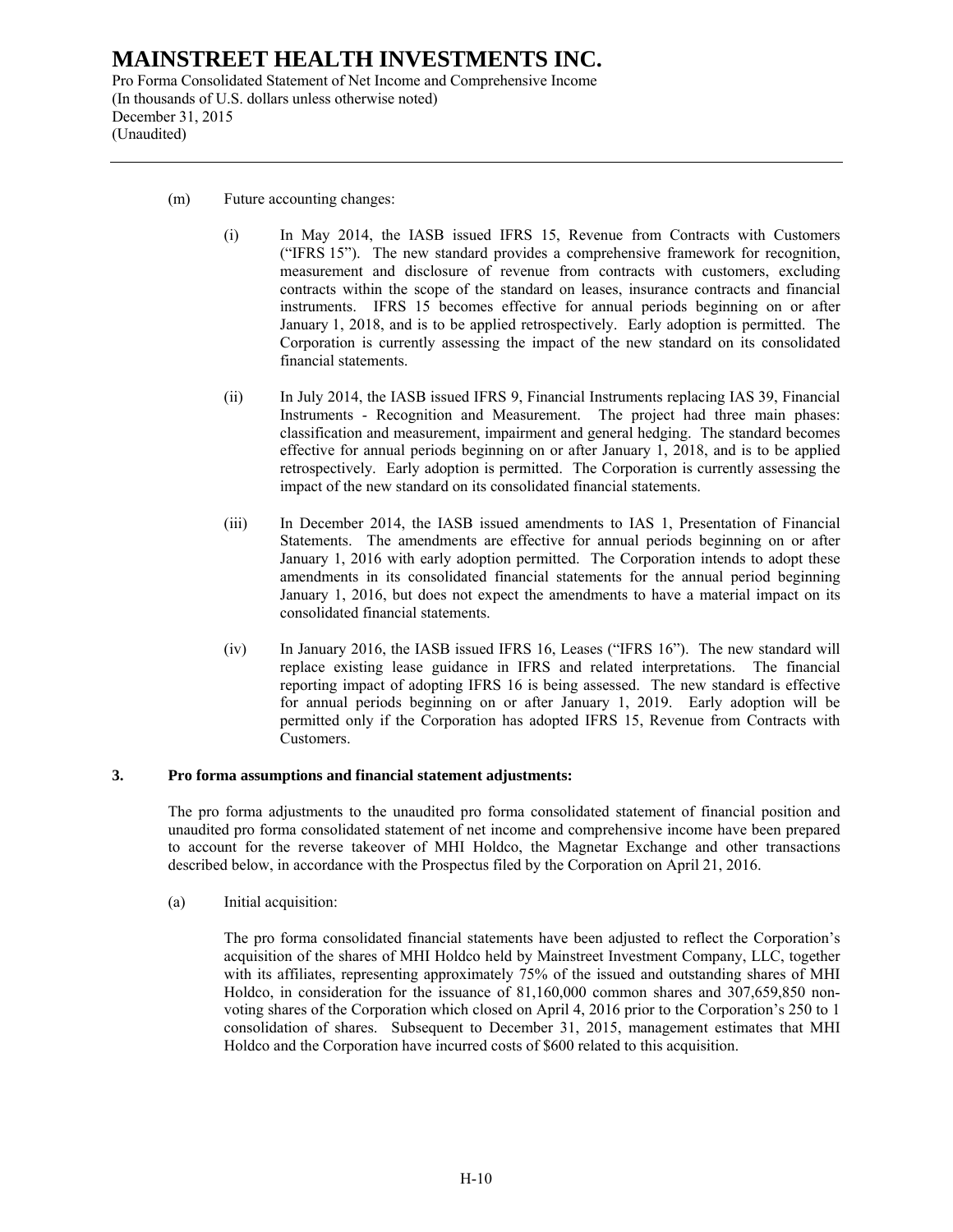Pro Forma Consolidated Statement of Net Income and Comprehensive Income (In thousands of U.S. dollars unless otherwise noted) December 31, 2015 (Unaudited)

> At the closing of the acquisition, the Corporation did not meet the definition of a business and therefore the acquisition of the Corporation is not a business combination. The acquisition of the Corporation has been accounted for in accordance with IFRS 2, Share-based Payment, reported as the issuance of shares with a value estimated at \$11,009 and an additional \$557 listing expense.

(b) Issuance of shares:

The pro forma consolidated financial statements assume that on closing (the "Closing"), the Corporation will raise gross proceeds of \$95,000 (excluding any over-allotment option) (the "Offering") through the issuance of 9,500,000 common shares at \$10 per share. Costs relating to the Offering, including underwriters' fees, are estimated to be \$9,690 and are recorded as a reduction of proceeds from the Offering.

(c) Magnetar Exchange:

The pro forma consolidated financial statements assume the Corporation acquires all of the outstanding shares of MHI Holdco not currently owned by the Corporation, subsequent to the accrual of \$2,280 of interest on the convertible debentures and the conversion of the convertible debentures issued by MHI Holdco into shares of MHI Holdco. The shareholders of MHI Holdco will receive 518,095 shares of the Corporation and the convertible debenture holders will receive 11,117,010 shares of the Corporation, both on a post-consolidation basis. Upon completion of the transaction, the former shareholders of MHI Holdco will own approximately 87.7% of the total issued and outstanding shares of the combined entity (51.1% after taking into account the issuance of shares pursuant to the Offering, excluding any common shares issued pursuant to the overallotment option). As a result of this and other qualitative considerations, the Corporation has been identified as the accounting acquiree rather than the accounting acquiror and the transaction is considered to be a reverse-takeover. As the former shareholders of MHI Holdco will own a controlling interest in the Corporation, the financial statements of the Corporation will reflect the historical results of MHI Holdco and the acquisition of the net assets of the Corporation at their fair value on the date of closing.

At the Closing of the transaction, the Corporation is not expected to meet the definition of a business and, therefore, the acquisition of the Corporation will not be a business combination. The acquisition of the Corporation will be accounted for in accordance with IFRS 2, Share-Based Payment, reported as the issuance of common shares and an expense of \$503, which is measured by calculating the difference between: (i) the fair value of the number of shares that MHI Holdco would have to issue in order to provide the same percentage ownership of the combined entity to the shareholders of the Corporation as they would have in the combined entity as a result of the reverse-takeover estimated at \$14,277; and (ii) the fair value of the identifiable net assets of the Corporation on the Closing date estimated at \$13,774.

(d) Subsequent transactions:

It is assumed that the Corporation will indirectly acquire fourteen properties for a gross purchase price of \$175,182 and anticipated closing costs of \$970. The Corporation will assume mortgages and a construction loan payable with an aggregate fair value of \$61,074, including a mark-tomarket adjustment of \$1,333. The acquisition includes: (i) on Closing, a portfolio of seven properties which is 50% owned by an entity that is 100% owned by the chairman of the Corporation, which entity is also an affiliate of MAMI (the "Scranton Seven Portfolio"), (ii) on Closing, three properties that are 100% owned by an entity that is majority owned by the chairman of the Corporation, which entity is also an affiliate of MAMI (Chesterton, Mooresville and Topeka properties - the Topeka property is currently under construction); (iii) on April 29, 2016, one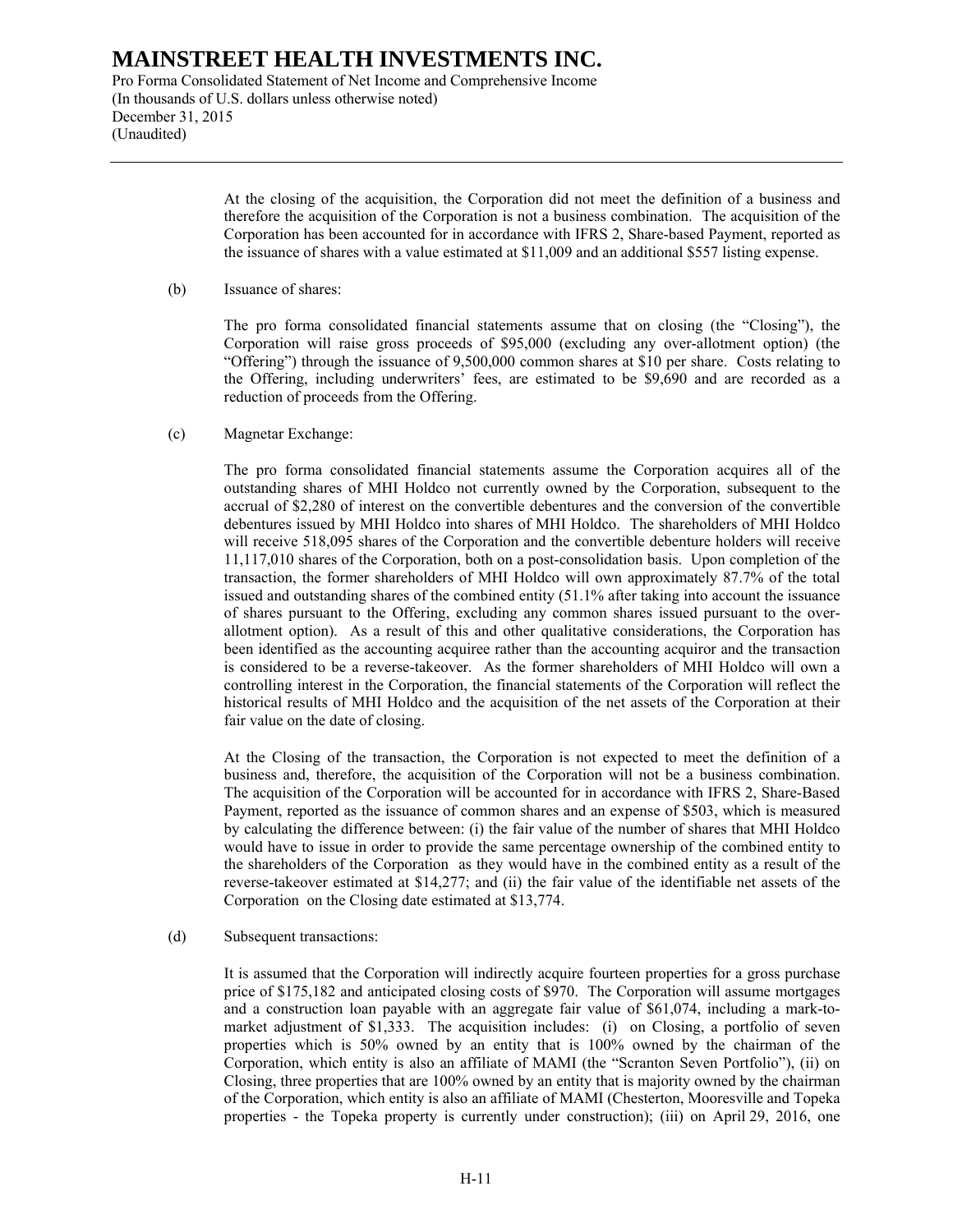Pro Forma Consolidated Statement of Net Income and Comprehensive Income (In thousands of U.S. dollars unless otherwise noted) December 31, 2015 (Unaudited)

> Property in respect of which the Corporation had previously entered into a purchase agreement which is the eleventh property of the Symphony Portfolio acquired by MHI Holdco on October 30, 2015 (the Hanover Park Property); (iv) on Closing, one property owned by a third party (part of the Hearth Portfolio); and (v) two properties owned by a third party for which approval to assume the existing mortgages is expected to be obtained on July 1, 2016 at which time the acquisition will be completed by the Corporation (part of the Hearth Portfolio) (collectively, the "New Properties").

> The vendor of the property under construction has agreed to pay \$134 per month, commencing from the date of Closing to the date the primary tenant of the property commence paying rent, Management expects the primary tenant to commence paying rent two months after the date of acquisition and as a result, \$268 in respect of such vendor payments has been recorded as a receivable and a reduction of purchase consideration for this property.

> Under the terms of the agreements in respect of the Scranton Seven Portfolio and one additional property, the vendor is entitled to additional payments should the lease payments be adjusted as a result of the underlying operating results of the facility operation achieving certain threshold amounts. The pro forma consolidated financial statements assume that no such adjustments are made during the forecast period.

> The pro forma financial statements also reflect the sale of the Aurora Property previously owned by Kingsway Arms Retirement Residences Inc. on August 28, 2015 to a third party resulting in a gain on sale of \$1,805.

> The fair value of the net assets of the New Properties indirectly acquired by the Corporation using the purchase method of accounting is as follows:

|                                                                        | Fair value of<br>net assets<br>acquired | <b>Book value of</b><br><b>Scranton</b><br><b>Seven</b><br><b>Portfolio</b> | Pro Forma<br>adjustment |
|------------------------------------------------------------------------|-----------------------------------------|-----------------------------------------------------------------------------|-------------------------|
|                                                                        | \$                                      | \$                                                                          | \$                      |
| Investment properties:                                                 |                                         |                                                                             |                         |
| Income-producing properties                                            | 176,152                                 | 28,020                                                                      | 148,132                 |
| Cash and cash equivalents                                              |                                         | 514                                                                         | (514)                   |
| Mortgage payable (including a mark-to-market adjustment of<br>\$1,333) | (47,920)                                | (19, 337)                                                                   | (28, 583)               |
| Construction loan payable                                              | (13, 154)                               |                                                                             | (13, 154)               |
| Accounts payable and accrued liabilities                               | (2,000)                                 | (127)                                                                       | (1, 873)                |
| Net assets acquired                                                    | 113,078                                 | 9,070                                                                       | 104,008                 |
| Cash and cash equivalents                                              | 109,846                                 |                                                                             |                         |
| Topeka lease receivable                                                | (268)                                   |                                                                             |                         |
| Reduction in acquisition deposits                                      | 3,500                                   |                                                                             |                         |
| Total consideration                                                    | 113,078                                 |                                                                             |                         |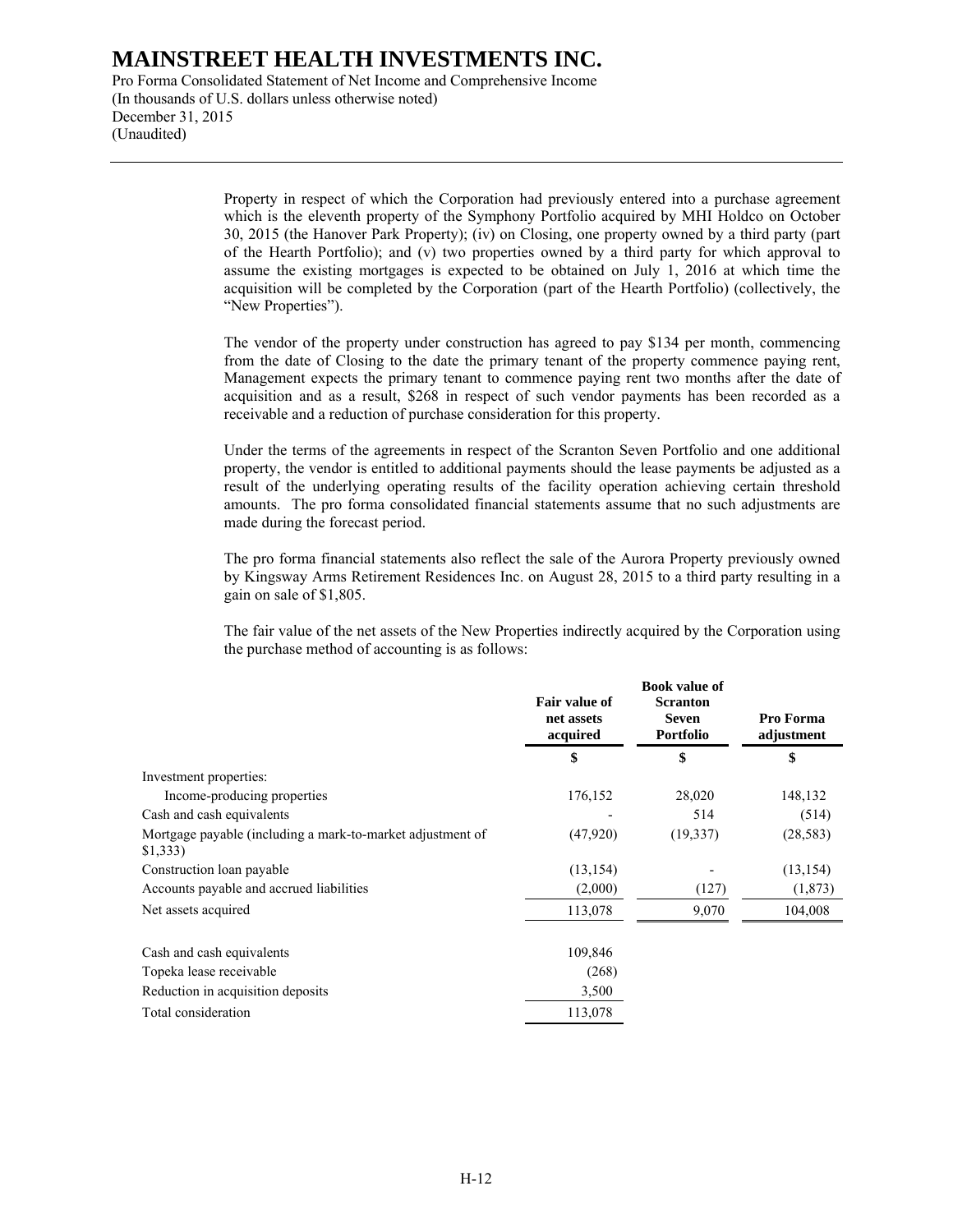Pro Forma Consolidated Statement of Net Income and Comprehensive Income (In thousands of U.S. dollars unless otherwise noted) December 31, 2015 (Unaudited)

> The actual calculation and allocation of the purchase price for the investment properties outlined above will be based on the assets purchased and liabilities assumed on the effective date of the acquisition and other information available at that date. Accordingly, the actual amounts for each of these assets and liabilities will vary from the above amounts and the variation may be material.

> The pro forma balance sheet reflects a \$1,084 reduction in the fair value of investment properties to appraised value.

#### (e) Assumed mortgages:

On Closing, the Corporation will assume mortgages on five of the New Properties with a fair value of \$47,920 (including a mark-to-market adjustment of \$1,333) and one construction loan payable with an outstanding principal balance of \$13,154, with a weighted average interest rate on such debt of 4.5%. The mortgages are secured by first mortgages on six of the New Properties.

Included in the assumed mortgages are three mortgages on the Hearth properties, for which the Corporation assumes it will be successful in obtaining the necessary lender approvals to assume the mortgages (one mortgage with a contractual outstanding balance of \$13,170 by June 1, 2016 and two mortgages with a total contractual outstanding balance of \$9,824 by July 1, 2016) for which such approvals have not been obtained as of April 21, 2016. Should approvals to assume the debt not be obtained, the Corporation would be required to pay \$2,000 of prepayment penalties in order to complete the acquisition of the properties.

The Corporation assumes that it will incur \$317 of financing costs related to debt on the New Properties.

### (f) Credit facility:

MHI Holdco has entered into a secured credit facility (the "Credit Facility") which includes a term loan of \$150,000, as well as a revolving line of credit of \$50,000. The line of credit includes an accordion feature that would extend the capacity of the revolving line of credit to \$150,000 bringing the total capacity of the Credit Facility to \$300,000. The term loan has an initial maturity date of October 30, 2019. The revolving line of credit has an initial maturity date of October 30, 2018, and has a one-year extension option. The facility provides for interest-only payments during its term and a borrowing rate of LIBOR plus 300-basis points. As of December 31, 2015, the Corporation has drawn \$147,015 on the Credit Facility to fund the acquisition of ten of the properties of the Symphony Portfolio. No repayment of principal under the Credit Facility is required.

In order to fund the acquisition of the Hanover Park Property and related financing charges it is assumed that the Corporation will borrow \$1,000 to fund an additional deposit with the vendor, will draw \$19,360 on the Credit Facility and that MHI Holdco will issue \$11,800 of non-voting preferred shares which entitle the holder to a fixed cash dividend per share at a rate of 8.5% per year, which dividend will increase to an annual rate of 10.5% per share if the preferred shares are not redeemed within three months of issuance. MHI Holdco will be required to redeem the preferred shares upon the earlier of the completion of the Offering and October 20, 2020. It is assumed that at Closing, proceeds of the Offering will be used to repay the preferred shares as well as \$3,500 in related party loans used to finance the deposit on the acquisition.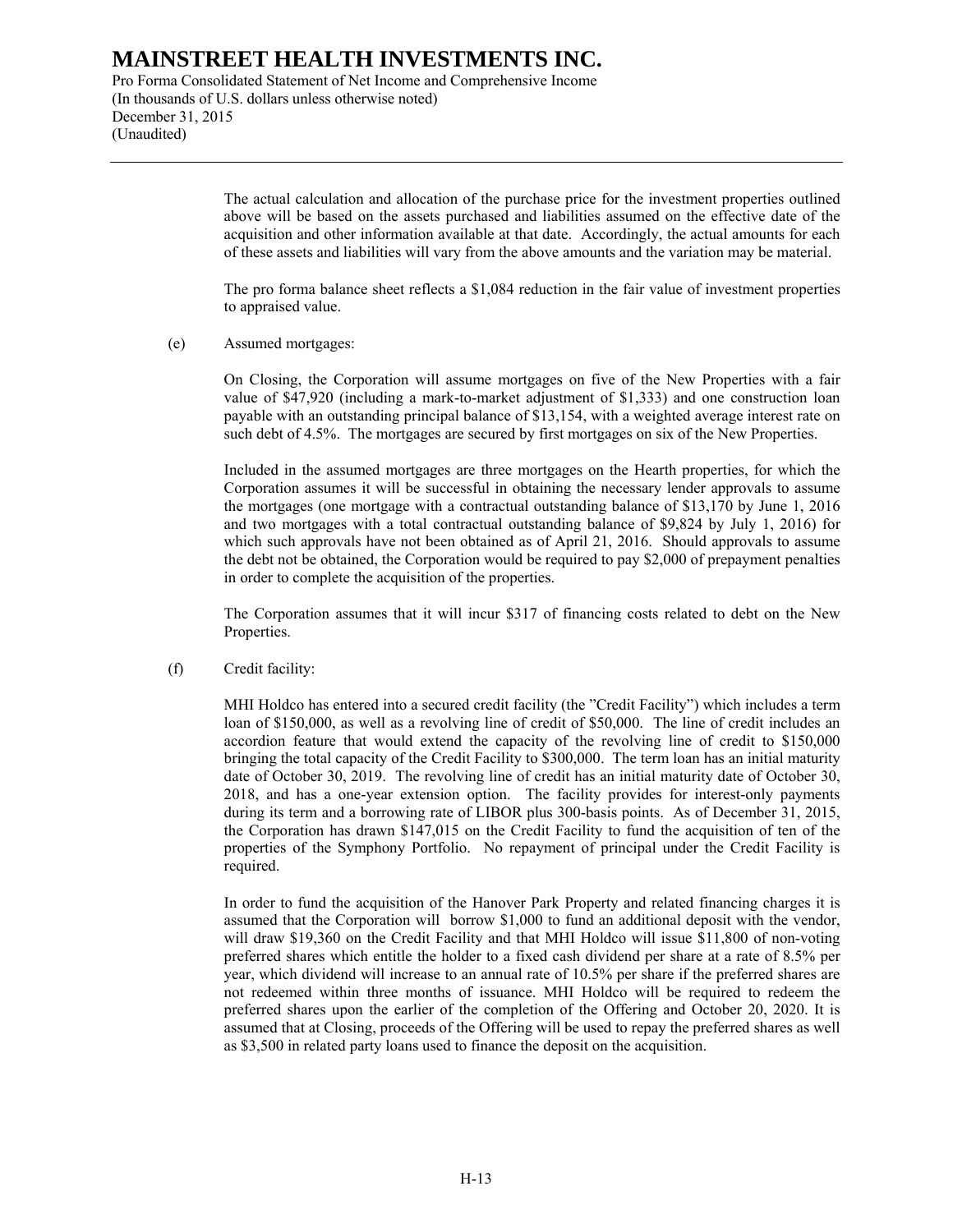Pro Forma Consolidated Statement of Net Income and Comprehensive Income (In thousands of U.S. dollars unless otherwise noted) December 31, 2015 (Unaudited)

> The Corporation is expected to draw an additional \$15,411 on the Credit Facility to fund the acquisition of the Scranton Seven Portfolio. It is assumed that on August 1, 2016 the Corporation will draw \$11,369 on the Credit Facility and pay \$1,785 in cash to repay the construction loan on the Topeka property.

(g) Interest rate swaps:

To manage interest rate risk, the Corporation has entered into an interest rate swap agreement effective January 29, 2016 (the "Swap Agreement"). In the Swap Agreement, the Corporation agreed to exchange the difference between fixed and variable rate interest on a principal amount of \$147,015, the full amount borrowed on the Credit Facility as of that date. The Swap Agreement effectively fixes interest at a rate of 4.2% through the Credit Facility's maturity on October 30, 2019. The Swap Agreement will not be designated as a hedge and will be marked to fair value each reporting period through finance cost in the consolidated statement of net income and comprehensive income.

### (h) Mezzanine loans:

The Corporation has entered into conditional agreements to provide mezzanine financing in respect of two proposed development projects to Mainstreet Property Group LLC, an affiliate of MAMI. Under the terms of the agreements, the mezzanine loans totalling \$5,070 will bear interest at 10.5% payable cash. Additional interest, which may at the option of the borrower be paid in cash or capitalized shall accrue on the principal balance of a mezzanine loans at the rate of (i) 4% per annum if such loan is not secured by a mortgage and (ii) 3% per annum if such loan is secured by a mortgage, payable in cash in connection with any prepayment or repayment of the outstanding principal balance of a mezzanine loan. The pro forma consolidated statement of net income and comprehensive income assumes that the funding conditions will be met and reflects \$735 of interest income.

(i) Sources and uses of cash:

The Corporation's sources and uses of cash after the completion of the transactions contemplated in the Offering are as follows:

|                                                           | \$      |
|-----------------------------------------------------------|---------|
| Sources:                                                  |         |
| Proceeds from the Offering                                | 95,000  |
| Credit Facility                                           | 34,771  |
| Proceeds from the issuance of MHI Holdco preferred shares | 11,800  |
| Related party loan – Hanover Park                         | 1,000   |
|                                                           | 142.571 |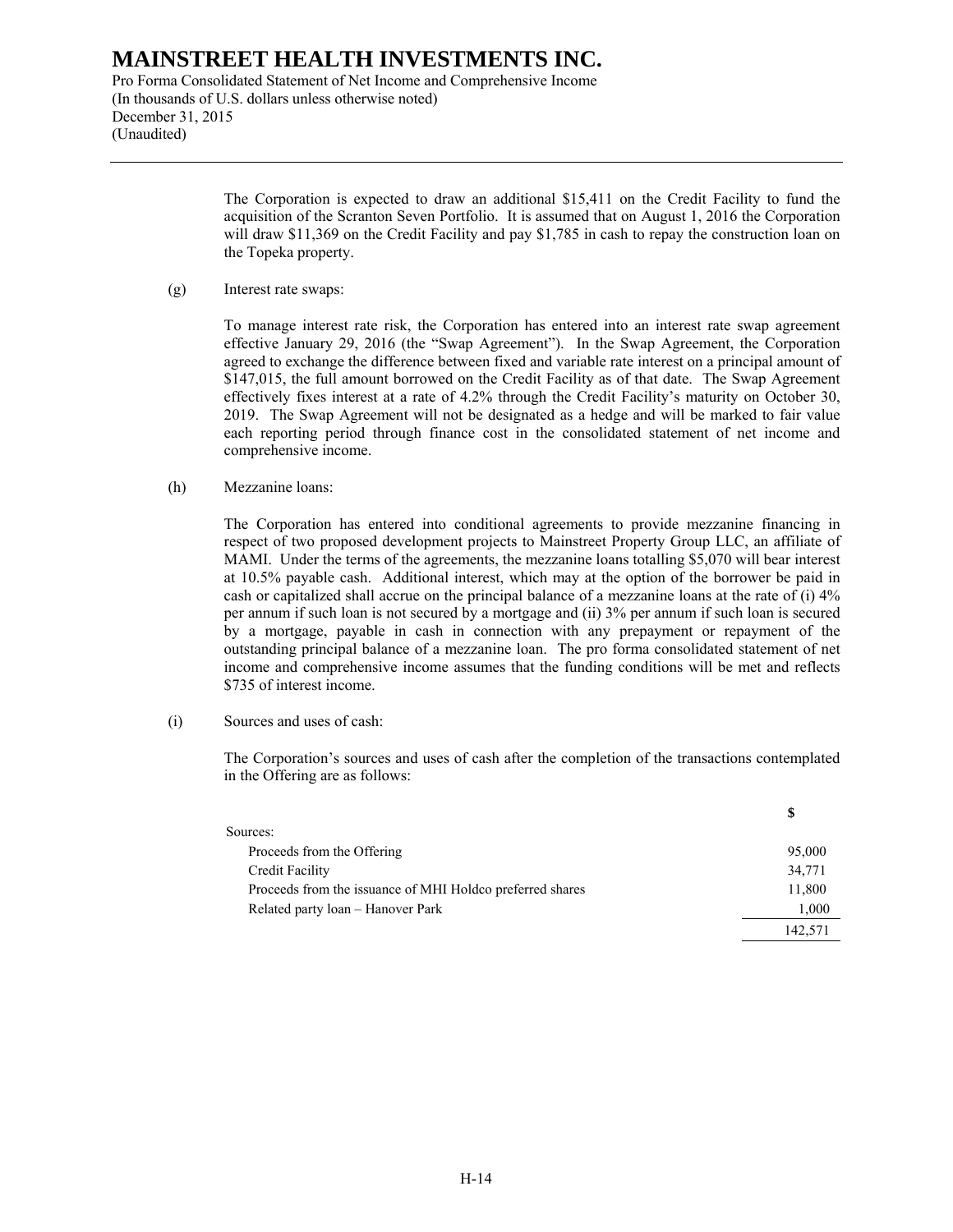Pro Forma Consolidated Statement of Net Income and Comprehensive Income (In thousands of U.S. dollars unless otherwise noted) December 31, 2015 (Unaudited)

| Purchase of New Properties                    | (109, 846) |
|-----------------------------------------------|------------|
| Payment of interest on convertible debentures | (930)      |
| Payment of deposit – Hanover Park             | (1,000)    |
| Repayment of related party loans              | (3,500)    |
| Repayment of MHI Holdco preferred shares      | (11,800)   |
| Repayment of construction loan                | (1,785)    |
| Capital expenditures                          | (3,110)    |
| Issuance of mezzanine financing               | (5,070)    |
| Offering costs and expenses                   | (9,690)    |
| <b>Transaction costs</b>                      | (600)      |
| Financing costs                               | (317)      |
|                                               | (147, 648) |
| Net use of cash on hand                       | (5,077)    |

#### (j) Rental revenue:

On Closing, the Corporation will be acquiring fourteen senior care assets of which the Scranton Seven Portfolio was operational for the entire year ended December 31, 2015 and ten properties from the Symphony Portfolio generated revenue only from the date of their acquisition on October 30, 2015. The remaining properties did not generate rental revenue during the year ended December 31, 2015.

The pro forma consolidated statement of net income and comprehensive income has been adjusted to reflect an \$11 increase in straight-line rents in respect of the Scranton Seven Portfolio as a result of the acquisition of the properties. The straight-line calculation will be recalculated at the Closing for the purchase of the Scranton Seven Portfolio.

Under the terms of the leases with the tenants of the Symphony Portfolio and the Scranton Seven Portfolio, rental rates may be increased to the extent the Corporation funds capital improvements to the respective properties. The Corporation assumes it will incur \$5,563 in capital expenditures on two properties (\$3,110 paid from proceeds of the Offering) and has included \$49 of expected additional rental revenue associated with these capital expenditures.

(k) Finance costs:

Finance costs have been reduced by \$121 for the year ended December 31, 2015 to reflect the impact of Credit Facility interest on the Scranton Seven Portfolio. For the same period, finance costs have been reduced for amortization of deferred financing costs by \$60.

Finance costs have also been reduced by \$1,860 to remove the impact of interest on convertible debentures, including \$930 in accounts payable at December 31, 2015.

(l) General and administrative expenses:

General and administrative expenses include legal fees, audit fees, director fees, annual report costs, transfer agent fees, insurance and other miscellaneous costs.

General and administrative expenses have been increased by \$1,620 for the year ended December 31, 2015 to reflect management's best estimates for the Corporation.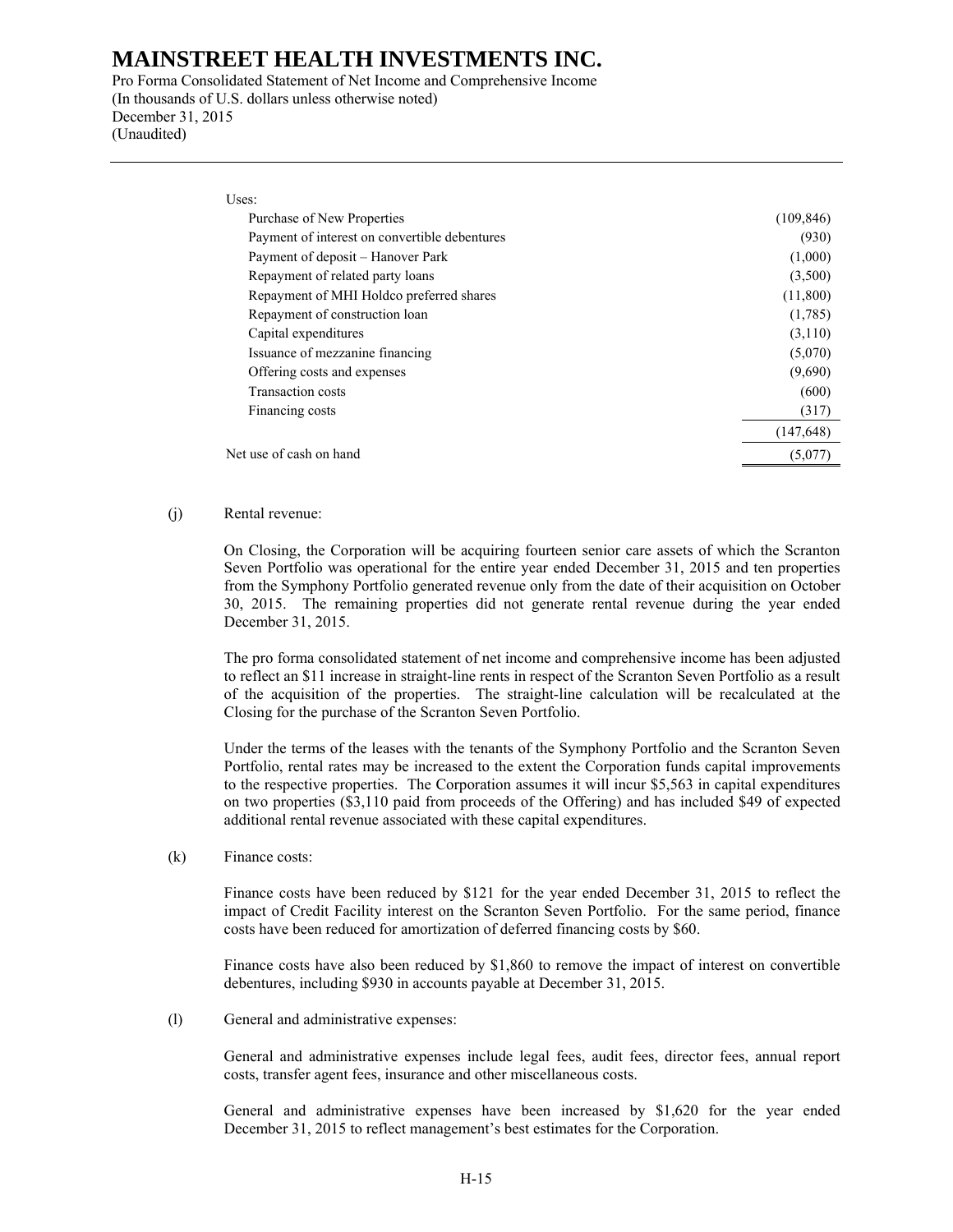Pro Forma Consolidated Statement of Net Income and Comprehensive Income (In thousands of U.S. dollars unless otherwise noted) December 31, 2015 (Unaudited)

#### (m) Operating costs and management fee:

The Corporation's operating costs include realty taxes and asset management fees for the year ended December 31, 2015, pursuant to a management agreement between the Corporation and MAMI. Under the April 4, 2016 agreement, management fees are payable at a rate of 0.3% of the estimated gross book value of the Corporation up to a gross book value of \$1,000,000, plus 0.1% of the gross book value of the Corporation in excess of \$1,000,000. The pro forma consolidated statement of net income has been adjusted to reflect \$92 of additional management fees based on the Scranton Seven and Symphony Portfolios for the relevant periods.

#### (n) Deferred share plan:

The Corporation has adopted a deferred share plan (the "Deferred Share"). Under the terms of the Deferred Share Plan, directors may elect to receive up to 100% of their elected amount in deferred shares which vest upon grant, with 100% matching of deferred shares that vest one third each year over three anniversary dates from the date of grant. Additionally, management is eligible for deferred shares as part of their annual compensation subject to vesting on the second anniversary date from the date of grant. Vested deferred shares may be redeemed in whole or in part for shares of the Corporation issued from treasury or subject to the approval of the Corporation, cash, as elected by the participant. Whenever cash dividends are paid to shareholders, additional deferred shares are credited to the participants' account based on the 5-day volume weighted average price on the dividend payment date. These additional shares vest on the same schedule as their corresponding deferred shares.

The Corporation intends to allow for the settlement of deferred shares in cash and, as a result, the fair value of the amount payable in respect of the deferred shares are remeasured at each statement of financial position date, and a compensation expense is recognized in general and administrative expenses over the vesting period with a corresponding change in the liability.

On Closing, it is assumed the Corporation will grant 40,000 deferred shares to executives of the Corporation which will vest on the second anniversary date from the date of grant. The pro forma consolidated statement of net income has been adjusted to reflect an increase in compensation expense of \$210 for these deferred shares based upon an estimated fair value of the deferred shares on the grant date, which is included in general and administrative expenses. The expense is included in general and administrative expenses.

(o) Income taxes:

It is assumed the Corporation will apply available deductions to eliminate its current taxes payable and that deferred tax assets resulting from the tax effects of temporary differences will not qualify for recognition.

(p) Fair value adjustment on investment properties:

For purposes of the pro forma consolidated statement of net income and comprehensive income, the acquisition of the Scranton Seven Portfolio was assumed to occur on January 1, 2015. Accordingly, the change in fair value of investment properties of \$4,092 that was recognized during 2015 has been reversed. The pro forma condensed consolidated statement of net income and comprehensive income also reflects a decrease of \$189 for the reversal of the capitalization of straight-line rents.